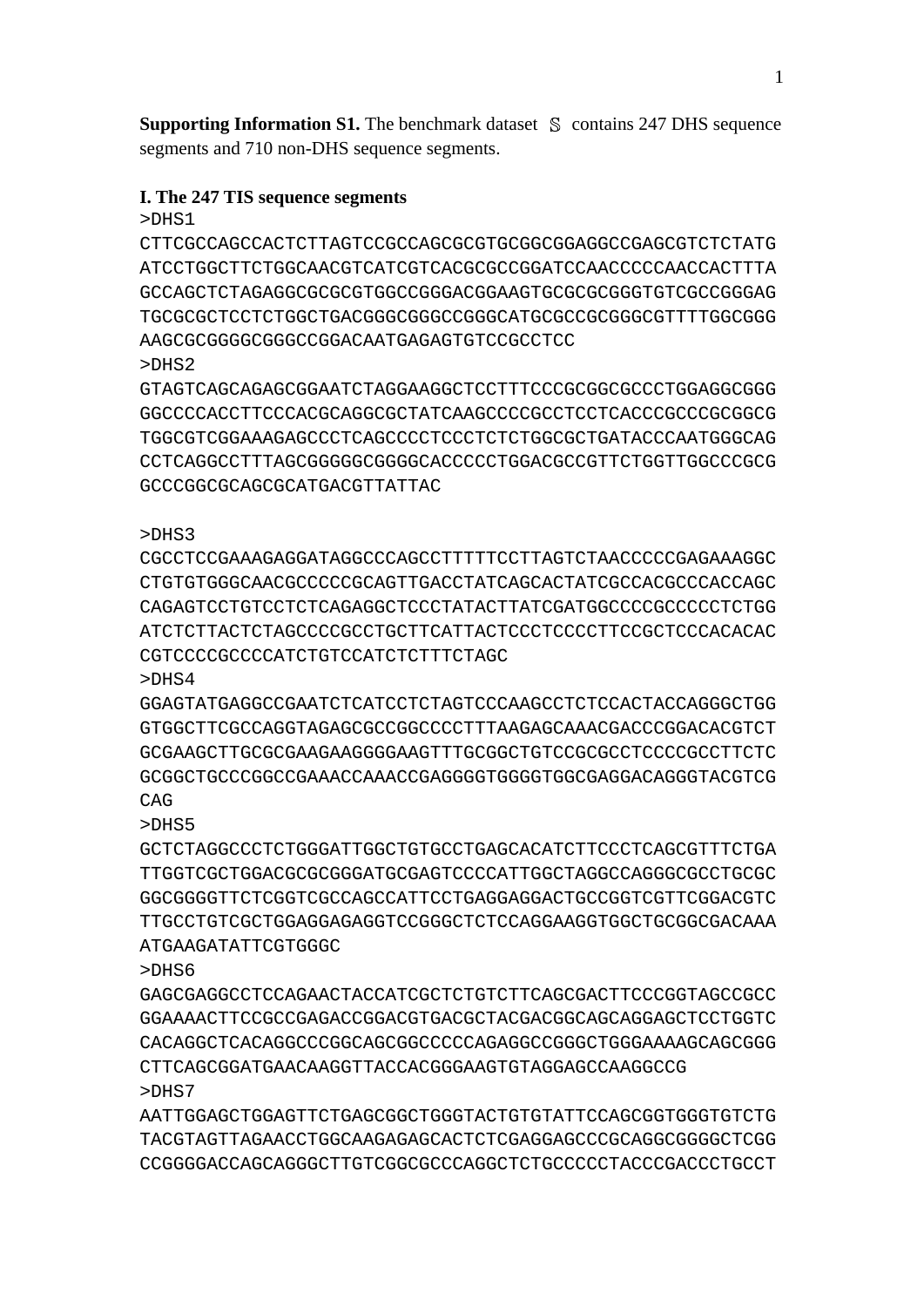GCCGCTTGCCGCCTGCCTTTGGCTAGGGCCGCCGAGCGCCCTGCCCATTTAAGTAGG CGGGCCGTACCACCGCAACTTTCTTGA

#### >DHS8

CATGTATGACATCCCAAAGATGCCTGATTATTTTCCCTTCTTTAGGGAAAGGTGGTC CCAATCACCAACAAAACAGAGAAAGAGAACGAGAATTATCTCTAGTGGTTTTGCCTG CTAATCTTCTTTTTCCCTGAAAGAACACCCTCACGGCACGGCGTTTTCCTTAACGGT CAGGCGTTTTCCCGGGCAGCTTACCTGCTCGGCCTGGGTCTTTCTGGACAGCAGGC >DHS9

TTACTATCTCCATGAGCAGGTCCAGGCGCGGGACCTGTTCTATGACTCGATTGGGTC CTGCCCTTGTCCGTCATCGGAAGGCTTACAGCGCCTACTGTTTTGCAGTAAGATTTG CAGGCTTAGTACCGCCTCTGGAAACAAGGAGAGTGAAGGGGCGTTGACGAGTAACGT TGTTTGTATTTCTCTCCTCATTGGATGGCTGCTGTGTCAGTCAGACACTTCTCTGCT **TCC** 

>DHS10

CTCCATCGCTATCCCAGGAAAAAGCTCGGGCCCAGCAGGCGCGTCACAGGGTGGAGG GGGCGGGACTGCACCATTTGCGCAGGCGCCTCCAATAGTTGGCCAATGGAAAAGCTG TGGCTCTAGAAAGCCAGCCCGCGCTCCGTTCTGACGTCACTATAAATGCTAGACTTT ATTGGAAATGTAGTCCTTGTCCTGCCCCGCGCTATTCATGCTTGTCAATGCTGTG >DHS11

TCTCACGCACTCACTGTCACTATCGGCGCCGCAGCCGCCGCGGCTGTCTAGACCCAC CCAAGGCCAACCGAGCTCCTGGGCTGAGGAAGCAGGAATGGGAACGAGACGAGTACG CCTGCGCCGGGTCTGAGCGTCAGACACTGCGCCTGCGCAAGTGGGCCGAGCGCAGAC ATTGCGCCTGCGCAGCAATGCCATCGGTTAAAGCGCATGCGCAAGATGAGCTATTGC GGAAGT

>DHS12

CCCCATCCCACCTCTTACCTCCCACCGAGCCCAGCGGGTGGGCAGGAGGGGCCTGAT TTGGGGACCAGGAAGGAGGAAGGAAGGGTGGGGGCGGGGGACGGGGAAAGTGACTGG AGCAGTGAGAGCCGGAAATGAGTGGCTAGCGAGGCACCCAGGAGCGCCCTGTCCGGC GGCGCTCTAGCCCTCGCGCACTGTCTCTATGCTCCCCAGCGTCTAGTCTATTTATTG **TCGCGGGG** 

>DHS13

CAGGCTGAAAGCCAGGATAGGGGCGTCTGCAGGGGCCAGTGTCTGGATCTGCTCACA TGACAGTCTTCTGTTTGGCCTGGTTTGGGGCGAGGGGCAACCTCTTTCCCAGGATGC CAGCCATGTGCAGGGCATACTGAGGATTCAACAGTGGAAACCAAAGTCCATCAGGTG TTCACCTTCTAGTGGGGCAGACGGGCAAGAAGCAGAATTGGTGGGGGCAGGCAGGGG TTGGGGTACAGTTTTGACCAA

>DHS14

CCTAAGAAAGCGTGTTTGACTTGATCGCTGGAGCATCTGCCGGCACCGCCCAGGACC CGCCCAGGACCCGCCCCGCCCCCTGCGGCCCCGCCCCCCGCATGCTGAATGCCATAT AGGCGAGTGACGTCAGGCCGTTTGTTGTCATTGGCGGCTCCCAAGATGGCGTCCATC ATGGAAGGGCCGCTGAGCAAATGGACTAACGTGATGAAGGGCTGGCAGTACCGTTGG TTCGTGCTGGACTACAATGCAGGACTGCTCTCCTAC >DHS15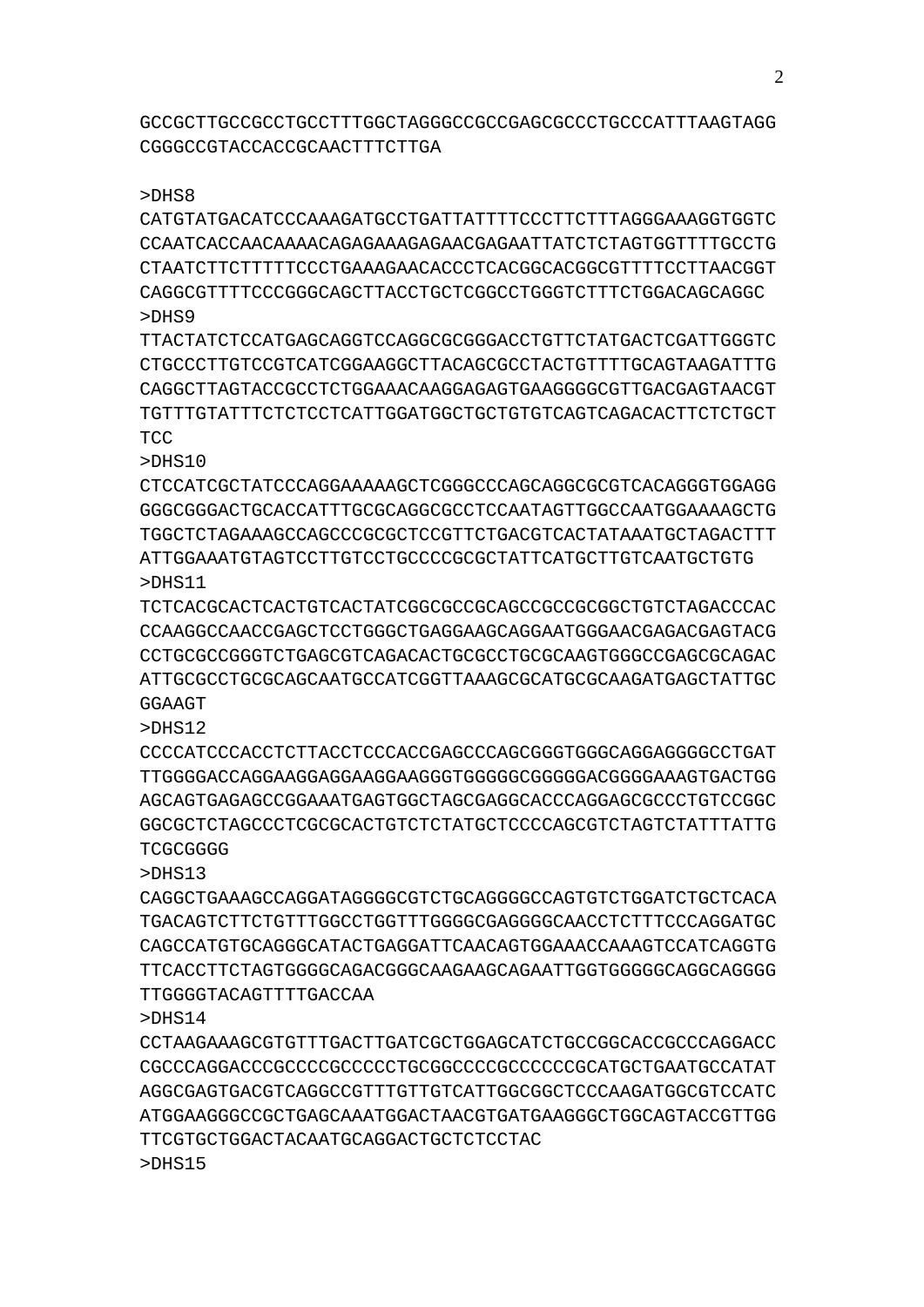AGTTACTGGGACTTGGAGCAAGGGCCTATTTCAGCGTAGTTTCCGCTTCTTGTCACA TGACGGGAGTCAGTGGGCCGCGCCTTCCCACTGCGACTCCCCGTGGGTCCGCAAACC GACACGTCACTCCTCGGCCCTCAACCAAACTGCTTGGGGCACGTTCTTTCCGCGCTC TTGACTCCTACGCGCCGGCCTATGACAGCTCGGCGGGAGCATACAGACCTGCCTCTA GACTG

>DHS16

AGTCCTCCGCCACTCACTACGCGCCTCTAGATCCCTGCGGCCGAAATATCGCGAGAC TTCGCTCGGGGCAGCTGCTACTGTGGTAAAGAATTCACTTTTTTACCACAGCGTGCG TATCAGCAAGTGAACATAAAAACGCCTCTTCTAGTCAGAAACTGGCCAATCCCGACC CCCGGTCCACCTAGGGCTCCGCCCACCACCGAGAATAAGCCAATCTCTTTGAGGCTT CTACAGGAGAACGCCGTGCGTTTGAGCTTGAACCTGATAAGCCTG >DHS17

TGAGGTCATTTCTGACCAACACAATTTGGTCGTTCTATTAGTTGTTCCTGCAGACCT TACAAAGGAGTATGTTGCTGTTCTTATATGCCCTTGTCTTGTGTTGTTCAAAAATCC TCTGTGCTATGCTTTGGATGCTGCATGAGCCTGCAAATGAATGCTTAGCATTGTTGA AGTTGACTGCTGCCCTTTAGCTGTCTGGCTTTGGGTTCAGCCAGAAAGAGTGGCATC TTTAACCTGAGTC

>DHS18

GTTGCACAACGTGAGCGATGCCGCAGCGGCTGAGCCGCCATCTTCCCGCAGCCGGCG CCTTCCTTTCGAATACACGCCAGGCCCCGCCCCAAGCACAGCTCCTGCGTCCTCATT GGACATCATGGGCAATCCAAGCACTGGAGTCCGAGTCCGCGCACTCGTTACCTGAAC AGGCGTTACAGGCCCTTTGGCGCCTGCGTATTCGTGAAGTGTGAAAAAAGCGCGCCT CTGTTGGGACGGGAAATC

>DHS19

GTGATCCCTTTTGGGAAATGTAGTCCTTAAGGGTATCGCGCCTGCTTTTTCTATACG CTCTGACGCAGAGATAGCCACGGGAAGTACGTCACCAAATTTCGCCGGTTCCCACAA GCTAGGTCGTGTGACGCTGCATGACGGGAATTGTAGTCCTCAAATTGCTAGCTTCCG ATGCCATGCGCTGCGACTGGAACGCCAATTCCCACCATGCCGCGCGCTCACAGCTCT CAGGGGCTGTCCTGTG

>DHS20

AGAGAAAACTACACCTCCCAGGAAGCCGTGTGCGTCGCCCCGCCTTCTACTGCCTTT CACTGCGCGTGCGTCGTGCTGTGGGATTCGCGGACCCCTCTGGCCGCGCTGTGGCTG TTTCACCGCTCCCCGGCTGGGACTTGGAGTCCCTTATCTTTCCCTGGTTTGGTACAT GACCCGGAAGCCTCGGCTGGCCGTTGCGTCATCCATGGCGCCGGCGCAGAGCGAGAA GGAGGTGGGA

>DHS21

GTTTTCCAGCGTACGCACAAGTTCCGCCCTAAGGGACCGCCCCTTTAAGCGCGGGCA CTGCGGTGGAAGCGCGCGCTGGTCTGGACATGACGTAAACCAATGGGCAGGCCCGGA AGACAGAGGCGTTTGCTTCCGTGGCCAAAGGCGCTTCATTTCCGGGTGAAACTGGCA TTGAGGGTACTGGGGCGTGCGTGAGGCGTTTACTGATGCTTCCTGGTCCGGTGGCCT CGGTCCCGGTAAGCCAGGCATGAAGATCACA

>DHS22

CGCACTGAGGGACTACGTTAGCAGACGCGTCAAAAGTACCAGAAGCTGGCCCCCGGC GCATGCGCAGAGATGTTCCGTGGTGGGCGCGGCTCTTCTCTTGCCCAACCACCGCCC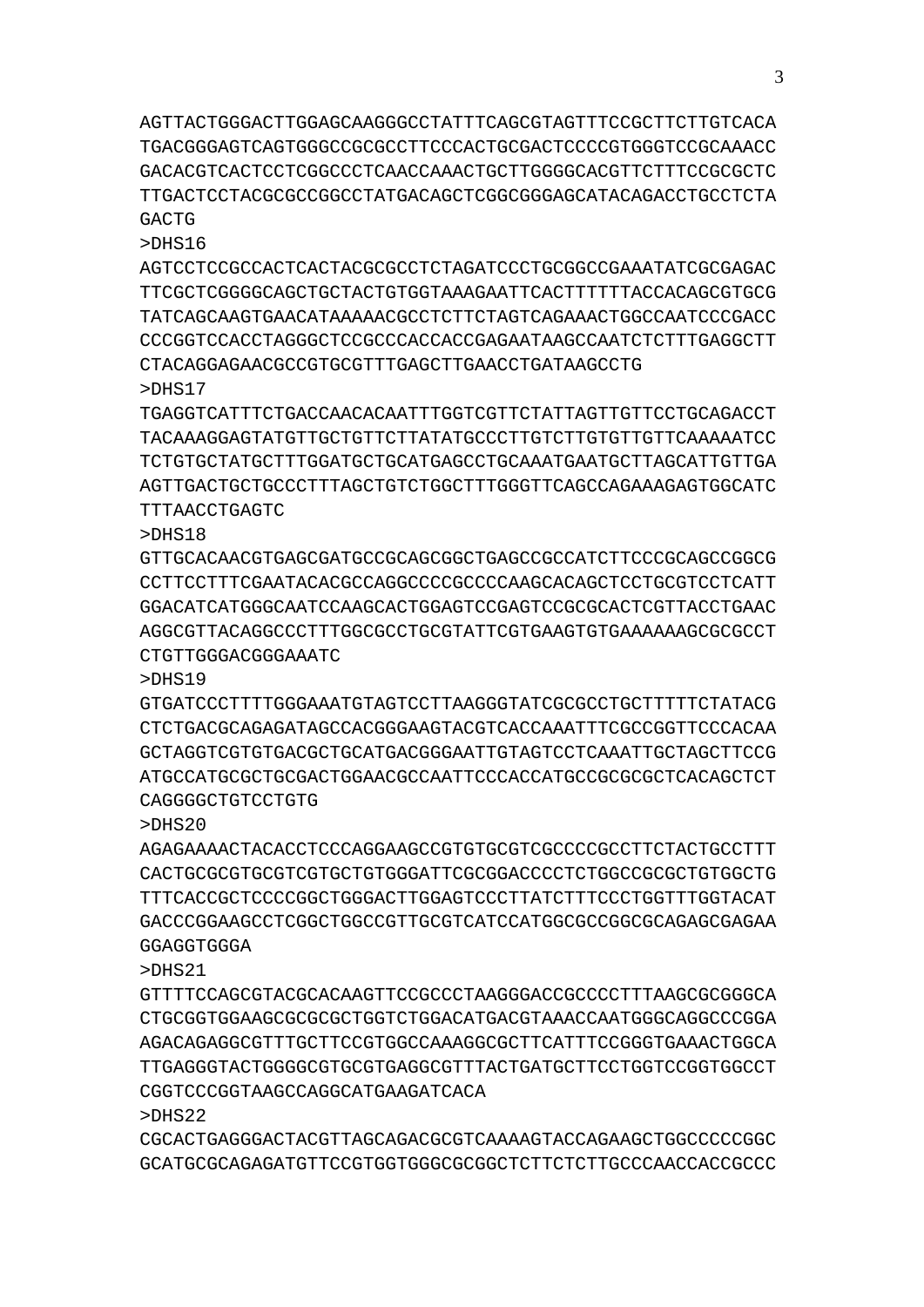TGCCTCCTCCCTCCCCAAGCCGCGCCCTGTGCCTCGAGCGCTTGCCTCCAGGGTGCG CATGCGCGATGGGGCTCCAGGGGGAGGTGTTTGATACATCAGGGTGTCCCGTTG >DHS23

TAGCCCTGGTCCATGTCTTCGACGCGGCCCACCAGCAGCCCCGTTTACTAGGCGACC ACAGCACGCATGCGTTCAGCGCACCTCCGCCATCGACTACTGGAAGACCAGGCGCAC ACGTCACTACTTCCGCGCGCCCCCATTGGCTGGTCTTCACGAGGGCCCGCCCTCGCC GTCCCAGCTGGCCTTTCGGGCTGCTACGATCCAGCTCCGTGGCCTAATGGGAGTTGT **GGTCCCAC** 

## >DHS24

TAGGGAAGCTCGGCTACTGATCTATAGCATTAGACCCACAACTCCGGTGGCAAGCAT CTGATCACACTTACCAAGGATCACACTTACCAAGGAGAAGAAGCGACCACTGCGAAT CTGTCTCCAAAAAGGAGAGAGAAAACGCGAAGCATCCTTTTTAAACCTTACGAAGTG CCCGGAAGTCCTGGAATGTCTATTGCGCGTGCGCAGAAGCATGCGCAGTTAGAGAAT CAGAAACTCACTGAGGCTTC

## >DHS25

CTGCTGAACTCAGCGTATCCAGTCCCGCAGCTGACCAATCGGAGCTCGCCCTTCCGG GGCCCGCCCCATTCCAGGAATCGACCTCCGCACCGGCCTCGAAAATTGACCAATCGG TTGTGTAGCTCCGCTCTTAGTCCCGCCCCCACGCTGAAACTGACACTTCGGATCGCC GAGTAACGCTCACCAGACGTCCCGGCCCTGCCCCTCACCTGACCAATCAAGACGGC >DHS26

CGGCAGTCGGTGTAAACAAGGCCTCGCGCCGCTGCGGGTCCTGCGACCGCTCCTGGC TGGTGGGTGGTCTCGCGTGGGGCGGTTACCGCCGGCTTCAGTGGGAGGTGCTTCTCG GCTTCCTCCCCCTCATGGCGTACACACCCCCGGCGCACCACGTGGGCGTGAGGCGAG GAAGGAGGGGTGTTAGGCCAAATTCTATTTTCATTGGCTGTCACTGCTGCCGGCCTT TGTAAGGGGGCGCTCTGATTGGTCGATAAGGTG

## >DHS27

GTCTTCTGGTCCTCCACCCTTCCCGAAAGGCCAAGCGGCGGAGCTGGGGCGCCAACG AGAAGGGGGTGAGCGTGATTGGGCTGTCCTACATCACGTGACGGCCAGTACGCGTGG GATTTGGCTCCGAGGAGGCGGAAGTGCAGCACAGAAAGGGGGTCCGTGGGGGACGGT AGAAGCCTGGAGGAGGAGCTTGAGTCCAGCCACTGTCTGGGTACTGCCAGCCATCGG GCCCAGGTCTCTGGGGTTGTCTTACC

## >DHS28

CTCCCACCCACAGGTTCAAGCCTCCTCAGTATCTGAGAAAGGCGCGAAGCCTCTACG CAGTTGCGACCCGAGGCGAGCAACAACTAGCGCATGCGCACGTGAGCCCGCGGCGCA CGCGCGCTGACCTGTGGAAGGAGATGCCGCGGTTGCGCGTCTCGCGCGTGTCCCGTG TGCAGCAGCCGGCGGCGGAGCAGTGACGCGGCATCTGGGAAAGAGGCGGGAGTTAAG >DHS29

GAGCCTAGGAAGATGTCTGTTGCCTTGGTTCCCGGGACCTGCCGCTGCGGAACAGCC CAAATCTGAGGAAACCTTGGACACAGTTCTGGGTACTTCTGCAAAACCCTTCCCCGG ATCTAGGCGGTCGTCACCGACAGGAAGCGATGTGTGCATCAATATAAATAAGCCGGT GGGGCAACTAGATTGCGTGCATCCTTCCAGTTCCGAGTGAGGCTCCTCAAGTCTAAG CAAGAGACCA

>DHS30

CATCTACAAACGCAGGAAACCACGACTGGAGAAGTTATATGATTGGCTAAACCATGA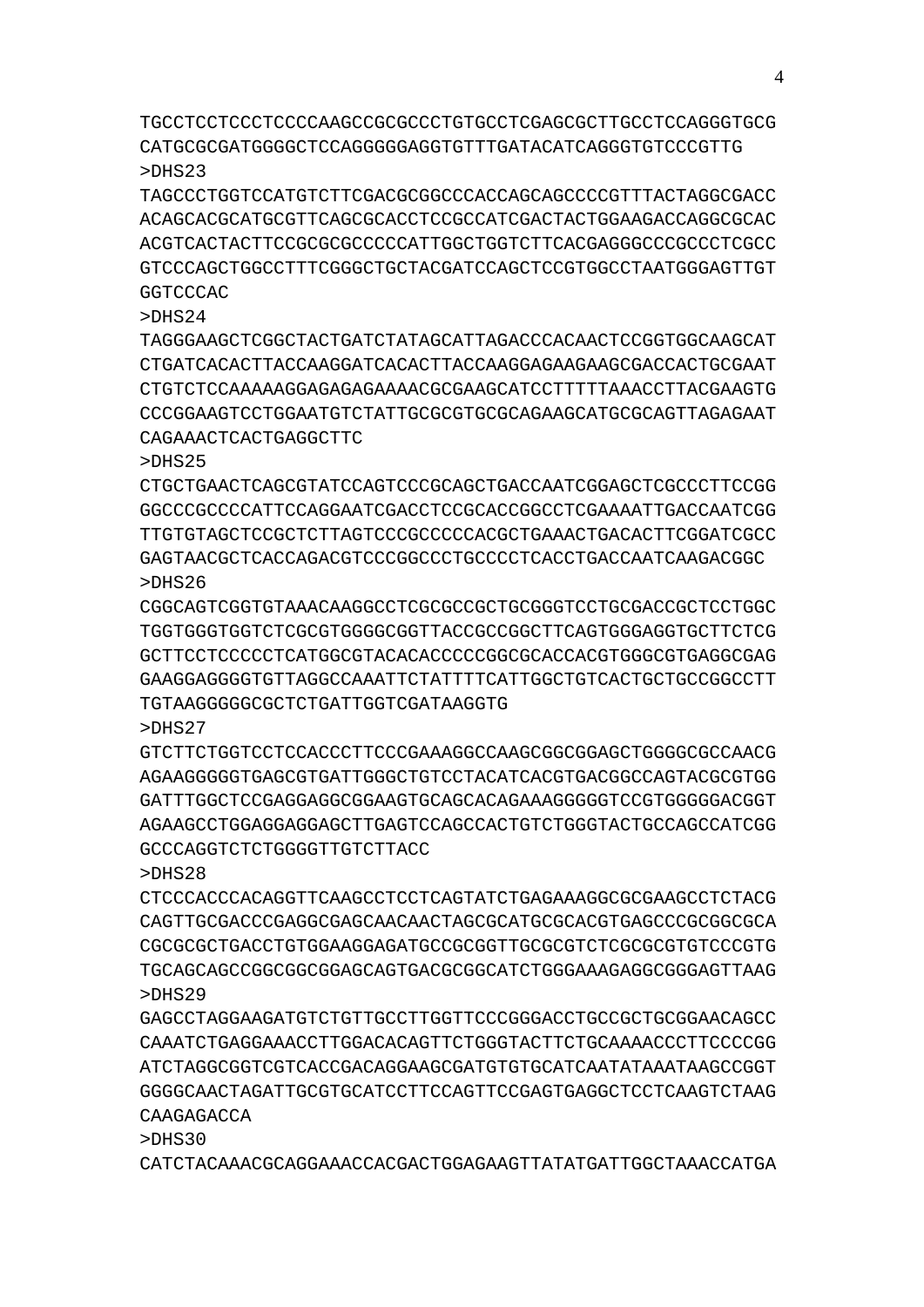ATGACGCAACATAACCCACGCCCACTGAGAATCGTCCTTTCCCAGACTGGCTCAGAT TCCGCTTTCCGATTGGTCCCTACAGCAAGAGGGCAAGGACAATTGCTTAAGTTGACC TCTGGGTCCGGAATCGCGGGCAAAGATGGCGGCGGCCAGGTGTTGGAGGCCTTTGCT AC

>DHS31

CTCGCTAGTGAGGAGAGACTGACCCAATCTCAAAAATACAGAATAGGCATGGGCAGG GAAAGTTGGTGTGTGAGCTGAGGGTGGAACCAGTCAGGCCAGAGTTCCAAATTGGAA AAAAACATTAGAGTGTGGGAGGGACTAGAAAGAAGGAATTAAAGAACTCTTTTTAAA TTTCTTGTTTGTTTCAACTGCCTCCCATCCCAACCCCCTTGCTTTGTTTCATTCATG GTTAACCCACAG

>DHS32

CTTTTCATGTTTGCTGGGTTTGCCCGTTACACCCCTTCGCCCGCACTTATCTAGACA GGCAGCTCTCGGCCACCCTCCGGGGTCCTGATTTTGAAAAGAGGAGTGGACCAATCA GATGTGGAGCGCTGTTTCGCGCTGCCATTTGAGCCTGGGCTGAAACTGCGGGTGTGA CCCCCCCGTGGTGGCTCTGGGTGTCTGCGGAGGAGCTGGGGGCGGAAGCATGAGGCT AACGGCTTGGCTTCAGTGAAC

>DHS33

CGGCCATGCCAGTAGAAGACTAGATGCCGGGACTTCACCCCACCCTTGAAGAATGAG TGGCCGGAGAAGTGATGATTGGCGTGCTTAAAACCCAATCATAAACGGAGGAGGGGG GATGGTCTAGCGGGGGCGCGTTAATGGGTACCTCTGCCAGTCCCAGACACATCCGGG TCTTCGACAGCCCATTAAGTGTCGGGGGTCAAAAAATCGCTTCAGGCTGCAACT >DHS34

AAACCTTCAGGAAGGCATGAATGTCGCCACATTGCCCTTTTGGAGGGAGGCCCTGCC TCCGAGAAGAGGCGTAGGGCCCAACGTATAGGGCCGCCACTCACTGTAGGTGCGGCC CAGGGCTTGGAAGAGCAGATCACGCTTCACGCTGACAGTCGGCATGGTGTGTCGAAC TCACTGCGCCTGCGCAGCGAGCTGACCCGGGCTTCCCTAGCGAAGCGCGTAGGACCC GCCTCTTCTTGTGCGTGTTGTCTTGAAT

>DHS35

GCCAATAAACAAACAGCAGGAAGAGGCGGGGCCCTGTAGTAACCGCCCCAAACACCT ACTTCTAACCAGTCGAGTCACAAGACTGGGGGGAAGGGCGGAGCCAATCCGACGTAA CCCAATCCAAGATTTGAGGGCGGTTACATGCACCCACTCCCTCGGGTTTGGCTCCGC CCCTCACCTTGACGTAGCCCTCCCAGCCTATCAACGACTGCGCCCGTTGGGGGTGAG

GGGAAGGGGGCGGAGCGTGGGAGGAGGCCGAGAGAGGAAG >DHS36 GTGGGGTGGGTAACAGGAATAGGCGGGCAAGGCTGCGGGTGATGGTTTCGCCCGCTG CTAGTGGTGGTGCGCCTGCGCAGAGCCGGAAGCCCTTTGGTAGGCGGGACCCGACCG

5

AGTGGTGCCGGGATTCCGTCTTAACCCCCGCTAAGGTGTCCAATGACCTTTCCTTAC CAACTGCGGGGAGTGTGTGGAAACGCGGTTCACTCCCCGGTTTCCTTATTCTGGATC AGTG

>DHS37

GGGTAACGTTGTCTCGGATCTCCCGCCCCCTCCCTTCTTTCGCTGGCCGCGCACGCG TGCAACGCCCCGCCCACCTCGCCCCACACTTCCCTGCTCTCACTCCAAGCCTCCGCT AGGTTAAGTAGACGAGCCGGGCGGGTCTGAAGAAAAGATGCTACGACGGCCGCGCGG ACGCTCATGGGCGGGGCGAGACCACAGCGCGTGCGCGGGCTCCTGAGCGCCACGCGC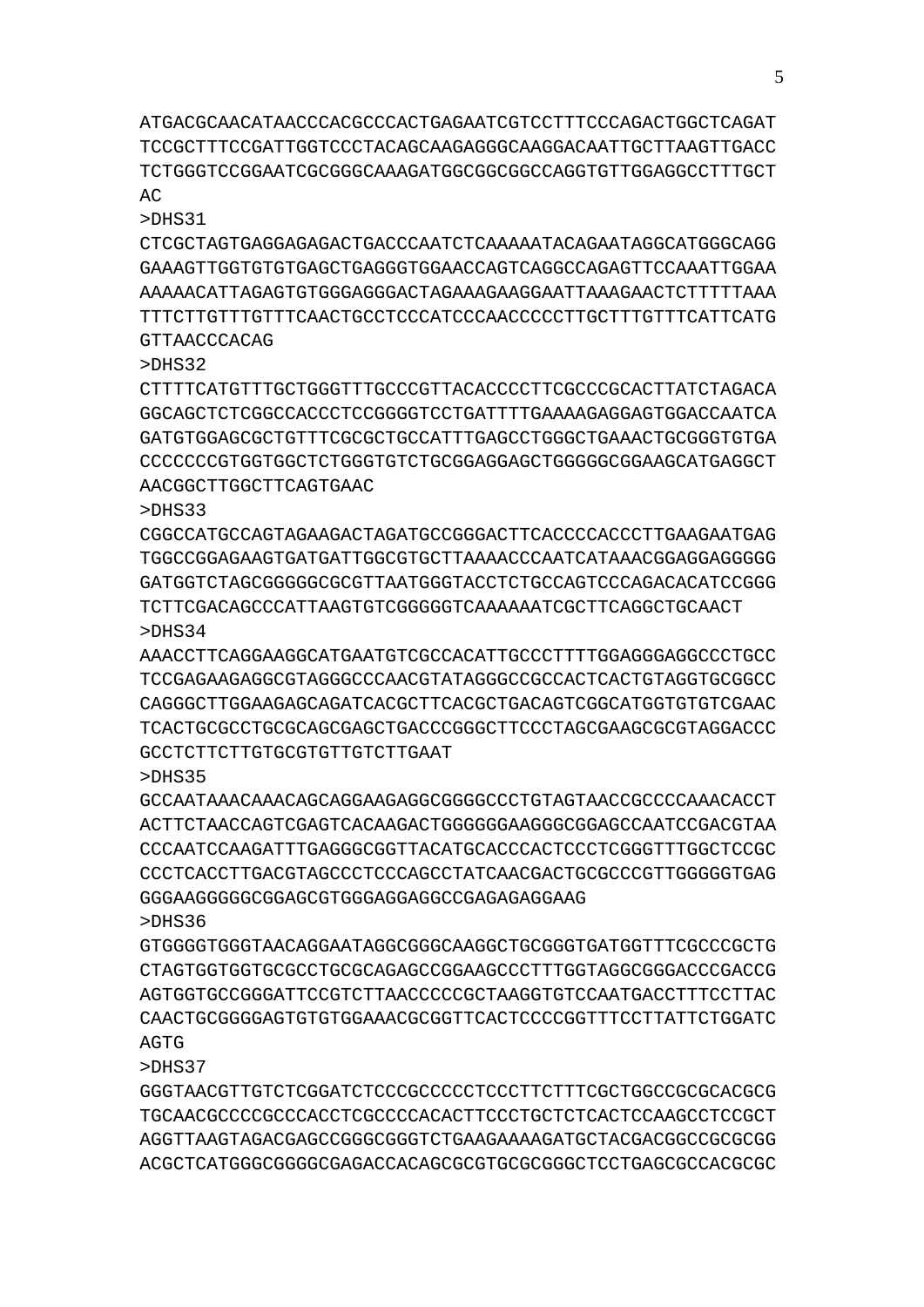TCGCCTTTCGTTCGTAACCCCTG

>DHS38

TAAATGCTACTACAGTGCCCCACACGGACTGCCACGAGCGGGTCACGTGACTGGACT CTGGATCGGCTGTGCTGTGATGGCCGCGTAGCGCGCTGCTGTGCGCGCGAGACTATA AGCCTCTGGGCCGCCGGTGCCTCCGCGCGGTCACCGCCTCCACCCGCCTGGCCGCTT CCCTCGGCGCATGCGTAGCACACCGACTCCAGGATTGTTTCCCAAATCCCACTTC >DHS39

CCGGTCGATGTGCTTCAATCGAAGCTGCCAACCTCTTGCACCTTCCTTAAGGAGGCT CCGCCGCAGCCCCGCACGACGCGCCGGTCGCCCAGCCGCTCAGAGCCGAAATGCTCC GCACCGCCTCCGCACGGGCTCTAACTCTACCGGATGTGACGCGGCGCTCCTTAGCCA GGCTCCTCCCCTCCCAGAAACGCGCGCTTTCTTGGCCTCGCCCCTCCTCGCTCTGCC **TTTCCT** 

>DHS40

ATCGTGCAACCATGGAAACCAGCCCGCCGGCTGCCACAGGGCTGCCGACTCACCAGC CTCGCGCGCTGCCAGGGCAACCGTGAGACGGGACTTCCGGCTCCCGGGGAAGTCCCG CCCCTCTCCGCCGGCCGCTTTTGTAGCCGTGGGAGGCGGGGCTTCAGCCCAGGGCGG GGTCCAGCACGGCGGGGCGGGGCGGGACGGGGCGGAGCCTTCCCGAGCTGCGAGGTC GCTGTCTCCTTGCGCTCGCCACTGGCTCTCTCTGCGGCAGGTTTC >DHS41

GGTTGGATTGTGGAATTACGTCTTTTAAAATGTTATTTGTCCAATGAACAAAAACCA CTCGCACCGCAACTCCTTTTACTATCAAATTCTGCACCGTTGCAAAACTTCCTTCAC TCAACGCTTCTTTACAAACATCGCGATAGCGGAGCGGTCTCTTGGGCGCACCCCGCC GCATGTTCAACCCCACCCACTTCCTGTCTGACGATCTCCTTACGTCAACGGTGCGCT GGAGCGAGTGAGCAGCGATACCTAGG

>DHS42

GACGTAATAACGATCCCACGTACACTTTAAAAAGCAAACTTCTCACATACATCACTT CCTGGAAGCCCTAGTCAGCCTTTAGCCCAAGCAATGCTGAGCCCAATCCTTCGGCCT TCCGTAGTCTCGCTCGGTTTCGCGAGATCGAGGCTGAGCTCCGCCGCGCCGCCGTGG GGGCGACCCCAGAACACTTCCGGGTGTAACTGGTTGTGCTGTCTGTGTACTTCCGGC AGCCTCCAGACAGTTTCTTCCGCTTCCTGTAC

>DHS43

GTCTCTTCTGCGGATATACCTTGGCTCCTCCCAAGTCCTACGAGTTTAAACTTCGAC GCACCAAACATGGCTTCTTCGCGGTTCTGCTCCTTGTTTTATTTCGCTCCCACCTTT CGGCCACACTCAACATGGCCCTAACCGAAGGTTGGCATGCCTGTGGCACTGTCTCGG GACAGTTCTCGCGAGGTTTGCCTGGGCCCGACTGCTCCCGCCCTGCCTCGCGCCGCC GCCACAGCCGCTGCCGCTGGCGCCGCTCCTCCTCCGTGTCAGTTG >DHS44

CCTAAACAACAAAACTCTGTTGCAGGCTCCTTACTACGCCGAAGCGCCACGGCTAGA GCCACTTCCGGCGCGACCTCCTCACCCGAGACGACCTCAGCCCAGCGAGTACTGCAA CCTCCTGCAAACACCCGCAGCGCCCACCACAGGCTAAACCCCGCCCCGTGCCGCCCC CGAGCCTCGCGTGCTCGCGCCGGCCCAGTAACCGCGAGACAAGTCAGGGTCCTGGAC >DHS45

CGGTCCTTGCTCAGCACTACCCCCTTACCTGCCCTGCGCACCCCCCGCGAGCCCCGG GGCCCTTAGCTGACGACCGCCCTCACCTCTTCTCTCTTCGCCTGCCGCGGCCTTTTA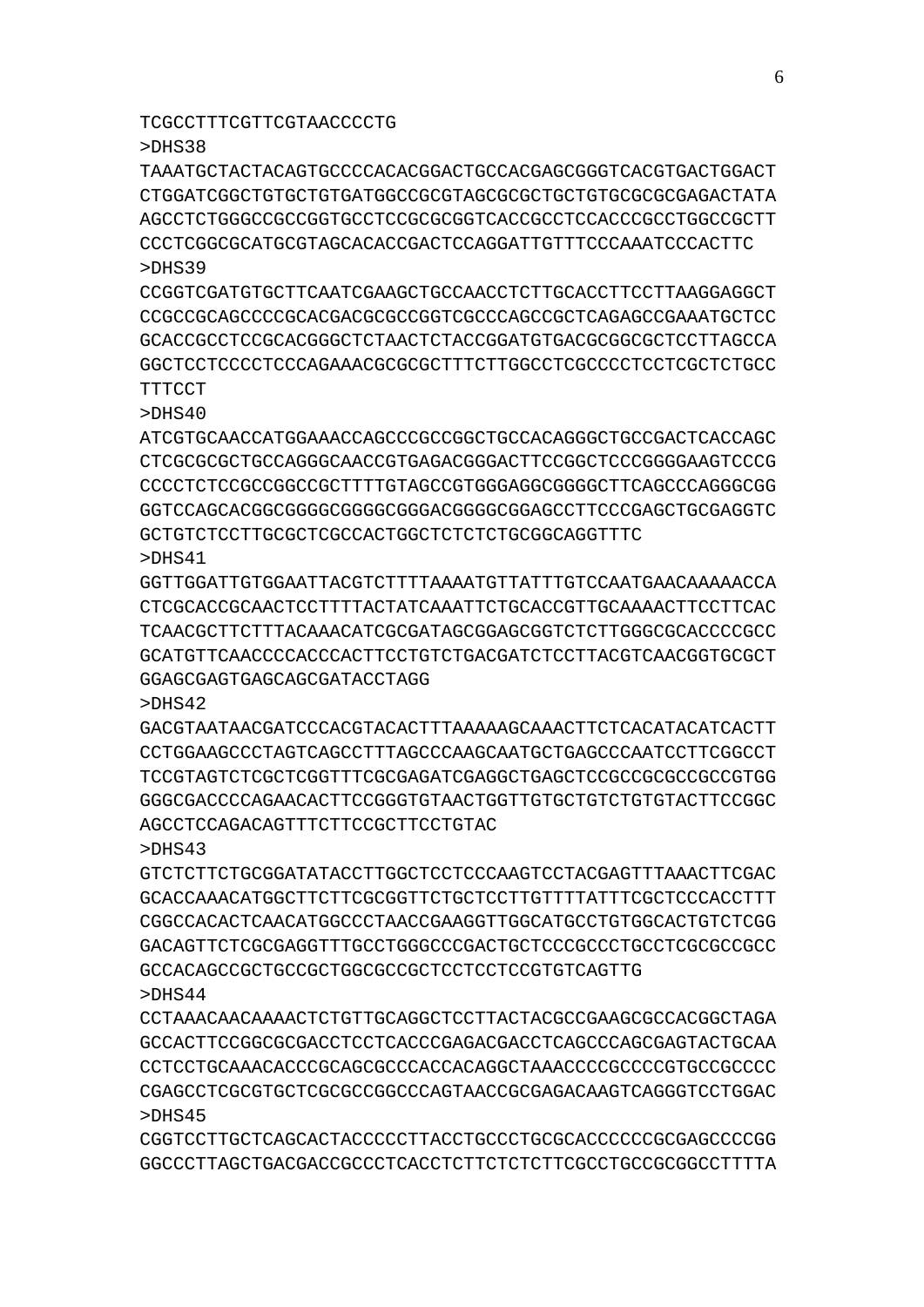CAAACGGGGCCAAACTGTTCGCTGTAACGACAATCGTTATTGGTCAGAGCCGCCCAC GCGCGGCAAGTGGCCGCCCACCTGAGCTCGCGTTGTCTTATGGGAGTTTTAGTTCTC TCCTTCAGAGACCGCT

#### >DHS46

CATCCCATTGAGCTACACTTCACTTTTTAGGACAGAGCCTGGTAGATAGGAGACAAT CAATACAGATTTGTGTTTTAGGTTATTGCATGCTTATGGGTTAGCTAGGGAGCTTTC TTTTTATCTTTCAGGAAAGAAACCAAAGAGACAGACTCTCCAGCAGGCAGGGGGCGC CAGTGAGTGAGCTAGGCATAGAGTCTTGTGGAGAGAATTATGGTGTCATAGAGGCTT AGAATCTTGGCATTAGCAGGG

>DHS47

ACCTTGGCTCCATCCCTGAGGGCCAGGGGAACCGGCAGCCTCGAGACTGATCCCTCG CCCTGGAGATTTTTCCAATCAGGCAACTCTGAGGACAACTGCGACCCAGAGCACCAC AGGGTGTCCTAGAGCCACCTGGGCGTAGAATAATGACGTATAAGGATGTGGAGGCCA CCAATTGGCTGCGCTGTGCGAAGACGGACAGGTAGGCGGGGCGGGAGGAGGTGTGGT CGGCAGAGCAAATCCAATAGTCTTTTC

## >DHS48

AAACAACCGCGAGCTAAGAGATGGGGCAGCGGGAGAAATGAATTCGAGTTCCGCCTC CTACCAGGAAGAACCGGCTCGGGCCGAGGGCTGCACGGAGGACCACACGGACGCCTG CGGGCCCGCCCCTTCCGCTTCACGACGTTCAGCCTGCGTCTGGAACTGGAATGGCCT AGCCCAAAGCTAGATAACAGGTAGATTGTTTTTCCCGACAAATTATCAAACGACCC >DHS49

ATATCTGCAGAGCAGCCTTGGCGTTGACCTCTTGTGGCAATTGCCTTTGACAGCCTG AGAGTCATTCAGAAATTGCCTATGGTTCACTCGGGGGAGGTGGGTGGTTCCTCTCTT GCAAGCTTATCTTCACTTTGCAGCCCTGGTAAGTAACTGCTGAGCGTTGCACAATCA GGGAGAAAATATTTACAATGAAAGTTGATCCAGAAAGACTTAGACAAGGGTCAGTGT ACCTTCAGTTTAGCCTGACCTCTTC

## $>$ DHS50

GTCAGAAGCGGCCAATCAGAACCCGTCAGTGGGGGTGGAGCTCCGGCGCCGGAGTCT GACGAGAGAAGGGAGGGGAACAAGGATAGAGCGCTCGCCAACGGCCGACGCTCCAGG CCGTCCCGCCCAGCGCAGCTGCACCCAATCACAATGCTCAGATCGGGAGGTGGAGCC AATCAGGTCCAACCAAGAGGAGGGGACACCGGCACTCCACTAGCAGGAAAACGG >DHS51

CTCGAGCAGATCTTTCCGCTACTCGGGAGTAAAATCTTCCCGCCAGCCAGCTGAGAG CATCCACCCTTCCGGGTCGGTCCGTTCAGCCAATCACAGATAACTCCCTTCTCTAAT TGGTCAAGGGGTGTGGTCACCATGCGCGTCACCGAACAACATTACGAGTTATTGGTT GAGATTGGAAGCAGGTTTCGCCAATAGGAAGCGCTCTTAAAGCGGCAGTGAGGGT >DHS52

GTTGGCTGTAGTAACGTGGCAGAGGCAGCAGCGGAACCCCCCACGCGGCAGCGATTC GACATCCGAATCCACCGCCGCCATAGCGACTCTCCTGTACCGACAAAAACACAAGCA CCTCTGCCACCACCGGAACCCACTTCGCCAAAGCTCAACGCGCTCGGAAGCAACTTC CGCCGATCCGATAGGAAGTGACATAAAGTCGTTCAATTGCGCGGACACACTCCTCCG GAAACCAAGCTCCTTCGACTCTG >DHS53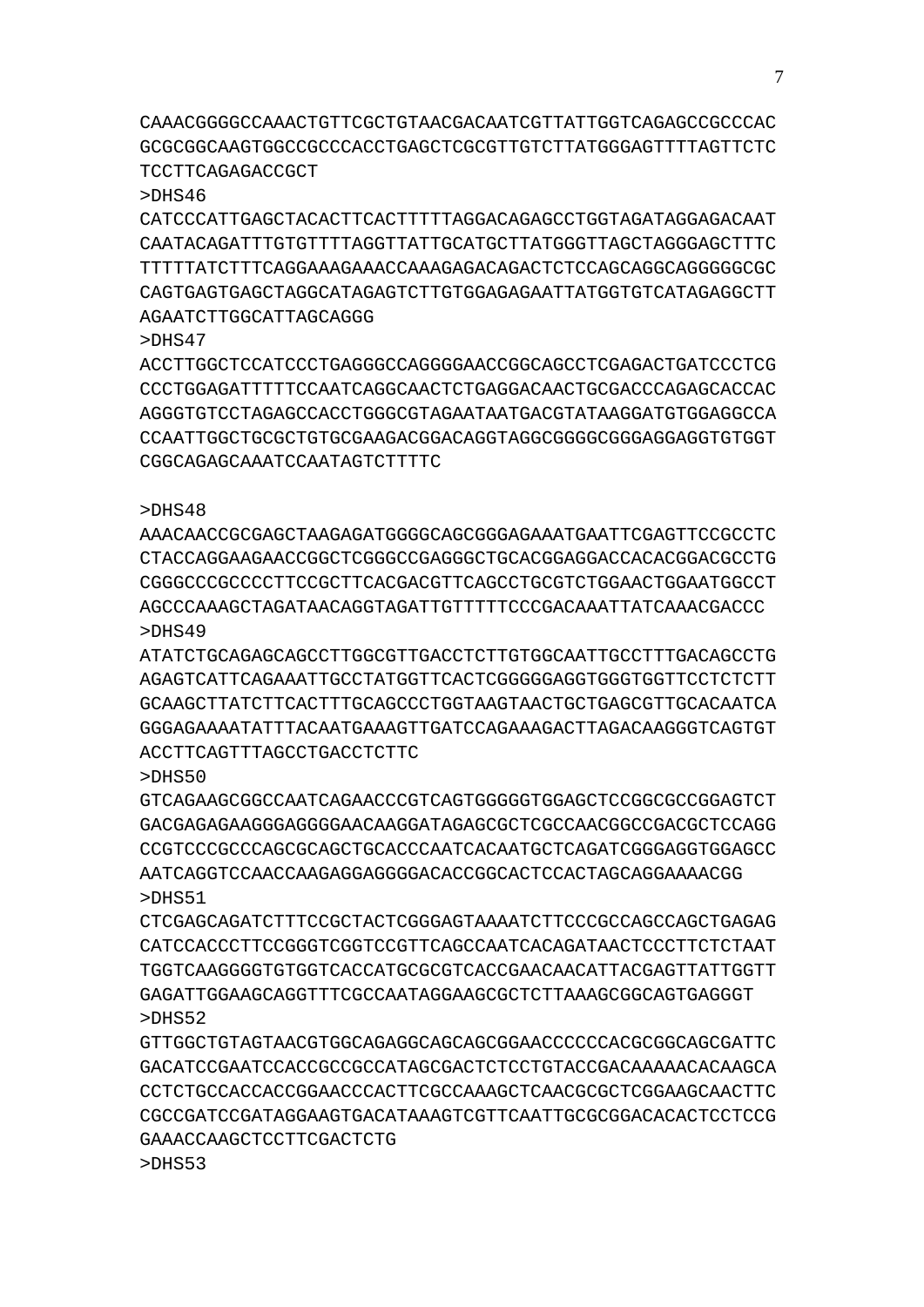AGGTGGACCTCCTCAATCTCCTGCTTCCTCAGTAAGAGTTTTCCTCTGGACAGTACT TAGGCATTTTCTCAGGCTCCCCGCCAGAGAGCGCCGCCAGGTCCTCGGAACCACCTC GCGCACTTTAGCTGGGCGCGCGACCCGCGCAACCAGTGAGAACCCCGCTCCCGCCCT AGGCTTTCTGTGGTGGAAAAAGCGCGCGCGCGGACGAGCAGGTTAGGCGATAGAGGT CACGT

>DHS54

GCCCCTAATTTGTCCTTTCACCGCCAGCCTAAGCCAATAGTGTGGCTGCATGTAAAT GAGAAACCGCGAGCATCTCCCCCCGCCCCCGGCTCCGCCCAATTTCCCACCTCTTCC CGGAGCGCACAGACGCCAGCTGAGTGGGAGGGGCCTAGCTGCGGGCGGAGCACGGAG GAGGAAGGGCACGAGGAAGAGGCGGAGCGGGCCGAGGCGCGCGGAGCTGGGTTTGCT GAGTGCTTCCTTCCT

>DHS55

AGAGGACAACGCCAAGACGGCTGGGAAGCCCCAGGCCAGCAGCGGAAGTCCACTCGG CCCGCCCTGCGACTTTGAAACCGGTGCCCCGGACCACTCCTTGGAGACGGTGGCGCC TCTTGCGTCATCACGCGGGCGTTGGAGCTTACGCCATCGCGCGTCCTAGAGTCCTAG CACGCTATTGGCTGGCTGTCAAGCAATGGGAGGAGTCGTGAGAACCTGGATGAC >DHS56

GATCTTAGGAGAGCAGGAAATGCTCGTAAAGGTTACCTAGGGGGTGCAGGGCCGCCC TCCCTGGCCATGCAATCCCCCGATTTCTCCCTCACCTTAGCCAAAGCTCGACTGTCA TTGAGCCTCCTGCGCATGTGCAGGAGGGCGTCCTGGGCTCCCGAGGTTCGGCTTCAC CCAGCAGTAAAACGCATGCGCAAAGCTTCGGTCAATGCGGGCTGTCCATTTCTCACC GCCGACTCCCTACATCAACTACGCATG

>DHS57

ATACATGGCCCTTTCTGATACTCCGACTTCTTTCGGCCCACGTTCACAAAGTTTTCC GTCGAATACCTGAAACCTTTCGACCGCTTCGACCCACTTACCTCATGGCGCCTTAAA ACACGAACAATGGAGGCCGCACCAACCGCCCCTTCCTCTGAGTAGCAGACAACTGAA GAGGCGTCTGTGCCGGCGTGTGTCCAATAAAACCCGGTGCGATTGGCTCCCGCCTTTACC CCATCGCTTATGCCTATTGGCTTAC

>DHS58

GTTCAAAGTCCTAGGTCCAGAAGCTGCAGCCCCACCCGTGACGCTTAAAGGTGGCGC CGTTGGGATGCCCCGCTCCTTTCGTGAGCGCGCGCTCTGGGCGCTGGGCTCGCGGCC TCGCGCTGGGCCTTCACTCTCTGCGGCGCAGTCCAGATGTCGTCAGCACCAGCGCCT GGGCTGGAGGACAGAGAAGCCTTTTCCGTTGCCGGTGCCGGCCTAGCGTCCTGGAAT TACTTCAATCAAGTAAGTGCGTTTAACGG

>DHS59

GGGGCTTTTGGGAAAATTACATAATCCCCGCCCCTGGGCCGGAACTGCCCTCGCCTA TCCCAATCCTCCTACCTAGGATTCCGTCAAGTTGACGTCACACGGAACCGGTGCTCC GGAAGCTAAAGGTGGCCATGCTGTGTGGGACCACGTGGCCAGAGGCAAGAGTGTCGC TCTAGTAGTATATGCAACAGTTTAAACTATAGGCATGTTCATGTAAATATGGTTTCT GTCCAACCCG

>DHS60

TAGCATGAAAAGAGGCTACTGGTTTAAAAAAAAAAAAAAGCACTCTCCAAGAGACCA TGGAACTTATCTTATTCACCACTCCATTCCTAGTGCTGAGGGTGGGGCTTAGATACA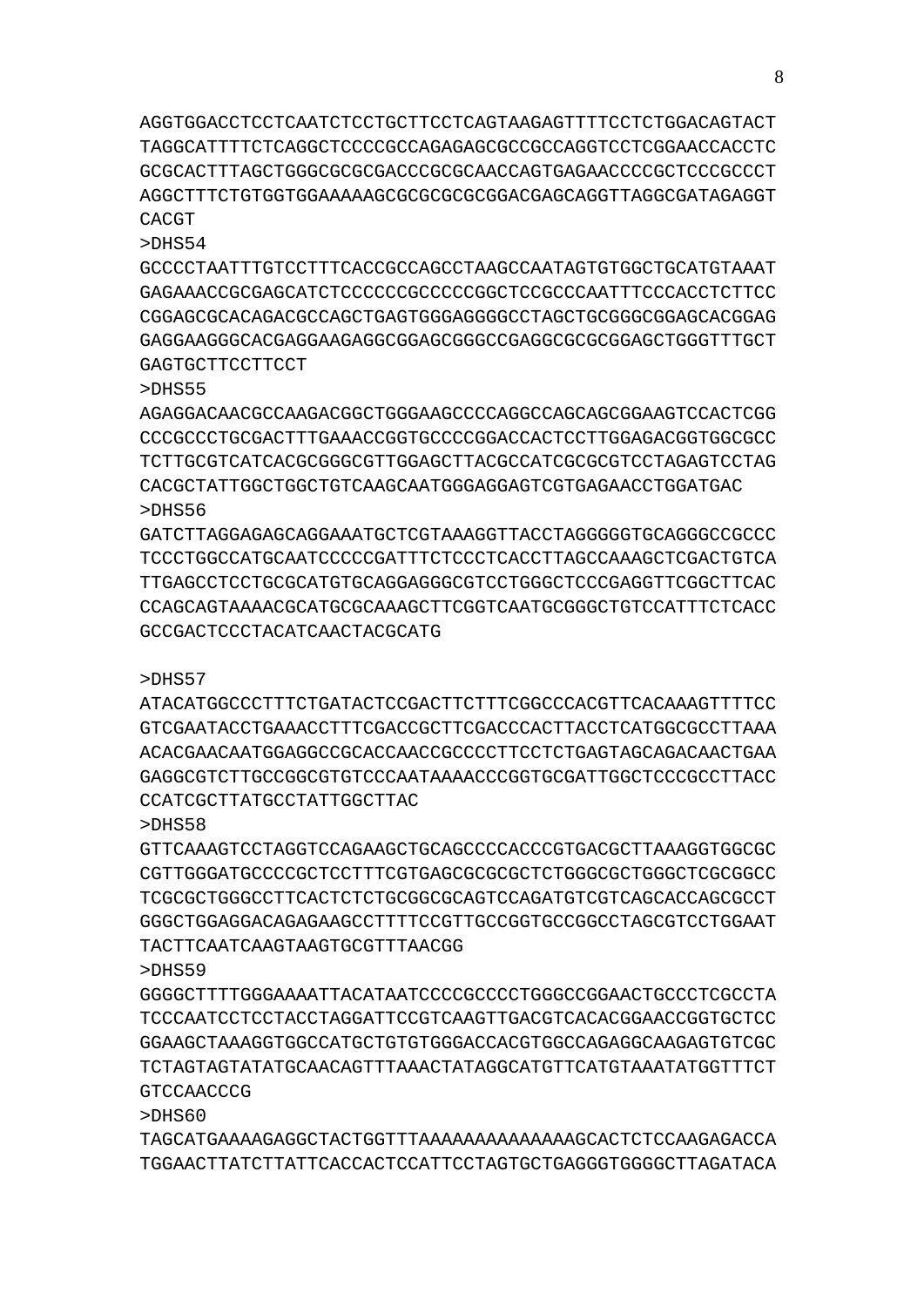ATATCTCAAGACATACTTGCTAAAATGTTTTAAAAGGCAGCTTATAGAAAAATGTGA TTCCCCAAAGAAGGTTCCAGTGATCACGTAAGTTTAGGGTATCCATTTTTTTTAAAC ACATCTGTACGTTTCTGTTGCTCCTTCTAGCC

>DHS61

CAGAAAGCTCAGCGTGGAGTCGGGGGACGCTCCTCCTCGCCAGGGTTCCCGTCCCCT TTCCCTGCTGGGTAAATCGCATTCTGTCTCTTTAAGGAGTGTTTGGCCGCGACGAGT TGGAAAGCCCGGATGCGTCCTTCGGTTGGGCGGGGTGTCTCAGTGACGTCACTGGGG GTATAAAAGGGCCTGGGTGGCGGGCGCCTGGGCAGAGCGTCCTAGCAGTGTCACTGC GTGGGTTGGTTTGTGTAGAGAGGCGTG

### >DHS62

GCGGTAACGGTGAGGCTTTTTCACGCCGCCGGTAGCCGGCGCGCTCTTGCGAGCAGC CTTGGTAGCCAGCTGCTTGCGTGGCGCTTTACCGCCGGTGGATTTCCGAGCTGTCTG TTTAGTACGAGCCATGGCAAAACCACAGAAAAGCTTGCCTGCAGAGACGTCTGTGGA GGAAAGGAAAGAGCTACTCTTCTTTTATAGAGTCAGACCACCAACTATTGGACC >DHS63

GCTCCATCGCACTAATCAGCCGGGCGTGGTGCGGGCGCCGGGAAGACTGGGCGGGGC GAAGGCATCACCTTTCGATGGGGCCGGCGCTGTGCGTCCTCCAGTCGAGGTGGGGCG CTGTGGAAGAGCGGCAGCTTCCGGTCGGCTTTTCTCTTCCTTCGGCTGCCGGCGCCA GCACGTCCTGTTTTCGTTGGCCGCGCTGGGATGGCCGCCACAGCTGTAGGTGCTGCT AGTGTTTAGCG

>DHS64

TGGCTTAGAAGTCCCAGTCAATTCAGGGTGACCTTAGCAGACAAAGGCTGGAGCGCC CCAAAACCCGCAACATTCGCAAAGATAAAACATACCTCACAGGAGTCGACTCCTACC TCGAAAAGACAGTATGGTGCCTGGGCTCCTGTATATAAGAGTTCTTTTGATGACGTC ACGACGCACGCTCCCGGCAGCGTCCGCTTCGGCTCCTCCCCCTAACCTCCCTCAATC TTCCTCTCATCCAGTATCACCTTCTTCCC

>DHS65

CAATGAGAGGAGTCGGTTGGTCGCCCTGTGGCCAGTCACGTAAAGGGGGGGGCGGGG CGGTCGTGGGGGTGGAACATGCGTATTACTAAGCGGTCGCCGGGCTGATGACATAAA AACCGGGTGCCGGCAGGCGCCAGTCGCAGGTGTGCTGCTGAGGCGTGAGAATGGCGT CCCGCGGCCGGCGTCCGGAGCATGGCGGACCCCCAGAGCTGGTAAGTCCCGGGGCCC GCGGACACCCCTCTCCCCACTTCT

>DHS66

ACCTGGGAAGGGATTCATTTGGGGGGGTCACACCAGCGGGCATCCTGGCTCAGGCGG AACTCTGGCTCCAGACAGTGCGCCCAGGACCAAACGGTCAACCCCGGCCTACTCCCG CCCCTCCCAGATCCTCCCCTCCTCGGACGCTCCCGCGTCTTCCTCTCGCTCAGGCAC TGAGGGGCGGGGAGATGGGTGTTAAAGAGGGGATATCACCAATCAACGTGCGCCTCC GGGAAACAGCGCTTCGCACTGGCTGGTTGGGTCTGAC >DHS67

AGGTTTCTCCTTCCCCTCTTTGTCCGGCTCCTCCTGCGCCGCCACCGCCCGTACTAC GCGCACCGCTCCGACCTGCGCAGCCATTTCACCCACAAACACACATTTAAATGGCCC GACCGCCCCCCCGTCCGCGCATCGCGCAAGCGCCGCCCGCGCACTGCCCGCTGGGCA TTGGAGTCTCTCCTCCGCCCTCCACTTGTCGGCCGTTCTTCGTCCAGAGATGAACAT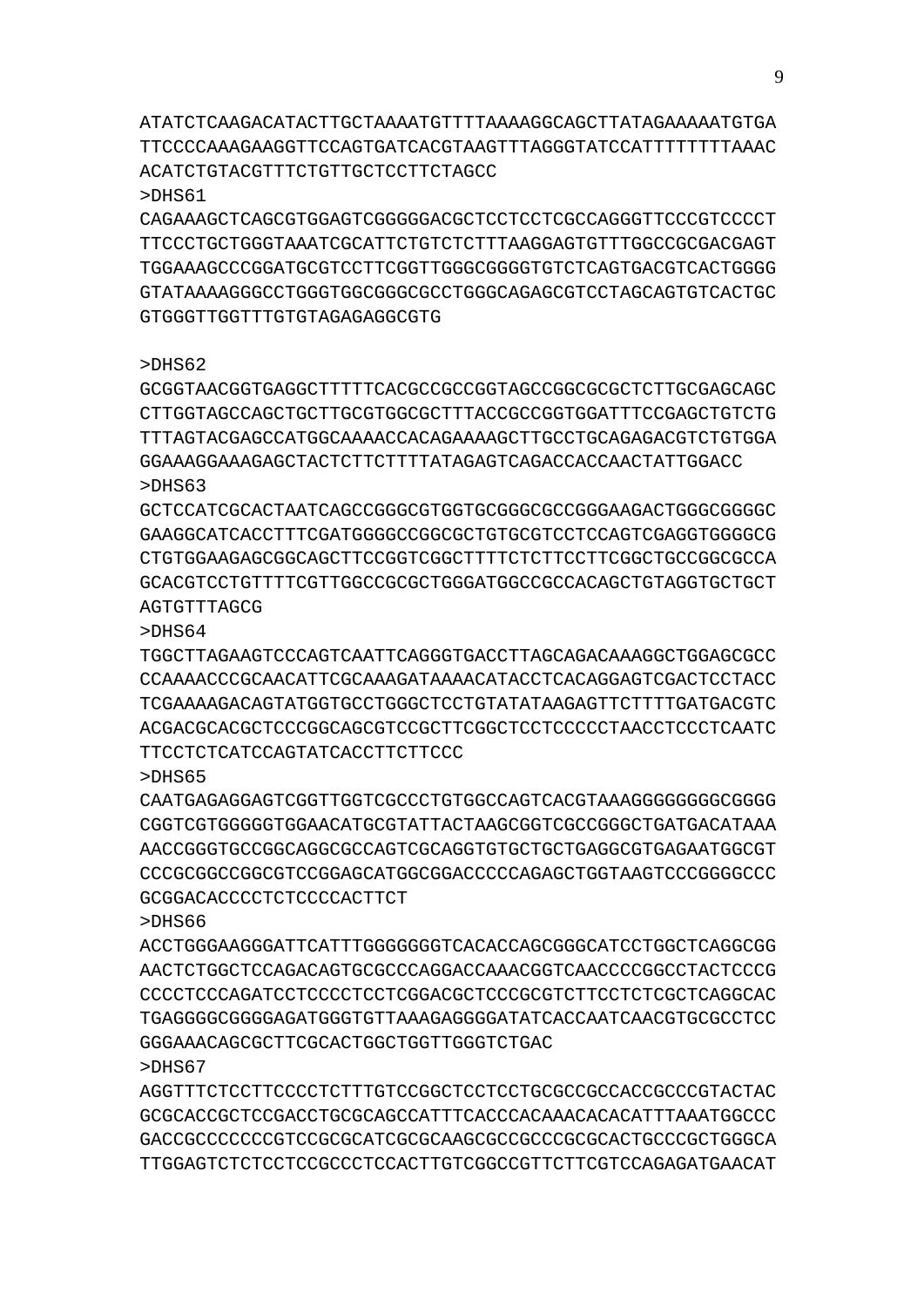CTGCCTTTAGCAAGTGCTGACTGCACTGAGTCCACTGGGACCTTTTCCTTTTGGGTT

>DHS74 TCCTTCCTCGGACTCCAACTCCCGCCGTGCCTTGCGCTGAGATCCCTGCGGCAAAGA ACCGGGCTGTGTCCAAAGTGTTCTCTGGAAGTTGTAGTTCCTGTATTGGTGAGGCAA GGAGGAGGCGGAGTGACTCGGCGGCCATTAGCTGTGTGTAGTTGCCCGGGACTAGGA GCTTAAGTGAAGAGGTACGCCTTGTTCGGTGGAAATCAGCCGTAGCCATGAGTTT >DHS75

>DHS73 GCCAAACCCAAGTCTTACACTCTTAGTGACCCCCTCCTTTCCTCCTTCCCCCTTAGG TCAGCAGGGTTTACTCATTCCAATTGCAATGCTCCATGTTGCCGGAGTAGCTCCTCG CTAGAAGAGAGATTAGTTATGTCACCGTCGGCTCCTCCCATTGGTCCGGGCGTGTGG AGCGCGGCGCCATGACGTCAGACGCCCAAATGAGTGGGGCGGTGAGGGGAAGGAGGA GGGAAGTAGGACTTCAACA

ACGCTGGTCAAACTCACAAGACCGCAGCAGCCGCCTCCAACGGCAAAGCTCTAGGGA GAGACCATAGAGCCCCGGCGGCGGCGACGGCAGCTAGGGCGGCCCCCGACAGCGCTT TGCACATGCGCAGAGAGTACTACGTGGTTGCCCTACGACACTTCCGGCCGATGCCTC CGGGCTGGCGTCCCTGAAGCCCTCGCTGGGAGCCCGAACCCGCCCGGACGCGGTGCA TGCTGGAACTTGTAGTCTT

>DHS71 GGTTCTGCGACTCGTCTCCTCCGGCTCGATGTTATCCTCCTCGTCCGAGGAGCCTGA GCTGCTGCTCCCGTATGCCGCAAAATAGCTCAGAGGGTCCTTCTCCTCCGCTGCCAT GACGGCTGCGAGCGACAACCCAGCACTCCGCCGGAAGCCGGAAACCGGAAACCGGAA GCCACCCCAGGGCCCGCCCCTCGCGTGGCCCCGCCCCAACTCTTACAAATAAGCCTG CA

>DHS70 TTCTTAAGGAGCAGAGTCTTTCGTCCCTTCGCCCCAAATCGCTCAAGTCATTCCTAG GAAATCCCGAGAAACACTTCACCTCACCTGTCAAATTGCACAAAATCCACTTTCGAA TTTCTCCCGCGAAACAACGTGACGTCATTAACGCGGGACCTCACCAGATGAGGACCC AAAACTTGGCCCGCCCACCTCCGCCTAAGCCAAAAACCGCCGCTTTCAAATCGCCAA TCAAATTCTTCCTTGGCTTCGAGTCT

>DHS69 CTATGGATGGTGTAGCGGTCAGTCATCTCGCCGCTTTCCCCTTCGCTCTCAGGTCAG AGGACGCAGGTAACAACTCGCCGCTCTAGCGTTTTACAGGAGAGTGAAGCCACCGCG CGGAAGCTCCAGGTCCGCGCCGTCGCAGAAGAATGGCGTCACAACGACTAAGTAGCG TAACTCTCGCTCATAGGGCTCAGAGGCGGAAGCGGAAGCACATTCTGTCACGCAATT **GGAGT** 

>DHS68 ACTTCATGGGTACTGGATCAGGGAGAAACCACAGGAAAAGGAAGTTACAGCATTCTA TCACTGCAGACCTGAGGACATATACACAGAAGAAGAACCAAATATCCACCCAAAATG CTCTAGGATTCCCATGTTTTGGTTCCCTTCCAAAAATATATCACAATTCAATCAGTC GTATGACCAACAGCAAGGGTTTCAACAAACTCTTTGAAATCTAGAAAATGCTCTTGA **TACTCCAGG** 

GC

>DHS72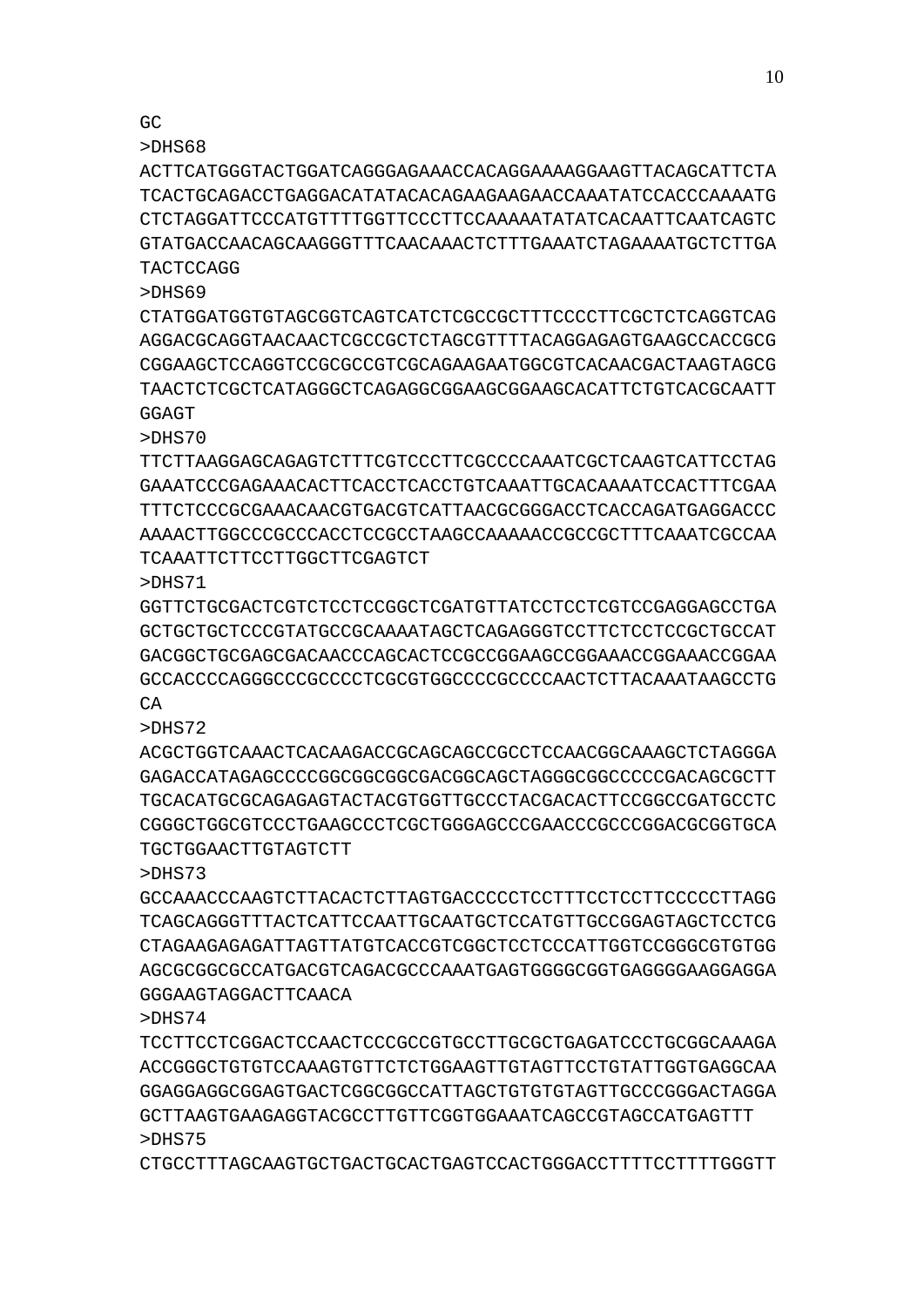TCGAGGCTCCTCCCACTCACCCCCACCCTAGTGCTGGAAGAAGTGAGTCTGCAGCTG AAGGGTTGCTGGGGAGTCAGTCTTTCCTCTTACTTAGGAGGGGACCAGGCATACACA CACTGTCACAGGTCAGCCAGGCCAGTCAGGGACCAGTGACTCACCTTCCTCCTCAG >DHS76

AGGTACAGCCAAGATTGGAAACAAAACTAATAGAGATCCTGATAAATTCAGAATGTT CTTATTCATTTAATTTGTTAATGCTTAATTCTAACTTGAGGGATTCTGATAAATTTA CCACTTAACTGAGAGGAATGTTTTTGAAATCAAGTATTTTGATCTAAGGAAAACACT GGGTAAATTTTCTGTCAAATTGTGAGCTGAGATGGCTAAGACTAAGTATATGCAAGA AGATAATGCTTGGGTA

## >DHS77

GGATAGAAATACGTCTCCGAGTCCTCGTCATATTGGAAGTCCTCGATTTCCACCTCG TCATGAAACACTGCCATGGTCAGCGGGGGTGGCCGAAGGGGTAACGCCCCAGCAGTC CGAGGCCAGCTCCGAGGGTTTAACTTCGCCGGAACCGGCCTGGGCTCGGCATCATCA GGTCGCGCCGGGCAAGGACTAGCCCTTCCGGCGCATAGGCAATGACGCAACTCCGCC CTGCGCGGCCAAATGGATAACCGGTAGCGGT

>DHS78

GAAGTCCGACCCTTCGATTAAGCCCCGCCTGATTGGGAAAGGCTCTGAGAAACTATT TGCATGATCTTGAAAGAGCTGTGCTGAATGGTTGAGGTATGTAAGCCGAATGTGAAA CAGGCTCTCTCATTGGCCTAAATTCCCCCCCTCGATCTGCGTCGCCATCCCGGCCCT GCTGGACCCCGGGGTCAGTAGGAAGCCGCGGGGTGGTGGCGAGAGAGGACCCAGGTG TC

## >DHS79

GCTCTGCTTCACTTCCATTTCTAAGATTTAGAAGCAAAGACGGAAAGAGAAGCTTGG CGGGCCCAGCTGGGCTGCGGGAGGAGAGGGGAAGGGGCCCCAGGCTGGAGCAGAAGT TGCTGGTGCGCCGAGCTGCCTTGCGGTTTAGGCCCAGAGGTTCACGCGAGCGAGCGC GCTGTGGTGAGCGCGATAACCGGCGAGCCGCGAGGCGATTCGGAGAATTTCTGAAGG CTCTGT

>DHS80

GGGAAACCCTGGACTCCATCCCGGGATTTGTCCCCGTGTCGAAGATGGTATCCAGGT CGCCGAAAACTTCCCGGAAGTTTAGACCAAGACCTACTTATTATCTACGGTGTCCGG GAAGGTCCATGATTGTTCCACATAAAGTCAGAAGGGAGGAAAGGCGCACGCGCATTG GGGACTTGACTCTGGAAAGCGTCCAGACCAAGGTCAGCGGAGAGTAGGCATGTAGCT TCTGCA

>DHS81

AGTCCACCCAGTTTCCAGACTTCTGCCCGGTCCTACACTCACCGGCCAAGGCCGTCT CAGCTGCCGATTTTCTCCAACTGTGTTCTCCCTCTCCCGGCCTAGGTATCTCCATAG ACAGCTGCTCATGCGCACTTCCAGCCCGCGGCCATGTTGGTGAGGGGCGGAAGTGTC GCTCTCGCCCCGCCCATAAACTCAAACTCAGAACTGCCCCACTTCCGCTCACTCCAT CTT

>DHS82

TAAAGGGCACAGTGAAAAGGAAGTTGGTATCAACGTGATCTCGACTAAGGGACCGAG CGGAAGTCCTCAATCGTACGCCACGCGGAGAGCATGCTGGGGGCCGGAAGGAAGAGG AAATTCCAGTAGCCGATCAGGAGTCTGCAAACTCCGGTGGTAGGGGAGCGCGCTGCT GTTTAGAGCCACGAGTTACCGGAGCGCCTGATTCCTGCGCCGAAGTCAGTGGTGGCC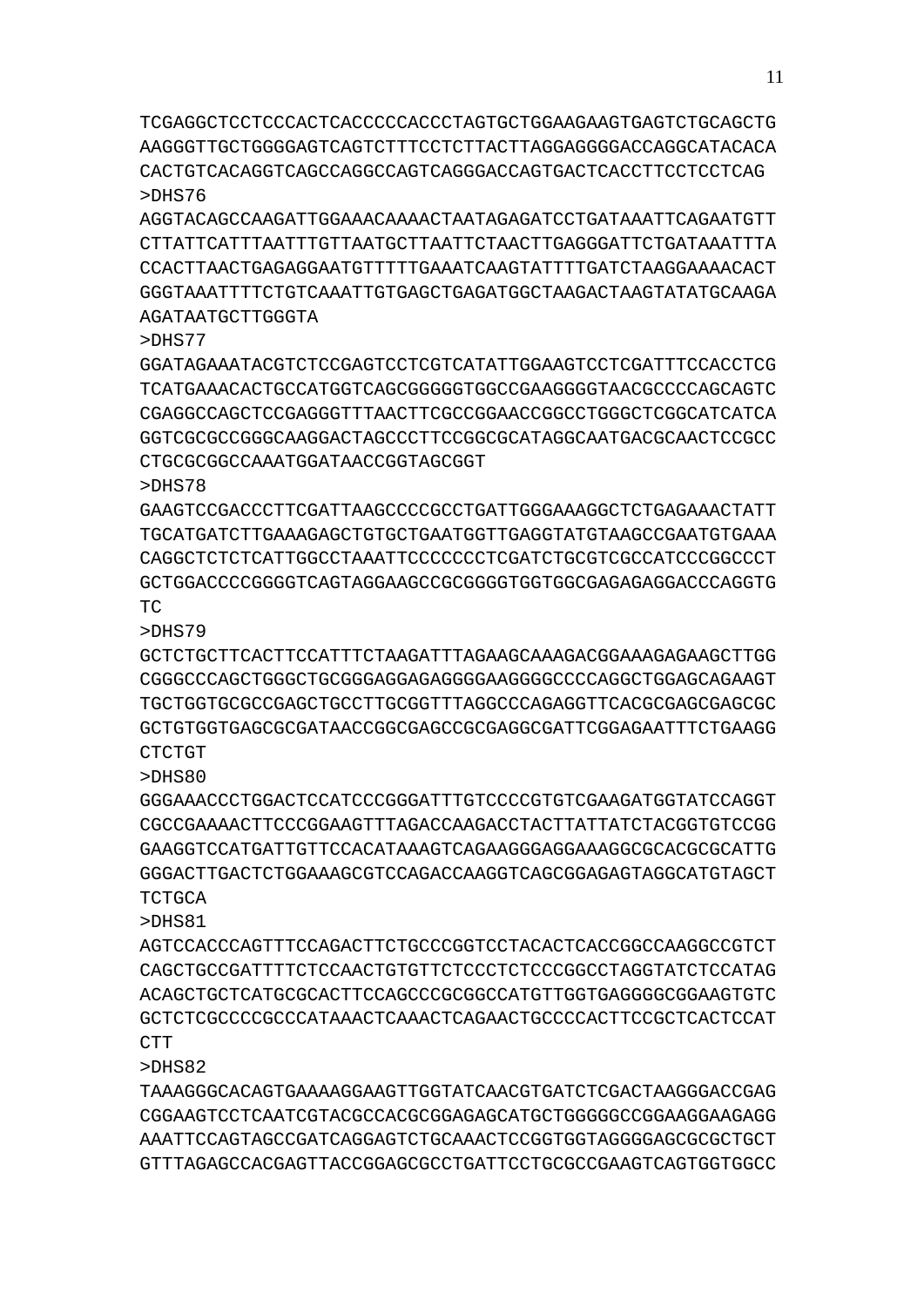AAACAAACCTCAACGCTTAGCCTCCCGGCACCTCCTAGGGCCGGAAGCTTCTCAGCC

>DHS90

>DHS89 CTTGTTGCTAGGGGAAGCTTTGAGGGGGCGCGGGTGGACGGACAGCAGCGGCGATCT GCGACTGCGCGCAGGGTGGAAGTTGGGAGGGGCAAAGGAAGCTGCTGCTGGGCGCGG AAAAGGCGGGAAAATAGACTGCTCCGAGGTTAGCAACCATCTAACCTGGAAAAGGGC CTCCAAGTGCGAGGAATCTTTGCGCGTCGACGCTGGGAAAACTCAATCGGTCAAATC TC

CTTCAGAAAATCCCTGCCACCTCGATAGGACGTCCTCTTCTTGAGCTCCCCTCTCCG GCCCTCCCTGATACAGCAAGGTTGAGCATTCGGGCACTGGCTTCCCGAACTCACTTC GACTCAGGCACAGCAGGCAAAGATTCAATGGGTAGGGCCGGACCGACTGCCCGACCT TCGCGGTGCTTCACTTGCCTCACTGCGCATGTGCCAAAGACAATCACCCAAAGTACT CGAAA

CAGCCGTTGTTT >DHS88

>DHS84

>DHS87 CTCAAGAAGATGGGGCTTCGAGGCTGAGGGAGCTCGGCCCCGAAAAGACGCCTGCGG GAGATGGCACACCTAGCTAGGACCCCATACTGGGCAGGCGATCCTTCCGAGCATGAG CACCTGGCGCTAGCGAACCACAATTCCCAGCACGCAGGCGCCCCCTTTTCCGGGGCGC GCCGCGGAACCCGGAAGTGGTCACGGAACTCGGCTGCGGCTCCATGGTCTGAGTTGT

>DHS86 CCGCCCTACTCTATTCGCATCCGCCCGCCCGTCCCCAAGACCCCAAGTCCCGCTTGC AGCGCCCTTAAACCGGCCACAACAGCTCACCCATCCTGTCGGCGCCACGGGCCTGAG CGAAAGAGAGAAGCACCGCAGGAAGGAGCCACAAGCCACCGCGAGCAAGCCCCGCCC AGCCAAGGACCCCGCGCCGCTGTCTGCGCCGCGCCTGACCCGAGGCTGGGGTCTCTC CTTTGAAAACGACG

>DHS85 GGAAGGAGGAAAGTCTAGCTGGTTTCGGCTTCAGGAGCCTCAGAGCGAGCGGGCGAA CGTCGCGACGACCGGCTGAGACCTAGAAAGACAACGACCACTCTGCTACGCCTGCAA CCGTTTAATGCCGCCGCGTCCGCAAGCGCGCGCTCTCACCCTGCGCCGCGTTGCGAC GTCACCACGCTGTCCAGCCCACGGCCTTGCGGGGAAGACTTTAGGGCCAATCGTGT

CCATCTGCTCCTTCTGATAAGAGACTCGTCTGTCTGCTAAGAAGGTAGGGAAAAGGC TCACTAAGAAAGAATAATGCAACTCTGCAACCTCTACAGCCTCGCTGGGTGGCTCAT GGACCTGCACCAACTAATTAGGGTTCAAACCAACATTTTTAGGATGTATTTGGATGG GATTTGAATTCAGTGTGACTGCGCTCTAAACAGCACTACATTCAGCTACTGGTGTAA TTTGGACAATGAGC

>DHS83 GGCGACATTGTCCTTGTTCCGGACGTGCCAGCTCTTCTTGGGCAAGATATTCATGGC GTCGTAGCTGTCCAGGGACTGGCACGCCCGCCTCTTTGCACTTCCGATTGGCGAGAG GATGCCCCCCTTTTTCTTGTCCCTACTTCGACCGCGGATTGGTTCCGAATTAGTTGG TACGGCCCCCTGGCCTGTAGCGACAGGTGATTGGCTGAGACGCCCTTTATCACAGCG **AATGCTAGG**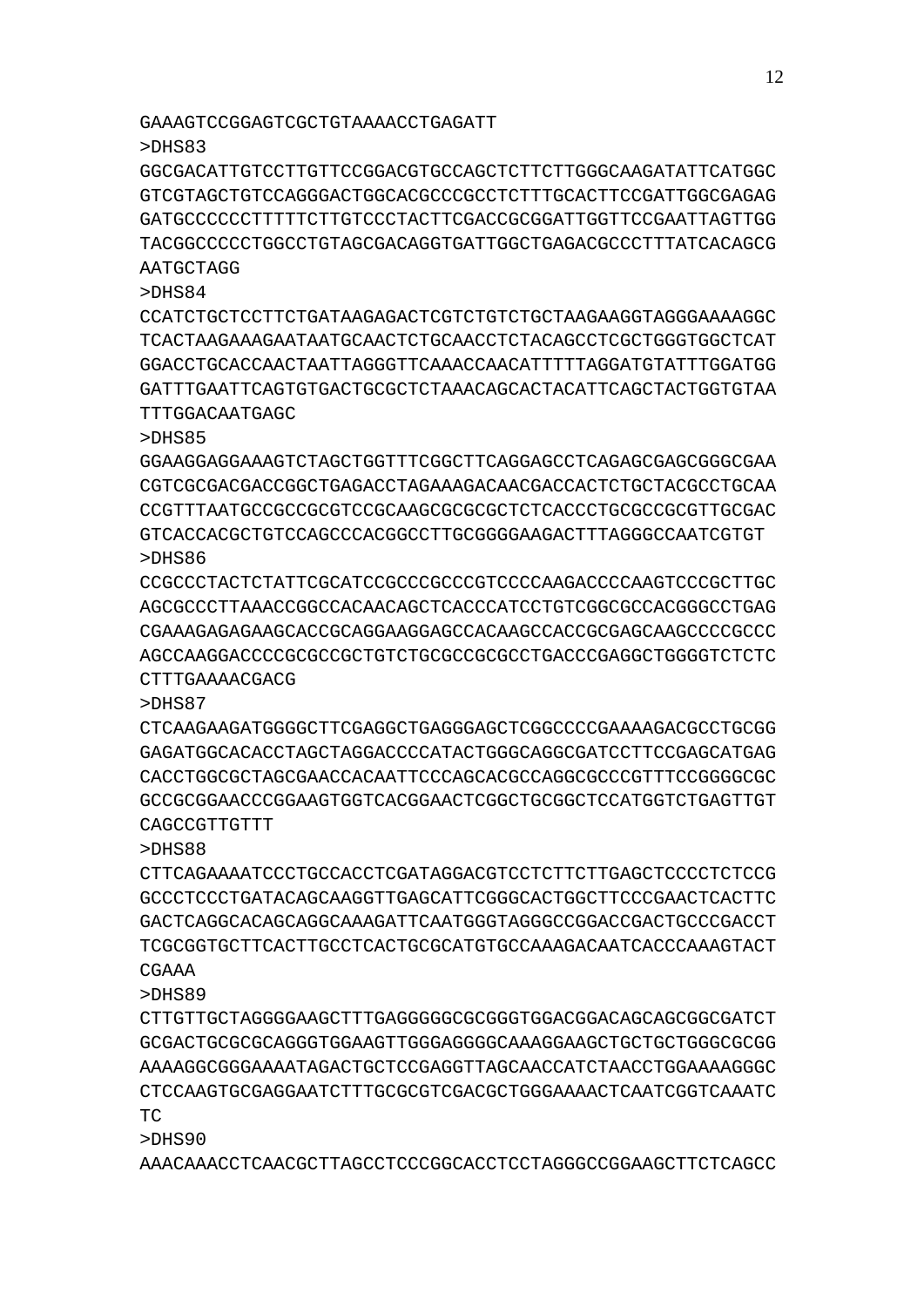CAAAGCCGCTGCTGGCTGCAACCTCCGTCCCGCAGTCCAATTAGCAGCCGCGACCCG GCGCCCGCCCACGCCGCGTCACGAGTCAGCCAAAGATGGCTGCGCCCAGGTAATTTG AGCAAAGGCCACAGTGAACTCCGGCGTGGCTGAGGAAGGAGGAGGCACCCACAGGCT GCTGGGAGGAGAGCATAAG

### >DHS91

GAGATATGGGGACAAACAATCCTCGCAAAAACGGTACCCACCGTGGTCGCTGAACTG CAAGCGAGGACCCACCGCGACTCACCTAGACACGCGACTTCTGCGTGGCTAAGACGA AATGGCCAGCGGGCGCCTGCGCAACCTAAATAAGGTCCCTTGTGCGAGTTCTGCGCA CGCGCAGCCAGCTGCCCGCACCGCCCCGTTGCGTCACAAAGAGCTCTGGCGCATG >DHS92

CTGCCCCTAGAGAACCAGGTGGGAGGTCAGGAAGGTCTGACGGGAGAAGGGGAACTG AAGGCTGTTAGGAAGGCAGGCGCAAGACAAGGGGCAGGGGAGAGATTAGAAGGAATA AGACGCGGGAGAGGCAGGCCTAGAAGGAAGCCGGGAGCTTTAAAAATAACCCCGGCA CTGCCCAGAGCGCGGCTGTTCCTGGCGAGTCACGCTGACTCAGCACATTGCCTCTGC >DHS93

ATTGCAGGAACAAACGCTTCTTGCTGGGGGGAAGACGGAGACTCTTATACCGCGGGA GACTAACCTGTGAGCAACAGAAGCACCACGCTACAAAGAGCATGACGAGTTCTTCCA GGCTTGGGAAAGCACGGGTAAATGCCCGCGGTCCTGCGCGCCAGCGGGGAGCAGTAG AGACTTCCGGCGTCGGCTGCTCGCAGGGCTAGAGCGTCGAACCGGGACAACCGGAGG CTTCAGCTCACCTCGGATTGTAAAT

>DHS94

ACTTATCATGGCGGATAAATGGAGGAGTACGAGGCAGCAAACAAGCGCTCCGACGGC AAAGAGCTGCGCGATGCGGTGGCGGCAGCGCTTCTGGAAACCTCCAACCACGTGGGG TGAGGGGCGGGGGTTGGTCACTGCGGCCCAGAGGCCCGCTCTTCCGCTGAGGCGCCG CCCGCGCCGCCTGACCAGAGGATACTCGACTGCCGCTCCCGGAGCCAGGGCGTACAG GTAATATGCTCCGCAG

## >DHS95

GCTACCTCCCAAGAGACCAACACGACAAGCGCGCGCCCACCGCATTGCCATGGCAAT TCAACCGCCGCTGACACCGGAACCGGAAACTTCATCAGGAGGTGACCCCTTCCCGGC GTTCCGCGGAACGGGCGAGTCCCGCGCCTCTCCCAGTTGTCTCGGCGTAGTCCAGCT GGCCTCATTGGCTCACAGGAGGAAAGTCGTCTTCCCTCTTGTTTTGCCTCTCGTTG >DHS96

AGAGCCACCCAAGTCTGCTCGCTCCTCCTCCTCACTGCCGGCCGCCGCCCAGCTTCC TGCACTTCGCTGCAGTCACCGCCGCCCCGCCTCTCCTGGGACCATGTAAAGGGCGGA GAGCCTGGCAGGAGGAGGGGCCTATGGGCCGGGCGGCCCGGGAGGGTGCCCCGCTGC CCTGCCCCACCAGTGCCATTGGAAGGGCCAGCCTGAGCCTCCGGGACGAGGGTCGGG GTGAGGAATTCCAGACTTCCCCAGGGT

>DHS97

GAAAGGATAGGTACCATGTCAAAACCGCAAGTTTAAGCAGTTAAAGAAGCTTTAATA GAATACTATTGCAACAGTTTTATTTTTGTTGAAGTTAGTGACTACTGAGTCGGCCAT GGCAAGTATGGGCAGCCCTGGAAGTAATTCTCCTTTAATTTCCGAAAGATGTACCCA CGAGTTTAAAGGCGAGTGACACCATAGCAACCAAGCCCCAATAGGAAACAGCCACAA GGC<sub>.</sub>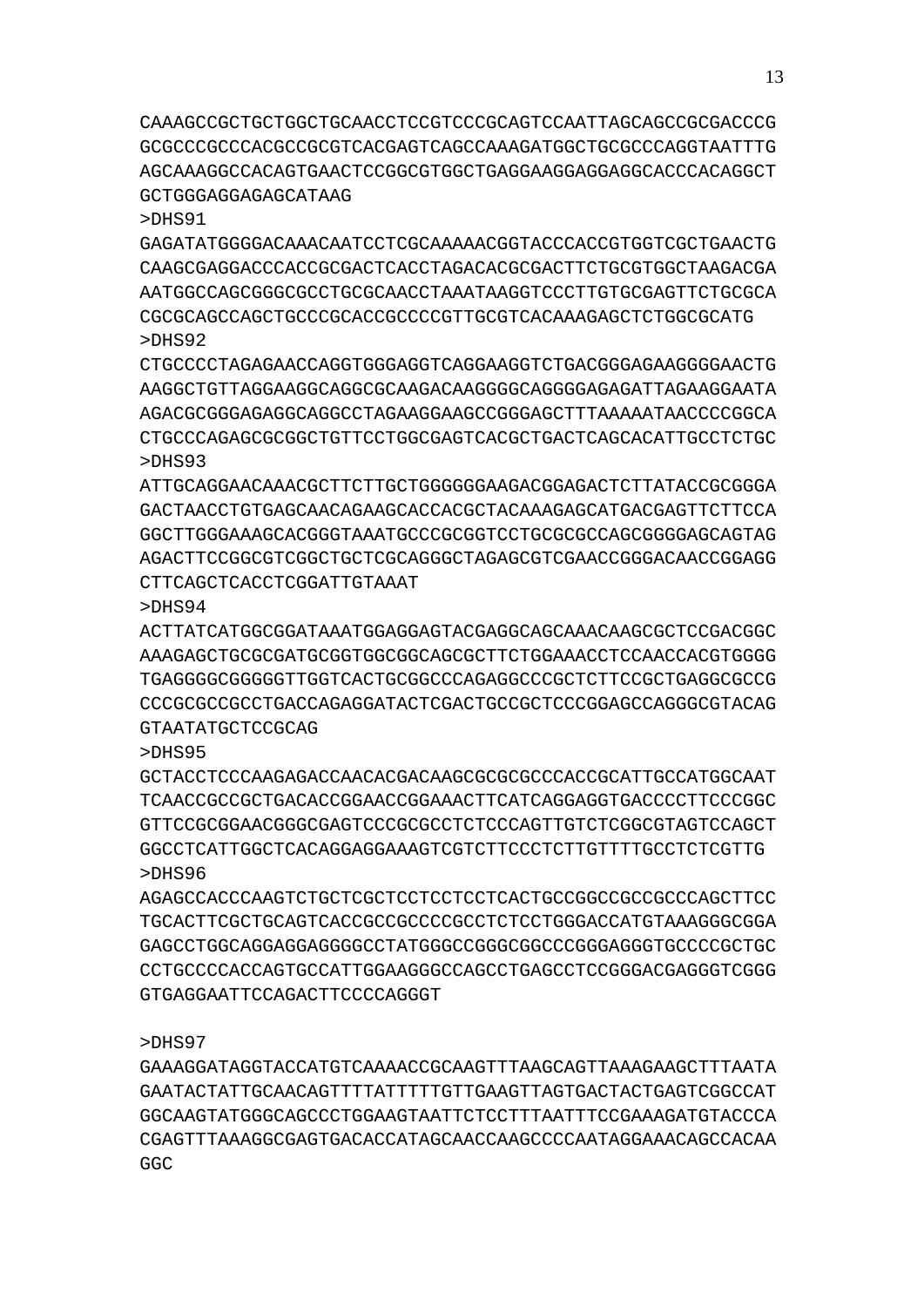## >DHS98

AGAAACATACCTTCCTCCCCATCCCCACCCCTACCGAAAAGAGAGCATCCACGCCTC AGAGCAAGAGACCAGCAAGGAGACCTGCCATGCCACTCCCAGCCAACAGGGGGCAGA AGCGCATCAGTTGCATCAGCTCCCTAACGGGTAAAGAGAGCAGCACAGCACGCCTAC CTTTGACAGCCTTTCGTGGTAATCTGGACTCTCCTGCTTCCCTCGCAGGCTGGGGGG TACGAACCAGAAACACACATTGACAAACTCAGGCT

#### >DHS99

TAAACCAAGCCCCACAAAGAAGTCACTTCGGCGATGTAAACGCGACTTTGCGGCTTC CTGGGCTGCTAAGGTGAAGGACGCCCGCCCTCCCCAGAACTTGAGAGCTTATTGGTT GGCGATGTCGTCACTCAGAGTGACGTCAGGGGCGAGGAAAGAGGCGGAACCGTAGAG ACTTGGCTTCGGGCCCTTCTAGCTTGGGGGTCCCGGGAAGGAGCTGGGAGGACCTAG  $\mathsf{G}$ 

>DHS100

CTCCTCAGTCCCCACACTCCGGGCTTCCCCAGTCGGTCAGCACCCATCACCTGCACC CTCGGGCCGCGGGCAATTCACGGATTCCGCGCCAAGCTAGGTCCAATCGTCCGAGGG ACCGGCCCCGCCCAGAAGCCGTTCGCGGCATCCCGCTGTTGCCATGGTGACCAGAGC GGTGTTTGTACGGCGGCTGCCGAGGCCCAAACTCCCTCTTCCCGCCTCGCGCCTCCC TCTTCCCGCCTAAGCTTCAACT

>DHS101

CAGGGTTCACAGCTGTTCTGAGCCCCGCCCCCAGGTGGCAGGGCAGCCCAGTCAGTC AGTCACGTGCTGGCGGCTGGCCAATCATCGGGGGCGGCGCGGGGAGGGGTGGTGTGG ACGGAGAAAGTGAAAGGTGAGGCACGGCCCTGCAGATTTTCCAGCGGATCCCCCGGT GGCCTCATGTCGCGCAGTGGAACCGATCCTCAGCAACGCCAGCAGGCGTCAGAGGCG GACGCCGCAGCAGCAACCTTCCGGGCAAACGGTAACT

>DHS102

GAGCCAGAGAGCCAGACGACTAGTGTGCGCGAGGGCCGCTTCCGCTTCCGTCAGGGG AGGCCAGAGGAAAAGGGGAGGGGGGTCGGGTGCCGCGAACTTGCTCTGAGGGGGTTA GCTGCGCCTCGGATTGATCTGCGTCGTGCCTCGATAGGAAGTAACTATCATCGTTGATCG GGTTGCGTAGCGTTTACCCATGCGCCATTTGAACTTGTGCTTAAGGGATTTATCTTT GCC

>DHS103

CGCAGTTAAGGCATTGCTACTAAGAAACTCGTCTCTGAGAAATATCGGTGGTTGGAA GGTTGTAGGGTGCTTCCACCGAGAAAGCGCCTACCCAGTGAAATACGCCTGTGACAG AAAAACCGAGGCCAAGCCCTGCCAGCAGTCTTGCCCAATCACGGTGCTGAGACAGTG AGACAGCCAGCCCGGGGAAAGTAGCCGTGCTAGGACACAGGAAGCGATACCACAAAG AACATGTGAGTCTTGTGAACAAGGAATG

>DHS104

GAAGGAATTCAGGCTACGGAGAGGGAAAAAAAAAATAACCGAAAGCTGGAGGCCAGG TGCCGAGAGTCGGAGGTTTCCGGAGAAGCGATGAAGCCCAGCCAGCCCGGAGGTGAC GTCACTCGACAACCCAGTCGATGATGTCATCATTGGATGCGAGAGGGGCGGGGCTTG GTAGTCCCTCAGGGGAGTTTAAGGACCTGGGGTGTAGGACCCATGGAAGGCTCTCAA ATAGCAGAGCTAGAAACACTGGCC

>DHS105

CTAGGTGAGGCCAGTGGTAGAGACTTGGTGGGTGCAGACTGGCCTACAGTAGGCGGG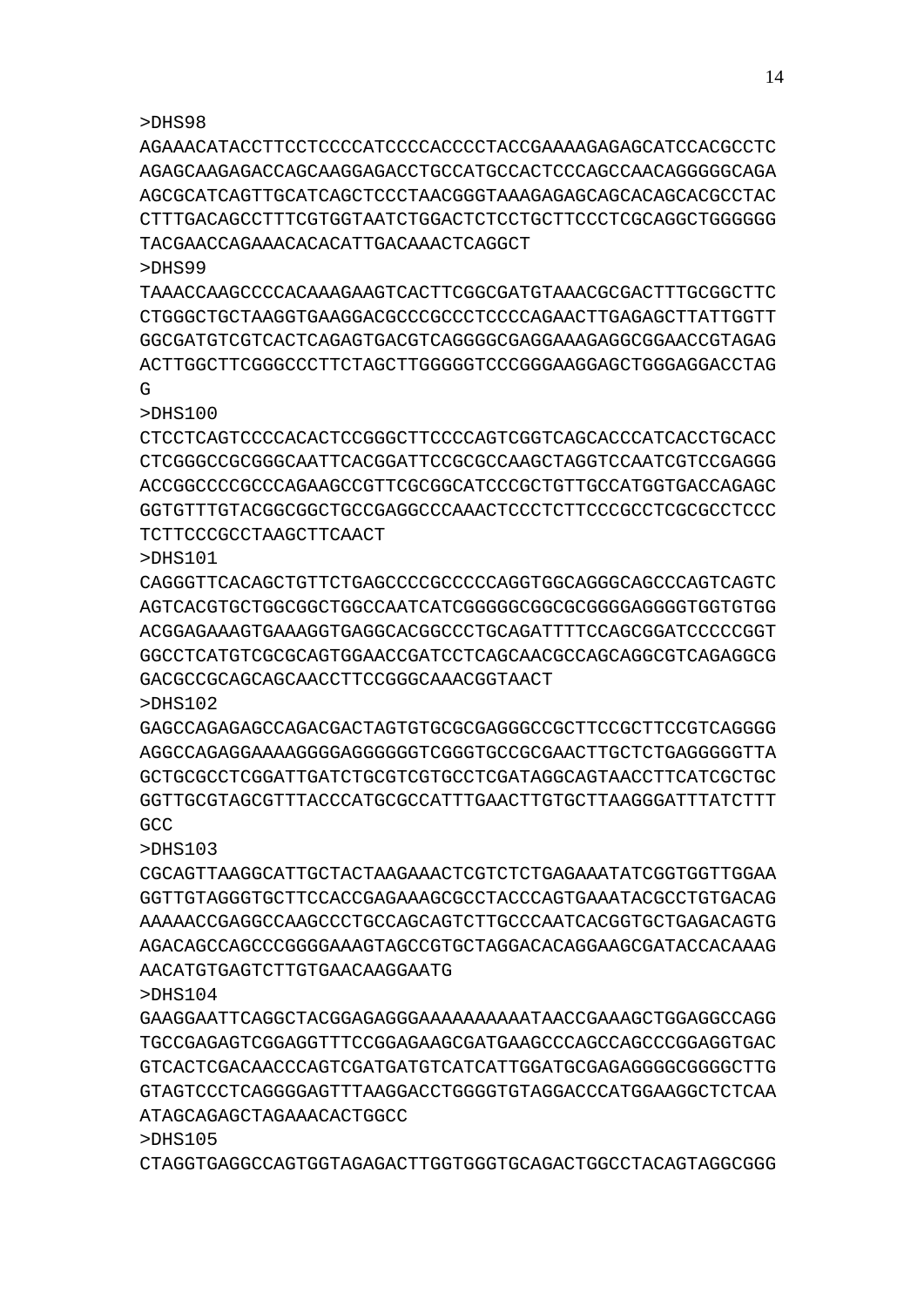GCCTCAGGCGAGGAAGCGTGGTCATGCTACAGAAGGGGCGCAGTTTGAATGGAGGCG AACCAGTTTGGATAAGGGGCGGGGCCATGCTTGTGTGGGTGTGGTCAGTCGCAGAGG GACGGTCATTGGGGGGCGGAGACTCAGGTGGGCGGAGACTCAGGTGGGACGGACAGA AAGGAGGAGTCGTACCTG

>DHS106

GTGCACAGGAGGAAATTTTATTGTCTCTGATTTCAACTGTGGAGGTGGGTGGGGAAG GGCTGGAGGCCTGGGTGCGGGGGTGGGGGGGGTCAGTCAGGGGCAGGACCACTGTGT TTTGGCCGGGACATAAACACTTAAAAAAAAAAAAAAAAAACGAGATCCAGGGAATTG TGAAAAATTGGAGCTGGGCCGGGTGCGGTAGTGAGCACCTGCAATCCCAGCACTTTA AAAGGTCGAGGTG

>DHS107

GCTTTCGTTCCAGAAAACGTGCCAGAGGGCAGGCCGTCTTAATACAGTGAAAGAATT GAGGAGACTGGAATGAATGGTATAGGTGGTGGGGTGGTTTGAAAGACGGGAACGTAG CGGGCGGAAACTCTCGAAAAGCGACTGCGCAGGCGCGCGCCGGGCGCGGACGCTCAC GGGTCACCCAGGGTATCCGCCCCAAGCGGAGAATATCGGCGCAAGCGCGGAGTAGCC GTGTCACGCATG

>DHS108

CTCTCACCCGCCTGTTCTTCAGCGTCCTCGCCTTCTCTCTAGGCTCTGCCACAAGGA GCTAGGACCACGCTCACCTCACGATTTCCCTACCTGCCTGTCTCGCTTTCTCACCTG CGTTCCCTCCTTTCATCCCGGAGCCCGGAACCTCCGCTTCCGGCTCCACGTCCGCCC GGAAGAAGATCTGCTGCACACTTCCGTTTCCGGTCCGTGCCCTTGGGGCTCCGTGTC CTGCTGTCTTTCCGTC

>DHS109

AGACCTTCAATAGCGAGGTTGGTATGGCAGCCGGGTTCCCCTGCTCCTGCCCGCACC GCCCCCACCCCTGGTCGAGGCCGGGGCCCGGAGGGTGGGCGCGGGCCTGCGGGTTTT TTAAGGGTGGGGTGAGCGGTGGCCTAGCAGTGCCCGTGGGGGAGGGGTGTTTCTCCT CTGGGTGCCCCTCCCCCGGGTCCGGGAGGAGGGTTGGGGGAGGGCCGCCCTGGGGCG GAGGGAGGTTCTGGCGTCTCCGGCGTCCTATGGAATGGTCCGA

>DHS110

CCAGTACAACCTAGGGACGTCAGGGGTCCTGGGACCCACGAGCCGCTCTCTGCCGGC CGGCTCCTGGCCCCTCCTAGCAGACCCAACCGACATCCTTCACCCTCAGTTAGTGCG CAGGAGGGACCGGGACGCCAGCCGACTGCGCTCCAGAACTATTCCCATTGGGCCAGA GAATGAGTGACGCACTAGGCCCCGCCCCGGCCCGGTGGGTTACTCCTTTCATGCCCG G

>DHS111

AATCTATGCAGCAAACAAGCTGGAACCCGCTGGGTGGCACCTGCAAGCAGCCGCCCG GACGCACCCGTAAGGACACACGCCGGAAGTGCGTTCGCCGCCATCTTACTTAGGGAC CTGCTGGGGTGCGGGGAAAAGGCGCAGTCTCGGTGGGATTGCGTGCAGGAGGGTCGT GGTCTGGCTGTGGCGGAGGAGCATAAGAAGGTAACGCGACCTGGCGCGGCAGACAGG GCTCGAAGACCTCATCTTGATTAAGAAGGCCACAAATTCG >DHS112

GAGTCCACATAGTGCGTTTGAGACGGCTGTGGCGGCAGCAGCTGGTGCCTGTCAGTA ATCACGCATAATGCTGCCGCCGCCGCCGCCGCCGCCGTCACCGCTACTCTTGCCACC GCCGTCGCTGCTGCTTGAGATCCTGTTGCTAGTTTGATTAACTCAGGGTTGGGCTGC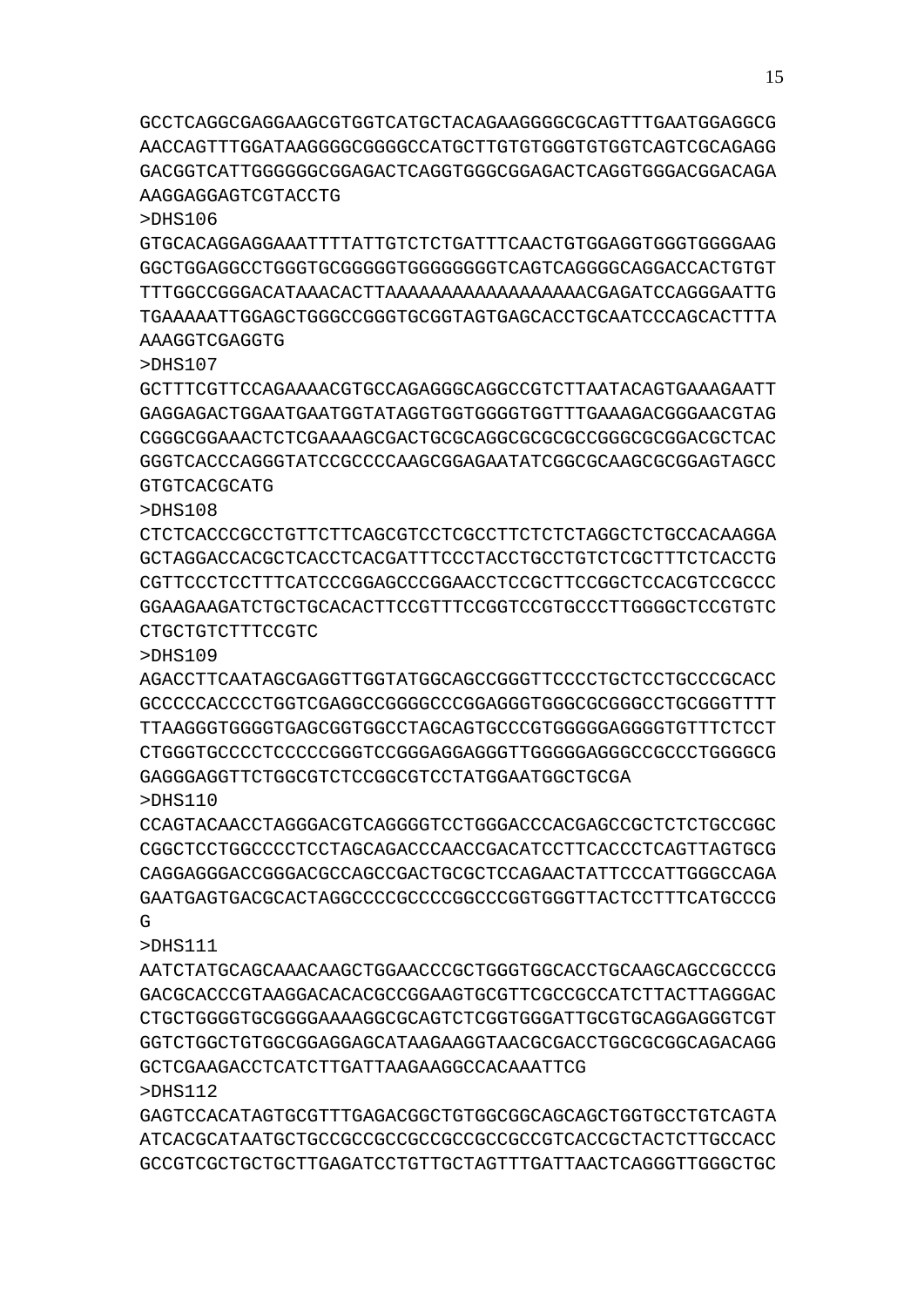TGCGTGCGACTCTTCCAGCTCCCGGCGCGTCCCCAGAGGTCCCTACCGGGTGGCACG ATCTATTATCTAGGAAGCCAATCGATG

>DHS113

GGCTACCGGTTTCTAATGACCTATATGTAAGTTAGCTTTATAAGAAAGTTCTGAGTT TGAAACTCCTTTCAGCAAGTATTTGTAAGTCAAAAAAGCGAAGAAGAGGCACCATTT ACTGTCATTTCTCCTTGTGACTGAGATTACTTACTACAAAGAGGAACTGACCACTTT CTCTGACATCTGAAATAGAAAGCTACAAAGGCTGATAGGCGTGGCTTCAAAATTGT >DHS114

AACCTGAGTCCCTGCAACTACATTTCCCAGGGGCCCCTGGGGTAACCCTAATGTGAC TCTGGGGGCGGGGCCAGTTGGACATCCAATGAGAGCACTTCCCCTGCAGACTTTGGA AGTGAGAGCACTTCCTCATAGACCTTGGATGTGGGAGGATTGCATTCAGTCTAGTTC CTGGTTGCCGGCTGAAATAACCTGGTAAGTGGAACTCTGTAAGGGGCTTTGAAATTG >DHS115

TGTTCCATAGATGGGGACACTAAGACCCCAGGTCACAGGCTGCAACTGGAGATCCCC AGACAGCTCTGGCCCCAGATGGTTTCTGTGTGACCTGAGCTGGATTTGGGGCTTCCT GTGAAAGCTGGATGCACTGCCACATGGGGCCCACATGAGTTCCTGCCTGCCCACCTG GGACTGGTGCTGAGTCACTGTGGTGCCCTGTTAGCAGGTTAAGCACTGTTCTGCCAA AATC

>DHS116

GTCTCCACATCCCCTAGAAAAGAAAAGACGGGTGTGGGCCTTAGGTTACAGCGCGCC GCCAGCGTTTGGTTGCATGGCGCCGGGGGAGGGCGCCCTAACCGAGAAGCTGCTTAA TACAAAGAGCTCCAGGCTCCTGGCGGTTCACCAGGTCTAAACAGCCGGGCTTTATTT GTGGGGGCGATTGAAAAAATTGAGGGTCAAGATTGGGGTGCTGTGCAAATAAATGCG TT

>DHS117

CGGACCGTACACAACCACTCCCGGCATGCCCCGCGCACGCACTACCTCTCCCACCCC GCCCCTCTCCCGCCCAAACACGTGACCTCCTTTCGTCTCCGTCCACGCCCACTTCCG TTCCTCCACTTTCCCTTAGGAAGGAGGAGGGAGCTGGGGGTGTTAAAAGCGTAGCGA CTTCCTCCTCCTCCCCGCCCCCGCTCCTGTACCTCCCGCTACAATGTCTTCCGGGTC GCTAGCGCCTCGACGCCTTCTGGGAAA

## >DHS118

CCTTTGCTGGATTATCTCCTTTCAACAGTTTTATTGTAATTACCCTGAAAATGCCGC TATATATAGAGTGAGCCAAACAGCAGCTGTGCCTGGGGGGAGGGGGAATAAGAGGAT GGGCGGGCAGGCAGCAGGGAGGAGGTGGGAGGAGGAGACAGGAAAGGAAAGGGAATC AGACAGGAAGAAGGGTAACAGCAGGGGGAGGGCAGGAGCTTCGGCAGAGATCTCAGA ACTCTGGTCTTACGGAGAACC

>DHS119

CCTGACTCCACAACGTTCAAGAGAATCACTCACACACACACACACACACACACACAC ACACACACACACACACACACACAAGCTATTTACTACCTAAGCTAAACCAAAGAGAAT GCTGCAGGCCCAAATATTCATATTGTGCTGGAATTCATAAATAACTAAAAATCTTTG ATTCTCTTCTATTTTCTCCAAAAGGGAAACAGTTTTAACACATGGGATTAGGTTCAC AAAAGATTTTCTTTATTTCCTCCTGCTCATGC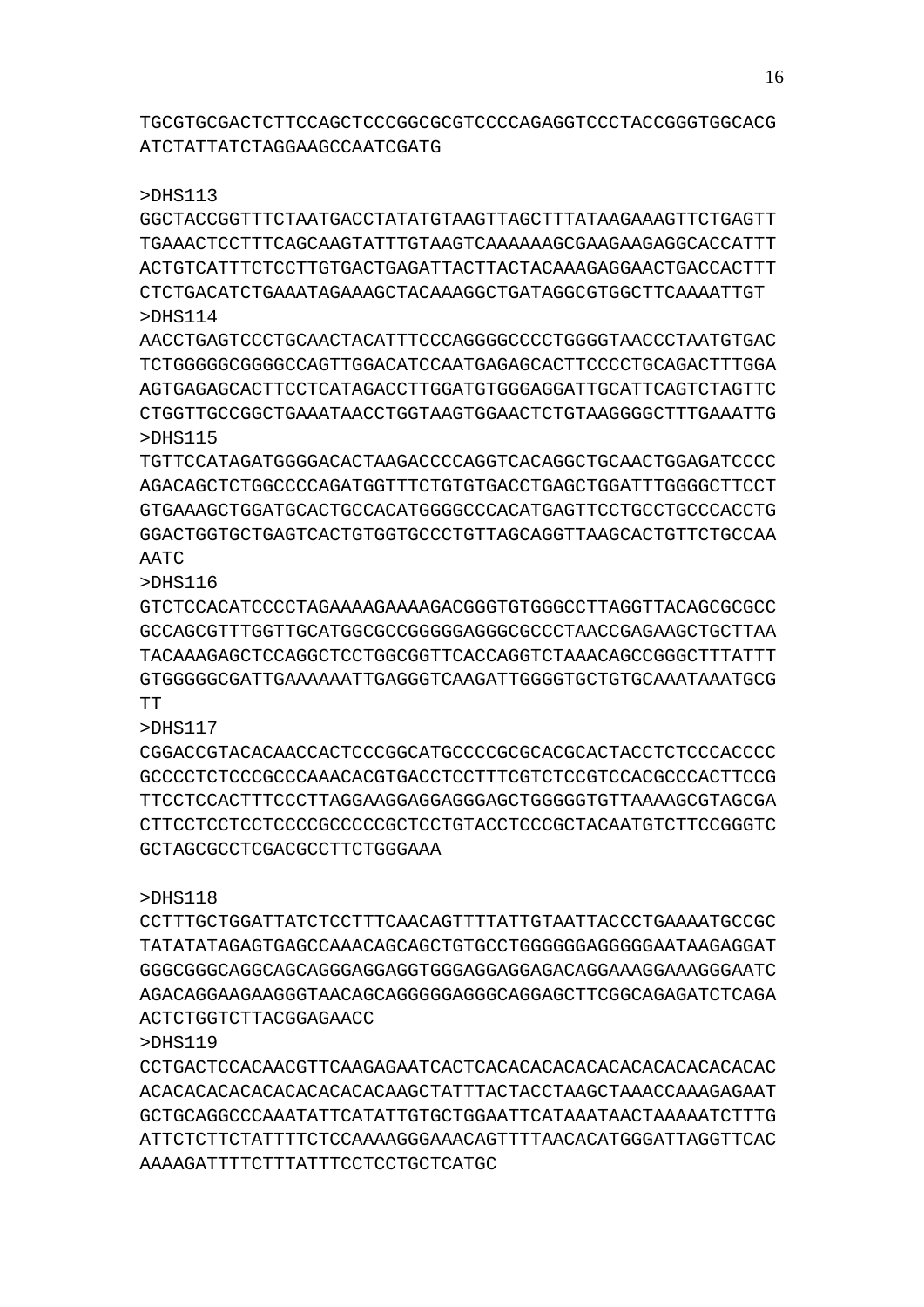### >DHS120

CAGCTGATAACGTTGATACTGTGCAGGCACACATCTCCCCACATTCCCCAGGCTGCT GAACCAAGTGTACCAAACTAATCGCAAGGACACAGCTTTGAGCCTCCCCGGCGGCAG TCCCTGGAGAGAGTCCGCTCAGACAAAGCAAAGCGCGCTCCCAGCGGGGAGGGGTGG CCACTTTTTCTTTGTTCTCCCTTGGAAAATCGGCTGTCTCTCAAGTCTCGTAAACCA GCTG

>DHS121

GGAGGGTCTGATCAGGGTTTGGGGCTGTAGATGGGGCATAGGGCAGAGGTGGAACCT AGGACAAATGCAGGGGCGGGGCTTAGGACTGAGCGACAGCGGGGTCTGTGGAGAGGG GCCAGGACCACACGCCCCGTATGGAGGGCGGGGCCTATGGCGAAGGGGCGTAGCCTA GGGAAAGGGGCTGGGACCAAGGCTGGTGGGGGCGTGGCCTAGGAACAAGTCTCGTGT GGAGG

>DHS122

CACAGAGAAGGGCGAAGACCCGCCCCTGCAGGTGATTGACGGGCACTCTCCTCCAAT GGTCAACGCGCTCGGCCCCGGCGGGCTGGGCAAGGGCCGCGGCTCGCGGAGGAATCT CTCTTGCCCTTTAGTCCCGGGCAAGGTGTTGCGGCCGGCGCCATTTTCTCGAGCCGC CTGTTTCGGGTGCCGCCATGTTGGTGAGGAGAAATCACCGTTACGGCCACTGTCCAA ATC

>DHS123

CGGACTGCTCATTGTAAGGAAAACTATTGCTGGACATTGCCGCGGTGCTGGCGGGTG CGGGGTTGGTCCTGCCGGGGGTTCTCTCCAAAAGGTTCCAGTCCAGAGGGCACGGAA CAAAACTAGTTCTCGTACGGAGGAGCGCGCGCAGGCGCTTCCGGACTCGTCACGGCT CCCTGAGCCGACCTGGCAGTCCACCCCCTGCGCATGCGCAGTGTGCAGGCCTGCTAG ATTACCACCCGGG

>DHS124

CAGGGAAGCGAGAGGAGAAGAGGGCCCTTTTATTTTCCACTCAGATTAATATGAAGC AAAAGTCAAATATTACCTGCAGGGATTCTCCCTAGCGCTACTCAAGCCGTCAGACCC ACGGCATGCACAATCTTCCTGATAGAGGAGCCGCCGGACTCCCTTATTTATAGCCCT GGCGATTGACAGCCGCAACATCCAATGACGACTCCGCCACCGAGAGGCGGGCTTCCT AGACT

>DHS125

AAATTGGGGTCTCTAAGGTCAGGGCCATGCCTTCCCCTCAGACTGAGGCGGCTGAGG GCAGGGTCCTCAGGCTGATGGCTGTGGGAGTCGTGCCACGCCCCTCGTGCCCCCGGG AGGCCCGGCCGGGGCTGGGTGGGGGGATCCGGTGGTTCCACATGGTGCAGTTCTGCG CTTTGGCCACCAGATGGCAGCCGAAGCTAAGGGATGGGGCTGCCGTCTCCCGTCTTG CTGTCCTT

>DHS126

AACTCTCGCGAGTCGAGGTATCTTCTCCCCAACCACTGCTCTTATTTTAATTATTGC AGACGGAAGTTGAAGACTATTGACATAGTAAATAGCTCTGGGTGGCTTGAAACGAAA GTTTAACTTTGCGGACAAACAGGACTTATTGTAGGGGGTGGTCAAAATAGTCCCGGC GGGGCGGGGCCATGACCCCTGACGTCGCCGGTCCGGCGCGCAGTTCAGTTTGGCGGT T<sub>CC</sub>

>DHS127

CCGTGATCCTACTGCTTTTGTCATTTCTTCAAAATACAGAAACTGCCATTTGTAGGG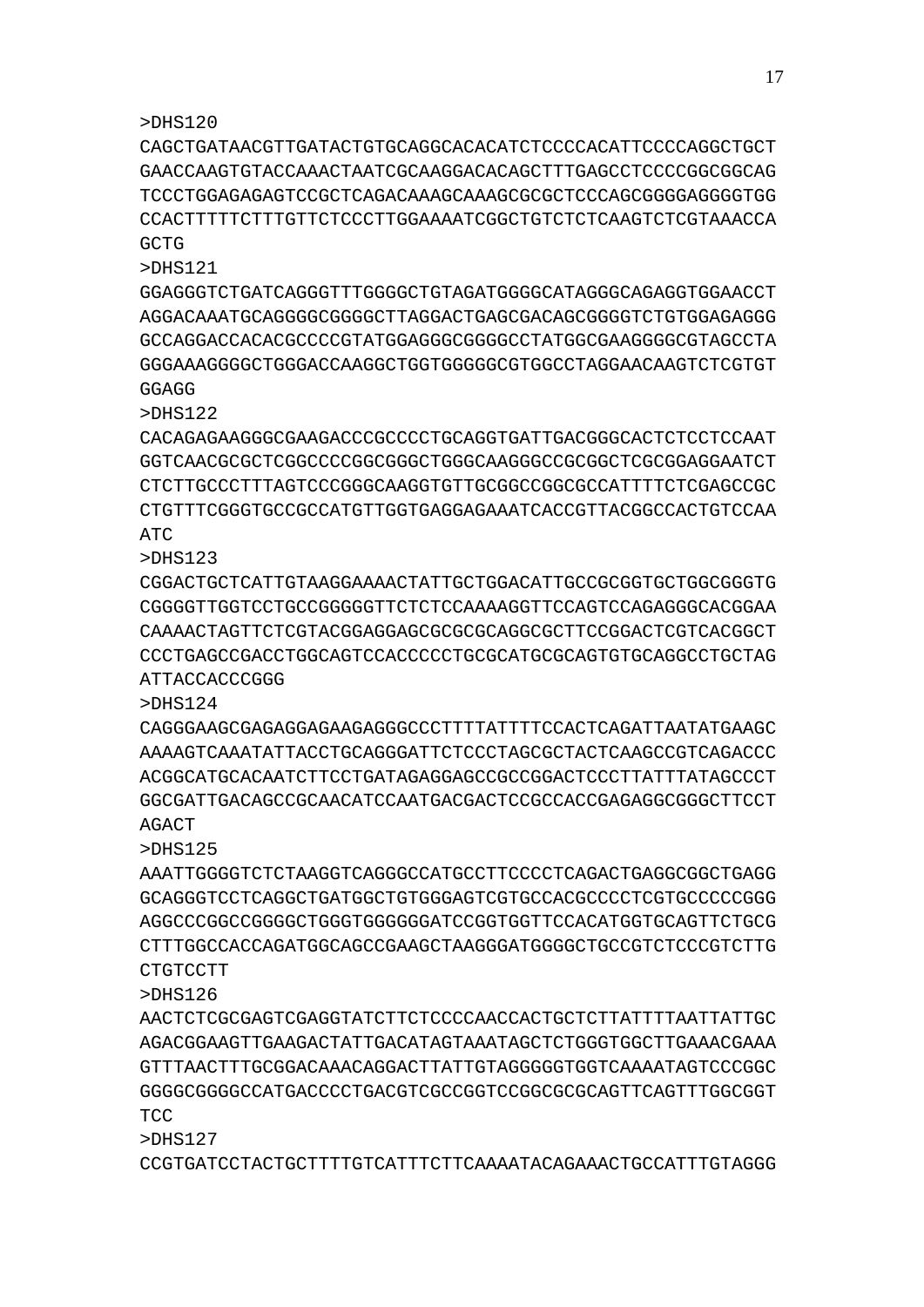TCAGTGTATCTTCCAACGCCTAATTCTGTTGTCTTCAATATCACCCGTCATTCACTC ACCTCCCCTCCACCCAAGAAATATAAGTTCTGCTGCAATTTATGTGTGAAATAGGAT CCAATTTTCCCCAGCAAAAGATGGGAAAGAAAAGGCGAGGAATAGGTCAAATGAGGA AGATACTCCCATG

>DHS128

AAAGAATGTTACGGGGCATATCCTTTCTCTCAAATAATGGAACGAGGTTAAAAAAAA AAGGTTAAACATAAAATGGCGGCGGGCTGGATCGGATCACGTGACCGCCATTTCTTT CCTTCCCACCCAAAGGAAAGCCCTTCCTTCAGAGCAAGCGCAAGACATATAGCCCCG CTCATTGTTAAGCGAGGCCAAGGCAACCCTTAGGCGCGCTCTATTTCCCCTTTCGTA GCGA

>DHS129

GAGAGCAGGCAGAAGGTCAAGGAAGTTGTACAGGGAATGCCACCTCCCTGCACACCA TCATCTATCCTGGGCTTTCCAGGGCAACCTAGATTTCAAACCCTCTGCTCCCTGGTG CCCCTGTGAACAGCAGAACTCACCACCCTGTGCCCCTAAAGTCCACTCACTGCAAAT GCAGGGCCCCATTCTGAGACTGCATTCCTAGCAAATGACTCTCCCTGGTCAAGGAG >DHS130

CAGAGCAGGACAACTCAAAGAAATTCCTCCTCCCCCAAGCAGACCACCTCCCTGTGT GCTGGGAAAGAAAACATGAAATCATCTCTTTACAAGATGGACCTTACTGAGTCACAG AAAGACACCTTCAAACTATCAGCTCTGTGGTCTTCCTGGGGTAACAGAGATAGGGAT GCTTTGTAAAATAACCTATCTGTGGCTATCTTCTGTCTTGCCTAACCTTATCTCCAT CACTTCCCAAGAACTC

>DHS131

CCTGCGCCAGTCTTTTAAACCGGCTCGGAGGCGGGGCTGGCGACGGCGGGAGGCCCC GCCCCCTGCCGGCCCCGCCCCCAGCTCCACTTTTGGTTTCTCTTTCCGCGGTGGCGT CCGGCGAGGACCGCTTCGGCCCTGTTTCCCTCTCTTCTGGACCCTCCCGCGGGGCCC TCTGCCCGCCTGTTCGCACCTGCCCCAGCACCCGCCTCTCGAGGGGCTCTGGCCCCG ACCCTGCGCCTTCCGGCCACTTCTCGG

>DHS132

AAAGAGGAAAGGGCGATACCACCCGGAGACCTCCGGCAACTTTCTGCCCGCGGCAGC TGCTCATTCACGCGTTTCTTATAAGCCCAGGAGCCAATCAGAGGCTGCGTCGGGAGG AAGTTGGAGCGCGGACATGCCCCCTCTACGGTGTCCTTGCAAAGTGTGGCAGTCACT ACAGGTTTGAGGAAGGCTCTGTCGCTGCTCTGGCCGTAGGCACAGCGGACTCTGGAG GACACTGGTTTGTA

>DHS133

ACGTGAGCGTTTGGGATATAATCTTTGCAAATTGCCTATAGTTCATACAGCACAGCA AGAGCCTCTCTCTCTGCAGCCAGTCCTTTATGATCGATCATACCCACCCCCTCTCCC AATGGGCTGTATCCTAAGGGTAAGTAGACAGCATGGGTTCTCTTGCTTAAAAAAAAT CGTTAACTCAACGGGGGCGCCTGCTGCTTGATTGGGAGTATGTCGGCATTTAGAGCC TG

>DHS134

AGAAGACAACAGACAACCGTTCAGCAGTGTGTCCATTTGTCCCTTCCCCTGTGGAAC CCAGAAAGTAACCCACTCCAAAAATCCCACACTTACTTTCCGGCAGCCGGCCGCGCC GCGTTTCCGAGAAAGGAAGCTGTCACTGTGCGTCTTCTGCGCAGGCGCCCGAGCCCT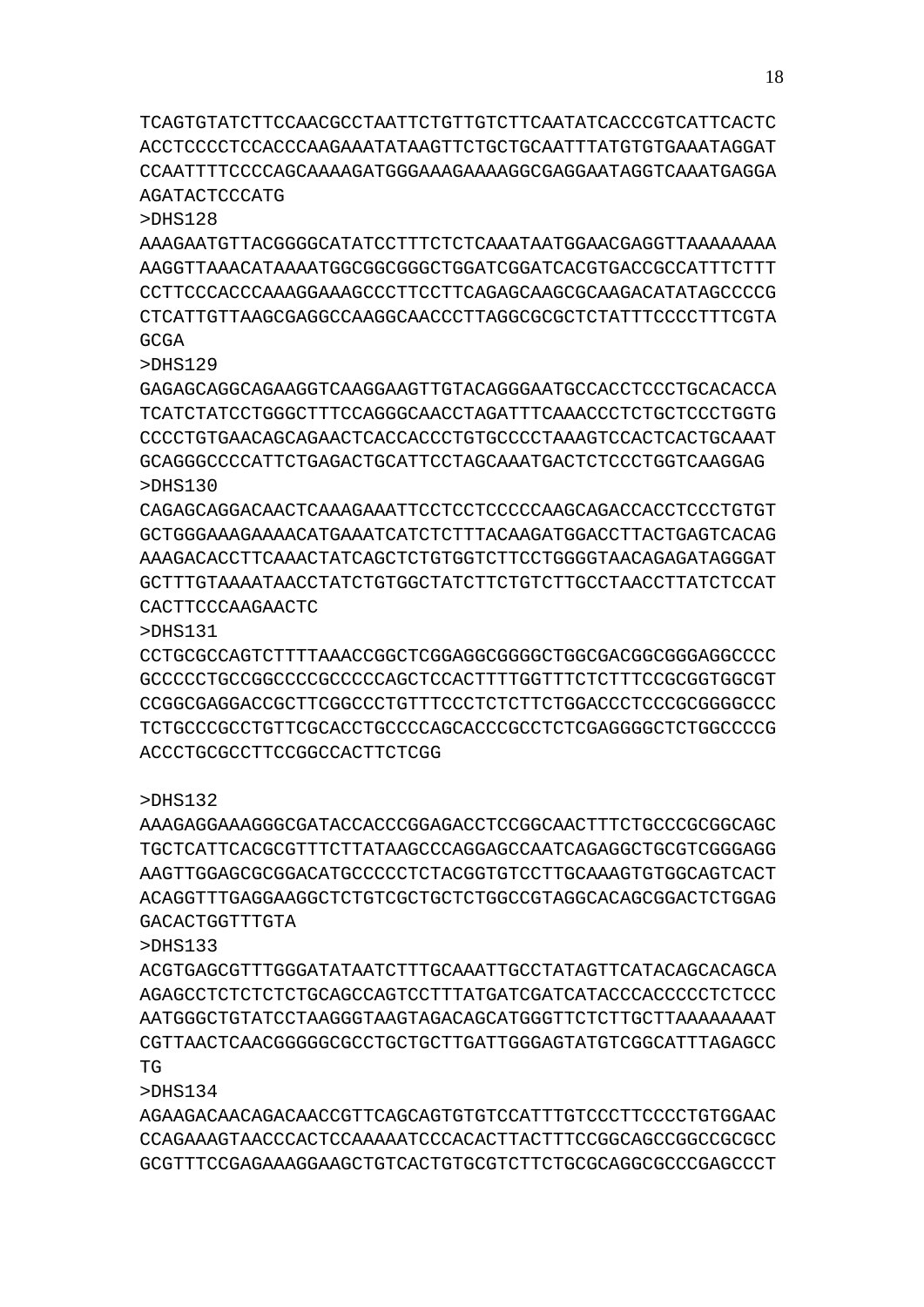CTATACCACGCCCAGAATTCTCTCAAAAGGGAATAAAACACAGGTCAAATTCCTCAC CCACACACTCCACAGTTCAACCCCTGCCAGGGAAACCAAAAGCAGGAAAGGATCTCC AGCGGCGCCATTCTCATTTCCGGTCCCAGCACCCCGCCTCCATGACGTCAACGCGCC GCGCCACCGGGCTGCGTCATCTCGGCGCGCCGCTGCCAGGGCTGTACACCTGCTGGC

CCACCTCACGTGGCTGCTGGACTGATG

>DHS141

**GCTTGTCT** 

 $5DH<sub>140</sub>$ ACGGGCCACCATCTTACATTAGGGTAAGACTCCTCCGGCCTCCCGTGCGCAGGCGCA CGCTGATCCGGCCAGGAGGGGCGGGGGAGGGGCGGGAGGAGCGGCGGGCGGCTGAGT GGGAGGTTGCGGTGGCCGCTCCCGCAGCACCCTGGGAGTTGAAGTCCTCGGAGGGTA ACCTCCCAGGGGCACGCCGGGAGTTGAAGTCCTCTCTCAGAGGGCGGAGGGGATCGC

>DHS139 GAATGTTGCACATCTTGGAAAGAAAATCTATAAAAAGTAGTCTTTTCTGCATTATATCT ATATTTCAGCTTTTTCTTCCTCTGAAATAATAATTGGTGCAGCCAGTGGGCTATTTG CTAAGCAGGAGGCACATTTTCCTTGCCTGTACAGACAGAGGGTGAAAATAAAATACC ATTACTGGTTTGTAGCACTGTGGCAGTGGGAGACGAGAACCAGGCCTCATATCCCAG CTGGCATTCAGCTCTGTCTTCCTCCT

>DHS138 CCTTCACTTAAGGCACCCACAGCTCCCTGACCTGCGCGCAAGGCCTCAGGCCACAGG GGTCGATGTAGAAGACTCAGCCATACCTTTGTCCCGCCCCGCCGCCCGCCATGTCCT GGCCACCTCATCTGAACTCTGCAGTTCTCTTCGCTCAGGAACACAGCTGATAAATCC TAGCCTAGCCCGTATCTGCTCTAATCTCTAAGCCCCTCCCAGGGGCCAGGGGTGGGT TGTGGCTTATACAGGAGCTCC

>DHS137 CTACATTTGGAGATGGCTTGAGTTGTTTTTTTCTTAAGCAAGCAGCAAAAATGAGCA GGTTTTTTGTTGTTGCCTTTTTTAACCCTTCTTGCTCTCAAACAATCACACATGGAT TATGTCTTCTCGAAGCTGCCTTCCACAGAATTTTTCTTTTTTTTTTCCTGTCAAAAA GCTTGAAATGTAAAAAGTTTTAATTAGAAATGTGAAGGGTGAATTAAACTCATTTCC TTCAGATCTCCCAAC

>DHS136 AGGGCGGTCCTTACAAGACGGGAGGCAGCAGAGAACTCCCATAAAGGTATTGCGGCA CTCCCCTCCCCCTGCCCAGAAGGGTGCGGCCTTCTCTCCACCTCCTCCACCGCAGCT CCCTCAGGATTGCAGCTCGCGCCGGTTTTTGGAGAACAAGCGCCTCCCACCCACAAA CCAGCCGGACCGACCCCCGCTCCTCCCCCACCCCCACGAGTGCCTGTAGCAGGTCGG

>DHS135 TGTTGTGGGTTTGTTGTATTGCTGCTGTTGTTGTTAACAGCAGCTTCTCATCTTGTA ACTACAAAGTAGCTGCTTTAACGCCATAGTACTTATTAACATTCTCTCATTATTGTT AATAAAATCTTCATTTCTGAACACAGCAGGGCAGAGAAAGAGAACAGCATAAGGCAA TGGCCACATCCATGCCATAGAATACACGTCAAGCATATACAATCATTTAAGCATTCA GAATGCCCAAGGAGAAATT

CATGGGAGGTGTAGTCCAAGTTTGTGGGAAATGTAGTTCTGAGAACCGAGCTTGGTG CTAGAATCTACCTGAGGTTT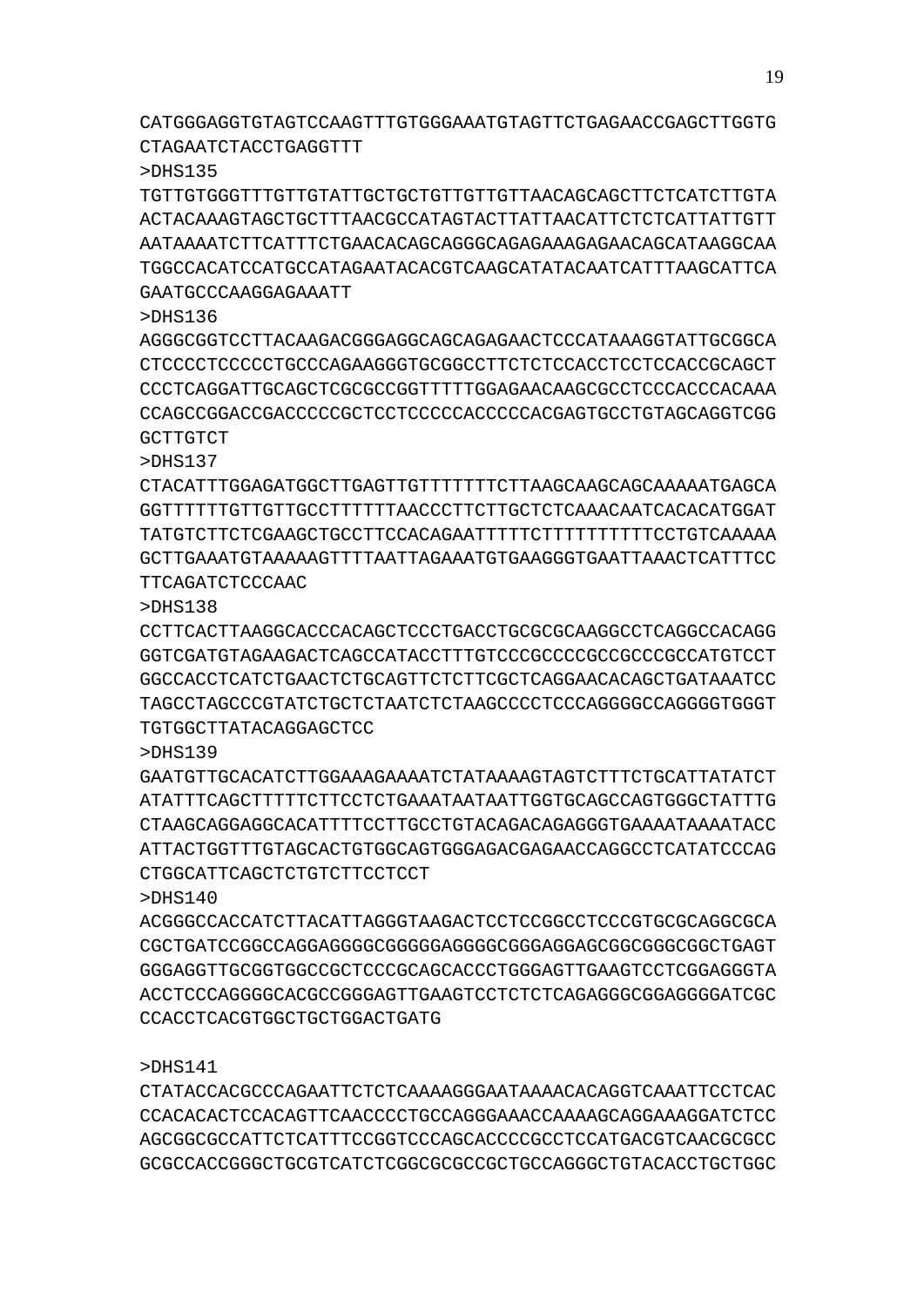TGCCATGGCTGAGGTGGGCCGTACCGGGATCAGCTACCC

>DHS142

CAACAACAACAAAACGTGCAAGAGCGCGCCTGCGCACACGGTCCGCTACGACCCCCA TCCCTCTTCGGGCGTGGGGTGGCGCTGGGCGCATGCTCCCCGGCAGCGCGGTCATCC TCGCCTCCTTCGGGCCGCTCTAGCCGCCCCACTCGCTGCTCTGCGGGGAGGCGGGCG CTCCCGCAGGGGTTCCTCCAAGATGGCGGCGCAGAGGAGGAGCTTGCTGCAGAGT >DHS143

ACATGTCCTGCGTTGCCATATGGCCGCAACTACTTGCATCTCCACCCAGTTAATCTG CTCTGGGGCCTACAAACATCTGACTTTACAGATAATGCTCTAAGGGTTCCTTGGGGC CTGCAGTACTGTCAGGACAAACTGGTTCCTTAGGCAGCAATGAGATTAGTGAACTAA ACGTCCACATATCAACCTGAATGATCTTCAAAACACTGCTGAGTGAAAAAAAGTAAG AAACAAGCTGAGACCTATAGCA

>DHS144

TTTTCCTACAGGCTGATCGAAGATGATGAAATGCCACATTCGCTTCAGTAAACAGAC ATCTCAAAGTCCAAAGGAAACAAACTCAAAGGTTAGTTCATTTGTGTCTCAAATAAT ATTCATCAGCTGGTTTGCTAACTAGGGCAAGTCTCTCTGAAGCAAATGCACGAAGGA ACGCGGGTATCATTATCCACTAGGTGGCAATATAGAACAGGAGTAGCCTTAGCCTTA GCCTGTTTACTGACACGTGG

>DHS145

ATTAAAGAGGCGGTGCTAAGCTGCAGACGGACTTGCGACTCAGCCACTGGTGTAAGT CAGGCGGGAGGTGGCGCCCAATAAGCTCAAGAGAGGAGGCGGGTTCTGGAAAAAGGC CAATAGCCTGTGAAGGCGAGTCTAGCAGCAACCAATAGCTATGAGCGAGAGGCGGGA CTCTGAGGGAAGTCAATCGCTGCCGCAGGTACCGCCAATGGCTTTTGGCGGGGGCGT TCCCCAACCCTGCCCTCTCTCATG

>DHS146

AACTGTGGACTGGGAGAGACATTTGAACCCTCTTTTCTTTTCGCTCCCCTTTTGCCC CCTTGGGGTGTGTGAAGCGAGGAACGTAAAGGAAGGCGAACATTTGGCTCTCTTTTT CCTTCCCCTTTCTCCGTGGCTGTGTAGCGGAAGAAAGGGAAGAGAGACTTTTTGTTG TTGTTTCCTTGACTGGGGTCTCCACCCTCCTGCTGCTTTCTCTGCGCTTCGATTCTC GTTATTTGCC

>DHS147

CCTGTGTGAACTCGGGAAACTCGCAGGCAACACAAACGCTGCGCGCGAGTGCCCGCC CGCTAGGCGAGCGCGCGCCGCCAGGGCCGAAGGCGGGGTCCCGCCGGCCCGCACCTG GGAGAACACGGCCTGGAGCTGGGCACGCGGGGTTGCGCCGGTGACGCTCCACCGAGT CTCGGACGCGCTCCTCGCGCCCGCCGCGCCCTCGGAAGCTTGCCCCCGAGCACCACA GCTAGCAGGGT

>DHS148

AGCAAATGCCCAGAGCAAACCCACCCCCCCCGCCCAAAATAAGTTTCTTTAAGAAAA AAAGGAAAAGGGAAAAAATGCGAAATAGAAAAAAATGATCTTCTGTGCTTTGCTTCA ATGAAAATGAAATTTGAGCTCTGAGACTGGCCCCCTCTGCTCTGCAGTTTTTTCCAC TTCACCTTCTCACCCCGTCCTCCCAACACAGAGTGTGCAGGAGCGAGAAGGTGCTGT AAG

>DHS149

ATGTAGTCAGATGAGGCTCCCAGTCCTGGCTCTGCTGCTGAGCACCATTGGGCCGGT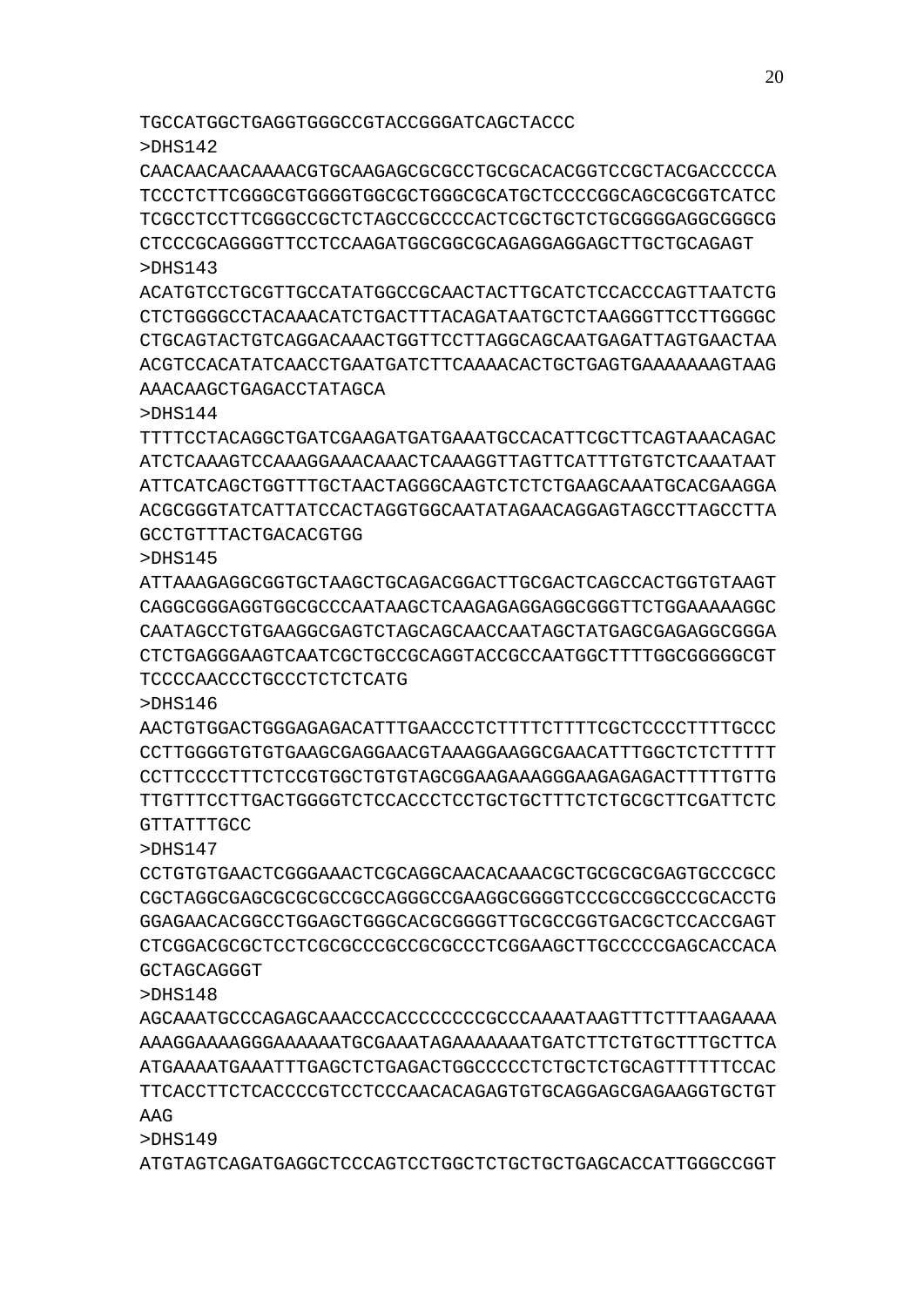GGTTGGGTGAATCTCTCAGCCTCTCTGAGCCTCCAGCACTTCGTCCTTAAGAGTGGA ACTGGTCTGGACCTCCCAAGGGGGGGTCACTGGGTGCAGAGTTCCTGCAAGGCTGGG CCCGGTGCCAGTAGCGGTCGCTCTGTGGGGCCTTTCGCACGGTTGATTTTTATCTCC CTGTGAGATTAGCGCCTGC

>DHS150

AGAATGTGGGAGAATTCAACTGAGTTGCTGATTGGATTTTCAAACTCATCGCAGAAA TCACACCTTTGAAAGCCAAAGCTTTCATTTGTAAAACCTAGGCTTTTTAAGAGAATA AAAGTATTCTTGAAAATCAAAAGGAAAAATTCTAAAAAGCAGTACATCAGACTTGTG TCCCAAGCAGGAAATTAGAAACACAGTGGAAGATGATGTAAGAGCTAATTTTTCCTC CATATGTGGAAAACATACATGTACACACACACAC

>DHS151

GGGGTTTGACTGTGCTTTTCCCTCTTGCTTCCCTCGCTCTTTCTGCAGCTGCCACGA AAACCCGGAACGGCGGAGCGGCGCCGCCCCTCGCGGCACCTCCCTGGCAGCCCTTGG AGGCCGCGCTGGGCATGCTCAGTCAGCTGGGCCGCCTCAGCTCTCGGAGTAGGAAGC TCGGGCGCTCCGGCTGTAAGGAGCCGCGGCGGGGGGAAAATGGAGCCCTTCACCA >DHS152

ACTGAGGTCTCGCCCGTTCTCGCGGACCTGTCCGTGCGCCCAGCGGCATCACGTTCC GGGATGCCCTTTGCAGCCACTGGACTCCCAAGACCCCGGCCCTGGCCACCGCCATCT TCACCTTCTTCACGTTTCCCTTCTGCACATGCGCAAAGGCCTGTCACGGCGGCTGAG CCGGGCCAAACGTGACGGAGGAAGCCGGGAGTGAAGAAAAGCCGAAGGGTTCAACAG GGGCGGGGTTTAAATACGCAGTTGGGAAG

>DHS153

CCTCTCGGGAGGGACTTAGGGGGCGTCGAAAATGATGTAAAGACCGAGTTGGCGGCG TGGGGAGTTGTGGCTCGGAGGGCGAGGGTAACTTTCTGGGGGCAGGGGAAGGCAAGG CTGTTTCCCCGGAACGGGACCGGAACAGGTTTATTCGGGGTCACAGAAGGAGTCACC TGCGCAGATACATGAGGCTTAAAACCTGCCCTTTTATTAATTCAAGTACTGTTGAGG GGCTG

>DHS154

CGAGGTCAGGGATGAGAGACTTTTTTTCCTAGAATTGGTAAGACAGGAAATCAATCA GAGGCAGAGCGACGCCTCTGGCTCTGGTCTAGTGGTGCAGCGTCTCTAGCCCTCGCC CCGCCCACCGTCCCCGCGAGGCGTCCACTCGCCGAGCCCCGCCCTCACCCAGCACCC ACCCCGCTCCTCGCGCCCTCCCCGCCTGTTCCCGCCCTGTGCTGAGGCTGCGCAGTC GGTGCCATCTTCTAC

>DHS155

GCCACATTTAGCCAGTTGTACATTCATTCAGGCTGCAATTCTTTCTTATCCCTGGGC TCAGGGCCGCACCCAGACACACGAGGCCGGGCAGGCATGACTCAGCAGCCCTTAGGA TCTGCGTCCTGTGATTTTCTCAAGGAGCACAAAGGTGAGCGTAGCCATGGGGGAGAA TAGGGAAGGAAGAAGGGCCAACAGTGGCCGAGTCAGCTCTGCTTAGTCTGAACTGCC **CCT** 

>DHS156

TTTCAGCAGTAGGTCCAGGAAAACAGCCGCCCCGCCCCCTCCACCTCCCGAGACTAG GAGCCCGCCAGGGTTAAGTAGGAGGGATACCCTAGGGGCCCCGCAGGGTTTTTAGGG TTGGGGTGGATTGGAAATTGTTCATTGCCTTTCAGTTCCGGGACATAAAGCGCGCTG GAAGGACACTGAGTCACCAACCACCGCCATGGGCCGGAAGCCACCGCCCTCGCGTCA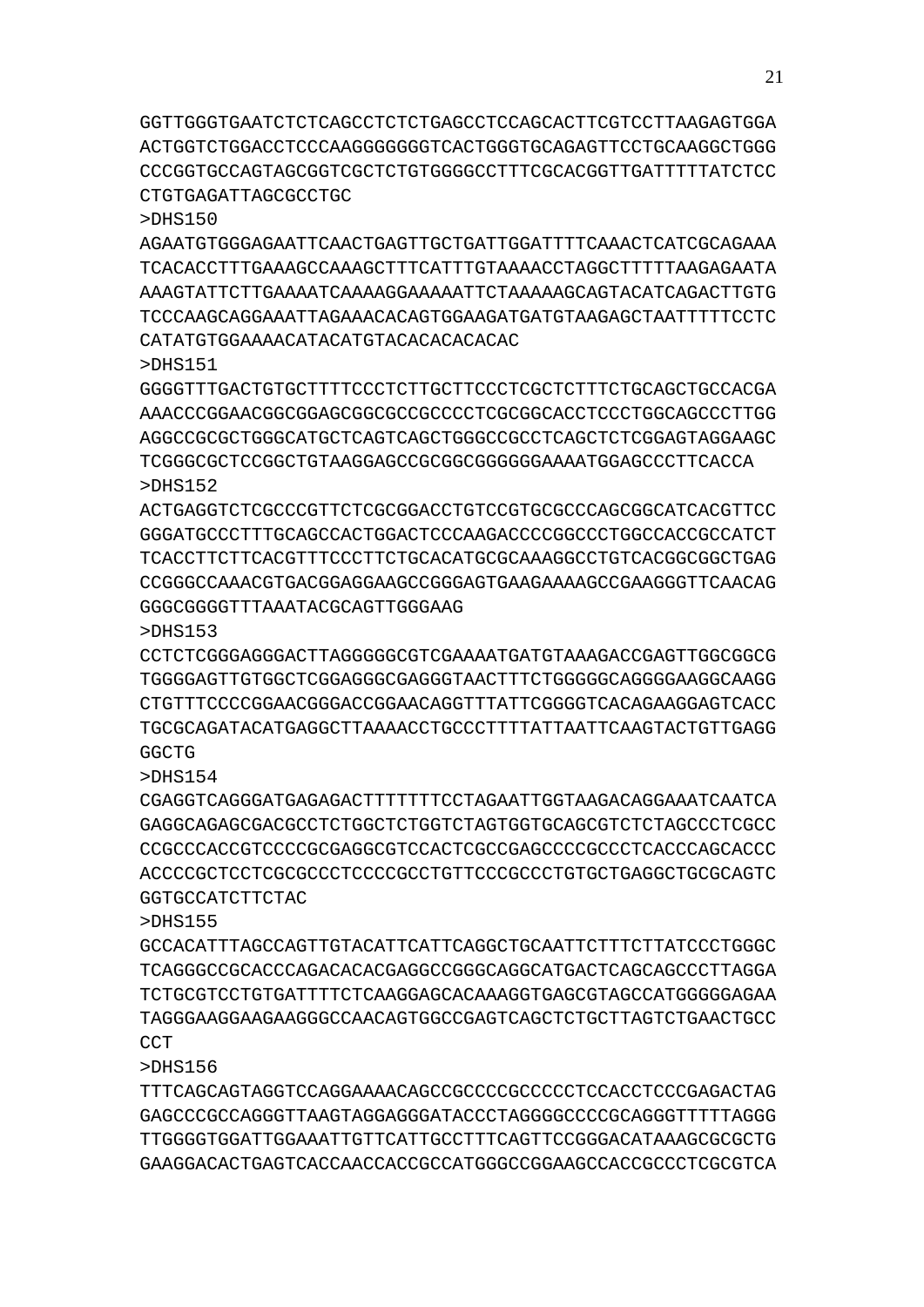AGGACAGATGGGACGCTCTCTCCCCGCGGCCCGCCGGGCTCTCAACCTCGCCTCTGG

>DHS164

>DHS161

>DHS163 CACTGGAAGAGGCAGTAGACTCACCTCCTCACACCCCACTCCTTAACCCTCACCAAC TTGTCTGCTAGATCATGGTGCCCAGATACTTGGAAGGGTTTAGCCCTGGGGCTCTCA CATCTCTCTTGTTTCTCAGAAGGCAAAATCCCATCAGACCTGGAAAGCAGGAGACAG GGTAGCAAATCCAGAGCAGGGGCTGTGGAACCACTTCCCATGTGAAGAGTCTGAGGG AGAG

GCGAGTGTATGATTTGGTCACAGTACTGTTGCTTTGACATGCATAATGCTAATAACT AAGAAAACATTACAATATTTTTGAAATTTATCTGTAACATGTTGAGGTAGGCTTTGG TAATCCATTGCTCACAAACCTAAAGAGGAACAGTTTTTTTTAATCCAGAAGAGGGCG CAAGAGAAGGCCAAATGTGTTGAGTAATTTGTTTCTAATTGAAAAGCTAGATGTATC AGGACTCAAGTTTTGCTGAGTC

TCCCAAAGTCTTGTCTACGTTCTGTTAAGATCAATAGTGAGCTGCTTGAGGCTGAGT ACTTTGTGCATTGTGAAGCACATTCTAGAGATGGGGAGAGACACATGGGGCCTTATC CACATTGGAGTCTATATTGTGATCTTCAGAGGATAAGTCCGCAGTAAAGGCTGTGAC TAAATTTATGTAGCCCATGCTTAAATGAACAAATACTGTGGCCTAGGGAAGTAGC >DHS162

# TCTAGGTTGGTTCCCTTAAAGG

>DHS160 AAGCAGGAATTAGCCTTGTAATCCGATCCTTTTAGTCTCTGCATTTAATTTTAAGCA AGAAACCAGGAGACTAAAGATGTAAGACTGACGTAGAACAGCAGAGGGCAGTATTTA CTCATGACTGAACCCTCTCTGGGCGCAGAAAGTTTTACGTTTGTGAGGGATCCTTGT GGCAGAAATGTATGACATATGCCCTGTATTTGCATTGTTTGGCTTGAATTCTTATTT

ACTGCAATCTAGAGCG

GTTGGTAGGAGAGACGGACC

TTCACTTCATTACCTTCACACTCGC

>DHS159 CAGCTCCTTCTCGTTGTACCGCATGGCTCCGCGGGGAACGGGAACCCGGGCCGCGCC CTCCCGGCCGCCGTCCCCGCTCAGGCTGGGGCCGGCGCCAAAAATGTCTCAGGGCGC AGACACGGAAGCACCCCCAGGGCTAGTGCGCCTGCGCACCTTGGGCCAGCCATGCCG CCCGCCTCCGCTGCGTGGCGCTGGCGACCCGTGGCTGCTGGCGTGGGCGGGGTACCG

>DHS158

>DHS157 TTCTCATATCCCATGACATTCCATATAAATTGCATTATTGCTTTATAGGCCACACAA CATTCAAAAGTATGTTTATATGCATTGCCTGTTTTTCCTTGATCTGATAAGACTTTG ATACTGATTTTACTACAGAAATTTAAGTTTGAAAATACCACAGTTAGTATTTCTTCT CAGAACGTTAATTGTTCACATCACTAATCACTACATGCATATTTAGCTCTGATTATA TTGCTCAAAAACTGCACCCATTATCAGAACAGT

CAGGCAGGAGGCAGATAATTCATTTTTAATGGGGTAATATGAATTCATCAACATGGA CAGATTCATACACAGAATTACAAACACAACTTGCACACATCCTGTAGATATAAACAG TCCTTTGCATACTATGTCCGGGGTTGGTGCCACGTTGCCCCTAGGTGTCCATCAACC TGCTCAGGGGCCGGCAACGCCCCCTGGTGGCTGCCACAAGAACAGTTTAATTCTAAT

22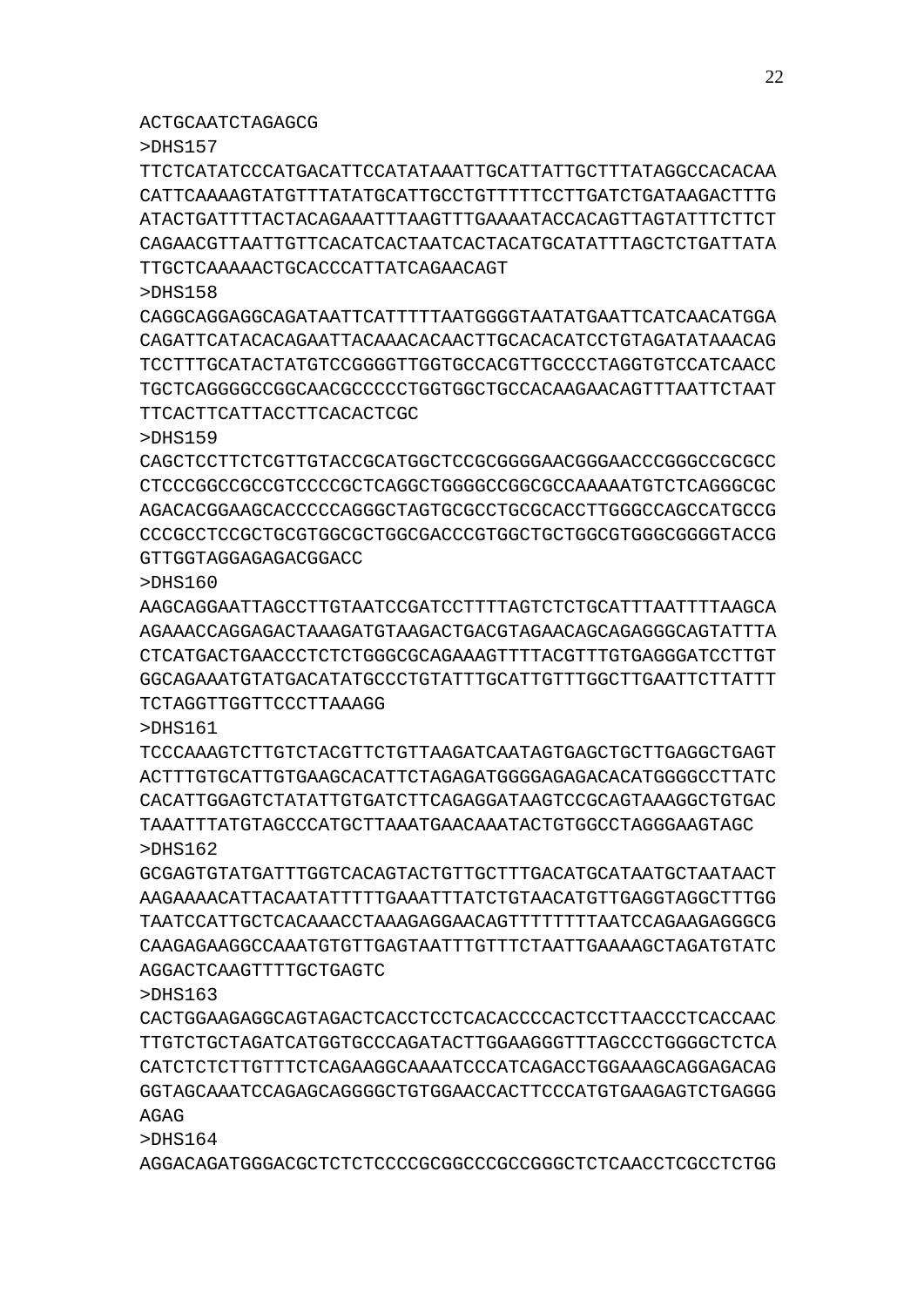TTGGCCGGGTCTGCGAAGCTCTGGGCTGCGGTTGGTCCTCTTGAAGAGTTAGTTCCC GCGGGAAACTCGGGGAGGAAACGAGTCAGCAACCCCAAACAGGCTTAGGCGGGCTAG AAGCCGGGGTCGTGTCTGACTGGGGCAGTCGCACGGCCGGCGGTGCGGCCCGCTCGG CTCTCGCGGAGGCCACAGCCTCGAGAAAGGGT

>DHS165

GTGAAAAGAGGGACCCGACAGCACCCACCCTCCAAGTAGAGGCAAAAGTTGAAAGTG GCGGGCTGGCTGCGCTTCCGAAGAAACACGACTGGCGAAGGCTCACCTTAGTCTCTA CGGTGGGTCCCTCCCTGTAGCCGACCCGTTCCTTGAAGCGGGCCAGAAACGCCGGCT CGGCTGGCCGCACGTACGATACCTGGTTCCGCTTGCTCATGGTAGCTCTGGGTAAAG ACAGAAGACAGGTTCCG

>DHS166

AGGTCACTCACCTCGGCTTACTCAGCACTTCTACTTCCTCCTACTTCCGCAAACAAA CGGGCCTCGGGCCACGTGATGGCCTGACCACCGCTCTCCGCCAATCACTGGTGGCCC TGTCCCAGGCCTCCTCTAGGCTCCGCCCCCGCGCCCGAGGACGGCGGGAGGCGGGGT CCGCCATTTTTTTTAACTGCCCAATGGAAGGGGCTCCCTTAGCCAGGAGGACGAGCT T

>DHS167

GTCCTGAGTCTGGTCCTGTTGAGTCCTGAGTCCTCCAGACTGGCCCTGCCAAGTTGC CAGGCATCTGATGCAGCAGAGCAGCGCTATGCTGCCCTCTGCTGGCCACATGGAGGC AGTGAGTCCCCACACTGCTGTCCACTCCTGGCAATGGGCTCAGGGGAAGTGGACTGT GTTTCTGGTCCCTTGCTTCTGACAACCTGATAGAGCAGATATGGAAGGGCAGAG >DHS168

TTTTCCGTTGATCCCTTAGTCTTGTAGTCGCTACTTTATAACCGGTCCCTAGAAGGG GGCGGTTCTTTCCGGAAATTATGACTGCAGCTGTTTTCACTCCGCTGTGACTCAGAG CGCTCCGGGCTGCAGGAGAGGAAGGTAGGGGACCAAGCTACCGGTGCAGGGCCTGGA TCCAACCCCTGCTCTGGAAGACTGAGAGCTCCACATTCTAGCTCCCTTTCCCCAGTC CCCAAATTTGTAGGGG

>DHS169

TCTGAGGACGCAGAAAGTTAATCCGCATGATCACCTCGTGATTATTTTCTGAGGTTC TTTGGCCAGGGCAGCACGCCCTCTAGATTTTGTCATTTTACATATTGGAATGGTGCC TTAGTGGTCTGGGCGTTACGTTACCGAAATAACCACCTATTAAATCTGGCTATTTTT CAGTTGCTACCGTACTGCTTACCACCTGTTTTGTTTTTTTTTTAATTGAGCATTCAG TTCAGAAAACTTCAG

>DHS170

CGGAGCATAGTAGGAGGAGGTGGGGTCAGAATGAGAAATAGGGATGCTTGGGGCAGA AGTGAGGTAGAGTCTTAAGAAGAGGAGGTGGGGGGAAACTACATGGCATGGAGGCCG TGAAGGCAGAGCATGATTAAAGGAGAATGGGCCCTACCTAGAAAAAGCAGGTGGATT GGACCTGAGGGGGCGGGGCCTACAGCAGGGGCGGGGCTTAAGACCAAGCTGAAGGCT GG

>DHS171

CTCACTCCGGACTCGACTGACGGGCAAACATCGCTTCCCCCCCACCGACTCTAGGTT CCCCCCCTTTCTCCCCTCCCCTAGATTTTTTTTCCCCCCCTCCCCTACCTCTTTCCC GGATGGCCTCTTAGACGACCTTGGATTGGTTAAAGTTCTTTAGAACCCGCCTATACA CTGTTCCTATTGGTCCCTGGATACAAACAACGACGCCATTTTCCCACCAGTTCTATG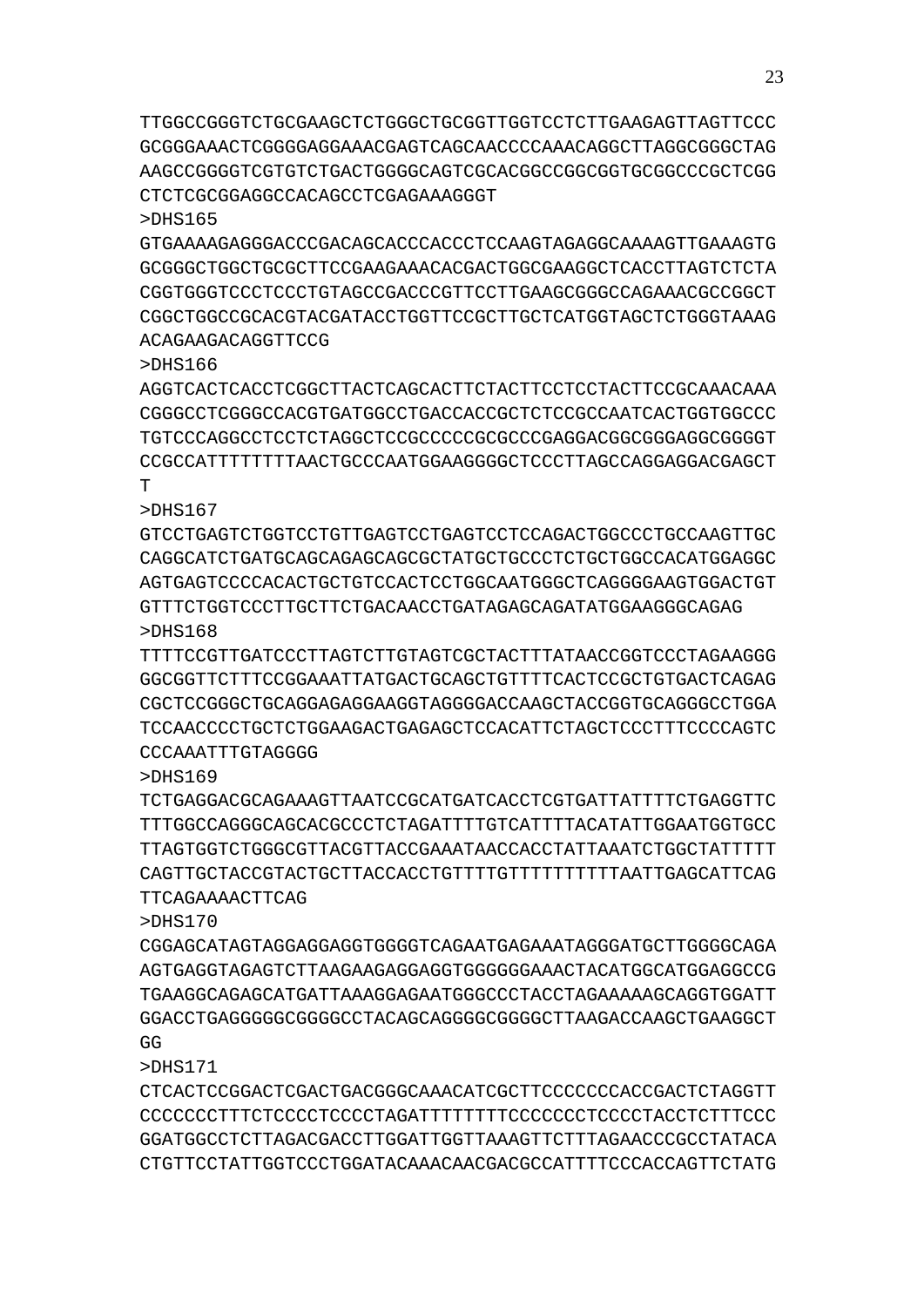## GAAACAGAAAGTTACGCCTCAAG

CATTTAAGAATAATAAATCTGTCTTGA

TTGGGCGTCTTTGGTTCAAACTGGCGTAAAC

>DHS172

>DHS173

**TTCTGCA** >DHS174

>DHS175

>DHS176

TTTGGG >DHS177

GTC

>DHS178

AAACACTGGAAAA

GCCAGACTCTAGCCGCTCTCGAGGGCCTTCGAACTACAATTCCCAGCCTGCCTCTCG CGCTCTTAAGCCAGGCCCTGGGGCCTTGCCCTCCAAGGGCCTCGCACGCCGGAATCG CCGGGCACTCTGGGAAGGGTCAGGCTCCGGCGGGAAGGCGGAGCCGTTGGGGAGCTT GAGGGGAAGCGTGGTCTCTCCCGGAAAAACCACTTCCACCGAGAACGCTGAGCGAGA GCCAGTAACAGAG

CTCTCCCCAGGAGATGTCAGATTCCCACAGCAGGCAAATCAGCTTGGCAGAGAAGTA GCAAGAACCTGAGAAGGCATGTGTGCTGTGAGTCAGCCTTGGGCAAAACAGCCAGGT CTCAATGCAGGGGAACCCTCTGGTGCTGTCAGACCCATGCCAACACTGCCCTCTACT GGCCAATTAAGCTGGTTGCAATTTTCTGCAAAAGAAATACCAGTGTATAAGGAGAAA

GCAACGGAAACTATACAGGCAATATCCTATTAGTGTATCAAAATTTTAACAAACTAA ACACAGTATTAAATTGCAATTTTTTTTACTTTTCAATAAAATACTTGCTAAACAGTC TTGTCTGAAATTATAAATTGCCCAAAGTTAACCATAAATGAGTCATTCTATTGAATT TAACAAACATTTAACTTTGCAAGAAATAAATTTTTATTTTTCTTCATTATCATACAG

CTGTCCAGTCCCCAATAGAAGGCGCGGGAGGAGCATGACATCATCAGCATAGAGTGC CATTGGCTGGGCAGACCCTGCGGGCAGGACGCTGTCTCCAGTGGCCAGAAAGTTAAC TCTTCCCTAGGCTGGAGCCATGTGGTCTTTAGGGGGTGAAGTTGGGGGAACTTCCAG ACTTTTCCTTCCCTGGGTGACCAGTGTCGTTCGATGATAGGGGCGCCTATCCCAACC

GTGGTCAGGCTTGCTGTTTCGCGGAGTCCGGGCCAATCCTGGTGTTAGCTTCCAAGT AGGGAGGGGACAGTATCGAAGGTGTGACCAATCTTGTTTCCAGAGCCTGAGTTGCGC GAGCCGCCAAAGGATGTGGCCAGCCTGGGGGCGTGGCTGTCAAGATCTTGTCCAATC CTAGAGTGAGCCCAAACTCAGGGGCGGAGTTTCATGATCCCGGAACCGGTGGTAGTG

GGAAGAGTGCTTATCAGGACAAAGAGGGGCCCTCAGTTCCAGCAGGGCCAGCTGGTC TGGCCCAAGACAGGAGGATTAAACAGAATTCTTGGATGTTCAATGCGGCTCCATGGG GACCTCTAGCGGCTGTTTTGTCGAACTGCGGTCTCCAGCCTTCCCAGCCTCAGGACA TTCCACACCTGGATGGATACTAAGTAATACCAATAACCAACATCTATCCTAGGCAGC

GCCACCCAGTACACGTACCCGCCCGCCCCCATCAGCCCCAACCCAGAAAGCACGCGA CAGCTCCAGCAGGTCTTCAACAGGCGGTGTTCTGCTGGGGAGGTCGGCGCTCCGGGT GTAGCTGGGGGCGCAGGTTTGGCGGGCGCGGCGGCGGTACCGGGAGGCGCAGTGATA TAGGACTCAAAAGGCTGGGACAACCGAGACCCCATGCTCTGGAACTCGGCCTCAACC

24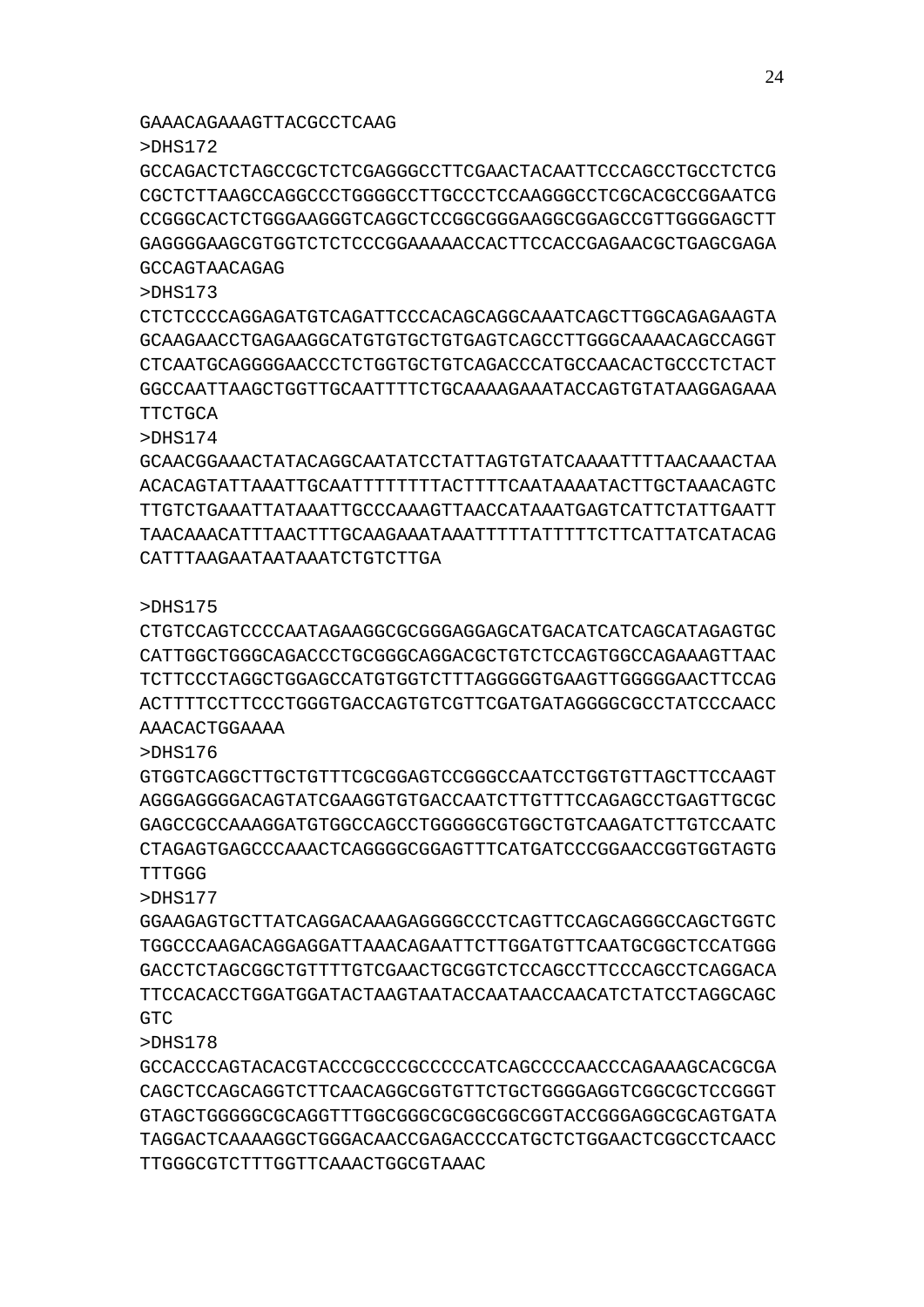#### >DHS179

GACACCTCAACAGCTACATTACATTGAATTCACAGCATTCATAAAGTGTGGATTTCA AAGTGAATCATCAGCCTAATGGAAAGTTCAGAGCAGAATGCTCCCCTCTCATTGGTC ACTGTGCAGATCCTCGGCTGCCAGGAAAAGGACCAGAGCTGTCAACACAACACTGTA GCCCAGGCAACCAGCCACACTGCTAGGAAGTTTTCAACACTTGAAAAAAAAAAATAC AAGTTATTATAGAAACTTTCAGGTGCTCCATAGGTTGTT  $5DH<sub>S</sub>180$ 

TAACGTAGCCTGTGCAACTCTGCCACCTGCTGGCCTCAGGTCCTCAAAATCCTGAAA TTGGGGCTGGGCCTTAGATTGTGAACTAAGTGTCCTCTTGGCTGAAACAGCTCGCTA TTCACTCCTATTTTCTTCTTTAGATTTCAATTAAAAGGCAGCTCTGCTAGTTACTGT GTTTTGGCTGGAATGGAAAGCCTTTGGAATAGCAGTGTTCCAGTGTGTGAACGTAAG TAATAGGAGTAACATTTCAGGCCAATC

#### >DHS181

GCGTTACGACTGGAAAGCACGCGTGCGCACAGGCGACAGCAGCGGAGGGGTGGGGCC AGTGTACGAGTGCGCGTGCTCGGTGGGAGCCCGCGGAGTACCTGGAAGGAGGTGGGG GCGAGGTAGAAAGGAGTGGGGTTGAAAAGCGCTTGCGCAGGACGGCTACGGTACGGG GGTGGGAGGGCTTCGGAGCACGCGCGCGGAGGCGGGACTTGGGAAGCGCTCGCGAGA TCTTCAGGGTCTATATATAAGCGCGG

>DHS182

GAGTAATGCAGGATGATGTGGAGATGCTTTAAGATTAAATAAGAGCTATATAAAGGC TTGTCAGAATGAATTCTAATGTGCCATGAGACACTTTGCATACTCTTAAATATGCAA AATGTCTCTTGGCACCCTAGAATTCATTCTGACAAGCCTTTATATAGCACTTATTTA AACTCCGACTTTATTTTTAGGGAACAGGTACTCAGAGATACTCTTTGAATGGAAGCA ACAAAGGGCAGTGTTTATC

>DHS183

AGAGGCGGATTCTCTCCTACTACAGAAAGACGTCTGCTGTTTTGATTGGCTAGGAAA GACGTCCGTTAGGACGTGTTGCCCTTTCTGTGTAAGCTGTGAGCGTAGGCGGCCCTG AGGGGGTGTGTTGCAGGGGTTTCCAAGCCCAGCACCAGCACCCTTGCCCTTTTCCAT CAGGGGTTCAGCCTAGGGTCCCCGCTGGTGGGCGGCTCCCGAGTCTTGGAGAAGAGC ACGAGAAC

>DHS184

GTTTAGAAGGCTCCCTGAGCAGACCCGTGCTTTCAATGCGCCAGGCCCCACCCCTGC CAGGCGCGGTCCACCACCAGCTGTTTGACCATTGACTCTACCTTCTGTTCCAGGCCT TCCTTCGCCTCTACAGTGATATCTTCCTTCAGCCCCTTCCTTTCCCATGTGATCCCA CTTGGCAGCCAACCCAGCCTAAGGCCGTCTTATCCAAGGCCGGCCCCTCAGCGGCTC CGCCCATCTTAGTCCCAGCAGGCCT

>DHS185

CTAACAGAAAGACTGGCGCAGTTAGGCTTTTTCGGAAATTCCAACAGCAACAACCAA AATGGAGGCATTAAAATCGATCCTGATTCGACTGGAAACCTGATTAACAAGGTTAAG GTCTCCTGGCATAAAGTTCAGTTACAATGCAGATATCGGTGAGACAAAAAAAAAAAA TGACACGAAGAAAGGCTTGTTTACCCACCCTGACCCTGGGCACTATATGGCGCTTTC CACCCT

>DHS186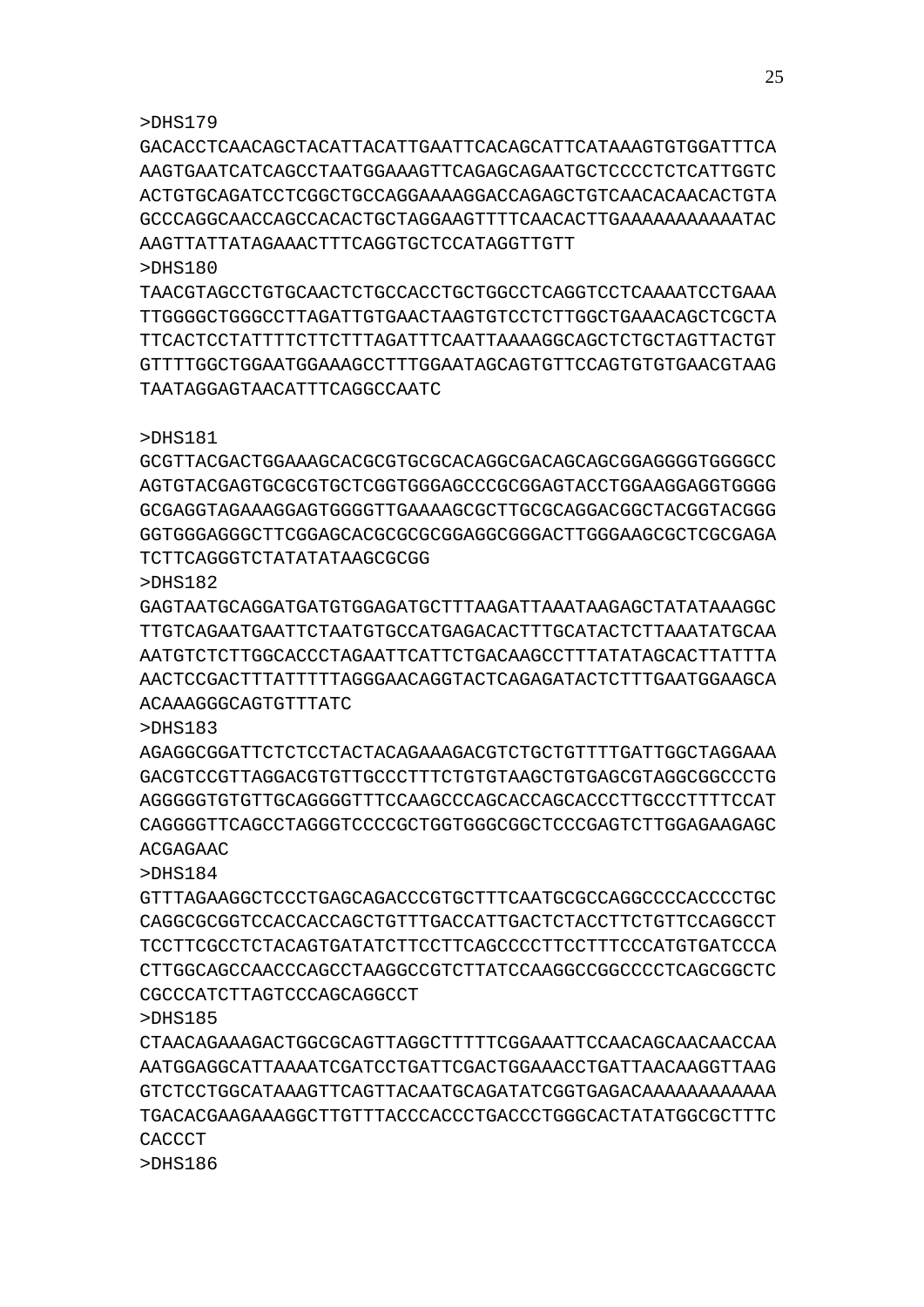TGAATATAGGCCAGTTCCAACCTCATTACACGATATTGCATCCCGCCAAAGCCAGGG GAAGCAATGGCCTCCCCATGCACCAAACTGCTAATAACGTCAGCCACTTTAAAGCAT TTAGTGGATATTACACAACTGCGACTGACCAAGTTACATAATGTCTTACTGCACACA TGGCATTGCATGAAATGAAAAATATAATATACCAGTCCAAATTAGGGGAGGGGGGCC AAATTATAGTCTGGAACTCAGTTTTCCTGTAA

>DHS187

GTGGCCTTGACACAGACAGCTAGTGTGAATCCCCGCCCACAGAGGGGCGGCACGTTG GTTGCCGTACAACGTGGTGGTTCCCTGCATCTCTGCCCACGTCGGAGAGGTGCGTCG GCTTCCGTACAACACGGATACTCTCTCTCTGACGCAACTTCCTGTCCTGCGCAATTC TATTTGACCTTTGAACTGGCAAAGGCTTTTTTCTTCCTCTTCCGGGGACGTTGTCTG CAGGTATGGATGTTGTTCT

>DHS188

GATAAGACAAAGCCAGTCACTCCAGTTATGGACAGCTCTTGACTAAAATGAGACCAG AAATCATTGGCGTGTCACCTTTACTTAGAAGTTGCATATGGAAACAGTATTAGGAAA GGCGCATCTCTGGTTAAGATAAGCTGAGCCCAGGTTTTCTTTATTCAAAATGAGGCA GGAGGAGCAGATTTAGCAGACTGACAGATAAAGTTTTTATCTATCCCAGGCAATAGG  $\Gamma$ 

>DHS189

ACCTCTCTCACGTGACCCTGACCGGGCGCAGTCCCGTCAACGCCGGCGCGCGCAATC GCTGGAAGTCGGCTCGGGGAGGCGTGGGGGGAGGGGCGGAGCGCGCGCCTCGGTCCC CGCGGAAAGCTACTCCGCGCGTCTGGATTGGTCGCGAACGCGGCTTCCCCGCCCATC CCGCCATTAGGAGCGCTCCCATTGGCTGATGTTGGCGCGAAGGTGCGCGAGTCAGCC CTCGCGCTGGGGGCGCAGGAAACAATA

>DHS190

AAAATGGCGCCTTTATCAGCTCGGCGCACGGATATGGGGGGGAGACAGAGGAAGAGA AGCGGAAGGAAACAGCGATTCGATCCCAACACGCACGCGCGGGAGCGCAACGGGTGC TGCGAGGGCTACGTTCAGCGCACGCGCACGCACGCGCGACGTCACCCTCCCCACGAA GGGGGTAAAAAAGTCCCCCGCGTTCCCAGCTTGGGGTGGTTTGCGAACAGAGTGAC >DHS191

TATGCAGCATGTGTGAAAAGTCTGTTTCTGTTACAAAGCAGAATAATTTAAAAGTGC ATGCTCTTTTCTGTGAAGTCCAGCCTATATATAAATCAATAGAGCAGAAATGTAGGA AGAGACGTAAATTATATTTTGTCAAAAGGTCAACCTCTATTGGTCTGACCAGGAATA TTATATCAGCATCTATGAACGCCATTGTTTTGGGGCTTGGTTTTGCTCAGATATTG >DHS192

CTCCAGCATCCTGTTGATAGTGACAGTAACCTCTTTTCCCATTTGGCAGAGGAGGAG ACTGATAGAGAGAGGGTGAGTCACCCCCAGGCATGATGGAGAGTGAGTCAGAGAAGG AAGGTGGGGAGTGCTCTGGGGCTGCCTGTCCGGCCCGGGCCCTCTTGGCTCATGACT CTTGCGTATGAAGGCTTTACAAGCACAGCAGCCACTTGTTCTTTAGCTCCTTCCTGG  $G\Delta$ 

>DHS193

CTTTTCTGGGTAAAAGCGAGTCAGAGTTGAAGGGGGCAACAGTGTTTGCGTTCGGCC TCAGAGGTGACGCTTCTTTGGGGGCGGGCTGGAGTTTTCTGGCCGTGAATGGCAGAG CGCTAATGGCCGCCTCCAATGTGGCCCAATCAGAAAGAAAGGAAGGCTGGGAACTAA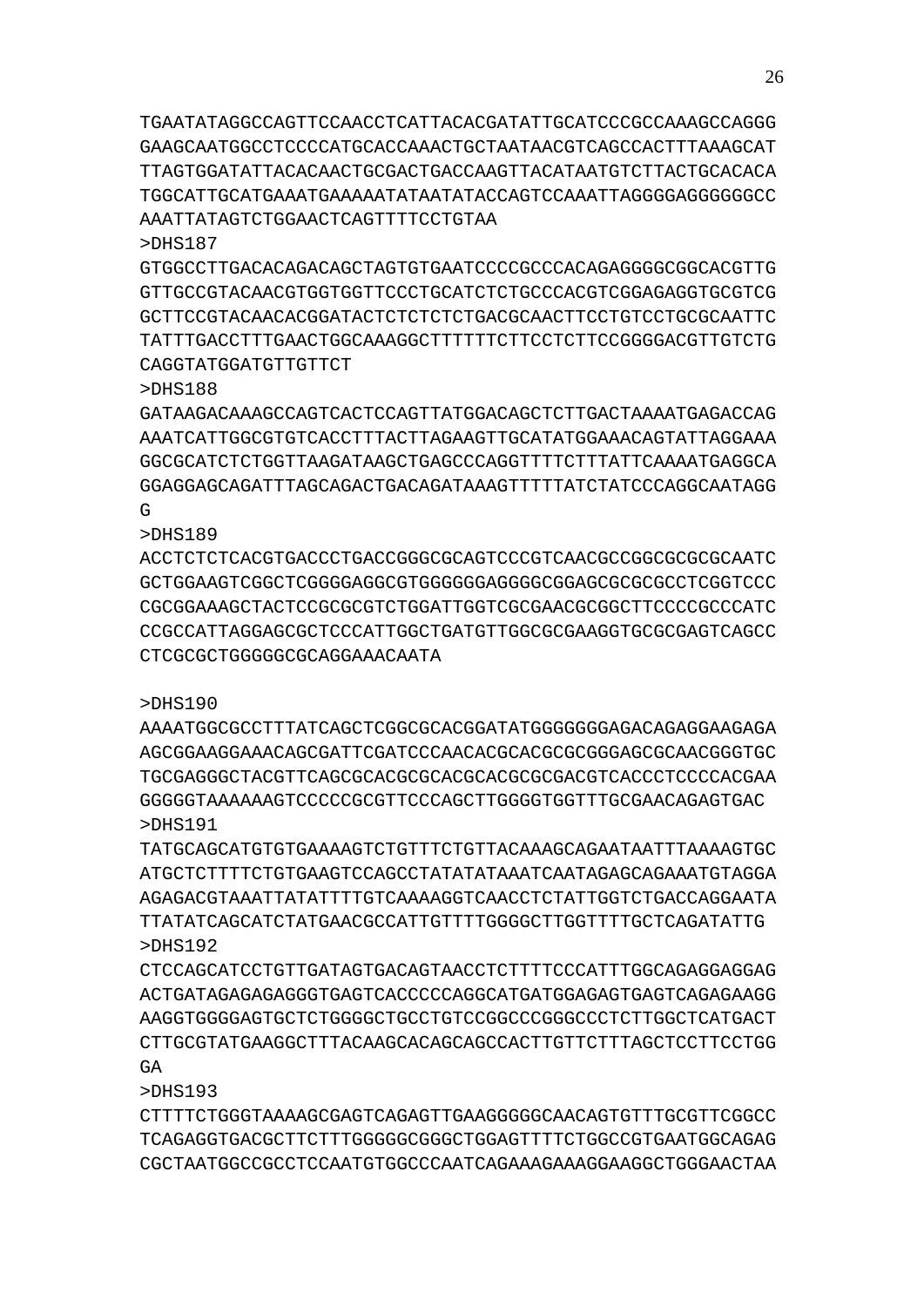GAAGCTATTGGTTGGTGATCCCTGGACCAATCGGAGGAGCCGTGATTTGGCGGGAGT CTTGAC

>DHS194

CCCCTTTCCTAAACGTAGTTCCTCTGATTACCCTGTCCAACGGACGTCGCTATGATC CAATTAAGTTTTGAGGCTCAGAGTGACGCCCTCTAACCTCACACTGTCCAATAAAAA AAGGAGTTTCAGATTAGCACCAGTTTTGACCAATGGATGAGAAGATCAGCGTGTATT AACCTGTAGAAGCAGCACAGAGAATGATGAGCAGCCAGTTCACCCAATGGACCTGCC TACTGCAGCGTAG

>DHS195

TCAGTATTAGCCAAGCAGCAAAGTTTTGCTGCTGTTTATTTTTGTAGCTCTTACTAT ATTCTACTTTTACCATTGAAAATATTGAGGAAGTTATTTATATTTCTATTTTTTATA TATTATATATTTTATGTATTTTAATATTACTATTACACATAATTATTTTTTATATAT ATGAAGTACCAATGACTTCCTTTTCCAGAGCAATAATGAAATTTCACAGTATGAAAA TGGAAGAAATCAATAAAATTATACGTGACCTGTGGCGAAGTACCTAT >DHS196

AGTGCTGGCTGACTGTCTTCACTCAGCGCTGTAATCGGCACATCTGCAGACAGGAAA TCCTCCTCACTGAAGTTCCCAGTCTATTATCTGAGACACCTGGTGTGGGCGGGTGAT TCAGAGACAAACAATGAGCGGGGGCCCCCTGCACAGCAATTAACTGCTTTAACTGCT AATATGTTTAATCCACCACGTGGAGATCAAGGCTGCGTCGAGGAAGGGGCTCTGGTC CTCCTCTGCTTCCAGACTG

>DHS197

TGGGACCGGAAAGAGTTTATAGATTTCCCGTCTACCCTACCTCTGAGGTGAAGGTGG GACTGCCCTGTGGAGCCCACCCTTTCCGTTATGCGCCCGCGCGGCGCAATGACGTAA CACAGGCCCGCCCACTGCCCCTGTTGGGTTCCTGAGTCGTGCTGCGTCGACAACGGT AGTGACGCGTATTGCCTGGAGGATGGCGGACGCCGGCATTCGCCGCGTGGTTCCCAG CGACCTGTATCCCCTCGTGCTC

>DHS198

GATTCTGAGAAGAGAGGTCCCTGAGAGCAAGGATGTGTATCCTGGACACTAGAAAAA TGTATCCCCCTCCATAAATTACTAGCTTGATTTTTCTAGGATTTGTCACTCTGGCAG AAAATATCCATTCTCCCCGTCTTCTTTAGTTAGGCAGCCTGACTTTAATTATGGCAG CCATGTGCTCAGCGAAAAGACTACATTTCCCAGTAGCCCTTGCGGCAGGGACTGGCC AATGGAATGTG

>DHS199

TTGGTCATCATGGGATTGAAGTAGAGGCTCTCGTGGACGCTGGCCATGGCGGCCCGA GACTAAGTCTCGGGCCCGCGGCGCGCTGCCGCCAGTTGTCACCACAAGGCACAACAC TACCGGGTCTACATCTCCGCCCGCCCTCACAATATCCCAGGAAACAGACATCCGCGT GCTCGCGGCATTTGTTAACCAATCAGAGCAGTCTGTCAGAGCACATGGGAGAGCGAC AGCCAGTCAGAAT

>DHS200

CCCGTTGGTAGTAAAAGAACCAATTAGACTGGGAAAAAAAGAAGCAACGCCCCAGGT TTCACCCCGGCTTGACAGACGCAATTGAGGCCATCCTTGAGTCCCTCCGCCCCCAAG TCCAGTAATGCCAGCGATGGACAGACCTTCTACCCAATAGCACGCCCCTTTTCTGCC GTTGGGTCCCGCCCCCTTGAGGGCTAAGCCAATGAGCGCTCCGGGTCTCAGCGGGGT GGAGGGGTTGCACTGCGGTAATATGGC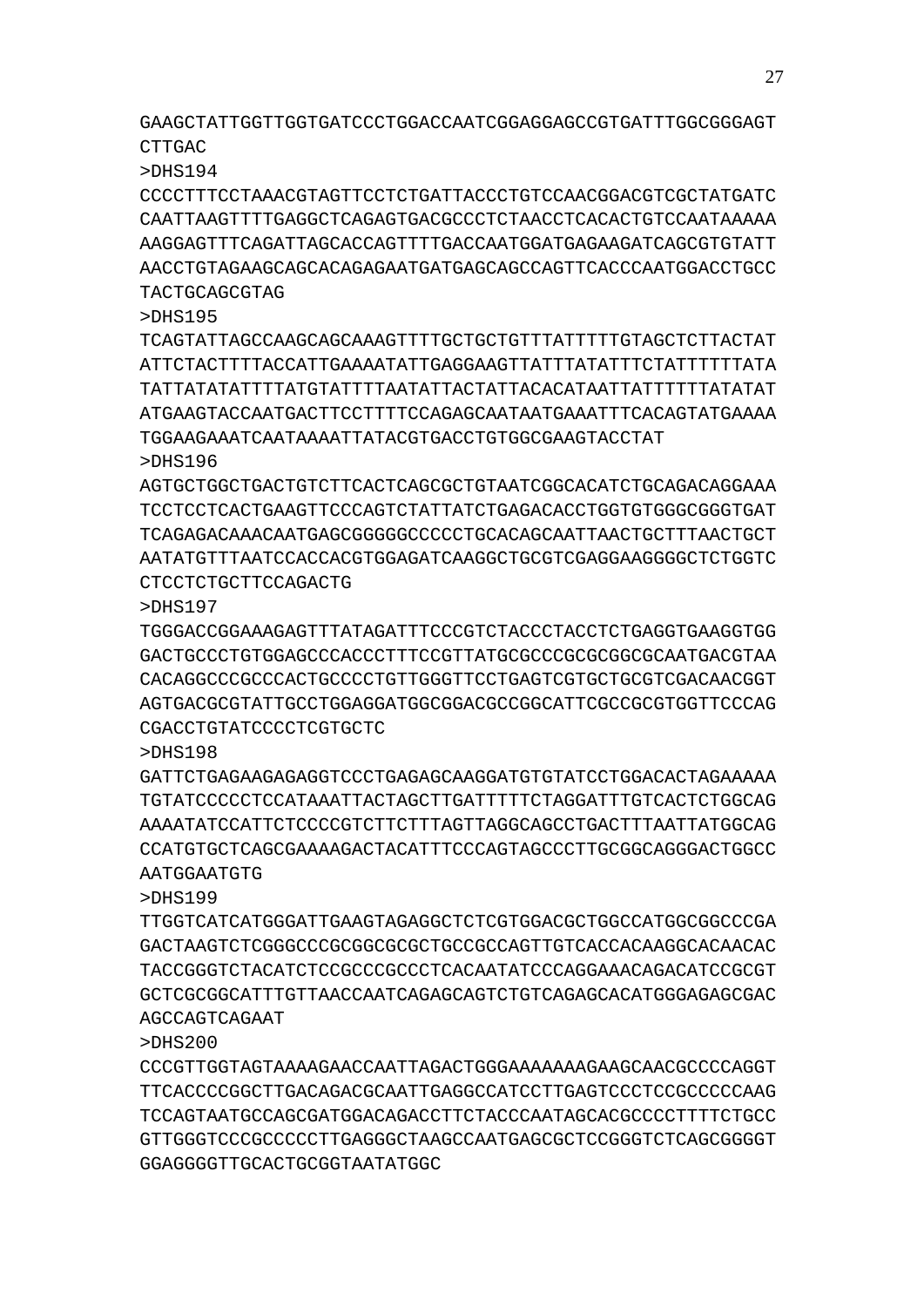>DHS201

TTGGCTCATTTGGCATATCTCCATGCTAAATTTAAAAGTAAATGTCAAACACGATTA TTATATATGTGGAAATTCACCTCCCAGGGACTTATGTTCCTCATCTGGAAAATGAGG GGGTGGACCAGATGCTCCCTAAAGGGCTTTCTAGCATTTCTGTTCTCTGGTTTATGT ATTTTGGGCATTGCATTTCACTTTTTGTTTACTACAAACTGAAAAGAGTGAAAAAGG ATAATATCCAGCCTCCAATTCCCAATCATGTTACAG

>DHS202 TACTGTAGTTTCTCCACGCAGAGCTGCTGTGAGGATTAAAAGAGGCCGCGTGAGTTG AGCATCTCGTCGCCATTACCGTCATCACACGCCCCCCACCCAACCCGGCGGGCCCAC CCTCTGCACCCACGGCGAAAGCACTCTTTCTAAACCACGCCCCGGATGTCCCGCCTC CAGCGGCTCGGAGGTCTTCACTTATTGGCCTCCCCAAACCAACATGGCGGCCCCCTA CAAACTTCAAGCGCC

>DHS203

GTAGTGAAGGCCGTAAAGGTTGAAGAACCAAAGCATGCTTCTCCATCTCGGCCTTTA AGGTCCGGGTGCATTATGTAGCGTGGGGTTCAAGAGTTCATCTTGCATGACCAAGGG AATCTAAAATTTTGACTCCTACTTGATATTTAAGCTCGCGGGAAATGTGTAGTAGTG CCACACTGTGAAACGGTCCCATTTGAATGATAACTGGAAGGCGTGGTCTGGTTTGGA **GAATTGGTGA** 

>DHS204

AAATTCTCATCTCCTGGCTCTCCACACCTGCCACCCTGATGGCCCCTGTGCTGCGTT TGATGCCGCCTCTCCTGGAGAATGACCATGGTGATCATTCCTGTCATCCTCTGAAAT CAAAAGAGAGAACGTGGGCACTTTCTTAAAAGCCTGAAGGGAATGTAGACATTCCGA CATCTGGTAAGGGAGACGCTCTCCATCGCTTCCCCCGGGGGCGTCACCGCCCCCTGA TGCCCCGCCCTCCTCACGACTCAAGTTCCTCC

>DHS205

GCCACCTTATCAATGGATTCTGAAATTATGGATAAGGGATTATAATCATGTAAAATA GTTTTAATTAAGGAAGTTTAGGAAGTTTTATCATCTTTTCTTAGGAATTTCTAGGAATTTCTAGGAATTECTAGGAATTECTAGGAATTECTER GAAATCAAGCAGAACCTCAAAGGTCATAAATTGAGAAACTTAATATAGAAACTAAAA ATGTCTAATTGGCTGCTAGCTTGTGCTTCAGTTAGTTAACAATATTTAACTTCCGCG

TGTCATACATGCTCTACAGAAGGGG

>DHS206

CTGTCTGAGACGGACTTAAACCTGCACCAGCTCCAGAGCCCTGCGGAAACAGAGATC GGTCCCCTCCGGCGTCTAGGTAAGGCCCACCCTCCCAGACCGCAAAGAGCCAGGATC CGACGGCAGCCTCTCCGGACCAATCACAACCTTCCTTCATCAAGGAGGCGGGGTCGG GGGGGGCTGACTTTTCCTTGTCTCCGCCCCTTTAGTCGAAGTAACCAATCTCAGTGC ACCTAGGGGAAGTAATCGCAATGGGAG

>DHS207

CTGAGCGAGCATGAGGGAAGGGCTAGCCACAGAGATCATGGACCTAATGCGGGCGCT GAAAATAGGGATTAGGGCAGGATTCCGGTTAGAAAGCGCCAGTGTTAAAGGCTAAGG AGACACAGCGCCCCCTAAAGAGGGTGCGGTTTAAAAATCGCTAAATCAGTCCGACAA TATCACGTGTCCTCGGCCCTACCAATTGAAAATTAACAATCGCTTCTTCTGTTCCCC ATGGAAAC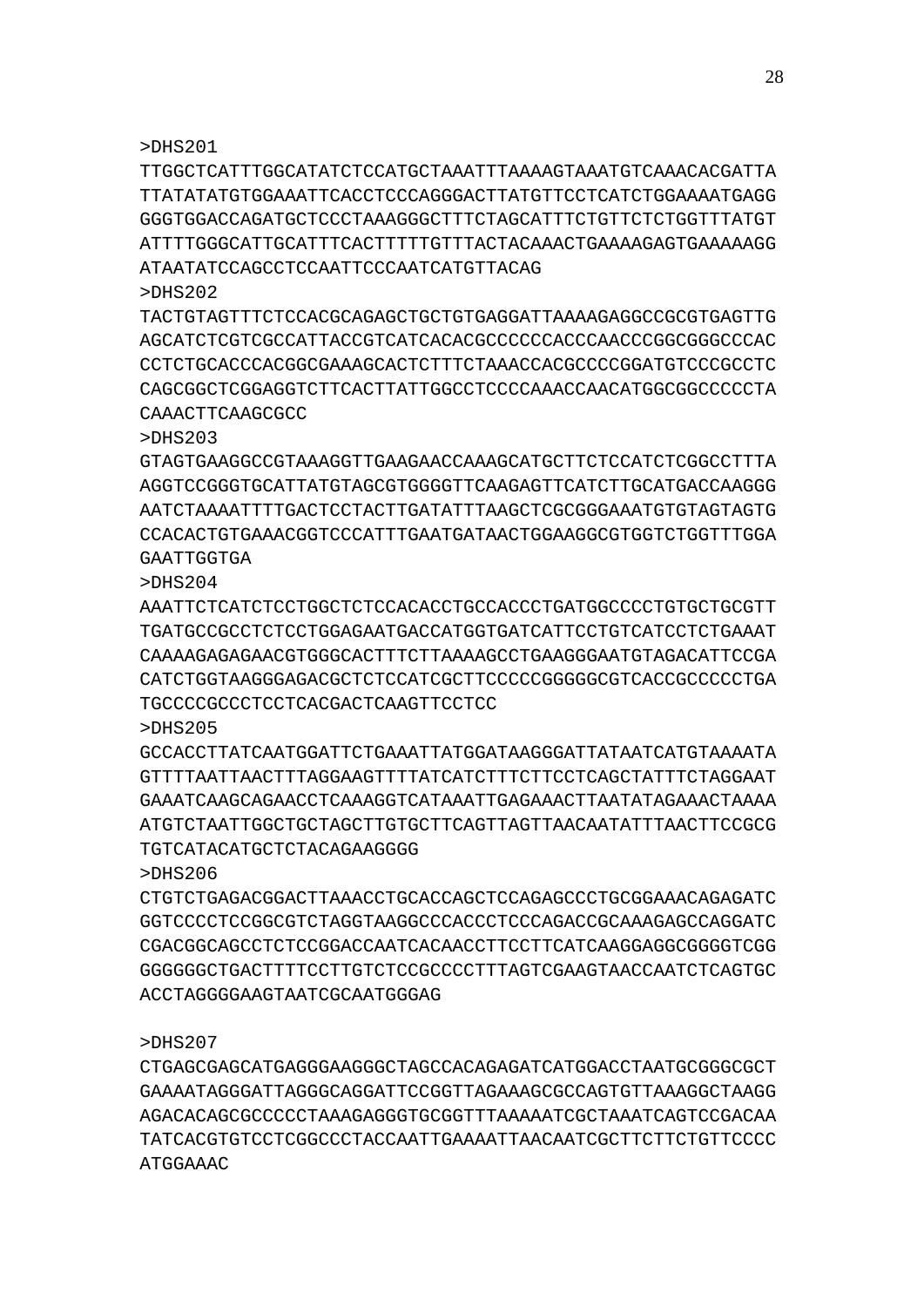ACCTCGCCTCTGAAGAACTACAATCCCCAGCAAGCTTTGCGCCTGGGTTAGCGATCT AGCTTGCTTTGTTGCCCGCCTAGTTTAAGATTGGGAGTCGCATTTCCAATGCGCAGT

>DHS214 CGTCAGGTGGAAAACCCTATAAATGAAAGGCCCTATGCATAGGTATTAAATCAGGGC TTAAGGACGTTGAGAAACCTCGAGGCCAACCCCCACACTATTTGGATGGGATTGAAG GGGAAGAGCGGAGTAAGATCAGACGGCAGTAGGACTTCAGCTCCCCGCCATCGCTGT GTCCTGTGGTTGAAACGATGGAGGTCGCCCCATCCCTGTCCTAAGGGAGGCAGTAGG >DHS215

>DHS213 ACTGCAGGTACAGAGCCTCCTCTTCCCGCAAAATGGCGGCAGCTCTGCCGTCTTCCA GAACCTTCCCCAATCTGCGCATGCGCCAAGACTCCCCGGCTTTGGAAATAACCTCAC TGGTTTCGCGGCAACCGTCCAAAGTACAGGTTCTCATTGGCTAAAGTCCTAAGTATG GGTGGAGCAAACTCAAATGCGTCTTAGCAACCACCGAGTTCCCATTGATTGGCTAAC CTCAGAGACTCCAGAAAATGG

AAAGCTCCGGTGGTC

>DHS212 GTTCGGAGACTGGACGAGTAGGGGCGGGGCTGATACCCGAGATGGGCCAGGTCCCCC ATAGAAGGCAGATTAATAATACCCATCTCCAGGAGCCGGGCCCAGAGACGACGGGGC GGGGCCAGGAAGGGGCGGGGCCTTGGGAGGGTGCTGTTTCCCGCCAAAGGAACTGGG TTGTGGGTTGGAGCCCTTAAACCACAGGGGTTCGTTCCCTGGTGCGAGGGTCGCTAG

TTGGCTTTGGACTTTAATTG

>DHS211 ATGAAACGCGAGTGCCAGATTCGCGGGGCGGCTTCAGAATTAGATTGACGGTTCTGA AGAGTCACGTGGACTGTAAGGCCGGGCCTAGTGGAAGACTCCTATGGACCGGCTGGG TGGGCGTTAGGTTTGATAGTCGTGGACACAAGCCAATGAATGCACGTGAGAGGTGGT GCTTGTAAAGATGGGCAGCCAATTAATCCAATTCCTGACGAGTTCTGGGTGATGAGG

>DHS210 AAACCCTTCAAATTAGCCTGGACTCGCCTGCATCTGGCTCGGAACAGAGTTAATCTC AGGAGTGAGAATATAGCCCTCCGGTGGACGCAACTCGCGCCTGCGGCTAACAGAATG TCTCCAGGGGAGGGGCTCTGCGTCCGTTCCGCCCAGGCCCTTCCGGCTCACGCGCCG TACGGAAGCGTGCTCAGCGCTGGGCTTGTGCTCCGTACGGAAGTGTGCTTTGGCGCA CCGGAAGCCGACTCAACAGAGCTAT

TGGTGATGACAGTCAGTGCTACAT

CCGCAAACTTATCTGTGTTGAGCAGCTTCATGTGCAATTGAATTAAAACATCATTTC CTCTCTTTTCCCAAGGGGTGTTTATCATCCTTTCTGGGAGAGTGACCATTTTGTTCT TATCTCTCAGAAGAAAATTGTCTTTCCTCACTAACACAGGTTCTAAGAACCTGACCT

GGAGTGGTGACATG

>DHS209

>DHS208 GGTCTGGTGACCTGGTTACATTTTATTATACACATTATTGGACCATAAGGACATTTG TTTCACCTAGATTTTAAGATTATGGAGACTGCTGTCATTTTTATCTTATTTAAATCT CTAGGTTTATTGGAAGAGTAAGATTGATGAACTATAGCATGCACAGTTTGGTACAGT AGAGATCATTAATACTTTTAAAAGTTCTGCATTAATTGACTTGGAATCCTTAGAAAT

GTTTCTTTATCTCCCTGGGCATGTGGCTCAAGGTTCCAGTGACCGTCCTTCAACCTG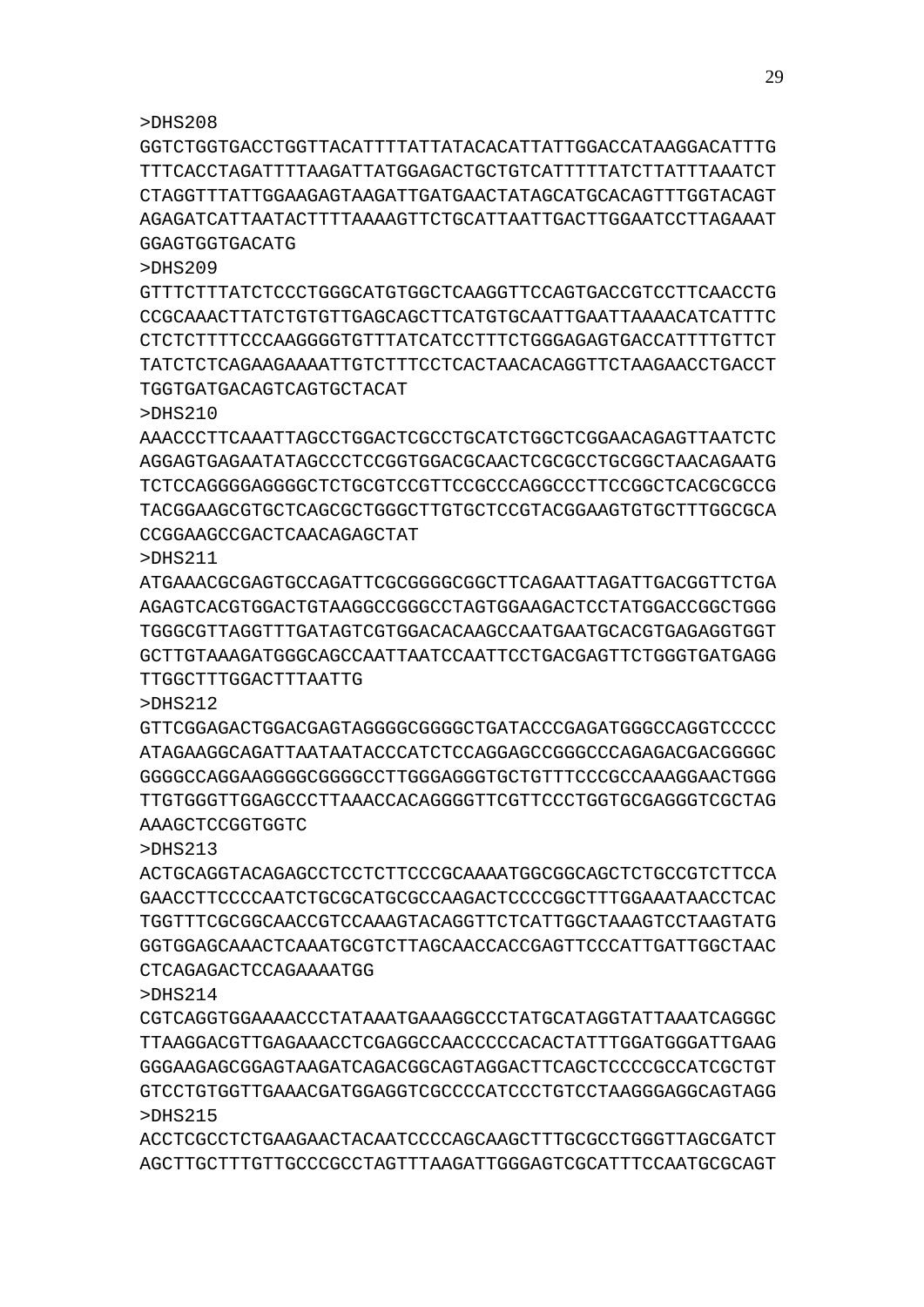ACCCTGGGATTTGTGGTCTCCCTAGATTAAACAGCCAGAGACACAGGTTGATGGTCA TGTTGCATGCCTGGATCTGTAGTCCCTTTGAAGGAGTTCGCAGTGCATGCTGAG >DHS216

GGCACAAGATTAGCATGTTACCTAAGAGAGCTTTTCTCAATGCTAGATGGCTGCAAA TTGTTTATAGATAAAGTAGCAGGAGAAAAATTCAACAAAATCCTGTTTCTCAGTGGG TCATTATTTTTTTAGTTATGCTTTTAGGCATGAGCTAATCTCTGATTACCTCAACAC TGACAATAAAACTGATTTATAAATAATCACAATGGAACCATTCAGTATTGGAGCT >DHS217

CACTGTCCCTGAGATCTGCTCTTCAAGAGGAAGCCTAAAGTGGAGAGTTTGTAATCC TGACAACGCCCAGCTACCTGCGTACCCCGGACTCCAACTCCCAGTTTGCAACGCCAA AGGGTCTAAAGGGCGAACGGGGGCGCATTGCATCCTGGGAGCAAGAATCGCGATAGG TCTGATGGATTGTGGGAACTGTAGTTCCATGTGCGTGCGATGCACTCTATGGTAGGA TAGACCCGG

>DHS218

TGCTCTTATAGCAGGCGGAAGCGTCACCCGGGCCAGCAGCCGCGGGCGGGGCGGCGG CCCTTCCCGGTGACTGCGTAGGAGTCCGAGCTCCCGAGGTCGCCTAAGTGCAAGCAG AAGTGAGCGTGGCTTCCGGGCAGCGCCCTCCTCAGGGGCGCGGCTTCTTTCTCAGTT CAAAGCCTTTCCCCGAATCTCTGGCAAGGACCTGAAAAGCTTTTTCTTACTAAGGTG TGAATGACTGAGACGACAT

>DHS219

ACTTTGCAGTCTCGGGTGTTCCTGCCCGGTCTTCTGTTCCTAAACTGCAGCAAAGGG AAAAGGAACTGAAAAAGGCAGGCTCGTCGTTGCAATATCACCAAAAGAGAAAATTAA CGGCATGCCATCAGGACCACAGCAGTTGGAGAAACAACTCTTTATCCCGGCTTGCAG CCACGAGGTCTTGATTGGGGGAGGGGTGGTGAAGAATAGTCTGTGGGCTGCTTT >DHS220

GGGAACTGTGTAGGGGTAGATTTTCGCTGCAGTGTTCCCCGAGCCTGTTAGACGCAG CGCGCCGGGAGACTGAGAGAGGAAAGGATAGAGGAAGTGCTGCCCTAGGCTGCATGA GTCGAAGCAAGCGTGTTTCCTTCCCGCCAGGCAAGTGCCCTTAGAAACCGGGCCCCG CCCCCTTCCTGGCCTGCATTCCCATCCCCTCTCCCGGGGCGGAGGTGAGGACCTCCT TGGTTC

>DHS221

GGAAGGTCAAGGTCTCCAAAATGTTGAGTCTTCTACTGAGGTTAGAGCTAGCAGCTC CAGCAGTGTGGGCATATCTGCATGAAAAGGCAGAGAACAACCTAATGAGATTGACAA GCAGTGAATCTGTTTGAGACCACATTGAGCCTGGCCATCCAGCACCAAGATGGCTTG AAATAGCTCTCAGAGAGGCCAGAAATGCTGTCTTTCAAACATGTTCCCTGGAGAAAG GGAATTGTTCCTGCTAC

>DHS222

ATATGCAAATTAGCTGCTCCAGTGCCGAAAGCTCCGCCCCATTTGTAGTTGCGTCGG CTGTCCAGCACCCAGTGCAAACGAGGCGTGGGTCCCGGAAGCTCTGTTCTGCGGGTG GCCGCTCGCGCCTGCGCAGTGGAGGCGGCCCAGGCCCGCCTTCCGCAGGGTGTCGCC GCTGTGCCGCTAGCGGTGCCCCGCCTGCTGCGGTGGCACCAGCCAGGAGGCGGAGTG GAAGTGGCCGTGGGGCGGGTATGGGAC

>DHS223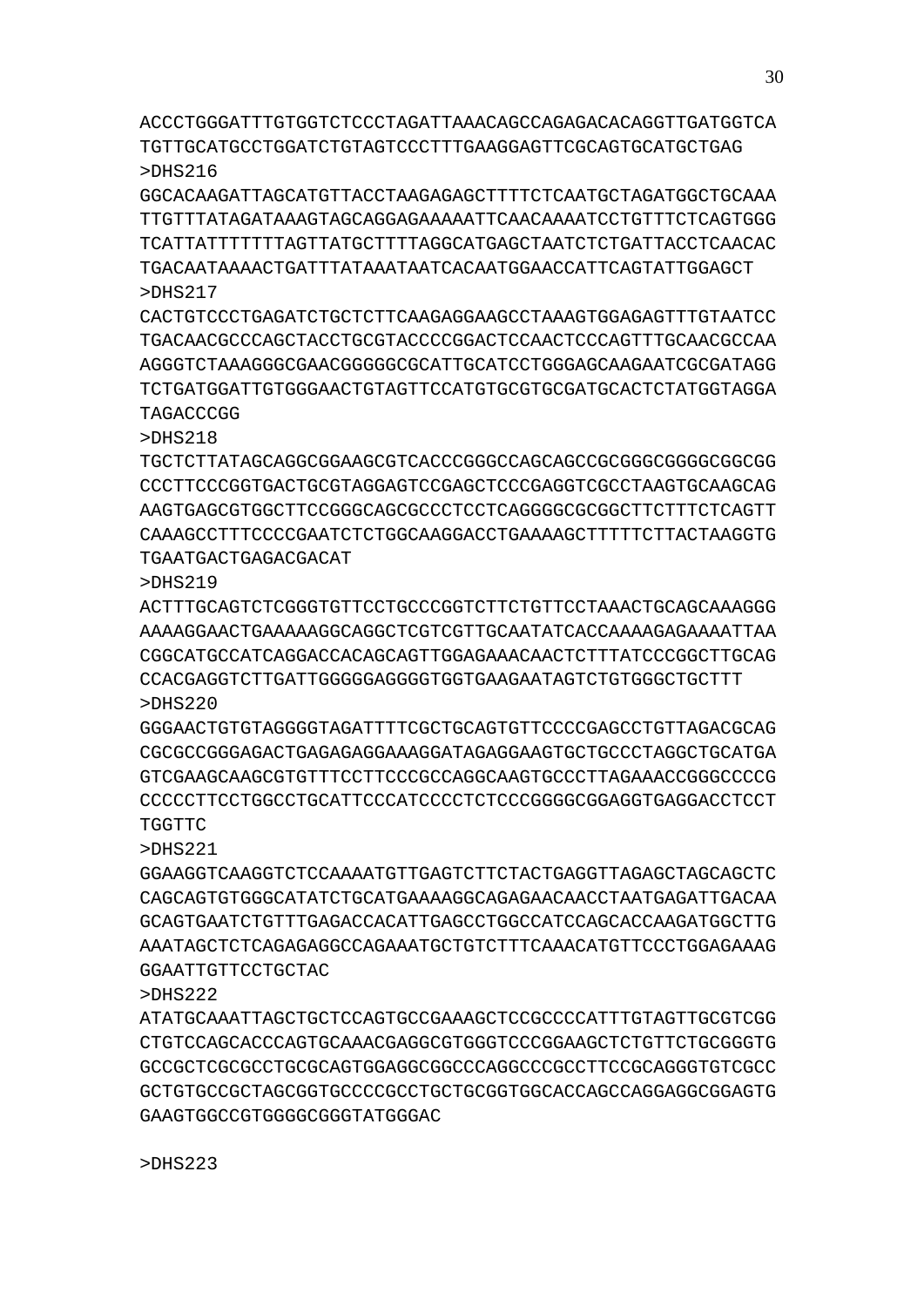TAATACATTGGTGCTCCCTCCAGTGGCTCAGGGAGAAGGAGGAGCACTATCCTTGAT ATGGAATTGGAATATTTAAGAAGTGTATGTTGATCCTAGCCACGACTCAGATAGAAG GAAAGCTCAGAATAAGTTAATCTTTTGGATAAAAGAAGAAGATTACCTCACTTTTGA CTACAGACAGCTCAATTTGGAGATTTTACAAAGAACAGGAAATAACATATTTTGCCT CATGTTCATGCC

>DHS224

ATTGACTCCTCGCTATGTACCACACTCTTTCTCGGCAGCGACCTGTTGGCAGGGTCA CAACTCCTTGGGGTCTTGTCTTCAGTCTGGCAAGTCATAACTTCTTTCAGTTTTTTA AGAATAATCAAGTTCTGAGAGAAGATATGTTAACAAAATACAGCAGGGTGGTTTATG AGTAAAAGAGGTGATTTACTAATTACACTGAGAAATGTACCTGTCAGTAGACCA >DHS225

CTTAGGGTGGAGTTAGTGCGTTCTTAGGGCCAGTAGGAGGCGAGTCTGAGTAGAAAC TGATCCAGGTAGCCTCGGAAGGGATCACCTGCTGGATGGGTGTGAGCTCCTCAGGGT GGGGCGCCGAAACCCTCATGGCTCCTGAGGTAGAGCCGGCCTCCTTGGTAACACATG GGACTGGGACTTTTAATACCACCCGACAGGCCCAGCTTGTCTCGTCAAGCGCTAAGT AAAT

>DHS226

GGGGAAGTTAGAAAATCGGTATCACACGAAAACAGTCATTTCCCCTTTAAGGACCTC AGTGGGCCGGGAGCCAGCCTTCCCGCACCTTTTCCAAAATTTCCAATCCCCGCTTGG CATTTTCTGCCCGAAGGTCTCCGATTGGACGCTCTGTACCAATCGGAGGCTGGAGCG GGCCCTGAGAGGCGCCCGACTCCGCCCCCGCACTGGCCCTGCCCACTGCCCGGTCAG CCTCGTTGCTATGGGGACTGGT

>DHS227

ACTACCGATCCCAGTGTGCAAAGCCTCCAGGCTTACCTTCCCGGAAACTGGCGCGGT GCCCTCTGGGACTTGTTCTGGGACTTGTAGTCTTGTACTGGCGCTGGCCCGCCTTTC TTCCTTAGTGGGGAAAACCGGGTGTAAGCCCCGGAAGTACTTGTTGCCTGAGCAGTG GGCTGCTTAGGAAGAGAAGGTCAGAGTTCGCGGGGGCAGAGGCATTCTTGCCGCTGG CCCAGTCACTATGTAGTGGAGGGCAGACAC

>DHS228

CCAGTTTCATATTTCCTTGTGGGTAAGAGGCAACCTCCTCATGCTGTCATACCAAAG TCAATCTCCACTACACTTTAGTTCTGCCTGTTCTTGATCTTTATATAAATGGAAACT TGCAGTATATATTATATGTTTTTGTGTCTAGAAGTTTGAAATCAAGGTGTCAGCAGA GCCATTCTCTTTCTCACAGCTCTAGGGGAGAATCCTTCCTTGCCTTCTAATCCTTCC TTGACCAAA

>DHS229

AAGCAAATATCATTGCTGAGTGCTGTAAAAACACAAACTCAGCTGACAAGCCCACAC ACCTTTATTTCTGCAGGGGTATCATGACTTCCCTGAAGTCATCCTTACTCTATCTAG GTACAGAGTGTCAGCCTGGTGATAAGTGTGTACAGCAGGAATTCAAGACAGTTCAGA AAGTTATCTTGTTTTCAACAGTCTAGTTGAACAAAAGGTCACAGAAAGGTGGCC >DHS230

GCCAAGGCCAGAATAAGATCCCGGATGCCAGGAGAGCCTACAGTTCACGACCGTGGG TGATGCTTTACGTTTAGATTCTCCGCCGGAGTCCCAGAGCTCGGTGTTCAGGATGAT GAGAAGGCGTGGAACGAGGACTTCAAATCCCAGAGTGCAGTTCTGCCTGAGGCTTCT GCATGCTGGGAACTGAAGTCCCTGAGAAGAGGAGGTAAGGCGCTCCCGGCATGCAAC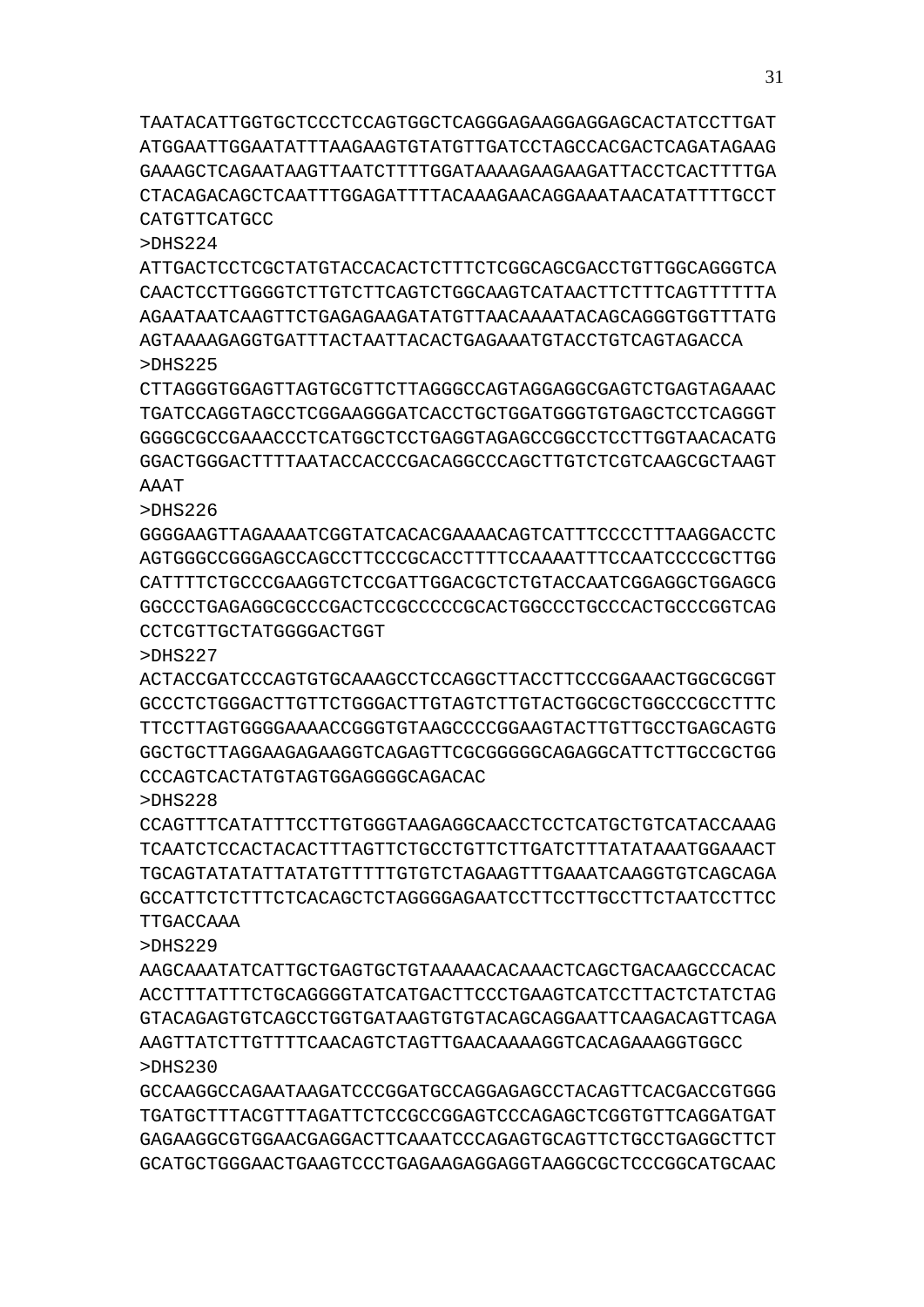## GCGTAAGACTGCGACGGTAC

>DHS231

CTGTGCAAGCTAATCATCAAGCCTTAAAAACATCACACATATACACACACAAATACG CTAACCAGTATTTTTGTCCCTTGAGATATATATATTTTCTCACAAATGTAAAGAAGC CTACACAGCTGTTTCCTTTAAAGATAAAAAGGGAAAAAAATTATTCTGCTGCAAAAT ACAACTAAAACAATTAGAATTAAAAAATGTTCACAACAAATATTTTTCAAAGGAATG TCCCAAAGACCT

>DHS232

ACCGCACCCCTACCTACTTGACCCCGCTTCTCCCGCTCGCTGTCGTCCAAACACTTC CTTTTTTCCTTCAAAGGTCGCCGCTCCTGCCTCACCTCACATCCGTTTGTGGCTGCC GAGTGCTTCCTGGGAATTGTAGTTTCTAAGTGGAACCGCCCCTCCCCGCCCTTTCCT GTCCACTCTGGTCCCCTCGTTCTAGGAGCTTTATTTTACTCTTTCCACTTACCCATC  $\mathcal{C}$ 

>DHS233

TGTATGGCTTTTCAGAGAAGGTGTAGGAAGATTCAGATTCAGGTGGCCACCAATAGC CTATGAGAACCTACACATTCTTAAAAATATGATACAACTTGAATTCTAAGTTCTAAA ACTGAATTGAGTGGGGAATGTTTTAAGAATTATGAATTTCTTTACAAATGTTTTCAA GTAAGAAACATTAAACCAAAGTATTTATTTCAAAACTACTGTAAGTTCTATGTTGAC TGTGGTGGTGGCTACAAATCATTA

>DHS234

GTGGGCTGCTGTGACTGAGCCCGAGTACTTGAGCAGAGCACCGTCCACAGCCTGCAA TTTCAGAGTTACCTTCTATGGAATTGGAATTAAATGCCCAGTTAATACAAAGGAAAA TTTCCCTTGTGCAAAATCTAATCAAATGTAATATGTCTATATTATAACTACCATTTC TATGACTATTATAATTCAAGTTCCTAATTATGAGTTCAGTTCATAAAAAAGAAAATT GGCTTTCATTTGAGCAGCATTTTCAGTC

>DHS235

AAAAGCAGCTATGAGCGGAGACAGCCAAATCTATGCCAGCCTCGGCAAACGCCGATT CGTCCGCAGTCACTTCCGGCAGTCGCTCTAAAAAGTACAGGAAGTCCTGCTTCTCTC TGACAGGTGGGGAATTTAAAAGGAGCGCGTGCGCAGAAGAGGCAAAATTCGGGCCTT AACGAGAGGGTGCCCCCTTCAGCGCATGCGCAAGGAGGCCCGCTGAACGCTCACCTG GACTGTGGTATTTAC

>DHS236

CCCAGCTTTACCCTACAGACGCCTCTAGGGTCGCTGCCTGATCGCCCAGTTTAAGGG AGACCCGTCCTAAGGCCCACCCTCTGCCACCGCCTCCACTCCGGGAACCAATCACAG CGGAACGCCGGAATACTTGCTGTCTCTTTCCATTGGTCGTGAACACGACGTGAACC TGGGGCGGTGGCAGCACGCCAGGCCTCTGACGTCCCAGGGCTCAAGCGCGGAGGACA TGTGGAACTCCACTCC

>DHS237

GCCCGGTACGTAGGAATAAATCTCGCTTCTCTCGCGAGAGTTGCGGGCTCCGGGCGC GTGCACGAGAAGGGGCGGAGTGAAGCGTACTCTCAACACGCTTGCGCAGCAGGGCTA AGTGACGCCAAGCAGTTTGCTGCACTTAACCACAACCAACATGGTGGCTGCATTACA TTACATTCCTTCTTGGGTGTGCTGCGGGAAGCAATCTCGGTGTTTACTGACTCC >DHS238

GTTTGGTTTTCAGGCCCTCTTCCTGGAGCTGGCTGAGCAGGGTTTCCAGGCATCCAG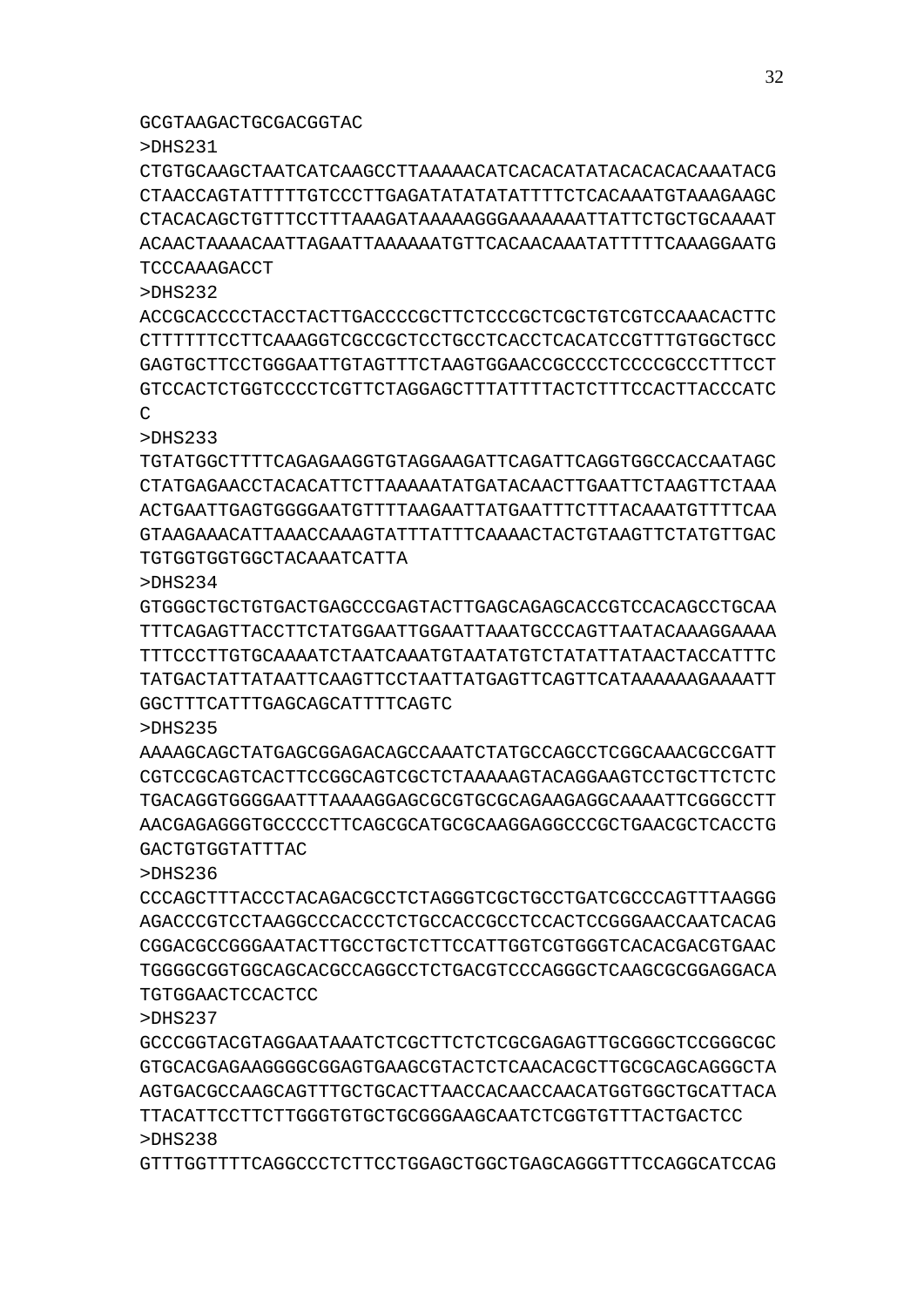CAGGTGGCACTGTCATCTGGGCTGGAGCATGCAGCCAGCAGTTCCCTTTTGCAACTC AGTTGCCTTGGCTAAGGCCCAACCAGTCCCAAGTGCTCAGGACAGAGGCTGGACGGG CTCCTTCCTGCACCCCTGCTCTTGGGACACAGTGCCCTCCGGCTCTAATAGGCCAGG AGTTGGG

>DHS239

CTGCTAGAGGGCAGAAAAGGAGGCCTGGCCCTTTAAGAGCCAAGCTAATGGCAGCTG GCTGAGGGGCTAAGAAAACAGCTTAAGGTTTTGTCCCGTTTCCTTCAGAGTCCCCCA ACCCTGAAGGAGTTTGCGCAAAAATACCCTAAAGTTTTCCAGGAGGTGGGGAGGTCA CCCCAGACCCCCCAAAGAGCTGAGCCTTCCAGCAAGGGATAGTGGCTGGGAGGGTC >DHS240

CGTTCATGTCCCGACTGAAAATGGGCTTCACGAAGGTGCTGGCGGTAGAAGTAGCTT GGCGGACGCCGCTCCCCGCCATCTTGCCAAAGCATCCACTCCACAACCCCACCCCTT TGCAAGCAGCGCGTGCGGACCGCGGGCGAATGTCTTTTCCCATTGGCTAAGGAGGAA CGCCCCGCCTGTATGCTGGGTGGGCGGGAGGATGACTCTGAGGCTCTCGGATTGGCT GGGAAGCCTCTCT

>DHS241

CCACTGGCCAACCTATTCAGTTGCCAGGCGACATCGTTGCCAGGCGACTCCAGCAGC GTCCGCGGCGCCGCGGTCGACATAATCAGCACCCACTGCGCAGGCGCAAACAGCCCA AGGCTGCGGCCGGCTGCAAAGCGGGAACAATCATTTACAGGGTTGCTGTGGAGACCA AAGGCAGCTCAGCTTTGTTCAAAGTACAGAAGGGAAAGGAAGTGACTTATTTACGCC CTTCTCTGTACTGGGTAC

>DHS242

ACCTGCAGCCTCTTTCTCTCCAGCTTGGGCAGAGTCTTGTCATCTGTTACCTCCTCC ACCAGGCGCCGCACTTGTGCCCCAAAGTGTAGCTCCACCTCATCCAGGGTGGTGTCT GTGTCCTCCACCGTGTCATGGAGCAGGGCCGCCTGGGGACAAGTTCCCACTCAGCCC TGAGATGTCAGCCAAGGGTTGCCCATTGCTGAATGGGGCCCCTAATCCCCATCCCAG GCTC

>DHS243

GAACTAAGCTCCTCTCAACCCTTGCAATTTGTATGTTGGACTCCTAAGATATAAATT ACAGTTCTCCCACTGAGAATAGAGAATTTATCCTCTCTCTCTCTGTGTGTGTGTGTG TGTGTGTGTGTGTGTGTGTGTGTGTGTGTGTGTCCTGTTCTTCAATGTCCAATAATT GTGTCCAGGGAAAATAGAGAAGTACAAATGTCAGACTCTCAAAAAATAACAGAGTAA GGGTTCTAGGTTGTAAATGCCTCAG

>DHS244

ACTCTGCAGATCAGGTGGGTTTGGCTGTGAGCTTCTCTGGGTCCCCAGTGGTCCAGT GGCTGCAAGTCCCCGTGGGCTCTGGCCACCAGAGGGCAGCATGCTCCCCACCCACCC TCATCACACTCACTTCTCCCCTGGCTCTGGAGGAGCTAAGACTCCATGCAGCGCGTC CCCCGCCCTTTGCCCAAACTGCACGATCAAGTCTGAGAGAATACAGGAGATAACTCA TCATCCTCGATTAGGCA

>DHS245

CTTTAACCTGACGTCACTCCCTCTCCCAAGGGGGTGTGTCTTGGAAGGCCGACAGCA GAGACCCAGCCCTTCGCCGCGCCTGCGCAGAACGGCCGAAGTGTGCACGCCCCTCTT TGGCGGCCTCAGGGCCTAGAACAATGAATGAGTCAACGCGCCTGCGCGCCACGAGAG CCTACCCACGCATGCGCAAAAGGCTTAGCTAGCTAAGCCGCGGGAGGCTGAACGTCA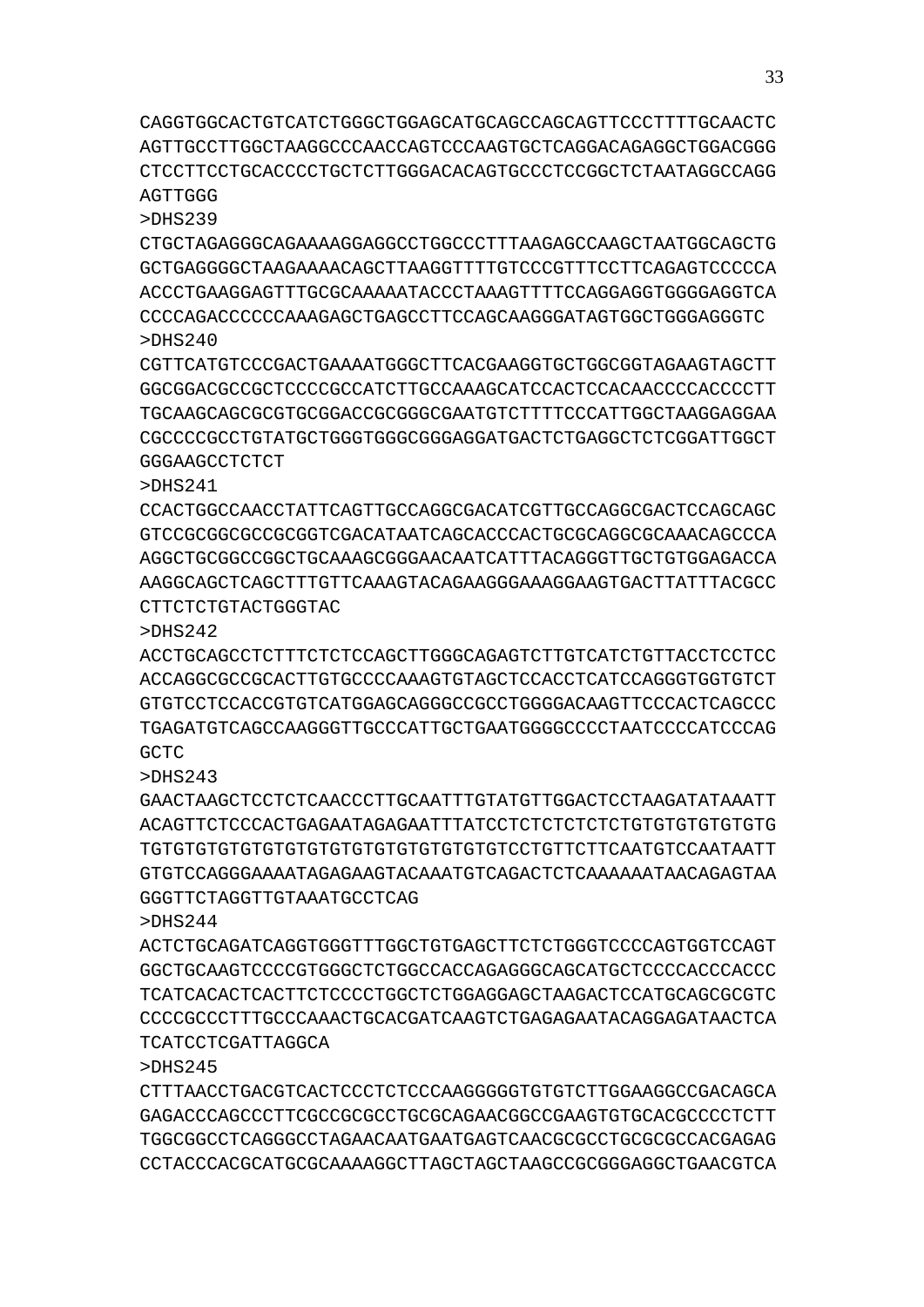## TCAAACGCGCCATAGG

## >DHS246

TATCCCAATCATCTCAGAACAAGCTGTTACTAATGTACTGGAGTTTCTGTGCAAACT GTCTACCATAAACCATGAAAGGATTCAAAGTTCATAGTTCCTTCTTTGTTCCTTTGT TAATCACTGACTTCTGACTAGTGGGAGGTGCCTCCCAAGTTTGCTAATGCATTCTTT TTGGATAAGGATGACGCACAGATTGTCCTAATAAGGACTTAGATTGAGAAAGACCGC CCCCTCTGAGAAGAGGGGACAAGTCAGAGAG

>DHS247

TAAGCCATAGAACCCCAGAATCAGGAAATGTTTGCTAAACGAGGGGCCTGGCAGTTG GCTTCTTCTTGGAAAGTGGGGTTCCCTCCTTCCCCCATGGCTTGTCATTGGATGCAA GTGGCTGGCCTTTTGTGGGCCTGTCTGCGGTAAGTGCTTTGGTCTAGAAGAGTCAAC TTGTGGTTTCACATCTGGCCGGGCTGACCAGATGTTGCAAGGATACAGAAAGTGGAC ACTCAATCCCCTGGAGGACACAATCTGAGGCACATTA

## **II. 710 non-TIS sequence segments**

>non-DHS1

GGCTCAGCACACACTTCACTGCTGCCGTCCCACACAGGAGCTCCAGGCTCGGATCAA CCCAGCAGCAGGAAAGTCTTCTTCAACAGGGGCCAAGGCAGGATCCCCAAGGAGGCC ACCTTCCAGAAACTGCTAAGGAACGAGGTCCGGGGGCCCCAAGCCCTGACTGGCACA GTCAGAGGAAAGTCAGGGCGGAGCTCAGCCCCCGTCCCCTCCCCTCGAGAGCGGGCC TGAGCCCCTGTCTCTCCAT

>non-DHS2

CCCGTCTGACATCTCCTGTTGCCTGGGCCGCCTCGGCCTGGACCCTGAGGCCAACCT AGTGATGGAAAGAGAGCGAGCCCTAAAGGGGGCTGGGCTTGGTCAAGTTCAGCACTT CCTCCGCCATCTTCTCCCCATCCCCCATCACGACCCCGGGCAGCGTCTGCCTCTCGT CCCCGTGGTGTTTGCCATCACCAATCCGTTTGATTGATCATCTCGGTGGCCACAGGT TGGTAATAAAGCTGGT

>non-DHS3

TTGGTAATAAAGCTGGTTTCAGAGCCTCTTGCATTTCCCCCAGGACCCCGTTGGCAT GACAGGACTTGACACCAGCCATTCGTCACCTGCTGCCTGTGGTCTCTGCACAATGAC CAGCAGACAGACAAGAGCCAGGCCAGGAGGAGGCTTCGGGAGAGGCTGGGCCTGTGC TCAGGGCTGAGTGAGACTAGTGGACGTGGCCGGCCCCATGCCTCTCTGTGCACGGCT GGATCTTGCAAACAGTCGAGTC

>non-DHS4

ATCTTGCAAACAGTCGAGTCCTGGCTGCTGCGCCACCCGGGGATGGCATCGTCTGTC ACACGCTTCACTCTCCCTGTGGCGCACTGGCATCCACCATGCCCACCTCAGAGGCCA GGAGGCACGTCAGCCGGGAAGGCTGCAGGGAACCCCCAAGCCCAGGCCACCAGGGCC CTACCCTGCCATGGGGCGCACTTGCTCAGGCCTCTCCTCACCACAGGGTCTCTGGGT GCCTCTGTGAAGACAGGATCCCAGTA

>non-DHS5

AGACAGGATCCCAGTACAGGAAAGCCCCAGGCTGGCCCCGACCCTCTCCTTTTCTGG GAGGAAAAATGGGTTTATGTTGTGAATCCGCTGAAGCCCCTGGGACGTTGTCCAGGG ACAGGGTCAGTGAAAATGTCTCAAAGGTCGGGGACTGGGCACAACGAGGCATTGACC CCAGATGAATCCACAGAGCTCCCGGAGCAGGGGAAGTAGCCCTTGTTCACCCACATG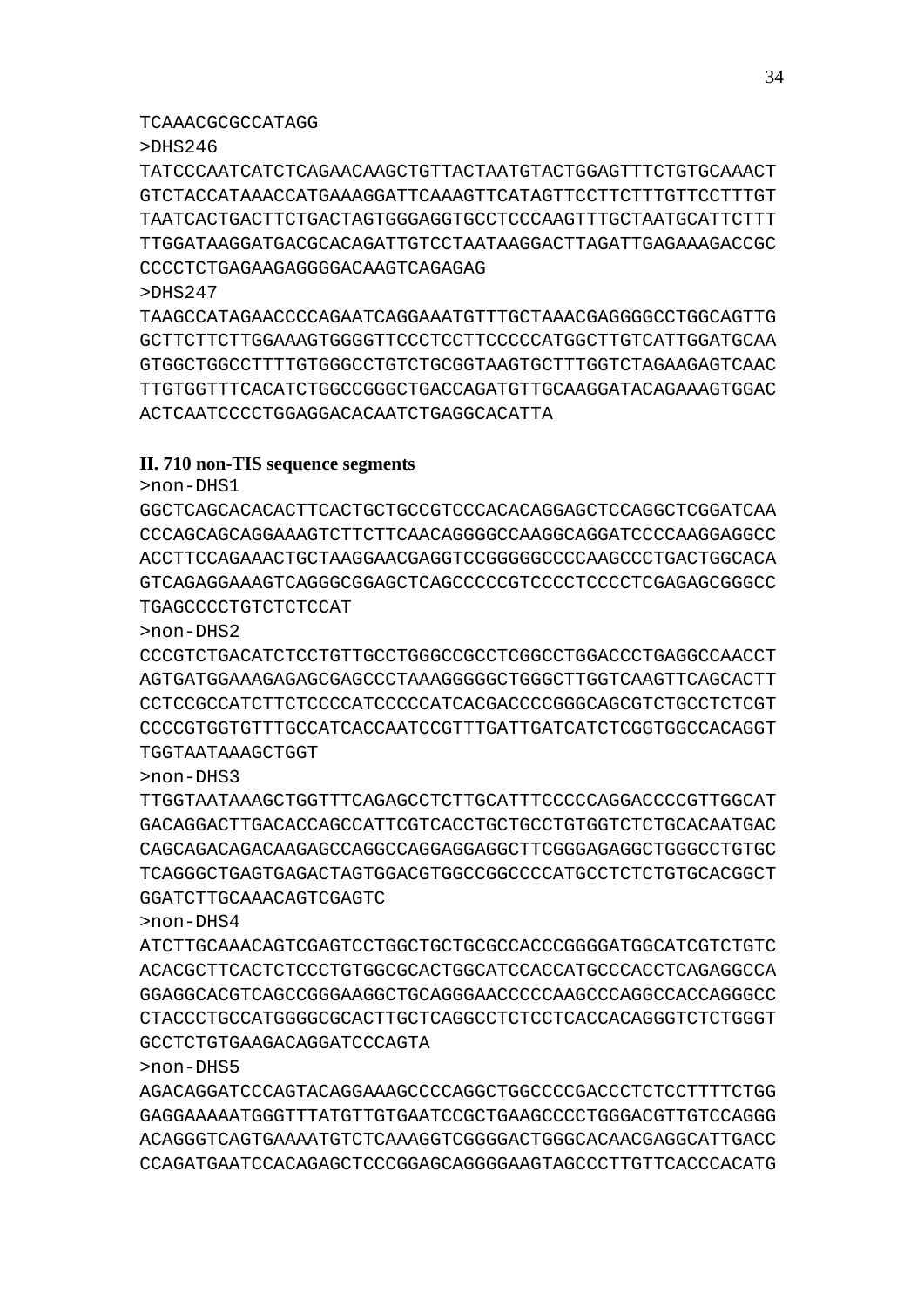GAGCCCAGGAGTTTAAGGCTAAAGTGTGCTATGATTGTGCCTGTGAATAGCCACTCC ATTCCAGCCTGGGCAACAGAGCAAGACTGTCTCAAGCAAACCAACAGACAAACAAAG GCAAATGGTGCACCAGGTTTGGCCATGGGAGTTTGGCGGCCCCCACTCTAGTGCTGT GGTAGGACAATGAGCTCACAGGTGTTAATTTTCTCACTGTACTTCATACCTATCATA

GCCTTTTCCAGAGGACGTGTGATGT

>non-DHS12

>non-DHS11 CTTTGTATGTCACTGAGCACCTTGGAGATTTCCTGTGAGGCCAGTTACAGGGGTAAA GGACATGCCACCCCACACGCTCTGTATTTCCTGATGATGGAGTCACTGGCCGGGCTG GAATGGCGCCTCTCCCTACCCCTCATTGACAATGTCTGTCCCACTTGCAAGAAGAAA GAATACGGGAAGGTCAAGCTCTCAACACCCTGGCAGTCTGCTGGACCCTCCACCCCC

CCACTTTGTATGTCACTGAGCACCTTG

>non-DHS10 GTCTTACCAGGAGCAAGATGGAAGCATCCAGAATCCCACTTGGTCCCCCACCCCTCT TTCCAAGTGGCCTGGAGGGGCAGATAACCCTGAGGCTCTGACGCTGCCAGGCGGCCG GCACTCCTAGCGCACTCACACTTCACCCACGGTGCAAAGAATTCCCAGCCTGGTAAC AATGCCGCTTCGCACATCAGGAGAAGATTCCGAGAGCCTCAGGATGGCTCTAAAGTG

TGCTATGCAGAGCTGATG

>non-DHS9 CAAATGTTGGTTTCTCACTCCAGCTAGTTTTATGGAGCCGATCCGGCCCCCAAGGAG GACTGGAAGAGAAATACTGCTTTTGATTTCCTGTCTCTCCTGGCGTCTTGCTGCCCA GGGCCGCTTCAAGGCCGCATAGCTGCTTCCGTGACAGGAGATCCCCCTTTTGTGGAG TGCGCCCCTGTGCTGGTGTTGGGGATACAGGACCCCACCGACGTCCTGGGCCCTGAC

CATGTGTCAGATCAGTGAGCAGGTAGG

>non-DHS8 CCGACTTGCCTTCCTACTTGAGCCCAAACAGCCAGGTTTCTGGGTGGGCAGAGGCTG TGTGCAGACTCCAGCACACAGGGCACCTCTGACTCCCGCTTCGCTTTCCTCCCAGCA GATCTCCGAAGACCTGGGCAGTGAGAAGTTCTGCGTGGATGCAAATCAGGCGGGGGC TGGCAGCTGGCTCAAGTACATCCGTGTGGCGTGCTCCTGCGATGACCAGAACCTCAC

TGCCTTCCTACTTGAGCC

CACAC

>non-DHS6

>non-DHS7 CTTCTCACACGTGGGTCAGCTTTGCTGCGGGGGTGGGGGTTGCAACTCTGGAGGCTC ATTTTATCGCCGGGCCAGGGCAGTGATCTGCTCGGTGAGAAAAGAAAAGGCCATTCC CTGCCTTTCTGCTGGGCTCCTGGAGACTCCTGGAGACTCCCGGGCATGGGCAGGCTG GGTGGGCTGGGAGCCCCGCTGATGCCCGGAGGGTGGGCTGAGGTCTGGACGCCGACT

GTGACAACAAAGCAAAGCCAAGTTGGTTCGCGTGTGACTTTGCGGGCGTGGTGAGAA CAGCTAGGCGTCTTCATGCTGCTGGGTGTCAAACTGAAACTCTCCAGCTTTAAGGAA ACCAGATGCTTTTCTTGCTCTCAGAGTGATGTGCAGGCTGCCCTGAGCATGCACACA CACATGCACACCCAGCAACACCTTCACCTTCAGACACGCTTTTCTCTAGCGCAGCGT CCCAGCTCCTTAGCAGAGGGCT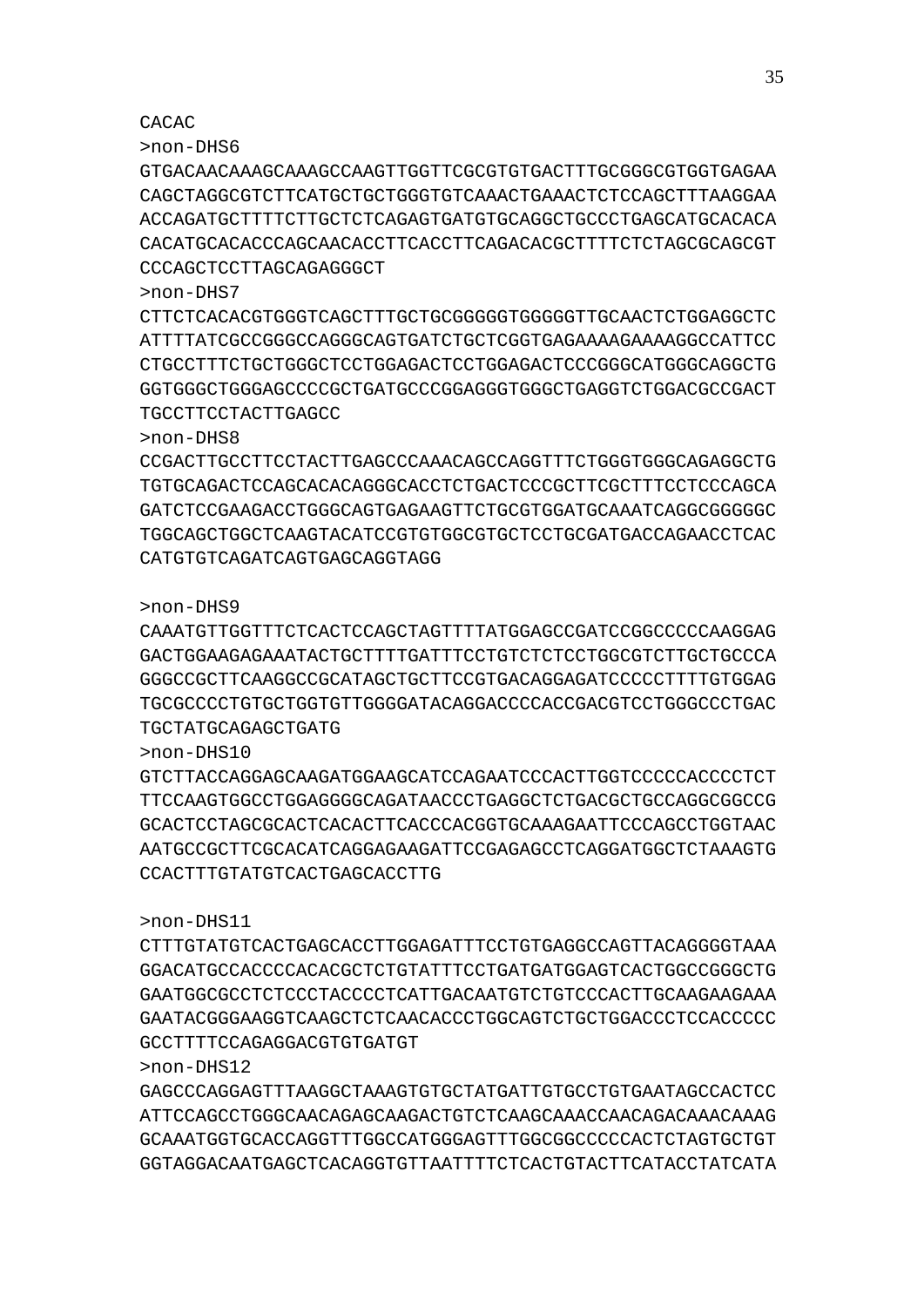GCATCATTTCAACCCCTGCTTCAAAGGGTTATGATAAGGACTCGAGGAGGCTATGGA TGTAAGGCACTTGTGTGGTGCTGGTGCAGAGCAAGCACTCAATACATGTGGGTTGTT

>non-DHS19 CTTCCTTTCGGAGGTCGAGTTCCTAGCATTTCCATCCGCTCCTCCAGCCCGCTCCCT GCCGGTTTAGCTGAAGCTTCCCTTTCGGGGAGTTACCTAACTACCTCCCGAAGCCGT CGTTCTGCTGCTTGGTTAATTCCTCTTATCGGGGGGGAATTTTCTTTGTTCGTTTGT TTTTCCTCCCCTTTAAGTCCAAGATAAATGTAGTGTGGAAGATTACGTCATCGC >non-DHS20

>non-DHS18 CCCTGAAGATTTCCAGTGTATTCCACAGTGTTTAAAAAATAGTTTCCCCAAAAATAT ATCTTGAAAGCATTTGACACAGTGGTATTTGTGGCGTATCTGGCGCTTGTCAGTGTG GGGCCCAGGCCTGATGAGCCACCAGCCCAGCACCCGAATGCCTGCTGAAGGTGGCGC ACACGTGTGCCTGGGATGTCCGGCTCTTCACAGGGGATCAGACTGCGGGTCACGTTG AGAGCCAACACC

CAGCAAGAGAACACACACACCACACATCCTCTGGGAAAATGATCTCTCAGACACACA CTGAAATGTTTTTAATCAAAGACCGATACAGTAGGAATGCACAAGGAGTGCAACGTA AAAAGAGGTCATCAATGTAGCTAGTGGCTTCAGTCACAGAAATAGCACGTGCCCCCA CTGATTACAGCACCGCGGGGAGACCGTTATTAAATTATACCGTACGGCTCCGCT

>non-DHS16 TGGGCTGGTGTGTGAATATCTATAAATAAGTATATATGGTGTATATTATATGTGTAT AAATAAAGTCTGTACATATTGGAGCTCTGGGAGATGCTGGAATAAAAGACAAGAGTT ACATCTGGACTTGGATTGAGGTTTTGTTGTGGTTTTTTAAAGCATGATGGGAAAGAG ATAGAGAGAGCAGCTATTGGTAGAGAGGGTTTATTCGGGACCCAGGAGCCACTCTTA GGCTTGGT

>non-DHS15 GTGGAGCATCTGTTCAAGATTGTTGAAGGACACATAAACCAAGTGTCCAAAAAGGAA GTGACAGCCCCGGCAATAAACTCAATCAACAAGCATTTGTTGAACAGCTAAAGAGCT GAGTCACTGCTTTAGACACAGATAAGGGGATGAGATAAAAATCCTGACATGACTTGG GGCATCCATGTGACCAGTGCTGGGGAATCCCACAAGGACGGAGACCAGAGAATCAAG ATAAGACTACCAAGGCAGCCA

TTTATAGTCCAAAGGTGGGGTAGGGTGGGGTGAGGAGAAAAGGGCTAAGAGACATCT TACATTTAACTGCCTGTGTGGTGTCATGTTGAGCACAAATTACATCTATTATCTCGT TTAGTGTTCACTACAACCTTTATGAAGTGCAGGCTACTAACCTCCATTTCACAGAAA TGAATACTAAGGGTTTGTGACATGCCCCAAATCGTGTGCTCTGTTGAGCCTGTATTG AACCTGTGTGACTCC

>non-DHS13 AGAGCCCGGAATTTTCATTACAACTTTCAAAGAGAGCAAGAGGAGGAGGGAAAAAGA TTTCACAAAAGCATTATCAAGGCCCCAACCCAGGATGCCCTGCTGTACAACCAAAAT TTGTAAGAGGTCAGCCTTTCAGGGAGTCAAAAACCCAGCATGTGGAAACTGGCAGGC CTTTTATATAGTGGGAGGGGTTCTTAAAACGACTACTGTTTCGCACTGAAGTCTCTG A

TGCAGTTCATTTATTGGCTTTGG

>non-DHS14

>non-DHS17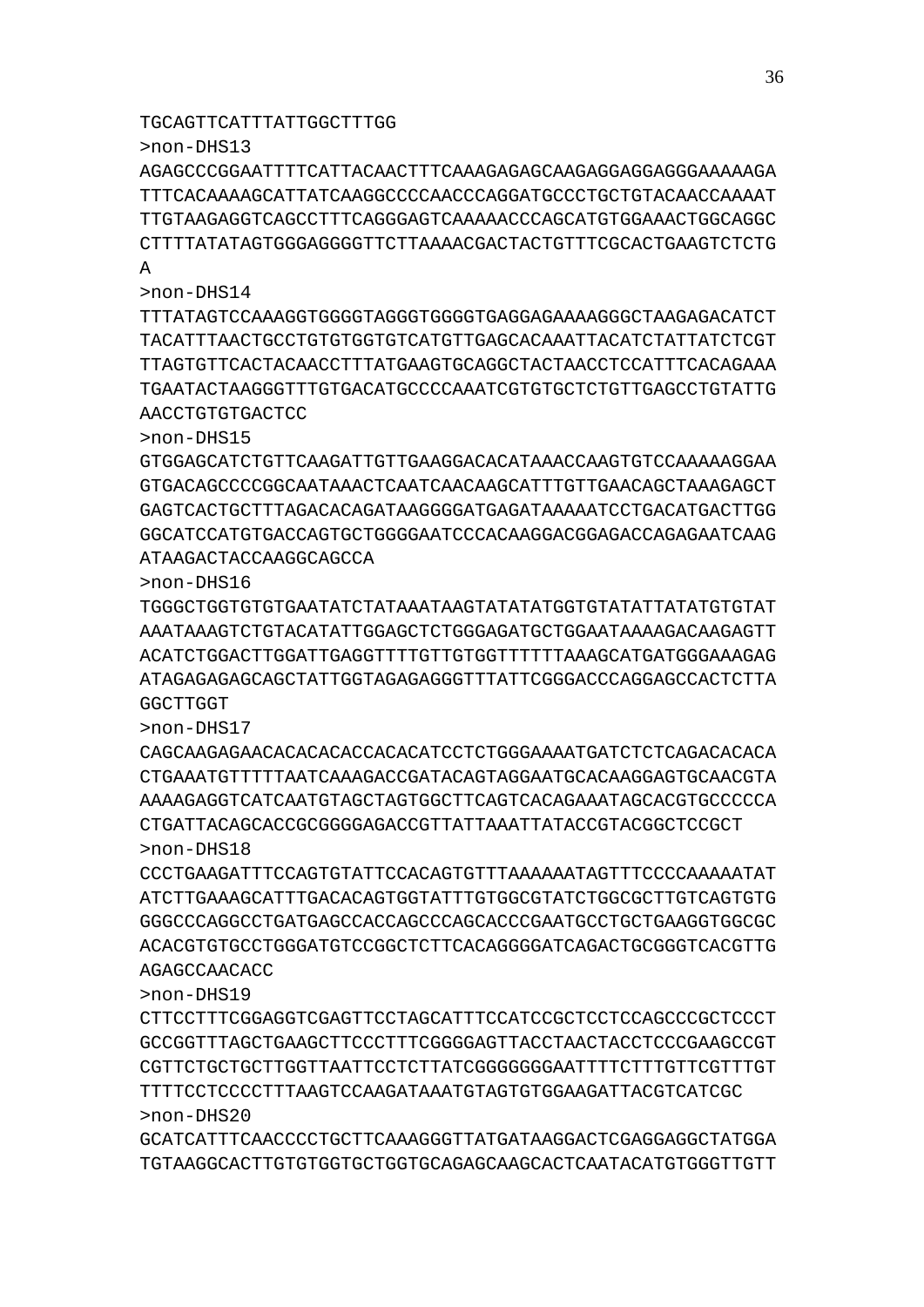>non-DHS27 CTCCTTCTTGCTGGAGCTGTTGTGAGAACCAGATGAGAACAACAGCCAGCATGCCTG GAGAGCTTTTCTGCACCCAGCACGGTTTGGGCTCTTTTCAAGTGACGCTGCGTGTGG CCCGGCCAGCTCACCACACTCACACGTGCCTCTCATGCCTCACACCCGCAGGGCGCC CACACCCACTTCCACACTCACACCCGCCCACCCCCCTGCTCACAAGTGCGTCCTC

### TTGCTGGAGCTGTTGTGAGAACCAGATGAG

>non-DHS26 CTGTCCAGAGCACAGATTCAGAGTCTGAGCAAATTCAACCCAAATGCTTCCGGTGCC TCCTCCGTGCCTGGCAGTGGGCTCAAGTCCCACCAGTCACTTCCTAAATATGAACTA ACCATATCATGATCTGTGTCGTGATTGCTGCAGCTGCGGCGGGAGCTCTCGGGAGAG ACCTGGCAAGCCCTATCTGCCAGCCTCCACCGCCTCCTTCACGGAATTGCCTCCTTC

TAATACAGCCTCGTT

GGGTCTC

>non-DHS25 ACTCAGAGCACCTGTTGAGTGCCACCCCAAGCCAGCTTTCTCTTGCTTTTGTACTTT CTCACAGATGAGTGAGTGTGAGGAGGTCTGGCCTTCCGTGCCTGTTACCACTTCCCC TCCAGGTCCCTGGTGCCACAATGCTCTTGCCCCTGCGGTTGAGTTATCTCTTACAAC GAACTCTGGCCAGGGTGGGGCATGGGCCTAGACCCTGGAGTCAAGGGACTTGGGTTC

# >non-DHS24 TGGACAATTTGGAGTCTGTCCATGGCAGATTGGATGTGAGAGACCCACTAGACCTAT CCCTCTGTCTTACCAAAGTCCCACAGTGTCCCCAGGCCATACTCTTTGCCTGGACAA TAGCAGGCACCCAGTACTGGTTTCTGGCCAAACAATGAAGTAATGAATGAATGGCGG CAACGCTGGCTGCATGGACTTCCCCAAGGTCACACAGTGCACTGGGAGTAGTGAGTT

TCTGGATTTAGGGTTGCTTCTGAGGAGCTTTTAAAACTAGACACAAAAAGAAGTTCC AGCCGATTCAGAGAAGCAGTCCAGTCAGCACAGCAGCTCGCGGTTTTCCCAGGTTCA TCTTGACGCATCCTGAGCTACTTAACTTCGGTTCCTATCCCACTGATCGTTTTAGAG CCTGAACAGACAAAACATCCTGGTTACCAAGACTCGAAGAATGCATAAGCTGGGACC AGGCAAAACAAACAGATCACT

>non-DHS23

>non-DHS22

CTAGAGCACAGGGAGGAACTTGTCCATTAGTTTGGAATTGTGTTCTTCGTAAAGACT GAGGCAAGCAAGTGCTGTGAAATAACATCATCTTAGTCCCTTGGTGTGTGGGGTTTT TGTTTTTTTTTTATATTTTGAGAATAAAACTTCATATAAAATTGGCCCTCTCTTTTG TTCCTTTGAGTTGGAGTTACATACAAGATGGGGGCATTACTCCTTTGGAAATGCCAA GTTTATCCTATGGC

# AATCCAGTGCTTAAGAGTCAGG

# >non-DHS21 ACCTCTCTGGCTTCCATGCTCCGCCTGTAAAATGGGGGCGCTATTGCTTCAGCTGCT GAAGGGAGGGGGCTGGCTCTGAGAGCCCCAGGACTGGCTGCCCCGTGACACATGCTC TAAGAAGCTCGTTTCTTAGACCTCTTCCTGGAATAAACATCTGTGTCTGTGTCTGCT GAACATGAGCTTCAGTTGCTACTCGGAGCATTGAGAGGGAGGCCTAAGAATAATAAC

AGTCCTATTCGCTCCTGACATCAGCAGCTGGGACTCCGCTGACTTCATGGTGAGCCC CAGAGACAAGAGAGATGGGATCACCCTTTCCTTGGACTGTTCCTCCCCTTCCTCC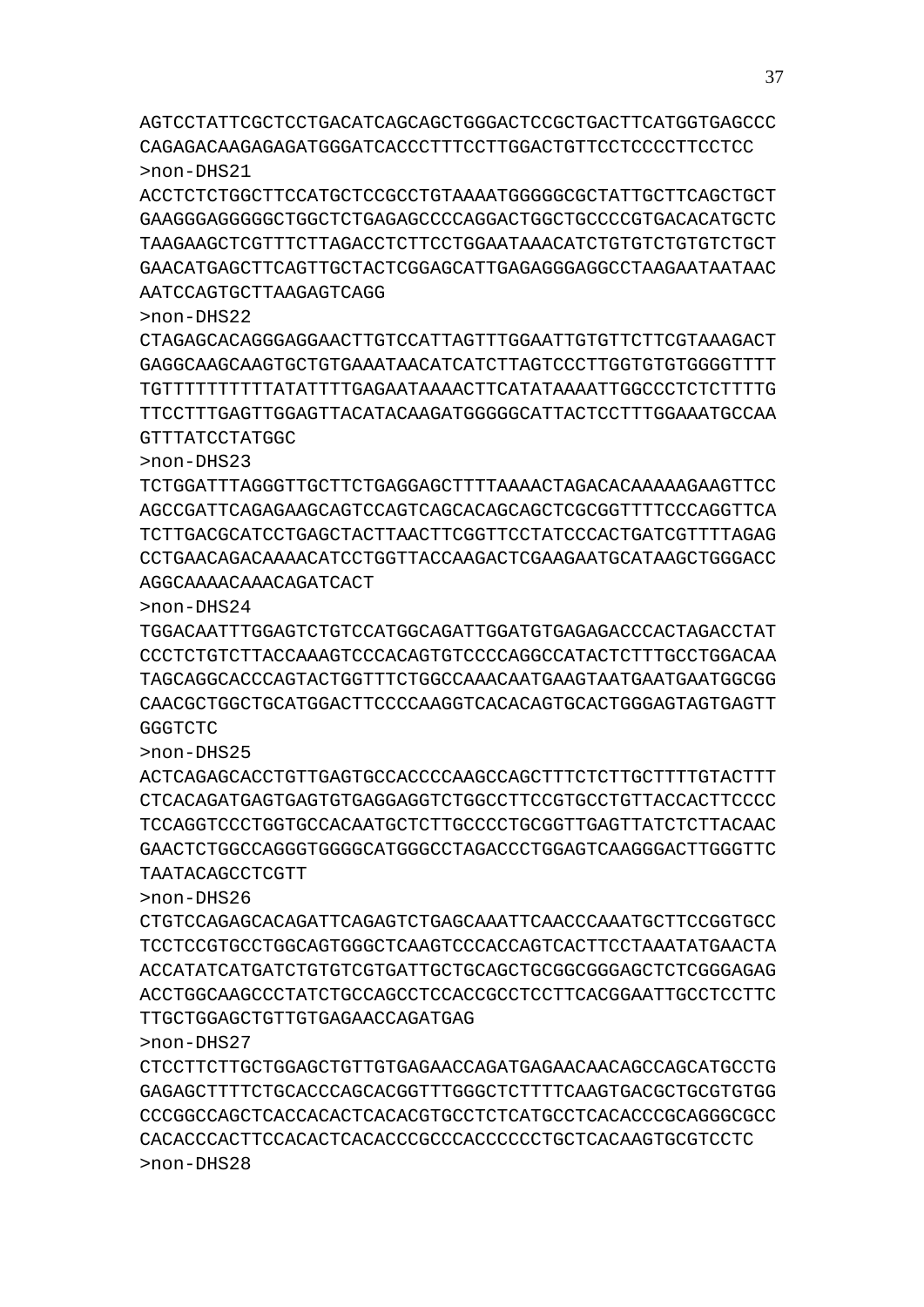CCTCCTTTGGTCAGTGGTTTTAGGGGCACTAAAGTTCACTTTTGTGGGTAACCTGCA CTGTTAGCTGTTGATTTAATTAACTCAGCCTTTCTCTTCCTTGACCAGAACACGGCC AGCCGGGCTGCTCTGCAGACACCCATTTGGACAGCCGACGGCTGGAGGCGTCTGGCA GGAGGAGCATGTGGTCCCTGGCAGCCACTCGCCAGCCCCGCTGTCGTTGACAGCTGA GTGTTTTCT

>non-DHS29

CAAGGAAGATGACCTAAGGACCAGCTCCCAGCAGAGAAGCACAAGGCTGGAGTTAGT ACAGCATGCCCGCATGTAAGCCCTGATCGCAGACTCTACCCTGGAGAGGTATAAGGC ACCACTGATGATCAAGTCCCAAGGTCAGCAGGCAGCCTGTGGGGAATCCCCATGCAG TCACCATGGGCCATCAGTGCGGAGATGGGAGCGGGTGAATGGAGGAGCTGGAGTCTG TGCTGAGGTCTG

>non-DHS30

CTGGAGTCTGTGCTGAGGTCTGGACGAGACAGGGCAACCGTAAGTCCCACTTGGCCT GAGACAGTCCCAGTTTCTGCCTGTAGCCTCAGTGTAGTTAACAGCAGTGTCGCCTTG CACTCTCAGATGTCCTGGTTTGGACAGTAATTATAGGGTCATCCTAAGGTGAGGATA TTCTCTAAAGAAGAGGGGAACTAACACTGACTGCATTCCTACCAATGCCCAGGGGCC TTGACACAATTTCCCTCATTTAAGCC

>non-DHS31

TTAAGCCTCACAACAACCCTAAATCCTAGATGCCTCTTCCTGCACATCCAAGGTCAG AGGGCAGGGAATAGACATTCAAAGAAAGATCTGTGGCTTTGTCCAAGTCCACCTTTC AGGTGCTAACATGTGCAGCGGGATGAAAGAGAACTCTCCACAGTGCCTGGGGCCAGC TCCAGCAGGAGGAGCCGGCAGGAGAGAAATCTTTAGAGTGTTCTCTTTAGCTTACCA GCCAGATAGGGAAAGAA

>non-DHS32

CTTTAGCTTACCAGCCAGATAGGGAAAGAATTTTATCATGTATGGGGAAAAAATAAC AAGTCATAATCATAATCATCCACTTTCAACAGTGTTTTATAATACTAAAGGGTAGAA ACTCAAAATAGATGGCCCTTTGTTCAGCCAGACAGAGGAAAGGCCTGGATCTGCAAG CTCAGGCCCTGAGCTTAGTGTGGAGAGACAGCAGCCCAAGGAAACAGGGGGATAAAA TTGAGCAGCATCAAGAAACCACAG

>non-DHS33

CTGTAACCCAGACAGCTCATCTCAGGGGCCCAAGGAGAATATTCTGATGTGCAGAGT TGGAAATCTGGATTTGTATGTGCAGTATCTTGATTCTGAATGCACTGGGCAGGCTGA ACCAAACATCTTTGGTTTAAATTGGGCTCAAAGAGCCATTAGTTTGGCACCTCTCCT CCCACCCTCACAAAACAACAAAACAAGCAGAAAGAAGCATGAGCAGGAAAGGGCTGT CCTGGGGAACTACACTGG

>non-DHS34

38

CATCCTAGGCTCTACAGAGGGAGAGGAGGGAGCTTGGGCCAGCCCTCAGCCCACTCC CTTCAGGGTGCCTGGAGGCTTGCACCCAGGTCTTTTCGGGTCTCAGCCTCAAACTTC CTGAAGGGAGGAAGGAAAGGAGGGAGTGGGAAAAGAGAGAAGGAAGGAAACATTAGG GATTGTGCCAGGCGCTTTGCGTATAAGTTCCCTCTTAATTCTCACAGTCATGAAATT GGTGGAGGAAGACAGA

>non-DHS35

AGTGAAAGGCTTGCGCTAGATAAGCTGCATCCCTTTCCCGTCTTCCCTCTGCCGGGA TAGGGCCACCACATGGTTGGGCAGTGCAGGGGAGGGAGTTTCCAAAGTCTAAGGCTA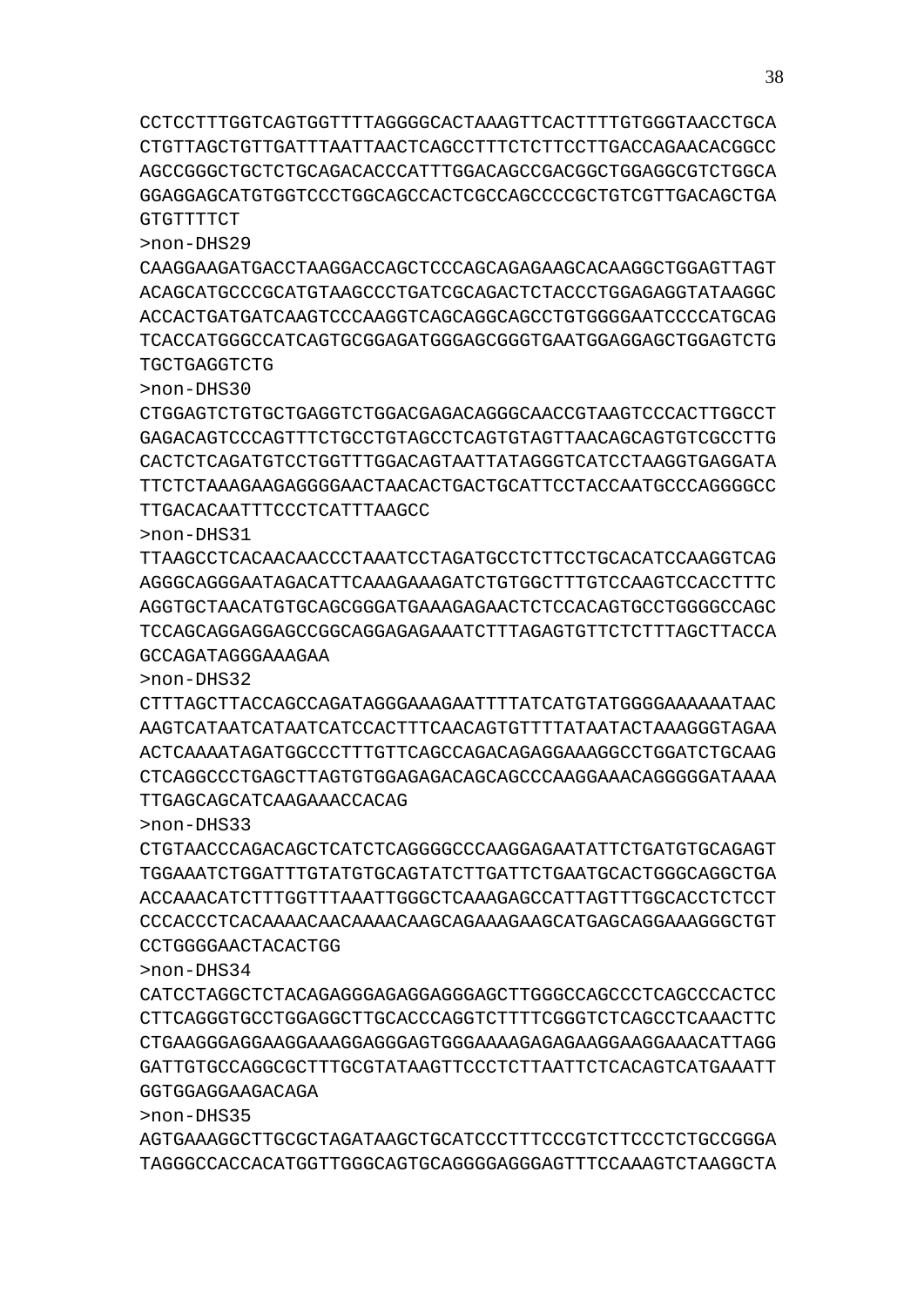TCAAGCCACCTCACATTTCTATTGGTCCTCAAAATTAACTTCCTCCTCCTGGAATGG

TGGCTTCTAGGGAACAGTTAGTTGTTTTGCACATAGGGAAGGAGGTAGCGGGCAGGC ATGAGGAGGCTGGGCTGCCATGAGCAGACCAAATCAACAGCCTCCCAATCTTCCTAT CTCCCCACCTCACCCCACCCAGCTCCAGTATGATAACCAGGCAACTGCGGCCCAGCC CAAGAAAGCCCACACTTGTCCTCCCTCTGCCCACAGCAACAAAAGCAGTGCAAG >non-DHS43

GTTTGAGGCCTGAGAGCAGTGTGGTAAGCCCAGCAGGGAAGAAGCCCCCTATACTTC TCTAAAGCCTGGGTGCCTGCTTGAGGAGGGAAGGCAGGAACCCAGGGGCAGGGGAGG GGATCTCTTCAGCAATTATGATGACCACTGTAACCTCCTGGCCCAGGGTTCCCAGGA TACTGAGTAAGGGGCCCAAAGACTATAAACCCAGCTGTGAGAATGCCTGTTTGCTG >non-DHS42

>non-DHS41

>non-DHS40 CTTCGGTCAACCCACATGTAACTAGGTCCTGTGTTGCTGCTGGGAATATAGTGGTGA ATAAAACAGTTTCCACCACCAGGGGAGGGCCACCTAACCCAGCTTGACTTCCCAAAG GCTTTGACATTTGAGCTCAAACATGAAGAATAGATGATAGGTAGTAGTTTGCTGGGT GTGGAAGAGTGGAGGTTGGCATAAGAAAGGCTGTCCAGGCAACGTTTAGCACATGCA GTATA

>non-DHS39 CTCCTTGATGATAATGGTAATGACTCCCCTTCTGATGCTAGCTCCTTTCATTGACAA TGTCTTCCTTTAATGAAACCATTTTATTCACTGACCACATTTCCCAGTGATGACAGC AACTCGCCTCCAGAAGAGAACCCATTTCTCTGATGCTATCTTCCCTGCAGCTGCTGC GTGGATGTGCTGGGTGCTGAGCAAGCTGGAGCTCAGGCTCTCATACATTTTGGC

CAGGTCTCTTTTCAT

>non-DHS38 CTCTCTCCTGGCCTAATTCTTCAGCTCCTATCAATCCCATTAGATTCCCATCTCCCT TTAATACATTTCCTCTTTTTTTAAAAAAAGTTACCAAGAATGAGTTTCTTAGTTGCA TGAGATCAAAAAAATCCTAAATTCTACACTCAGAAAGAAGAGTTTTAAAACACTTTT AGTCCAAAAAATGCATGTTAAAAATGGCACCCCCCCTTCCCCCCAACCCCAAGCATA

CCTGGCCTAATTCTTCAG

>non-DHS37 TTTCAAACTTCAGTGCCTTTGCATATGCTATTCCACCAGCCTAGAATGCTGTTCCCT GCTGTCCTCTGAGTTCAACACTGCCAACTCTTTGAAATGTCCCCAGCTCCCTCAGGC TGACAAAGTCACACCAGCCCCAATGTTCCTGCAGTGCTAGCTTTATGCTTATCAGCA CTTCCCCAGACTATAAATGTGTTTCTCGCCTGTAAATCGTCTTGCTTCTTGCTCTCT

CCTTTGCATATGCTAT

>non-DHS36 GAACATCTGTTAATGCCTCTCAGGCCACTAGGTTCTAGGAACTCAGTTTGGGAAACC CCACCCTCTAAAATATAATCCTAACTCCTCAGTAGGCATGTGAGCCCTTCCATTGTC TGCTGTCTGCCTCCCTCCCCAGGATCATTTTTCACCTCTCTCTTATACCTCTGACAT TCGCCCTAGAACTGTTTGTGGTTCCTTAAACATGCTGTCTTATTTCAAACTTCAGTG

TACCAC

GGCCATTTCCCAGGGTCTGGTCCCTCAAGGTTTTCTCCTTCCTTTCTTCCCTCCTTC ACAGAAGCCACAGATCAAAGACTGCCCCACAGCCAACCTCAGCTTCAAGAGCTTCAG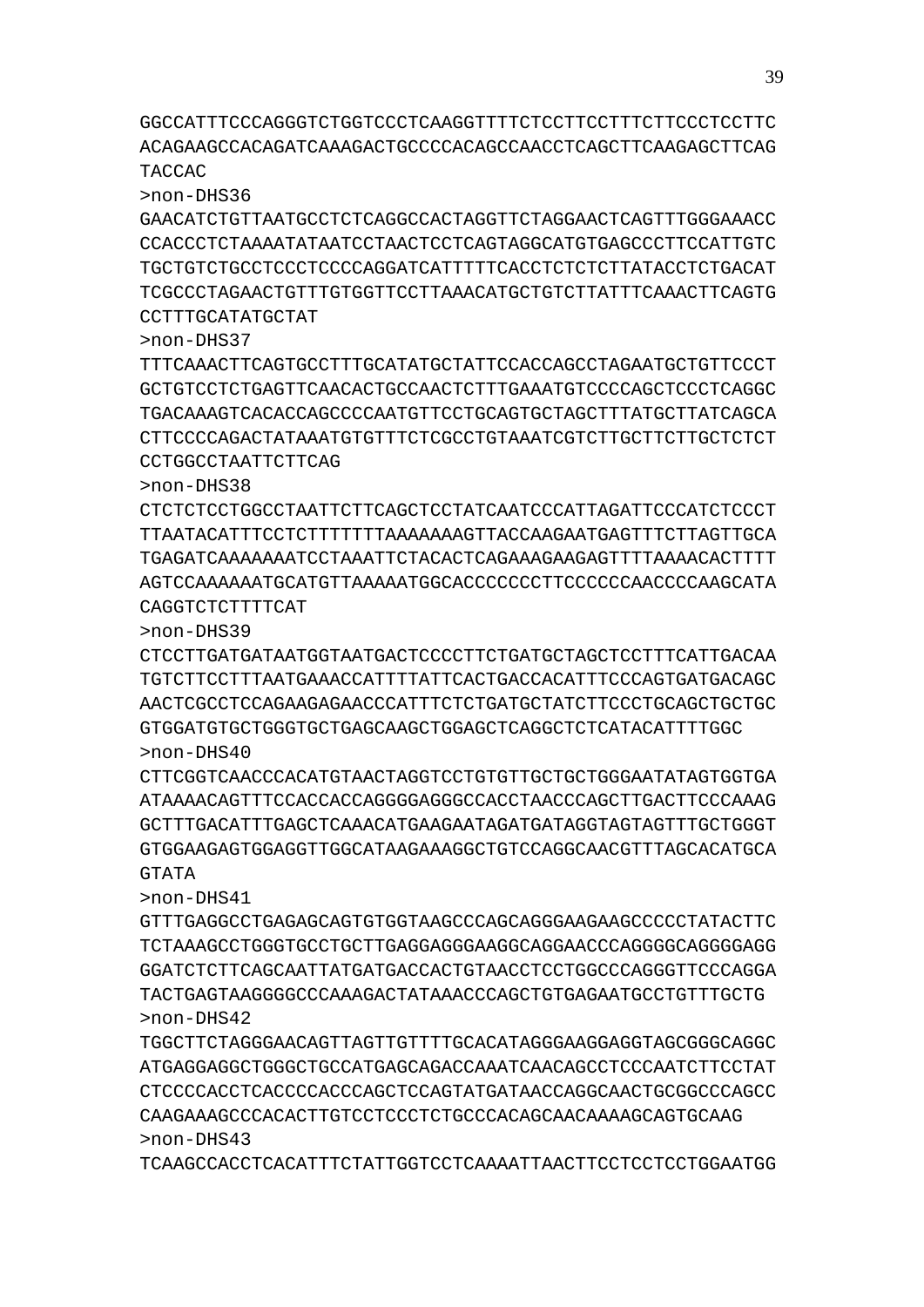GATGGAGGGAGGAAAGCCCTGCCTCAAAAATTACCAGTAGAGTCATCAGCCCCAGTG GTAGCTGAAGCAGTATACACACCCAGGCATGCAAAACTCACACACGGCATGTGTGCA TACCCACTCCCACATGCACACTCTCACACACTGACACACAACACTCACACTCAC >non-DHS44

CTCACACACTGACACACAACACTCACACTCACATACAAAGGCACCCACACATGTTCA TACATGCCCGCACTCATACATGCTTGCAAACTCATGCACACAATCATACTCCTATTC TCACACTCACACCTTCTCTCACGCACTCACACTCTCACTCTCATACACACTGTCACA ATCACATACACTCACATGCAGTCTCACACTCATGCTCCTTTACATACTTACACGTGC ACA

#### >non-DHS45

CAGTCTCACACTCATGCTCCTTTACATACTTACACGTGCACACTCAGACTCACACAT TCATGCGCACTCACACCACCAGCCATCTTCACGCCTCTCCCCACCCTTCTCCTTCTC ACCACCTTCCCCACTCTCTAGTGGTCACAGACTCATTAAAGAGTAGCAGAAACACAG GAGGCCTCCAGGGCTCTCTGGAAGGTTTAGGTATCTGGGACAGGAAGAAGTAGGAGC AGGGAGCTCT

>non-DHS46

ATCTGGGACAGGAAGAAGTAGGAGCAGGGAGCTCTTGTCTGTCCAGCATGACAGAAT CCCCAGGGATGGCGGGGAGCTGGGCCTTGCAGCTCAGGAACAGTGGCGGGGTCACTG GTGCTACAGCCACCTTCTCATCAGGAAAAAGGAAAAACCCTTCAAAATGGTTCTTTT CAGCTAGTGCCCCCCAAATCACAGCCCTGGAAATGAAGGAAAGGAGGAGAAAGAAGC AGGACAGAGCAGGTTCCTCTGACCACTTCAGGAGA

>non-DHS47

GAATGACTGAGGGTGCTGTGGGAGCCTGAGAAGCCTGCTGGGGCTTCAGATCTGGGG GACCCAGAGTAGAGGTGTAGGTGGGAGGGCCTGGCCAGCCCCAGGCCTGCTACTCCT CCCCAACCCCACCGCAGCCTGAGAAGATACATACTGACCCTCAGGTGCCGGGGGCAT GGCACTCAGATCCACGGGCTGCCCCTTCTCCAGGGCCTCCAGGACAGCACCGAATCT CTGCAGAAGTTGGAAAAGCAGGTGTG

>non-DHS48

CTCCCGTGTGGATGTAACTTTTCTCAGTGACACGGTCCTCTCTTGCAAGTGGTGGCC ACGGGGTGTTTCTCCCTTGCCCAATAAGAGGGAAGGCTCATGTGAGAGCCGGATGGC CTGCCTGGCCGGCAGATGACCACTTCCCTCTCAGACCCCTGGGACATCCGAGATGCA GGTGAGGGGTGGGTCACCTCCCCCACACCCTTCCAGAACTTTCCAACCTGTTC >non-DHS49

CCCTGTGCTTATGTTGCATTAAGTCAAAAGCAGAGTGGTCTATTGATTTAGGAAACA CTAGCCCAAGGGGAAGAAATGACTAGAAACAAAGGACTAAATGTTTCCATGTCAACA GAAAATAATGCTAGCAACAACAGCCACTGCAGTAAGCGCACTGGTCTCTCTTAAAAC CCCAAATCGCCAGCTGTTCGGCTCAGAACAGGTTGGAAAGTTCTGGAAGGGTGT >non-DHS50

CAAGTCAGGCCATGCTACTCTTTCGGCGGACTGCCTTGTTTAACCTCCGGAGTGCTC TAGACAGAAGGTGCCACCGTAATCGCCTTTCCTAGATGAGGAGACAGAGGCTCCCAG AGGGCCTGAGCCCAGGGCCCCTGAGGAGTGAGAGCAGCAGTGGGAATGGAGCCAGGG TTGAGGAATGAGCCCAGGGCTGTCTGATAGCAAACCCCTGGCCCCTGTGCTTATGTT GCATTAAGTCA

>non-DHS51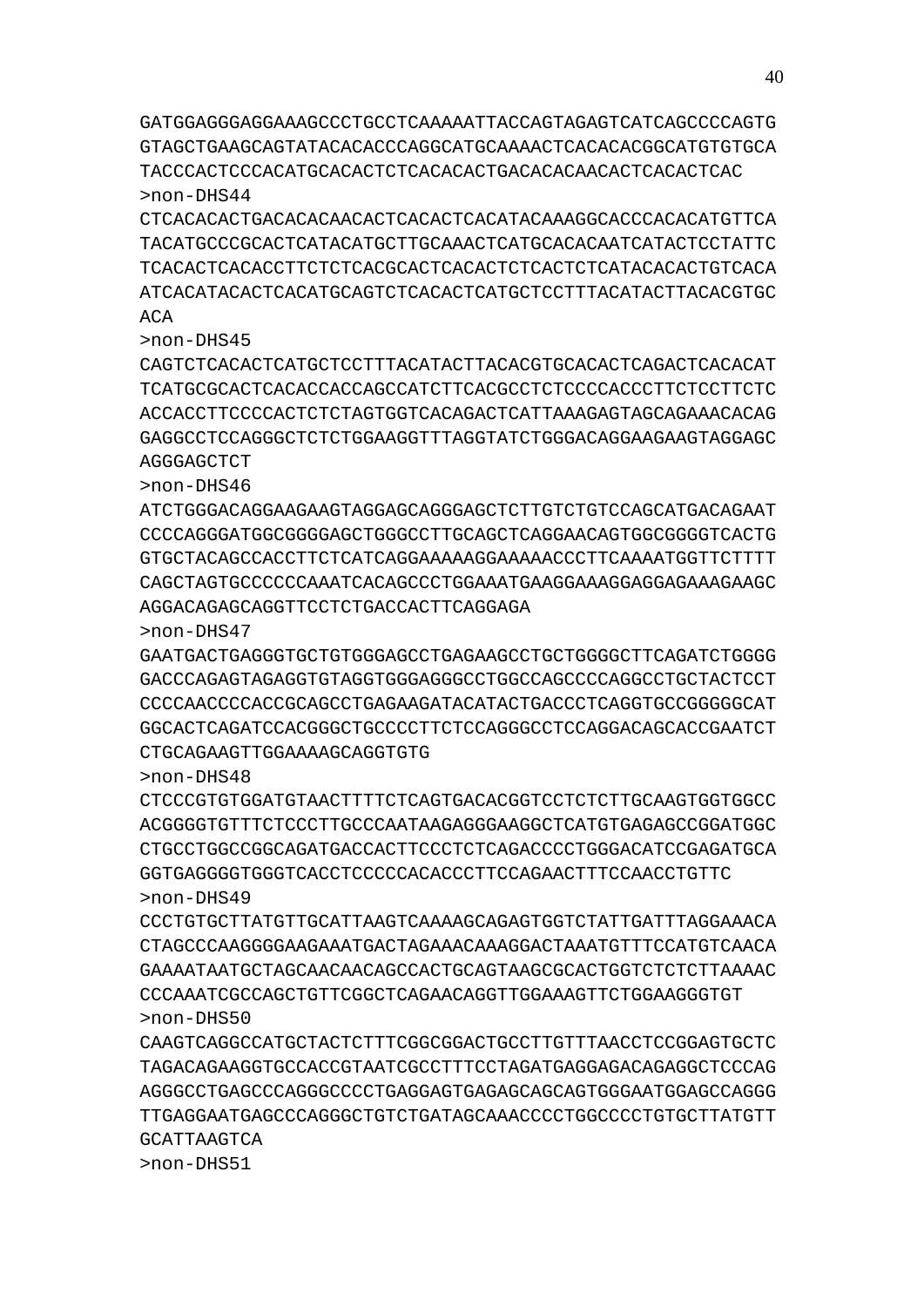GTATTGGCCTTGTCTTGGGGTACTTTGGGAGAAAAAGCCTTTTGTCTGTGTTGATAG AATAACTTGACATTCAAGTGCTGTTCTAAGTATTTCCTGATTTTTACAGTCCTAAAT GGATTGGCTTCTTTCTGGTACAATAGGTCAGGCTACATGTGAAACACTTCTGCAGTT AAAAAAAGAAACAAGAATGTAAATCATGTGCCCTGTTAAAAGCAGCCAGTTCCTAAG

AGGTCAGAGATTGGTCATGG

>non-DHS58

AGTGTATTTG

>non-DHS57 ATGTTTGCTCATGGAGCAGATTACTCCTTGGCTGGCCAACAGACTTAATTGTTTAAA ATTATCCTAGCCAAAAAGCCAAGGCTAATCTGCTGCCTATAAAGCTCACATAACATC TTTGGTGTTTTGGCCTGGGATAGGTGACAGATTTTCTATTGTCCTGGTTACCTTCCT CCCAGGAATGAGATCACAAGCAACGTCATGGAGTCATTACTACTATATACACTCTAC

>non-DHS56 AAAAGTGTGATATCTGGGCCAAAGATTATATGTGCTTCAAAATGTATTTTGTAATAC CATATTATTTTCTAGCAATATTGTAGCAAATCACATTCTCAGAAAAAACAAAGAAAA AGCCCAATTCTGCATGTTATTGTCAGAACTAGATAACTTCGATTTTCAACAATTTTA AATTTGATCGGTAAGACCTTTTTTTTAACTTTCGTGTCCAAGTGCCCCATAATTAAG

>non-DHS55 CATATGCAAGGTTGGCATGAACAATGGGTCAGGCTGTCTCTTCTTTTACTGTGCCAA TCTTAGATCTCAATAGGGAGATCAATCCTAGTGAACCTGATTCTGGGCAGTCTTCAG ATACCTACAGCATCTTCTTTCCCAGATTTGAGCACTTATAGTCTACCAGGAGCCACA CTTAGTGATTTAAAGTCATCTGTTTTAATTCTCACAGCAGCCGTATGATTTCAGTAT  $\mathbf{T}$ 

>non-DHS54 AGTCTTTGCAAGAAAACTCCAAGGTATTTCATGTAATCAGATCCAAGAATATGAACC CTACCAGATCTTTAGACATGCCCAGAGAAGACCGAAACCAAGATGTTCAACATGTCC AGACAAGTAAATCTAAGACTAGAGACATTTATCAGTGCAGGATACCTCCCCTATCTT CACGATTATCTGCTAACAGCTATACCCTTCTTCTTGGAGAAATTGCTCTTCCCCCTT TCCAAGTAGTTGTGGTTGGACTGCTGGTTATA

GCAAACAATCGTCCCATATCCAAAAGTCTTACGAAGGGCGCCAAAAGTTACTTAAG >non-DHS53 GTCACTGAGTGCAGAGAAAGGAATTTCTGTGATGATTCCAAACTTAGAGTCAGTGCT AAGGAAGAATCCATAGAGCTCCAAGGACTTCAACCTCAGGGGAGAAAAGCAGTAATT TATGGATCTTTCTAGAAATTACGGTTGGGTTCTTTCCCCTCTCAACCCAGGCTTCCT TAGTCACGTGACTGGAATTTAATTATCAGTGCCATAAATAATCTTGTGAATGGAAGC

GGAGCGGATGTGAAGGGCTTTGGTGCTGAACTTGGATCCAGCCCTTGCCTAGAGGGC

TGAGTTTAATCCAGGTTTCCCTACTCGCTACTACTACTTACAGGCCTCTCCATCTCC CTTCCAGCCTTAAACACCTACTGAGCTCCCCTGGAATTCCCTGTCCACGTCCTACAC ACTCTCCTCATGGAGTCC >non-DHS52 TCAGTCTTGTTTCCAAAGGCTGTAGTTGGAACTGTGCTTTGTAGTGTTCCCCCGCCT CCCCCCCTCCCTCCGCGGGGGAGGGAGCGGGAGCTGGCGGAGATAGGAGAGAAAGCA

CGAGTACCTGGATGCACCTTCCCCCTGTTCCCCGTAATTGTTACTGCTCAGTCCTGC TGGCTTCTGTTCATTCGCTCTGCTTCAAAGGACTTTCTCTCCTGGAGCCAGATTGCC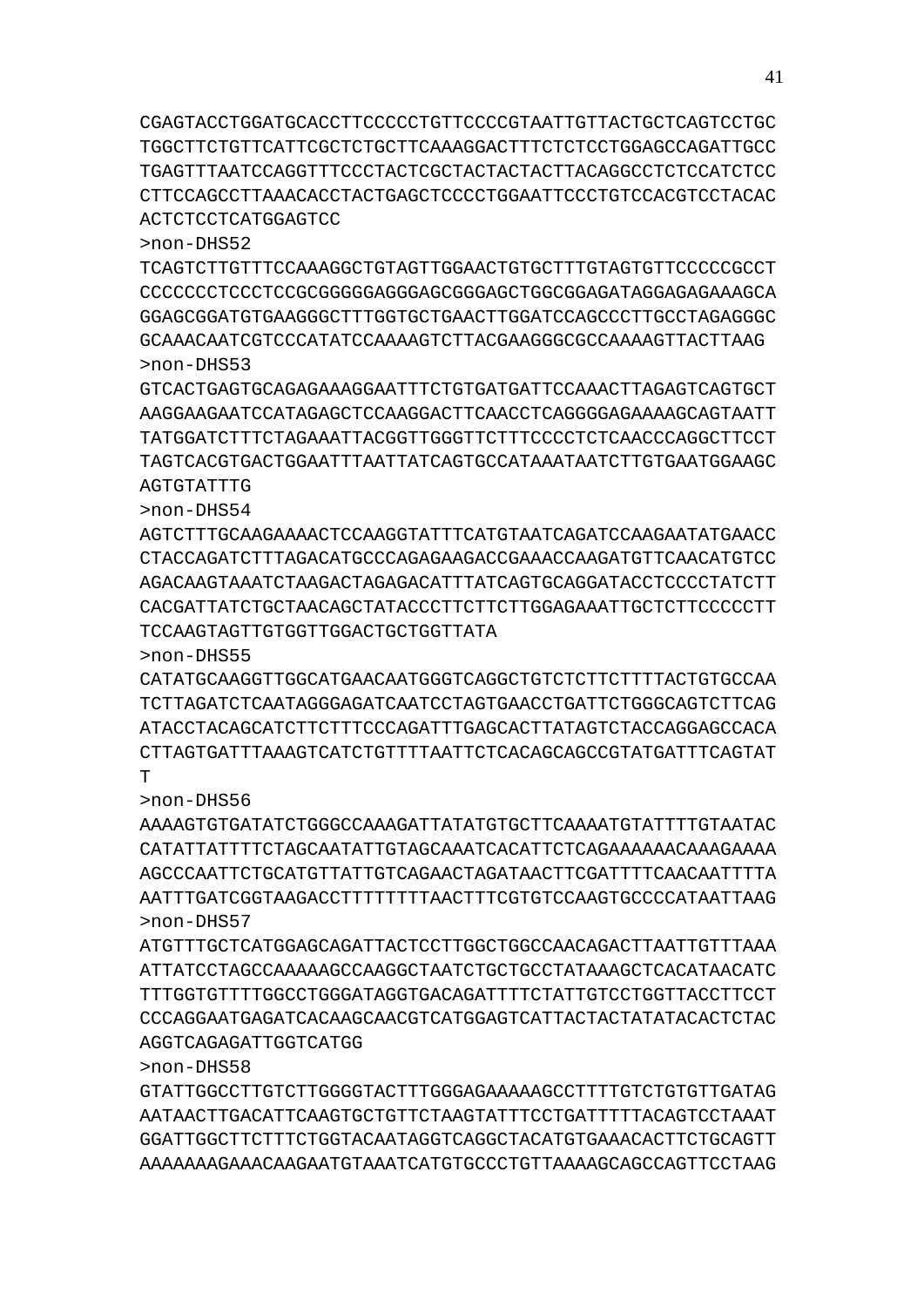GC.

>non-DHS65 GTTTTCCATTGAAGCACACACTTCTCCCCATAATAATATAATGCACAGCACCTGTCA GGGATATTAACCATACATACCCACTCAAATGCTCCCTTTCCCACCAAGCTTATTAAA ATAATAGTTTGTGGCCACAATTTCTTCCCTTCTCATTTATCCAATACACAGCAATCT TGTTTCAAAACTCCTATGCTGCTACAGCTGTCCACAGTCTCATCATACGCATTCTTT

CATTGGCCTTACAGTGTCAGTCAGGGTTCCCTGTAGCTTCAGGATTAAATATTTGCT TAGAAAAGTAGCCACTGTATGGCTCTTATCCTAGAGATCTCTTTCTTTCCTCTTCTA AGTAAATGATTGTTTTCTGCTATCTTCCCATTTTTGTTCCATTGTTGAATATTGGGC TATGGCAGAGGTTAAGTTTACCATTTAGTTCATAGATTGTAGGAAGATGAGATGTCA CCTTTGGACAGGAGAGGAATGGATA

>non-DHS63 CAAGTCTAACAGCCAGGATTGAAGTATGGATAAGGAAAGACAGATTAGGAAAGAAAT AGCTAGCACTTTTTGCCTACGTCCCTTTTGTACTAAGTGGCATCGGTCATTAAGAGA AGGATAGTCAGATTGAAGAGCCTAATCCTGGGTTCTGAGCAACAGAAAATTGATGGG CCTGGTCCTCAGGACTTATTTCAACTATTAAGAATATGCAGGCTTCCAAGGACATTG GCCTTACAGTGTCAGTCAG

# AGTCTAACAGCCAGGATTGAAG

>non-DHS64

ATGATTT >non-DHS59

>non-DHS60

AATCCAGAAACTAATGGGCCTTGCCAAACTGTGGTCTAGTCCTAATTTTCTGTCTCA TTGAGTTTCTAGTGCTAAAGCTGTGATTGACAAAGATGGATATTTAGGCCATTGGAA AAGGATTATCTAGAAGGAGTTGCTGGGGAACATGACACTCCCACAAGCTTCTCCAAG GCATTTTTTACTCTGCCTTCCCTACAAAACAAGAAGATCCCTTCCCACTGGGAGGCA

AACCATACAAAAGGTGGAGCTCTGGGAGGCTTGATGACTGAATGTAAGAATAAGGAA GCAGATTATTTATTGCTTAGAATCTTAGATTAAGGCCAGCAGCAAAGAGACACGTTT CTATCCAGAATGCCTGTCTATCAGCAAATAAGAAAAGCAAGGTGATTATGTAATCCT GGGGCAGGAAGCCCATTTTGTCTGTAACTGGAGCTCTCTGATTACTTAGATTCAAAT CCAGAAACTAATGGGCCTT >non-DHS62

ATGACTGAAGCTGTTTAATTGTGATTTGTGGACGTTTTCCTTTAAAGACATTGGCAG AGTTGGGCTAGAACCTGGAACTGCCGGATCTTGGAGTCATATCGGGCATCTATCATG AAGCCGAATAAAACCATAGAACCATCTGCCCATAAATCTCTGCCTGTATTAACTGGA GTGGTCGCTG >non-DHS61

GTCTTTTCCGTGGTAGATCAAACGCGAGGGGAGTGAGGAGGCGAGCAAAAGATTGTA

# GACTGAACTGCACTTTGGTTTCATATTATTTGCTCTATAATATCTGAAACCATGATA TGATTAACTTATGTGATGCTTAAGACAAGTTTAAAGACACAAGATGGGAAATAAAAT TTGGGAATATTTTTTCATGGGTAATGTGGCTAATGTCTCTACCTTATTCTCAGCAAC ATATTAGAGTATCATATCTAGAAATGTGTAAGAACACCAATCACAAAAACATGAGTC TGCTTAGTTAACACAGAACACATGGAT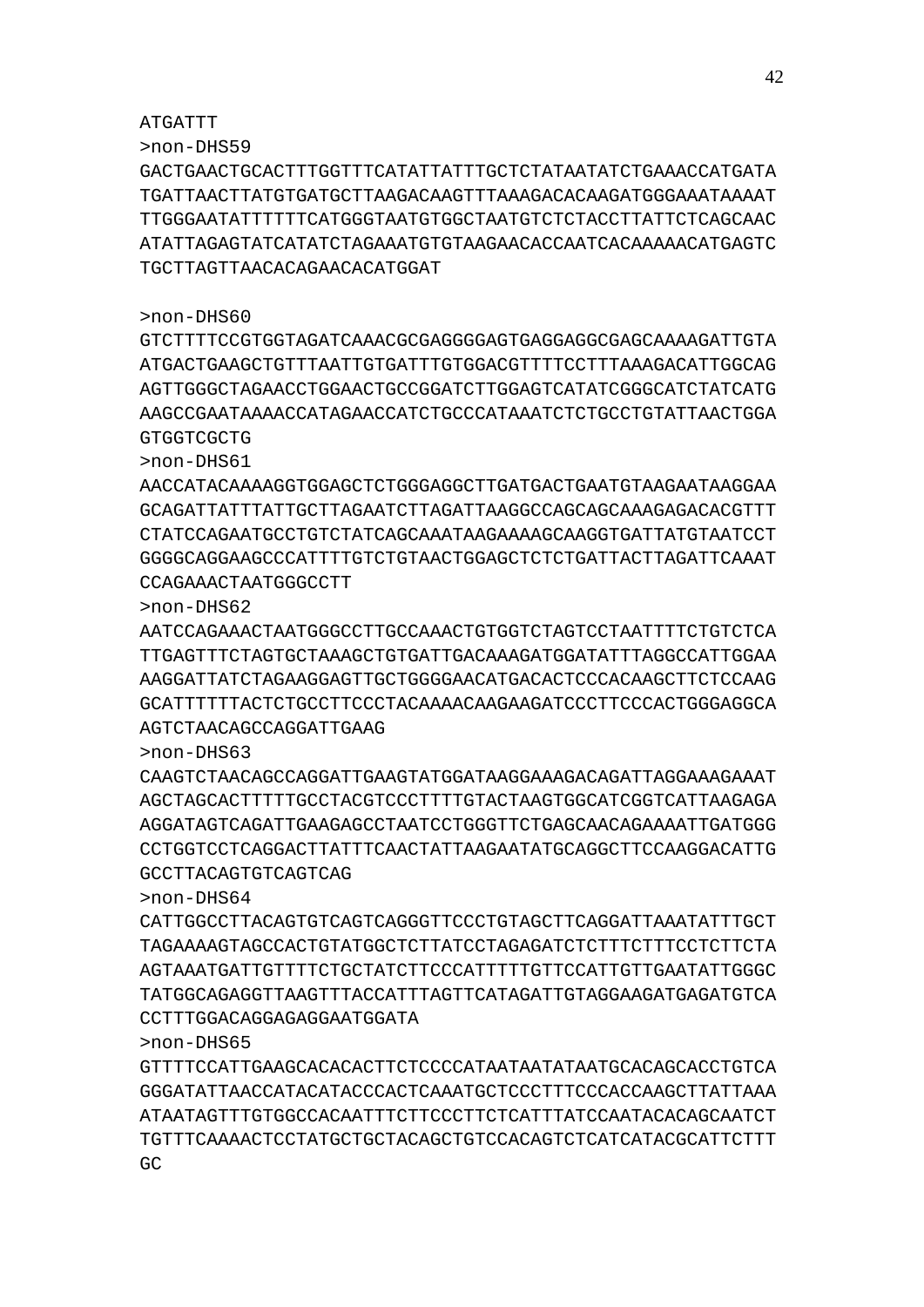GGCCTTCGAAATCAAGGTATAAACTACAACAAAACACTTTCGAGATCTAGTTTGATT GAAGAGTGCATTCTTACTTATTTATATATTCTCTGCAATTTCTGATTCAAGATAGTC CACAATTCTAAAGGAAAACCAAAATAGAATAATAATTACAAAACAAAATAAAAAGTA ATTGAGGAAGATAATTGAGCAACTTATTCTTGACAACTAGCTTTTTAACAAACAGAA AAGTGCACTAAAAATACTGCCTAGTTGTTTAAAGTAGGCTG >non-DHS67

CCTGAAGTTCCAGAGTCTCTTAAATGCTAAAATATTAACAATACCATTCCATTTTTT CCCCTAACACTCAGAAGCATACTGATACCCATCCTGTACACAGCCTTTTCTTGCCTG ATAACAAGAGCACTAATGACAGAGCTATTGCATCAGGTTGATTAATAAACCCCGTCT TAGGCAGCCTCATCATGTGGATAAAGAAAAGGAGTTAAGATGATGTTCCTGCTGCCT TCCCCAACATAGAAACACACCCACAACA

>non-DHS68

AGAGTTTGGGTCTACAGGTGATCTTTTTTCCGGACTTTTAGCAATTGCTGTGGAAAA AAACATTTTTTGTCATTGACATTTATTTATATATATAAATGGATGAATGGATGGATG GATAGATGGATGTGTATTTTTGAAGTCTAGTGGAAATGTTTGATCTCATCCTGGAGC TAGAATGATAAATACTGTTTTCCTGGAGCAGAATGAAGCAGGGAGATGTGTAAA >non-DHS69

AAAACATGGATCATCACTCGAGACAACGATTTCACATCGTCTTCGTTTTTGATGTCC AGTTTCCGAAGCATGCCTGAGAAAGAAAAGCATGCAGGTCCTCACGGCCTCCTTTGT CTAAACCGGCGCAAGATTCGCCTGCCCACCCGCGGCGGGAAAATCGCTACTGGGATT TACAGAACTCAGGTTGACCCCACTTGAAATTGACATCCCACCCTTTCCGGTCTTTGA ACAAGAGCTGCCATTT

>non-DHS70

AAAAGGAGTGGCTGGCAGAGTGTCCTGGCACCAGGAGGGGACATGAGGAGAGACCAG TGGACCAGTGCATGGAGCCTTGAGGAGAAACAGGACAGGAGAAAGGAAGGGAACTAG CATTTATTAATCACTTACTGTGTGCTGGGCCCTTTGCAGGACACTTTATGTAAATCC ATGCTTTTACTTTGTGTAAATATTCACAGCACCCACCACAGGGAAACATTATTATTC  $\mathcal{C}$ 

>non-DHS71

GCCTCCGTTTGTTCCTTTACTTACTTGTGAAACCATCTCACCAGCCTGGCCTAGAGC CCAAGAAAATATTATGGGCATGTCCTGGAGGTCCAAGGAGCAAGAACTAGCATCCTG AAGAACAAAACCTCTGCTGAGCTGGAGTGTAGTTGACTGACTCATCTTGGTTTTAAA ATGAAAGTCCTGCATTCCAGGAACCCCTTCAGTCCTTATTAAAAAAAAAAAAAGATT ATTGGTCACTCAAAGTGCAAGAATCCT

>non-DHS72

ACAAGGAGGAACATTGCTGTGATCTGGCAGGAGCTTTCCACTGACTTCCACCTGGAA CCTGCCATGGTGGCTGCATTTAGGGAGCGGGGCAGAAGCAGACACCAGGACCTGTGT GAGAGGCAGCTCAGCTCTGCTGGAGGCCATAGGGGGAACGTTGCTGGAGGGACATTA CTCCTGGGTGACCCACTGGATGGGGGTGGGGGAAATTCTCCAACAAAGTTAACCTGG AATTGGTAGTTTTGACAACG

>non-DHS73

CATCTGTTTCTTGGAGGCTTGCCCCACATCAGGTGGGTGGGACACACCCAGGAGGCT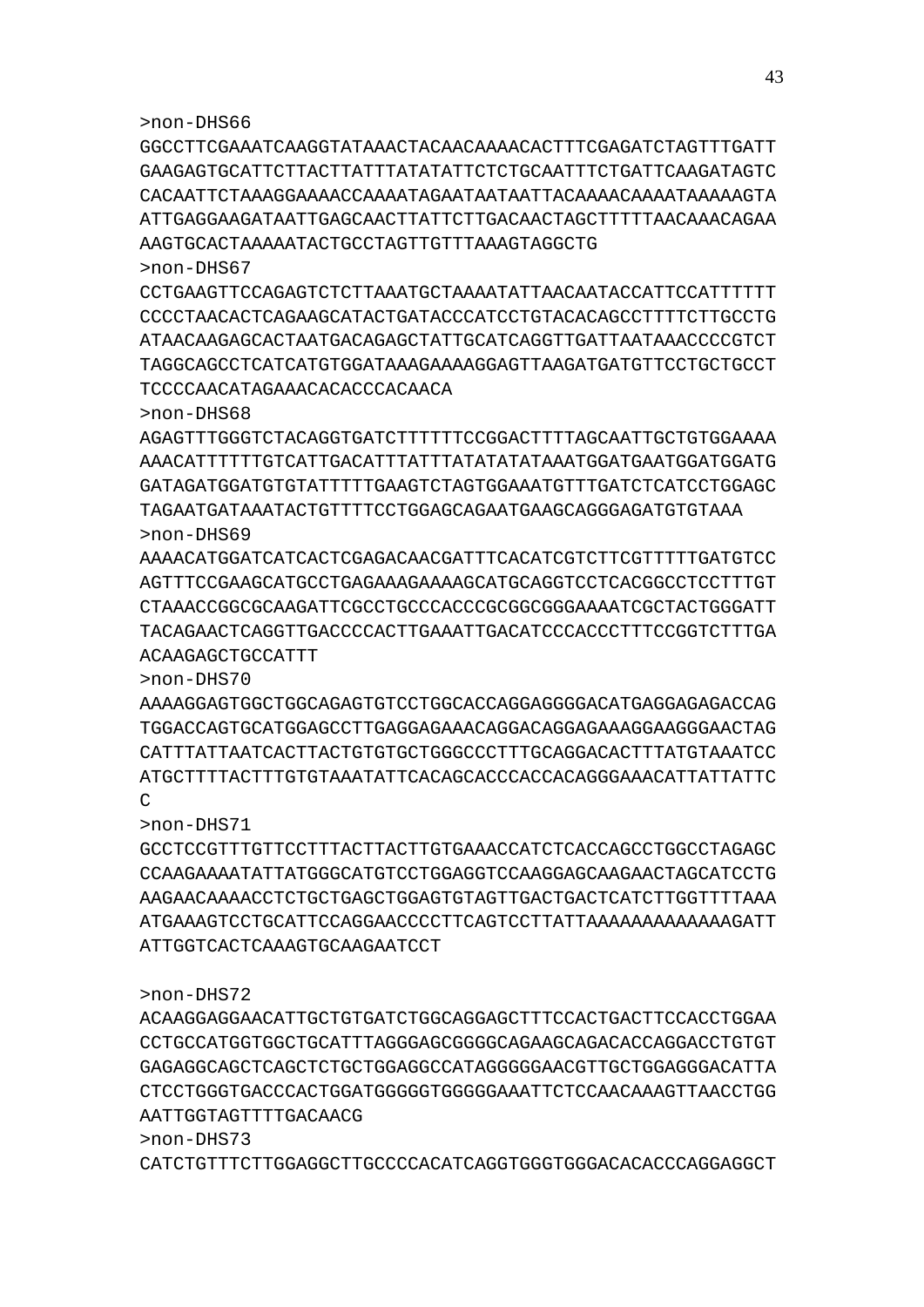GTGCTCAGGATTTCTGGCCAGTGTCCCAGGTCACCAGGTCCCACCCCACCCCAGAGA CCTCACCTGGAGTCTTCTCTGGCTCAACCTTGATTTGAGGGTAAGGCAGCGGTACAT GTGTAGTAGCAGGTCAGAAAATGGGAGAAAAGAGCACTGGGCCTCTGGACCCAAAGA GGATGGAGTTTCAGACT

>non-DHS74

GAAAATCGTTTGACCTCATCTATGCCCTGAAAAAATATTTGGGACTCCCAGGATTTG CGGACCACACCTTGAGAACTGTTATGTTACTCAATGGCTGGCATACAGTAGGAATCA GATAATTAGTATGGACTGAATGGAGAGGCCTGGGAGCTGGGGAGGAAGTGGGGGTCG GGTGGGAACATATGGATGCCTTTCAACCCAGGTGAAATTTGGGGATTGTCCACGTGC **TCCTCC** 

>non-DHS75

CTTTCAACCCAGGTGAAATTTGGGGATTGTCCACGTGCTCCTCCATTCCCCATGTCA GTGTAGACAAATGTTGAGTCATAGTTTGCAAAATGCCTCTCAGCTGGGCCAGGAGCC CTGGTTTCCCTGCTGGACCCACCCCTCACCCCTCCTTCCCAGGCAGGCAGGCAGGCA GGAATGCGGGGGAGAGGTGGCTGCAGCTCCACCGCCCTCATGGGGGAGGAAAGTGCC AGACATTTCTTCAGGACCATC

>non-DHS76

GGAAAGTGCCAGACATTTCTTCAGGACCATCCATCAAGTGCAGGCAGGCCTCTCCCC TGACCTCCAGGTCCTTCCTGGAGTCCAGCTCTGTGAGGAGTCCAGGAGTCCAGCCTGAGGAGCCC ACTGGGAGCTTGGAGGTCTGGCGTGGCACTGCTCCCTGGTACACGGCTGGCAGTTTG GGATAAAGAAAGGATAAATTGCTCCCCTCCTGTCCAGTGACTCTTGTTTTGTGCT >non-DHS77

CAGTGACTCTTGTTTTGTGCTTCCCGCCCACCCTTTTTGGCACCAGTCAGGCTCAAT TTATCGGGAGAGGGAGCAGACATGGTCCAGTCCTCTCACCAGCCAAGCCGGGGATGA ACAGCACTGGGAAGGCCTAACCAAGAGTGGTTGTCCTGTCAACCACAGCTACTGAAC TTCCTGATGGGCCCCGGTGGCCCTGTAGCCTCCCATGCCCCAGTTCCTCCCCACAAG GGGAGCAGACAGCCCCTGAAGAGACTG

#### >non-DHS78

CGGCCAGAACATTTCTTGATTACCATGATAGACTTTGGAGATACAGAGATGTCAAGA GACTCGACCCCTTTCAGGTGGAGGGGGAAAGCAGGAGTCAGTGAAGCAGTTGCATTG ACAACTAACCATGAAGGCTTGAGATTATTGTTAGAACAGAGGTAGTCATATTTTTAC AAGGACAACAACCAATATAACTTGGAGCCAGAGGAAGAAGGGCTCCAGGAGTCTG >non-DHS79

CATTAAAGACTGTGGGACCAGGACCCTAAGTCTCCTTTCCTTCTGGGTGGGGAGTTC TGGGGTTCTTGGTGTGTGGGAGAAGTTTTATAATTGCTTCCAAACAGCTGGGTTTAA ATATAAAATAGACACACTCATTTTTGGCTCTTGGTTTGTGTGTGGGAACAACATGAG TGGGAAGGAATTTCTGGGTGCAGAAGGAAGCAGCCGGGGATTTGACCAAGCAGGGTA TCAG

>non-DHS80

CCAGTTCCAGTCCATCCAACTGGATGGTAGCTCCCCCACCGTTTTCTCTCTGCCCTG GTCCTAGGGGCAGGGGTGCGTGTGCGTGTGTGCGTGCGTGTGTGTGTGTGTGTGATC ATCATGTCTACACCACCCACCACCATCACCCCTATCCTCCAGCTTCTGCTATAGCCT GGGAGTTCCCAGCCTTTTAGTCCCTGTCAGGATAGTTTCATTCTTGTTCAGCTTTGG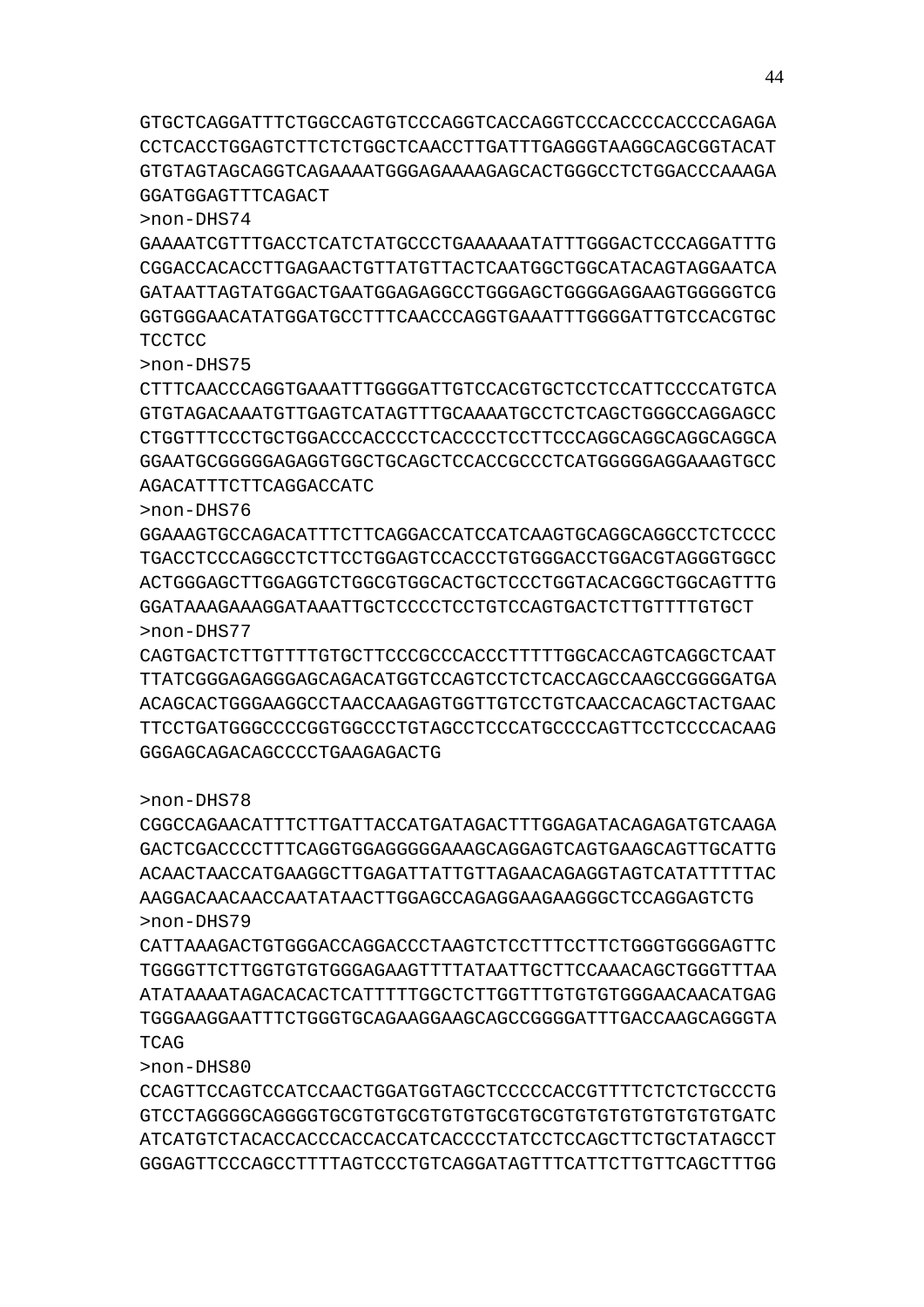AGGTGAGATCATGGGAAAGACTTCTCACATATGTATGTTAGGGGTACAAGATCTGTG GTCAAAATGGGCTGTGTGATCCCAGACAAATCACTTACCTTTTCTGAGCCCCAGTGG TAACTCAGGATACCCTACCTGCAGGCTTGTGGAGAGGATGGAGGGGGTGGTGGGAGA GTACTTGTGAACTGTGGGGTGACATGAATGTTGTCAGTTGTCAGGGAAGGCAAGTCA TGTCTAGTGGGACTGAGATAGAGCTACCCTGCA

#### >non-DHS82

CAGAGGGACAAAATGACCTTTCTTTCAATGCCATACACCACTTTGTCTAAGGCAGTT GAGGAAGGGAAGTAGATATAATGGAGCTTAGTGGCAGAGCAGCTGGAATCCTGAGAG AAGAGAATAACTTTAGTTCAGAGCAGGTGGGGAAATGAGAGATTGAGTAGGAGGACC AAGGTTGAGGGAAGCAGATCTTCTTAGTTGCTGTCAGCGGCTGATGGGGAAGATTGT **TGGTAGAAG** 

>non-DHS83

CTTTTGCTGCCTGTCGTCACCGCCACCCCAACAGCCGGGCAGGCATCGCTGCCGCCA TCTTGGAAGCGGGCGCTGCGGGGGCGGGGTCTCGCGTCATGGGGCGGGGCCTCGGGG CGGAGCCACCCGGGCTGACTAGGCACCCGGTCCCAGACACCGCGTGGCCGGGGGCTT GTGAGGGAGCAGCGCCTGAGCCTGCCCACCTGGAACGCGTTGTAGGCGACCCCCTGG GGAGCGGGTGCTAGGGTTCAACTCCACTACGCAGACT

>non-DHS84

GAGGCTCATGGAGAAAGGAAAGGCAGGCAGAAGGGAGGGAAGCAGAACGGCCAGAAG TGTAAGTGGGTGGAGAGAGGGTGAATAGGGGTCAGTAGGACAGACATGGCGGGAGGA CACCGCAGGACACAGACTCCAGAGATGCCTACCTTGGCTCTTCGGGGTCTGGGGCTG GGGCTTCCAAGAGGAGCCTTGACGTTGCACATGGGACCTTGACCGCTGGCAGGACTC TTCCGGCGTAGGATGT

#### >non-DHS85

CTTTTGTTTCAACAGAGGGCAGTAGAGAACAGCAAACAGTTTACATTTCTAAGCCCA GAAGAAATAAAACAAATCCATTTACAACATTCTCCTCAGGTCAAGGTACCCAAAATA TGGCACACTGTGCTTCGTGTGTTCATAAATGGGGCATGTCCTTGTGAAAGTAGGGCA GATCCCGGAGAGTCAGCGACTCGTAGACGACCCTTCGTCTTGTGAACAACAGTTT >non-DHS86

GGTTATCTGGTTCCTTGCTGATCTTCCTACTACAATGTACTCCCTTAAATCAGAGGC AAAGCAGCAGCATAAATAAGGTCTTGGGAAAGACTACATTCCTTGGAAAATAATTTA ATATAAATCTGTTCCTCTCAAGTGTCTTTTTTAATGTGATTTTTTAAAATTAAAAAA TAATAGCATCATGACTCTTGAAACCTATATAAATCAATAGGAATGCCTTTTAATACC ATAATGAACATTGAAAGCTGAGTGTTGTTATTACCACC >non-DHS87

ATGTGCATTCCTGGAAAGGAGTCGGGTTTCAGAGCCTGATCCGCAGCGTGGCTCCTC ACAGCACTGCGAGCCAGAGCTTGGCGCGCGCGGTTCCGTGGGAAATCTGAACACTGG CGGCTCAGCAGCCCGGTAATCTTATCAGGGCCGCAAGAGAAAGCATTTTGGTTCCAG AGAAATCTGAAGGCAGCTCCGCTTTTCTCCAGTAATAATATTTAAGTCTGTGGAGCC AGCCT

>non-DHS88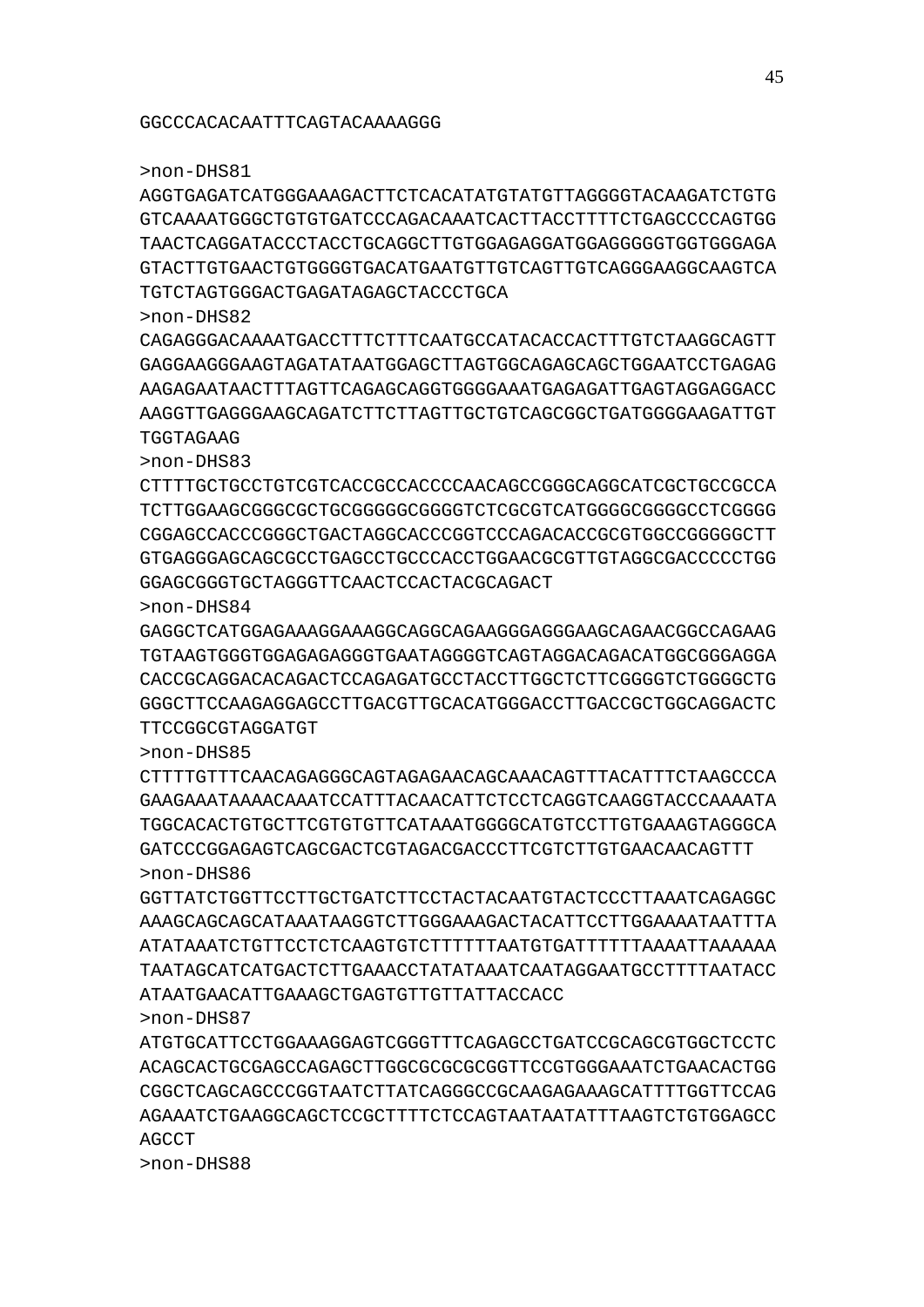GCTCAAAGGAGCATTTTACAACAGGAACCATTATCCCTGGTAGCTTGACGTCCAGCC CTGACACGATTTTCTGATTGACTAAAATTAGGGTAATGAGTTATGAGGGCAGAGAAT

CCGAGTAGATCCAGA

>non-DHS95

>non-DHS94 ACGCTCCACTGTGTGCTACAGTATACATCAGGCATTTCTAGTTCTAGTCCTAGTCCT GCTCTTAACTTTCAAAGGCAAATCAGGTTCAACCTCAATGTGAAAGAATAAACAATA AATCAGAGAGCATTTATTATAAATTGCCAAAGAAGGTTTAGTCCAGTCAGCCAAGGT GCCCCTCTATTTCTCAAATGCTAAACCCACTCAGAATGAGAGGAGCTGCTCCATCAA

TGGAGAAGGCAGTGCCTATGGAAGGGGAG

>non-DHS93 ACAAAGTTTGGCTTTCCAGTAAGGAAAGGGGCTGGGGCCAGAATGGTATGGGGAAGG GAAGGGGCAGAGCTGGGGAGTTCTGGAAAGAGAGGGCAATCCTTCTGCCCAGCACCG TGGGGCTTACATAATGGGCTGGAGGTGGGGGGCAGCCCCAGCCAGTGAGTGTCCAGA GCTGAATCCTGTCACCTTCTCCAAGAGGGTCTCTCAGGTCTGGGAAGCAGCGGGGCA

TATTCA

>non-DHS92 GAATCTGGTCTCCACCTAGACTGAGGTCCAGACATGCTCGATTTCCTTTATCATGGT GAAAAGAGCAGGGGTCCCCAGTGCCTAGTGACCACCAGCAAGATGAGGCCCTTAGCG CTGTGGAGCCCCACCCACTAGGGTGTGTCTGGACTGCTCAGTGGGAAGGGGCAGGGC TGTCAGTCATTTCCCTCCCTCTGCATCATCACCGACACTCTTCTGGCAACCAGTCTT

>non-DHS91 GGAGTGACCAGTCAACATACCATCAAACCATCAGAGAGTTGGTGGGTTTGTTGGACG CCTGCCACAGGTAGCAGTAGCACCGTGGGGGCTGCAGAAGGGCAGGCTGGCTGCCTG GTCCTACCTGACCATGTCCATGAGGGACCTAGGCCCCAGCCATCACTCACTGAGGCC ATCCCTCGAAGGTGGAGACCGTGAAGAGGGACATCATGGCTGAGAGCACATTGTCGA AGTGGAAGTCGCTGTGTAC

 $CCLT$ 

>non-DHS90 CTCAACAATCAAGTTACGGGACAGGAGTTAGGTCGGCGCCAGGAAAGACCAGACCCA ATCCTGGAATGGCCCTGCCTTTCAAGAGGTTGCCCCATCTATCCCTAATCAATCAGT ATTAACAATCTGCCCTGTGGGCAGAGAGGCATACACCTATGGGGGACTGCGTGCATT TTGTCAGAGACCCCTGGTCAGGCCTACTTTGGAGTGACCAGTCAACATACCATCAAA

TGACGAAGCCCACAAAGATGTTCATCAT

>non-DHS89 GCTTCAGTTTGGAGATAGGGTAGGGTGCATGGAGGCTAGGGCTTGGCATCAAATGCA GGTTCTGGGGTCACCCTTAGGCCTCTCTTCCCTGGCTGAACCTAGGGCTTGGGCCAG CAGGAGGCCTGCTGGAGCTCTGCCCTCCACCTCTGGCAGGCAGCCCAGGCACCTGGT TCTTGTCCAGCTCACAGTTCTTGTACTCAGTCTCTCCCTGCTCCTGGAAGGTGACAA

TTGTCGGTATG

CCTCTAAGTCACAGTTTCTTTCCTTGTTAAATGAGAATCCTGGTACCTTCTTTAGAA GAGTGTATGAAATGATGTATGTGAAAATACTTTCTAACTATGTTTACATGCGCTAAT CTTGCTTTTTCCTTAAAGTTGATATGTGAAGTTTGAAATGTTTAAAATGTGTATTTC AGTTTTAAGAAAACTCTAAACATGATTGTGGTTAAGATTGAAAAATTAGTGGAGCAG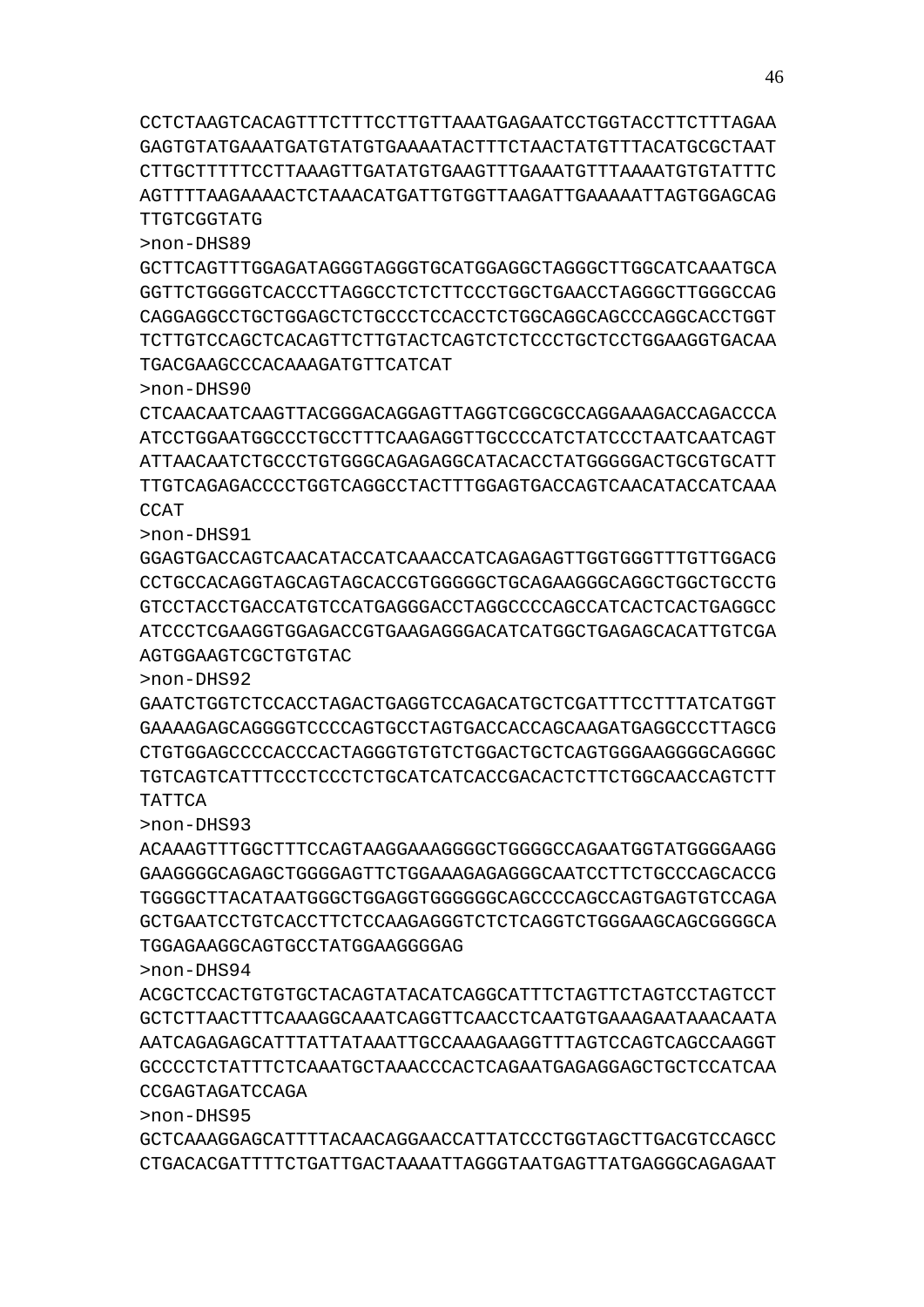GGAGCTGCGATCCCTGTAGGCGGGGGCAGTACCGCCTCTTATTTCCTCTGCCCAGGT GGTTAAGTTGGTAGATTGGGGTGTAGGTGTCTCTGGAGTTGGGCAGCAATGGGTGGG GTAGTAGAAGGACACCTGGTCT

>non-DHS96

CACAGCGCCCTCTAATGAAAGCGCCGCCGCCGCTGCCTGGCCCGCTTGCCCCGCCTG GCCCGCTCCCCCTACCCCTGCGCCAGCGAGTCGGGGCCCTCGGGGCTACCTGGACGC TCGGCCAGGACCTCAGTGAGTCCAGAACATACTGAGGGAAAGGGCCGCTCGGAAAGA TCTAGGAATGAACACCCATCCTCACACCCCAGGAGTGCCTTGGTTTCAGTTGAG >non-DHS97

ATAGGTCAAGAGAGGCAGGTCTTCACCTATTACCCCCCCAAACAATATGCTTCCCTT CCCTGTTTCCTCTTCAGGATTTTCAGCAATCACTGCCAGATGCAATCAGACTCCTTG AATAGGAGGAGTTGAGGTTGTTGTGGGTTGGATTAGATTAGAATCAGGAGGAGGTGAA GAAAGGAATAAATTACTTAATTGCACAAAAAAGTTGCAGCCAAAGTGATGGTGAGAG AAACTGATTGTG

>non-DHS98

CCTAATAGTGTGAGCTGGGGACTTGGAGCCCTGAGGTGCTCCCTGGGGGTGAGGGGC AGTGAAGTAGCACCAGTGGGACTTAGGGGGACACAGGGGAGCTGCTGCCTTCCCTGG CCCAAGTAACACTGGGAATCAAACAGTCCCTAGGGTAGGGTGGGTAAAACAGGAGGC AGGGGCTTCTCTGGCCCCAGTCTCCCAGGGCACCAGGCAGTGTGGTGCTGCCTGACA CAGAC

>non-DHS99

TTCAGAGGACCATCTTTCTCTTCCTGCAGGTGTCAGCGGAAGCAGTGGCGGGTGGAT CTGCCGGCCACCAGCGTGGTGATCACGTTTCACAATGAAGCCAGGTCGGCCCTACTC AGGACCGTGGTCAGGTGAGGCCAGGAGATGCATTACCTGTCAGGGGTGTTAAGACAT TAGCTGTGTCCCAGGCACAGTCAGACCAGGGCTGTCAGTGGGGGCTGCAGACAGGGT CTCCTGACTGCTCAGCACAG

>non-DHS100

AGACAGGGTCTCCTGACTGCTCAGCACAGGGTGCAGTGTGTAGCTCCTCCAACCAAG GGTTAGGACCAACATATGAGAATTTTCTACCCCAGGCTAAAAGTTTATACCCCTAAA AGACCTATAAACTTTATCTTCTTGTCTTTTCTTAGCGTGCTTAAGAAAAGCCCGCCC CATCTCATAAAAGAAATCATCTTGGTGGATGACTACAGCAATGATCGTGAGTACTGA CACTGATTTTATCCCTGTGTCTGG

>non-DHS101

CACTGATTTTATCCCTGTGTCTGGCTCTTCTCTGGGCACCAGTCTTCCTGTAGTGGG GGTGCTAATGAGGCGTGAACAAGCCAGAAATCAGATCCACAGAAAGAAGAGGTGCCT CTGTGATGCCCCAAGGAGATAATCGGCCCTTAGATGATTGAGAATACTATGGTTGAA TGCAAAGCCCTTTATGAACTCCAGGTTCAAAATGCTCTGCTTCTTTTCTTTTCCTAG CTGAGGACG

>non-DHS102

TCTGCTTCTTTTCTTTTCCTAGCTGAGGACGGGGCTCTCTTGGGGAAAATTGAGAAA GTGCGAGTTCTTAGAAATGATCGACGAGAAGGTAAGATTCTTCTTAATTCAGCGCCA AGACAGTTGAATTCTGACTTTTCCTGTAATAACATAAAGAAGTGCTTTAGCTCAAAG AGCAATTAATTGTCTAGCTTTTTTCTGTCTCCCTCTACCAGAGCCGCTTGGGAGACT TCTCCCAGCAAACACAGG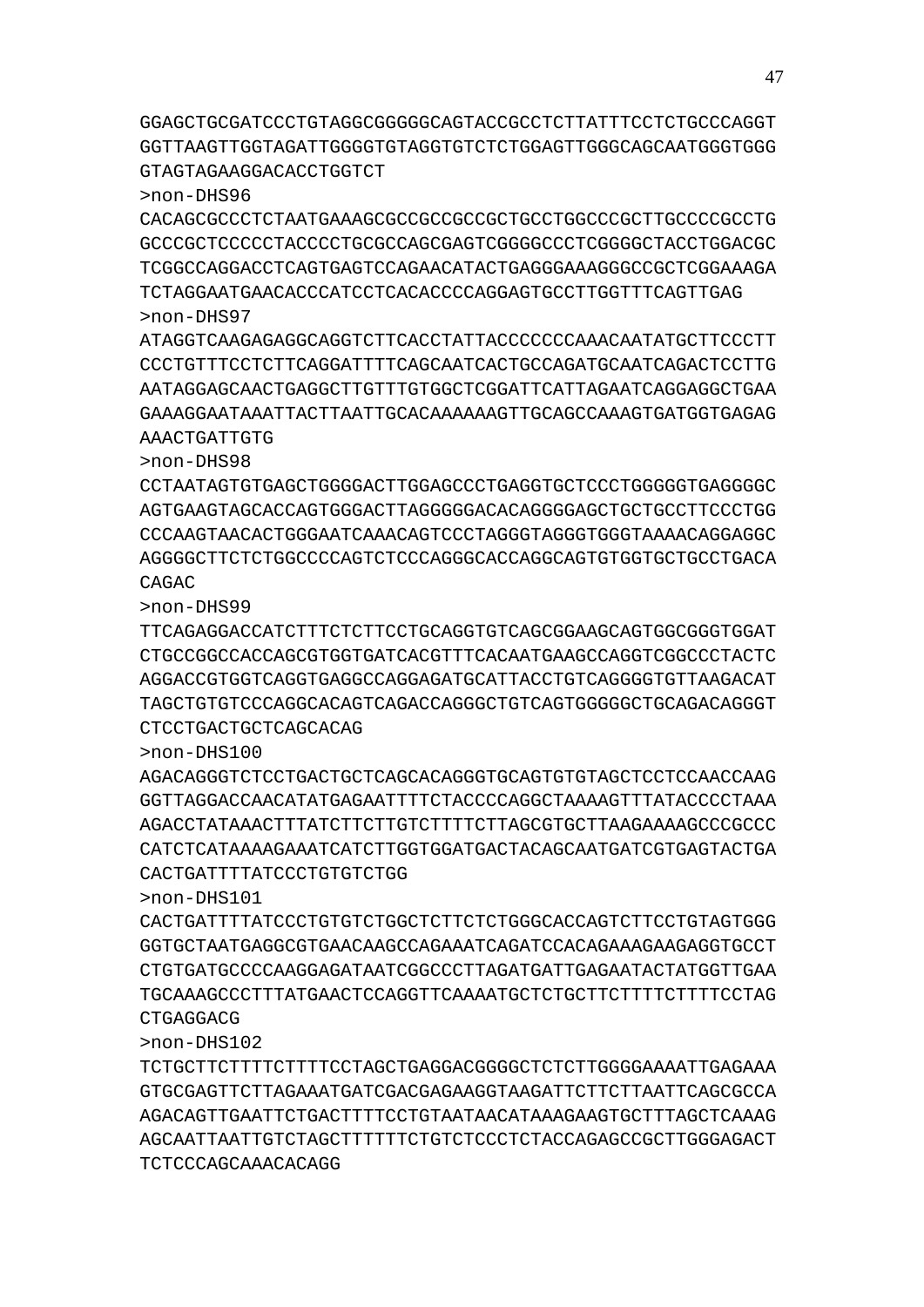GAGAGGATTCTCCCAGAGATGAAGTTACTATATTGTTTTATTCCTTTCTACTGTCTT CTTTGCTAAAATGTTCCCACCTCCCAACTTAATAAAGAAATCCACAACCCTGTCTCA TGCATAAGTAGCTATGACCCATCTCTCTCCTTTCATTCCCAATCAGTAGTTGTGAAT GGTTTCCCACGATCATCACCTTCACAGCTATTCAGCTCTTCCACTTGGCTCCACTCC ACATTGCTTACTAAGGTCA

>non-DHS104

CTCTTCCACTTGGCTCCACTCCACATTGCTTACTAAGGTCATTAGTATCTTTACAGT TTCAGAATCAGATGGACATTTTTTATTCTCTTCTCACTTGAGAGGCAGTGTCATGTC ATGAAATGAACCTCAGCTTGCTCCTTTTTCGAGATTTGACTTAAATGTCACCTGTTT CAGCAAGGCACATGCTGACATGTCTTAGAAGTGTTGGGTACAGTTTTCTCTTTGTC >non-DHS105

CCGACACATACATTCCATTTAGAACTTTTGTCATTGTCTTATCATGACTTACAGATC AGACACGAAAG

TGTCCCCTGCAGTGGCATACGAGGTTCTTGAGGGCAAAGACTATATCTACATTAATC CTGTCCCAGTGTCCGGCCAATAGAAGGTATTCAGTAATAGCTATTGAGTGAATAAGT TAATGAATGACTGAATGAATTAGTAAATGAATACTCATACATAAGTCTGGAAAACAG

>non-DHS106

TCTCAGCTAAATACCAGGCAGACCAAAGATGGCTGTTTATTTTTCTTGTGCTTCAAA TAGGCTTACAGAGAGCTCTGGTCCAAGGCGTAATTATACGGATGTGGTTGTGCTTCA GTCACACCAGGAGGGACCTGGAAAAATACTTCTGGGAATGGCACGTTGACTCCCAAG CCACCATAGCAAGACTCCAGAGCATGTTTATAAACCACAGCTTCACAACAGGAG >non-DHS107

TAAATGTGAGGCCACATGAAAGACAGTACATCTGTTAAATTCTATAAATTGTTAAAA GCAAAAAAGGGAAAGCTTCAACACCCCATCCCCTAATATTTTGAGTATTAAAAGCAC AGCTGAAATATTAGGATTTGAAATCTGATACTGCCCATGTACAGTAAGTAGCTTTGT GACATTTTTATCCAGCTGTGGAGAATCTCTGCACTGTCATCAGGTACAACAAAAGAT CAAACCC

>non-DHS108

AGTTGGTACCACACATGCATCCTGCATGTGTCCAGATCTGGGAGAACTACAGGATCC CAACTTGTGAGGTGGACTCCACAGTTTCCTCGGGCTTCCTGCAGACGCCTGCTTGGT ACCACCTCTCCAGTGTGAGCAGAGCAACCTCAGGTCCCCTCAGAGGATAGGCAGCCA CTCAGCATGCAGGGGCTGAGGTCATGGACCCCAAACATCCCATAGGGTCAGAAAGAG >non-DHS109

GAGAGGTTCTTTACGGAGTGTGTGATCCGCATGAGATGGCATGCCGAGTGCCATCTT TGCATGGCTTTATTTTTACTTTTAAAGATGAGAAAGCTAAAATGGAATGTCTAAAAG AGTATACAGGTCCTAAAGCCACACAGCCAGGGTGATGGAAATATGATATGATTCAAA TCCAGACTCAGCGGCCCTAAATACTGTGCTTCAATCTTTAAAACCCAAAATACATGT GGACCAATGTTTGGAGCAACAAGAGGCTGTGCCTTTCTACAT >non-DHS110

ATTCTTAGGGCCTGAAAGGAAGAGCGGATGGAGGAGCATGAAAGAACACAGGAGCCT GCAGGTGAGCTGGCGTCCAAGAACCTGTTCGAACTGAAATGTGCTTGTGCCGCCATT CCCATTTTTAAAGAGAGAATCCAACAGAAAAATGTGTTGATTCCTTTCAGATTTGCC ATGCCTGAGAAACACCGTTCATTCAGGCCATGGGACTGCACCCAAGTTCTTGCC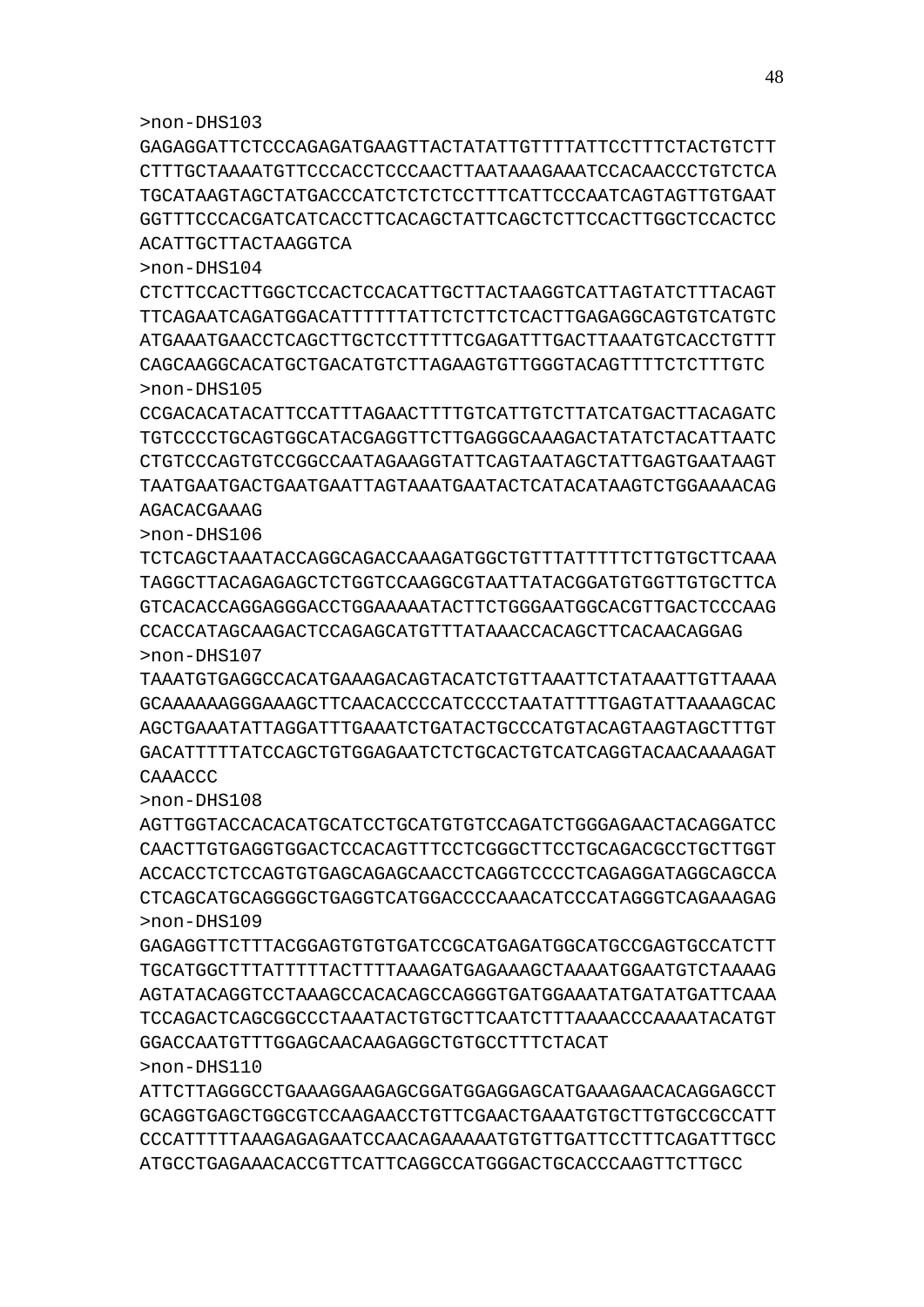>non-DHS118 CTTGAGAGGGAAAGGAAAAGAGCAAAGGGCATTTTTGATTGTCTTTCACAATCAGCA AATATTTACCCAGTTTGTCTGCCCTAGCCCAGGTTCCACTGAAGGATACACGAAAGT GGAAGATGTTGTGTCTGTGCCCTTCCCCTGGTACTTACAGCACAGTTATAGGAGTAG

GCTGGGGATGGAGGCCAAGGCAGCTGGGATCACTT

GTGTTAGAACAGCCCCATTCAGAGTGAGTTCACTCCCTGCGCAGTTGGCTCACTCGG CCTCTGTCCATAGAGTTCTCTTGTTCACGCTGCAGGAGGAAATGGAGATTTCCAAGT GGGAAGGAGCCTTCCCGATGCTTTAACTCTTCACTGAAGGGAAGAGGAGCTGCAGAG AGCGAAATAAAATCTAAGCCGCCCCAGCTGCAGCGCCTGGGAGAGGAGCAAGGCTGG

ACAATTTAACATCTCCCAACATAGTCACTAGAAACA

>non-DHS116 ATAGCGTGGGTAACCACAGAAACTTGTGGAATCTCTTTTCCTAGAAAACATGAAGAA CAGGAGAGAAGCCAGTCTGTCTGGAAATTGCTTCAAAATCTCTCTATAAGCACGATG CTGGACTGGATTAGATGCCCCTTGAAGGATCCTTCCAGACCTACACCACTAAAATGC TAAGAAAAATAACTAAAATAATTCTCTATCACTTATACCCTGGAAAATAAAATAAAT

CAAAAGGTAGAATGAAAG

>non-DHS117

GCACCTATGAATGAGGCAC

>non-DHS111

>non-DHS115 TAGGTGGTGGTGATATGTGCTATGAACGAAAAATGAGGTGGCTAGGAGAATAGAGTG CTAAAGGTGAGGGGATGGCCAGTTTAGGGAAGCTGGCGTTGGCCTCTCTGATAAGAA AACATTTGCACAGAGAGCCTGAGCAATGCAGGTGTCCTGAGGAATGTCCAGGAAGGG TAGATAGCAGGTGCAGAGGCCTGGGATGGGAACAAGCTTTGCATGTGGCAGGGTCAG

>non-DHS114 AACAGTATTTACTTAGCCCTGTGTGGCTCCACACAATGCTTTGTGTTAAAGGATTCT TAAGTGTGAGACATGGGCCCTGGACCACAGAGGGGACAAGACATGCACCCATGAGAA GATCAAGAAATCATGCTAGGTAGCGCATAATTCAGGACCAAGTTGTGTGTGATTGTT GGTGAACACATTAACAACAAATCAGCAAATGGAGAGAGTCTGTGGCCTTCCTCCAGA GATCAGGGAAGCTTTAAAGG

AAGAATTAAAAGCTTACATATCATACCAAATTGCAATGTCTTCATCTTCCAGTATCA >non-DHS113 GGCACTGCTTCTGTAGGAACTTTCCATCCCAGGGGGTGGGGTGGGGAGGGGCTGAAG CTTTGGGGGAGTGCAGGTGCTGTGGGGGTCAGCACTCCTCATGCTGCTCCCGTGCTG CCTGATTACCGCACAGGCATTTCTGGGGCAGCCCTGCTATGCAGGATCTCCGAACAT

CAAGGGAGATGTCAGCGCCTCTGCTTAGCACCAACGTTCCCACAACCATCCCAAGAA

TTGCTATGTGGCCAAGAACAATCAAGAAGATATGCTCTCCATGGAATATAAATCTCC CTCCACTACATATAGTGTAATTTATCTCTTTATATGTAGCTAAGTTTCTATTTGTAA TGCATACAAAGCATCAGAACAGATGAGAAAGAAATAAAAAGATAAAGTGTCTCTCCC ATTTCTCCCCACTCTCTTTTCATTGCACACTCCAGAGGCAAACGCTTTTAAACG >non-DHS112

CATGTTTCCTTCGTGGTGGAGCCATTGATGCCTGATTGAGAATCAATTCTTGAAAAA ATTTTCTTCTGTCTTCTTCAATAGGCCTTTGAATATACAAGACCTCTTCATACTGTA TTCTAAAGATACATTTAACCTACACATATACACACACACAAAGACATTAAATATATA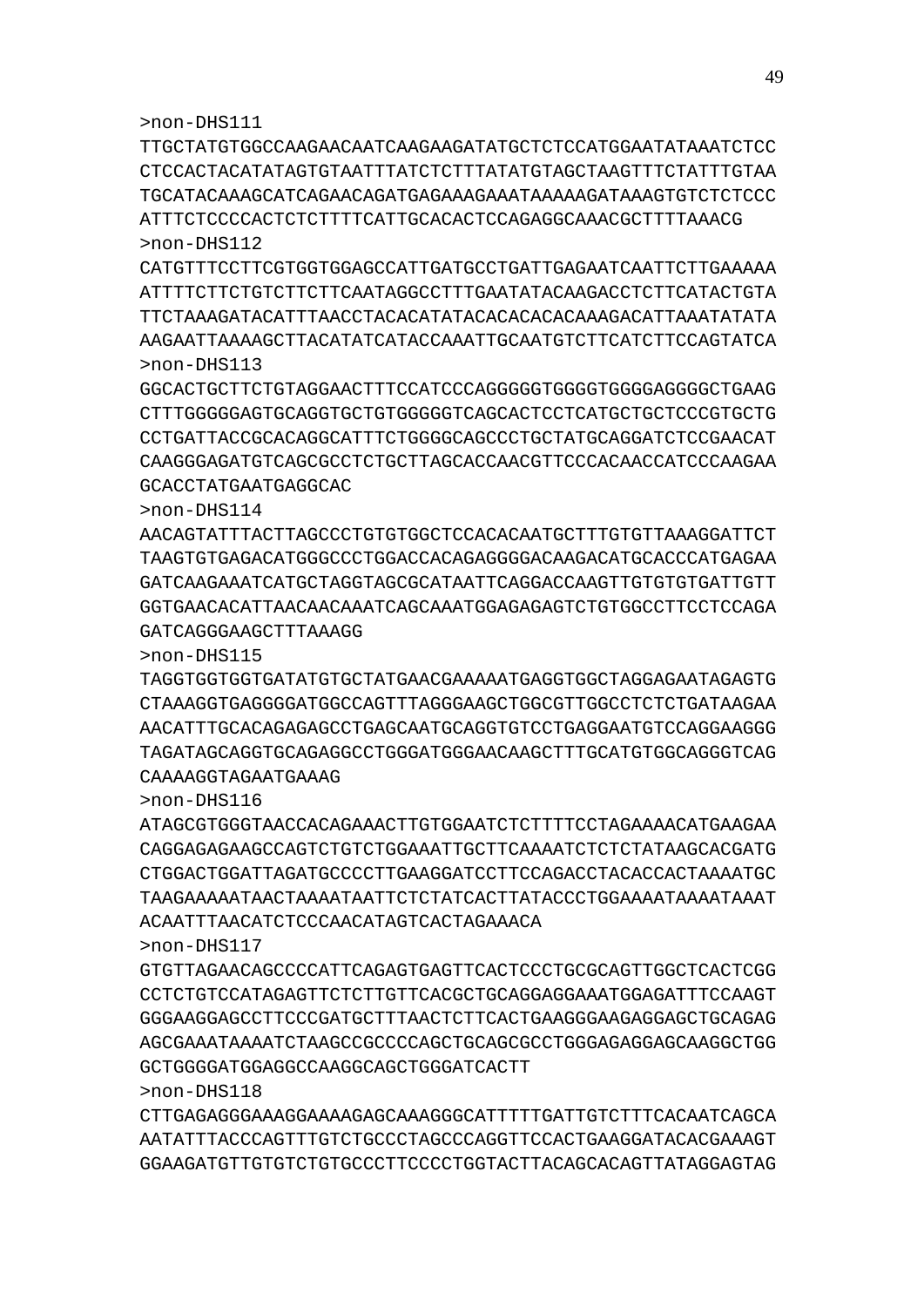AACGTTTGCATAGAAAAGCCACCAAGACAGGGAGGCCTTTAATAAGGGCCTATGAGT AGTGTGGGCAGGAAGT

>non-DHS119

TTCCTAGCTGTGATTAGGAAGTCAGAGTTTTGGGTGGATGGAATAAAACTTAGTGGG TTTAAACTCAAGAATTTTTTTCTAGCAAATAATACTTGACAGGCCTTGTAAGAACAA TTAAGAATTACGTTCTAATCATAAATTCATAGCATATATAACATAATTAACTTTTCA GGTATAGTAACATCAATTTTAAAATTTAACACTACCAAAATTGTTGACCTACACAG >non-DHS120

GGCTTGTCAGGTCAGACAGAGTAGGAGCTTTATATCAGGGTCTGAGAGAGAACTACA TGATATAAACAATGGGTGGAGCAAGGAGTAAGGATCAGAAGGCCTACAGAGGGCACT GACAGTAAGAGATTCTGGCATCAGGAATAGCTTATTCCTGGCACACATTAGGAGTGG TCACAAATGACATCAACTTACCACAAACAGGTTGGCAAACTGTCCAAGTTGATGTTG **AGCTTT** 

>non-DHS121

ACCATCTGACCTTGGTTGGAGCCCAGCAGTCCCCCACCCCCACCCAGTGGAAACAGA ACAGAAATGCGTGTGTGCCCAGGACCCGGGGCATGGGACCTCACATGTGGCTACAAA TTAGATGGGCTACAGATTAGTTGTGGGTTAGAACCCCAGATGGGTTCACCATCTTCC AGGGGCTGGGGAACCCCCTCCACCTTGGCTGAGAGATGAGCCCACTTCAAACACACT >non-DHS122

AGAGCATCCTGCATTTGTTGCCTCGGGGTGCAGCCCCAAAGATAAAGCCAGCAGTGT GCAAATGACAAATGCTACCCCACCTCCGCCAGGCAGCCAGAGCCAGGGCCGAAGGAC GCGGAAAGGAACTGGTGTGGAAACCTGCCCAGGAACCGCACTCTCAACTGAGAAGAG TCCGGGGCGCGTCCCCGCCCGGCCGCCCGGCTGTCACTCAAGCTCTCCTGAACTT >non-DHS123

TGCCTTTGTTAACCCTTATCCATTTGTTGACATGTAGACTGTTTACAAAAAAAAAAC ACATGGTTAAATGTTAAATTTTAATTAAGGCCCCCAAAAATTAAATATAACTTTTTA AAATGAAAGGAGTCACCTTTTACATGACTCAGGTGAAAAAACAGTATAAACATTAAT TTACTTTGTGTTCAAAAGAAAATTCCAACTGCTGTTGGGGAAGGACACAGAAAA >non-DHS124

GACAGGCTTTGGGTATAGAGTGCTGAGGAAACTGAAAGACCAATGTGTCTTTCTTAC CCCAGAGGCTGGCGCCTGGCCTCTTCTCTGAGAGTTCTTTTCTTCCTTCAGCCTCAC TCTCCCTGGATAACATGAGAGCAAATCTCTCTGCAAAAAAGATATGGGGCAGCACTG TCCACAACAGCCTCTACTGGAAACAACCCAAGCACCCATCACAGAATGAATTAG >non-DHS125

CAGCATTTCCCAGGGTTTTCGGTAATTACACTCCATTCAATATCTGAAGAATTACAA TAATTCTACATGGAATATACTTGTGCCCTTCAGATGCAAAGCCTTTAGAGAAGTGAA AAAACAACTTAAAAGTAAATTAGCAGGGAAGTTATCATAGTTACTATTTATTTCACG GCTCCATATATCAAGGGCTAATTATACATTGTACGTTACATTTTCTGGGAGGGATTT G

>non-DHS126

TCTTGATTCCCATAAGAGGAGCTTAGCTAGTGCGGCTCGCTGGCGCCACCTAGAGCT CCGAGGCGGAAAGGCCGTCGCCTGCCCGGCTCGCGGCTGTCAGCGCGTGGAGACCGG CTTTTGCCGCGAGCAGCAGCAACCAAGAGGATCCTGCGAAGAAACGCGACAGTTTGC GTTCCAGCGGGGAACGAGCCCTGCTATTGGGGGTGGGGAGCACTACATGGCAGTGGC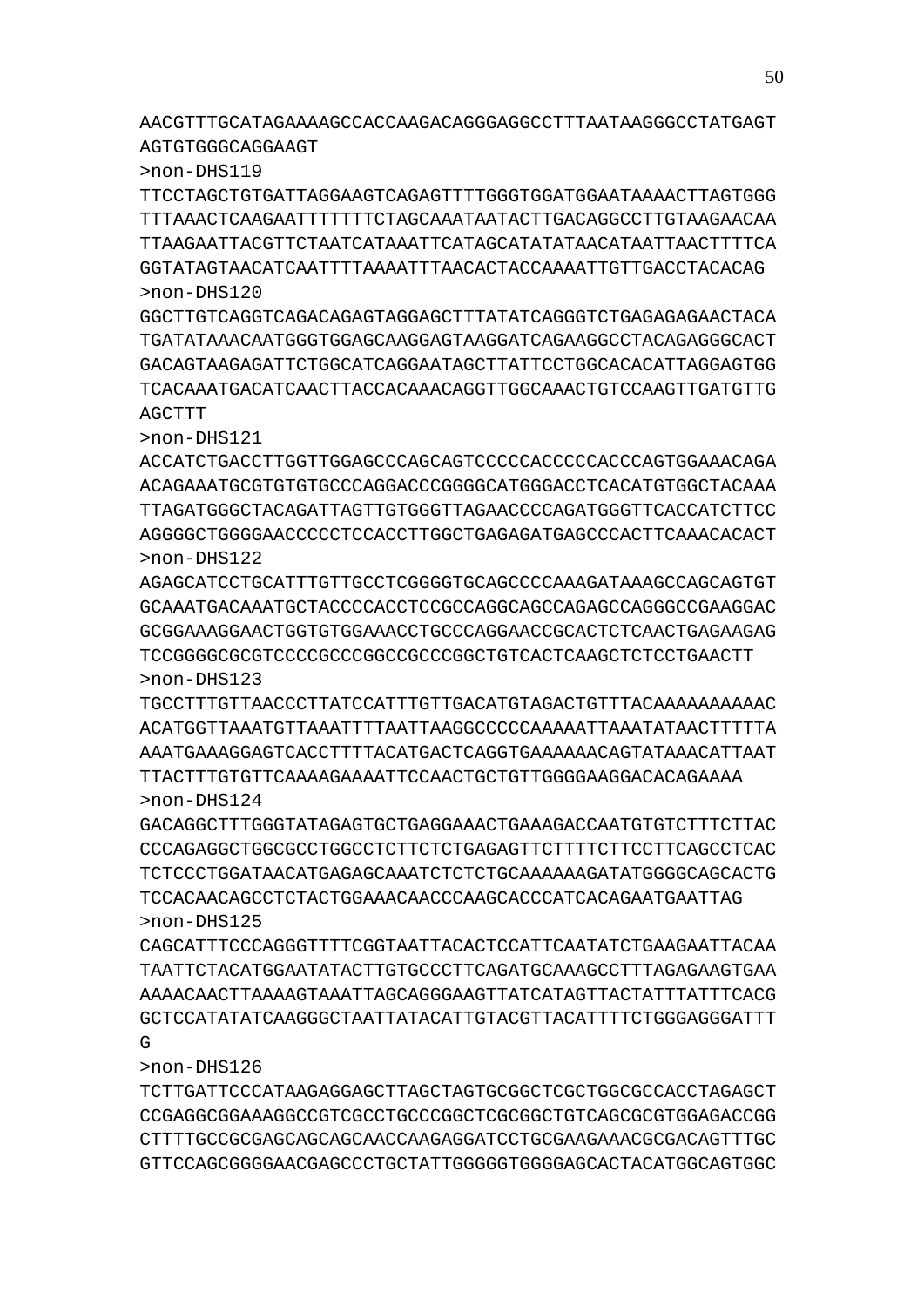GGTGATAATCTCGGCTCCAGATACTGTTACCTCCCTTTCCCCTTCTTGTGTGGTGTG GTAATAGCTGTTAATTAGTTCTGGAGCATTACAGTATCACTTGTAGTTTCCCCACAC CTTACCCACAGTAAACACCCTCTTTATTAAAATAGTATCTAATTACTCAATTAGTAT GCATTCTCATTACACTCAAAACATTCAGCTGAAGTTTTCTTCCAGGACTTTGACTGA >non-DHS128

GTTGGTTGGCTCATGTATTTTCAGGTTGACAGGCCTTTTCTGGAAGTAATGCCTTAA TTCAAAGAATTATAGTAGATTTCTGAGAAAGTTACCCCAAATTTTATGAAAACATAT TTACTTGGGCAAGATGGTCAAATAGAAGCATCTAGCAATTCTCCCCACTTCAGGAAC ACTAAATTGAAAAACTACACAAAAAAGAACCTTCATAACAACCAAAAATCAGGTGAG CAAACGCAGTACTTGGTT

>non-DHS129

ATATTAAGGAAAGAGGCGTTGAGGAGGGTAGAAAAGACAGTCTTGAATAATGTACAC CACTCTTCCCTCATCCCCTGGTAGCAGCCACCTGGCACAAAGAGAGAATCTGTGTAC TAGAGAGAGGGAGAGTGCAGTGACTGTGGGACTCAGTGCTGCCTTGTAGCAGTGGAA AGCAATATGGGGCAGAACTCAGCTTGCACCCACAGAAGGAGCATTTAGACCAGCCCT AGCCAGAGGCAAATCATCCAGCCCAGTAGTCA

>non-DHS130

GATTCTCAAGAACCAACCATCATCATAATTATGAGTTGTAGGCTCAAAATTGGAAAA TAGGTAGTATTTTTGGGTGGTTATTTACTAGGTCCTCTGTGCAGGGAGAAATCAAAC ATCACACATACTGGCATATCTGACAAACAGTGTCAATATTTTTTAAAGTACAATGGA GAGTCAGAGTGGGAGAAAATGAGAAAACGAAGTTTAGAGGAAGAAGAAAACCAGAAA TCCTTC

>non-DHS131

CAGTTTAGCGGGCAGAGAGTAGTTCACAGTGGGAGGGTTCACTCTGTTCATTCATTC ATCCATCTCTCACTCCTTCCCTCCCCCTCTCTTCCTTATTGAGCAAAGTCACTGTGC TAGACACTGCGGATTTGGTACTAAACAAGCGGAAATGGTCCCTGAGTGGGGAGTAAC CCTCTGTGCTCCCCCAAGCCCTGAGCCTGCACTCCTGGGAAGTTGTGGAAGTTCT CTAGGGG

>non-DHS132

CTGTTGTCTTGACTGCCAGGTCTCCTGTGGGGCCCCTGGGGCCCTGTGATACAACCT GTCACCCTGAGATGGACTATACTGACCTTCTACCCAGCCAGACTTTCCCCAGGGCCT CGCGCCCACTTCTGTTCCCAGAGCCACCTGGCCTTGATGTCTGTATGCAGTGTATGG GGCAGGGAGGGCTGGACAGGGCTTTTGTTGGGGAACCACAAATACCTCTCGTTAGGC  $\mathcal{C}$ 

>non-DHS133

AGATCGGAAATCAACCAGCAGACCCCGCCCACCCCGACGCCGCGGCCGCCGCTGCCA GTCAAGAGCCCGGCGGTGCTGCACCTCCAGCACTCCAAGGGCCGCGACTACCGCGAC AACACCGAGCTCCCGCATCACGGCAAGCACCGGCCGGAGGAGGGGCCACCAGGGCCT CTAGGCAGGACTGCCATGCAGGTGCGCTGCGCCACACGTGGGTTCGTGTGCATTTGT GTGTGT

>non-DHS134

CTCTCTTGAGGCTGACAGGAAAAGCCCAGATCAGCAAACCTTTCCAGTAAAGAGCCA GATAGTAAATATTTTCCACTTTGCATCCCAGAATGTCCCTGTTGCAGCTACTCGACT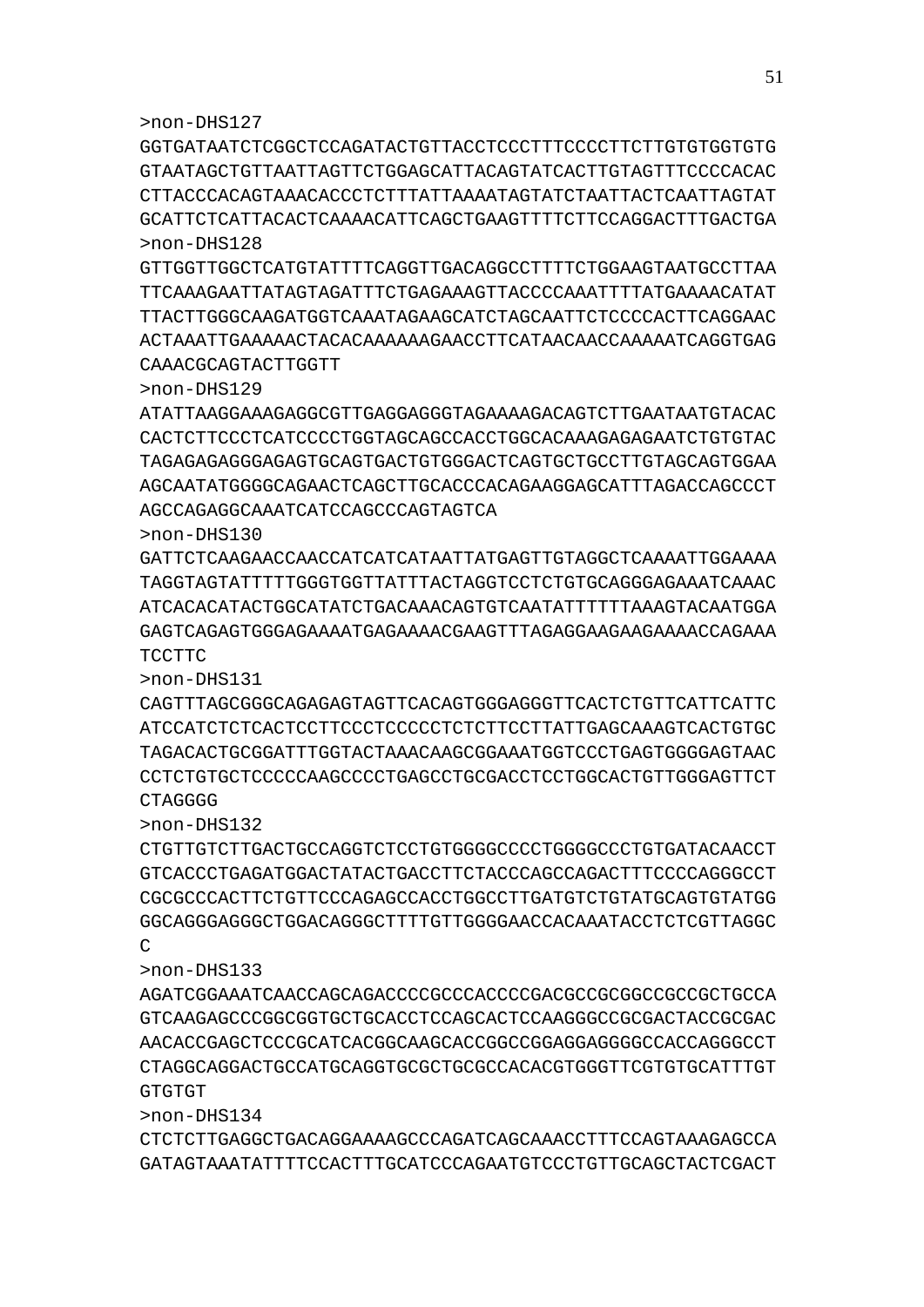ACATATCTTCAGGGCTCACAGAACCCTCTGGACCACTTCCCCAGGCTTCAGTTGCTC

>non-DHS142

>non-DHS141 AGTCCTACCAGGCCCAGACAGGAGGCACCAAAAGGACGCCAGAGCCTTCACCACCCA GCAGGTTCTGTACCAACTGATAAAGTTGATAAAAGTGACCCCAACCCTTAGTAACCC ACTGGTGTAATATAGAAACATCTATAAGGGCGTATGTGTGCGTGTATCACCCTAGCC ACGTACATAGTCCAGCAGCCAGCTCTATTGAGAGCAATCGGCCACTTCACTTCTCTC **CCTAGAACT** 

TCCCAGAAC

>non-DHS140 CCTCCGCTCCTAAACCACTTGTGGCGCGTGTCGGGAATACAGGGCGCTCTGGCTCTT CTTGGGGCCTCCGCTGGTCCGACCATCTGGCAGCTCTCTTAACCACCACGGCCACCC CACGAATGGAAGTTTGGGACGTGCCTGGGTTGCCCTTAAGGAGGACACCCCCGCCCC CACCGCCATTATGCATATCGTGGGAGAGGCGCGTACAGGGCTGAGACACTCCTCAGG

>non-DHS139 TCTTACCCATTTGAGGAGTTTCTTCATTTACAAACCTCTCCTTCTGATAGACTTTAT CACTTTTGTCTTATCATTAATCCCTTTCCTCTTCTCATCTAGGTATAAACCCCTGTA TACTTTACACCTTCTTTTAAATGCTTAATATAAGTAACCACAGGAGAATCTCTTCTC CCCTTGAAAAACTGCAAATAAAGATGTCAGCTATTGAGTATATTTGTGGCGTCTCCA  $\mathsf{G}$ 

>non-DHS138 CTCTGGTGCTTCTCTTCAGCAGGTGCCCGGGGAATGGACCTGCCGATTCTGTGGGTT GCAAGTGTCCACAGCCTGAATCTTGAGGTCCCTGGTCCATGAAGGGGTCTGAATGAC TCCTGATGTTGCTGTCAAAGCATTGGACAGACAGGGATGCCAGGCCCCTTGCCACAG GCCCGGGCAGGTGGGAGCCGGCTCGTGGATGAGGAAGCAGAGATTGTGTCTGAGA

AGGTCACAG

>non-DHS137 TAATGCCAGGCTGACAAAGGACACCCGGAAGAGCTAGCTGTGGAGGACCCGCCTCCT GCTGCCTGTCCCCTCTGCAGCAGCTTGGTGAGCCTCGAGTCCGCCATGGGGTCAGGA GCCGGGTGAGACCAGCCCGCATCCTCTTCCCCATCTGCACCCTGAGCACTTGCCTCC TGGCATCCCACAAGGGGCCACTGCTGCCTGTTCCATAGATGGGGACACTAAGACCCC

>non-DHS136 TTTCTTTGCTCAACCACTCTTCTCTTAAATTCTTGGGATAGAAAAGAGGACTTAAAA GAAGTTTCAGTGTGGAACAGACATTTCTTACCATTTTCCCCATTTCATCTTTTCCAG CACAAGCCCTGTAGGTATAAAGTTTGACTTGTGATTTCAGAAAGGCAGACAGTGGAA GAGGATGGCTGCAAAGCAGTTCAAGAGGTACACACCAAGTAAGCACAGGTTCTCTCA TCAGATTCT

GATTTCTGTCTGGGGAATCAAGTTTTTGATTTGTGCTACCTAATGGAGGGGAAAATG CTGAATTTCTTGCTGCTCTGTTTGAGAAATAGATGGAAGCATGGGAGGAGCCAGAGA CCTCTGCAGCAGGATTTGGTCTAAGTAGAAAAGGAAGATTTTTGTTTCAAATTGCCA GCTGCTTATGTCAGACTGACTCCCTTATTATGCCTCCAGTAGGCCTGTCAATATGG

CTGCACGTGTGGTGTGAAAACAGCCACAGACAATATGCAAATGAACAGGGCGGCTGT CTTCCACTATTTCCTCTTTTAAACGTGTAAACTCTGTTTCCAAAATTAGCTGGTG >non-DHS135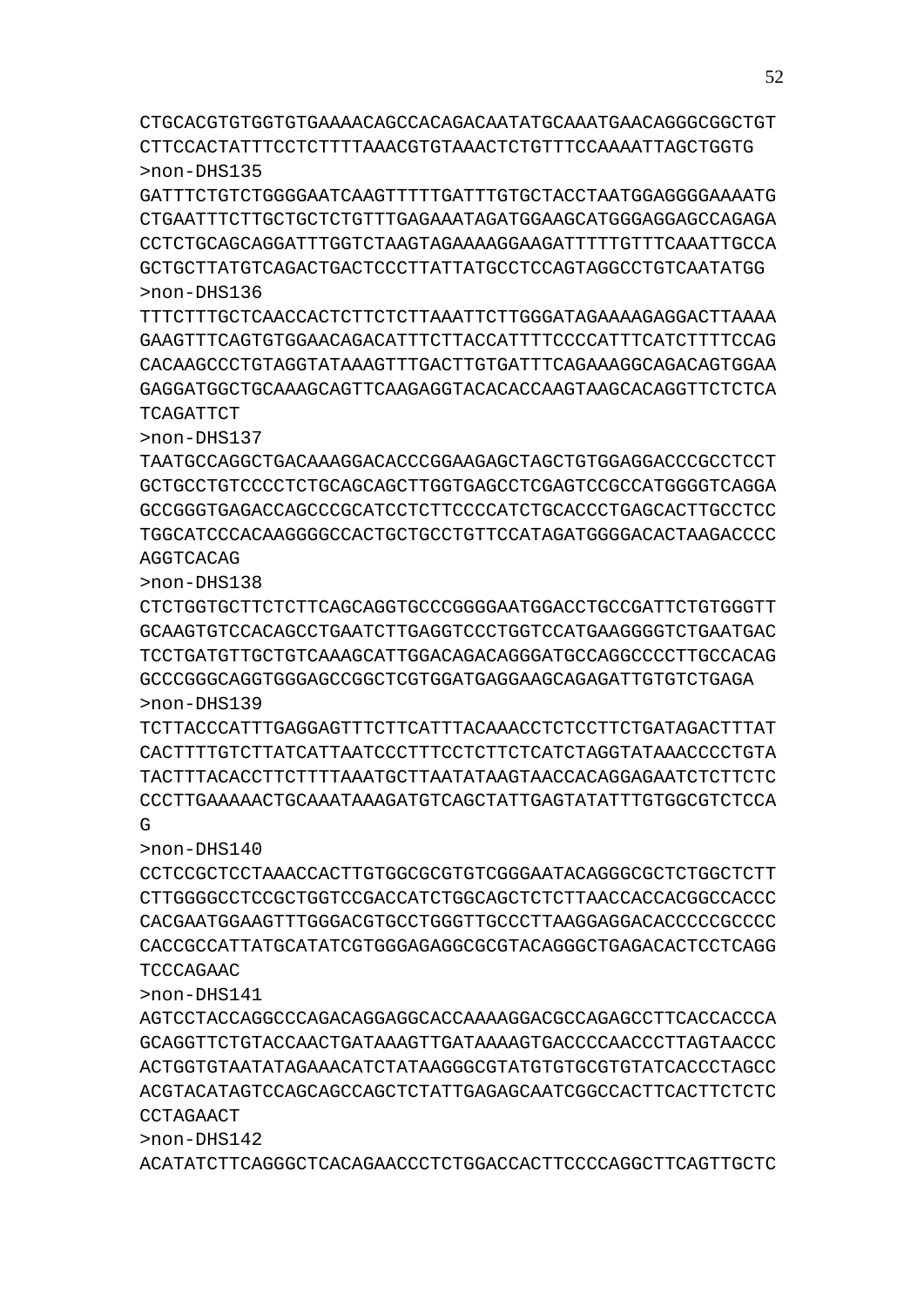ACACACTCTTTATCCTTCCCCAGTCTCCTGCTTCCAATCAGGATAGAGGTCAGTACT AACATCCACCCCCCTATAGCTTTAGGCAACTCCCTTCCCTCTCTCTGCTTTTGTCCC CCCATCAGCACTGGGCTAAGAACAGTGTAGGGGAGGCATCCCTGGGCCTCCTCAGGG GTGACAGTCTGATGTGACCTTCCTCCACCTTTC

>non-DHS143

TCCAGTCCATGGAGGGAGATACTCATGTATTTGACATTTGAAAACCATTTTTTTTAG CAACTATGATAGTGGTTTCTAGACTTTGTCCTTAAGCACAAGCCATTCTTCCTATAT GACATGATCATAACAAAGATTTATATATAGCTCCAGAGAATAGTGAGATTTGCAGTC TTCTGATGGATATCAAAGTTGAAGGCTAAAAGACACTTTGGTGGTATAGCTGGG >non-DHS144

TGAAGGCTAAAAGACACTTTGGTGGTATAGCTGGGAACAGATTCTGTAACAGAAAGA AAAAAGTATGCTCAATCATTCACCATTTTATTATGAAATCTAGCTACGTGCTATGAC ATACATAATGAATGTATGTCAATACACCCATTATTGTCACTTCATGTTTTAAGTATA GAGATACTGTATAGGTGATAAATAATGCATTTGTCACCATTAAGTAAGTCATCACAA ATGTGCAGTCA

>non-DHS145

GTCATCACAAATGTGCAGTCAAACTTTAGAAATGTTTAGATCTAAGAATCGTTAACT TTCATTCTTTTGCCATCTTTCCAGCCAACTCACAGCTACATCAAGATCTTGGAAGCT ATATGACCCTACAGTATTAATAGTTGACAAAATAGAAATAGATGGTCACGGACTTGG GACTGTGGCTAGTAGGTGGCAGAGGGTACCGTTTATAAGAGAAGTTTGGGCTGTTCC TAAAC

>non-DHS146

CTGTGGTCTATGCAAGTCAATTCCTTCTGAACCTCTAGGGCACTGCTCAAGTTGCTT AGCCTAACCCTAGTGGCTGGGGAGTGGGAGGTGTCTGAATTTCCCCCACCCTCCTTC CAGGCCAACTCCTTCCAAGAATCACTCCAGGCCCTTTCAGAAGATAATTTTGATTGC ATTGTATTTCAAGGGTTCTAATTTTATTTCTTCAGCTAAAAAATAAGCTCCTTCCTG GGACAGTTCTATGTCT

>non-DHS147

TTCCTGGGACAGTTCTATGTCTTGTTTTTCTTCCCGCCCCCCCCCCGCCCCCACAGT CCCTAGCCTAGCTGGGCACAAAATAGATTATCAATAAATTCTTGCTATATAAATGTC TCCACCAGGGCCAGAGAGCTTCACTTGAGGCAGTTGCTGACAAACTGGATAGTCCAG GGAGGCCTCCACAGCTCCTGAACTGCAGTCCTTCGATTTTTGGCCCAAACTAGGTCA TGTCCTGAAGG

>non-DHS148

AAACTAGGTCATGTCCTGAAGGGAACAATTAGTATGAGTGTCTGGGACTCTTTCCTA TTTCAACTTTACCTGCTTTAGTGTACAAAAGAACCCGAGAGATCATTTAATCCGGGT TTTAAAAACCCCTAGATCTTGTCAGAATTGAAAACATATGAAATAAAGTGCAGCATT GCTCACCAATCAATTCACCCAACTCTATGCCCAAGAGGTTTCTACCAAACCCTT >non-DHS149

AGGGCCTGAGCACATTTCAGTCTGTTATGCAGGCTGAGAGGCCAGGCTCCTCCAAGG CCCCATGAGCTACTGGTTGTTGCAGCCCTGTGAGGCAGAGGAGCTGCCTGCCTGCTT TTTTCTCCTCTTGTTGAGGAGCCGGTTGTTAGAGGTCTTCAGGTCCTTGATCTTCAC CTGGTCGTAGTCTACCCGCATAGTGGCCAAGGCACTGGTCATCTCCTCCTGGGGACA GAC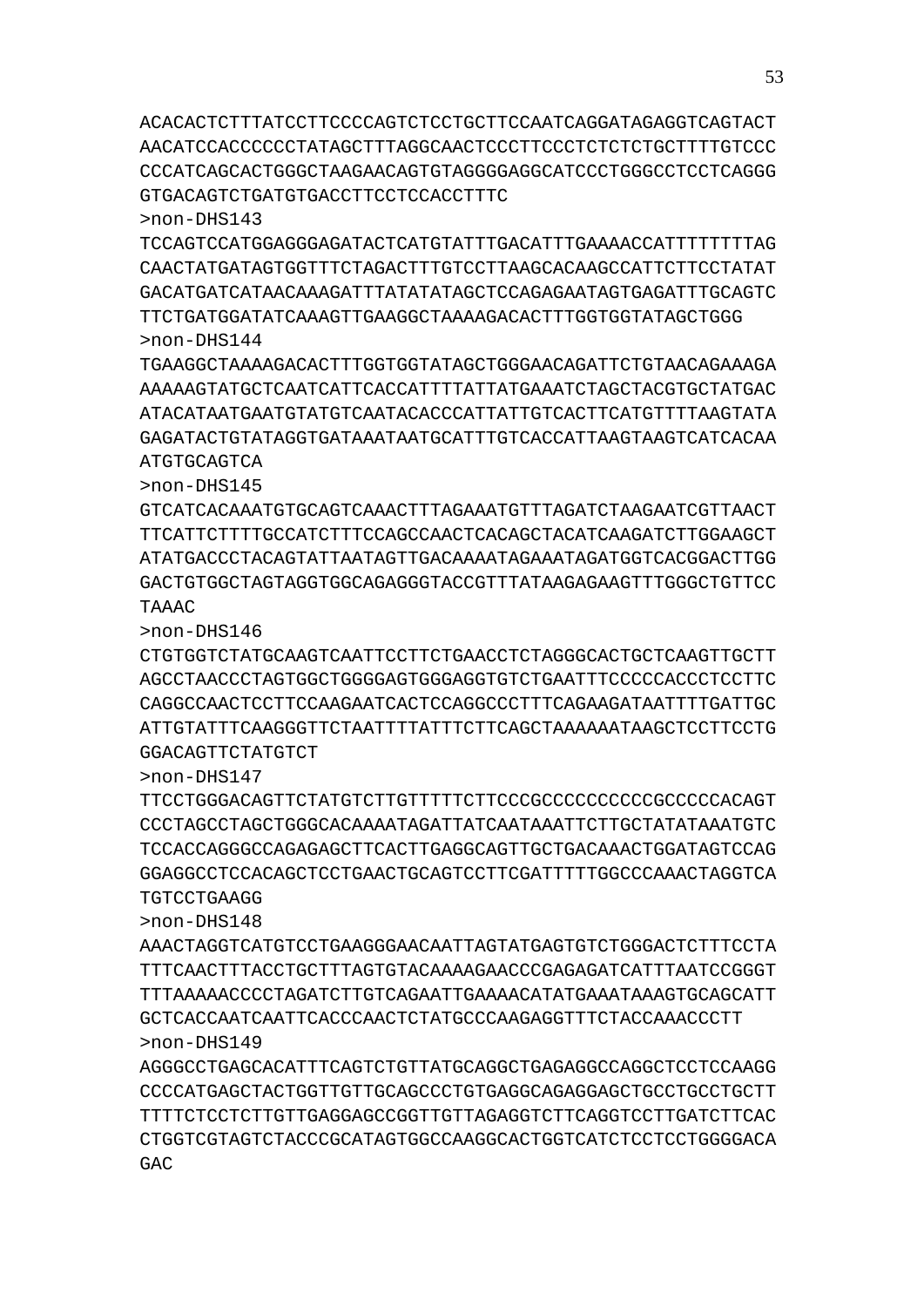>non-DHS156

GTCAAAGGCCTGAGAATCAGAAGAACCAATGGTTTTCTTTCAGTCTGAAGGCCAGAA GCCTCTGGGCCCGGGAAGAACCAATGTTTCAGTTTGAGTCCAATTTCACAAAAAACT AATGTCCATTTCTGAAAGGCTATCAGACAGGAGGAATTCTGTCCTACTCTGAGAAGC CTTTTCGTTCTATTCAGGCCTTCAATTGATTAAATGAGAGCCTCTCACATCTGAGAG TGCCATCTGCTTTACTCAG

>non-DHS155 ATCTGAGAGTGCCATCTGCTTTACTCAGTCTACTCAGGTCACATATGAATCTCATGC AAAAAATGCCCTCACGGAACCATCCAGGATAATGTTAATATCTGGGCACTGCATGAC ATAGTCCAAGTGGACATCTAAAGTTAATCATCACAGCTTCCTTTACAAATCAAAGTA ACTGTTGTATATGAATGCAGCAGAAAACTTGACTTCACATGACCAAGAAGCTAGGTA ATCCTGG

CTTGACTTCACATGACCAAGAAGCTAGGTAATCCTGGGGCATTGAAAGCTGCCCAAG AAAACAATTATGCTGTTTCTTCACTCTCATCCTGGCCTCAAATGAATATGGGAAGTA GGAGACAATGAGGTGATTTTTCAGGATTTACTAACATTCCTAATTTCGCTATTCTCC TTCCTTTAGCACAGTTATCAGAAACCATTCAGTCATACCTTGCCTCCCTGTTTTCTT CTGCCATTGAAATAACAGGGGCCTAACT

CCACAAGTGAACCTCCTCCAGGCGAGGGGATGCCCTGCAGCATCCAGCCGTCAAAAC CTCCTGTAGAAACGGGAGCGAGCATCAAGCCTGTGTGTGTGCATGCTTGGGCGGAGT CTACCCGGAGGAGAAAGAGGCTTCCGGGCTGGCCCTCCAAAGCCGGTTGTACAGGCG GCAGCTCAGGCTGCTCACTGCGGGCCCTATGACCCTTTCTGGGGCCCTGCTTGCTCT CTCCAGTCTGCTTTT >non-DHS154

ATGGCTAGGCCCAGGGACTCCCTCAGGGGAGAGCGCTGAGTGCCATCTGGGCTGGGG CTGCAGCAAGGCAGGGCTGGACTGCACAGGGAGGCAGGCAGACCGGATCCAGCAGCC TCAGGGCCCAAGGAGGAGTGAGAATGAGAG >non-DHS153

CAGGCCCATCTGCCCATCCCACAGGGAGATGTCTCTGTGGAAGATGGGAAGCCCAGC CACAACTCCCAGTGGCCTAGAAAG >non-DHS152 AAAGTATGCTGGCTTTTGTCACAGTGACATTTTCCAAAGTGGAAAAAAGTTAAAAAT ATCTCCCACCTTAAGTTCAGATGAAAAGTCACCCTTTGGGTCGGGAATAGTGAGGGG

CAAGGAGGAGTGAGAATGAGAGGGCCAGCCAGTGTGTGAGAAATCAGCCTCCCCAAG GCAGAGGTGAACCCTCAATCGCCCCTCCTCCCTTACTCGCTCACTCAGCATTCACAG GCAGCAACGTGGTCCCTGGTCACCATGGCAACCAATGGCCAATGCCTTTCTCAAGGC

CACTCGGGCCAACCTAGCTAAAGGTGCTGCTATGGCAGCAGGCAGCTCCCAGCCCCT AGGCCCTGCCCATCTCTAGGGCTTGAGCCTGGGCCAGAGATCTGAAGGAGGTTTAGG GTCAGGGTCCTCCATCCTGAAGTTCCGAGTGACAAATTAAAACACAACAAAATAATC CTTTTGTTAAAAGAATGACCCTGGGCC

CTCCCAGTGGCCTAGAAAGCTAAGGCCATGCACCAGGGCAGGACAGCACAGAGGCCT

>non-DHS151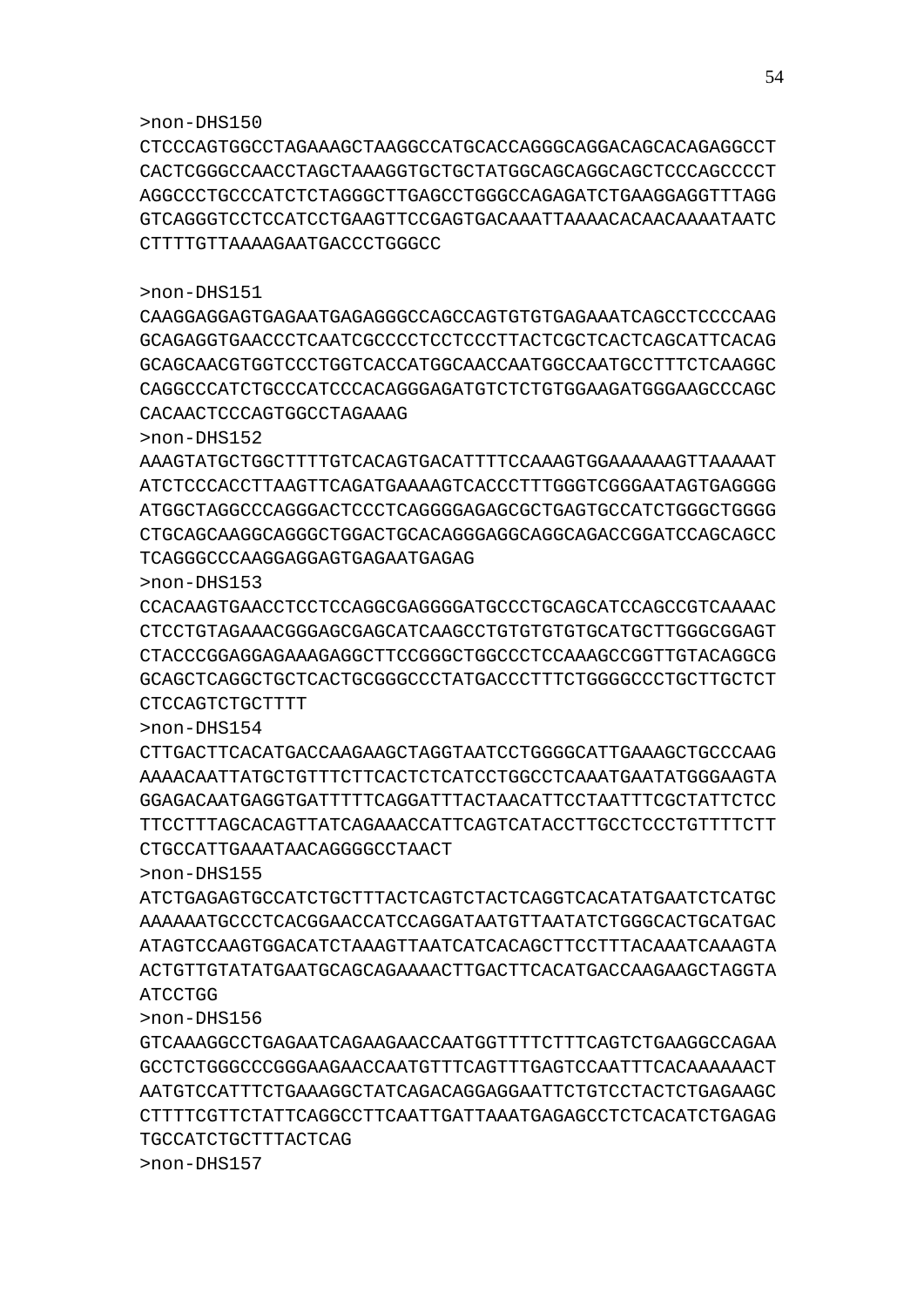GGGCATCTGGGTCAGCTAGTAGCTGTTAAAAAGATTAAAGGGAGGTGAAGACGTGTA GCACTGAAGGCTGCACTGGCTCACTGATACCTTTATTTTCTCAGAATTGAAAAGTTT TTCATAGTTGTAAAGATAGTCAATACCATAGGTTTCACTTTTACTGCAGGAACTTTC CAACGAGAGGTTTCTCTCGTTCTTTCTTTAATTTTATCTTTCTCTCACTAGGCAATG CTGCACTTAACAG

>non-DHS158

GAGGAGAGGCTTCACCAACACGGGGCTTTCATCCACAGCGAGCGCAGAGCGGGCTTT GCCAGTTTATGGTCCTTTCCACTTTGCCTCTCTCTTTCCCTCGCTCAGTCTCTTTTC CCTCTAAGACTTAACAAAGCCCTCATAAAACCCAAGCAGAAGGGTGAAAAGTAAAAG CAACACAATTTCAAAAGAGAGAGTGCAAATAGCAAGCCCTCTGGAAGAGCTGAAGAG GAAGC

>non-DHS159

CATTAATTCACATGAAGGCTGGTTGTTTTTTATGCCACCTTCTCCCCTCTCTCTCTT GCTCCCTCTCTTACCATGTGACATACCTACTCCCTCTCTGCCTTCCACCATGAGTAG AAATTTCCAGAGGCCTCACCAGAGCTGAGCAGATACTGGTGCCATGTTTGTACAGCC TGAAGAACTGTGAGCCAAACAAATCTCTTTTCTTTACAAATTACCCAGTCTCAGGCA TTTCTTTATAGCAATGTAAAACAGACAAACGCACC

>non-DHS160

TAGTTGATGCAAATCTCAGACAGGTTTTTTTTTTTTTCTTTTTTAATGGTCTACTAT TCTTTGTTAACTGAGACTCCCTGTTCTCCCACTACCCAACCCATAGGTGGCCTGCAG CACCTGGTAAACAGAAAGGATAGATTTAATTGAAAGACTCCTTTTATTGCAAGGCAA TTGACAAATGTTACCAGAAAATAAACTCCCACCATTCCCAAGGGAACGGATTTCAAT CTGGTGGAACAGGCTAGACTACACGGAAC

>non-DHS161

AGGACAGAAGGGACAGGATATCAGCTAGATGTCATTGAATATATTTTGTTTTGTAGA TTTGGCTTTTCAATCATCTACTTGTTTCCATGACTGTAACACTAATTTAAATTTAAA AGATTCAATGCTGAAAAGCCAAACTCAAAATACAATAAGTCTAACTAAATATTATTG GTTGCATAACCACACAGAAAATAGAAAAGTTATTCTATTCCTGATGACTTAGACTCT CCTTGAA

>non-DHS162

ACACATTTCCAGTTGAGAATCAGGCACTGACTCTAGCAACCCATGAACTCCCAGAAT CTGAGATCAAGTTTTCCAAGTGATAGGGTTGAAGCTCTCTTGTTGTTTTGAGGTGAC TAGGAAGCACATTTCCCCCCTTTCTATAGAGCTGGAAAATAGCAGGGGTCTCTGACA ATTCTCTCCAAAAACCTGTTCTCTCAAAGTCATCCAAGAATCACTCTCCCCTCTGCC TCTTATACAGCCTTGT

>non-DHS163

CACTCTCCCCTCTGCCTCTTATACAGCCTTGTGGTAGGTGGTGGGCTAAGGTGTCTG ACTATTTTAGGGTCATCATTTAGCAAGTCCAACACAGCTTCTCTGATCTCTCTTTTA AACATGGGAAGAAGTATCCTCTTTTGTTCTCAGCTTTGGAGTTTCAACTGATAGTAA AGGTGCAGGAATTGCAGGCCTGATGGTTGAACAGCTCTGGACAAATTTCGACAGCCA TCACAGCAGACTAGACCACAGA

>non-DHS164

CACGAGCTACAGAAAAGTGGAACAGGATATAGTCACATTCAGCCTTCAACAAAGAGC AGCTTATAGTTATCTTTAACTTTTCTTGAAATCTATATAAATAAGGTGAAATTTTGT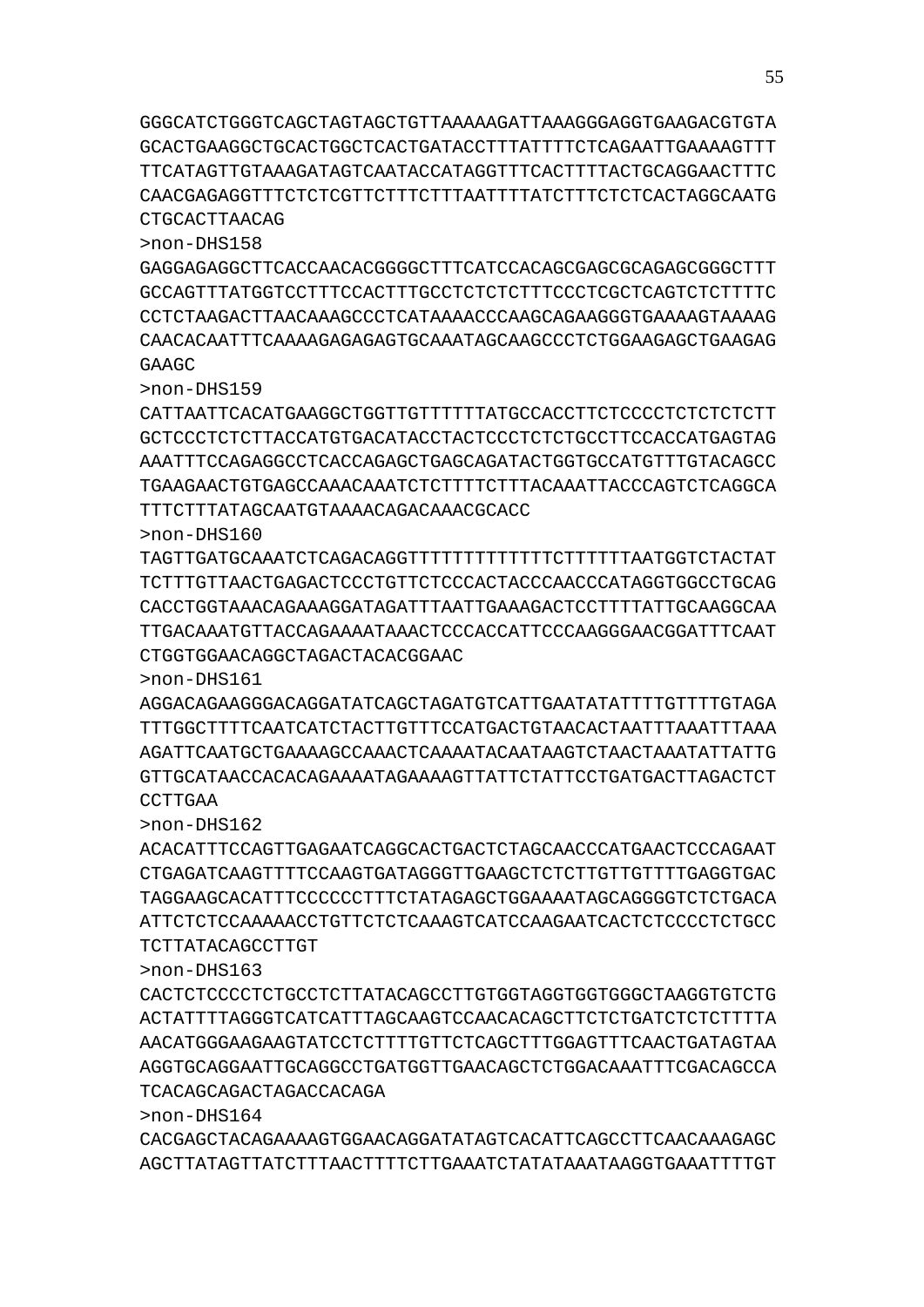TGCTTAAAAGAGAGGCCTTAGGAAGGGAGACACAGCAAAACTGGAATCTAAGTTTGG GGAGTACCTCACACGGCGGATTTGACTCTCAAGCATCATCCGTAGATTTGGTTTTGT GTTACTCCTGGGTGTCTTTGTCAGTTCCTCCAGGGGTGCCATGGACTTGCTAAAAAG GTGCTGGAATCAAAATTTTAATTCACGTATTTGTATTGATTTAGTTATTCCTCAGGC CCCATCTACTTGCAAAGATTTCGAG

GAAATGGTCTTTTC

>non-DHS171

CCCTCCCTAGAGAAGACAAGACTGTTCAACAGCATTGCCACCCCATCTGCCAGGTGG CCGGAGGGAGCAAAGGCACAGCCTCCCAGGGGCCCTCTGCTCTGACCTGGCTGCCTG GTGGAAAAACACTACAAATCTGGTAGGAGGTGATTTGATTTTCTTGCCTGGTTGCGA TGCAGTTATGGTGTTATAAAACAGAGGGTCCGAAAGACTCTCACAGGGAAGCAGAAG

CTCCTCCTTCTTTCAATTTGATCC

GCTCTCCCTGTGGGCTACTCAGAG

>non-DHS170

>non-DHS169 CCAAGCACTGGGGATATAAAAGTGATGAAGGCACAGTTCCTGCTCTCTAGAAAGGAG CCCATGGATTTGGCCTTCTACCTTTGGTGTTCTCAATTCTGCGACAGTCTCGGCAAA AAACCCAACCGGGCATAAAGACTTGACATTCTGCACAGGAAGGAAGCACGCAGGGAC AGAATGTCCATTTGTGAGAAAAAGGAGATACAAAAAATAGACATCCCTGGAGGGCTC

GCAGATTGGAGCTGTCCTCAGGCATCCCTGGAGGCCCAACGAGCAGCCCGGCCAGGC CCGTTGTGGTTGACAGAGTTGGTGTCTGCCCACCCGAGGGCAGGACAAGTGGATGAC

>non-DHS167

>non-DHS168

GGTAAGTGGGATTTGGGTTTGTTTTTGTAAACTGAACTTTTCAGTAAAACAATGTGC ATAACTCTTAATAACATACTTCTTATTGAATTGTTAACACTTTAAAAGCAGCTCATG CTTTACTACATATAGAAACTGTTTTAATGCTAATGAATGTTTGAATTTTGGCTAATA TTTTTATATGATGACTAGAGCATTATTTTTCCCAAGTTTTTATATAATATAAATAGA AAGTTTGGGCATTCGATACTAG

CCCGAGCAGAGCCCCAGTAGGGAGCTGTAGGGGGCCTGGAGCTCACCTCTCATTCTC TTACTTAATGGAGAGAACTGCCCACCGCTCAGAGGAAGCGAGGCACTCTCCTGTCCC

>non-DHS166 TGCACTGAAAGGATCAGGTAAGAGAGAGTTGCCATCTTAGTCTTTTCTACTCATATG TGGGAAATAGAATATGATAATGAGGTGGCATGCAGAAAAAGAAGAGATTACCTAGTG ATTTCATATGAAACCATCCATCCCCTTCACAATTGTTAAGTACCTAATTGAACAAAG TTCTGTAACAGGTATTTTACCAGAATAACTGTGTAGTACCACCTAGAGACTTATGGT TCAGGCCCTTAT

>non-DHS165 AAAGACCACATTGAGTGTATTGGAGAAAAAATTACTTATTTTTCAAGAATGAAGAAA AGGAGACATATTCCAAGCCTGCTTGGTGCCTTACATGGCCTTTAACAGCTTCTCAGA AAAGAGCACTCCAGGAATGGGATCAGTTACACTGATCACCATTTTCTCTACAGTGCA AAAAAAGAGGATACTATGCCCTGTTTCTAATGCTGCACTGAAAGGATCAGGTAAGA

CTCTTTATCTGCTAGTACATAACAACAAAAAAAGTTGCATGATAAATTCTTAGCAAG CACAAAGGTTAAGTTTTGGATTGCCTAACTTAAAACATGAGTGAGATGACTTATGCT CATGTGGAGCCCT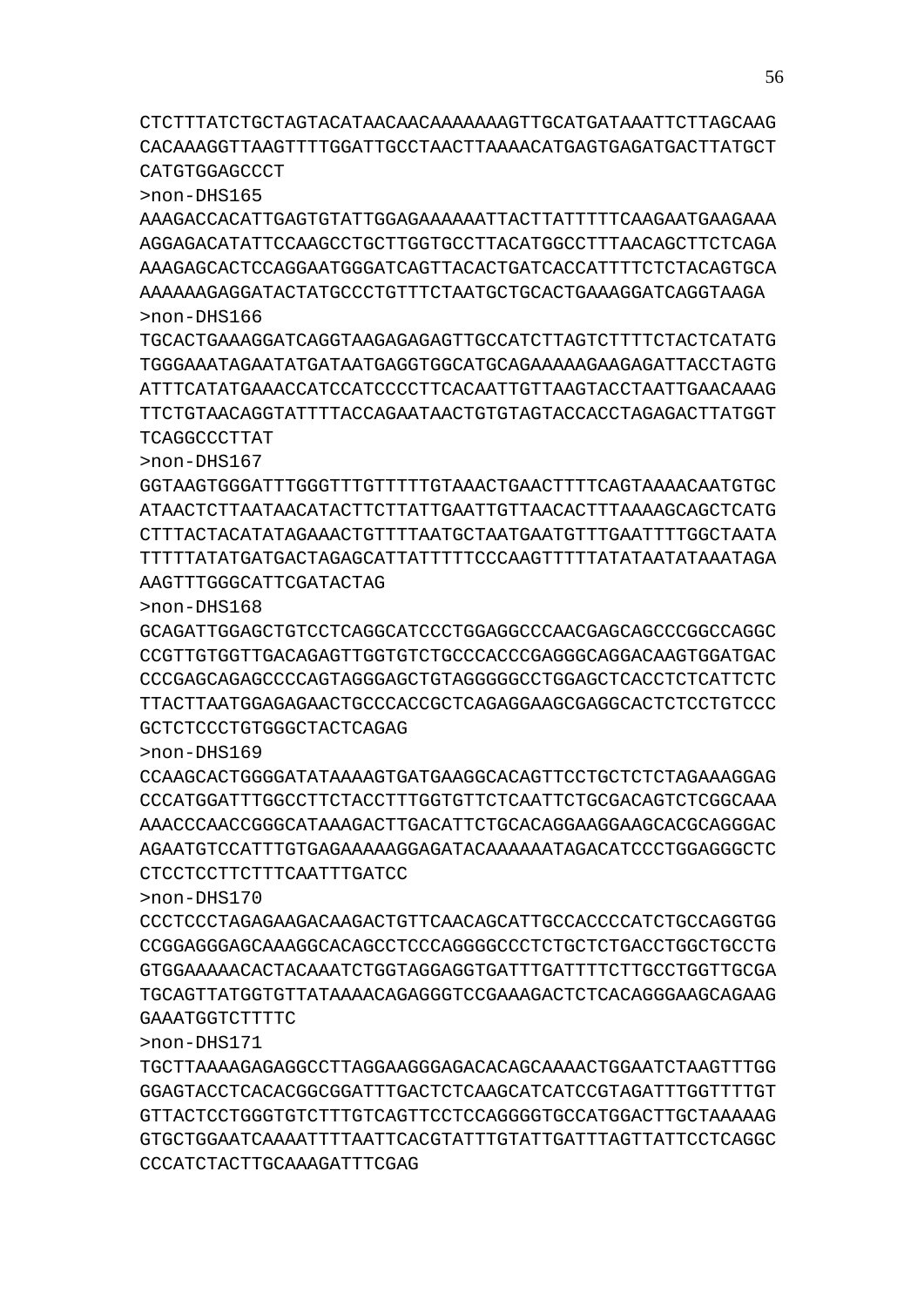CATCTACCTCATAATCTCGTTTTGGTCTAGTTGTATCTTTAACAGAAAAAAACTTGG GAAAGTGTTTAATATTAAAAAAAAAACCACAATAAATCCATTTTCTACTTACATCGT TTTGTAAAGTTCAACAGAACAGATTAATTTAAATCTGAGAAAGGACAATAATATGGA GGATGGAAGAGTAACTGATAAAATAAGTACAAACCATTAAAAAATGGTTATATCTAT TTTTCCCACACACAGTGACAGG

>non-DHS173

GTTGTGCCATTTCATCAGATCTTCTTATAGTCAATGTCACATTAAATTAGAATCTGA GTAACTAATGTTTAAAAATAGCTGATATATTTGAAATTTAGGCAAAAAACTCATTTT TATTTGTAAAATGTGCTCAGTGTTAACTTTATTGATAATAACCAAAAACAAACCTAA TATTTTATGATTTTAAAATTATTTTTAAGCACAAAATAGACCCATGTTGGGGATGAA TAACATGTCTGAG

>non-DHS174

AACCTCCTCAGGGGATTAGTTCTCAGGGCCTGGTCCGCTAGAAGCCAAATGCCTGTG CCCAGCCACCCGTGACGCCTGCAACAGGCAGGAGATCCCCCAACAGTTACTCCCAGC CTTCATTCCACAGGGTCTGGTTTTCCTGGAAGGTGGGAAGTCCCAGGGTCTGAGGAG AGGGAGCGCAGGCCCCCATTTGTAGGAGTGAGTCAGCTGACCCGCCCCCGGGGTTCC TAATCTCACTAAGAAAGACTTTGCTGA

## >non-DHS175

GTGCTGGGTTCACCTTTTCACTCTGCTGCTAGCCAAGCTCACAGCAGCCCTCAGGAG CCCTGTCTCTCCCAGCTGCTCATGAGCTTGTTTCTTTGGCCTGACACCACCTCCTTG CTCCAGCCTCAATGTGTGTGTTTACTTATTTTTAGAAGTGGGGGTAGAAAGTGGAGT CCTCCCTGCATCTTATGAAAGGGGCAGTGTCTCAGAGCTGTATCCATCCCGTTTCGC CATTCTGTGGGTGGAGGGTG

GAGGGTGTCCCCTGAGAGTGCCAAGGTAGGCGTCTGGATTGTGCCATCCACACACCC TCTTCTACAGCTCCAATGGAGTATGGTGGGAGTGGAGTTAGGTGTCAGTGCTCAGTT CCTCAGCCTACCATCTTTGCCAGGAACTCCCTGCCCATCGCTTCTCCATGTTCTACC CTTTGTCTTCCTCCCCCAGTGCCACAGACCCCTCAGCCCCAGTCCCCATGGCCTGTG

CATTCCATGATTATCCTCCTATGGCTCGGACACTGTGGACTGCCGACCACTTCTCAG CACAGTGGGCTGGACCAACCCTCACCCTGTAGGCCCAGCAGCACCCTGGAGCCCAGC GTATCCACATCCCACTAATATGAGGGGCATGCAGTCTCAGTGTAGTTGTGGAGCCCC TCCTTCTGGCCCAGGTGCCCCCCGTCCACCTGTGGCAGCACAGTGTGCAGGGGGCTA

AAAGAGTTGGGTGGCACTGAAGCCTGGTGCAGGGAGGGGCCTGCCAGGGACTGGAAC TCGATGTTTGGGGACAGTTTCTTGTCCCCAGGGTCCCTGGGCCACAAAAAGCTGCAG GGTCAATCCAGAGACCCCAAAGCCCTGGCCTCCTGCCCAGCCCACTTCACACTGCCA CCCCTGCATCCCTGGGGTCTGCTGGGTGCTTCTACCTCCTCCTCCATCCTAGCAAGC

>non-DHS176

>non-DHS177

>non-DHS178

TCCTATTC >non-DHS179

TGTTGTTGCTGAGCACAGT

CAGACCACGAATGGGTC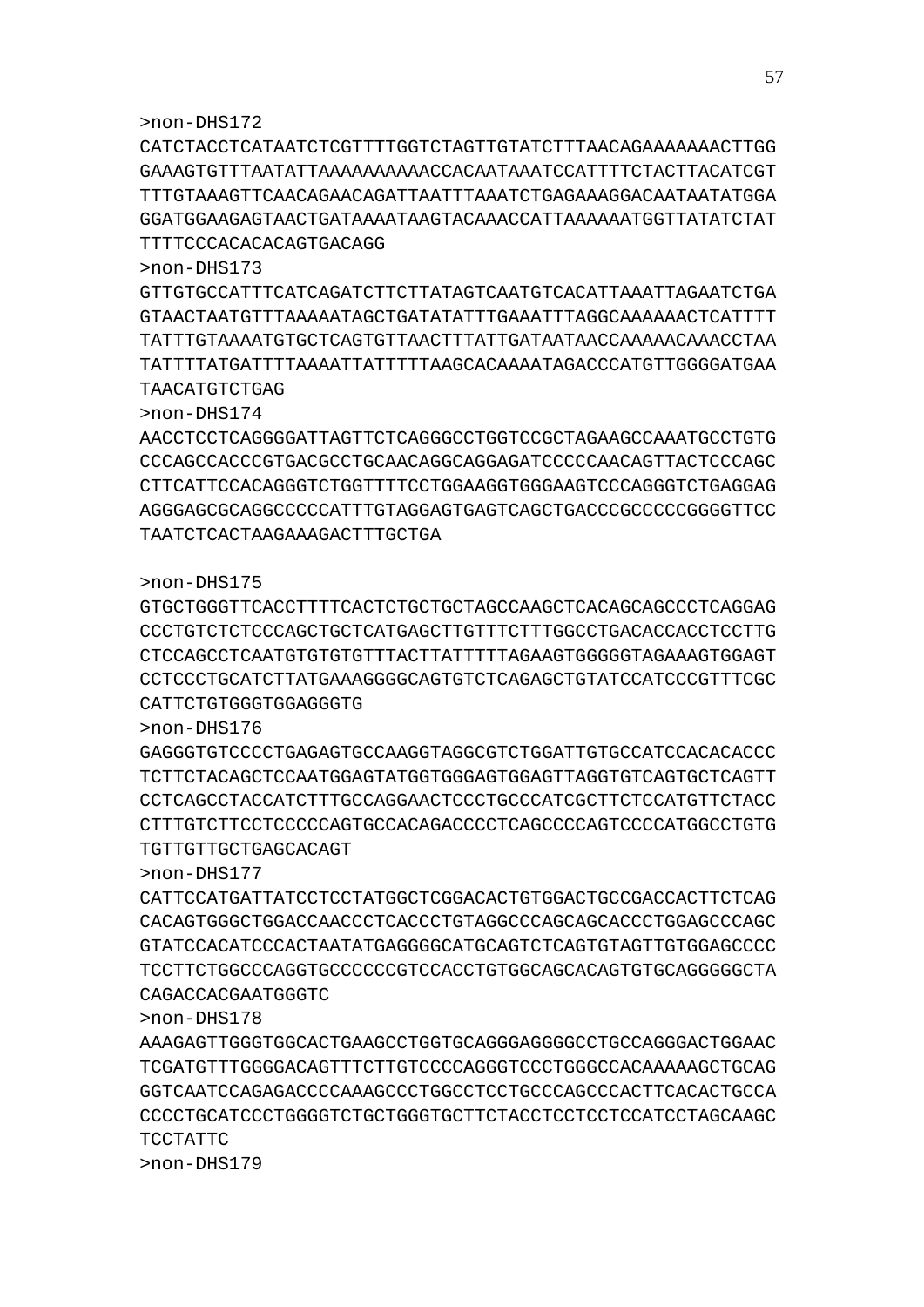CTCCATGGCACATGAAAATGACATGGAATTCAGTTTCAGTGCCCGTGAATGCCTCTT GCTGGCACCCAGCCTCATACACTTGCTTACACATTGTCAGGGGCTGCACTGGTGCTG TTAGGACAGAGGCCATAGGCCTGCAAAGCTGGTCCTCTCCAGACAGGCTTGCCGAGC CCTGGCTCAGGCTCTGTGGATCCATGCCGAGAGGCCAGGGAGGCCAGTGAGGTGCTG AGGAAGGAT

>non-DHS180

GAGGTGCTGAGGAAGGATCGGCCCCATGCCCAGCTCTGGGCTCTGCCGTGGGTTCCG GTTTCATCTGATGTGATGGGGAATGTGGTGTGGGACAGAAGAGGACAGCGGAAGGTG ACACATGTAGCTTTGCAGGGGCTGTGGGAGGAGTCATGGGGCCTGGGTGGAGGTGCT GGAGGCTGACGGGCCGAGTTTCCGGAGCTCAGAAGGCTGGGGAGGTAAAACTGAGCA TCATCAGCCAG

>non-DHS181

CTCAGACAGGACACAACAGGAATCCAAAATGGCTTTTGGGAGGTCACAGGGGTGAAA GGACGGTGGCTTGGGTCTGGGGGGAAGGAGAAGGGCATGGAGACAGGGTGGGACAAC TCTCCCAGTAGAGCTAGGACACACGCCTCCGCCACATCCCAGGCACCCTGCCGTGCC CTCCGGCTGCCTGCTCCCTCGGTCCTTCTGGCCACGATGGGGGTCGGGGGTCTGGGT TCATCTCCATCT

>non-DHS182

AAGGCTCACCAGAGGACTTGTATCCTCCATGGAATATAGACAGCCTGGCTTTGAATT TTGGTCTTGCCAATTACAAGCTGTATGGCTGTGGGCAGGTTATAGAGCCTCTCTGTG CCTCAGTGTCTTCATTTGTAAAATAGGATAATAATAAAATATCTTGGAGTTGCTGGA AGAGTTAAATGGAATTAATACATTGTAAAGTGCTTAGAATAGTTCCTGGCACATG >non-DHS183

GGTTCGATTCCTAAATCACAAGATGCCAGGCAAAGAAATGCTACACAAGGGCTCTTT GTCCATGGGAAAGGCACACGCTACAGAAAAGTATTTTAAGAAGCCAGCAATGACTGC AGTGCTGCACGTAAAATGTCATCATGTTCTTAATGAGGCAATTGCTTGGTCAGTAAA AATACTCTCGCCCTGGGTGGTTAGTATGTTGAAGTTAACTTGGACACTGCATGTGGC AGCCACAGCCATCTTCCCACAAG

>non-DHS184

AGCCATCTTCCCACAAGAAGTTAGGCTGCATGTAAATAAAGCCATCACCTACCCCCA AGTGAATCCTATCTCCTTCATTGGACATGGAATTTTCCTGGGAACCTGTGTCCCTGT GCTTCTGGCGAGGTGTCTTCTTTCCTTAAGTCGAGTGCACCATTATTGTGTCTGTTT GGAGTACTGGATATCAAATTAAACTGTGTGAGTGTGTCTGCATATCTCTGTCTGTGT AAAGGGATTTGGAA

TAGTGCTTCAGTGTACCAGGTTGGTTGGTCCACTCATTCACTCATTCATTCCTTCAT TCACTCATTTTGTGAGGCTGTGTTAGAATAGGAACAACACAGACTTCAGAATCAGAG AAACCTGGAGTTCAAATCCCAGCTCTGGCTTTCCTTGCATATTCCCTGATGTCTACT TATCTTTTAGCTGTACTGAAAGTCATATGTCAAGCATCCAGCACAGGACTCAAAGCA

AAACTGAGAGAGGGTGAAGAGAGGCAGGTTTCCAAGTGTGCACTGTTAATGCCTACA TAATCAAGACTCAGCTGTTCAGCACTGAGTGGGAGGGTATTTCTGGGAGACGGGTGG AGCTTTTCTCCTCCTTGTTGGTGTCTTCACAAATTCCAGCAATCAAAATAGTCATTT

>non-DHS185

TTAA

>non-DHS186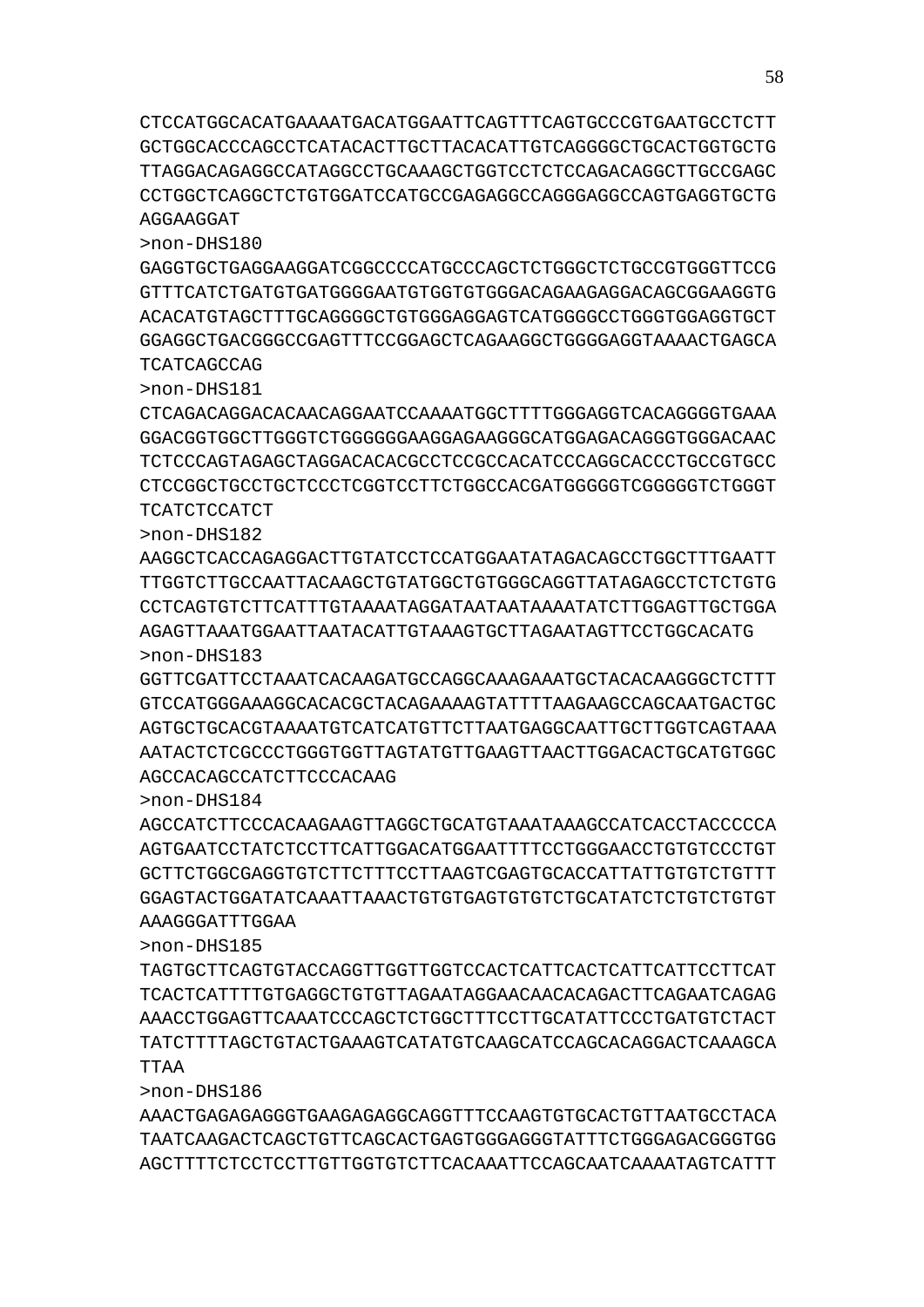AGTTTTCCCTCTGGC

GTTTGGGGACTGCTCTTCTAAAGGGATAAAACAGTTGCCCTGAGTGGACTTTTTGAA GATGTAAAGCAAGGGCTGGGGAGATGTCCTGAGCACCGTGGGATAATGGCCTTTGGA TGGAAACTGAGTTCTGTCGTTCATTCAGCTGATGTTTAAGGGCGCCCTCCCTGGGCA GGCAGGGTGCTGGTTCTTGAGGGTGTGGACACCCAGAGCCAGTCCCTGCGCTCTCAC

TCATGCTATCCACTCACAT

>non-DHS193

>non-DHS192 GAGGGGAGATTTAGAGATGGGAAGAAAATATGACTCCCAGTGACTGTGGTGGGAGAG ATGACATGTCTGGAGGAGTATGGAAATGCACAGATTTAATCTTGAGCAAATCACTGA AATTCTAAGGTGTTTTTGTTTCCTCGTCTGTAGAATGAGAGCATTAGACCACTAGAT AAAGCCTAATGGCTCTTGTAGCCCGTTAGGAATTTATTGATAATCACTTCCTGACCA

AGTGTGTGTGTTGTGTGTGTGTTT

>non-DHS191 AGTAAACAATGTGGCTTTGCTGTCTTTGTTTTGAAAAGAATTAAATTAGAAAGGTGA CAGTCTTCCTAGAGTTAGAAATTAACCTCGAGGTCAGAATAACTTAGCACTTATTAT TTTCCCCACATGTAAGGTTGCATCTGAACAATGCACATGTCTGTTCTGGGTGTTTCA TTGAATATTCTAATTTGAGACAGCCAGAGCCTGTGAATAACCTGGTTACTACCCACT

ACAAACAGGAAATCTAAGGCTTGG

>non-DHS190 AAGTCTGAATAGCAGCTGGGTAGGCACAGTGCTCTAAGATGTCCTTGAAACTACCAG AAAGAAAACTGAGAATTTTGGGCATGAAACTTTACTGCTACAACTACTGCTACTACT AGTAGATGACATTGAATGTTTTCAATGTACCAAACATTGTTCTAGCTAGTTTTCATG CATTATTTCATTTAATCTAATAACTCTATGGGTAGGTATTATTTTCATTTACATTTT

TATTTTTTTCTTGTTTTTTTTGACTGA

>non-DHS188

>non-DHS189 TTCCAGCGAAACACAAAGGTAATTTTTTTTTCTGGTTAATATTTAGCAAGAATTCTG CAGAGTGATCAAAAAAATCAAATACTCAGTATTTCAGAAATAGATTAAATAGGTTAC TTTTTTACTGATAATGTGAAAGAATGATATAAAAACTTGATTTTCCTCAACAACATT ACTTTCTTTTGTAAATGTGGTTTCTACAAAGATGAAACTACTAAAACTTACAGGTTT

GCTGGGAACCAAGCAATAAATACTATTTATTTATTTTAATAGTATGCTTAGTGGAAG TATTACCAATATTTCCTATGCTTAAAAACATCCCCAAATGCATTTTGTGTTAGGCTC AGCATTTTCATCGTAATTTACAACTTAAAAGGGTAAATTCTATTACTCTATGTCAAA CCAACAACTGGGTAAGTGCAGAATGTTACCCTGTGAACTATGACCAAATTTATTGCT GCAGTCATTAGTACATATTGATTCTGCTTATAACAACCCAAAGGG

>non-DHS187 TGCCTGGTCAAACCATTTAACATATGACCATGTAAAAATGTAACAACCATTCTTAGC TCACTCATGGCTGGCCAGATTTGACCCAGGGGCTACAGTTTGCCAATGTTTATTTGC TAAATTCTCTCCCTTTGTTGCATCATTTGAGAGAATGATATACCATTTTCTCTAAAA AGTGAGGTGTCATTTTTTTCCCATCTAATGTCAGGCTGTCATGACTCAGTTACTT

TCCTTCCTTGCCAATGTCATCTTAAAAGAACCTCTCTCTAAACCCAGGTGCTTAAAT TGTCCAGTGAG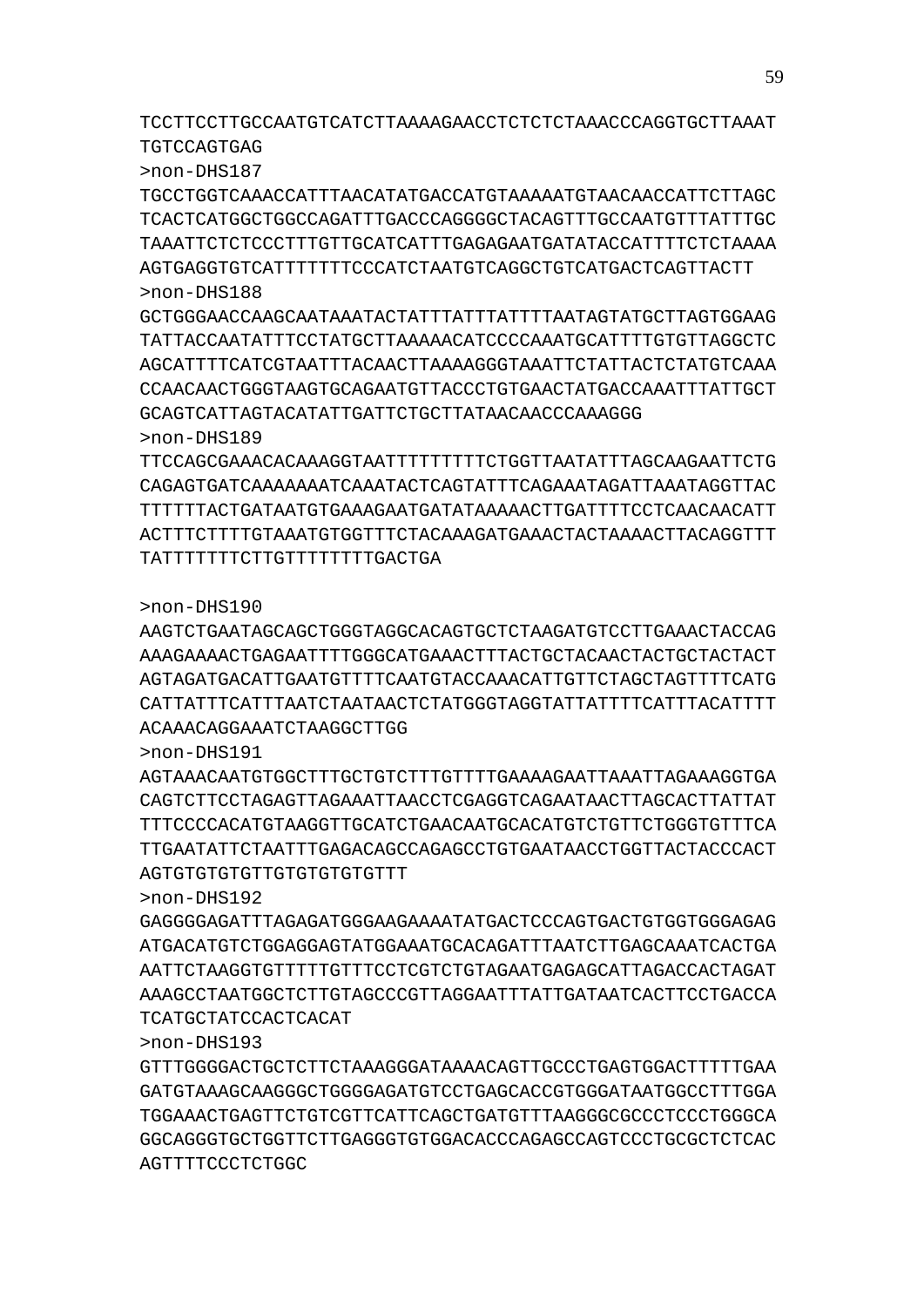GCTCTCACAGTTTTCCCTCTGGCTGCAAGCGCTGGGGTGTGGCCCTAGCTGGTCCGT TGGGCTCTGCAGGAGTCTAAGCTGGGCTCGGGATAGCCGGACAGACCCCAGGCCAGG GGAAAGCTCACTCGTGGCTGTCGCATCTCTCCCTCCAAGCAGGTCGAAGAAGGGGGC AAAGCAGACACCCTGAGCTCCAAACTGCAGGCTGGGGATGAGGTTGTGCACATCAAT GAGGTGACTCTGAGCAGCT

>non-DHS195

ACATCAATGAGGTGACTCTGAGCAGCTCCAGAAAGGAGGCAGTTTCCCTGGTGAAAG GATCCTACAAGACCCTCAGGCTGGTAGTGCGCAGGTAGGTGGCAGACCCCCACCCTG TCCCTCCTACCACCTCACCCCACCTCTCTCCCTACCCTACCCCACCTCTGGGAAAAG AGCTCGGGGTTGGTAGCTTGGCTTTAAACCTCCATGTATGGATCCTGCCTTTTTTTC TTTTTTCTTTCCTATCTTGTGGGATGTGG

>non-DHS196

TTCTTTCCTATCTTGTGGGATGTGGGGAGGAAGTGGGGTGAAGACATTTCAGACACT GCTGTCTTTCAGAACACTCATTTCCCAGCAGGTACTGGTTTGTCAGGGATAGACCTC ACTGGACTACCTAAATTTTGGGACCTGATGAAAAGTGACACTCATCCCAGATGCGGT

CAGAGCTCTAATAAGCTTTTTGTCTGGTGGGACTAGAGAAAGAAATTGGCTTGGAGC TT >non-DHS197 ACTTCAGGCTCCCCAGTAGTTGGGACTATAGGCACACACCACCACACCCAGCTAATT

GTTGTATTCTTTTGTAGAGACGGAGTTTCACCATGTTGTCCAGGCTGTGAGCAATTC

ATTCTTAATATAGCATCTACTCAAATGTAGACATTCTCTGATTCTTAAAATAGGATT TTATGAGGTTAATTTTTCTTTGTATCTCATTTGCCTTTTACAGATGATCTAAAATCA TTTGGCAAAGGATGAGTGAAGTTATTC

#### >non-DHS198

GACAAATAAGCAGCTTTGGTTCTGCAATATAACCTGGAAATAGTGAGGACACCGACG TGGAGAATAGAGATGGGAGTTGACAGGGATCAATTGTTCTAATGCGGAATAATGCAA GACATAAGATCAAGCCAGCAGGAGTGAGAAACAGAGATCATATCAGGGTGATATCTG TGGGGCAAAAGTAACAAGAAGATAAGGTGTAGGCGGTGGAGGGTAAACCGCGAGGCT TCCATGAAGAAGAGTGGCCTGGGAAGT

#### >non-DHS199

TGTAGCCTGGTGTGTAAAGCTCATTTAGTGAAACCTCAGAGCTATTATGTGTCAACT TTTCTACAGTAAGTATTTTGCCACATGACAAATGTTCGGCAAATGTCGATGGAGTAA CTCTGACATGATTTTCAGGCAGTTAGAGGGTCCATGCAATGCAATCAGTTGCAAATG ATGAGGTTAAAGTAATGGTACTGTACACACAGTACTATCCTTCCAACTAGTAGGTTA TTAACACCTATGTACATCTCCAGCTGCT

### >non-DHS200

TATTGGAGAATTCATAGCCACACCAAATCTATGAAGAGTTTCAAGAGTGTTTGTGTT TGGCATTTTAAGAAGAAGGAAAATATAATCTGCTAAGAGATGCCAGAACTAAGGGTC TGATCAGCCCTTGAAAGGACAAAGCAAGGGCTTTTGAGAAGTCTACATCTCTGTTCT ACATATTTCTTCAGAGAAAGAGTGACTTTTGTAAGCATTTTAACCATCCTACAGTTC  $AC$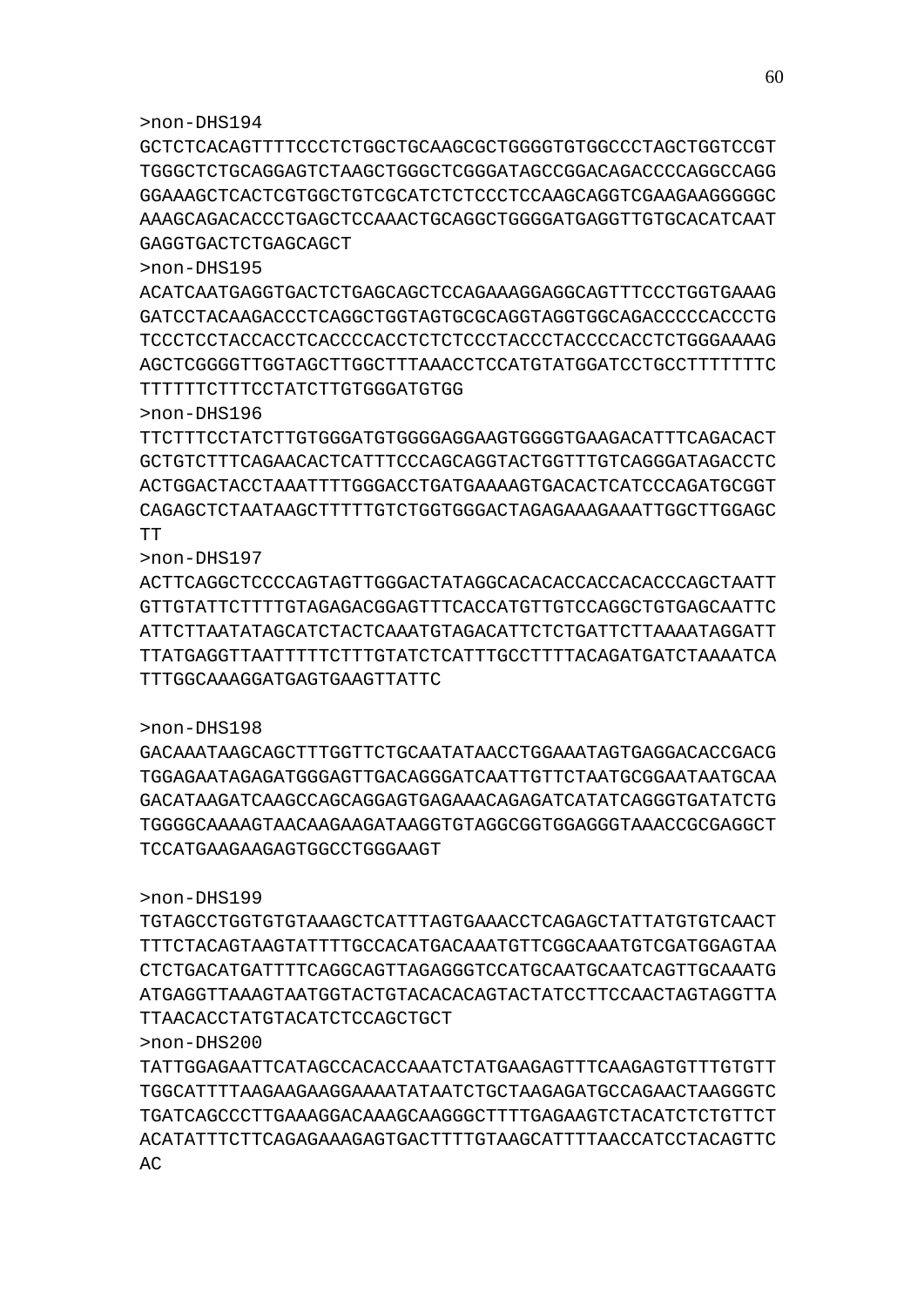>non-DHS208 GCTCTAGCACCTACAAGAGACACCCTCCCTCTCCACCGTGGATCACCTGTCTCACCC GTGTGAGTCTCCACACAGAAACCAGTCATGGCCCTGCCTTTGCCCCCCTTGAAATCA

TTGTGCTTTGAAAGATGGACTGGAGTTAGTTGGATGA

>non-DHS207 GCTGAGCACTATGCTATGTTAGGGAGATAAAAAGTTAACAAAGACGAATCTTCATTA AATAATATTATATCCCAGTGAGAGAGATGGACAAATATGTCAGTGGCTGCAAGAAAG TATGATGTGTGCAGGTGTTAAAATTTCACACCATTCTATGTGTTTAGGAAGGGAGAG CGAAGATCTGCCATCAGACTAGTCCATGGGGTCTCATTGTAGGAAATGAGGCTTACA

>non-DHS206 TTAATACGTTGTTCAAGGCCACAGGTAAGAATTTTATGAAATTGTCATGGAGAAAAT TGGGCTCAAACTAGCTCTTTGATGCATTTGCTATGGGAACTTGGCCACATTATTAGC TTCTGTGAGACTCAGCTGTTTGTTTTCATTTTTAATGTAAAAAGTATAGAAAACAAT CTATAACTTGCAGCATTCATTTAAAACCCGTATTATCTGCTGAGCACTATGCTA

 $\overline{C}$ 

>non-DHS205 GCCTGTCTTTACTGCAATCTCTACACATAAATTGTGAAGATTTCGTGGACACTTATC ACTTCCCCAATCAATACCCTTGTGATTTCCTATGCCTGTCTTTACTTTAATCTCTTA ATCCTGTCATCTCATAAGATGAGGAGGATGTATGTCACCTCAGGACCCTGTGATGAT TGCGTTAACTGCACAAATTGTAGAGCATGTGTGTTTGAACAATGTGAAATTTGGGCA

TTCCACCAGTTTAGCCTCAGTCTTTCCACA

>non-DHS204 CTACCCTATCCCTATTCTGGCTTGGGCCAGAAAAAGACACTAACAAAGAGTGAAGAG GAGGAAGAGGAAGATGGTTATAGAGACAGTGATGAATGGTAGTGGTAAGGGGGTGAT GGTGGTGATGGTGTAATGGAAGTTAGTAAGATAAATCAATTACAATAATTGGATACT TTAATCTTTTAAAACAATATCCTATAGATAGTTTTAAGCATTCAATAAAAGGTTAAA

CCCTATCCCTATTCTGGCTTG

>non-DHS203 GCAGTCTGTGCTGTTAACCATAAGGAACATCAACTGATTTTATAGATATTTGAAGAG TCGATGTAAAACAACCATTAACCATCACTTTCTTTTATTAACAAAAATAAAATAAAG TCTTAAGTATGTACAGCCTATTATATTCAGCTTTCCTAGGTATACTTGCCTCTTTTG ACTCCAGCCCACCCCACCTAGCTACACAGAGCTTACAGACAGGTCTTGGAGGATCTA

GTCTGTGCTGTTAACCATAAGG

>non-DHS202 GAGGAAACCTGCCCAGTTCAGGCTCCTCCGTGGGCTTTGTCAAGTCCTCCGAGACCC AACATGGCTGGAGACAAAGAATTCCCTCCAAGCTAGAGCCTGTACAAAGAGGGTAAC TTAAAGCAGTATTGTGAGAAAAGTGGAGGTGTGTAAGATCTTATAAAGAGGAAAAGG AAAGGACTTAATAATTCAGTATTATCTTCTGATATAATCAGGTATTTTTATGGGGCA

AAATGGGTATCTACTTATGTGATCTGAAGCACACACC

>non-DHS201 TCCACCACAAAACAGGTAAGTAGAATTAAAATATAAAAACAGCAAAAACACACACAA CAAAAACTGTTCCACCTTTGATATAAATCCTTTTTAACATCTACTGAGCAAGTGAAC TGGAATCATCAATAGTCTGTATTAAAGTAAAAGAAGTTTATACTTTAAGAATTAGCA TTTTTAAAAAAGACTACTATTAGAATAACAGAGTGCCTTCAAACATACATAAAATAA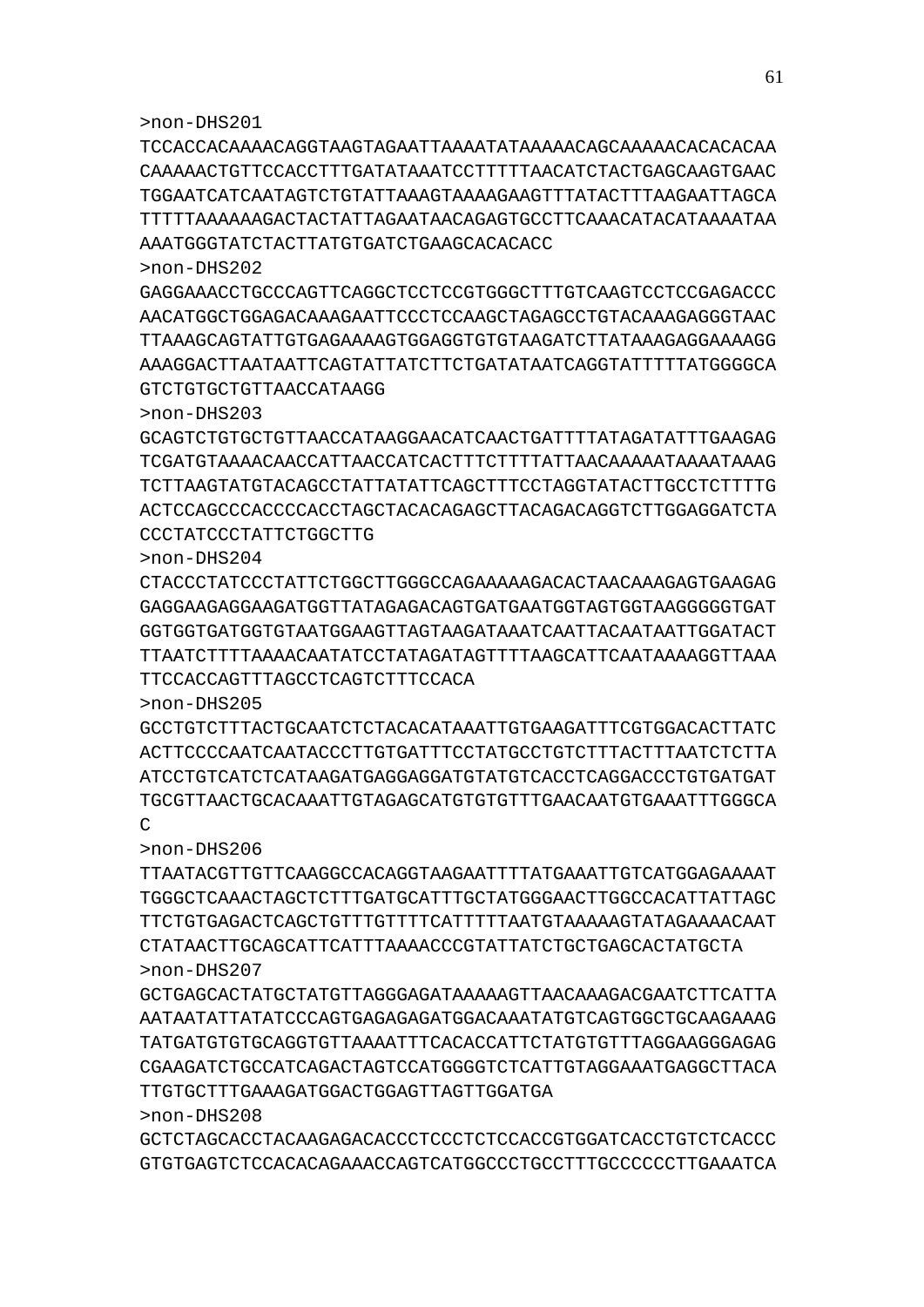CCCAAGAGGATGCTTCAAACTCAGGCAAGCACAACTGATACTCACTCTGCATGCGAC AGCAGGGGAGTGACCTTACGAGAAACTAATGGGCCTCGCTTCCTGAGAATCACTGTC AGAGC

>non-DHS209

CTTCCTGAGAATCACTGTCAGAGCCCGTAACATAAGATAAATCACAGCCAAGGATTT TTGAAAAGTTTCCTGATGAGAGAACCATGACCTTTTCAAGGGTAGTGATGGATTGAT CAGGGCAAGCAATAGGTAGATTTTTTAAAACAAGCCTGGCGAAAAAAACAATGATAT ATATCTACCAAAGTTGGCTGGAATACCCGGCTGGTGTCCCAGTCAGGAAACACAGGA AAAGGTTACA

>non-DHS210

TCCGTAAGTCAACACGGTTTTATCGCAGGCCAACGGGAGGGATTCCGCAGTTCCCGG CGAGCGTGTTCCCTGGATTCAGAGCACCGCGCGGAGGGCTGAGCTCCTGGTCTTCGG TGGACCTGTGCTGACTCAGACAGCGGAGTTCCTCCTCTTCTCTCAGCAGACGGCTCC TCTTCCATCCACCACACCCAAAGACTCCGCCGACAGCCGAGGGGAAAGAACTTCCAC AACTAGGATTGCCTTGGATGTC

>non-DHS211

TGAATACTGAATGCGAGAGAGGACGGTGGCATTGGCATTTGTTCAGGAATGACAAAG GCAAGAAGCACATTGCCTTATTTGGTCAAAGGCTCAGGACTGGGAAGATATGGGGAA GTCAAGAGGTTTCCATCTGGAATGAGATTGGAAGTTGGTGCCTTAAGACCTGAGACT TTGAAAATTATTAGGTTGGTGAAACGTAATTGTGATTTTTGCCATTAAAAGTAAATT GCAGTTTTTGCCATTAAGAGTCACAGCAAAGAGTAAATGCC >non-DHS212

TGTTACCTAGGGGACATTGTACTGCATACCACTGCTTTAAAGAAATTTACTGAAAAC CAATAAAACCACCATATGTGTATGTTGACAGTTCTCACACACATTTTTTAAAGTGCC TTTTAGAATGACAATATCATTTAATAATTATCTTTTTCACAGAAGTCCTTTTAATAT CCCACAGGACAATGAAGAGACTGCAGGACCCAGTATGGGAACTGCAGGCTGACACGG CGGCCGGTAGGATCCTGCTTCGTGAATTTGCCCTCTGAATACTGA >non-DHS213

AAAACTTGCAGACAATGGAGCCTACACATATGTGTCGAATAGCTTCAGAAATAATTT TGCTCTCTTGTCAGTGCTGAGTGACAGCTCTAATAAATTCCTACATTTTAAGCAGAC TTACATTTCACATGCACTTGCTCTCCTCTCTCGAGCAGAGTGGAACATCTATTGTCA AATGCATAATATAGCATTAGAAATGCAAACTTGCTGTAGCCAATGGTAATGTGT >non-DHS214

TAGAAATGCAAACTTGCTGTAGCCAATGGTAATGTGTTATTTAAAACTTATGAACCC AAATGAGGGCTTATTTTCTCCAAATTGAAATTTATAGTTTCATTTTAGGGTGCTAAC TTGAATATTGATGGGGCTTAGGCATGCTGTTATAAAATGGCAATGAGAAACAGAGCA AGTAAGTGCCAGACACAGAGGAGCGATTATAGCAATGCATGGATCGTATGTAAAAAT TGAGTTCCCTTACCCTACTGTGGCTAA

>non-DHS215

TTGAGTTCCCTTACCCTACTGTGGCTAAAAATGTAGGGAGGCTTTTGTGCAGGTAGG GGTGGTATGCAGCTCTCAGTCTGTTAGTATTCTATTGGCTTTCACACCATGTGAGTT TAGTGCAAAATTAAAAAAAAGAAAAACACAAAAAGAGTAAAACAGAAATGACTGGTT CTTCATATCTTCCAGAAGAGGAATCTTTGAGATCCCATCACCCCTCTGTTAGATGAG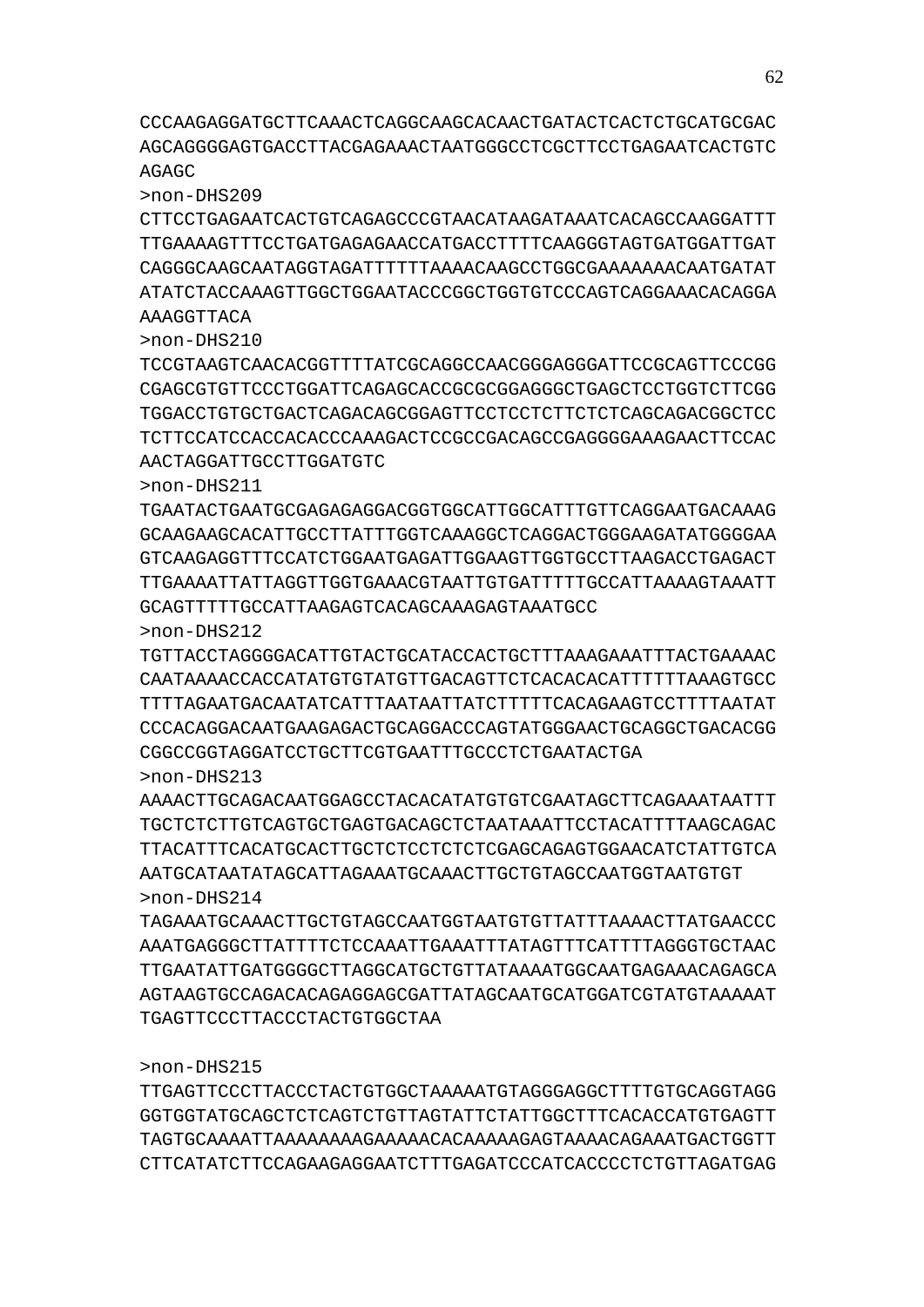CTCCCTTTCTGAGCTGGGATTAGGAGTTGATAATGGTCTTGCAAGTGCAGTTCTGCA

ATCTCCCAG >non-DHS223

CCTGTGATT

>non-DHS218

>non-DHS222 AAGCAAACAGAAAGTGTTCCTTGGTTTTCAAGTTCTTATACAGTTTTTCTAAGAGTC TTTCAAGGGCTTGAGTGAAATCAAGTAGTTTCATTTTACTACAAGTTCTTGCAAGAC AATCTCCAAATTCCAGTGGCCTGGTTTTACCCACTCTCTCCTCTCCAAGTTTGAATG CTCCTGTACAGACTTACTGCAATTTCACTTGAAGTCATTTCTGTCTCATCCAGTTTC

AAACCTCAAGTCTAGCAGCTCTCCAAGCCCAGCTGTCTCAGACAAAGAAGCTGACAA ACATATGTTGAGACTCTCTATGCAGCACAGTTTGGTGAGAGCTATTTGATAATGGTG CATTGGGATTGTACAGGAAGAGAGGGCAGGAAGAACAACAGAAATAGTCTTGACCTT GTTGTCCACCTTAAGTATTGAGAATGGCACTCATCAAAATTCAGAGAGAATGAAAAG CAAACAGAAAGTGTTCCTTGGTT

AGGAGCCTCATTTAGAGAGCAGACATGGCAAAGGCCTATTTGAGAAAGTGATTATTA ATTAAGACCTGAAGAATGATTAGGAGACAATTAGATAAAAAGGGAAGAAGAGAAATA ATGGGCTAAGGCAGTGAGGCAGAGAAGAGCTTCTTTTATTCCAGAAATGAAAGAAGC CAGACAAGTTTGGGGATGAGTAAATAAGGAAGGGGATGGCAAGGGAGACACAGGGGG TTTTGGTGGCAGCGATCAGGGAATTGTAGCAAAG >non-DHS221

>non-DHS219 TGGTGGGATCAGATTTGAGTTTGGGAGATTAATCTCTTGGTATGAATGAAATTATGA ATGGCTGAATGAAGGTACAAAACCCCGAGTATATTATCAAAGACTTTCTTGCAATTA TTGACTGTGTGCATAAGGCATGGTTTAGGATAAAATCTTCAGGACTTGGTTTGGATG GAAATAAAACCATTAATTTACCCTAGTATCATAGTCTGCTCAAAATGGATGGAA >non-DHS220

TTCTAGAAAGTGGACACAGCAAGTGCAAAGGCATGACATCAAGAGAAAAAAGAAAAA AATGAAAACACTATGAATTCGGGGAACTATGCAAATGTCTGAAATGGCAGAATGCAG GACTCCGGAAGAATAGGTAGGTAAGTCCTTTGCATTTTATCCCAAAGAGTTTGGACT CTGTGTTATATATAGTAAGGAACCAAGTCAGGGTTTTAGTAAGAAATTGGTGGGATC AGATTTGAGTTTGGGAGAT

>non-DHS217 GGCTGTGGGCTTCTACAGAGTAGTTGCAGCCCTGTGCACAGGCAGGGGGGGTGTCAC CGACTTGCATGTGGGCAGGTCTTTGCTGCGCATCAGGTGCTTTAAGCTTCGGAACAA CTGTGCAGGATTCTATTTTAGTATTCTGGAAGCATCATTGAGGAAGTAGTCCAGTGA AGTTAGCTCTAAAAAAACTCTTTACTCTAACAATTAAAAGAAATATGCCAAAGGATC CATAAGGG

>non-DHS216 CCATCACCCCTCTGTTAGATGAGCCTGTGATTAATAGCTTTGTCTATCACCTTGGCA AAATTGTTACAATATTATACTTTACACAATTGAAATTCAAATCAGTTCACCTAACAA ACATTAAATGTCAGGCCCTGCTAATGGGTCAGAGATTCAAATCAAACAGAATACCTC TTTTCAAGGAGGCTGCAACGCAGGGGGAAACACTTATTTAAATACACTCTAGATGTC ACGGTGTAGCACATATGA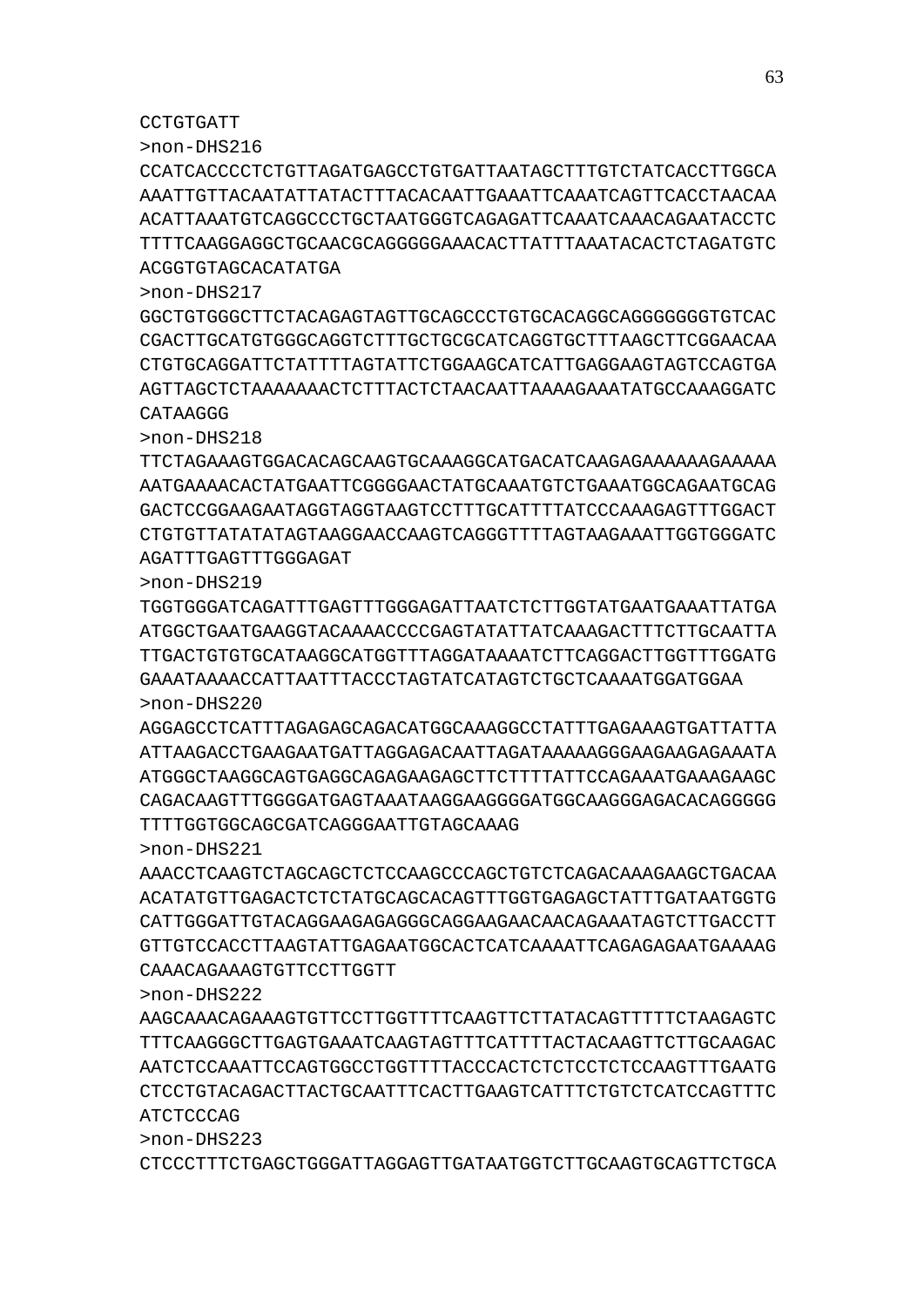AAAATTGGCTAGGGTGGGAGATTTTACATTG

CTGAAGAAATAACGGAGCCATACCCCTAAGTCCCCATCAATTCCTGGAGTTGCTCTT GGAGCAGCTGGCTCCATTGTTTGGGCTTAGATGAGAGTCATGGGTATAGTTTTCTGA CATAGTACAGCAGCCCCACAGCAATGGTATGCTAAATGAAGTCAGTCTCTTAAGAAT CTAGTTTGCACATCTCTTCTCAACTCCCCATTCAGTGACTGTTATGTTGCTAGCTTG

TGGTGTACTCCACAACTACAGTGCAGGTGGAGAGGCAGATGGCCTCAATCAGGCTAC CAAAGTTTCCTCAGAAACCCCTCAGCAGCCAGTAGCCTTGGTTAGTCAAGCCATCAT CCAGGATAATGAGCTTACAGGAAAATCACTGGTTATGGGAGGCGAATCAGCCTCTGA GACAAAAGAGGAAGTGACTTCCAGTAAAAACAAGTTAAGACATCAAATAGGAGAAGG ACTTCCG

>non-DHS228 GAGCTGGAAGCCCTATAAACACTGAATCTGGGGTTAGTTTCTTACCTTTGTAATTTT CTTTCTTTATGAAAGAATCCATCAGTAAATTGAATGTAAAGTTATCTGGAAAAATTC CATATTGAACCTATAATGAAAATGAACATAACAGGAAAAAAAGAGAAAATTATCTAA TTTAGTCTGTAATATATGCCTATGTATTATTCAGAATAAAACTTGCCACCATTAGC >non-DHS229

CATCTAGGGCTATGA

>non-DHS230

>non-DHS227 TCTCACTGCTTCATTGTTTGTCACAGGGCTCCTTGCTAAAGAACACAGAAGTCCATT TTCCTCTCAAGGCTCTTCTCAACTCACAAACTCATGATGACTTGTCTCTTTGACAAT TGCTACAGTTCGTTTAATGGATGATTACTGAGTTCTTAATGTGTGCTGTATAACTTT TTAGTATCTTTTTTCTTAACATATGCTTTTATAGTTGTCATTTTCCTGATTATATCC

ATACTTTTCTGGCCACAGGCT

>non-DHS226 GTGAGCACTGAAGTGTGCTGTTAGGAACAGGTATTCGCCAGCAGCCACTGTTTTGTT TTTAGTATCTGTCATTCGCAGTCGATCTGGATTTCAAAAATGATTCACTGACCACCA GGGTCTGTGACTCCTTAAAATTAATGCAGTCTGTAGATGTGCTTCATTCTGAGAAGG TACAGAAGAGAAGTGACATAATTGCAGAAAGATGTTCTGAATAAGAGTGCAAAAGAT

AAGTGTGCTGTTAGGAACAGG

>non-DHS225 CCTGCTGAGAGAGAAAATTGAAGGAAGAAATAAAGCAACTGCACAAGATGAAGTCTG AAGGTAGATGTGGAGACTCTTCTGGGAAATCTGTGGAAAAGGTCAAAATTTTGCTCG TGGGCACTTTTAGAGCTGGACCCACTGCTGGCGGTCCTAGTTTCATGAAAGTTCAGG TCCTTTTTGTGGGGAGAAATACACACACATGCAAGCTAACTCAGAGTGTGAGCACTG

AGCCAAGTCCAGCCTGCTGAGAGAGAAAATTGAAGGA

>non-DHS224 GCATGTGGAAATCCAATGACTCCCAGCTAGTATAGTTTGGGAAATATTTCACTCAGG AGCAGCTCAAGCATGTATGCACTGGTGCAAATACACCTACAGCCTAGGTGTAGGGGA GCACACCTTTATGTTAGCAAACTGAAACCCATCCTCTGTGGACAATTCTATGCAAAA ACAAAAGTGCAGTAGCACCAAATGAGCATGCTGGCCTCTCGGTGCAGGCTGGCTGGC

GAGCGAAAGGGCCCGGTGCCTTGCAGCAGAGACACGTTCTGGGAGAGAGGGTTAGGA TTTGAGTAAGTTCACACTAGGAGGCTATATATACATGTGTGGCATTGCCCAGGGACT GGAGGGAAAGAGGAGAAGGAAATGCATCACAACAATGACTGGAATGCATCAGCAG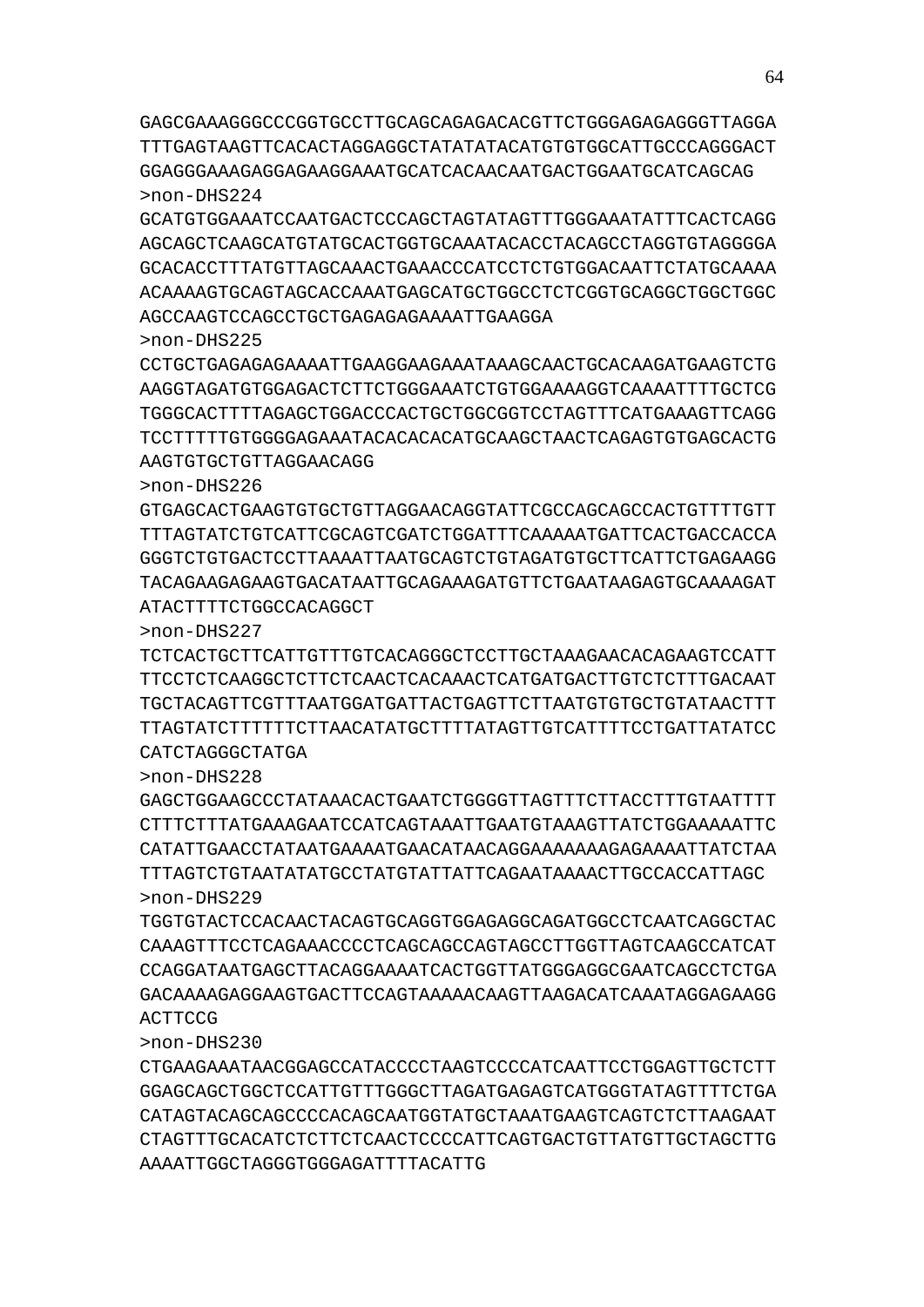>non-DHS232

>non-DHS233

CGAAAGGGCTGACTA

>non-DHS234

>non-DHS235

>non-DHS236

>non-DHS237

ACACTGGAG >non-DHS238

GCTAGGGTGGGAGATTTTACATTGCATGGAAATCAGGAAATGCTGCAAACTAGGACT TCCCCCACTCCACCCAGAGCTGGCTGTCAAACATTTACCAACATATTACTGTTCCAG AGTAAGCTAAGGTCAGAGGAAAAGGACAATACCCTGGAGGGTCAGGAAACTATTCTA AGAAGAGACGTTACCTACAGAGTCTGCCTATCCCTACCAAATCCCATGAGGCAGATT CTTGTAATCA

ACCCCTAAGGGTAGAAGTGTTTGGATTTTCACTCCAGCATATATTCCTTAGGAAGAT TTTCCTTTGAACTTGGAAACTCTGGCTCTCAGAATGCTGCCTTCTCAAAGCAGGCTA ATTATAGTGATTCAAATGGCTCTGCAAGACAGAATGTAGACAGCATACAATTAGAGG CTTGCTAAATGCCTGCAAAATGCAGTTCTTCCTAATTTCATTACTGTCTCTTTTGAT

GCTTGTATAACACATTTCTGCCAAGAACAAATGATTATGGTGGAATTATAAAGCTCT GAAAATGGAAGTGATGGCACAAACTTGAATATCATAGTGTGAATGTGGAACTATAAG AGCAGTTTTATCTTTATTATATTAAAAATCTACAGCTGTTTAATGATAACAAAAGAA TTTCTGTTAGATTCAGCCAAGTCTGTCTTTATCACAGTAATGAATAGTCGATATGAA

ATAGTTGCATGCTTGGGATTTGGGTTTTGTTGAGTTCAAATGTGAAGTTTATTTTCC ATTAAGTATTTATCAATTTACACATTTTACTTGCAGGAGAAATTTTACAATTCCATG TGATAAGAACTTTCCCTGGTCGAGGAAATGTTACTGTTAACTGGAAAATTATTGGGC AAAATCTAGAACTCAATTTTGCTAACTTTAGCGGACAACTTTTCTTTCCTGAGGTAA

GCCGTTGTTTGGTTCTTGAAAAAAAAAAAGAATTTCTGTTCTGTAACTCTATATTAA ACTATAGCATGAGTATTAATAAAATAATTCTAAAAGATGAAAATAATTGAAAAAGTA ACTTAGCAGTAGAAGTAATTTCTACTACTTTTAAAAAGAGTTTGTTTTATAATTCAC AGCCAAGATAGTGAAATACAATTCTTAGGTTAAAACAATAATTGCTTTATAATGTAA

GGGTTATCAGGAATGGAATTATGCCAGGGAGCTGTCATTCAAAAACCTCTTCTGATC CACATTTCCCAGGTGTCCATCTATGCATCCCCAGACAAACGGAATCAAACACATTAT GCTTTGCAGGCATCACTGAAGCTACTTGATTTTTATGAAAAGTACTTTGATATCTAC TATCCACTCTCCAAACTGGGTATGTTCAAATTCCACATTATTGTCTTCATTTTTGCT

TTGCTTTGATCTCTTCCCTCTTTCTCTTTCTATGTGATTTAAATGAGCACTGAGGAA TTCAGTTAGCTCAGGAAAAAATAATTTGTTCCTCAGAGATGATTCTTGAGTGTAGAA AATAAAATATTTATGACATGCCCCAACAGTGTGGATCATTTCTCTATTCTTTTATCA GGTTTAACGTTAACATATCTGCATCGAACTCTTTCCCAGGCTGATCAGAAAGGGCAC

CAGAAAGGGCACACACTGGAGGCTGGGACGGAAGCCAGGTAGAGGGTCCAGGAAAGA GATGGGGAGAAAAAGAAGGAACACAGTGACTGCTCTGTTCAAAATAGGGGTCCACAT

TACAGGCTGATTACTTTCAGCC

TCTAAAGTTATCCATTTACTCTTTCCCATCCCT

CATAAAACTTGCTTTGATCTCTTCCCTCTTT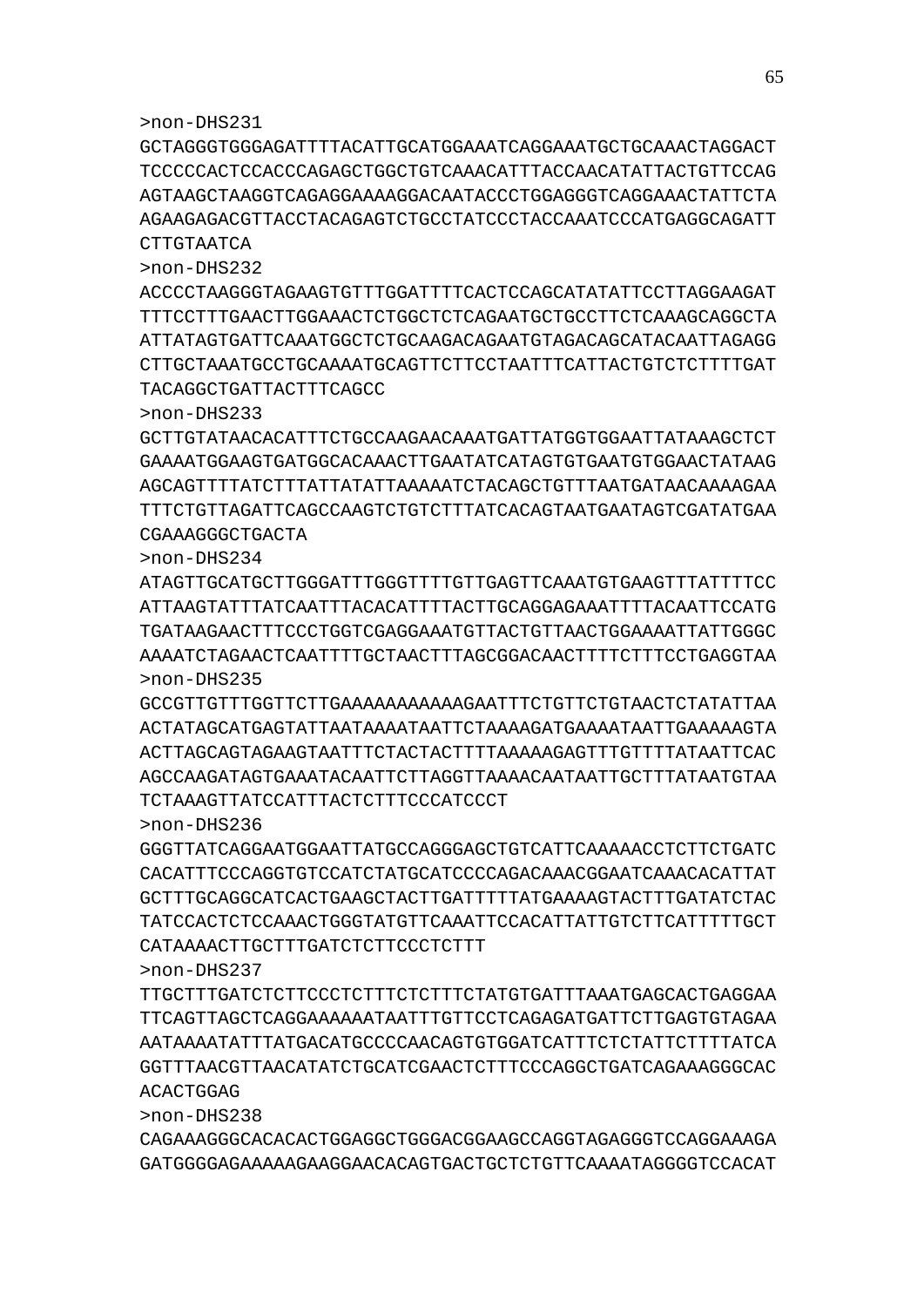# CAAAGAAAAGTCCC

>non-DHS245

>non-DHS241

GTCCAGAGAGCTTGCTGGTCTTTGCAGCGTGCACACACAGCGCGCGAGGAAGGCGCC ACATACTGAGCCCGGGACTCGGGATGAGCCCAAGGCCCTGAGAGCTGCTGAAATAGA GCCCCGCCCCCCGCCCGGGAGAACCCATTGGGCAGACCCGACCCCTCCCACTGGGCA CGACCCCGCCACCGCCCCGTCTGCCCCTGGTCTTCCGGAGGAGCCTGCGGCTGAATC CTGCCTGGAACAATGGGAGTGCTACA >non-DHS246

>non-DHS244 GGTCTCATTTCTCTCTCCCTTGAATGAAAAGTTGACCTGCACAATTCAATCTCCATT GAGATGAATTAGAAATTAGAGGCGTTCTATGCAGGTTTAAGCAGCTCCGGGATTTGT CATTACATTTTTACAAATTTCCTTAGTGGGAGCTAACAATAAAGATTAAAAGCAATA AACCTGCAAAGTACATATTGGAGCTAGATTTGAAAGGACACAACAAGCTCTTGCTCA

AGCTCCCGAAAAAACTAGGGCGGTGGGGCGAGGAAGATCCGCGCCTCGGATTCCAGA GAAGGAAAGAAAGCTAGAGGGAGCCGGAGCGGAGCTGCACTTCACGCCGAAGTTTCC CCTTCGAATCGTCTGGAGTTGTAAGTGGTTTCTGATTGAACACAGCTGTCTAGCTGC  $T$ >non-DHS243 CCTGGCATGATTTATTTGGTTCTCCGTTTGTCTTCTTTAATATGCAGGGCCACCAGC

AGGTTAAACAGTTGTATATTTTCCATTTAAAATTTCCATAATCTTTTTTGTGTGTGT GTGAAAACCTAAAAATTGTGGTAACTTACCTGGAGACCTTGTGGAAACCATTTTGCT TTGATTTTTCCAATCACTCACAGTAAATCAGCTACTGAATATATTTCCCCGTTAGG

GACCAAATGATTGACAGAAACCAGTGAACATTTTCATAGTGATCAAAGCACCCCAAA GCTGGTCCTTCTAGACTGATACCAGTTGATCTGTTGTTTCGTTTTGGAGATGGGCAG CCTCACTGCTGGCCTCTCAGTGGTTGCTTTTAGGATACAGCTGTCTGCCCTCCGAAC TGGTGGCTGGAGTATCCTCCAGCGAACAGAAGGCTGTGGAATTTGTATCATGCTCT >non-DHS242 ATTACCAGGATGGAGGGCACTTCCCAGCACGAGCCGACACCCTAGAGGGCACCGGCG

>non-DHS240 TAGACTGCCACATGCTCCATTTACATAAAACCCATTAGTTTGCATTAAATACAAATT AGCTGCTGATATGAATTAAATCACGTATAAATAGTTGAGAATAGCCGCAGAACCAGG CATTTTAATTAATATAACTGTTAACCAGATTTATTTGTAAGGTAATCAAGACTCTTA CTCATTTATTCTTTAGTACAATAGGCCAGGCAACACTGGCTGTCCCAGAACAGGCCA TCCTTTCTAC

>non-DHS239 CAGCAGCATTGATTAGAGAATGGATTTTCCATTAAAAAATACATACACACACACACA CACACACACACACACACACGCATTGCATATTAGAATTAGAGGGATTTCTGGAGGAAT CACCATACCTTATTTGTACAAGGTCAGCAATCTTTTATAAAAGTTGTCAAAAGTTTA TGTAGAGAGAGAACTGAAAACTATGCTTCCATCCGTTATCTGTGTTGGGCACTGAGG TTGGATGGTAAGACTGTG

GTCCAAGATGCTGTGGCTCCCTGTGGCGGACATCAACGCTCTCATCCATTATGCTCC TCTTCTGTGGGAGGGAAACACACCTCCCATCGTGCTGCTCTTCTATGCCCAGCAGCA TTGATTAGAGAATGGA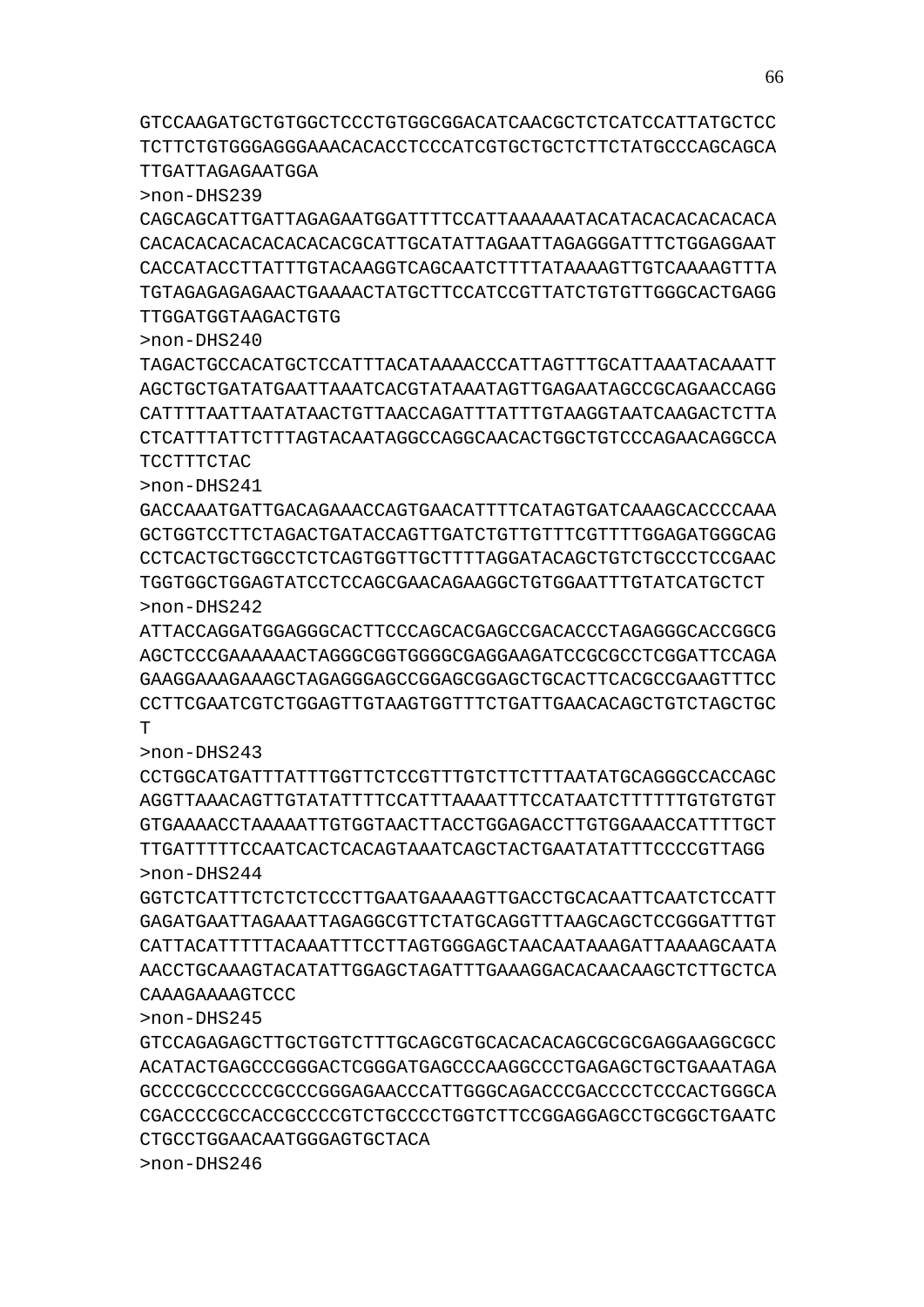>non-DHS253 TAAGGCTTGCCTTTCAGATACTTGGTGGTTCCTAATAAGGTGCCCTAATCAGTTTCT

TTGCCTTTCAGATACTTGGTGGTTCCT

>non-DHS252 GTTAAGGTTGGCTTCCCTCATTCTCACCTTCCTTTGCCATAAGCCAGAGTGTACTGA GAATAGTCTCGTTTGAACATTTGCCTCTGAGGAGAATATAAACAGGAAGGCAAGTCT GATGCAAAACTCCATATTCTGAAATGCATCCCTTAAAACAATGCACCAAGGATCCTC TCTCCCGAGGTGTCTGTCGCACTCCATCTAGCATACATATCTGAGAGTTTCTAAGGC

TCTCACCTTCCTTT

>non-DHS251

>non-DHS247

>non-DHS248

CAGAGGCTAAATAGCTTGTCAAAGGTTACATAGCTAACAAGGTAGGTCTTATTACTC CCATTTTATAAGAAAACTGGAACCTATGAAAATTGCCTGTAAAAGCAAGTAACTGGG GCAGGCTTTGAACCAGCATCTGTTGGACTCTCAAGTCCATATGCTTTTATTTCTGTT ACTCTGCCACCTTATGTGGATTATCAATAGCAAATGGTTAAGGTTGGCTTCCCTCAT

TCTCCTGTGAGTTAAAGTGAGCCACAGTGG

ATCAGTCTGGGGTATGAGAGAAGGACCATCTGGCAGAGGCAATGGGAAGCTTCATTA AAGCTGTTAAGCCCCAGATACTAGGTCAAAAACAGAGGGATTTGTTTTGAGCTCTCT AAAACTGCAAGTATGCATAATTGCACTGTGTAATCCAGCAAACCTTTGCCCCTTCCG AGGTGCTGTGTGCTGAATCCTGCCACTGTTGCAGATGTTTCCCTTTCATCAAAGCT

CCTCAAGTCTTTTATGGAGCAAATGTTTTGGAAACTCAAAATAATGAAAAAGTGTAT CCAAAGGAATAAGATTAGGTTCACAGATATAACCTTAGTATTTTTATTCAAATACAT AAAAGTTACAAGGCAATATATCCATTTATTTGAATAGCTCAACCTAAATAAAATTTG GAAAAGTATGTATCCATCAGTGCTATTGAGGAATAGTGGTATGAGTAATAAATGAGG AATAAATCAGTCTGGGGTATG >non-DHS250

AGAATGTCTGGGCTACAGTGAGTGTTTGACAAATGTCTGAGATCATTTTCATCATTC TTATTATTCTGTACATTATACCATGAGCTCCCCAATGGAAGAAACAGCTTAAGTTCA TTGTTCAAATCTTCCACACTGTTTTTCATAACCCCTCACACTCTATGGGTGTAATAA ACATTTGTCCAATGGAATTCTTATACTGTTATACTCCACCTTAATATTTAAGTAGCC TCAAGTCTTTTATGGAGCA >non-DHS249

GCTATTTGTAGGGAGGCTGTGTAGCATCATGGTCAAGAGTGCAGGCACACTGCCTGG ATCCCAATTCTGCTTCTCACATTTGTTAATGGGAAGCCTCTTTATAAGCCTCAGTTT CCTTATCTGTAAAGTGGGGAAACCAAAATTACCTCCCTCATCAGGTGGTCTTTAGAG CACTCACTGATTTGCTGCATTTAGCAGAATGTCTGGGCTACAGTGAGTGTTTGACAA ATG

AAGGCAATACACGATCAATATAGGCAGTGAAACAAAAGTATCATTTGCAAGTTAAAA CAGACTTCCCAATTTTAAATCTGGTTTCCCCCTGAATATGTGGCATCCTTGGCAGCA CTTCTGAGAGTGGCTGCTTTCATTCCAAGAAGCCCATGGGTTTGGAGGTGGGATAGG TGCCTTTCTGGCTTCTCATTGCTGCTTCTAGATCAGTCTCCAAATATCCCCCTTCCC CACATTGGAATGA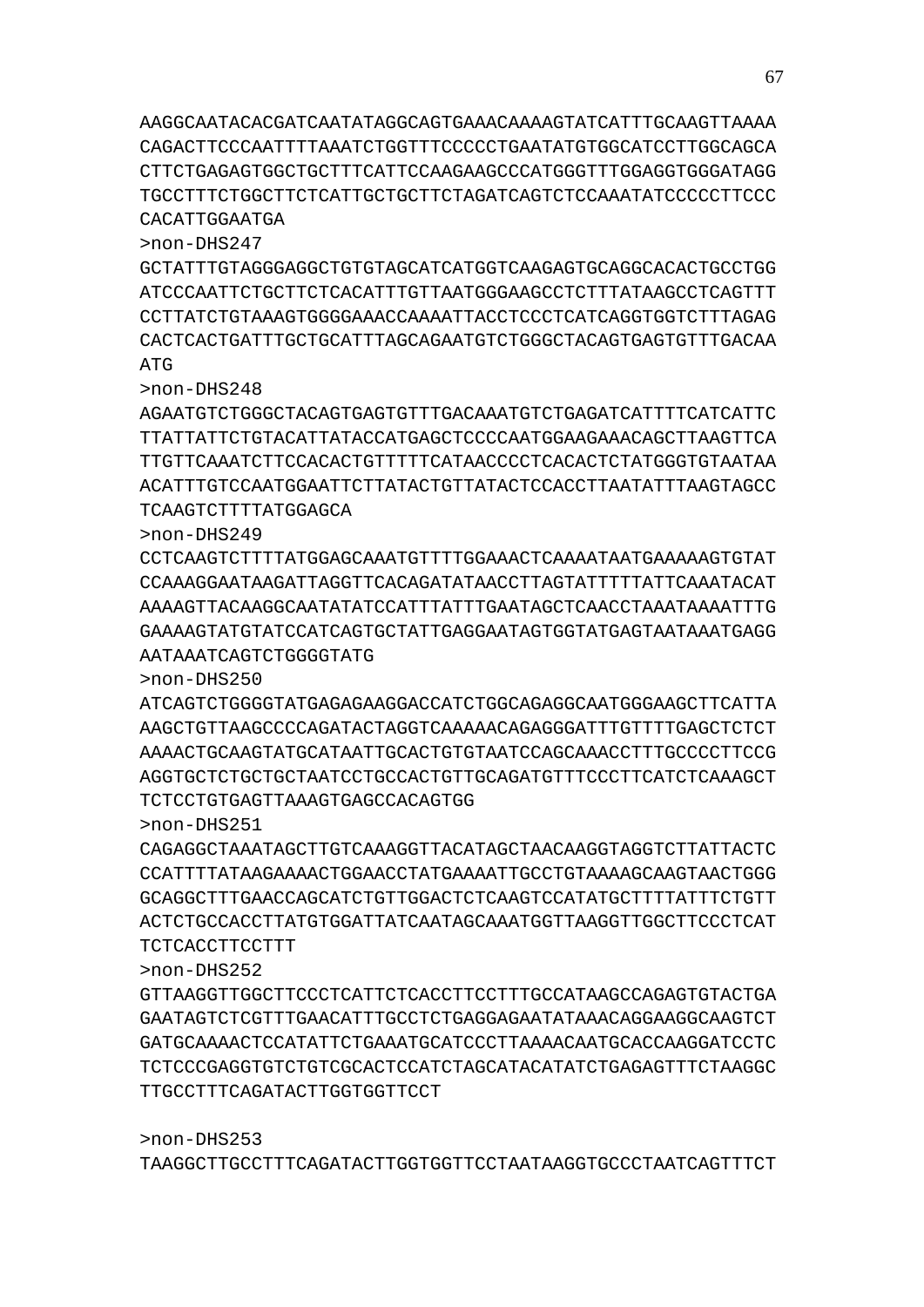>non-DHS260 TCTTAACTCAAAGTCCCTTGTTCTGAAATAAAAACCCTTCTTGTTCTTGAGCCCTCC CAGCACTTGGCTATCTTGGGGACTATGGATTTCAGCTGCTTTTTCTGATCTTCATTG

TAACTCAAAGTCCCTTGTTC

>non-DHS259 ACATTTACATGACATTGGCACCTGGTGAGGTATTTCTTACCAGTTGGTCCCTAGATA TTGACTTTTATCTCTCCAGGAATTTTTGCAGTGTAATAAAACTCCTATGGTCACTGT ATCATAGAGGGCCTGGTTCTCCATTACCCAGCTCCCTGTTATCTGTTTCATGTGTTA TCATACTCTTCTGAGTTATATGATTCCCCCCATCAAGCTATCAATTGTAATGTCTCT

TCTTGAGAGTAGGGATTACACCTTCCAGA

TTACTTTCACCTTTGCAGTATGTCGCCCAAATAAGCCATTAGTTTCTTGAGAGTAGG GATTACATCTTCCAGAGAAGAAAGGAAGTACTGGGGATCTGGTAACCCAGACTCATA GGGTCAGAGAAGACTTCCCAGTATAAACCAGAGAAGGCTTCCCAGTATAAATAATAA ACCTTGTTTATTATTACTTTCACCTCTGTGTATTGTCTCCCAAATAAGCCATTAGTT

>non-DHS257 GCAAGCATTCAGAGGTAAAGACGTATAGACTATATCAAGACATAGTGAGTAAACCAG CTTAGTTTGGAAATACAGCTTTAGATCCTGATGTGAAGGCATATAGGCCAATCTAAA CTGTCTGGATTCAATTTTATAGGTTAAGGAGAGTTTCTGAGGGTTTTGGAGAGCAGT TCTCATTAATCTTCCTGTGAGAATTAAATGAGTTAAAAGTAAAAGTAAAGTTCTTAG AACAGAGATAAGTGTTTATTATTACTTTCACCTTTGCAGTATGTCGC >non-DHS258

TGGAATGGTCATGGAGGAATGAGACCACAGGGAACATCTCAAACAGGGAGAATAGCA TATGCAAGCATTCAGAGGTAAAGACGT

>non-DHS255

GCTCACAATTGCCAGACTAATGACAAGAGATGGGTTTCTTGTATATACTTGGCATGC AAATAATTGAGAAAACAAAACTGAATTACAATATTAATACAGGACTCTAAAAGAGAA GCAATGAATGTACACCATGCAACACTAAGCAACCACTTCAATGACAAATATGTTGGC TATGTCAATGCACAAAGATTGTAAATAAAACACAGCAATTGGATTAGGCAGAGATCA CACCAGAAACAGCTATGCAAGT >non-DHS256

AGATCACACCAGAAACAGCTATGCAAGTCTCGCAACAAAAATCCAAAAGACTGTGGA GGGCAGTAAGAGTTAGTTCCTTTTGGCATAATAAGTTTTGTTCCTGTAAAGTAAGATAAGTTGCT TAGGTTCATAACAAAAATGAATGGTCCAGAAAATAAGTGCAATAGAAATGTGGAGGA

>non-DHS254 GAAAACCCTAGGCCATGTTAATTGGTTATACATGTTTGGAATGTTAACCAACGTATT TGTCAGTTGTGGTTTTTATTCGCTCTTAAACTTTGTGCATGCTTTAACAATTTATTA CTTTTAAATCTAGAGTGAATTCTAAAGACTGCCGCTAAAGATCTGAGTTTTAAAAAT GTTGTTGCTGGTGGATTTCTTGTTCCTGTTACATAACTAAAAGTGAGGCCATTTGTG **GTT** 

TAATCAAGGCAACACTTCAAAAGATTTTCAAATGAATGCTACAGACAGGTTTCCTAT TTCCCTCTGTCTCAGAAGGCCCTCAAAATCCCCTCCACTGAAAGAAACAAAGCCGCT TCAAGCCTCCCAAAACATCTTGAAAATACTCACATTTTCAAAAGGACTGCACTCATA GGAAG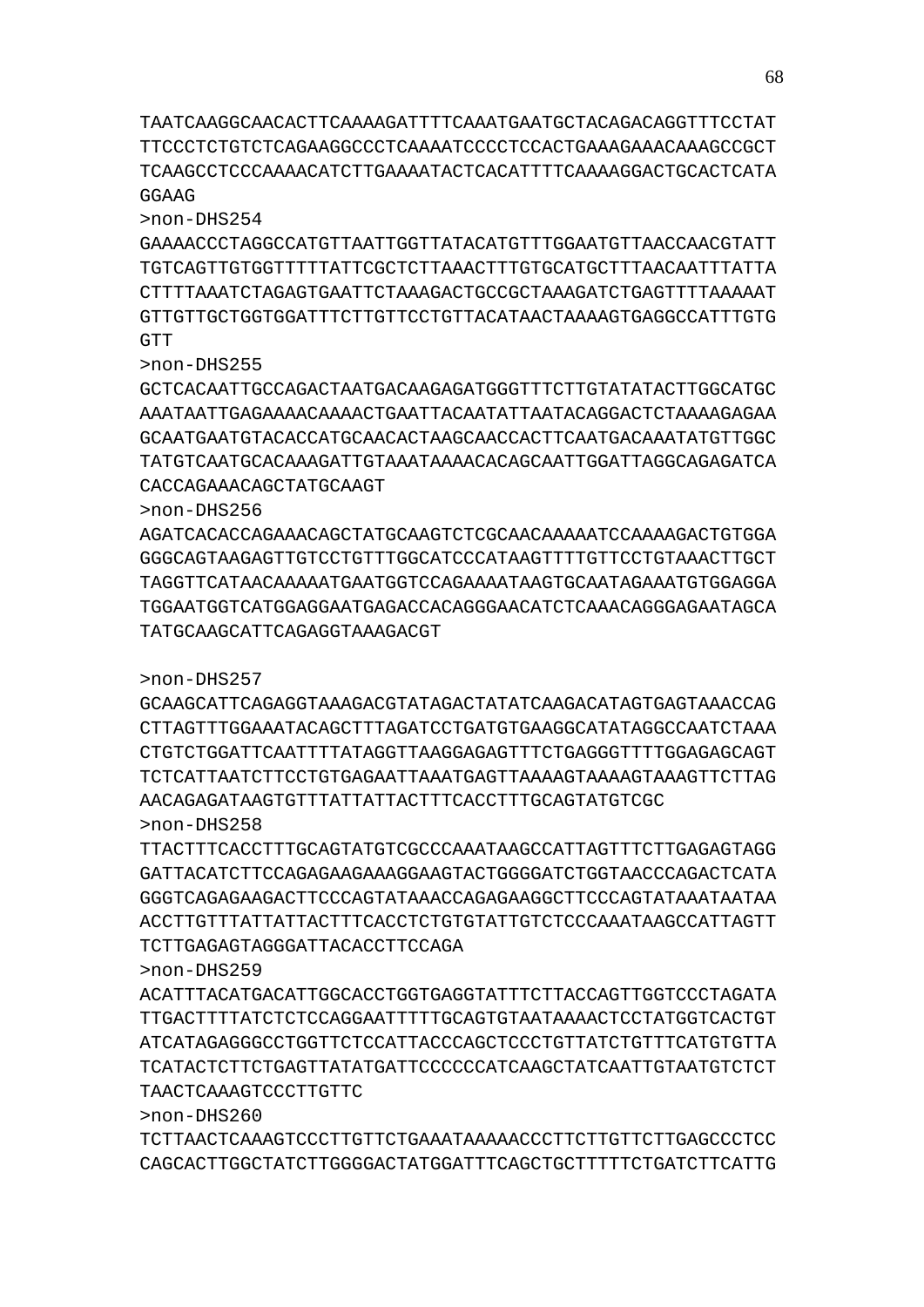>non-DHS267 GTCTGTCTATTTTGTGGCTTCCAAAATTCTAACTGCAAAATAAATGACCATCTTATC ATGTTTTCCCATGGCTATCAGGAGGATATAGCAATTTTATAGATTACTACATGGTCA AGAATCTACGCATCGGATGTATTCTTTTCTTCTTCTTTACTTGATGCATTCAAAAGC AACCACTGGATTTTTTTCAATGTAAAAAAGAAAAATAGATACCCATGCCAAAATTCA

CAAGGTTCACTTCCTTT

>non-DHS266 TTCAATCATCTTACAGGAGTGGATGACATACCTTAAAAGATTAAGCTTCCCCACCTG GGATTTGTCCAGAAATTCAGTGTATTACAGCTTCTCAGAGCCTTCTTCGTTCTCCTA TATTCTTGTGTTATCAATAGTAGCTTTCTTTCTTATTTTATGTTTAAGTATGAGACA CAGGCAGCTATGCTGATGGAGTCAGTTTGTACTGTCACTCATCTTTCACTACAACTG

>non-DHS265 AAGACTTTTGATGCCCTGTTTCTGGAAAGAGACTAGAAGGTATAGTCTCCTACCTGG GATGTCAGAGTGAGTCTCACCAAAGTCAGACCTCAAGTCCAGTTTGAGCCGGACTTA TCAAGGCAAACAGGGATTTAATCAATGCAAGCTTATGACCTGCACTTACTAGGAATT CCTCGGTCATGGGGAATAATTGCAATCCCCAATCCCCATCACGAATAGGGTTCAAGA GTTTACCAGCG

>non-DHS264 GAGCATCTACTATGTGGGAAAGACCCTCTTTTTGTTCCAGTCATCGGCAGCTGGGGG CTCTAGGTCCATCCCTGCCCTCCCCGAAGCAGGAGAGTAACCTTGTAGACTTCCTGT TAGGGCCCTGGGGTCTCTGGGTGAATTTGATGCAGACTCAGCCATTAGCCTGGCTGG GCCACAAAATCAGGAAGCTTAGACCAGTGTTGTGGAACCTTGATTCCTGTCCCAGTT TTGTCATT

>non-DHS263 GGTCTTTTGACTCCCAGTCCAGTGCTCCACCCATGGCATCTGTGGCCCTCTGGGAAA GCAGGGAGTGACTCCAGGGTGACACGTAATGAGGTTCTCCTCTGATATACACGCCCT TGGCCAAGCAGAGCAGGGAGCTACCTGGTGTGGCCAGGTCCACTGGCCCAGGGATGC CACGGGGCCCGGGTTGGCCATGAAGGTTTTCACAGTTCCACATTTATTTCTCAAACC TTAAACTGGTGCTTCCTTAGGA

>non-DHS262 AAAACGCTGAGGGTCAGGAACAGGTGTGGGAGGGGGTTCGTTCTGATCTTATCCCAT TTCTCAGTTCCTCAGAATGTTAGTGCTGAAAGGGACTGGTGTGAGAAGGCATCTGGT CCAACCCCCTCATGTTACATGAGACAACTGAGGCCCAGAGTGGGGGCTTTGTTGCCT AAGGTCACACAGCAAATCAGCAGCAGTGCCTGGCCTTGAACCCCGGTCTTTTGACTC CCAGTCCAGTG

>non-DHS261 GTGTTTCCCATTGATAGCTGGAGACAGCCCAGTAGCTGTGAGTCGGTCTGACAAAGC CATATTGAAGTACGGAGTACGGTTTCAAAGCAGTCAGAAAAAGAACGGGAATGCTGT TCAGGAAATTCTTCAGGCATGGGCAGGGACTTGGCTGCAGTTCTGCAGTTGGAAAAT CTGACTGGGGCAGCTTCTGAGCGCAGGCTGGGCCTGCACACACTCAGCGGGCCGAGT GGCCACCTCCTTCAGAGCTGCTCAG

AACAGCCAAGGAATTTGAACTAAACCAGG

CAACATGACAGACTCCTGTAAGACTGCTATAAAGTCCAAATACTTGGATATCTTCCT CGATACTGCCCACTCTGTTTTACCCATGATATGCTGACTAATGCTTTAGATGCCTCC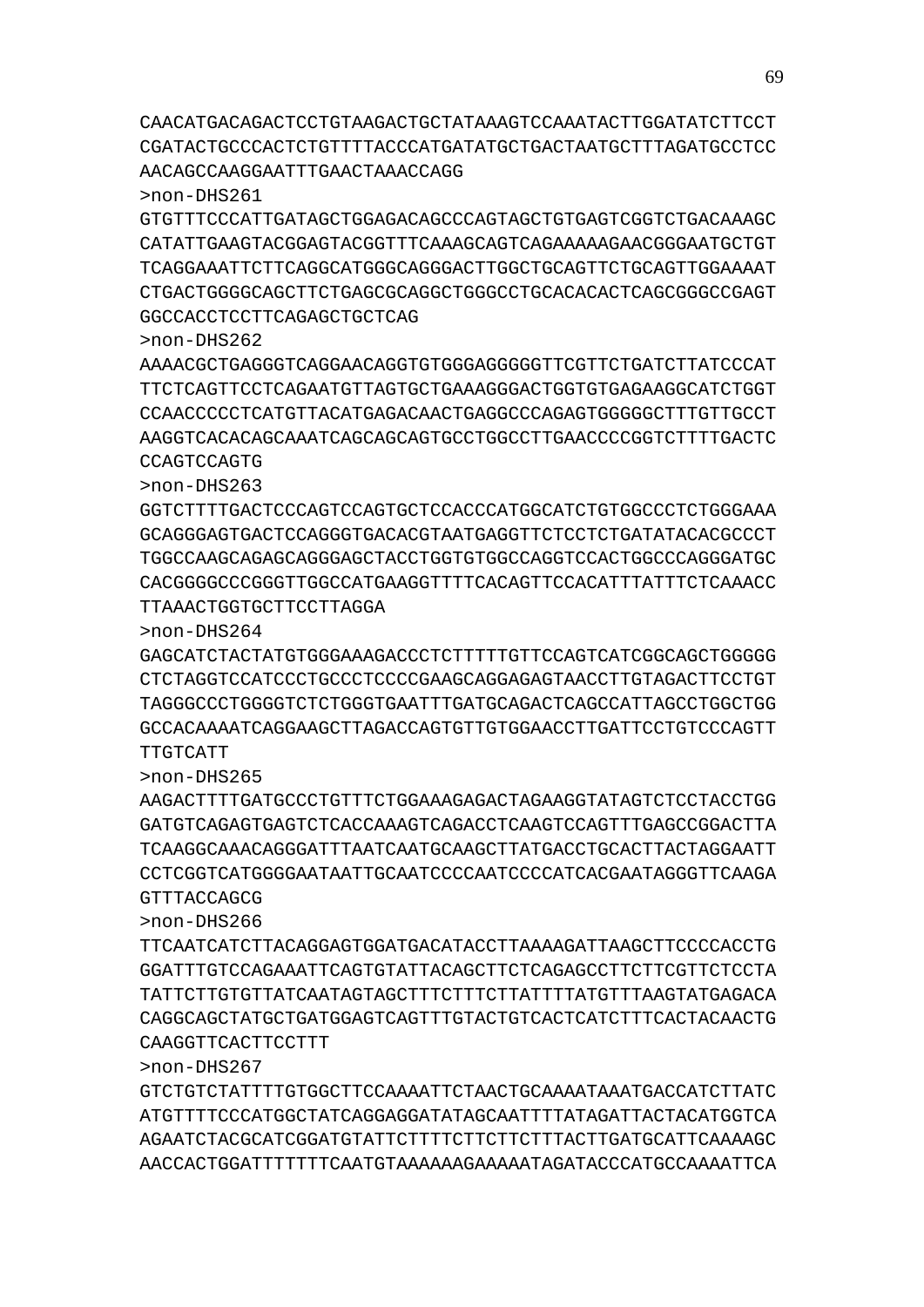CTTCTTGTGTCCAAGCCCTCAGACCCTTCCCCACCTCCCCCTCCTTTCCCTTTCCCG

>non-DHS275

>non-DHS274 TGTGAAACTGGATCTTCATAGTGGCCCCCCACCTCCCTGCCCCGCACTGGGCGGCCA TCACACCAGCCACACCTGTCCAGCCTGCTTCCCATCCTATTCTGGCCCTTGGACCCA CATTCCCTCTAGCCAAGTATGCTTTCTCCCCACCCCAACACAAAAATCGCAGTTTAT TACCAAACCCAACATTTATTGAGAACAAAAGGAACCAGTTGGCATAGAGGCCCGACT TCAATTCAT

CTGCATCTTCTCC

>non-DHS273 CAGAGCTCCCTTTCATTCCTAGTCCTACTGGGCCTGGGTCTAGGTCCACAGGATTTC TGACCCTTATTTCCCCTTCTCTTCCCCACTCCCCTTACTCCTCCCACCTTCTTGCTT GTTCCTAGGTCTCAGACTTGATCCGCAGTGGAAAACCCATCAAGCCTGTCAAGGATT TGCTAAAGAAGAACCAAATGGAAAAGTGCGTATATGGCCCCAGTGTCTTTACCCTCT

CTTTCATTCCTAGTC

>non-DHS272 CAGGAAGGAGGTGATTGATGATACACTGTCTTTTATTCTCTTTTAAGACCATGGAGA CCTGTGAGGATGGCAACGATCTTGTCTTCTTCTATCAGGTTTGCGAAGGTGTTGCGA AGGCCAGCCATGCCTCCCACACAGCTGCCCAGGCTGGGCTTCCTGACAAGCTTGTGG CTCGTGGCAAGGAGGTGATGAGATCCAAATGTGCAACCACCTCCACATCAGAGCTCC

>non-DHS271 CTGGAATGGAATAGGGCTGTGTGGGCAGAAAAGAAATAGAACACGAGACAGGGAAAG GCAGTGCAAGTGCAGAGGGGCATATGGGGTCCCCATGGCTCCGAATGCTAACCTCTG CCCTCTTTGCAGGTGGATGGGCTCGCGCTTCTGGCCGCTGTGCTCCGACACTGGCTG GCACGTGGACCCACATGCCCCCACATCTTTGTGGCCACCAACTTTCTGAGCCTTGTT CAGCTACA

CTGTGCGCTCTCAGTTTAC

TGGGTGTAAACAGCCAAC

>non-DHS270 AGCTCTTCTACAGGAAGTGGCATTTTCCACTTGTGAAACGGTAGGTCATTCCCTGCC TCATGCAGAACTCAGCCCTGTGGAGCCTCCACCACCTGGCCCAGGCCCTGCCCACAT GCAACCTCCCGGGGTGGCCCTCAATGACCTGCACGTCCCTTCACTCTAAGGAACCCT GAGTTACAGTGGCCTTAAGGACATGTGTATTTAGAAGCCTTTGTGTACAAACTAGCT

TGGTGCCTAGAATCCTGAAATGTAACATTGCCACCATAACCAAAAAAAAAGCTGCTA CCAAGAGTGAATAGCATTTAATTCAGTAAACTTTATTTCTACTCACTAAACACAATA CAGATTACAAATCCATGCAAATCACTTGACACTTTTCTAACAATTTCTCCTCTGAAC AAGTATGCTAATATTCCTCCCATCTTCAAGATACTAATTTTAACCAAAAGCTAAAAT TTTGTTAACCTAATTCACAAAGTTCTAAGACCCTTAAACAGC

>non-DHS268 CCTCTCTCCCTCGACATCCTCCCCCCCATGTGGGAGGGGAAACTTTTCTCCTACATA CTTTCGAGTCCTTCTCGGGCCGGGAAGCGCGGAGATGACGGCGCCCGCCCTCCCGCC GCCGCCCTAAGGTATCCGGGGGTGCCTGCCCGGGGTGCTCGCGCGGGGGTGCCTGCT CGGGGCTGCTCGGTGGGAGCATCCGCCGCGCCCTGCTCTGCGGACTTTGAACCT >non-DHS269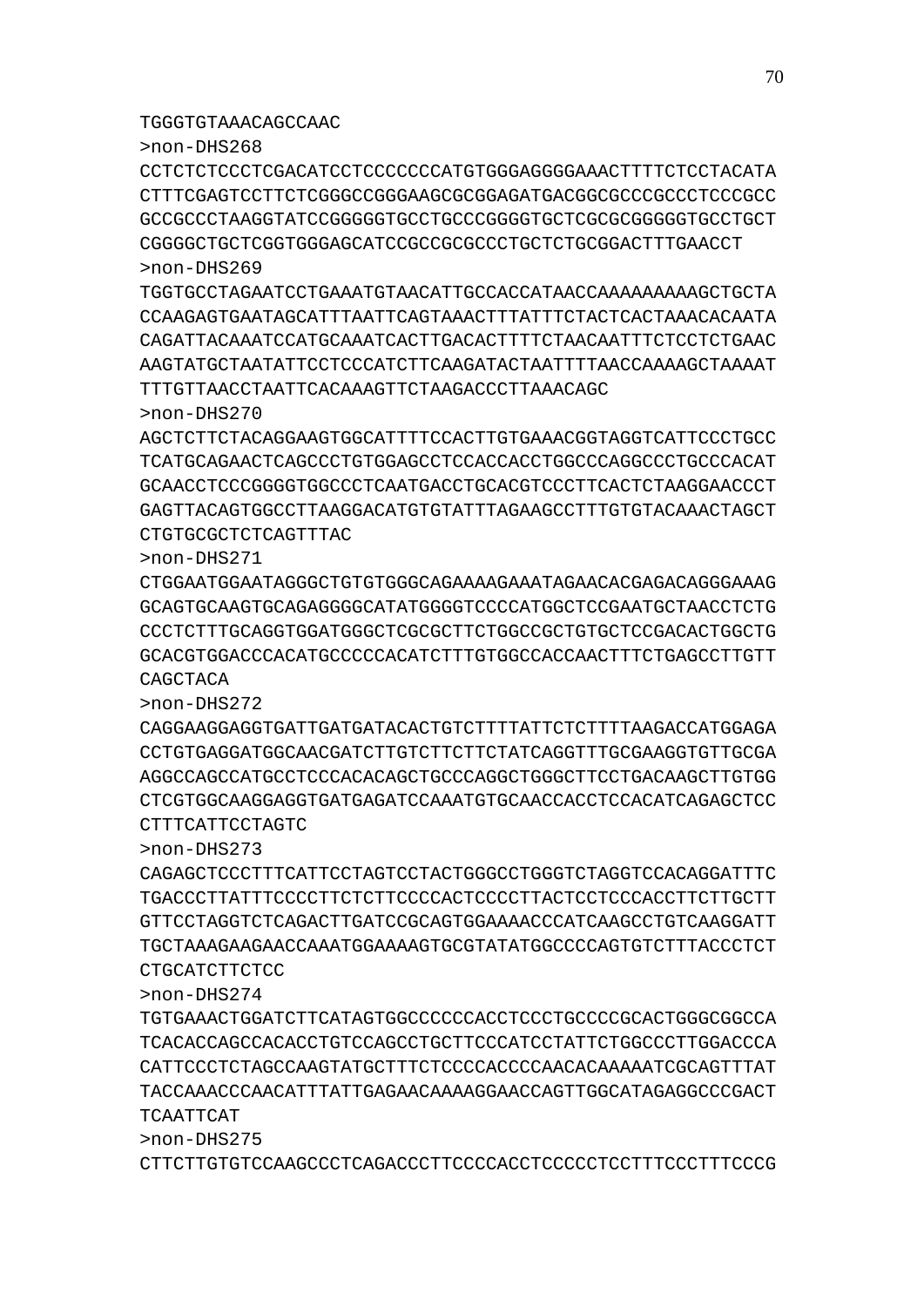AAGGATTGTTCCCTTTCTCTGCCTGGTCTCCCAGGGCAACCCCCGCCGCCGGGTGTG AGAGGAAAGAGTATGTGTCACTGTGTATGCGTGACACTCCGGGTCTTTTTGAAGGGA GGGGTTCGTGCGTCACCCCTTTCCACTGGTTCTGCAGCACCAGTCCCCTCCCCCCAA CTCCCTGGGTTCTTATGGTC

>non-DHS276

TGCTTCAGGCTTCTATGCTAACTCTTGGAGGCCCAGAGGCATTTGACTTTATGTATT TGAGTTTTCAGTATCTACTAAAATCATTCTTTGGGGAATTTTTTTAAAAGCTGCAAC TGTACAGAAAACCTACATCTTTACATCTGTACTTATGGTATTGGGGTGGGAAAAAAT GGACAATAAGGGTGAAAAGAAACAGTGCTATGAAACACAATGAAACCAAGTAAAGCA TCTGCCTT

>non-DHS277

TAAAGCATCTGCCTTTACTTGACCTTAATACAGAAGCAAAGCTTTTGGGAAACAGTA ACATTGCTTGCTGCCCCACAGCCATGGCTAGGACCCAGTCACTACAAGACATTAATA CAGTAGAAGGCAGCCTTCATCTGCCTGTCTCCCCTGGCTCCCATTAAGCTCCCTACC TACTGCAGGGAGCCAGAGAAAAGGAGAGGCACTACAATTACCACTTGTCACTCACCC  $\mathbf{T}$ 

>non-DHS278

GCCCATAACATTTCCTGTTTGTCAAGGGGAAAGCTACCATGAGCACACCTTGCCTTT CTCTTGAGGCTGAAACAGTAGCAAGAAACCTCATGGTTTGAAAGTGGAGTTGGCTGA ATATAGATTAAGGGAGGGAAGAGTCTGAGGTGCAATTTATACAAAAAGGTTCTCTTT CCCCTATTCCATAAATATTTAATAAGGTGGGGGGTGCTAGTTGCTATCCTGTGCCCT AAGAAA

>non-DHS279

CCCTCCTAATTGCTGGAATACATATTAGAGAAATTCTGTAAAGAAAATTTTTTTGCT CATCACCACTCTCACATGACTGTTTGCATTTACCCGCTGTACCCAGCCTACCCTTGT GCAAACAGATTTTTACATGGCTGCAACCACAGAGCAAACAGTTGATTACTCCTTAAT TCCCTTACACATCCCTACATTGATTTTCCTCCCTTCCATTCCACCGCCTGTTCTCTA AGGGCTGGATATCG

>non-DHS280

TCAAAGCTTGTTTGTGGAGGTATCTGAGGCTCATGTCACACTCTGGGGGTAACTCGA GTTATGGTCTAAGTGGGGGAATCTTCTGGGTGTTCCTGGGGCTGTCAGCCTTTGGGT TCTTTGAGGGTCTCATTGGGTTGTCTTTGGGGGTCCTGGACAGTTCTCCCCTGAACA TTCTAGCAGCCTTAGGTGGTCTTGAGCACTCTCTCCATGGGTCTTTATGGGGCACAA GTTCTTG

>non-DHS281

TGATGGAGCTGTTACTGCTTAGTTGTAGCATTTGATATCTGACTGCTATTCAGATTT AACACAAGCAGGATTTGGGGACCAAATTATCTCAGCAGTCAGGCAGTCAGTCTTTCT AGATGGGGGAGGCGACAGAACAGTAGTTTAAGAAATCTGGATGGAGGTCTATATGTG CCTACAGTCAGCTTGTCAGCATCAGGGATATGTTTGGCAAAGTGCAGCGTGTACATG TATG

>non-DHS282

GGCCAAAGATTCCTTCACAACTGCAGTTTGAAGGAATAAAAGAAATTACCTTCATTT TATAGCATTAAAAATGAAATGAGACTGCTACTGTATTTTGAGAACAAAATAAATGTA CTGTCAAATACTCTTTTATCTTATTTTAAAACATCAGAATTGTGCATATTTTTAGAA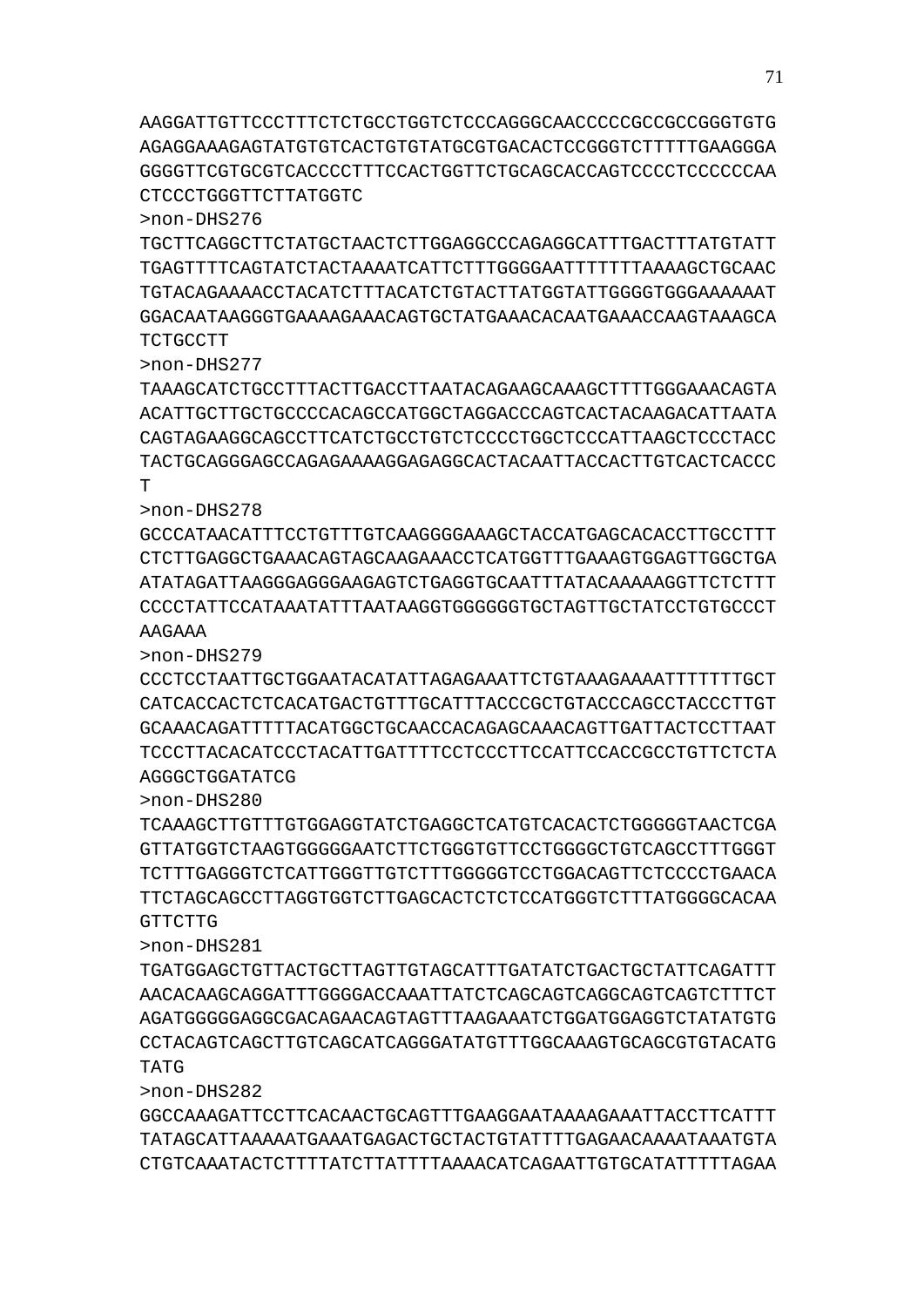AGGCAGAGTAACCCTTTGGATATGGGAAATGAAAATAAATCAAACTCAAAACAAGTT TATTATTTGCTTGAAGCTCTGGTAAAAGATAAAGTGAAACCTGCAAACTGTAAAATG AAGTTGCTGCTACACATTTCTCCAGTTTTGGATTTCATTCTTGGATGGCCTTTAACT TGGATAGAAGGATACAAGACAGCCATATATATATATATATACAGCTGTTGCTCTTTA

>non-DHS289

>non-DHS288 GAAAGGACCCTCCTCCCTCTTAGGCGGCAGCTCGCCTTCATCGGGTGGATTTCCTCC TCCTTGCCTGGCCTCGTTTCTCTTTCGATCGCCTCCGCCGCGTGGTCCCGGCGCCAG CCTCGTCGTTCCTTGCAGACGCTCTCCCTCTCCACCACCAGCTTCTGGCCACCCACT CGTAGCGGCACCGAGGGTCAGGGCCAGCCCCCAAGGAGGGCGCTGCTAGGAAGCTCG **AGCCC** 

ATGTGAAATATGCTGACCAGGTGATT

>non-DHS287 TGATCTCCTCCCACCTGAACTAATTTGCCTTAACCTTTAAACATAACTATGTCTTTA AAAAGAAGATCTGGTATTGTATGTGCCTCAAACACTGAAGATGATTAACAAATGTCA TGAAAATAACATTCTAATCTTTTAATTTAAACTGAAAAAATTCACAGTCTGAAAAGA ATGACATGACTTGTCTTTAGACAAGTCAATCCAGAAGCACAATACAGGAAGAAGTAC

>non-DHS286 ACATAACAAAAGACACGCTCCTGATCGGGTTTTAGAAAACCCACAGACCTGGGCACA AACCCCCGTTCCACGACCTACTAAACATACGCTATCTGAGCACAGGACATAGTTAAG AAAATTTTAAAAACAATTGAAAAAAGAATAAACATACAATGTCAGGAGAGTTTACTC ATCTCCGTCTCTGCATCTACCTCCTAGGTTTCACTACCTACCTTCCAGTTTAGCCTT AGGATACGTACGCAA

>non-DHS285 CTGGTATAGGAGAAGGCTGGTTTGGAGGCTGAGATCTGATCCAGGGAGAGCTGCAGC CCTTTGTATTCTGTGTCTCTGCAGGGTGGGAGGACAAAGCCCTTAATCAGCCACCAT AGGAAATGGATTCATGCATACTCTCATCAGGAATGATAGTAATCCGAATTTGAAAAG AAGGCAAGCAAAAGTTAGCCCTATAACTAGCTTCCACAAGCACCTGGATTATTCTAG CAA

>non-DHS284 CTTGAGGCTCCTAGAGAACGAACAAGGCCATGTTTGAATGTCAGGGAAACAGACGCA GAAGGTTTCAGAGGACCTTTGTCACTGAAATTCCCTTTCCTTCTGGAAAAGCAAACT GCTAGTTTGTTGACCATCAGGTACAAAATATATTTTTTTTCTATAAACCAACATTGT ATCTGCTGAGATAGTTTTAATTCATGTGATTTGTGACTAAACTATTTGATTTGTGGG TCTGATGG

AATCCCAATAATCTATTTCATTTGTGTACTTGAGATGAAGGTGGGT

>non-DHS283 AACCCATCTTCCATTACTGATGCTACAAGCATGAAAAATAATTCGCTTTCTTAACTA CTTATTCTCTTACTCTACATGTTAAACTGAAAAAGGTTGTTCCTCTTTTTTTGTAAT ATTTAGGCATTCTACCTGTTCCTCTTTGACATTTGGATTTTTAAAAGAAATGTAAAA TTTAGGTATTCTTCTAACATCAGATGAACTGCATTAGAATGTCTTACATAGTTTCAC

AACACAAAATGTTGAGCATCTATGAACATCAGAAGAAAATGATGATATAGATTATGT TGAATGTTAGTTTTAAACTATAGATGG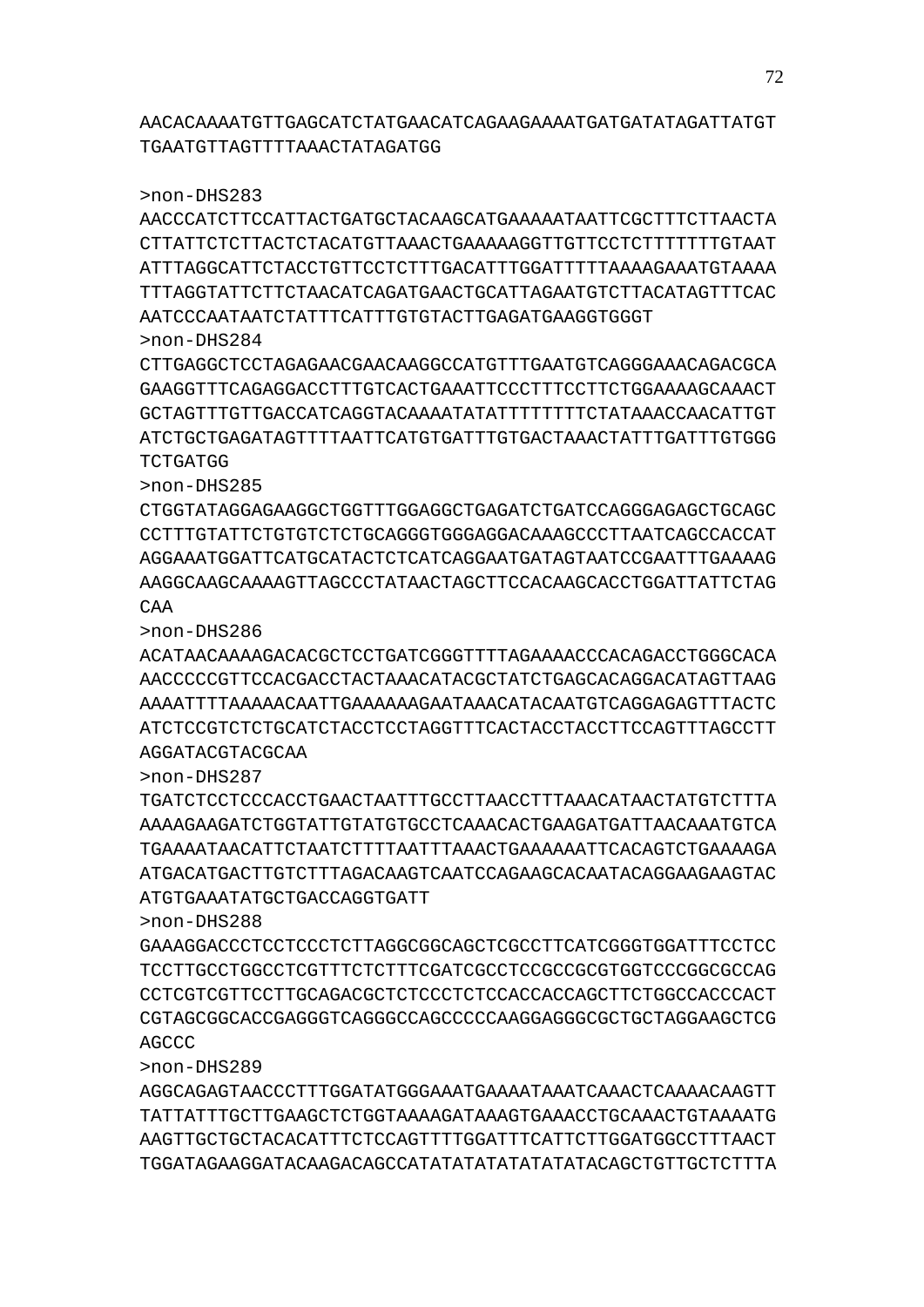>non-DHS297 CACCAACACACTCACAAGTATTGGGCCTGGTGAACAACCCGAGGCCCTGAAGATCAG

ACAAC

>non-DHS296 GATTCCCACTGAGGACCTGTGGCCACACAGCAGAGGCTCCCACAGCCCAGACTCCAG GGTGGTTTCCATAAACCCCTTGGCCCACTTTTCTTCACTGCATGATTTTTAACAGGT TTTTTTTTTTTTTTTTTTTTTTGGCTTTATCTCTGCTTCGTACAGTACAGTCATCTC AAGTTCTTTCAATGAGGGAAACATCACCAACACACTCACAAGTATTGGGCCTGGTGA

>non-DHS295 TCATGGCCTGCTCCTCTGTCGGGGCCTGTCACCGGGAAACCCCTTTTTTAGCAGCGA TGACGACACTGGAACCACGCTAGTCTCCGTCCCTCCCGCTCACATGCGCCCACGCTC CCCCTCGAGGCAGGTTGAGCCCCGGCCTGGACCGCCCCACGCTGCCTTCCGTCCACG CAGAGCGGGCTCGGCCCTCAGGGCTTTCCTTCGAGTCGTGTTGGAAAGAAGCAGAAG

GTCCATGTCAACATACACCACAGATG

AAACTCTCCCTTGCTGTGTGCCAGGGACACGCTTCGTTGGTCTCCACGCACGTGCTT GCCATCTCTGCTCTCACAAATGCTCACGGGCTCCTGGACCTGTGTCTCCTGCCAGGA GCTGTGCTGGCCTGCCCACCCCTCTCAGCTGCCCACACCTCCGCGGCAGCTGCCTCC CGTGAGTAGGATCTGAAACACCAAAGCCACGGGCAAGGGCAGGATGGAGGGGCAGCG

>non-DHS294

AACTGATTTCAAACCAC

>non-DHS293 CTGAGGGAGCTACTAGGAGGTTTGCACGGCCTGCTCTCCTGCCCTCTTCTTGCTCTG TGGCTGAACTTCAATTCTCTTCGGGCTTAGACCCCACTGACTCGCTCCCGGGCAAAG CAAACGATTTGATCAGATGGCCACGTGCATTCTTCCTTTTCCTGAAACCAGCACCAT AGGGTAAAAGATTATTTCTACTTGGTTGCCTTCCAGATGTTTCACACTTGGACAGCA

TTCAACTTTACCAACAAATGTGTCTTATGCAGATG

>non-DHS292 ACAGGTCATTTGTGTAGTCTCTCTCTCTATATATATTAAAAGAAACAAAACTTTTCC CTCTTGAATCTTTATTCCTATCTCAGCTTCATTTATTGCCTCGTTTGTCATCTAAAT GGTCTTTGTTCTTTCAGCTTTCAAACATGATTAATTGACATTGTGCAGCATAGCACA GGGAAAAGGCTGAATATTTTGTATGATGAGTAATCTAGTTAAACGCCCATCTTTCTT

**TCTCTCT** 

>non-DHS291 GGATGCCTAAAGAACTGACTTTCCTTGATGCTCACTCCAGCCTTTTTAGGACTAGAT TGGATACATTTACATGTTTGCTGGCTGTTTTTTCTACAGTCACACATCCTACCCATA ATAATATTGCAATATTCTAAGTTGTCTTGGAGGATATCATCAAGTAGGTGTCAAGTA AAACTTAATGGTAGACTGTAAATTTTAAAACAAGTTACAGGTCATTTGTGTAGTCTC

TGGTCTTTGGTGTTAATTTGGATGC

>non-DHS290 AGATATCCACTTCACCCTGTTGTGGGGTGGGAGGAGGGGGGAGGGATAGCATTAGGA GATATACCTAATGTAAATGTCGAGTTAATGGGTGCAGCACACCAACATGGCACATGT ATACATATGTAACAAACCTGCACCTTGTGCGCATGTACCCTAGAACTTAAAGTACAA TAAAAAAAAAAATTAAAGAAAAGAGATCCACTTCGCTCAGCACATGTGATTTGGCTT

AGATATCCACTTC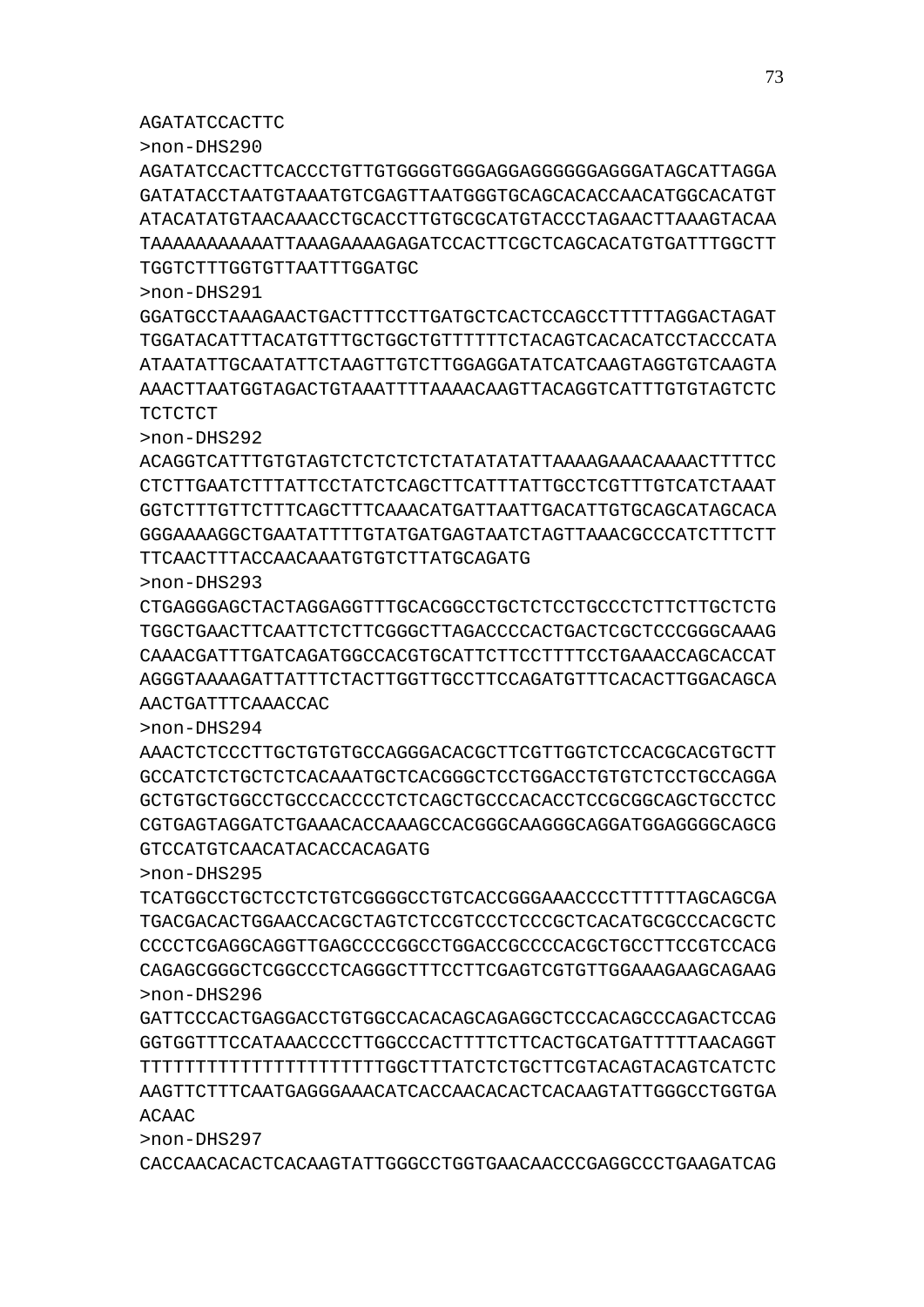GCTCTCCCCAGCCCTCCTGGAGCCAAACCACCCACGGCAGCCAAGTGACAGCACCCG CAGAGCTGCCCGAGCCTCTGGGAGGTCACGGGGAGGAAGGGAAGACGGAAACACCGT GACGGCCACTTCTGCCTAAATCGTTAGGAACTATTTCAGAGTCCCTGCAACCTGAAA CGGGGATTCTCCACACACCTCCACAC

>non-DHS298

AACGGGGATTCTCCACACACCTCCACACGGCCAGCAGCGCAGTAATCGCTTTTAATT AAATAAATCGGAAACACAAATCAGGCCAATGTGTTGAATCAAGGTGGCGTGCACTGC GTATTTATAGCTCTATCCACAGAGGACTCCTGACACATGCTACGGGCTCCCGCAGCC GCTTTATTAAATGGAATAAATAACACCGTGCAAGACGGCAAAACTTCACCAGACGGG TCTGGGGTTCTCCCAACTCAACACTGTTTTCCTGCA

>non-DHS299

GAATGAAAACATGGTCCAGATGAGAACAGACTGGTGTCTGGTTTAGCTAACGGGTGG GTGGAAGGGAACCACTCTCAGAGCGATGCTGCATCCTCCCGCTGGCGACTACCCCGA GCCCACCTGGCGGTCAGGTAGCAGATCCTCACCTGCCCCGAGAGGCGCCTTCCCCAG GGGCATGCGCAGGGCCGGGCAAGCTTCCAGGGAAGGCTTGCGAGGCCCGAGGTCAGA AGACATAGGAGTGTGA

>non-DHS300 CTGAGAATGTTGTCAGCTGATGGTTCACAGACGAAGGGAGGAGCTTTGCCCAAGGTG GCCACCAGTTCCAACTTTACATTTTTAATCAATATGGGGAAGGAGAAATAATCTTAG

TGAGGGTTTCCATACACCATACACTTAGTGAGCATTTCCATACATGGATGGTCCAAG CATTCTGGGGCGTAACTGACAAGATCAAGAACTTTCCTTGCTGAGCATACTCCT >non-DHS301

CAGTGCACCAGAGAAAACAAAGACTCGGCCTCTAAGAAAATAAATATGTGGTTCCTC CCACTGCAAGAGCCCTCAGCCTAGGGATAAGGAGACAGAGGGACTCTGGTATCAAAA TAGAGGGGAGTGGGTGGTAGGAAATGTTGACTGCATTTGCTGTGATGTGATTTTGCT CAGCAAAAATTGATTCCATGCATGGCTTGCTATGAGCACTGTGGAATGCAAAATATG AGACAATCCCTGCCTTAGAGAAG

>non-DHS302

GCACTGTGGAATGCAAAATATGAGACAATCCCTGCCTTAGAGAAGTTTGTATTCCAC TTTTGAAGCCAGGCCAAAAATACATACAGAGTTAAGTAACGAGAGAAATCAGAATAT GGTTGAGTGGCAAGAGAGATGTTAGGATAAGTGCCACAAAAGTTCAAAAGAAGCCAA GGAAAAGTATCTTTTAAAATAAGGTGCCTGGCCAGGCACAGTGACTCATGCCTGTAA TGAAAACACTTTGGGAAGCTGAGAT

>non-DHS303

GTGTGCCTCAACTGATTCTGACTTCAGGAAAAGTAACACAGAGTGGCCTTGGCCTGT TGTCTTCCCCTATTTTCTGTCCCAGCTCATCCGTGTCTCTGAAGAACAAATATGCTT TTGGACCACGAATTCCCAGTTTGGTCTACACAGGCTCGCAGCTCTCACCTGTCCTGC TGTAGCCTGAATGCTCCCATGTGGGAATAGCACCCCACCACCTGCCCAGTGTCTGCC TCTGCTCCGTGTCTGGGGTGAGCACCCTCACCCTGAGACT >non-DHS304

TGTTGGTACATGTGGGACTTTAGCTCATCTGAGGAGTCGAACAGCAGCTGTGAAAGT CTTCTACTCACTCCCTGTCGAGGCTGGCCTGGTTTGCTACACAAACACGGTGGCCCT AGGACCATGGGGCTATTCCTGCAGACGCCCTCGGGAACCAGCTGCTCTGAACGTGGT GGGGGTGTTGGAGCAGCAGTTTCTCAAAAGTCCACACACAGTTAAAGCTCTGAAAAC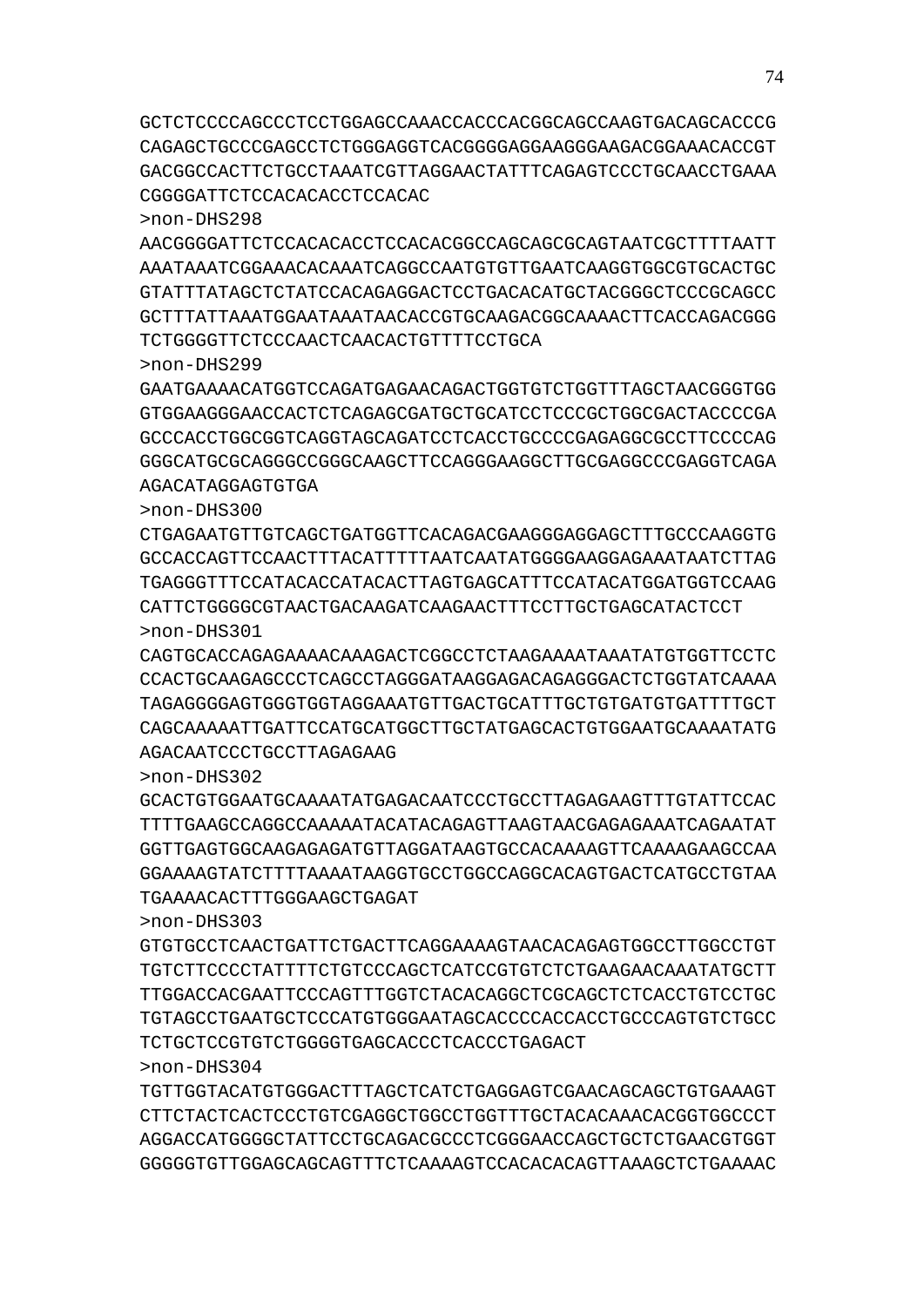# >non-DHS312

>non-DHS311 CTGAAGGAACTTTGTCATCAGTGGCTGCGGCCAGAAATAAACACCAAGGAACAGATC CTGGAGCTTCTGGTGCTAGAGCAGTTTCTTTCCATCCTGCCCAAGGAGCTCCAGGTC TGGCTGCAGGAATACCGCCCCGATAGTGGAGAGGAGGCCGTGACCCTTCTAGAAGAC TTGGAGCTTGATTTATCAGGACAACAGGTAAAAAGAGGTGAAACCTATTATGTGTGA GCAGGGCACAGACGTTGAAACTGGAGCCAGGAGAAGTATT

# GTCGGCTGAAGGAACTTTGTCATCAGTGGCT

>non-DHS310 CCTGAATGATGACTGCTGAATCACGGGAAGCCACGGGTCTGTCCCCACAGGCTGCAC AGGAGAAGGATGGTATCGTAATAGTGAAGGTGGAAGAGGAAGATGAGGAAGACCACA TGTGGGGGCAGGATTCCACCCTACAGGACACGCCTCCTCCAGACCCAGAGATATTCC GCCAACGCTTCAGGCGCTTCTGTTACCAGAACACTTTTGGGCCCCGAGAGGCTCTCA

# CCGCCCCTCTGCCAGAGCCATATAACT

>non-DHS309 TTAACCTGTGAACATCCAGCTGTCCCTGGGCTGTGATTCAGTGTCTGTCTCCCGGGT GACCTCAGCATGGGCTTTGAGGAAGGGGAGAGAGTAGTTTCTTCTGAGACTGGATAG TGACTCAGGGACCCGGGGCTGGGGCCTCAAAAGTGCCTTTGTTGGCCTGGGCTCAGG AATCCAGAGAAACTGGTCAGGAGGAGGCCCCAGTGACAAAAACCCCTCCCTCTGCCC

# GGTGCTACACACTTTCAAACCACCAGATTTC

>non-DHS308 CTGTATTAGGCCATACTCGCTTTGTTATAAAGAAATACCTGAGACCAGGTAATTTAT AAGAAGAGAGGTTTAATTGGCTTCTGGTTCTGTAGGCGGTATAGGAAGCATGGCGGG ATTTGCTTTTGGGAAGGTCTGAGGGAGCTTTCAATAATGGCAGGAGGCAAAGGGGGA CACAGGCACTTCACATGGCTGGAGAAGGAGCAAGAGCGGGAAGAGGGGGGCGGAAGT

>non-DHS307 AGGTCTCTCCTCTGCTTAACTTCCACCACCCCCAGAAAAAGACCAAGACTGACATCT GCTCCTTTTTAGACTGTGGTCCAAGCTCTCCCTACCCCTCTCCCCTGGCTTTCTGTC AACATAAACATCTCATTCATGCTCACTCTTGCTCCCTGCTGCTCTCCATCCCATCGC ACCCCCATGCCTAGGCTTTTCTGTTACTGTGCCCTGTATTAGGCCATACTCGCTTT

# CCTCTGCTTAACTTCCA

>non-DHS306 TTGTTAATCACATCCACAAGACACCTTCACAGAAACACCTAGATTAGTGTTTGATTC CATAAGTGGGTACCACAGCCTAAGCAGGTTGACACATAAAACTCACCATCACCCTAC CCTATTGCCAGGTTCCCTAAATTGGCATCCCAACTCTAGTCTATGCCTATTCTGAGC GCCTTCCATGCCATTTCCAGGCTCAGCTTACTGAAGGAAATCTCTGGCCAGGTCTCT

# TCACAGAAACACCT

>non-DHS305 AGTGGTGTCTGCCTGCAATCTCAGCTACTCAGGAGGCTGAGGCAGGAGAATTGCTTG AATCTGGGAGGCAGAGGTTGCAGTGAGCTGAGATTGCACCACTGCACTCCAGCCTGG GCAACAGAGCAAGACTCTGTCTCAAAATAAATAAATAAATAAATAAATAAATAAATA AATAAATAAATAGTAAAGTCGATGATTGTAGTTGTTAATCACATCCACAAGACACCT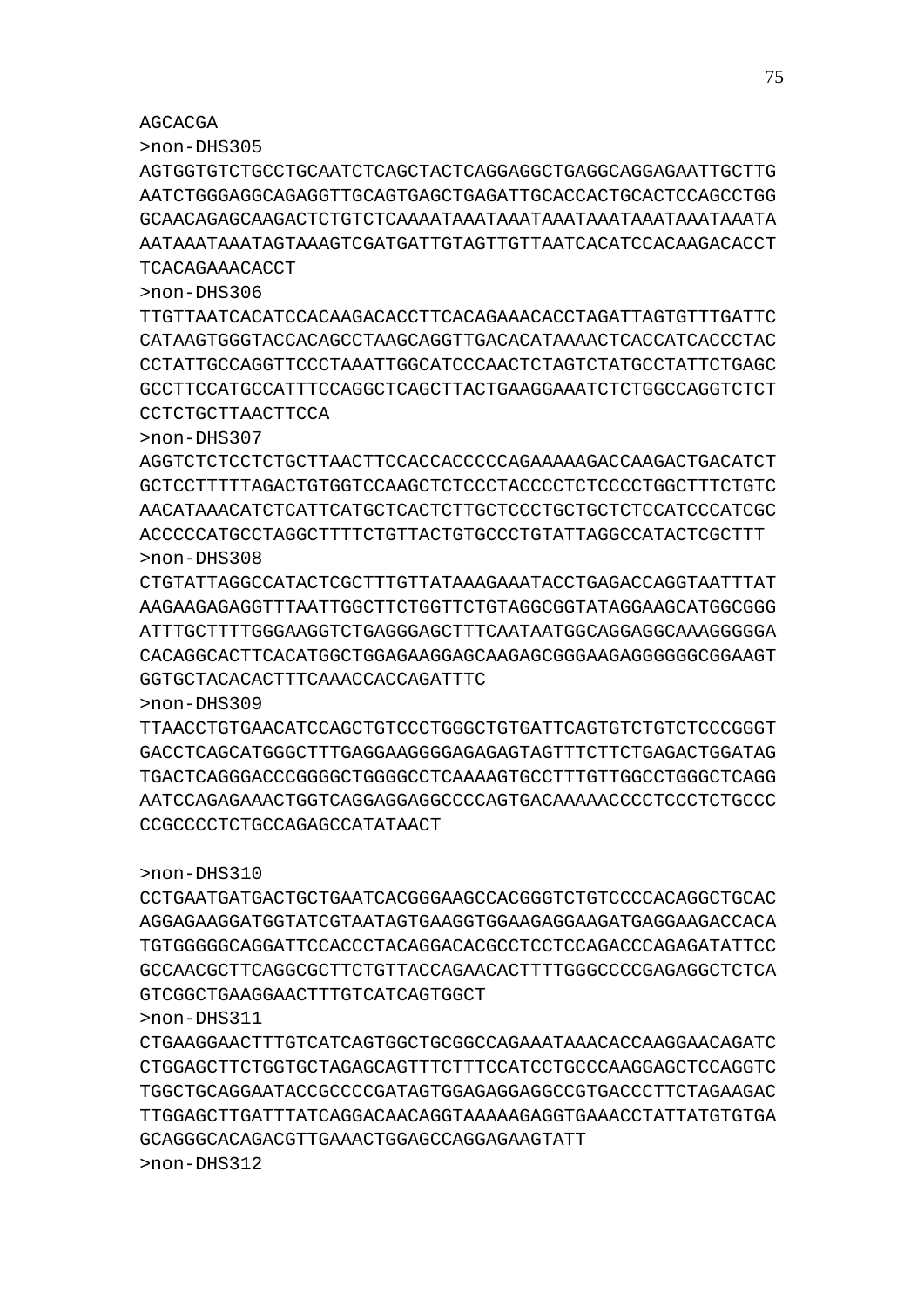>non-DHS319 ACAGTGTCAGTTACGGGGTAGGATTATAACATTAGAAAGAACAGGTGTCCTTGATTG TTAGGTTTGTCAGGGAAATAGAGAAACGGTGTGCAGAGATTTTGATACAACGACTCC ATGCAATCTGCACACTCCTTTTGGGGGGCTCCCTCTGATGTTAGTTGACAAGCTTCA

CTGTACTCATGCATTTTGGTTTAGCAGTATGCTTTTTTCCCCCATGAATTCAGCAAT CTTAAAATATGCTATCGCACAAGATACTCATGGGGGATTTAACACCAAATTTTGTTT TGGAACCTATAGTCACTCACTGTTCCAATCTGAAAAATACATAGATGTATCTCAAGT GTATATATTGGTTACCAGCTGGTAGTTTCTCAAATATCTCCATTTCTTTCAGCTGCT TCACACTCACTACCAAGCAAA

>non-DHS317 CTTGCCTGCAGAAATATGTAGTGGGCCGCGAAGTTTGAAGGAAGCCCGCAGTGCCTG GTATATTCACCAACTCCTCCAAGTAACTGATCATTGCCAAGGTCGAATTAATAAGCG TTCTTTGATGTTAATGATTGTGAGTGTTCTCAGGAAAGGACTAAAAGCTGACTTTCT AAACAGGATGTTGTTTGGAAATACCCCAAACAAACTCGATGTCCATTCCTAACGTGT TATTAAGTGAACCGATCTGACTCGA

TGCTTGAGAGCATGATACAATCTGAGGTTTCCCATGCAACCCTGAGCTGTATGATTA TCAAAAAGGTGAAGTGAGGAATACAAGAGAAATAAATCGTCAATGCTGAAGTTAGAC TCAGGAGATCTGTTTGTCCTGATGAACTGACATCTTTGCTAGTAAGTTCAAAGGTAG ACAGTGTTTATTTCCTGTTTCACTTCCAGATATTGCCTGTGCTTTTCCAGTCACTCA ACAAAGAAGG

>non-DHS315 TGACTTTTCAGGAATCCCATGCAAAATTCTCCCTCAAAACATTCTCTTTGTTTGTGT CTTGGTAGCAACTCCAGAGTTTTCAGGACTTGGACTCTGCTTTAGACTTGTGCTCAG ACTGTCTCCACAAAAGTGGTCCGTTTCCTCATCCAATGAGCTCTGCCTGTTTGTCTG TGTGACACTCCAGTGGAAGGAAGCCAAGAGCCTATAATAGCGATCCTGGGGAAAATT >non-DHS316

AGACTCCCTCTCGGGGTAGGTGGGGGTGGGGAAAAAAAAAAAAAGAGTCAATGGGCG CCAGCAACACACCAGGCCCAGCTCCCTGCGTGACTCCATCCTCAGCAACTCGGGGTA GTTAGTGTAATTAACCCCCTTTCCACATTGGGAAGCTGGGCCCAGGCATATGTCATG TATCTCCCAAAGGCACTGCTGTTGTGACTAGTAAGAGGCATCGGGATCCGAGCTCAG GTCTCCTGGGTTCTGATCACT

>non-DHS314

>non-DHS318

>non-DHS313 AGTCCCACTTCAAACATTCGTCTCGGAAACCCCGCCTCTTACAGTCACGAGGTAAGA AGCAAGGTTTCATTTAGGGGAAGGGAAATGATTCAGGACGAGAGTCTTTGTGCTGCT GAGTGCCTGTGATGAAGAAGCATGTTAGTCCTGGGCAACGTAGCGAGACCCCATCTC TACAAAAAATAGAAAAATTAGCCAGGTATAGTGGCGCACACCTGTGATTCCAGCTAC GCAGGAG

AGGAGAAGTATTGGCAGGCTTTAGGTTATTAGGTGGTTACTCTGTCTTAAAAATGTT CTGGCTTTCTTCCTGCATCCACTGGCATACTCATGGTCTGTTTTTAAATATTTTAAT TCCCATTTACAAAGTGATTTACCCACAAGCCCAACCTGTCTGTCTTCAGGTCCCAGG TCAAGTTCATGGACCTGAGATGCTCGCAAGGGGGATGGTGCCTCTGGATCCAGTTCA GGAGTCCTCGAGCTTTGACCTTCAT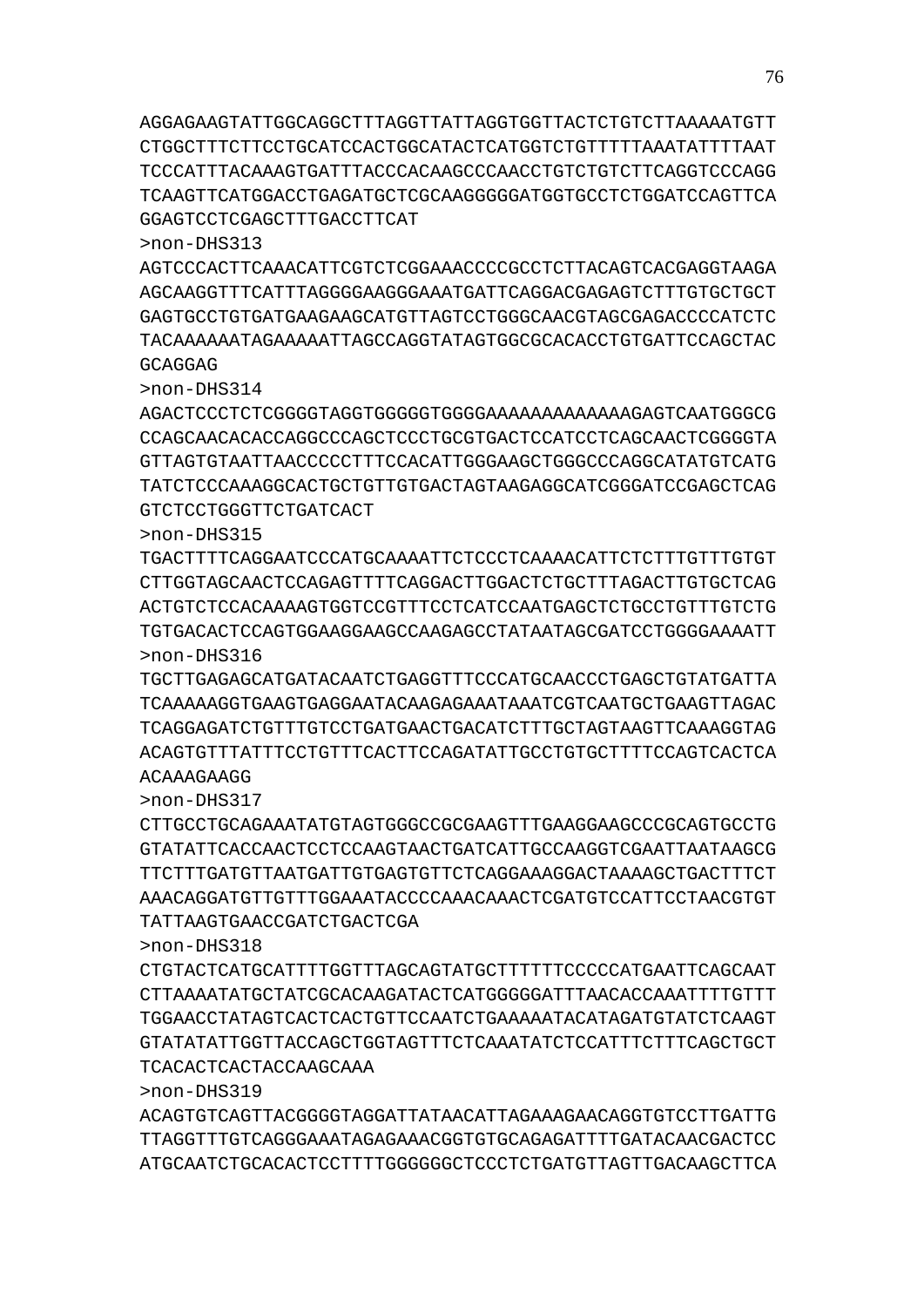CAAGGATGCAAAGTAAGACAAATTAGTCCATGATATACAATTAGGGGGGACATTACT ATGAAGAAAGTCTTGCATTTTCCGAAT

>non-DHS320

GGAGATCTGTGAGCTTGGGAAGCGAGAGTGCGTGTGCGTGCACGCGCGAGGGTCACC GGCGCTTCGCTGGGGACGAGGCGCCGGGGCTCGCGGTGGACGCCGCTTTCCGGAGCT AGGGGAGCCCATGGACAGTCCCTGGGGCTCTGGAGTGGTTTCAAGGCTTCTCCATTC CAGGGAAGCGCCAGGTCCTGCTGTTTCTGGTGCCATCCGGAGACAAACAGAGAT >non-DHS321

TCTTTCAATTATGGAGAGGGTCGTGATGTGTATTTTAATGAAAGCCAACTATCTTCT CTAATATTTGAAAAAACAATGTTTAAAAGGCTTCTATTTGTACACCTTTTCACATTT TAGCTGGCAGAGTTCAGGACTTGATGGAAACATAACGAAGGGCTCAGAATGTACTCA TCGCAGACTGAGCCCATATGGTCACAGTGGGGAGAGCACGCTGCACTCAAGATGCTA **GCAAGCCTG** 

>non-DHS322

TAGCTTTTCTTCTCCACGGATCTTGTAAAGAAAAAAGTGAGGGTGTATGATATATGG CCAGAAAAACCTAAATCAGAAAGAAAGAACATTGATCTAGATTGCAGTGGATATTGG TGGATTTTTTTAAAGCTCTAAACTTTAAAAAAAAATACTCAGGAGTCCCATATAACC AAGAAAGAAATAGAATGACTGTGATAAAGGGTAGGATCCTCTGCCCTGTATCCTCCT CTTTGCCCTTTA

>non-DHS323

ATATCTGTGGTTTGCAGACATTGCTAAGTGATTCCTATGTCAAAATTTTAATATAGT CTCATAACAGCACTTTATCTGGCTGAAACTGACTGCCTTTTTCTTCAAATACATGTT TGCTTAGCTATATATTTTGCTACATAAATTAGATATTAATTTGCAAAGCACTTGAGA TCTAATTAATTATAGTAAATTTATTTCTGCTTTATCTCAACAACAGCTCCAAACAAT ACCCT

>non-DHS324

TGTGTGCTCAGTGCTACTGTGAGTCAGGGTTAATTAGCATTAGTCATAGACTTGGGA ATCCTCACAAGAAAAGGGTCATCTGGTGGGTCTGGGCTGTGCCCTGGCTGTGATGAG ACACCACTCATGCCCCTGTGAGTGTGTCATCATGCTTCATTAGTGGCTTGCCTAACT TTGCAGGTCGGCCCTGGGGTGGCCCAGCCCTGAGTGCGGGTGCTGAGATCAGCCAAA GGATGACACCT

>non-DHS325

ATATCATCATGGCCATCTTCCTGTGGACTGACTACGTGGACCCAACTCCTTCTTCTC AGTGGCTGCTTAACATTTCAGTACATGCAAATGCCATTATATTTTATTCTTAGTGGG TTCTCTTCCCATTGTTTGTGGAGGGCCTGTCATGGACAAGGCTATGTTCTGGGGACC AGAATTTACATTCTATTAAGGGAGACAGGAAATATACACTAATTAAGTTGATAGGCA GGAGCATTGT

>non-DHS326

GCTTGGCATGCATAATACAATAGCAGAAAGAGGAATCTTCTACTGAAAGGCACTGGA AGAGGGATTCTTGAGGACAAGATGGGCTGAACGTCAAGGATGCCATTGACTGTCAAT AAAATGGTTGTTTCTCCTCCACTTTCTTCTTCTAAACCATCCTCCCTCCCCACTGTT GAAGATGTAAAATCAAATGGAAACATCTGATGGCTACTTGTCACAAAACCTTTCA >non-DHS327

77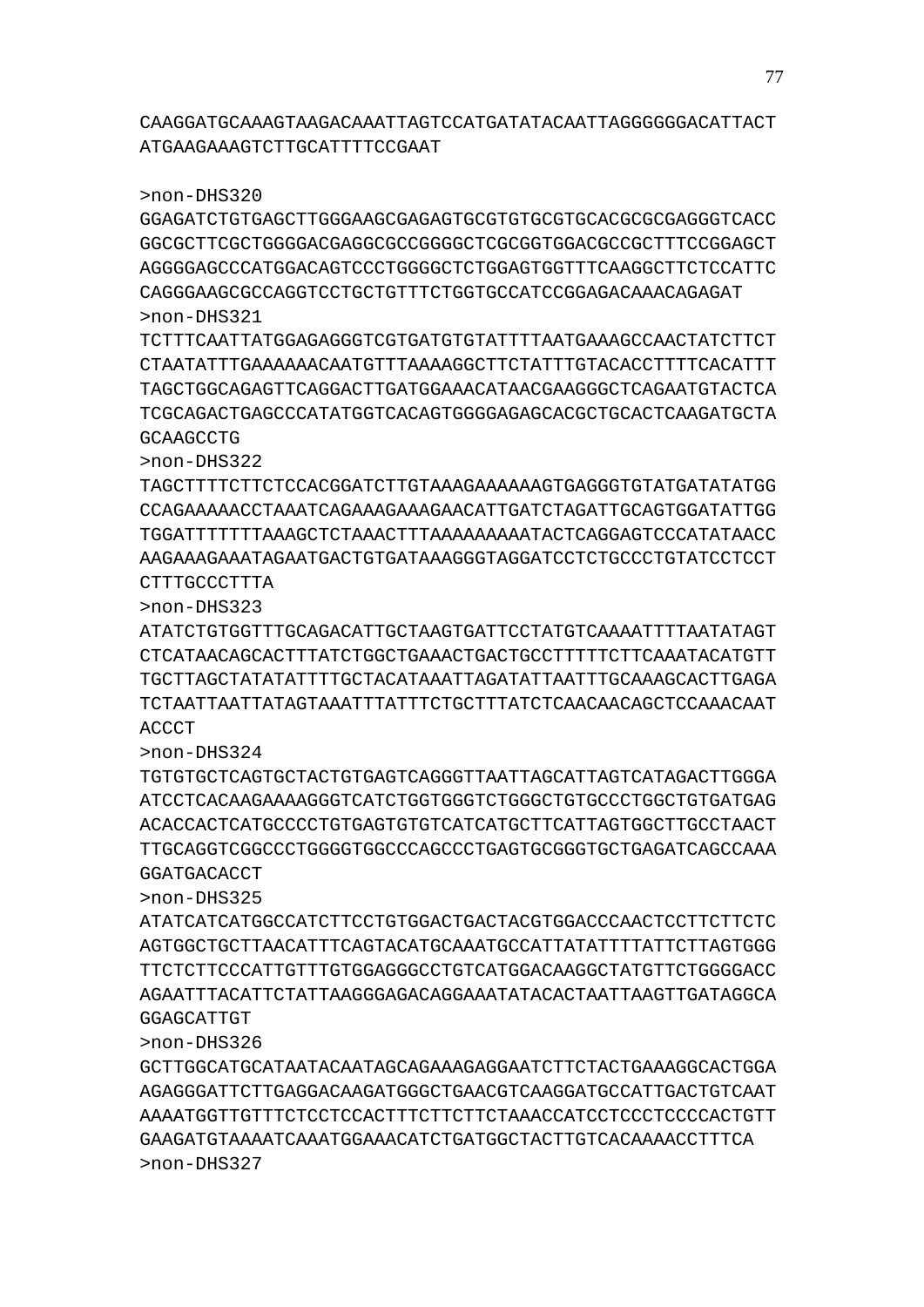GGACTCACACATTTCCTTCTCTTAACACATTTACCACTTACTTTCTGCATTTTTTTT AAACCTATTTCTCTCTCTTCAAAGATGTGACTACAGGAATCTACAATGCCTAGACAT AACAGAAGGCAAATAAACACTTGAGAAATCCATTAACATCACAACCTCATTCCTTTC CCCACCGTCTGTACAGCATCCTGACTGTCCACAGGGGTGCCTAATTATACAACCCCA AGTCCTCCTTCACCCTAGAATCTC

>non-DHS328

AATTTGCAAGTTTGGTGTGGTGAGGCCTCAGTCTGCAACAAAGGGTGAGGGAGGCCT CAACGTAGGAGCAGAGGGGTGGGGCCGGCAGATGGCACTGCAGAGATGCAGAAGGGC AGCTGGGCAGGGATCCGAAAACGACTTTATTGAAGATGGAGTTGGCAAGACCTAGCC CCACTTCCCACCCCCAGAGCCGTTCCTGTCTCCCTCACTCACACGCTTTCCACAAGC TCTGCACTTC

>non-DHS329

AGCAGGAGAAGGAGGAAGGTTAAGAATGGTGACAAGGCAAATTCGATTGGAGGAAAA TCAGGACAGAAGTCCATGACAGAGTTGAGAGTTTGAAGGAACAAATAGGTAACATTG TTAAAAGCTAAGTAAAGAATGCAAATAGAATAAAAATATCTCTGGAACTGATGATGG CAGGTTATCAGTAACCTTTAAGTTTTCAAATTCTAAAGATTAGTGAGGGTAGAAATG TTTACAGTCTCAGGA

>non-DHS330

AAGGCTGGACTAGATAGCCATGAGCCCGCAGTGCCAGCTGCCAGCCTTAGGCGTGGT CCCGGTGCGCTGTGGGTACCAAAACATTTCTGAGTGGGGTTTCCTTTGGCACAGGGG CTGAAGGGTCCACGGTGGAGCCAGTAACAGGCCTTCCAGGTAGCTCCAGACTCCCTG TACCTCTGCCTCATGGCCTCCCTGTGGGAAGAGCAAGCCCAGGGACCCCTCCCCGCT TCCCCCTCCCCTGCTTCCTGGAGAGGCTGAAACT

>non-DHS331

GCTATCCCCACTACCTGAGTGACTTCCGAGATGCACTTGACCCTCAGTGCCTGGCCG CAGTCATCTTCATCTACTTTGCCGCCCTGTCTCCTGCCATCACCTTTGGGGGGCTGC TGGGTGAGGAGAGCCTTCAGGTAGGGGGCGGCGGGGACTGCCCAGGGCCTGGCCACC AGCTCCTGAGCTGGTTCCTACACCCCTAGGAGAGAAGACGCAGGACCTGATAGG >non-DHS332

AGTTCTGTAGCAGCAACCACCTGGAGTACCTGGTGGGCCGTGTGTGGATCGGCTTCT GGCTGGTGTTCCTGGCCCTGCTCATGGTGGCCCTGGAGGGGAGCTTCCTGGTCCGCT TCGTCTCCCGCTTCACCCAGGAGATCTTCGCCTTCTTGATCTCACTCATCTTCATCT ATGAGACCTTCTACAAGCTGGTGAAGGTGGGCAGGCCCCTGCCGAGAGCTGGGCCAG GAGGGCCGAGGTCTCAGGGCTGGAGGGAGTCTCTTGGTCC

>non-DHS333 ACGTATACCAGGGCTGCAGATTACTCTTTTAATTAATTAATTAATTTGAGACATTCT TACTCTGTTGCCCAGGCTGGAGTGCAGTGGCGTGACCTTGGCTCCCCGCAACTTCTG CCTCCTGGGTTCAAGCGATTTTCCTGCCTCAGCCTCCCAAGTAGCTGGGATTATAGG TGTGCACCGCTATACCTGGCTAATTTTTGTAATTTTAGTAGAGACGGGTTTCACCGT

ATTGGTGAGGCTTGTCTTGAAC

>non-DHS334

CTTTCTTTCCCTTCTCTGTTCCACATCCACACCTTACTCTGATTGGGAGTCATAGCT CTGTTCTCTCTGCCCCAGCTGTCCCGGAATCCCTTTCCCTGCCATGGGCATGCTAGA AACATGCTGCAGTGCCCTGGGCCACCTCCGGCTCCCGCCTCCTGGCCTCCTGCACTC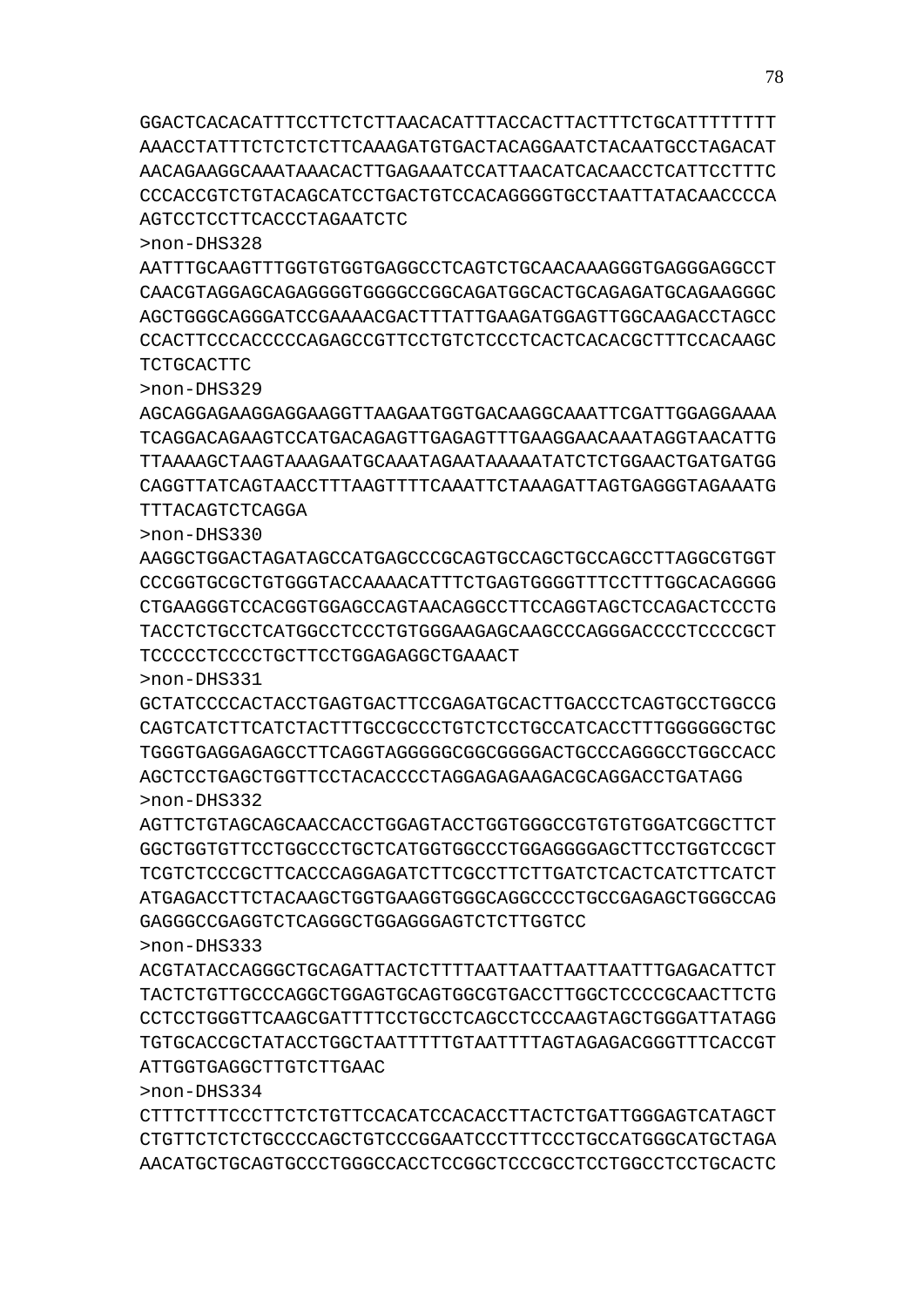TAAACATACATACCTGAATGTGAGAGTTTGTCCGGGGTGACCCTCTACCTCCTTCCA GAC

>non-DHS335

CTCCTTCTGGCCCAACAATAAGTGCCATTTGGAATCTTCTCGGCCTTCTCTGTGCCT TCCGCGCGTCTGGGCTCCCCGGTACCGTAGACCCGGCCCCGAGCTCCGCCCCCTCGC CCTGGGCTTCCCCGCCCCCTCGCCCCCAGTCTCCTGGGCTCTTCGGGGCGGCGGAAG AGCCGAGAACCTTCGCGAAGGTGGGGCGGGCGCCCCCGAGGTTGGGCCCGCGGTATG GGCAGTGGAAACT

>non-DHS336

ATTCTCAAAACAACACTGCTCACGCTGATCTGTTGCTGAAAAACGTTTAATTACTGA CAGAATAAAGTCTAAACACCTTTGATATTCTTCTATGACCTGGCTTCTAGTCGCTTA TGTACCAGTCCTCTGATAAACTTTCTCCATTTTATCCCATCTTTTCTGCTTATTTTT CTCAAACTGTGGCACACATTTTGCCCTTTATACTTATTCACCCACCATTCCCAT >non-DHS337

CCTGCCTCCTATTCTTCACTCCTCAGGCAAAAAGGTTGCTCAAGGAGACTCCAGGAT TTGGGGTCTGCCTCGTCACTGTCACCAGGAGGCTTTTTTTCTGACTTGCCAGAGCTC CCCATCAGTCCTCACAGAGCCTCTGGAAGCACAGGGAAGGCAGCTGTGGGATCCTGG CTGAACAGAGTCCAGGTGAAGCAGGCTTGAGAATGGATTGATGGGGAGGTGGGGATG **TCACAGGTCT** 

>non-DHS338

GAAATTGAACCTGGGGTTTTGACTTGCCACTGCCATAACTTGTTTGTAAAAGAGCTG TTCTTTTTGACTGATTGTTTTAAACAACGATTTCTCCATTAAACTTCTACTGAGCAA ATGGTTAATAAATTGGTTTGCTGTTTTTAAGTGAAGTGACAGAAGCAGACTCTGCAC ACACACAACCAGCGCTGCCGCTCCCGGGAGGCAGAGGTAAAAAGCGCATGGCACTGC TGTGTAGAAAGGAGGATAGGCA

>non-DHS339

CCAGAGTCCCTGAATCAATGATAATTAACATTTTTAAAAAATTTATTATTTTTAAAA ATAAATTTAATCGGGAAGCTCCGAGCCAGAAGAGTAGCGTCTGAGACTCCCCATAAT TAACATTCTTCACTCCTTAATTTTAATTTACCTCACACCAAACTAGCTGCTAACCCT CCTCTCCTCATCTGCCACATTCCCCACAAACCTTGAGCTGTCTTCTTTGCTCAGTCA GTTCCTCAGACTCAA

>non-DHS340

GTAAAGGAGCACCTTCCCTCATACCACATATCCTACATTGTGTAAACGTGTAATACG GTTAATTGAGGAAGGTTACATACAGAGAACTAGGAAAATGTAAAACTGTTTCTAAAA GGCCTGGACTCCAAGTTAGGAAGATAACATCTCTTTTGTCTATATCAGAGAGGAAAA TTCTATTTCATTATTTTTTTCTGTCAGGAGTCTTCTGCAGACTTGCTGGAGACTATT GAA

>non-DHS341

GTAGTTGAACAAAAGGGCCAGAAGAGAGCATTAATGTTGTGACATTTTGCTGTTTTC TCAAGCAGAGATCCAGAAAGTGAGACAGATAATGACTCCCAGGAAATATTTAAGTTG GCAAAAGATGTGCTGATTCAAGGATTGATCGATGAGAACCCTGGACTTCAGTACGTG AATAACTGGGCTGGGACAATTAAATGTTAAGGGTATTGCTTTCAAAGGTAGCAT >non-DHS342

CACTGTCTTTAGCAGGAATTCAAGGCTTTTCAAGATTGAGCGCCAACCTGTGACTTT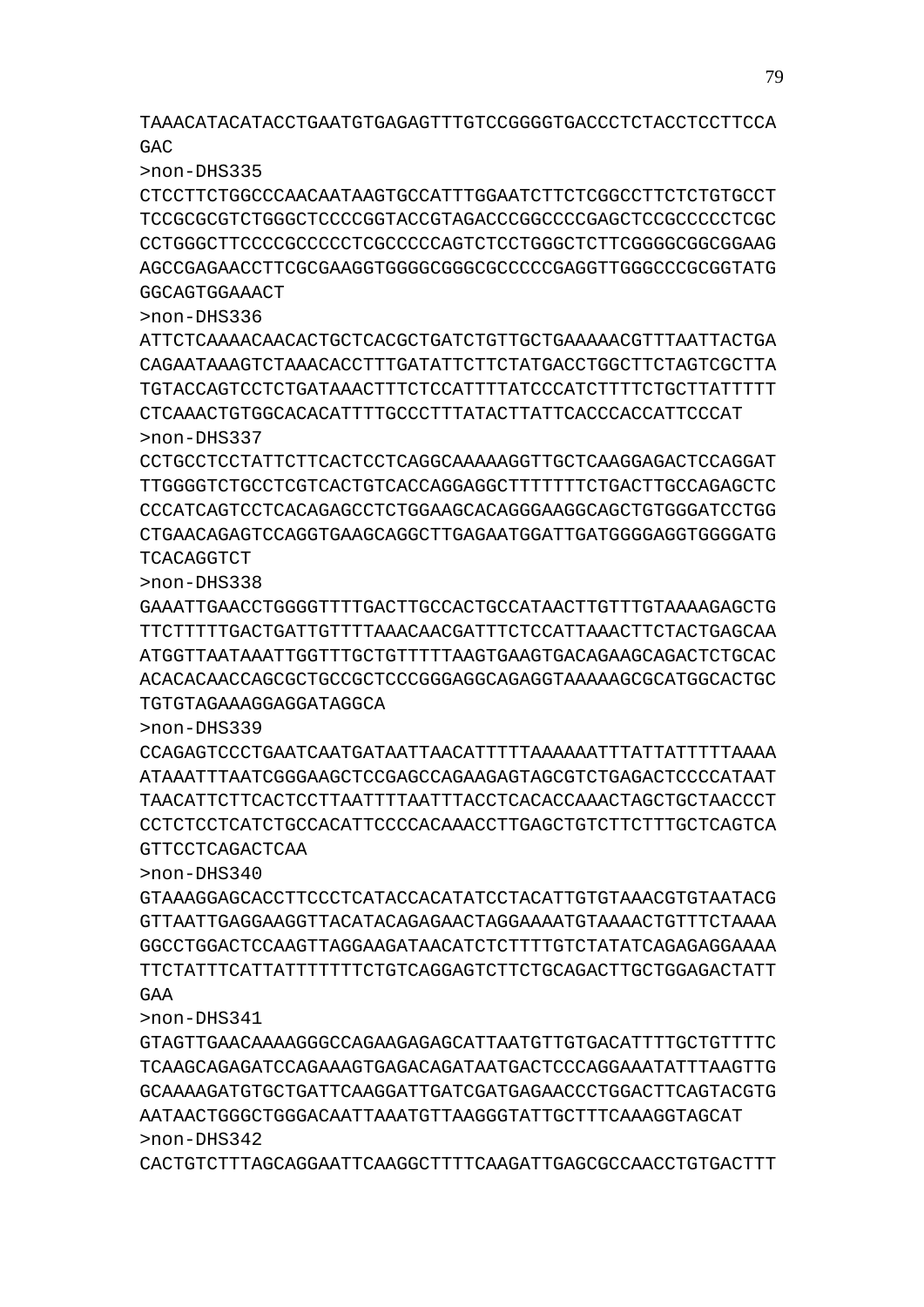CCCCTCCCTCATAAGTCTGAGCACCCTCTAACCAAATTCATTATCTCTGGAAACTCT CCGATTTTTTTCATAGTGTCTAACAGTCAAAGTGTTTTCTCACCCATTTAAGATCAA CAGTACTTTTTTTTCCATTAAGGACTTAGTGACTGCTTGTGTCAGATGTAACTTCAT TCCTCTGGCTCCTTTAGT

>non-DHS343

TTTTGTGGACAAACAGTACTGACCTAGATGCAAAAGAGAAAAGACAGTGTAGAAAGT GGGGAGACAAATGTATGTGAAGTGCAGAGATATGAAAATGCAGGACTCTTGCACAGA ACAGTAAGGAGCTGAGCGGGACAGAAGCACTGGTTGCCTGCAGAACTCTGCAAAGAT GGACTTGGGCAGGAACTGAATCACACATTTCCTTTGTGCTCAACAAGGTGATTTGAA  $CT$ 

>non-DHS344

GAATCACACATTTCCTTTGTGCTCAACAAGGTGATTTGAACTTTACCTTAAAGATAT AAGGACACATGACAAGATTCAAAGAAATGAAATTTCTAAGTGAAATTTTTATTTTAC AACATTGCCAGCAGCTATGCAAACAAAGGACTGGAAGTTAGCTAGAGAGAGACTCCA GCTAGAGCAATGGTTTGCAGTGGTTTTCAGCTTAGGATGATTTTGTTTTGTCCCCCT CCATCCTCCCAGGGAATATCTGGCAATGTCTGGAG

>non-DHS345

CAACTGTGCAGGGAGAAACAGAGGGATCAGGAATTCAACACAGCAACTCCACGCCCT TCCTCCTGTTCCACACCCCGCAGGACCTCCCATCACAGAACCCGGCCTGAAGTCCGA GGAGGGAGCAGGGTGGGAAGTGTGGGGATGAGCATGGAGGGACCAGGGACAATAGCC ATCCAGGTCTCCCAAGACAGAAAACCCAAAGTGTGTGGGTTAAAATATCCTTTGAGG

>non-DHS346 AAGACAGAAAACCCAAAGTGTGTGGGTTAAAATATCCTTTGAGGTTCTAACTTAATT AATCATTATGCTCATGAAAAATAACTCCTTGCATTAGAAGCTCTTATTAGGTATCCC AATCCTTCTATTCTATGACGGACAGAGGGACACAGTGGATTAGAGCACTAGAGACTG TTTCCCAAAAATCTGAGGGGAAATACACTTCTGTGACGTGTTTGACCTTGAGACAAA CGATTCTGGTGATCTCCTGTGTAC

>non-DHS347

CCTGTGTACAAATATGCAAGGTCTGATTTAGACAGCAGAGACGCCCACAGCTAGGAA ATTGTAGGTCATGGCCCCAAACATCAGAGGGTACTCAAGTACCATCCCTATTTTAAT GTGAAATGAGGTACAGTCATCCTTCATTTGGAAACAGCAGCAACTGCAAACCAAACA ATCCTTTTCTAACTCTTGAAAACTTGTTTTCAAAGTTTTGAGACAGACTACAACAAA CCCTGTATGTTCCCAGACAGGAAGTGG

>non-DHS348

TGAAAGCCTTAGTGAACTTATCTGGGGAGAAATATATTTGCTTTTCACAGAAAGCAA AATCTAGTTCAAGGACGGTTTCTTTAGATGAAAATTATGTTTAGGCTTACATAATCC TAACGATGACCACTTTTCTTTTGACCTCTTTTCTAAGGTGTTATGTATTAAGCATGT GAGTAAGCATTTTGGTGAGCTGCAGTTACTCTTGAAGGGGTCACCACCACCATCACT ATTGGAAGAAAGGTGA

>non-DHS349

GACTCTTCCATTACCCTGGATTTGTGAATCGTATTTCAAATTTGAATGTGTTTTGCT TTTCCCCTCACTGTTGTATCTTTTGGTGTGGGATGTTTTGCCATGGAAAGAAGGAGA AAGAAGCAGGATGCAGTGGGCATACACTTAATTGGGGCTGAAGGACGTGAGGGCCCC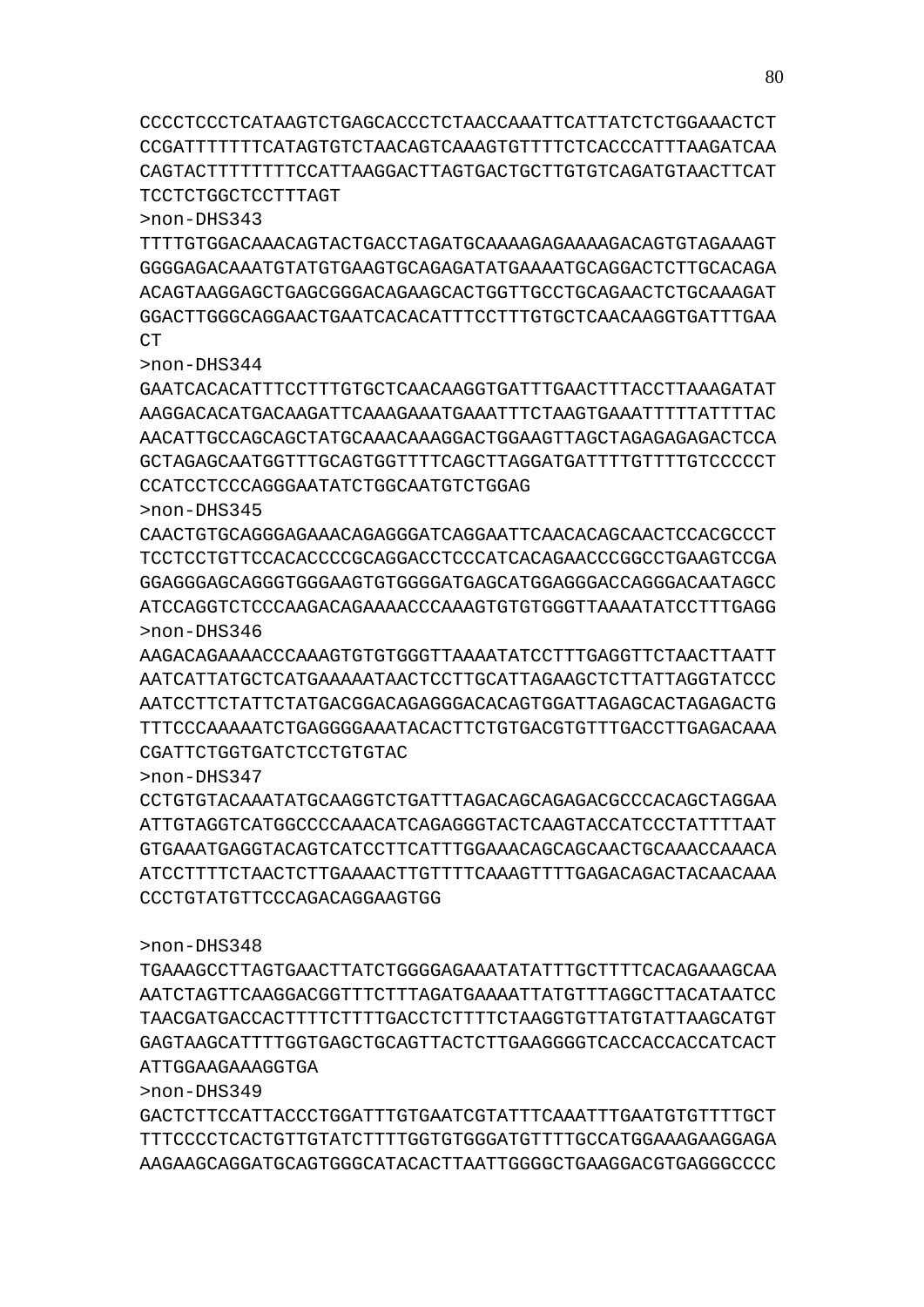GAAGCCCAGAT >non-DHS357

GATCCTTGCTCCACTGG >non-DHS356 TGATCATTCATCCTCACAATAGCCATTTCAGGGGAGGCTTTATCTGCATTTTTGGAA GGAGGGTGACTGAGATCTTGATCAGCAATCAGTACAGAGTTGAACTAAATTGGAATG AAGACCTTTCTGCCTTCACTGCACACGTTCTCTCTGCGGCTCCACACTGCCTCTCAA TATAGCCAGTGCTAGACTTAGATCCCTGAAGGGCAACTAGATTTGGATAGTTGATCA

>non-DHS355 CCAGAAATTGGCCTGCTTTACTCCCCTTCCACAAATAAACTTTAAAGTACTCCCTTG AAGAGTGAGAAGCTGCCAGTGGTACAGGCAGTGAGTTTTATAATTATTTTTTGATAT TTTCCATGTGGCTTTTGGTCTGAGGGTAGCATGTTTGGGTTGGGTTGTTGGAGGGGT TTCCCATGGACATGGTTTTGTACCTGCCAGCCATGCAGGATGCAGCATGGTGGGTGA

>non-DHS354 GGGCTAAATGGTTCTACCCCTTACTAGGTTGCCCCAATTAGTGGCACTAGTTGGCAG AGCTGTTCATGAGCTGCCAGTTATCATTTTGGAGTCAGTTTGAAACCAGCCTCTTAA CACACTGCTGTTAACTCATAAAAGAGAAGAGTGTTCCATTTCAGTCTCAATAAACAC TTCCCTCATTCTTTCCCCCTGCCTTTTTCTTCTTGTTATCTGTTGTTTTATCTTACT TGGATGGGTGTGG

>non-DHS353 AGTGGTGAGTGTTGGATGGCATAGGGGTGGGATGGTGTCGGGGGCTGCTGACCTCAG CAGCGTCCCTGCTGGGGTCATGCAGGCGCAGCAGCAGCGGCACGAGACTCTGCAGCA CCAGCTTCCGCAGGGGGCCGCGGAGCCCCAGCCGGAGCCCGCCCCGGCCCCGGCGCA CCAGAGTCCCAAGGAGCCCGACGGCCGAGGCGCGGATTGAGTCCCGTGTCTGCGT

CACTGCTTTGATCTACCATTCT

>non-DHS352 GCAAGGACTGATAAGACTGCTGATGGCATGTCAGGTGAGTGAGACAAGTAGCATCTT CTTTACGCTCCTTCCTTTTCCCCCTGTATACCAAGCTCAGATTTTTAACACACATCC TCTTATTCTACATTCAGAGTTCCCAGAATATATTGTCCGTTGCCACATGATAATATG GCATGTAATAATTGGCAAGACATGACAATCATATTGTAGGGACATGGGACTGAGATC

>non-DHS351 GTAATGACAAATGCCTTGGAAGTGGAAGTTAGTACATATCAGGACAGACTATGTATG GTTTATGTATCACATACAATTCATTAAAACTAGAACAGACTCTTTCTTTCCATCTCT GTTACTTCTATCCTTTTTTCTTTGGCTATGGGAATTTTATCAAGTTTGGATGGTGCA GGCTGTGTACATTCCCCAGGCATGGGTTTTGGAACACAGGGGATCTGACTGTGGAAT CAAGTTCCATC

>non-DHS350 TAATGTGTTAGTGCCTTGGGTTGCATGTCTGAGTTGAATTCCATGAACTGAGTTTCG TTTCCTGAGAAAAGAAAAGTTTGAGAGAGAATCAAATTAACTGTTTAAATTCACGAA ATCTTTTGAACAAAAGGGTAGTGGCCACTTGCTTTCTAAATATATCATAAAGGGGTC AAGAGGAAGTAGCTAGCAATAAGATAATGTATGTAATGACAAATGCCTTGGAAGTGG A

TGTCCAGCCCACCATTCTGTGCCCTGGACAGCCCCTTAATGTGTTAGTGCCTTGGGT TGCATGTCTGAGTTGAATTCCATG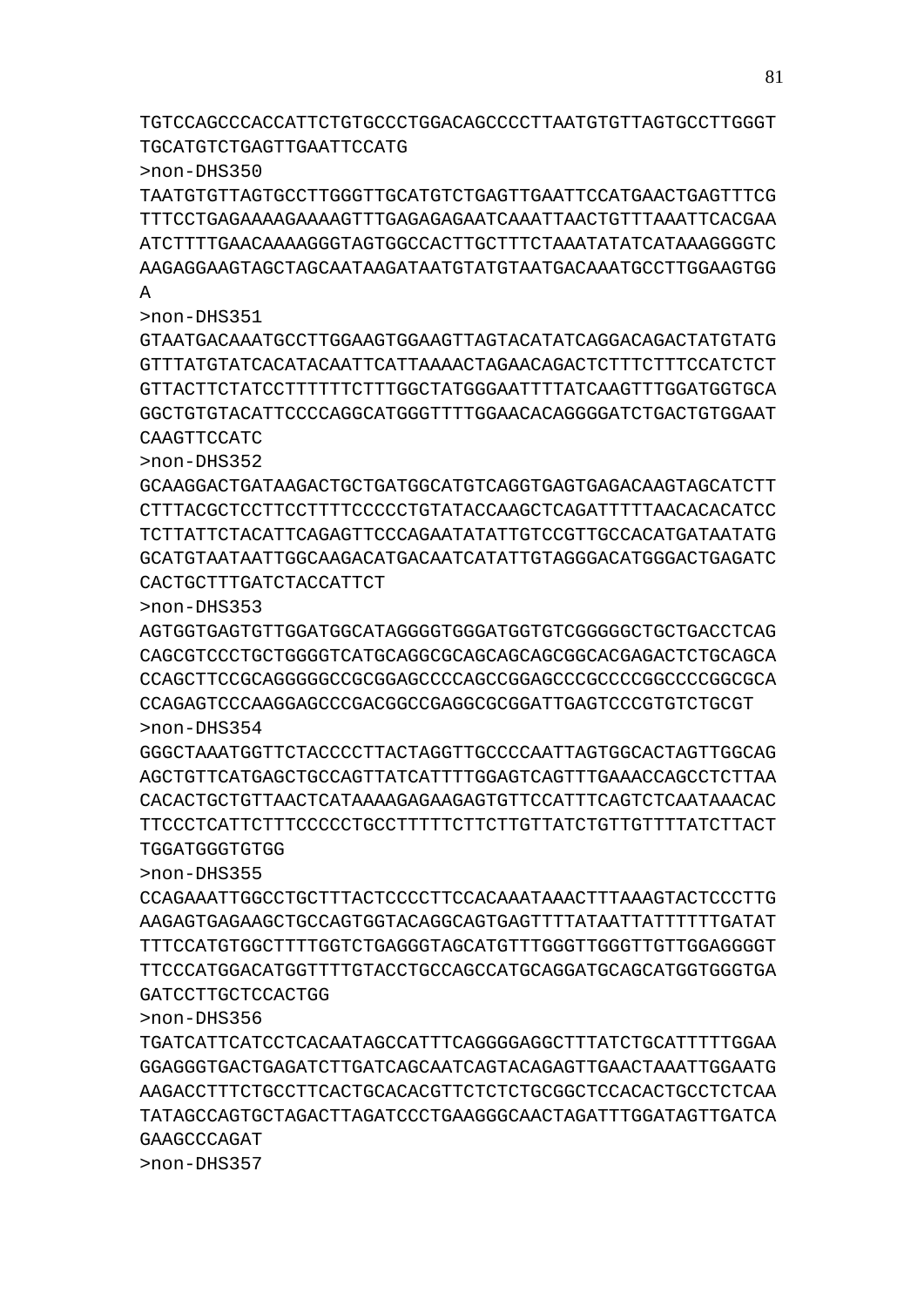TTGATCAGAAGCCCAGATCTAATTCTATAACATTGTTTCTATGGGAAAAAAAATGGA TTCCTACTTTTAAACACACTTATAAACTTTGGTAATATTAACCCTTTTTAGATGGAG GGGAGACTTGCTATGCTTGTTGATTTAAATTCCTAAAATCTTGTTGATTTAAATTCC TTAAATACTAAGACAGTGAGGTTAGTTGAGAATTGGCCTACTGTGCACTGCTGGCCA TATATTATGTTTCC

>non-DHS358

TTACTTAGAGCTGAGTATTTGGTGTGGTATTGACCTGGGTAATGAGCGTATAACAAA ATGTTATAAATGAAAAGCTATTTCTGACTTAAACTCTTGATTCTTCTACATTAGTGC TAGTAAAATTTATGTATTCTTAGTTCCAAGTAGTGGAATTTTATACATTTTATAATG CCATAGCAAAGCACGATTGGAAATGAGAAGTGCTGTCTCTTAGAAGTTCTCTCA >non-DHS359

GAAAAGTTGGAAACGAGATCACAGAAAGCCTAGAAATGCTGACATGCTCCTGGTGCT GGCTGAGGCACAGAAGAGTTTGTCTAGAGATAATTAGCTCGGCGTTCCATTTCCCCA GACCTGGAACATAACCACGCCTTGGGTCATCAGACAACAATTTGGTGAGATCAACTA CATACAAAGATCACTGTGGCCCCAGACAGACCAAATAAAAACACAAAAGCAGCTCAA GGATC

>non-DHS360

ATGTCTACACGGCCAGGATGTGTGCGTGTGTGCGCGCGTGTGTGAACTCCCACATGC TGCTGCTGTCTGCTTCTGGCCAGTGGCACCGATGCCTCCCTCCTCCCTGCTCGCCCC CAGATTCCCCTCCCCTCCCTGGTGCTTTTGTCTGGAGGGTGTTATGGGTTTGTGTGT GTATGAGCGTGTGTGTGTTTTTGGATTTCAGACTAATTTTCTGGAGTTTCTGCCC >non-DHS361

AATGGTCACTGTGGTAAGATCAGGGGTCTCTGGTCGCCACCGTACAGAGGCACACCC CAACCCAGGTCAGGACAGAACGCCCTCATCACAAGGTTCACTCAACAATCAACACAT TAAAAAAAGAGAGAGAGAATACATACTACACGAGGGTACGTCACACAGTTCCATGCG TACGTTTTTATTCTGCGTAAAGCACCAGGGGCCCTCCATCTGGCCTCCGGGGTTCCG GCAGTAGGCGTGCCCCCCTCCAAGCTC

>non-DHS362

CTCTGAATTCTCAGTTCCCTTGCTGATGCTGTCAGGTGTGTTTGAGTGAGGCGAGGG CAGGAATGGCGGTCTCCAGGGACCTGGCTGTCATCCACCTCCACCTGCTCCTTAGAC AGCAGATGTTTCTGGGCTAGGCCCTGTGTCAGCCCACTGGAGACAGAAAAAGATCCA GTGATGCAATCTCTCCTTCAAGTTGGCCAGCTTAGTGCACTGGCCAACAGTGCATTA TAAACAGAGCACCAGAAGAAGGG

>non-DHS363

CATGGGAATTTCAGGAGCTTGGTGGGTTGGATAGCTTTTTCCTGATTGGCTTCCAAA GTTAGGCAAGGGGAATAGTTCCCCCCTCACTGCATCTCACACTCACTTCAGAAAAAC TAAAGTAGGAAGAGTCAGAAGTCTAACATCAGTTTAACTGGCCAAAATCAAAGTATG TGCAGGGCTGCAATTTCTCTAGAGGCTCTAGGGGAGAAACTATTCCTTGCCTTTTCC  $\Delta G$ 

>non-DHS364

AGGCTCTAGGGGAGAAACTATTCCTTGCCTTTTCCAGCTTCTGCTAGCTTTCCTTGG CTTGTGGCTGCATCTGTTCAATCTCTACCTTTCTGAATGTGCCATCACCTCTTCTGT CTGAAGTCAAATCTCCCTCTGCTTCCCTTTTATCAGAATTTTATAGTTACTTTTGTT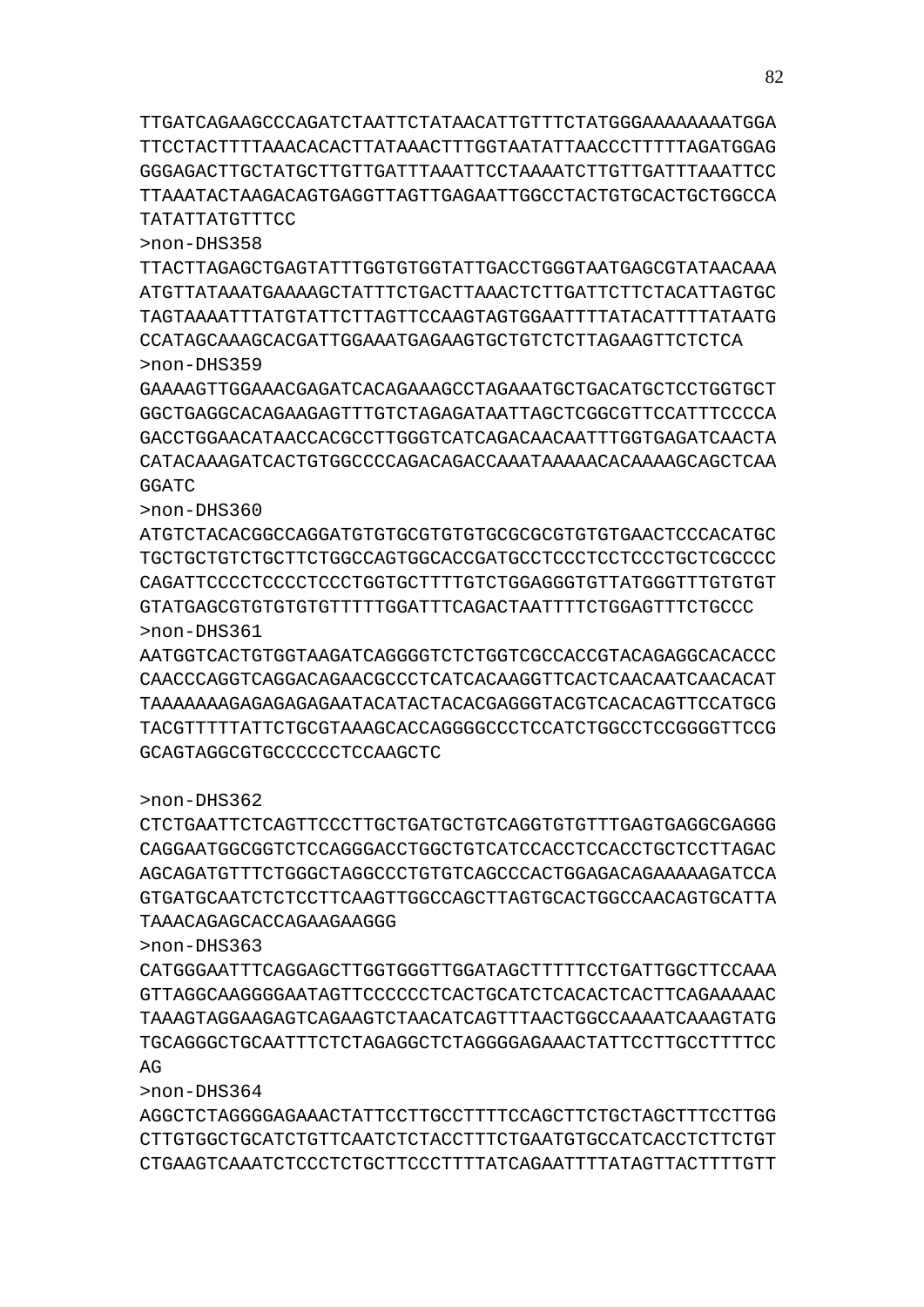CAAACTACATTCTGCTCTAAATTCACTTGTACATAGCTTACTCATGCTGAAGAATCA ATTTGAAAGCTCATCCAAGAAGCTTTCTCGGATTCCTACAGTGCAT >non-DHS365

CAAGAAGCTTTCTCGGATTCCTACAGTGCATGAACTTGCTTTTCCCTGGAATAGAGT CACAGAAAACATTTGAACTGCTGTGATGTCATTGACAATAGTAACAATAGATAACGT TTGTGTGGCACTCCCCAAGACTCAGGCATTGTGATAACTAACACTTTCCATGAATAA TGTCATAGAATTCTCACAAACATCCTGTGAGATAGACACTATTATTTTCAACCCCAT GTACATATGAGAATACTG

>non-DHS366

GAGTTGGAGAGACTGAGTAACATGCCCTAGATGACTCAGCTAGCAAGGAATGAAAAG CACATTCTAACTCCACCCACATATATAGTTCCAGGATCCCATCTCTCTACCTCACAT TAATTAGTTCTATACCAGCTTTATGTTTCCTACTAGAATGTGCATGTTTTAAAGGCT GAGCTTTCTGCATTTTTATGCCCCTCCTGCACCTGGCACAATCCCTGATTCCATGAA T

>non-DHS367 GAAAATCACCGTCATCCTAGAGAGTTACAAGGGCTATTTTAATAGAACCTGATTGTT TTCCTAAATTCACCAAGCCCAGGCAGAGGTCAGATGACTAATTGGGATAAAAGCCAA CTAGCTTCCTCTTGCTGTTTCTTTAGCCACTGGTCTGCAGGCGTTTTCTTCTTCTAA CTTCCTCTCCTGTGACAAAAGAGATAACTATTAGAGAAACAAAAGTCCAGAATGCTA AGGTTGC

>non-DHS368

GCAGCTGGGTGACTCAGGACCCCGGTGGCCGGGCCCCCAGCTCCATGGGACCTTTGT TTGCTCCGGTCTTTGGCTCTGGCCCTGTGGCCTAGGGCGGTCAGAGGATTTCCTGAG CCTCGCCCTTGCCCTCTGACAGCTGGGCCAGCAGGCCCCGCTGAGGTCTGGGGTGGG GGGGTCCCTGAGTCTGGGGTTGCGGCCCCTTCCACTGGGCTCAGGAGAAGATGGAAC ACAGAGAGGTAAGATGGGGTTC

>non-DHS369

GCCAAGGACCTCATTTAGTTTGTGTATTAAAACCAAAAAGCTTTTGTCTTTAAGAAA TAAAACCATTTTTTTAAGCCCCAAAAGGTTGCAGGAAGGTGGGTAAGGGCCGCAAAC AATGTTGGTGGCTGAGATGAGAGCTGGGACCCCACAGGGCTGGATGGCCTTCCTGGG CCCTTTTCTGGCCTGCAGCAGGCATGGAGACCGCCTCGGCCTGGCTCAGACCAGCAG CCATGGGAGGCCCACTGCCCTCATATCTGTACTGTTCC

>non-DHS370

TTCCTCAAAGATGACCTTGAGTACCAAGCCAAAGATTTTGGAGATATTTGGTGGACA TTGGGCATTATACATACCCAGTAAGATATTAGCACCATGAAAGCTCCACAAAAGTGT CCTGAGCGCCTAGAACAGTACTTGGCACATGGTAGATCTTCAATAAATAGTTGTTGA AGGAATTTGTTAAAATATCAGAGCTATGATTTAAGAAAATTATTCTGTAATCTGAAT TTAGGTTGGGAGTGGAAAGG

>non-DHS371

ATTAAAGGGAACGTTTGTCACGTCTGACATGCTCCATCCTCCTGTCCCCCCCACACT GAACCGTCTCCAAGAACCTTCCGGAGAGCCCACAGTGTGAACAGTAATGAATGCTCC ATAGCTGGCCGCCTTGCACTCTAGTGGGAACTATGATGTTGGGCACAAGTGCCAGCA GGAAGGTGGGAAGCTTCCCGGGGATGTTTTTCCTGGAGGTCAAGTCCCCCCTTGGGC TGTGAAGTAGCCGGTACTGGG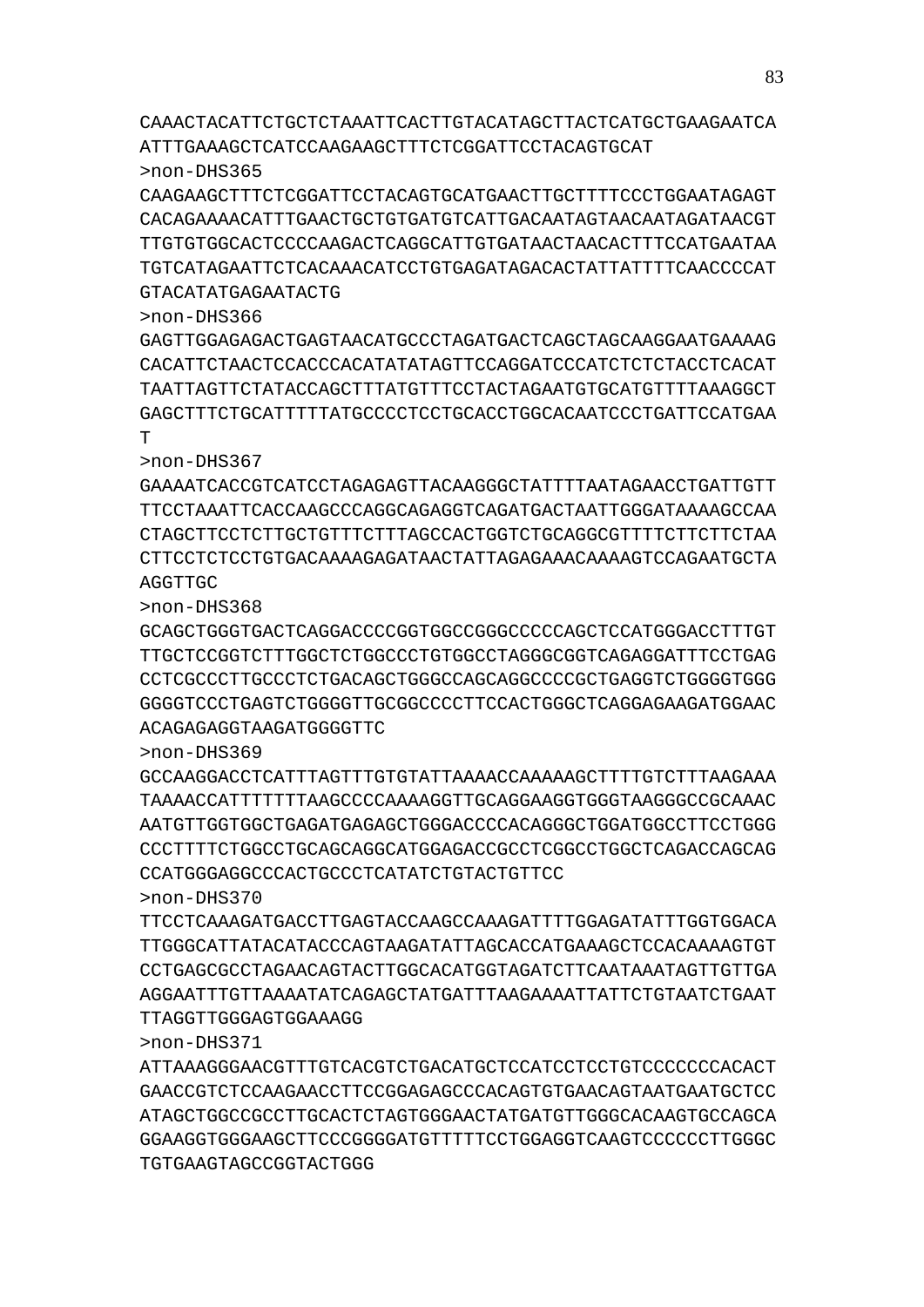ATACTGTCTTTGCTCAGTGTGCTGGAGCCCCAAAGGAAAGCAGCTGGCAGTGGGAAA

>non-DHS379

>non-DHS378 ACGGCTGTTGAGTTACCCTAGCTACTTCCTGGGGCGGTCACAATAGTGGCAATAACT GCTGTTTATTGAGTGTTGACTGTGTGCCAGGCACTGTGGTAGTCATCGCGGCAGCCC TACGAAGTAGTCGTTAACGTAGAGGAGTAAGTTGAGGCTCGGAAAGTAATTTCCCTA AAGTCACATTTGACGCGGGGCTGAAAGCCAGCATCATTTAAGACCTTTGCTCTCCCA GTACTTCTGT

>non-DHS377 GGATCTCTGGATCTAAGGCCAATAATGGATGACCGGTGCCACCCCCCAACCTAATGG GAGATGGTGTTCAGAGAAGAGGTGTGCTCCTCCACAGAAAACTGTAAAATCAAGGCT ACGGTGGGGGATTGACATGATTAAACTGAGCTAGGAGTGACTTGGTCCCTAGATGTC TGGGCAGAGGTGGAGAGGCCGAAGATGGGGGAGCTGCTGCTGCACAGTGAGTTTGGT GATTGGCGTCTGGTGTAAGTGAT

TCCGGGTCCCTGAGCTTTCTAGCTTCTCCTG

>non-DHS376 CTGAGGTGCTGTTAATGACATGGGCCACTGGAAGGACAGGGTTCATGAGGTCACAGG TGAGAAAGTTCTCTGAGAACCTGAAGATGAGGTCAAGTCTGGTACTATTAGAGATGG CCCTGATGTCCCAGGGCCCCCATGTGGGGGTCTTCAGGCTGTCTTCATGCTGAGCTC AAAACCCCACTGAAAGGGCAGGGCAGGCTTCCAGGTCTGACCATGCCCCCAAGCAGA

>non-DHS375 CTCAGGGCCACAGATCCACTGGGTCCTTGCAAGAGCTGTCCCTGGCCTGGGATGGGG TTTGTAACCTGAGGACTTTCCCCATGGGGTACAGGTGTGGGGGAGACCCCTTCCCCT GCTGCACCCCAGGGGCCTGGCTTCCCCAGCACCCCCTACCTCACTCAGCCACGTCTC AAACCTGGGATTGAGGTTTCCTGCAGAAAAGAATCCTCAAAGCTGCCTTTGGTCCTT ATTAAG

GGCTTCATGTCCACCAGAGTGGAAG

>non-DHS374 GGAAAAGATTGCTTCTGATGGAGGCCCAAATGGATATTAATGCTCACTGGCCAGGCA AGCACTTCTCAGATGAGAATGGCCTCTCTCCCAGGGCCCCCGGAACCGGGTGTCTGA GCGCCAGGGCTGGCGGGGATTTCCTCATCGACTCCCCTCTAATCGCCCCTGAAGCTG AGTCCGTCGGAATGACCGGCCTCCCAGCCCAAATCCTGATTGACTTCCCGGGAGATT

GGTGAGGACCAAGCAGGACTTG

>non-DHS373 CTGGGTCTAGGCGGTCTCTATCCCTCCCCCCAGCTTTTCCACATTCCCTCTCCTGCC TCCCCGCTCCTCGGCCTGAGAGGGGAAACCCAGCCCAGGGGGGTCCAGCCACCACAC TTTAGAGACCCAGCGGACCCGAACCCCGGGTCTCCTGATTCCTGGCTCTGGGCTCAG TTTCTTTATCTGCAAAACGGGAAAACAGTCCAGGCTCTGCTGGCTTCGCCTTGCAGG

TGGGGATGCTCATCAC

>non-DHS372 GCTTCCACGAGGTGACTTTCTGCAGCGGCCCAGCCCATTCCCTCCTCCCCATAGGAA GCACTTTGCTGACTGCGATGTGGACCAGGGACCGTTGCATCCTGGTGGATAAATCCA CCCGGGAGTGGCCTCTGGGTGTCTAGAAAGGAGACAGCCTGACAGAGCAGGCCCTGG AGTGGCCCTTCACCCCTTTTAGGGGTTCATGCACCCCTTCAAGAATCTGGTAGAAAG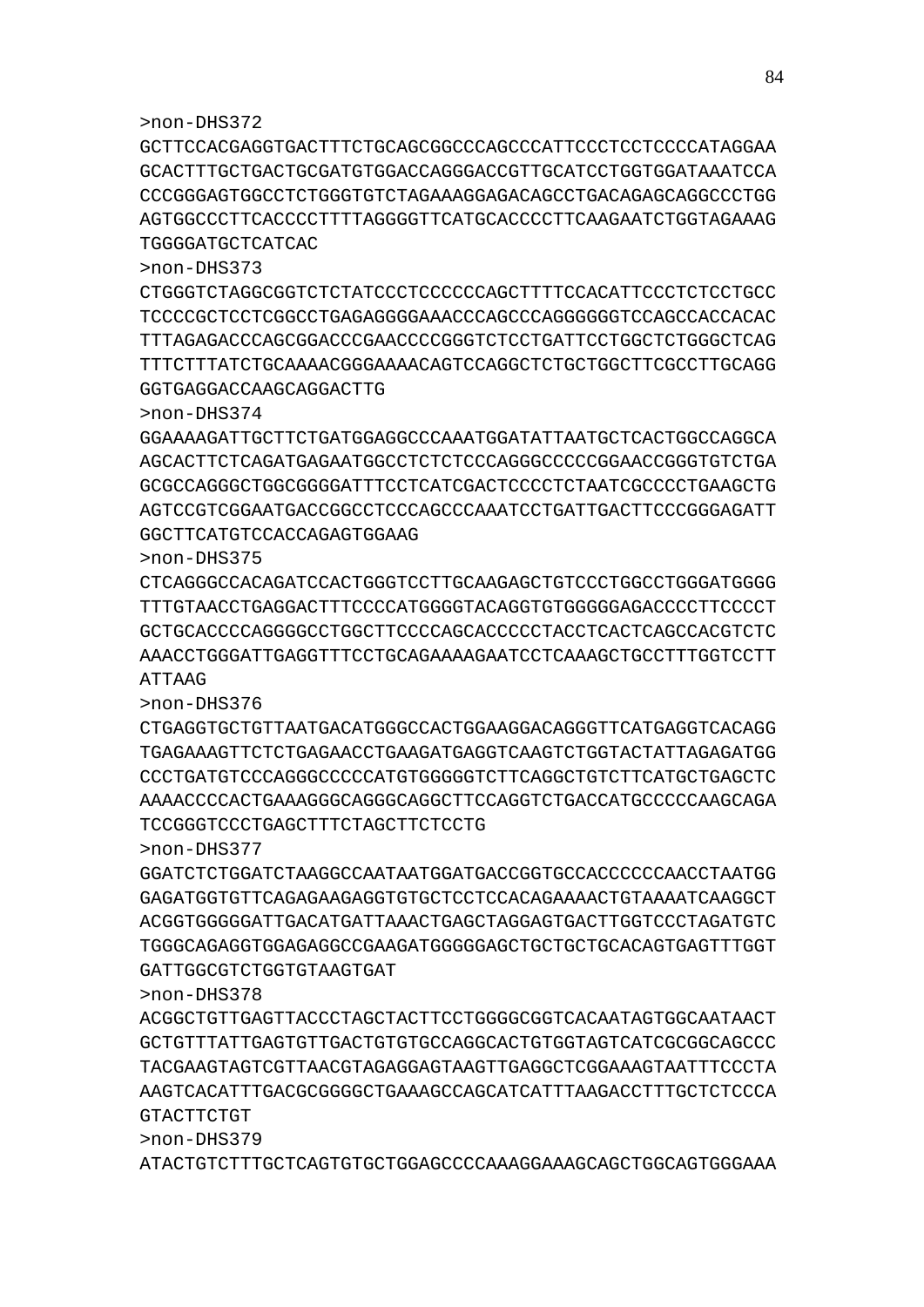>non-DHS386 GGAGATGTGGTTCTCGGACAGGCGCCTCGCTCCCGCCGCCGGGGGCGCGCTGTGGCC ACCGCAAAGGAAGTGCGTCACGGGGCGCGCCCGGAGCATGCCGGGAGCTGTAGTTCT CTGGTAGCTTCGTTCCTCCCCGAGCTGCAGGCGGTTCCCACCCGGGGCACTCACCAC GTGGGACCTCATGGGTTCTAAAGGTAAAATACACGCTGGATCCCAAAGAAGTAACGG

>non-DHS385 GGGCTGTTTTGTAATGAGATGCTGCTGGCAGGCCACTCAGAGGCTCCCAGCTGGGTT GGTGGGACAGCCAGGCCAGATGACCTGATTCCAGCAAAAATAAAACTCAGATTTGGG CAAAATGAGACTTGGAGTTTGGGGCTCTGTCTCGAGTGGGTTTGCTTTCATCCATGT GGTGTGGTTTTTCTTCAGGCACACACTGGGACCCCAGTGATGAGAGATGGGACG

>non-DHS384 GGAGGTGGGTATGTTTGCACTCCGGGCCGTCGCTCCAGGAGAGAGAAGCTTGCTCCT GAGCCTCCTCCCTGTGCCAGGCGTGGTACCAAGTGCTTCCCCCTGAGCGTCCTGAAG CTGCCTCAGCTGGCCTGGGTGGGTCTCCCCTTCCTGCCCTCTGAGCTGCCTCTCAGG GACAAGTTCAGCTCTTTGATGGTTTCTGGAGACAGTAACAGATGCACTTGTGTTCAG C

>non-DHS383 GGCCAGAGGGTGTCTGAAAGGCCTCTTGGCTGCAGGGTGCATCTGCTTTTGGGACAG CTCTTCAGAGCCATCTCAGAAGGGACAGCATCCGCCTGTCTACTTCAACTCCCACTG ATGACGTCCATGTGTCATTAGTGCCAATTAGAGGAGGGCAGCAGGCTGAGTGCTTGG CCTGGGGCGCAAGCTTGTGGGAGGGAAAATTGGATTCCCCGCTAGACAAATGTGATT **ACCCGTGCT** 

>non-DHS382 AGGAAGGCATCAAGAGTGACAACGCTGGGCAGAGCACATGGCTGCGTGGCCTGTCAG CTGGGGCTGCTTGTGGCTTGGACATCCCTGGTCTCAGGGTGGAAGTGGGGCTGCTGG GGCTGAAGGGGAAGCAGGGACAGGGACATCCTCAACTACTCTTTCTGGAAGCCAGTG AGGAAGGAAGACAGCCTGGGGCTTAACAGCAGGGCCAGGAGAATGGATGAATGAATG GGAC

TTTCAGAAGGAGTTG >non-DHS381 GTCCCGGTAGATATTGGTGAGCTTGGCCACGTTGCTCTCGCTGACGGGCACGGCCCA TGTGACGCTGGGGTAAAAGTTGTCATTCATGCTGATGATGAACTTGGAGTCCCTCTT GGTGGGGCCCACGATGGTGCAGGTCTCTGTGGTGTTGCCGTACCAGGGGTAGTTCAC CCCATCCGAGTCGCTGATGGCTTGGATCTTGCCCTCCTGGAGGTCGGGGAGCTCCCA GCTGGACCTGAGGACAAGGAAGGCCAGTTCACTCACTC

>non-DHS380 GAATTGGGGAGGAGGTAAATTTGTTTCCTGAGGGTGTTTTTCTGAAAGTAGCTGACA GACTTGGATGGGTCAGAGTGCCAACCCCTGTATGACTAGTTAGTTCATTCTAGCGCT GAAGCATGGCCCATCCCAGCAGTCTGAGCAGTTAGTAAGCACGATAGCAGTGACATT ACTGTTTGTCCTTCAGACTGAGTAGTTCCTCACTTGTGGCTTCTACAGATTGCACAC

ACAGAATGGAACTGTGGTCCAGTATCTTCCTGTAAGTTCTTATCTTGAACTTCAGAA TTTTTCTTAAGTTGCCCACTTTTTTGGGGGTGGTTTGGGAGTATCTTTCTTGTTTTT CCTATTAAAAAGTAATTTATACTCATTGTAACAAATCCATCAGTGAATGAAGAGTGG AACTCTTCCCTTTCCCATAGTCCT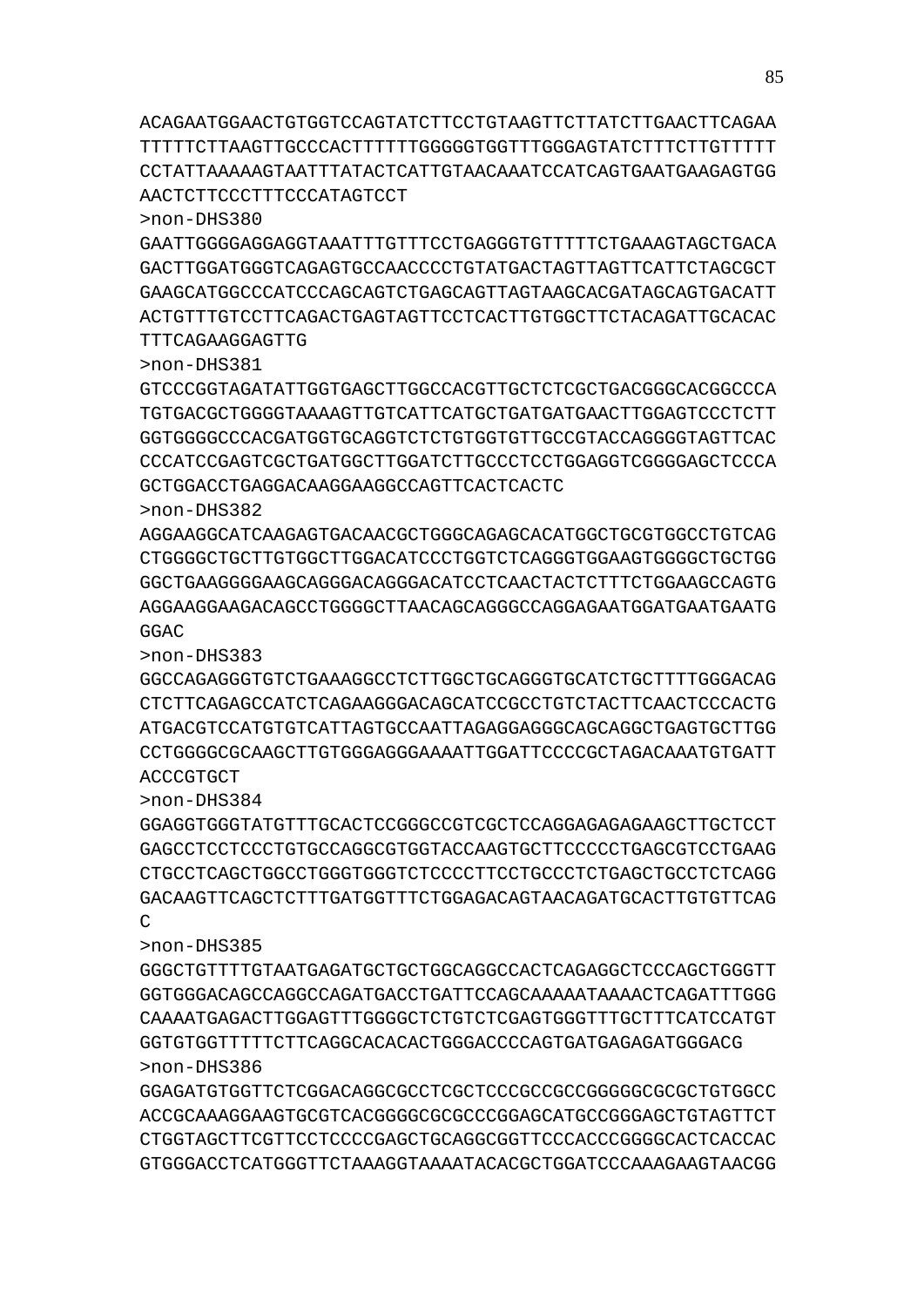TCGAGTATTTTGCCATTGTCAGAGTTTGGCTGTCAGCTTTACAAAGAGGATCCAACT

>non-DHS393 AGACTGCTCTCCAGTCCCTCACCCCAGCCCTCGCCTTTCCCTCACCCACCTTTCTTT GCAGCAAGTTCAAAGGCAGGTCATACACCAGCTAAGCGGGCACAGCTGGGCACAGTT CCCGGGGCCTGCCGGGCAGCGCTGGGAAGGGCGGCAGAGAGCGCGGACTGGACGCTC GTCTTGGAATGACTCAGCCAGGAGCAGCCGCCAGCAGCATGGGCCACGCAGCAAACG GGCGCGCCGTGGGAGCTGGAGAGGCCAGGTCTTCTG >non-DHS394

>non-DHS392 GCAGACAAGAGGAACAGACACTTCCCCAGAGAACCTCCAATGCACCAGGCACTTTGC CTCTCCTTTGTTTAATATAAGGTGATATAGGAATGATTATTTTCCAGGCAAAGAGAT GGAGGCTCCCAGAGTTTAAGTCTCTAGTCCAAGGTCACATTGCAGTAAATGAAAGGT GCTGGCCATGGCCCCAAGCTCACAGCCACTTACAAAACAGCAATACCGTTTCCATTA GGCTTTGGAGGTCTCCACCCAGTATCAGTGAACA

>non-DHS391 TTGGAGTTGAGTTCAAGCATGTTCACCCCGAAAAGCACTGGTGGTTGTATATTTGAT GCAAAGTGAGACCCTGCCACACCCAATCTCTGCCTGAAACAGAATCATAATGACATC AGATGATAATACTGGAGTGACTAATGATTGTGACCTCATTAAAAGAAAAAGGAGACT ACTTCCTGCTGATTAGAGGGATGGTAGCCATGGATTAGTCATGGCAAAGACAGGCAT GGTTGGATCTGTCACTCATTTATC

>non-DHS390 TGCAGGATACGTCTCAAAATATGACAAACGTTATTTCACCTATACTGTGACTTTACA TGTAAACTTCAAAAATCACATGCTGTACATCAAATTTTTAGATTCAAAAGATATCCC TGTTTTCCTAATAATGTAAACAGTAAAACTGAGGGTTTCAGTTAAAGGGATAATTCG TAACAAAATCCCATTGTTGAAACAATGGTCAAACATAAACATCTTATAATTCAGATC TGCATTTGGTAACAGGAGAATTG

>non-DHS389 GTCACCATGAGACAGAATGTTTCCCTCCATATTTTTATCAGGCACTTTTGTTTCCTG AGCTGTTTTTCTAAGTGTGTGTGTTTCTGGTTTTGCTTCTGGTTGGCAAATAGGTCC GATATTCAGGGAGAAGATTGGATACTATGGTGTGTCAATTGATCTTTAAAAGAAATA AGCAAAAGTTGATGACATGCTGAAGCTCAGGGCCAATGCAGATCTGCCTCCCAAGAG GCCAGTTTCAATTAAGGAGA

>non-DHS388 GATTGTAAAACCTTCCCTGCTCCTGCGTGGCTCTGCAAGCCAATCGAAAATTCCGTC GTCTATGCCGCCAGCCAATCAGGATGTCCAGAGCGCGGTGCTTCCAGCCATTTGGGA CTCCAGCTGGCTCTGCGCCTCCAGCCAATCGGGGTGCCCGTCCTTAATACAACCAGC CAGTCAGTGCCCGGCGCGCGACACCAGCAGCCAGTCAGGAAGCCCTGCGTTCATGCT TCCAGCCATTGT

>non-DHS387 CTAGGGTATTGGGATGCATGTTCTGCACTGCCAGCAGAGAGGGTGTGTCTGGGGGCC ACCACCTATGGGACACGGGGTCGAAGGGGCCTGTACACTCTGTCATTTCCTTTCTAG CCCCTGCATCTCCAACAAGTCCAAGGTGACAGCTGGTGCTAGGGGCGTGGGGTTAAT AAATGGCTTATCCTTCTCTCCACCCAAGTTTCCACCTGACCAGGTGAAAAACAAATC AGAAGGGTAAGATGATGACAGG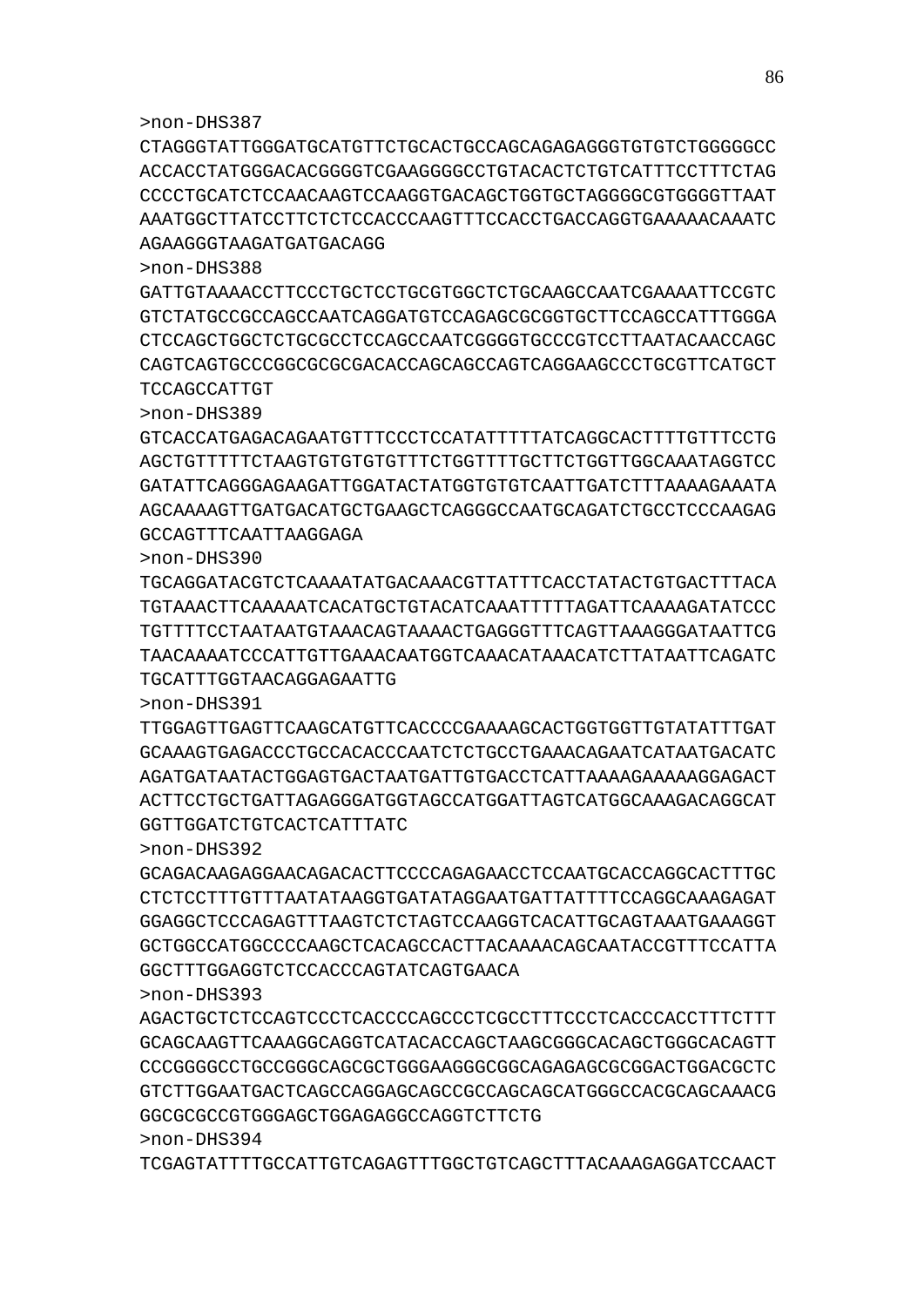GCTGATTTTAGTCAAGATCAAATAACTTGTTCGAGAAGGGTTTTGTTCAAGGATGTG TGTGTGTGTGTGTGTGTGTGTGTGTATGTGTGTGTGTGTGTTCATTTGCTCTCCTGC TATTGCCTCTTGAACATCACATGCTTTTTATATTTTTTGCCTTTTGAAAATTTACCT TCGTGTCTGGCTCG

>non-DHS395

TCTCTCCTGTGAAAGCAGGAATTCCCAGAAGTAGGGGTCCTCAGAAGTGTGGAGTAA GGTTTTGAAATGTGAGGTTCAACAAAGGGAGGGAAGGGAACTTTATCGAGCAATGTA TGTTGTTACAGATCCCAAGTTTATCACAGTGCTTGCTGTGTGAGCATTTAGGTTCAG TTGTGCTAAGGGCACCCAGGGTTTCAAAGGAGCCATTTGCTCTTGCTGTTGGGTTAT **GGTA** 

>non-DHS396

TAGAAGAGTGTGTGGACACTCCAGGGGTAGGGAATGCCTGAGCTAGGACCATCAAAA ATGCCAGGCTGACAAGCTTTTGGCCCTTGCGTAGACAGTGGGAAGCCACGAGGTGTT TTCAAGGGAGGGCATGCTACAATGAAGTCTGTTTTATAAAGATCACTATGACTTTAC TGTAAAAGAGAGGCTGCTGGGGAGCAGGAGACGGGGGCAGAGCAGAGGCTGCATGGG CAGGTCAGATGGAAGATGGCGT

>non-DHS397

ATGGGCAGGTCAGATGGAAGATGGCGTGGGAGGGACTGGGACTGTGAAGGCGGATGA GGAGAGGAGGGATGTGAGAGCTTCAGAGGAGCCAAAGGACTTTGGTGAGAGATTACT TACGGGGGTTGGAGAGGGATTGGAGTGAGGCTGCAGTAAGAGGGAAGAAGGCTGGAC CCAGATTGGAATACGATTTGGCAGAAAGAAGTGGCCTTTCTGAAAGGGGAATGCCAA GGAGGACCCTCTCATAGACCAAGCCTTCTGCAT

>non-DHS398

CTCTCATAGACCAAGCCTTCTGCATGGCTCACATCCTCAGACCCCTGGCTCCTGCCT CCAACACTGGACCCAGGAAGCTGTGCTTTAGGAGGATTAACCCAGTGGTATATTGGA GCTGCCTTACACCGGTTCACAAGGTCCAGTTATGCACATCTCTTCCCCACAACATGC TCAGGAACATCACTTTAGTAGCTTGAAATTATCCACAGTGAGAATATTTACACCATG GGAACTGGCAAACACTACAAACCAG

>non-DHS399

TACAGTTCTGACATCCTGCCCTTCTCCAGGTCTGATTTTTGTCTTTCTCCCTGATCC TTAAAATGAAGCTCTCCAACCAGGCTTTGGTGACTTTACAGAGCCCAGGGTGAGGGG GCATGGTCATTTTGTAGGCTGGGTGGGTCCCCAGCTGTCCCCCAGCCTTGGTTTCTA CTCACCTACCCTGTCTCTGTTGCCCTCCTTGCTCCAATAGTGGCCGTTGTCTCAGAG GACGACTTTCAGCACAGTTCAAAC

>non-DHS400

CTAAGATGTGGTCACCTTTGATGGGTCAGTTTGTGGTCAATCATCCATCAATAGTAA TGATGATAACATCAAAATGGGCCCCCCTTTTTTAATCTTAAAACATTTTTCTTAGAC CTTGAAATGACTCTAATGTAAATAGAAAACAGTTTTTGTTACTCTGCAGTACTGATC GATTATGATCCCATGCCAGCTGGTTGTTTAACTGGCTTTACTGGGAAGTCATCAGTT ATGGGTTTGTATCAACAGGA

>non-DHS401

CTATTAATCCTTTTGATGGCAGCAGGCTTCTAATTATAGCTCTGCTCAGTTGAAGAG ATGTGATCCAATAGCCACAAATATATGTATTCCATGTTGAAATGAATTGGAGCATAC CGGAAAGTAGTATAAAAACCCTAACAACTCTTTAGCATCCATATACACTCTGTATTC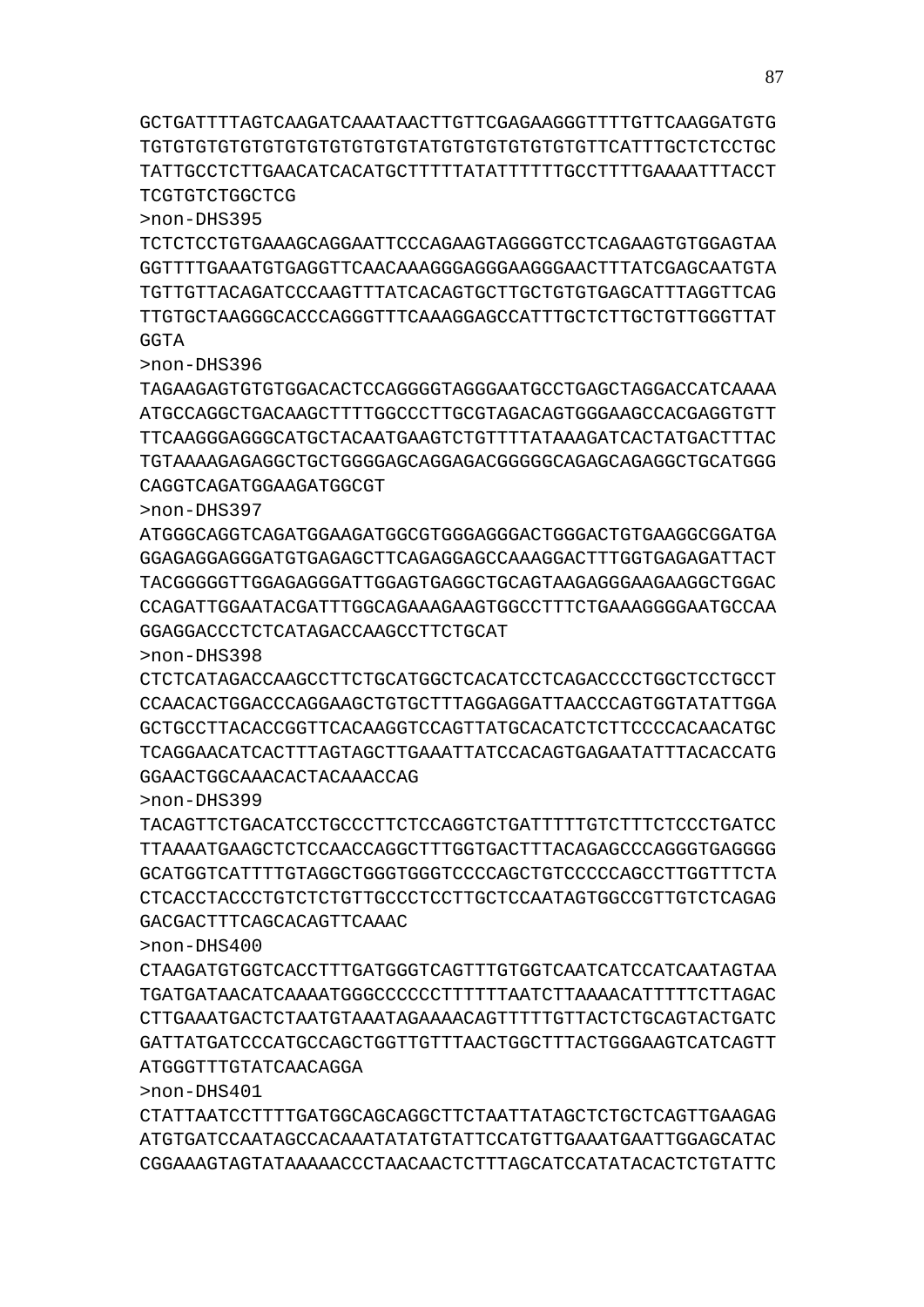TTGAGCTTTGAGTAATATGGAGACTCCTGAAACAATGATAGCAGTTGACTTCAGAGC AGTTGTAAGGCTCAG

>non-DHS402

CAATTGGAGTCAACTTCCATGACTGTTCGGATTTCCTTTATTTTGGGGGCAGTTCAT CCAAACTTCTATTAAACGGCAACTAGTTCACTTTTGAGAAGTGGTTTACAAGAAACA ACAACAACAACAACAAAGCAGTTGCGGAGGAAAGAAAAGAGACAAAGTAAAAAAAAC GGAAAAGAAATCTCCCAGGAGAAAGGGATGTGGAAGCTGAAAACACGGACAATTTCC ACAGTAAGA

>non-DHS403

CAGATGTGCCTGGTGGAGAGATGGCCCAGAGGTCGGACAGAAGAGACGATCAAAGAG CAATGGGAGGAGCTGAGACAGGAGGGGAGCCGGGGGCCTGTGCTGCGGGTCTGAGCT CATTTCCACTAAAAGCTCCTAAAAGGGCCGACATGGATTGGGGTGGGGACCAAGGCT GGGAGGAAAGCTGAAGAGCGCTGTCCCCCTCCCAGGCTCTGCCCACCTCCCAGGTTC AGTCAATGGGTCTGAG

>non-DHS404

TGAATTTTCTAAGCGTCTTGTCTCCTTGCCCCAGCATCCAGAAGGGCAGTACACTTT TCAGTATACAGACTGAGGGAGTGCAGAGATAGAATACCTTTGCAGATAATCTGACAT GAGAAAACAAGATTGAGAGAAAGCAGGGCTGGATGCTGTGGATGAGTGTGGGGTCCC TGGCTTACGCCTACTGTTCCATGTTGAGTTAAATTGAAGCCAAAGTCATGTCTCATT TG

>non-DHS405

TTAGAACTGTGTGATCAGGCCATATGCCCCTCAGTTCCTGAATGTTCACTACCCTGT GGTGTCCCTTTGCCATGGAAGAGACTCCAACCACACACATCAGTTAAGCTGCCAACA CTGTTTCCTCCCCATTCTGCTCTGCGAACAACGCACAGTCCAGCCAGGAGCTCAACA GGGAGGGTTTTCTTGTTGTGTCATGGCTGAGATCAAAGTCATTGTACACCAAGGACA TAGTGGACAGAA

>non-DHS406

GTCTCAGTTGGGAATCTTTTGGAGCCTCAGGTTAGAATTATTTTCCTTTTCATAAAC AGGCTTCTAAGACTTTATGTTCAAAGCCTTTATGTTCTCTAAGACTTTATGTTCAAA ACATGTTTTGATTGATGTCATTATCTTTACAGGGGAAAATGCCTGCTCTAGGAAGCA GGTAGCCTACTGCGCAGGGCACTTCATCCATCCATCCATCCATTCATTCACTAAGAA TTGTGCCAGCCCTTTT

>non-DHS407

ATTGTGCCAGCCCTTTTGTTAGGCCTTGGGAATTTTAAAATGGTTAAGAGAGCATCT ATTTCCTCCTGAACCTCATGGCCTACCTGGGGAAAGAGAGGAGGGAATATACTATCT GGTCCATGTATCATGACCAGCACAGGATTGCAGGTCTGCACTGGCATGGTGAAGGCT AAAGATGAGGCTTTTCTGCCCATATCCTGGAAAAACCCTTCCCTTCTGAGCTAAGAG TTGGTGGGCTTCTCCCTGACAATCTGGTTTCT

>non-DHS408

CTTCTCCCTGACAATCTGGTTTCTGGTGGGGTTGGTGCCACCCTGGTCCCCACAGTA GTGACTCTTTTCTCTGCACCTTCCCCACAGGAAAAGGGTCCCGCCAGCTCCTGGATG CCAAAGTCAAGCTGATTGCCAACACTTTGTGCAACTCCCGCCAACTCTATGACCACA TGATTGATGACAGTATGATCTGTGCAGGAAATCTTCAGAAACCTGGGCAAGACACCT GCCAGGTCAGAGACTCCAAGTGGTGCTT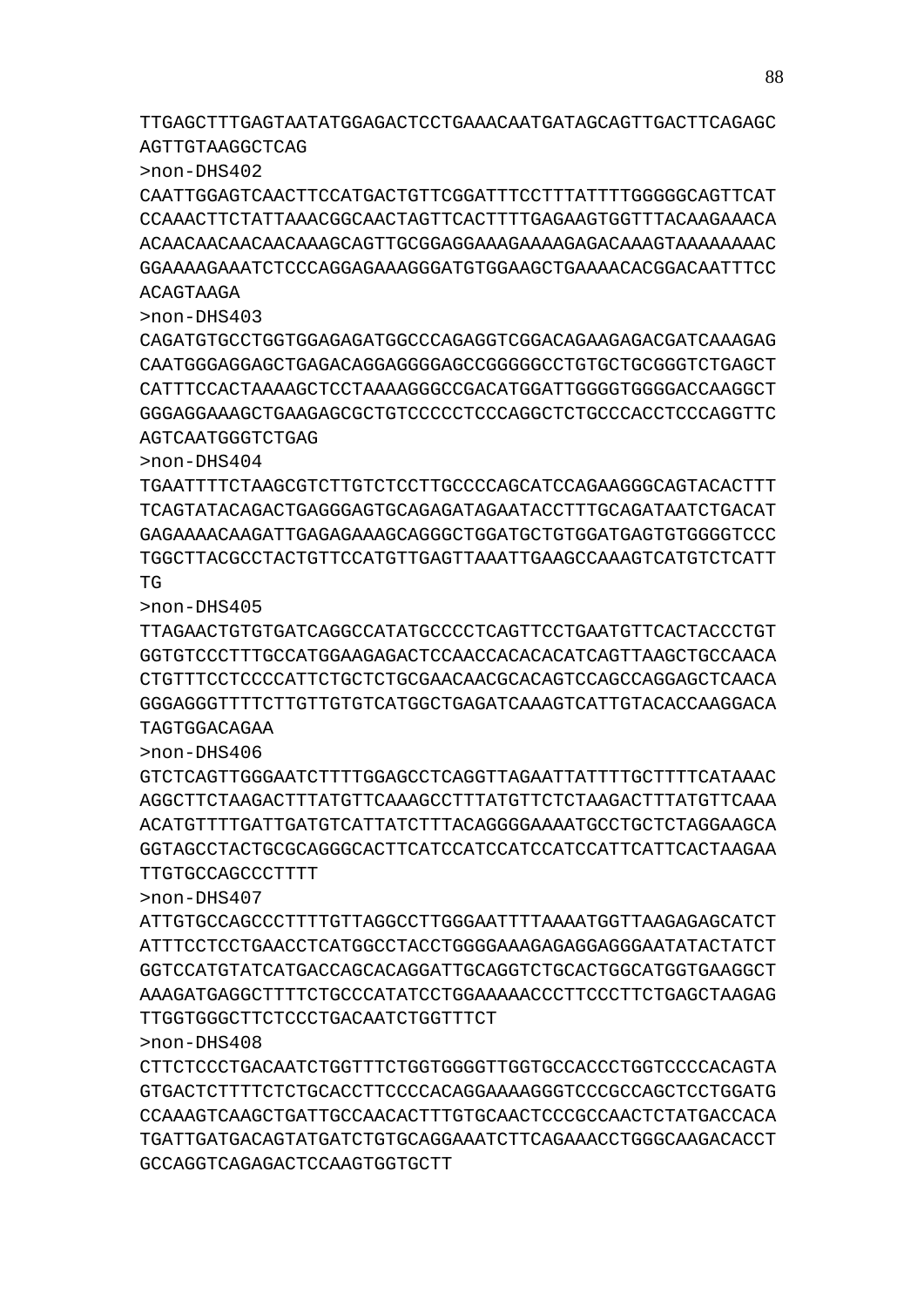>non-DHS416 ATGAGAGGCCAGAAGAGAGAAGAGGGGCTGTAAATCTCCTTTGTCTATTTTGGGAAA

>non-DHS415 TGCTTTGTACCTGGCAAAATCTTCAAGAAGGGAATTCCCTTGCTGCTTGTCAGAAGT TCAGAATTTTTCATCAGTTCTCTTGGTGAACTGCTATAGGACATCCACAGACATAGA AAGCCTTTTCTTGGCTGGGAAACTCTGCTGACTACAGAATAAGCCTTCCAACAACCT GAGATAAAAATAGGTTGTCTGTCTCCTCCGCTGAATAGCATGAGAGGCCAGAAGAGA GAAGAGGGGCTGTAAATCTCCTTT

AGGAGAGAGCCAGATTCCAAATACATGAGGCAGGAAACTAGAAGGCAAAGACAAGAG GACTTAGAACCAGGGGGAACATGCACAGGAGTGGGTAGAAGACACCCTGGGGGAGGA TTCCTTCAACCACGAGCACGTGGCACAGGCTGCCCCCTCTGTGTTTTGTGTGGCTCG CTGTCCTGGGGCCCCGAGGATACAGCCCAAAAGGGTCTGCCTGATCTCCTGTGCCAT CTTGCTTTGTACCTGGCAAAATCTTCAAG

GACTGCCTTCAGTCCTGAGTCTTTTATCTCCTTCCTGGCCAGAGGGCAGGGACCCCA AAAGACGGGGTCCTTAGGTTTTCCTCACAGCCAGCATCGTGGCACTGGGAACTTGGA ACCTGGCAACAGTTTCGTGCAATAGCTTCCAATGGATTCCTGTCACAGAGCAGCCAG GAGAGAGCCAGATTCCAAATACA >non-DHS414

GAGAGTGCTCTCTTCTGGTCACACACAGCCTCCTTCAGCCTCAGAGACCTGCAATCT

>non-DHS412 CCTGACAAAGAAGCGTGAATCTCAGCCCTGAGGCATTGGCCTGACTCCCTATCTCCT GCCTCCTGCAGTGGAGATGTTAACTTAGTGGGGATTTGGGGCTCCAGTTCTAAAAGT TCCATCCAAAGCTACCCCAACATGGCCTTACCCTGGACTCTCCTCCATCACCGTTGG AGGAAGTTCTACCCTGTGGTCCCCAGGAAGCTCAGAGAGGGGACACCTGCCTGAAGC ACAG >non-DHS413

>non-DHS411 CTCACGTGGGGACATGAGATAGCCAAAGCCCTCCTCGTTGCAGCCCGGAGTGCACAT GTCCAGGGTCAGGGAGACATTGGAACCCCTCCTGGAAGGACCAGGAAAGGGAGTGTG AGCCTCAGGGGCAGAGGGACGGGCATGAGCTGGGGTCTCCAGGGCTGGGAAAATGAG GGAGGGAGAGATCAGCTGGGAACAGGGTGGGGTTGAGGAAGAGGAGTGGGAGTGTGA CAAGACCCCCTGACAAAGAAGCGTGAATCTCA

>non-DHS410 AATCTACTGCAGATGCTGAGTTCCAGGCACCACGCTCCACCACCTGGGCAGGTGGAT GATTGACATGGGTCTGCACACAGTGGGGCGACCGGCTCAAGGGAACTCACAAAGAAT TCCGCCTGCAGCAGGAAAGGGTCCAGGGCCTTTTCATGAAGCTCTTCTGCTTGGAGG ACACGGGAGGCGCTGAGCAGGTACTCGCGGGCGGACTCCTCACGTGGGGACATGAGA TAGCCAAAGCC

>non-DHS409 CTCCAGCTCCCTCCTAAGCTCGCCCGCCAGGCAGCCGCAGCTGCACACGCCCGCTTG CGGTGGGACCCGCGGCCGGACCCGTACTCGCGCACAGGACACGCAGTGTTCTGCAGC CGGCCGCGGGTGCTGCCAGACACACACACTCTCTCTCTCTCTCTCTCTCTCTGTCTC TCTCTCTCTCTCTCTCTCTCACACACACACACAGACACACACACACACATACACGGG CACAAGGGCTCTTTCTTCTTAGGG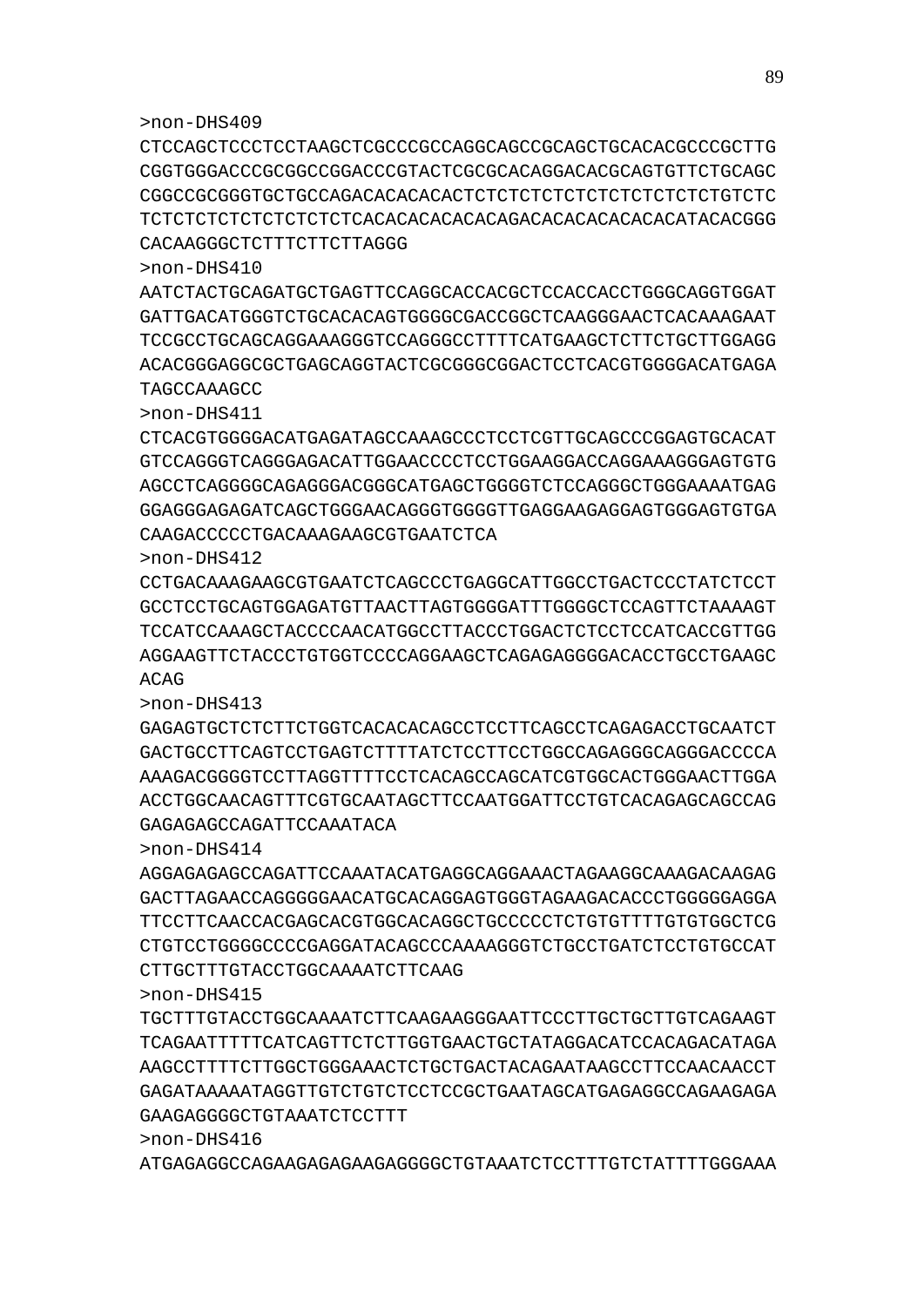TCTTTAGGCTGACCAGAGAAACCCACTCCAGAGGGAAGGGAGAAGGGTGATGAGGCA GCGGCTGGCTCCTCAAGCTGAGGGCTCCTCAAGCTGAGGGCTCCTCACCTGGGACAG GGGATCCTCATTCAACAGGGAAATGACTGAGCTGAAAGTCTCGTTTCTGTTGTCTGG

>non-DHS422 ATCATCACAGACTGGGTGAGAATGGTGAGGGCGCAGATGGGCTGAAAGGGAGAATGT AGGGGGTCCTGCTTAATTAAGGGGGAGCTAGGGAGGGCCTTTCAAGGGAAGTTTTTT TTTTTTTTTTTTTTTGAGACAGTTTCACTCTGTCCCCTAGGCTGGAGTGCAGTGGCA TGATCTCGGCTCACCACAACCTCTGCCTCCCAGGTTCAAGCGATTTTCCTGCCTCAG ACTCCCCAGTAGATGGGATTACA

TATTTTCTCCCTTTGAACTTATCTCCGTAAAGCCATTGTGCCTCCTCTTGGGGGTCA CGTGTTCACAATCAATGGCCTTTGAGGAGCTCTTGAGTCAAGTTGGAGGCCTTGGGA GATTTCAGATGCTTCATCTGGTTTTTATTCTTCCCTCTCTCATGTTATTAATCCC

AGCTGTGAGCAGCAGGGGCGGCGACTTTTCTTTCGCAGAATGATGATGCATGCCTTG TTCCGAATACACCATTGCATCTCAAAGGCCTGCCGGTGGAGCCCCCGCCATCCTACC AGAGTGTGATTCAA >non-DHS421 GGATGAGAAATTGATGCGAGGATCAATACAAGCTTAATTTGAATTAATAAAAGGAAA

AAGAAGTGAAACCTGGTAAGGCAGAAACTTTTTTTGCACCTCCTTCAGCTATGGTAA GTGTTAAACCAAAGTAATTGGAGCGAAGCCCAAGGTAGCAGAAGCTACTGATTTCCT GTCACCTGATGTCTATCAGCGATT >non-DHS420 GTCTATGGAAGTCGCTTCGTCTCTCAAGCCTCAGTTTCCCCACATTCATGGAGAACT TGAGTCTTCAGAAGTGAACTAGCAGAGAAGTGTTTCGGAAGCAGCCAGTCGCTCCAC

TAAGAGACGCAAGTCTCAGCATTCATGCCTGGCTTGCGCAGGCGGCGGGCGGGGACG CGAGCGAGGGCGCGAGGACGCCACCGCGCGCCTTGGCTGGGAGTTTGGGGAGGCGAG GAGGCTGTGGCTGTGCACTCCTTG >non-DHS419 TCTTTCTTGTCCTCAGGGACCTACCATCCACACCTGCTTATAGGGTGGGGGCTGCAG

AAGTTCTTCTAATTAAGGTAGCATGAGCATGCCAGGCAGTCCCCTGGGGTCTTTTTC

AAAGTTGTGCCGAACTTGTCGCCTCCGGGAAATGCCCTAAAAGGCGACGAGCCCTCC CGACTCTGCGACACCGGGCTGTAGTAGGCGTCCATGGCAGCGGCCGGCGACTCGCAG

TAAACCAGAGGGCAGATAATTGCTGATATGACCTCAACAAAGAGATAAGGTGGAGAA AGGAATGTTTGCTAATTATCTACAAAGGAAAGAGAAAGGTGAGAAATAATAAGTTAC CTGATTCTCTGTGTTCTGTGCTTACTTGTTCCTCCAAAGCATTCTCCCCAGCATGTC TCTTCCAGCTTAATAACTGAAAACACTTAGTCAACAACAATACACTCTAGTGGAAAA GAGATCCTGTTAGTTTTCTAGACGATG

GAAGTGCCTCACTTGGTTTATTGATAGTCATGGAGGGTAAAGCTGGAAGGACCTCCA GGACAAGGATTTGCTAACTGTCTGCAGAACCTCAGGGTTCAGGGAGGTCCTCAGGGG GTCATTAGACAGATAAGTGAAGGGCCAAATTCACCAGGGCACCTCCTCCCCAACTTC AACCAGAGAAGCCCT

>non-DHS417

>non-DHS418

>non-DHS423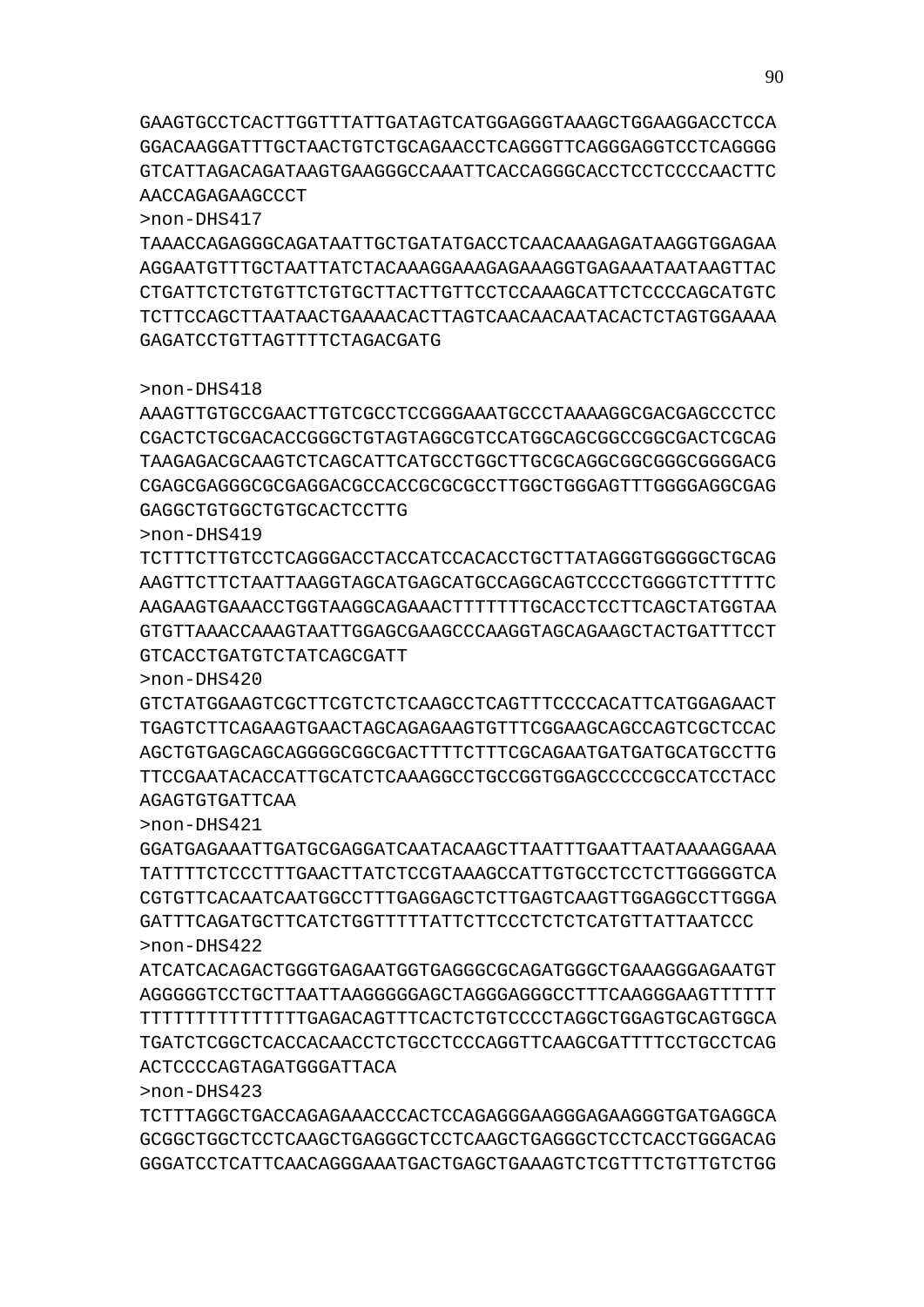>non-DHS430 ACACAGCCAGAAAGTGGCATAGCCTAGATCTGAATCAGATCTCACAGTCTCCAAAGC CAATTCTTTTCACCTGTGCAGAGGAAGAACTCCCACAAGAGCCCTATGAGGTGAATG GTACTAGGGAAGGAAAGTTAAAATATGAGGATGGGGGTCCAGGCCTAGCTCTACCGC

# GGCTGGGAGGTGAGGACCAAGTGTGCA

>non-DHS429 CCCGACAGTGTCTTTGCTCAGGGAGGGGAAGTGGAAGGGAAGGGCATGTGGGGTCAG GACAGGGCCTTGCAGGGGAGCAGCCTATATAACGACTTCTTTGGTCTTAACCTGCTG GGGCCAAGCTGGTCTGGGTTTGGGGGTTGGGGAGCTTGAGCTCAAGATGTGCCTTAA GTGGCTTAAAGGGAAGAGCTGAGATTGGGGTGGGTTGGGAGGAAGTGCTGGACATCA

# CCTGGGAGAAGGCTCTGGAGTGAGG

>non-DHS428 AAACAACAGGAGGCACCTGAAGCTAGCCTGGGGGGCCCACGCCCAGGTGCGGTGCAT TCAGCAGCACAGCCAGAGACAGACCCCAATGACCCCGCCTCCCTGTCGGCAGCCAGT GCTCTGCACAGAGCCCTGAGCAGCCTCTGGACATTAGTCCCAGCCCCAGCACGGCCC GTCCCCCACGCTGATGTCACCGCACCCAGACCTTGGAGGCCCCCTCCGGCTCCGCCT

# AAAGGAGAT

>non-DHS427 CTGCTTAAGACACCCAGTTCCTCCTGGAATCCCTGTTTGGGTTTTGGTTTTGGAATTCG AGTTTGTTTCCATTCAGGGCAACTTGATCCCGGCCCAGCCTCCAACCCCTCACTGCC CCCGGTATCCCTGCCCCTCAGGAGGGGTCTTGACTTTGCCCACATGCTGACAGGGCA GGCTCCTCTAGACCTCCCACACGGGCACTGAGAGCTCTGGCTGTCTTTGATGTCCCG

# GCCTCACCGTCACTTTATTTTGTGTCC

>non-DHS426 GAGTTTACTTCACCCGACCTGATTTTTTTTTACCAGCTTGGAAATTCCTCTTGAACC TACGTCTCCATATGTCACATCATGACAGGACTAGCCTGAACAAAAGCCATGTCTATC TAAGCGGAGGCTGTTGACTTCATTCAGTTTGCATATTGTATATAGCAACACAAACAC TTGACAGGTATATACTCCAGTCGCCACATTTGTCCTGCATAACAGCTTCACTCACAG

>non-DHS425 CATCTGTACAGTGGGACTGTTTGTGCAGCCAGCCCGGCCAGCTTCATTTGCCATGAT GAGAATTTATCTGAGGGGCGGGAGAGGAAAGCCCTCCCTATAAAGGTACAGGCGCTA AAATGTCGTGACCTCAGTGGTCCACCTAAAAGTCGTTCTGGCCTGGGTCATCGCCTG TCGTGCTATGCCTTTGTCCAGCCCCTTCTGGTTGGGAGTTAAGTGGCACCTGTGC

### AGCCCTCAACTTGAGTTAGTCACACCA

>non-DHS424 ACCTGGTTGTCATTGTCTTGATTGCATTCAGTGTCAAAGGAGCCAATTTGACATCCA GGAAGACATGATAGCTAAAGGGAAGGCAGTCAGAGAACCCAGGACTGGTGAGGAAAG GGGTTTGAATGTCGGAATTAGAAGGATTGCCCTGTGGCCCAGAAGGATTTAGCTCAT CGTCGTCCTGCTAGCCTGCCATCTTTCAGACTTTCCAGGGCAGGTGGCCTGGTCCTC

CTCCCCAGCACCTGGAACCTTGGTGT

ATGGTTTTGGGACAGAGAAGAAATCATGGCTGAGCCCTGAGTGAAGGCTGACTTGGG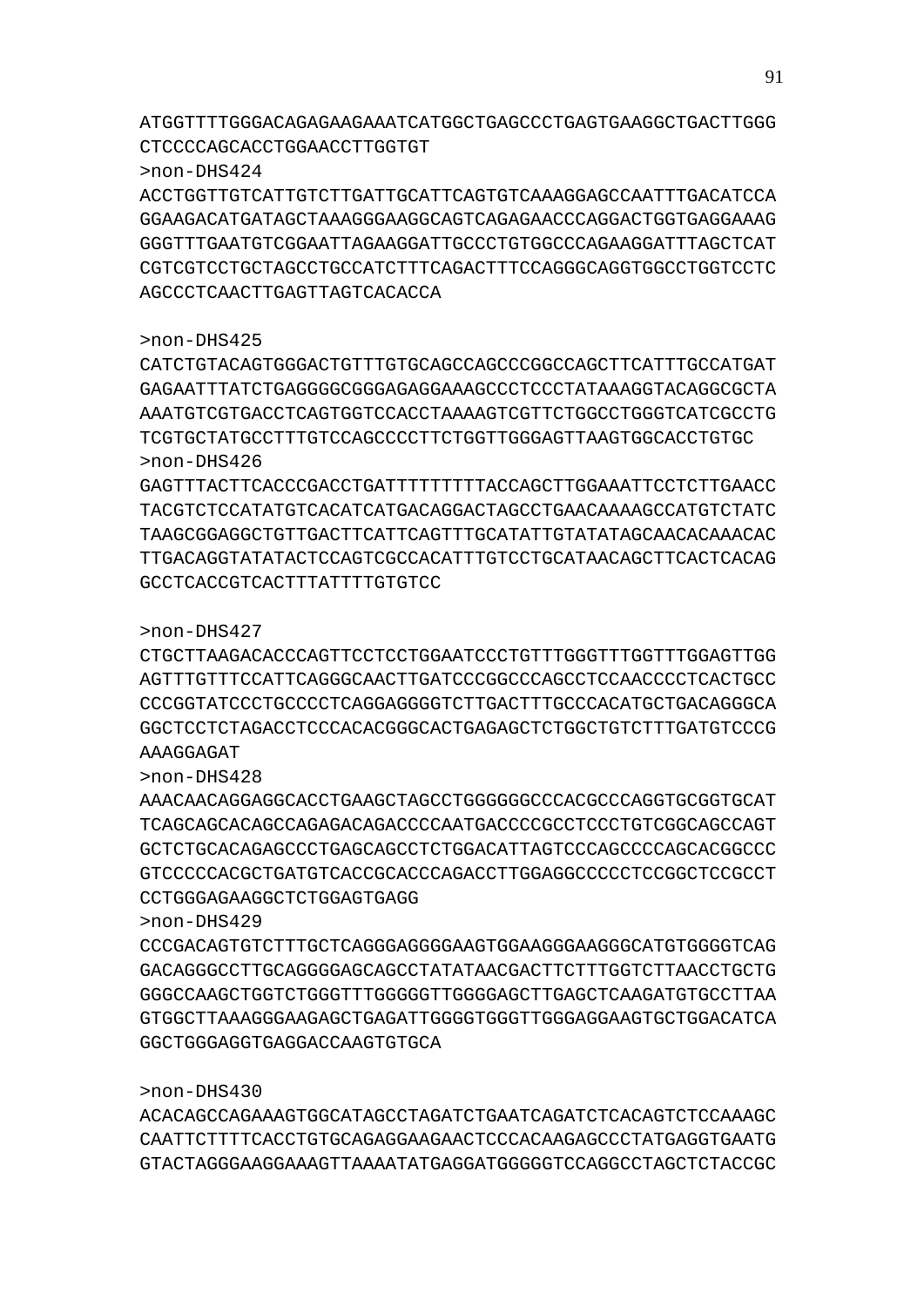CTACTGGCTGAGTGAATCTGGGCATACCATTTCATCTTCCCAAGCCTCACTGTCTCT **AT** 

>non-DHS431

GAAAAGACAAACTCCAGCTTTCAGATCTGCCACTGCAAGAAAACCAGGGTTTTTGCT GTGGTGGCTCTGGGTGGAGTGGTGATGGTGGTGGGGGCAGATGGGCAGTAAACAAAT AGCCAAACCCCACATAGCCATGTGGATTGGTGACATCCAGGTGACTCTGTGACCCTA GGATGCACGGGGAAGCACAGAAAACCCTTCTCAAAGACAAAAAACTGCTTTAGTTCT GTGTAGCAGTGGCTTGAAG

>non-DHS432

TGCTTTAGTTCTGTGTAGCAGTGGCTTGAAGGTTGATCACTGGTATGATGTGCCTAA GTTAGGATGCAGCTGGCATGGAACAGCACGGTTTTCCTCTGTCCAAAGAAGGTTTGC AAACAAGAGTAAAATTCAAAACATTTAATAATTGCTGTGGTACAGGCACACTGCCAA TGAGAATGGAGATCAGCTACAACCAAACAGCATGGTCATGGGGGGGTGTGCCAGCCA AACATCCACCCTAGCAACAAG

>non-DHS433

CAAACATCCACCCTAGCAACAAGGAAGCCCACCCTGCAAACAGGGAGAAGAGGATCT GCAGGGTGGGGGCCTAGAAGTCAGCAGAAAATCTGCCTATCTCCTATGGAAATCCCA GAGAGGATTTCATTAACCTCTCAGGGCTCTGCAGAGCATGATTTAAAAGCCATTGCT GGGCCGAGGGGGTGGAAGTGGGGAAGTAAGTGCCTTCAGTGTCCAGCTTCCAGGCGC AGTATTATTACT

>non-DHS434

AGGCGCAGTATTATTACTCCAGTGTACAGGGCCAGCCTCCAAAAGGGCAAAGCCCTG GTTCCACCCAAAGACAAGTCCATGAAGGCTCTGACAGGTCATCATGCTGTTAATCAG CATACTTCTCCCTCTGCCAATGAGTATTCATATGTAGTCTCCCCAAGCACTTGTTCC TGTTCTAGCTTTTATAGATGAGGGCACTAGCACCCCTCACTGCAGTCCCAGGACTTA GAACACAGCCTTGAT

>non-DHS435

CCTAAAGTGTGCCCATTAATATGAGGATAGATTTAGGCTCATAAGCCTTTTGGTAAC ACTGAAAGTAGTATCATATAGGCAAGCTCTCCTTATAAGTAAGGCTTTCAATTTTTA AAACAGACATCCTGCTTTAACAATTTGTAAGATGACTGTGCAGTAATAAAAGTCCTT TGTATTTCTCCACCGTGTTTTCATTAAAGAAAAATGGAGCTTGTGGGCCACGATAG >non-DHS436

CACAATGTCAGAGGGCAATAAGAAAATAAAGCATGCCAAGAGGACAGAGAGAAAGAG GTAGAGGGAGTGCTGTTTTAGACTGCGTAATAAGAGCAGGCCTCCCTGAAAAGTTAA TATTTGAATGGAGATGTGTGTAAACTGAAGAAGAGAGCCATGATGATATTGAGGTGA GCAATATTCTAGGCAGAGGGACACAAATGCCAAGTTCCCAACGTGGGAAAGTACAGA GAAAACTC

>non-DHS437

CTAAGTCACCACTATGGGGCTAGGCACCCACAGAGCTCCAACAGGACACCTCCTCCT GCCCCATCAGCCCAGATTAGGGAGGGAGTGGGGGCAGGGGAGGATGGAGAGGGCCTG ATCACTGAAGCCCACAAATCCCACTCAATCCCTAAAGTGGGAAATGGGGAGCAGAAG CAGGTCTGGGGATAAAGAGTGAGACAGCCTCTCACCATCAATCATGTGGGGCTGACC CCAAGGAGGATCCGGGGAATGTAGGATGATTGCCCTC >non-DHS438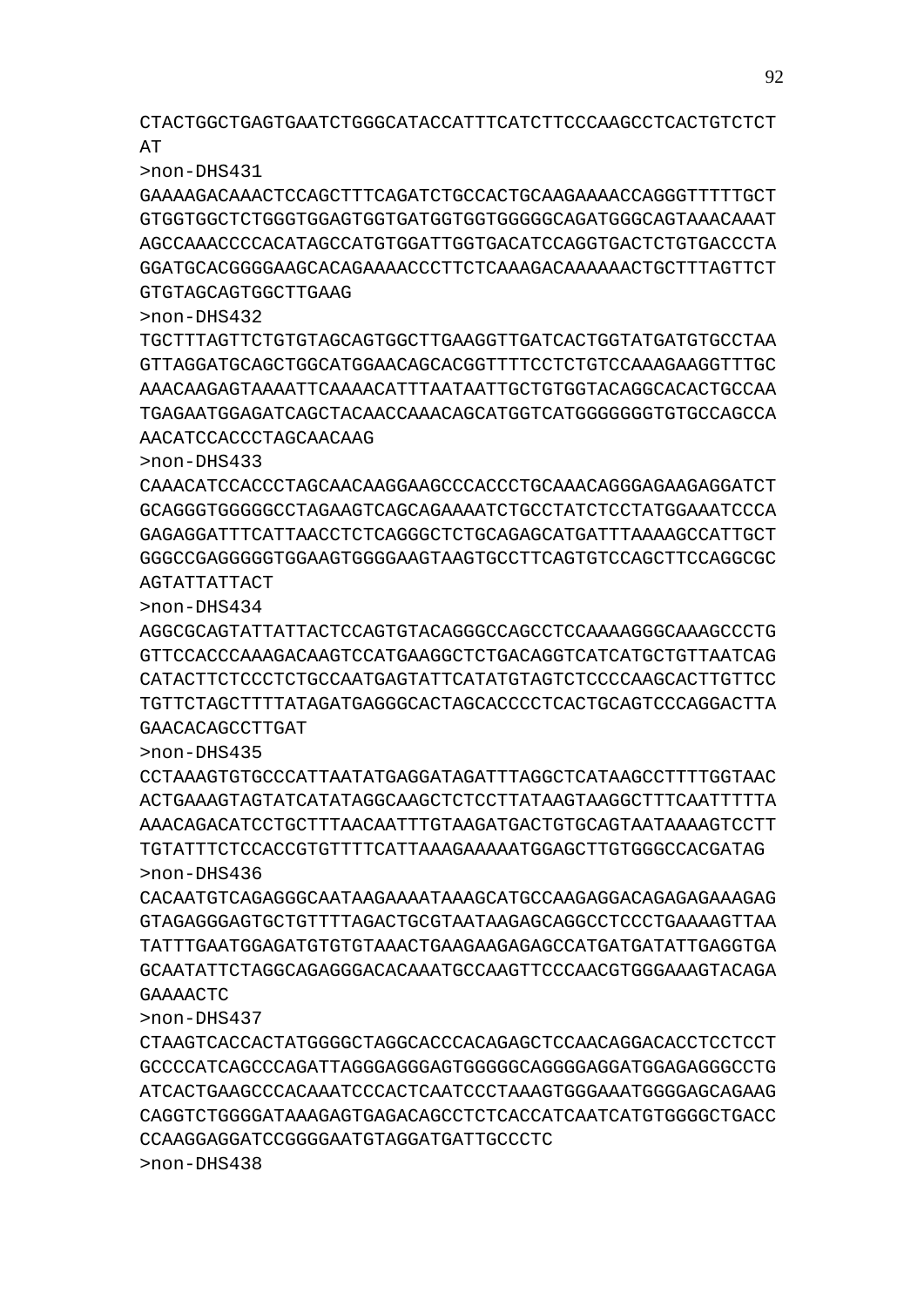ATGTAGGATGATTGCCCTCCACTGTCCCCACCCTGTCATTCCCCTATGGCCCAGTCT GGCCTACTGGGATGCTGCTGGTCTCCAGGCTCTGCTCTGAAGATCCCAGGTCCTGGG CCCTCCTCTGCATACTGGGCCTCCATAGGGGGTTGGTCATCCAGCATCAGGCTCTGG GGAAATAAGGGCCAGACACCCAGGATCCCCACATCAAGGACTGCTGAGAGAAGTCAC AGCCCAGTCCAAGTCCCCATTCTTTAAC

>non-DHS439

CAGTCCAAGTCCCCATTCTTTAACCCCAGCCATGATTCCATTGCCACTTGTAAACCT CTACTCATCTTGGAGACTCCCTGTATATTCCCACAAATACCTTGCCAGGCTCCCCTG TGCCCTCCTGGGGCCCCTAACCCCAATGACCTTACTCTCACATGGCCAGTAGCAAAC ACTTGAATGCAGATTTGGCCCACTCCAAAGCCTGCACTCCTAGCCACTCCTTCATCT TCCATAAACATTGAAGGCATCTACTAAAGTCCC

>non-DHS440

GTGCCGAAGGAAATCTGTAATCTAAGGTGCTGCAAAAGTCTCAGTATCTTTGCACTT CTCCTAATTTGGAACTTCTCTCTTCCTCTCATCTGTCTACCTAAATGTTCTCCAGAC TTTCTGAAAGTGAGGCAGTGTGCTGGGCACAGGTGACCTTGGAGTTAGACTTCAAAG GAGAAATGACTTTGGTCTAGACAGACAGAGAAGGGTGCCTCGAGTAGAAGGCACAGT **CTGTCCAGA** 

>non-DHS441

CTCTGCATGGCTTTCTGGAGTCCCTGTGACAGCCCAAGACCCCCAAGGGCCCACTCG CTGACCACAAACTCCCTGTCAGAGGGGCAGCCTCTACTACCCGAGGGAAAAGGCTGC CAGGCTAGACCAGTTCTTGGGCTGTCCTTGGTAGAGTGGTTTGGCCTATGGGCTACT CTGTCTCTGTGTGGGGGAAGGGATGGCAGCCAGGAGGAATTCACAAAGGCACGAAAT GGTCCCTTAATCCAACTCAG

>non-DHS442

ACCAGCCAGTATCGTCTAGCTACCTGCAGGACATCTCACTTTGATAACTCAAAGTAC TTTAATTGTTCACTGTTTCTTCAGTGTTCCTGGTTTCCATTAATGACTTCATCTATT CAGTTGCCTGAGCAAAAAAAAAAAAAAAAAAAAAAAATCAAGAAATAATCCTAATTC TTTCTGCTCTCACTTCCCATGTATAATCGTGTGTCTCTCCATCCCCGTTACCAGTAT CCTAAT

>non-DHS443

CAGAAGGAGGCAAGAACCAAAAAAAAAAAAAGAAAAAAAAATTCCGAAGCGCCCGCA GCACTGAGCCCGAACCGGCTCAGTCCCGCCGTCTCTAGAAAGTTCTGCACCCCGCCC CCTCTGTCTGCGCTCCCGCTCCTCCCAGCCCCTCCCTCGCGGCGGGGCGGGACCAAT CGCTCCCCGAGCCGCTCCTGACCCACCTACCCCAGCTCTCGCGCCGCGTGCAGAGGT GCTCAAGCCTCCT

>non-DHS444

CCTGTCAGTTTCCCCTCTCGGCCAGGTTGTGTCCCAAAATCCCCTCAGCCTCTTCTC TGCACGTTGCTGAAGGTCCAGGCTTGCCTCAAGTTCCATGCTTGAGCAATAAAGTGG AAACAATAAAACCTGGGTGTCAGACAACCCTTTCTGTTCAGCCTTGGAGTGGTGGGT ATGGGTGGGTACATAATGGGTAGTAGCACAATCAAGGGGTCACCCACTTAGTTCCAG TTGAG

>non-DHS445

ATGGGTGGGTACATAATGGGTAGTAGCACAATCAAGGGGTCACCCACTTAGTTCCAG TTGAGCTTAAATAAGTGAGCATCTCATGTAGATGCCATAGTTGGGCAGGAAGCAGCC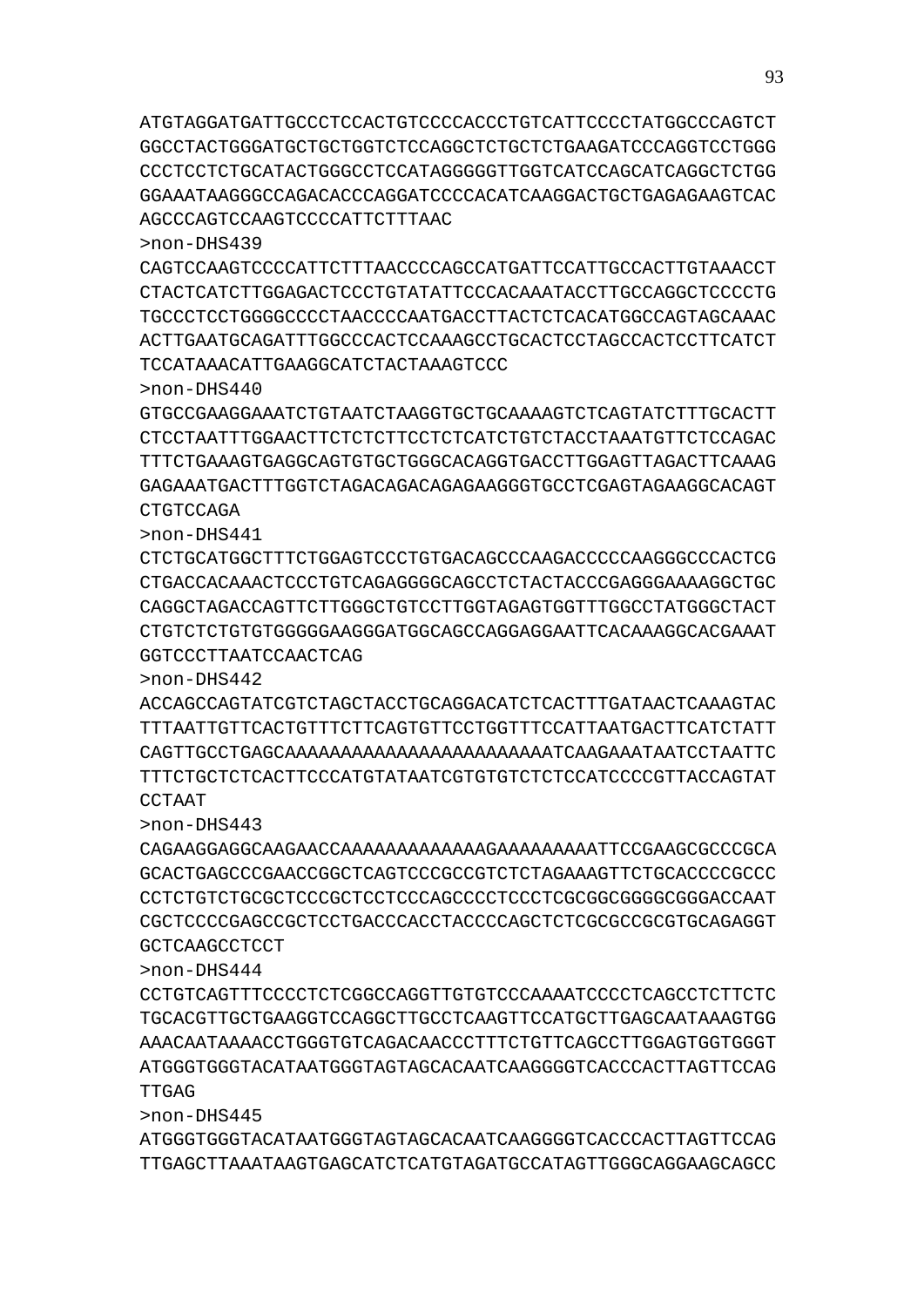CCTACCTATCGGGTCCTGTGACCACAGGCGACCTCAGTCCCCGAACCATCTTTGCAG

AGTACCTGGCA >non-DHS453

>non-DHS452 AAAGCGTTAGGAGAGGTCAAGAAAGGAGCAGTAAGGAGGCTGAAGGTTACAGGGCAT TTGAATCCAAATCACTGCTCTGGGCTAGGGAATAGAGCCAGCAGACCAAGGTGGGAA GGATTCTGGAAGGGGGACATTTTAGTCTCCTAACCCCAAAGCTCAGGGTGGAAGAGG GGAGAACAAGGAAGCAGAGTGTATAATTATTTTTTCCTTTTATTTTTGGAATCTAAC

AAACAGCTAG

>non-DHS451 AGCCTTCCAGCAAGAGATTGTTTTTCAAGGACAAGGACTTTGATTTATTTCTGCCCC CACCCTGGTACTGCCTGGTGCCTGCCACAAAATAAGCACTAACAAAAGTGTATTGTT TAAAAAATAAAAAGAAGGTGGGCAGAAATGTGCCCAGTGGAAGGCTGACCCCATTTA AGTGCCAACTACTCCAAACCGACATGCTCACGGTCTCTGGCCTGTTCAGTCCCTGCA

>non-DHS450 ACTAGAGGAGGAAAGTCACGAAGCCCTCACACTCTGATGCCCAATTCATTTGGGCTC CCCCGCCGCGGGGTATGATGGGAAGAAATAACCAGTGTGGAGTGGCACTAAGTTCCT CCATAACCTTACTCTCTATCAATCAAGTGTGCCTTTTACCCCTTTGCTGAAAGAAGG AGCACTATGGAGAGAGGGACCAGAAACAGGACTCCCCTCACCATGAAACTACTGTCC CAC

>non-DHS449 GACATGGGCAAGTCATCAATTTACACTTGTAAACAACTTTTCAGCTAGACCTTGGGA ACAAGGAACATGATATTCTGTCTACAAACTCATGTGGCTTTCTTATTTGAAAGTTTT TTGAAAGATTTTTGGTTTTGTTTTGAGGAAATTTTCTGAATCTATTTTGAATGTTAG AATTTGGGCATTTGCTAAAAGGAAGTTGCTTGAGCTTGGATGTTTGTGCTAAGAT

AAAACACTCAACGGTGTACATCCCTA

>non-DHS448 GGGATGGGTTGTAGATAAGAGCAGTTGAGAACCACGCTTCATCTCCCTCCTTAGAAA CTCTGAAACGAGGCTTTATTCCTACCAGAAGTTCAGATTGCATTATGGTCATCTCAA TTCCAAAATGTTAGATGGCAAGAATATCTGCCCATCCTTCACTTTCCTTGGAAAAAG TTGCTCTTCGGGTTTTATATGCGATTGCAGTTTTCCAGTGTGTGAAACTAGGAAAAC

>non-DHS447 TATGACACAGTGCTGATAGCTTGGACACAGTTCCTTTAGAACCTTTATTCAAGTCAT AGTCGTACCTTTTAGAAATAAGGCACAAACAACATCCAACCCACCCCATCCCTCTGG GCTAGAGTCCCAAAGAGAAATAAGGGATACACCTGACCTGCAGTAAGGAAAGCAGAA CCCAGTCTCTGAGGTGGTGAGGCCCACCCAGGGCTCAAAGGTGCCATTGTTTTGC

GGTAGTGGTCTCAAGTTTCTTTTGGCCAGGGAAGGAAAAGAGAAACGTGAAAGAATT TAGTCTCAGTTCGTCTTTATTCCTCTTCCACCTTCCACCACTGGGTTGAATTAGTTG ACCCTGACACGTTTTGTGACCTTGGTGGGAAAGAAGAATCAAAGGCACGTCCTTAAC GTGCCTCTTTTCAAATGCTATCAAGTATGATGACATATTGCGGGAGAGTCAGTCACC CCTTGTAGGT

CCACCATGCATGGCTTCCTGAGCACTGCACAGGCTGCCGCTGGGATTTGTGTCTATG GCTTCGCCCAAGGTTCCCAGCACTCCCTCCCTCCAGCAACCTGGCAGTTTTAGTG >non-DHS446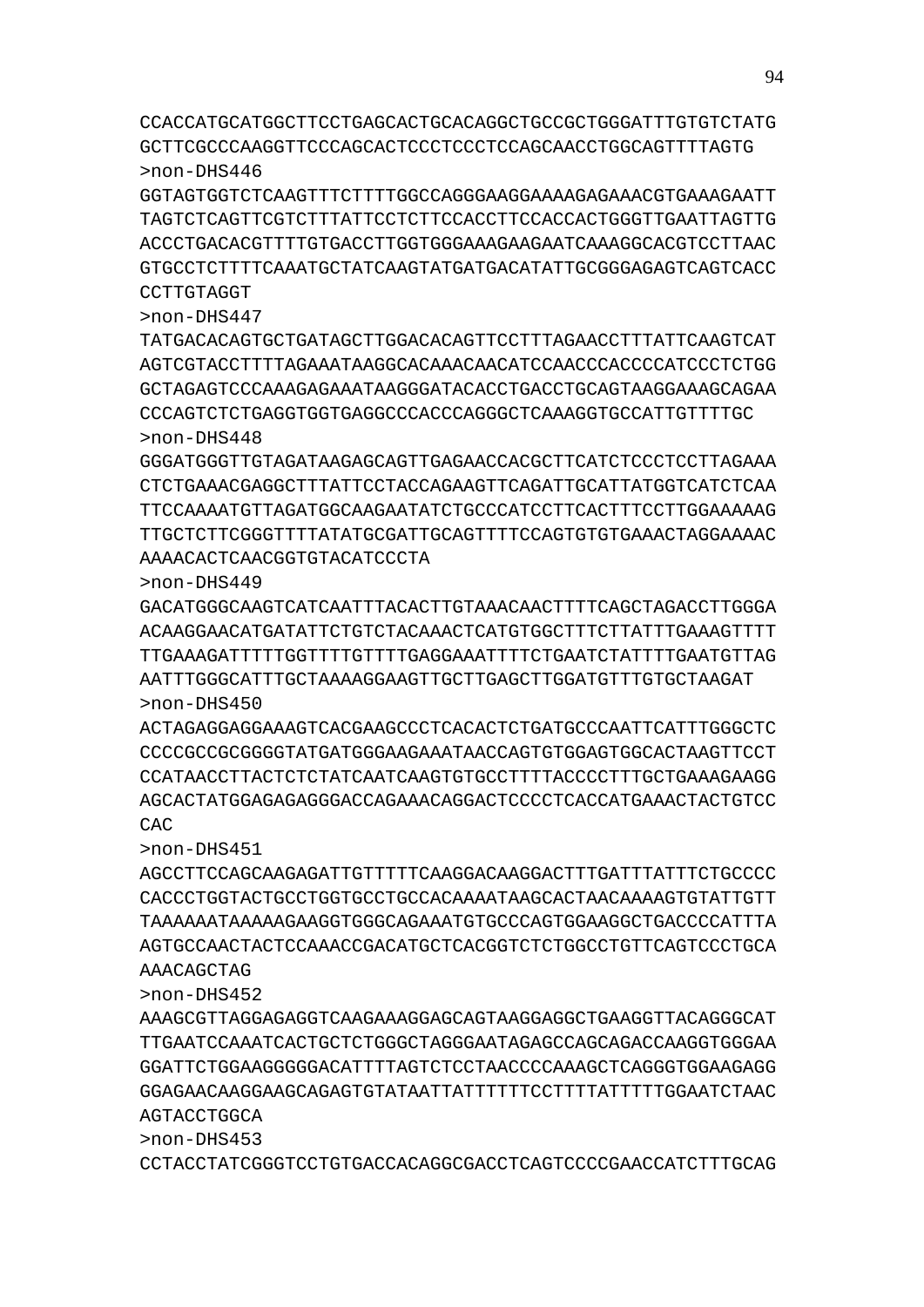>non-DHS460 CATGCAAAAGTGGCAAAAGCGTCTGCACTGGGGGCTGTGGGATGGGACTCAGACCCT GCTGCTTCTAAACAAGGGCGTACTCATGCAGTATTTCTATGAAACTCAACATTGCAC AAGGTTGAAATTTGAAAACAACAGGAAGGTAAGCCAGCAGCCCGGCCCTGGGAGAGA

CTGAACTGGTGATAAGCCCTTGTGAT

>non-DHS459 AGTCCTTTAGGGGTGAAAGGTCTCAGCTTCTGGGGCATGCAGAAGGGAGGGCCCCCT GAGATGCTTAGAGGCTGAGAGCCTGTTGGCAGAGAGCTGGCTGTGCTGCAGGCCCTG TCCCAAAGCAAAACTCAGCTCAATCAATTCTCCAGGGAAATCAGAGCTTTCCGGAAC CATCCAAGACACCAGAGTTGATAAGAGGCACTGCTGAGATTTTCACCTGGGTTACTC

GCCAGTCCTTTAGGGGTGAAAGGTCTCAGCT

>non-DHS458 GGGAGGCTTAGATGTGACAACAGAAACAAGCCCAGAGGGGACCTTGGCCCCAGCAGT TAGGGTCTAAGCTGTGGCTACAAAATCGTAGGCTGGGGTTTGCTCAGGGGCCTTCCT TTCTCACTCCTGGTCACCTCCCTGAGGCCACCACCATTTCAGCAGCAGCACCCAGAC CATCCTCCTACATAAGAAGTGCCAGGGCTTTTCAGGAGGCCACTGGCCTTAGAAATG

>non-DHS457 GCATGTGAGGAAATAAGCTTGAAACTCAGAGCCTCCAAGATGATAAGCATGGCATGA AGGAGAATTATTTGGAACTCACCTCCTACCCTGGTCCTCTAGGGACCCTGCTGGTCA CAGAGCTACTACCACCACCACACTGGCCTCCAGGGTTGGTGCTCCCCTAATTTAACA CTGAGTATGGCTGAAATAAGACTGGGCCCTTAAACAAAATGCCACGGGAGGCTTAGA TGTGACAACAGAAACAAGCCCAG

ATGACCATGACAGAC

>non-DHS456 AATTTGACTGAAGAGACGCATAGCCAGTGTGATCCAGGTTGGCCTCATATCTGTGGC AACACTGACAACGTCCTCCCGGATATATAGCAATGGCTTAGTACACAGAGCTTGTTA ATTAGCAGTCAGCTAAAATTAGCTGGAGGCAGTGAGGGCTACAGGAGTTCCTCCACA TCTCTGCATCTCTAGTGCAGAAGTGGTAAATGCCTGGCACTTATAGATTCATTCCTG

ACTGAAGAGACGC

>non-DHS455 GGATTTCAGCGTAAACTGAGAGAGAAAAGTGATTTAGAATTTTTTTCCCCATTAAGA GGTTGTGCTTGCATGTAGCAATATAAAATATGCATTTGGGCAAAGAGAAGGTAGAGT ATATTATTTTGAGCCCAGAAGGCATTCCATCAGGTTGCCCCACAGTCATGTGTGCAC TTCACGAACACTCTGAGGACTTATGGTGATAGAAATCATTGCTTAGCTTAGAATTTG

ACTTGTTATCATTAGAGAGGGAACATCAAATGCTG

>non-DHS454 AGGTGATTCTTAGTAACTCCAGTAGCCTTCATTAGTTAAAAACATTATTATTTTTTG CATGCTGCTTCGACTCTAAATATCTGGTTTTCCCTGTCTTTTTGGTTTACTACTTCC CCAGATTCAGAACAGAGGAGTAACTAGGGGATCTGATTTTAGAGGCCTTAATTTTCT GTTCATGGACTGTTAAAAGTAAAACCAAACTTTCAAAAGGGATAAACCTAAATATTT

CTAGCCTACCCGG

CTTCTCAAACGCACACCCCAGTGCCCTTTCTCGCCACAGGTGTGAAACTACATCTCC CGACAGGCGGCGTTGTCCCCTTCCTTCCTTCCTTCCTCTCCCAGGCCCGAGCCATGG CAACAGCGTGACGTGGGGGTGCCGAGATCTGCGGGAGCAGCGGTCCCGGCTTCAGTT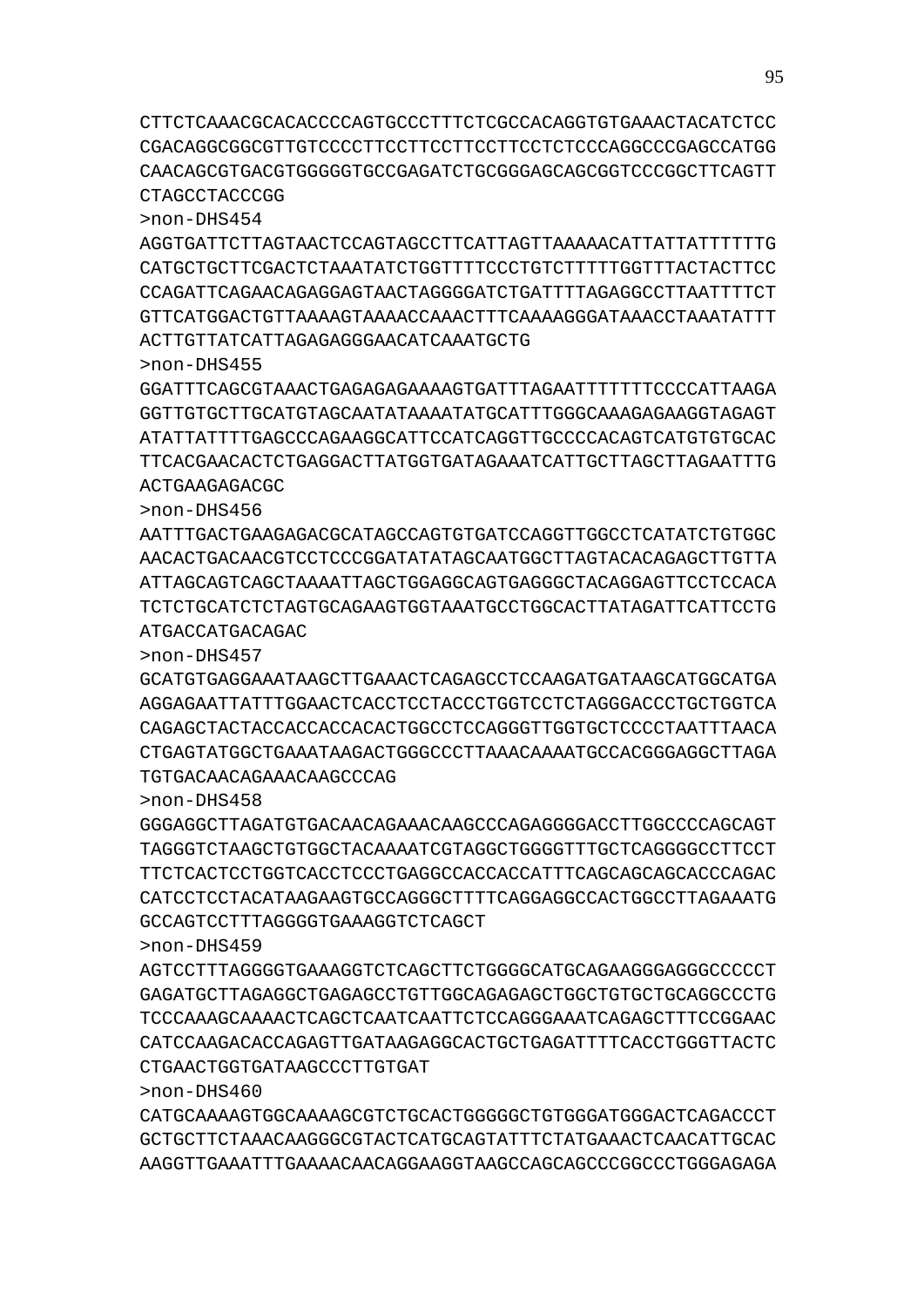TCTTAGGAGAGAGAAAGCCTGTGGGGTAGGAGAGTGGGAACCTGAACTTTCAGTTTT TAATGGCACTGCTTGTCACTAATATTAACACTATGGGGGCTCACAGCATGGGCTCAA

>non-DHS467 CAGAGCACAATAGCCTGTCAGCCTCCCCTGCCCCCTTATAAATTGTGCCCCTGCTGT CATCCCTTTGTTTCAGGCCCAATCAGCAAACTAAACTTTTGTGAAGAGAGAAGGCAG TTCAAGTGTTTCTGCCGCAGCTGAAGGGAGGAGCTAATGTGGAATTTATTGGGAGAC CAATCAGTGCTGGAGGGAAGAATGACCCCAAATTGGAAGAAGGACTTTGTTGACC >non-DHS468

>non-DHS466 TATATTGGAAAGGGGTCCCAATGTTTTTAAGCCTTTAAATCCATTAAATAAATGCTA AGTCAGGATTTTTCTTATATGGACACGTAAGTTTTAGAAAGTAATTATATCTCTACA TAAACTGTGAACCCTGCTCAAAAAATTAGCAAATGCTTACATGCTGAGAACCTAAAT ATCAAAATATAAAGAAAATGGAGCCTCTAAAAAATCTTTTATTACTCTGGGTTTTTA TAAGCATTCCTTTTTATAAGCAAACTGAATTTGTGTGCACCCAG

TTTTTAGCAGGACAGTTTTCTTCATTTCC

>non-DHS465 CCAGTGCTGGCTCTGTTGTTTATATACAATTTTCCAACAAAATGTACACAAAATAAT CCAAAAGCATAAGTGAACAACTTTTATGATATATTTTTTACTGTTGACTATAATGTT TTAAGAACTCAATTCCCCTATTATCTTTCCTTATCCCACAGTAATGTATAAATTAGA AACCTAACCATACTTAGTAAAATGAGACTTTCAGTGTATGGAATATAATTCCTCAGA

>non-DHS464 AGGCTTTGCTCTCTCTATTTTAGTGACCGCTGACTGCGGAGCAACGCTCTTGTGTTC TGCGGGCCCAGCAGCTCCGGGAACGGTCAGCGTCGGGGGCCAGCCTGGCGGGACATT TGGGGTCCCCCATACGTGGACCTATGCCTGTTGTAAGATGTTTGGAAGAGCGTCGAA AGATGAGATCATGTTGTGTCCTTGGAAGCTGAATGAAGAACCGGCTTGCAAAGGAG

TGCGCATGCTCAGTAGCTGCGAATGCATCCTAGG

>non-DHS463 CAATGAAGAGCTGCTTTGGAAGCTCCAAACTGGGGACCCGACCAGTCCGATTAAACT CTCGCCCACATCTCCCGTTTACCGCGGCTCCTCCTCGGGGCCCTCCTCTCCGGCCAG AGTCAGCACAACACCCAGATGACGCCACTACACGGCCTGCGGGAGCTCCGGCTTCTC GTCCTCCGGTCTCCACCCTGAGGGAGCACCGACCCGGTGCCGCCGGAGCTGGCCCTG

CTAATTATACC

GCTGTACTGCTGCTT

>non-DHS462 CGCCAAAGTGTCTAGGTGATGTATTACTCTTTATGGTAGAACACCTATTCATTATAA ACTTCCCCCAATACAACCCCTGTTGTTGCAGAAATCTTAGGCTGTGACAACCATAGC TGCCTACACATTCCTTGTATCTTGGGGTAAAAGCACACGTGCTCTGGAAGGAATGTG TAGGTGGCTATGGGTGCACAATTTCAGGGGGTTCGTGAACTCCAGTTAAGACTTGCC

CGCTCTTGGCAGCCACCAGAAAGGAGCTATTGACCAAGAGAAGAGGAGCCCGGAACT >non-DHS461 AGAAGGCAAACTGCAGAAAGGTCAGCCAGATTGCAGTTGGGCAGAAAATCTCATTTA AACTGTATTATCACAACCAAAAAGCCCTATTTGGAAATCAGACGTAAATAATGCCAA

GCAATCAGGGAGGTAGGAAGGACGGGTGGATCTCAGTGCCTGCCCCAGCCCCTGACT GCCTCTGACGAGAGGTGGACATCTGTTCTGCTCCGGGGGCAGAGGCAGGAGTATGGA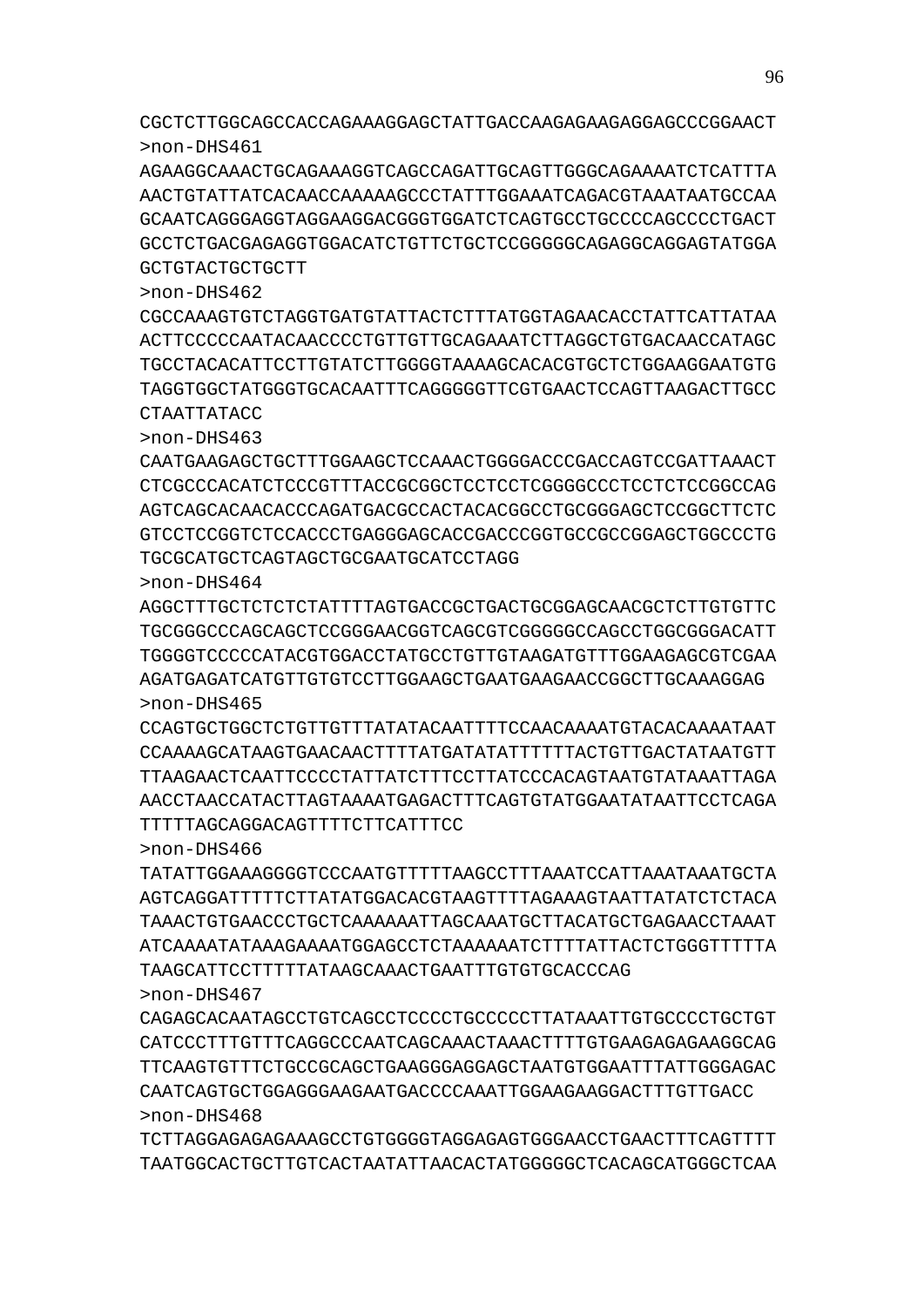ACATTTTGGAATGATCAGGGAGAGATCTTTTTTAGGAGCCCTTAGAAAGCAGACAGG TACGAATACTTAAACTTGATTCAGCTTTGACTGTGAAACAGTTTCCCTCTGTGGTTT CTCCCTCCGGTTTCACAACCCTTAAGAGGCCTGCGGTATTCTTTACTTATTGATTGT AAGTACTTTACTTATTGATTACTTACTTGTAATTAGCACTAGACAGTGTGAGAAATA CAATCAAATTCCAGATATCCTCTGTCTTCAC

>non-DHS474 GGAAAATGAGATTCTTTTGGCAGACAACTTTTTAAGATCGCTCCTAGTAAGCACAGA TCTCCTTAGCCTTGGTTGCCAAGTGCAATGGGAATGTTGCTTGCAACTTGGTCATCT GGAAGAGGAAAACATGATCCGACTGTTCAGTCTAGTTGTCCAGGGTCACTTCAGAGT GCTGTACAGCAGCAGTTTTGCATGCTTGTGATGTCCTGTCTACATAACTGTGTGA >non-DHS475

CTGTGCTTCCTCCTCCTAGACTTTAAGGCCCTGAGAGAGGAAGGAAGGGGTGGGGAC AGGGGATTGAGAATTCACAGTCCCATTCTCCTGCTACCATGAAAGGTTTCATCACCC AAGGCTGCTCAGGAAGTTTGCCCACAAACTGCCGGAGATGTGGGTGAGACCGTGTAA TCCAAGCCAACATAGTGAGCTCTTGAGCAGCTGCTAAGTCAGTGCCGAGAGCAGAAA TAGGAACCCAGC

>non-DHS472 CCAGAAATTCTTTCCTTCTCCAAGTCCAGTGTTCCCTGTGCTCAGGGAATAGCCACC CCAGCCTGCACACTGGTGAGTGTGTTCTGGTGCAGAAGCGACAACAATCTCCGGTTA CAGCAGAAAGTGACCTCCTCTGTTGGTTTACCAATTGCCACTGTGACTGAGGACCAT GGCTCAGTGCAGAAGCAGCCACTAGAAGCAGGTTGGCAATGGAGGAGAATGACCCTG TGGGTATC

GCGTCTTCGTGTCCTTCCATGGATGTTTGTAGAGGTGGAGCTACTGTGTCGAAAG >non-DHS471 CTATCTCACCTCCATTGACCACACACGGGCATGGGTGCCACCTTCCACCTTGCACCT GCTGCCTTTACCTTCTGTTCTCTGTCTCCCTAAATATCTCCCAGGGTCCTCTGAGCC TTCACCGTTCATTTCTCTGCCTGGCCTCAAACAGAAAACGTCAGGAGGGAAGCACAC

AGCTGCACAGGTCGTGCCCCGAGGCTCCTGCTGCCGGCACCTCCCCCAGCCTGGACT

>non-DHS470 CCCACTTTAGAGATGGGAATTGAGGCATAACACGTAGACGGCTGCCCACTGTGGAGG AGCTGAACCTTGGCGGTGGGGCCGCAGGGTCTCTCTGCTCCCTGTGGGACCGCCCTT TTCTCACTGTTGTGAGCAGGGCTGTTCCTTTCCAGCAAGATGAACACCGGTGTAAGC

# CCCAGGAACTGTGGCCCTTATGTCCAT

TTGGCTGTGTTTGTAG

>non-DHS473

>non-DHS469 CATTTGGCTTTGCTAGGACTCAGCCGTGCTGCGAGGGAGGAGCAGCGTCTGGATCTG GATCTGAGAGGCCCCAAAGCATAGGCCGTAGCTGCCTGAGAGCCCCTCATGCAAGGC AGTGCGCTCAGTCCCAGAGTGGCCGACAGATGCTCACAGGCACGCGCAGGCCGGCCC AGGGCAGCCCACGGATCTTGGAGGCTCCGTTTTCTCACCTCAAAAATATGCATTCTA

GGTGGTGTCCTCGAGGTCTTCTTTTCAGAAGGCAGGCTGCACTTTCACCAAGAGTGG GCTGCCACACAGACACAGGCGGTTCAAGACTCTGGCATTTGGCTTTGCTAGGACTCA  $\overline{G}$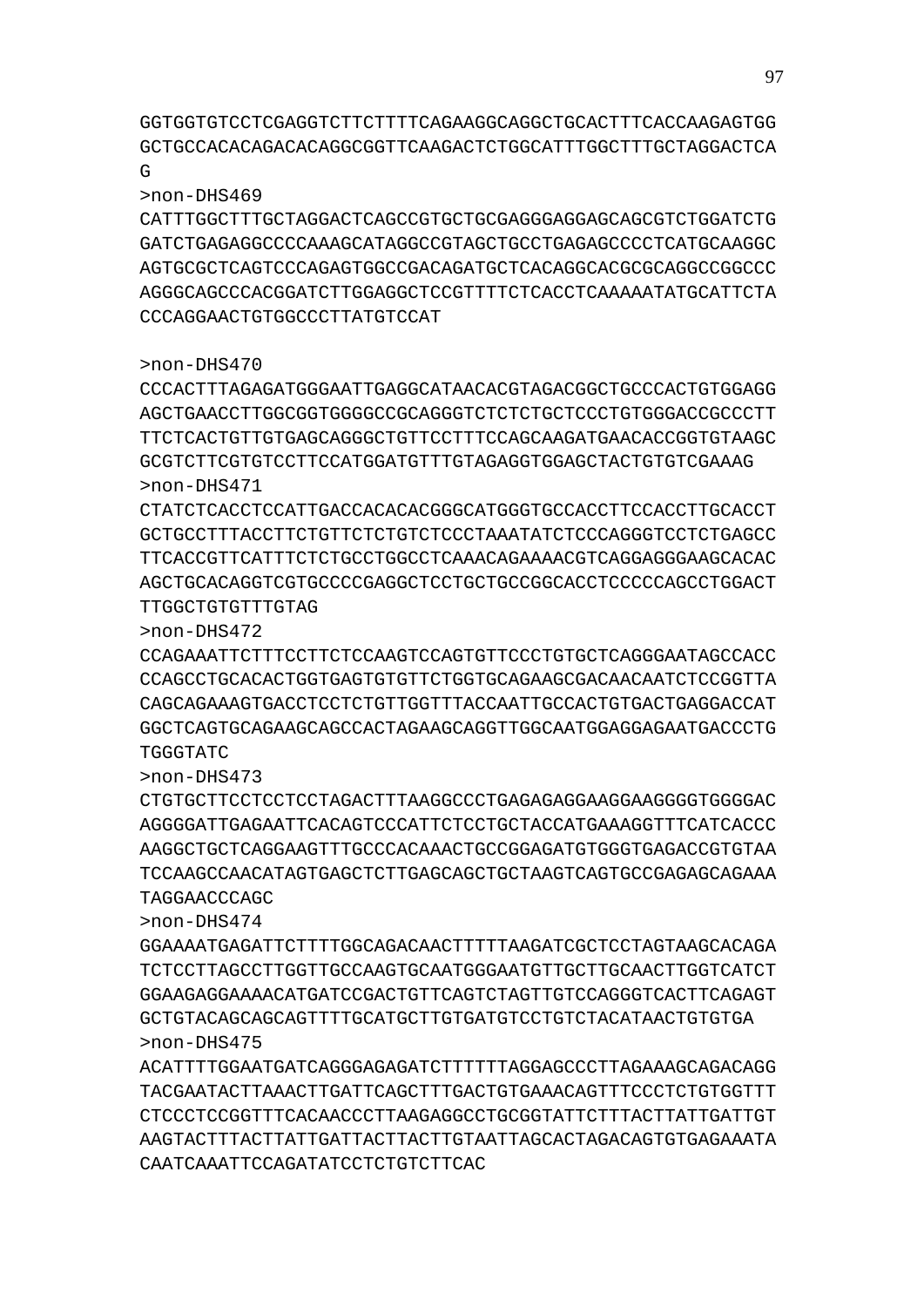#### 98

#### >non-DHS476

TTCCAGATATCCTCTGTCTTCACGCAAAGGCTGGAAAAGAACAGTTCTGTGTATTAG TTCAACACAGCATTTACTTTCCTTTTTTGATATAATCTTTCAAATGTTTCACAATGA GCTAAACCTGACTTTGTTTTCAAAGGGGAACATGCACTGGAGTCTAATGAGTTGAGT GGCACACACCATGGATGCCCTCTCCTGCTACAGGAAGCATCTGCATTGTTGATCATT CAGTCATTATGTAGAGTACCATCATTGGGTGCTTTAC >non-DHS477

TGTGTTTCCTGGAACTAGAGGACTATTTGTCTCATAGCTTTTATTAAGCAAACTTGA TATAACCACCACACAGTGGCAAGAGATAGACTAGCTGTTTCCAGCTGCAGAAAATAT TGAATTCTACCCTAAAGTACAGATCATTTGCAATATAACCCATAATAGTTAAAGCAA ATCATAGTGCAGTTTGTATTGAATTTCCTTATTTTTCCTTTCAATGGAGTATATTCA TTTTCCTGTCATTTGAGATCAGTTTCT

#### >non-DHS478

TTACCAATAGTCCCACCACTCAAAAACAGCTCCTGTTTAAAATTTGGTCTACTTCCT CCAAGGCTTTTCTTCAGCCTCGGGTTAGTTAATATTTTTAATTTTAAAAATCTCATG GGTTTTATTTATATCAGAAAACATAATCATAGGTCATTAAAAATTTTCATCATCTGT ATCTAACTACCTAGAGAAAAACAGTGAACATTTCAGTGTACATGCATCTCTTTCCTG GTACACATATG

>non-DHS479

GGCTCAGTCTCAGAGATTTCTTCAACATGTAATTTTCTAATGTTTCCTTTCCTGCAA GGAATGAGACAATATATTCTTGGAATATTAAAGTACTTTTGAAGTAACTCATACGTT TTCTCCCCTCTTCCATTTGTTTAGCTATTGAGGGTTTGCTTTAAAACAAATTTATGT AGAAATATCAGTACTATAATAGTATTGTGATACTGTGTATTTCTTAAGCATATGCCA GGAAGGAGAGCATTA

>non-DHS480

CGGATTCTGTTGGAAACTAAGAGGGGAAATCCAGGAAGGCTTCCTGGTGGAGCTGAT CTTTAAGCTGAACCTTGAAGGACTGGTAAGATGAACGGATGTTCTGGAACCTGAGAA ACACCCAAGTACCAGAGAGACAGCATCCATGTGTGAACTACTCTAGACAGAGGCAAC AGGCGTGGTGGGGCCTGGGGCTCCTCAGAATGGCACCTCAAGTCCCCATGGTGGTCA GGGACTGGAAT

>non-DHS481

CTGTCACCACCATTTTATGCATTCAAAAACTGTTATTTTATTTTATTTTTATTTTTA TTTGTTAAATGGTCCTTTTCCTAGACTGCCAGGGTCAGCAAACAGAAGTGTCTGTTC AAAGAGGGAGGGCTGGACGGGAAGAGGGCTGCTAGGCCCGGTCAGAGAGGACTTCAG GCAGGGAGCATGGAAGCTGTGGACAGGACAGCTTTTAGCTCTGGGAGCAGGTGCTGG AGCCAAGTCACACACAGGTAGCAGTCA

### >non-DHS482

CACACACAGGTAGCAGTCAGTGAGGTTCACATCCAGGAACCTTTTTACAGAAACCCC TCTCTCTCTCTGTACAGCTGTATAAGCACCAGCACAGGCTCCGACAACATGCAGGTG AGGAAGGGGACAGAAGGGCCTAAGATCCCACCATGGAGAGAGAGGGAGGAGAGGGGA GGGGGGCTTGTAGCATCAGCTTATCAGAAGGACCCCCTGGTGCACCAGAAGATTGTA GTCCTGGGTGAACAAGA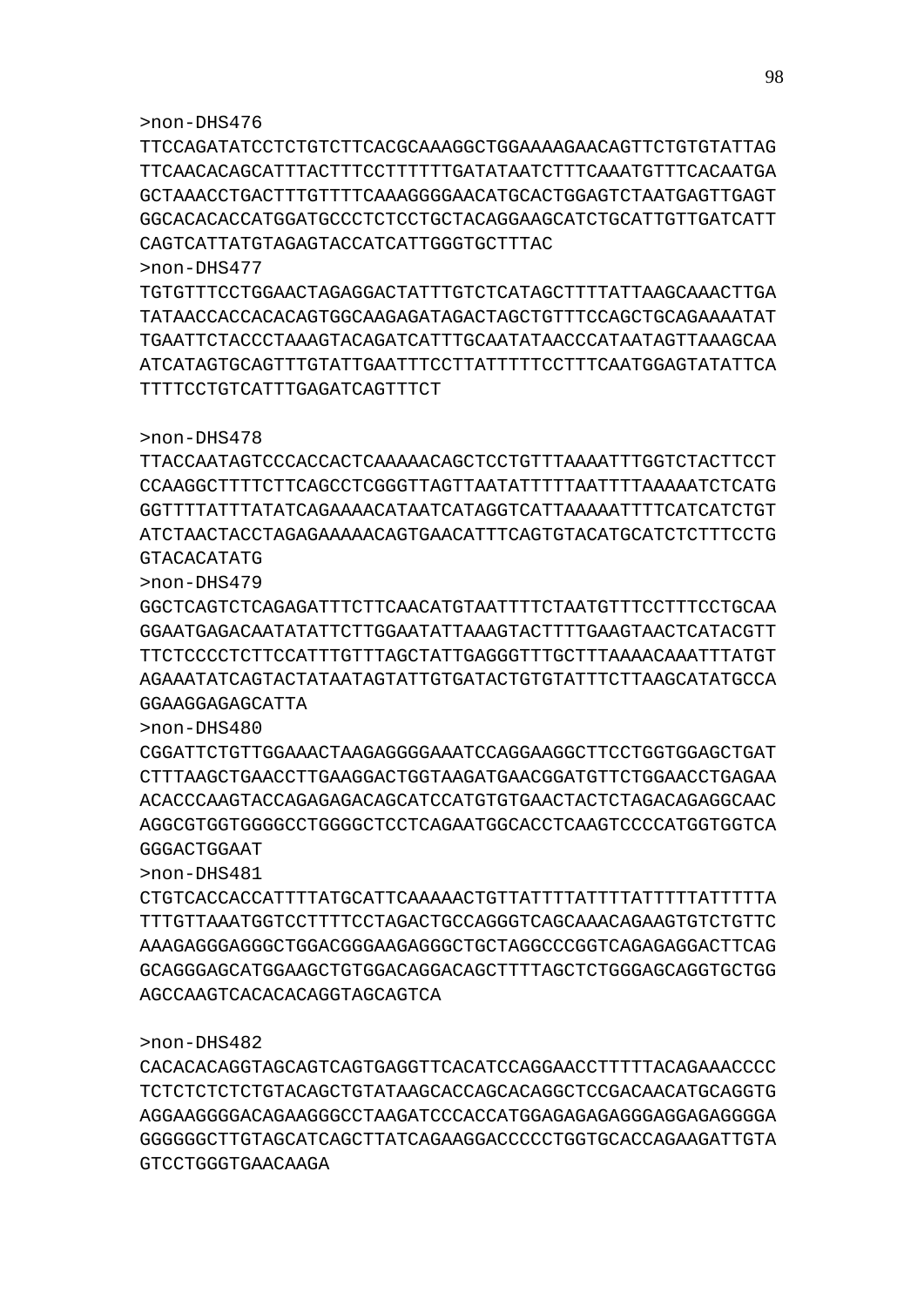>non-DHS483

CTGGGAAGTTATTTAAGGGGTCAGAATGACTGACGTTAGACCCCTGAAGATTGAAAT CAGTGACTTGTCTCTATCCTGAGGTGTCTTCTGTCAGTGTGGAAAAGTCTGGGCACA AAGAAGGAACAGAGCATCAGCATTCTCCCCCAGCCACCCAGCCGGGTTGTGAACAGA AGCACCAGTTTTGCCTCCTAAGTCTCTGTTTTTATTTGCTTTGAAGAAGCAGACAGG TGCCTTT

>non-DHS484 CTTTCCCAGGTGAGAAATGAACACACACAGAGAGAAACATACGTACCTTCCTACCTT GCTCTCCTTCATTTTCATTTTCCTGTAGCCAATCCTGTAGGTGACTCCATTACCCAT TCTAATCAATATTTTATGTACATATATAATCACCCAGAGTGGGAGGCAGCGTGCTCG CCTGTGTGTGCCTGTGTACAAATGGGTCCATGACTGGACCAGCTGGAGACCCACGGC

AAACAGTCCAGAGAGCAAGGG

>non-DHS485

GGCAAACAGTCCAGAGAGCAAGGGGGGCTATCTTCCCCACCGTCCGATGACCACTTT GCTGTTGTTAAAGAAACAAAGAACAAATTGTCCTGAAGGTAAAATATGTGGGTTCAC ACGTAGGAAAAATGCCACATGGTAATTCAGAGTCAGTGACCCGGAGAAAAACAAAGG GGGAAATTAATTTTTAATGGTACATTTAAAAATAAATCAGAGTGAGGACATCAGTCT CGGTTTTCCAAG

>non-DHS486 GAACACACAAAATCAGTAGCATGGCCCCATTGTTGGGGTCTCACAGTTTAGCTCTAC AGATGTTCCCTGGATTATGAAATTCCCATGAGCAAACTTCCCCTTAACAAATTGTTC TCAGAGGCACTGGATACAGTTTAAGAGATGGGTAACAGTATACATTACTCAAGTAGA CATAAAGCACTCTTGAGCATAGATGAAAACCAAAGAGAGGAGGCAGGAGCAGGAAGG

ATGCTCATCTTTCTGTTGTCGAAGTGATTTGTAAGGCTTTTGGGCTTCTGTGAAATG AAAGCAAAGAAATATATCCTTAAGCCCTTTCATCAATATATGGGAAATCTGACTTGT ATACGAAAAGAGTTATTGCTTCAAGTGGGGATGTGTCTGTACACAAAGGCATATAAC CAAGTGTACACACATAAACATGTAATCAAGTGACAAAAGTACATGAGGAATACCAAC

CATGAGGAATACCAACTGGGAGAGGCCCATCTGCGGCAGTATGCTTCCTGAGTAGAG AGCCTGTAAGGCTGTGTGGCTACAGGGAGGAACTGAGTCTTGTATAAGGATGGTTGC GATTTACAACGGGGAAGGGAAAATGGGGGCTACTACTGGAGAAGGTCTGCCAAGGAT TTCTGTAGACAGAGGAGCTAGTTTCAGGGATATGAATGGGCCCATTTTGATGCAAGA

AAGACCCAGCTCTAGAGTCACCTCCAACCCCTTACCCACCAGCCCCCTCTCCAAGTC TGTGTCCCACAACCCCCCTGCTCCCTCCAGGGCACCCTCCACCCTCTGGGCCACAGT TGTCAGGAGTCAGGCAGGGCAGGGGCCGGGTGGTGTCTTCTTTGTGTTCTTGCACTC AGGGCAGAGCTCAGCACAGAGCAGACGCTCAAAAAACATTTAAAGGATAGAAGCATT

CTCCTAGAAGCAAACGGACTTTTCCTGGGAAATCCCAGAGGTGATGATCAGTATCTC

TGGGAGAGG >non-DHS488

>non-DHS489

GATTTGTGGGT >non-DHS490

AGGAGAATTTTGCAT >non-DHS487

TCAATGTAGGCAAGCACCATAAAATCAGGGTAGA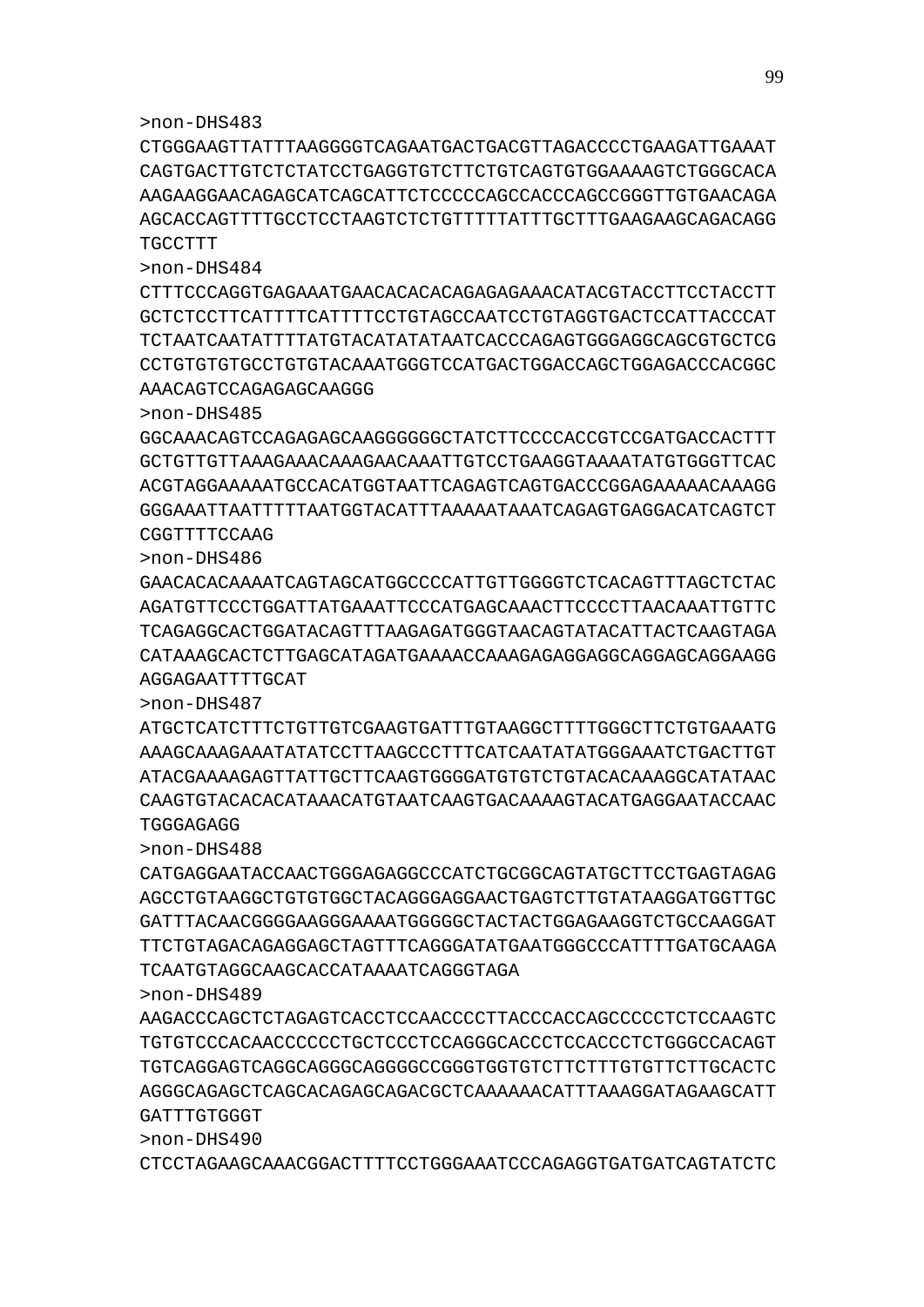ATAATTGGGGAGCAACATTAGGAGGCCACCATTACAGTTGAGATGAGAGGGTATAAG CTAGAGATGGCAGAGCTAAATCGTTTTCTTTGGTCCAAAGCTGCCTATGCCCTTTTC TAAGTGTTTTCCAACAGAATTCATGAGATCATTCCACAGGATCTCAGCAAGTGCAGT TTCTGATAACTTGGCCGAATTTGTTCAGTAGCTGCTGCAACGGAGGGCTTAAATCTT

>non-DHS496 TCTTTGCTGCTGGTAATACTGAAAGAACCTGCTTTATATTGGAGTATCAAGATCTCA GGTTCATTAAGACCAAACTGACTTTTCCTTTGTTTTTCATATATTTTTATTCTACCT TTCAGTAAAACTAGAGAAGCTAAAAAATAGCCATGACAATTTATTAATATAAGTGAA TTAACCATTTCTCAGGTGGGAAATTCTCTTTTTTTAAAAATGTGTGTTTATCGTCTG GTGTGGTG

>non-DHS495 CTCAAGTGGCGTAAACAACAAAACGAAGTTTCGTCTTGTATCCCCAAAATATTAGCT GAAGAAAGTTATCTTTATAAACATGATATTATAATGCCTCCTTTACCTTTTACTTCT AAAGTTCATGTCCAAACTATTAATGCCAAGTAGTCATCAACTTTATTTTTGCTTAAT TATGTGTAGTCATATGAAGTCTATTTCTAGTTGACTGTAACATGGGTATTAATAGTC TTTGCTGCTGGTAATACTGAAAGA

>non-DHS494 AAGTGGGAAAGCACAGTTTTAAGGAGCTTTTGAAGTAAGGGGCTGGAAAAAGATCAT GTGTTAACCTTTGGTATCAGTTACTGATGATATAATGAATTAATAAGAGACATAATT TCTCCTGTTTCCCTTTTCAAATGTTACAGAACCAGGCTTTAGCAAAGATGGATATAT TGGTGACTGAGACAGAAGAACTGGCAGAGAATATACTCAAGTGGCGTAAACAACAAA AC

>non-DHS493 AAACACCCTAAACAACTTCCCATCCCTTATTATTTCATCAGTTGCTGTATATAATCA ATAAAGTTCCCTGACAGACATCAAGGTGTTATGGCCACTCTTAGAGCCTATAATCAG TACAAGAGTTTCATGATGAGTTTGATATTCAACTTACCCAGGTGACTCTCGTTGGGC TACTGGGTGAGCTTGAGGAAGTGAAGAGGTTGGTTGGATATAGTAAAAGCCACACTT CTAAGCTGCCTAAGAATGGTGAGG

CTATCACAACCCTGAGAGGTAG

>non-DHS497

CAGCAACAAGTCTAGAAAGGTGCC >non-DHS492 GGTAGAGATGAATTACAGCAACAAGTCTAGAAAGGTGCCTGCCCTATGGTCTGTGAG TCTTGCCTAAGAATGAAAGAGGAGCCAGTGGGTTAAAGATGAGGTCACCAACAAACG GTGGTGTTGGAGTTTACCACTGGTTATTTTAATGGGTTTGCAAGAATTGTTAATTAC TAATGTTTATTGAGCCTAGTGCAGTGCTTGGGGCATTTTGCACATTGTCTCTGATCC

>non-DHS491 GTGCTTTGGACTTTTCAGTGTGTCTTCGCATCCACTCTTCAGCTTGAATGTTGCAAC AGCCATGAAAAAAGAAATGCAAAGCGATTCAGGATGAGAGCAATACCCTACTCCAAA GAAGGCAAAATAGAAGCTCAGAGAGGTCAAGCATTTTGCCCAAGACCACACAGCTAG GAGTGGAACTCATGGCTGTCCAAGCCCCACGCCTCTGCTGAAGGTAGAGATGAATTA

TCCCGTGACTCGTAGTTCAGCTCTTCCTCCATGAGCCTGACTATCAGTGGACCTTCC AGAAAGAGCCCCTTTTCCTTCTCTCACCCACAGCACAGGGCACTGGGAAAATGCCCA ATGAGTCCTGCCCTCTGGGTTGTGCTTTGGACTTTTCAGTGTGTCTTCGCATCCAC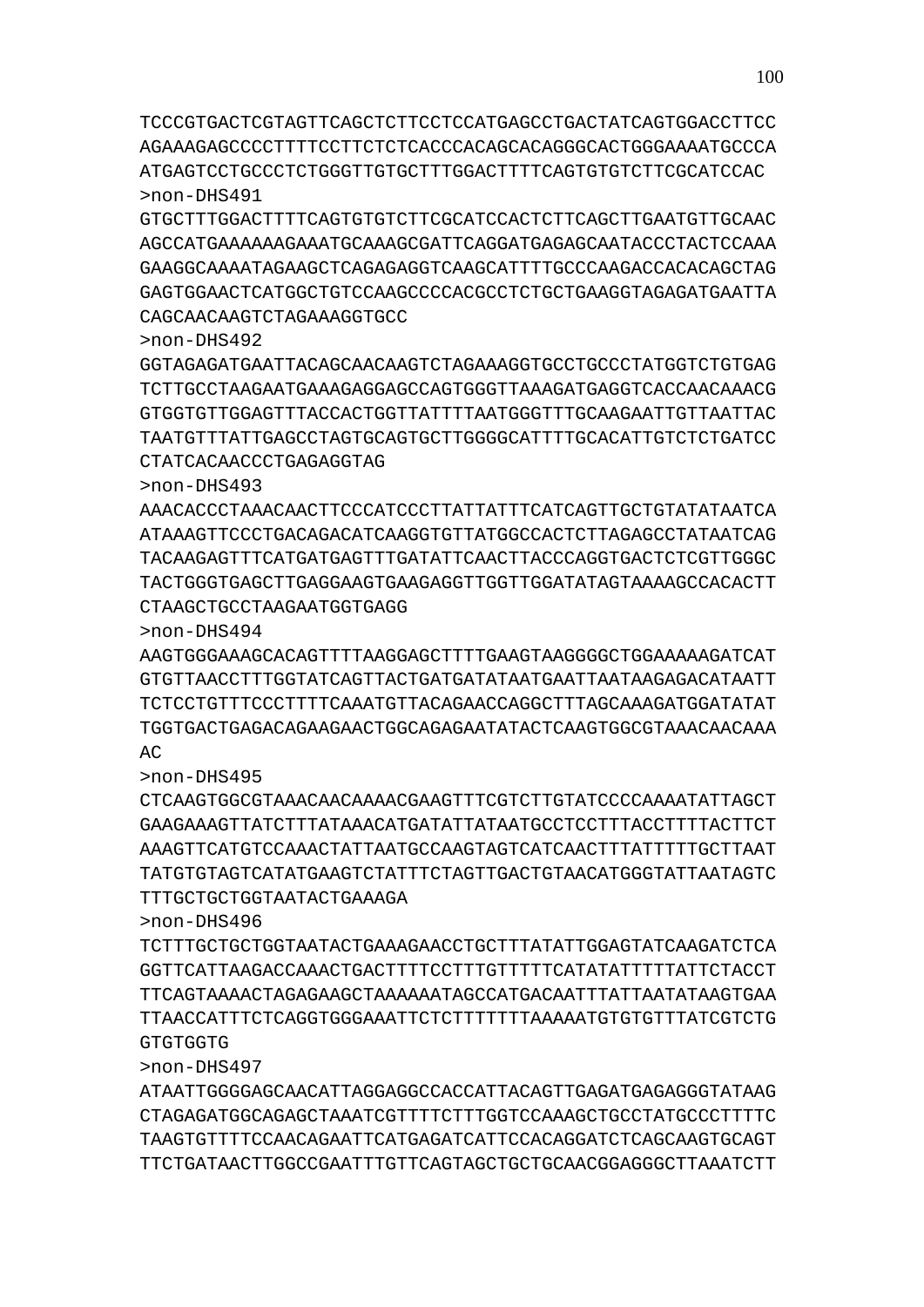GTGGCATAGAAGTGCAGCACACGGGGGTCACAGCGAACCGCCATGGGGTCAAAGTCC

CACTGAACAAACCTAAGTCACAATGGGCTTTTTGTTTAAGTATTCATTGTCAGGAAA TCCAAATATTTTATAATTCACTGGACAGTAATGAACAATGACAGACAAAACACTAGT GAGTAAAAACACTAATTATGTTACTGTGGTCTTTGTGTGGCTTTGGCACAAAAGGTT GTTTATTTACAATGCTGCAACATCACCTTGGTAATCAAAAGAGTGGCATATGCG >non-DHS505

CAAAAGGAACCAGCAATAAAGG

>non-DHS504

>non-DHS503 CTACATGGCGAAGAGCAAGTAGGGAAGCATTCCAGGAAGTGAGAGAAAAATGTATGG TGAGTTTAAGAAAGAGAAAAAAGTCAGCTTTACAGAAGCAAAGCATTCACTCATTCT TTTTGTATTAATTCAGTGCTCACAATGTGCAAAGCCCTGGTAAGATGCCAGGAGGTC TTCATATACATATAAGGTGTGGCCCCTGTTCCAGAAGAGTTAAAATCTAGACATGCT

>non-DHS502 GGCATCCAGTTGGAGATATAGGACATATTTTTAAAAGACAACTAATAAACACCACAT CCTCCTTACCAACCAGGATGTTAAAAATTAGTCAGGGATGCAGGTCTTTTGGAGG TGGATTTCTTGCTAGGGCCAGGTGAGTCTGGAAGACTTTGTGAAAGTGGAAGGGTTT GTTCTTGACCTTGGCAAATGTCTAGGACTTGGCTACATGGCGAAGAGCAAGTAGGGA AGCATTCC

>non-DHS501 GGTGAAGTGATGCTGACTGAGAGGGTGCTGATGGGGTGTTTTTGTGGGAAGGCAGAG ACAGAGCATGTATCCAGGAGACAGAAGCACTCAGCATCCCAGTCCCTCCTTCCACTC CTGCTCTGAGGTTGCAGTGAAGCAGGGTTTGGGGATTGGCACCCAGCATGATGACTG TGTGTCTCTGGATGTACATGTGTCTGCTCTGATTAATGAGTAGCCTCTGACATCAAG CACTCACTCCCATTA

>non-DHS500 TTAAATAGCTCCCTCCCGTTTCTCAGCTAAACTCAATTTCACCATCAGCCCCCGCAG CTGGGGTAGATCTTGAAGTTCCCTTCCTGCCCCTCTGAGCAGACCCTGGTCCTGTCC CATCTGCTCTGATGGGAGTAATCATAACACCAGGGTATCTTCCCTGCCTGACAGGGA CAATGGGAGCTGAGTGGCTATCAGAAGAGGTCACGGTGAAGTGATGCTGACTGAGAG **GGT** 

CTCCCTCCCGTTTCT

>non-DHS499 ACTCAGTGCTAAAACCGAAAATCCAGGCAAACTGGACCGTGTTGGTCATCCTATCCT GAACCTTTTGCTCTGTGCCTGAAGTCCCGCAGCTCCCTGGTAGCCCACCCTGGTGTC TCTTCTGGCTCTGTTGCAGGTCTCAGCCCACCTATCAGAATTTGCAGCTGTTTAATC TTAAACTCCCTGTTCCTGATTGATGGTTGGGACTGTGACTGGGAGTTGCTTAAATAG

TTCCTTAGATAGAGG

>non-DHS498 ACCTCCTTGAAGGGACTTAACCTCACCTCTTTTTAAGTCCAGTTTCTCTTCTCTGTC CTGGTCCTCATACCTGGGCTTTCTGTCTGGGCCACTCTTCTGGAGTCACTGTTCCGC ATGTGTCCCCAGCATCCCTTCTTCATATCAGGGTCTGGTCTTGCTTTTGTATCTTTG CTGGCTGCTCTGATCTGGGGTGACCAACCATTCTGGTTTGCCTGGGACCAATGGGGC

TCATCTACACTTAACAAGGGGAGC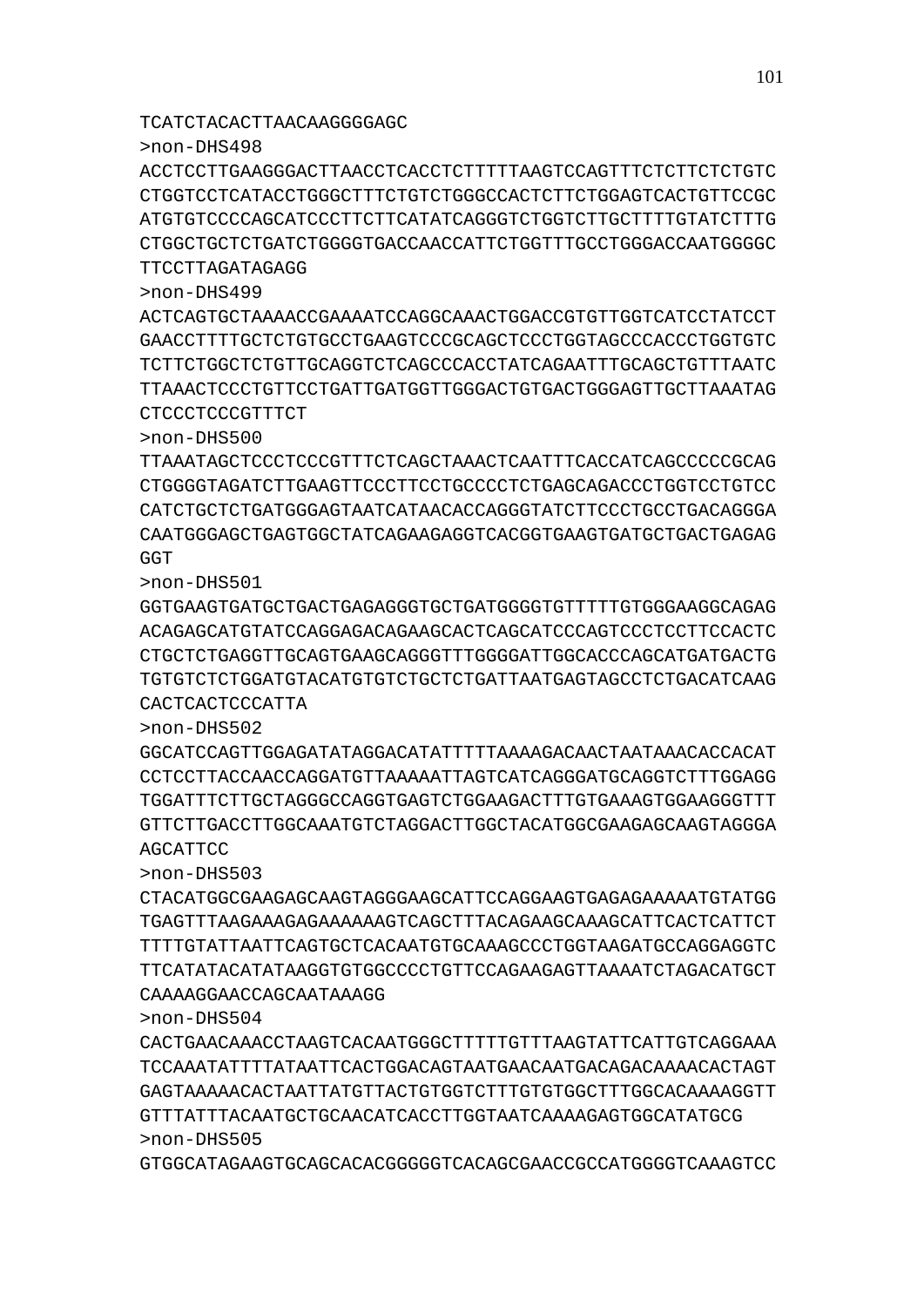>non-DHS512 CTCTCGGTTCCAGAATCCTTTGGCCTGACAGGCAACTACAGATACTTTCGTGGACTC TGCTGAAACCTGTCTGAGACTATGGAGCTTTACGTGGCTAAGGAAGAGAAAAAATAT

GCCACTGGCTGTCTGCAAAGTGCTTCCCTTTC

>non-DHS511 GTTTGACAAGGATGAGCAGAACCGGAGCGTGTGCGTCAATTCAAATCTGTGACACTG GCGCAAAATGTGAGAATGGGCTGGGGTGCCAGGCGGCCAGTCACGGCTAGGGCACAG TTCCAAGAAGGGCCACAGGGGCCCGCAGGGACACTTACCCCAAGCCCTCCAGAAACA GCTGCTGCAGGTCAGCACCAGCACCAGGGCCAGGCACACAGTCTCATCGGCACGTCT

CTTCTGGAGCTAATGGGTTCTGAGAGAACCCTGAGTGGTTATTCTCACAGATGTGAC ACGGGGAAAAACTGAGGTGAAGCTGCTTCCCTCCACACGCACAAGTAGGCAGCGGAG GGGCCCAAGAAAGAGCCAACAGGCGGCCCTCTCTCCCTGACAGCCACCATAGCCCAG CCTGGCCCCCACCTCCGATAACTGCAGGGTACGCTGCTACAAATGACGTCTGCGTTT GAC.

CTCTCAG >non-DHS510

>non-DHS509 AGATGCTTCAACGGATCACAAAGGAAGCCCGTGGGCCGAGGCTGCAATCCACACAAG CCAGCGTTCAACTCCGGACAGGGCCCAGGGTCCTTGCTGGAGGAGAAGGGGCATGGA ATCTGGGCCCTATGGGCACTCAGCCGGGCGTGCGGCCTCTGGGGGCCCCCTGGACGC CACAGCAGTATGGCAGAGCTGTGTGTGTTTTCACAGAGCCCTGTGACCAGTCTCCAT

TGGCAGCTAAAACGCTC

>non-DHS508 GACAGTACATCCCTAGGTCCCTGTCCCAGCGTCGGCTACCAGCCACTCTAAGAAAGA GCAAGGTGCACGTGCCTGGCTGAAGGATTTCACTGGGAAGTGAAAGAGCCCGTGACT GTATCTGACACTCAGTTCCTGCCCGGGTGAGTCAGCCACAAGGGGCCTGCAGGACCT CCCTCCACAGCTTCCAGCCAGAAACAAAGAAGGATAGGGAAGCCCTGGTCAAGTTAA

AACATAAATTAGAAAAAATACTGTCGA

>non-DHS507 ACATAGTTGTGTGATGGCTGTTCATTCAACACGTCCTCCCAGCACCTGGCACAGTGC CCTGCATTTACCTGGCACTCATTGTTTGCGGGATGAATTAAAAGAAAGCTCTAAAAA ATACAAGATAATATGATGTTAAACGGACAATGCCTTTTTTTATGTGACAACCATAAT TATCTACATATTAAGTATGACTTCTAGACATTTAAACAAAAAGCATAGTTTGGGGAC

>non-DHS506 CAGCTATCACAACTGATTGCTTGAGCAGATATTTGGTTGGAATGACAGCCCCCAAAC CTGTAAGCAGATCTTATTTTTCCTTTTTTTGAGAGAAAGACAAAGAACAAATTAAGC AGGTTTCAGAAACTTTTTTTTTTCTAAAAAGCAGCTTTCATCATTTCTAAGTAAGGC ATAGACTGATAAGTCAACACATATTTGATTATCTGCTAGGTGTCACAGCGCTGGATG TACACTGATTAAAGCTGTCATG

AGCACACGTAGGCCCTGCAGGCTGCGGGCCCGAGAAAGGGCCACATAGGCCTGGCCA CTGGCAAACACACGGCCCAGAGAAATCTCCACACAATCCAGGGTCATGCCCTGGGGG ATGCAGGGACAGAGATGGAGTCAGCTCAGCCTTAAGTCCCTTGCCCCGAAAGGCCTG ACCCTTTACCAGCCCTGCTACTG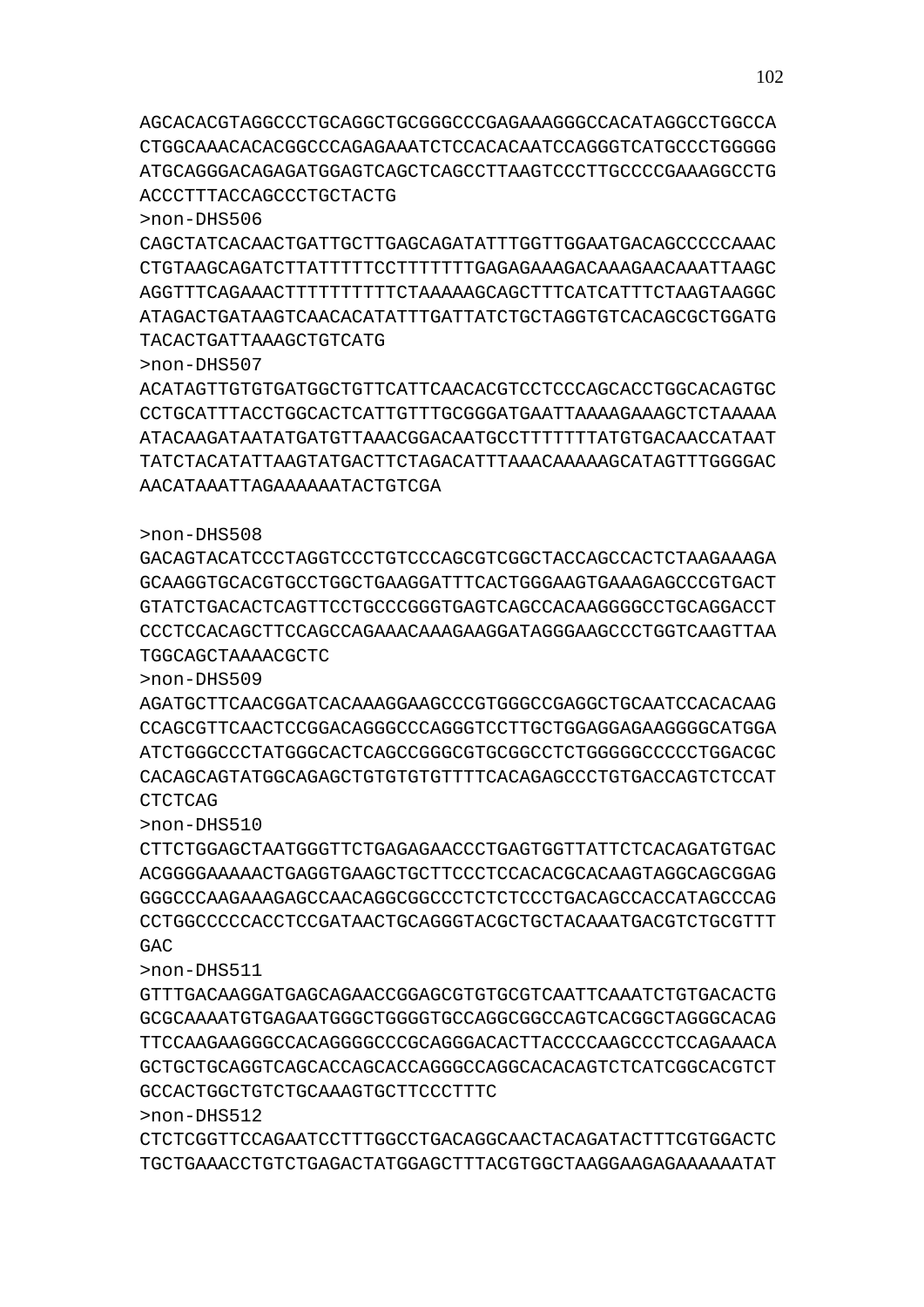GTTTGGAGTCCTTGCCCACTGACAGGTGCATAAAAATACAAGATGGACTGGGCACAG TGGCTCACGCCTATAATTCCAGCACTTTGGGAGGCCAAGGTGGGCGGACCACTTAAG GTCAAGATTTCGAGA

>non-DHS513

AAGATGGACAACGTTAAGGCTAGGAATTATAACCTTGCCGCTTAAAAATGAGCTGTG CACAGGATAGGCGCTGCCCAGCTCTGTGCGGTTCACATGCAAGCTGCTGTGAGTGCA TCTGCCCTCCCCCAGGGCTCCTGCTGAACCAAGCTGGCGGGTGTGCGTGTGGTTTGC AAAGCTATCACCTTTAGTCTGAGACCCACCATTGCCCCAGCGCTTTAGAGAAGCTGC ACCGAGAG

>non-DHS514

GGACCCAGGCCTGACAGAGTCCCCGGCAGCTACAGAAGTGCATGCTCCCTCTCTGCA CGGGCCACTTCTGGTACCTCTTGGTGTTGAAGTAATTTAAGTCAGAACCCCTTTTAT TGCCCCAGGGGTGACCGGGAGGCCGTGGTCTCGGGGCTTTGTGTTTGCAGGAGTGTG GGGCTGGGGCTGCCTTTTCCGCGTCCCCTGGAGGAGACCTCAGGCAGCCTCTGTAG >non-DHS515

TATAAACAGGGATGCAATGCACAGCCTTTTAGTACATTTTGAGATACCTGTTGGATT ATTTCCATCATGTTCCTGGAATATAAATTCCTGGATTGAAGTGTGTGCAATCTGAAA TTGTTGTGAATATTGCCAGGTTACCCTCCGTCTGCATGCCCACCATCAAGGTATGAG GATGGTAGAAGCTCTCGTCGAACCAGATGGATGAAGACCACTAACGGCTTTTGT >non-DHS516

AATAGCCCCTGGAGGTTTGAAGAGGCCCCGTCAGAAACCCAAACAGAGCTGCCAGAC GGGAATGCCGCCCTCCCCCGTCCACACTCATGGCCGCTGCTCAGCCCCCAGCCGCAT CCCTCCCCACGCGCGTCACGGCCCTGAGGCCATGGTGGGTGGATGCGGCTGCGGAAA GGCTGGGGAGTCCGAGCCCTAGGACTGGGAGCAGCGAGGTAGAGAATGAAAGCTGCA CCTGTC

>non-DHS517

GCGTGATTGTATCTGAAAGGGTAAAGGAGGAGGAAAGCTGAGACGCCTGCTTGGTAG CAGAGTTGGGTGTGGGAGTGTCCACAGACACCCCTGTCCTGCAGGGTGGGGAGTGGG CACCTGTGGCCCCAGGCAGGTTCCTTCCCACAGCTGCTGGGCTTCTGGGCCTGCCCT GGTGCCTGGAATCACACATGACAGGGTGGGGAGGACAGGGGCAGTAATGCCATTTGC CTGCCTGCATTCTCT

>non-DHS518

GAAACTGACTTTCAATCCCCAAAGAAATCCCAGTCCTAAGTTAACAAGAAGAAACAC AGAAAACCCTACTCCCCTTTTAGTCTAATGAGACCAACCAAATGTCCTCCCTATGGA ACTATGAAACAGGAAAGTTCCCACGATCTTGCAATCCAGGCTGTAGTGGATTATAAC AGCTACTGTTTGGGACTGCCCAAAGCGTCTCCTTTTGGTGCACTTGATGCAGACATA ACCAGT

>non-DHS519

GCACTTGATGCAGACATAACCAGTCATAGCATCTCATTACCCGGGGCAGAGGGATTT ATATGCTTCAACCAAGACCAATCAGAGTCCTTCCCTTGGATAAATACGCGGCTGTTG GAAAAAGCAACTGCAGTAGAAAAAGGGCTTTGAAGATGAAAAGTTGGGCGGCACCAG CGAGGGCCCAGGCGGGAGATGCTGATGAGGCTGGGAGGACGCTGCTGAGCCCCTGTC AGCCTGACAGCCAGCACATGAT

>non-DHS520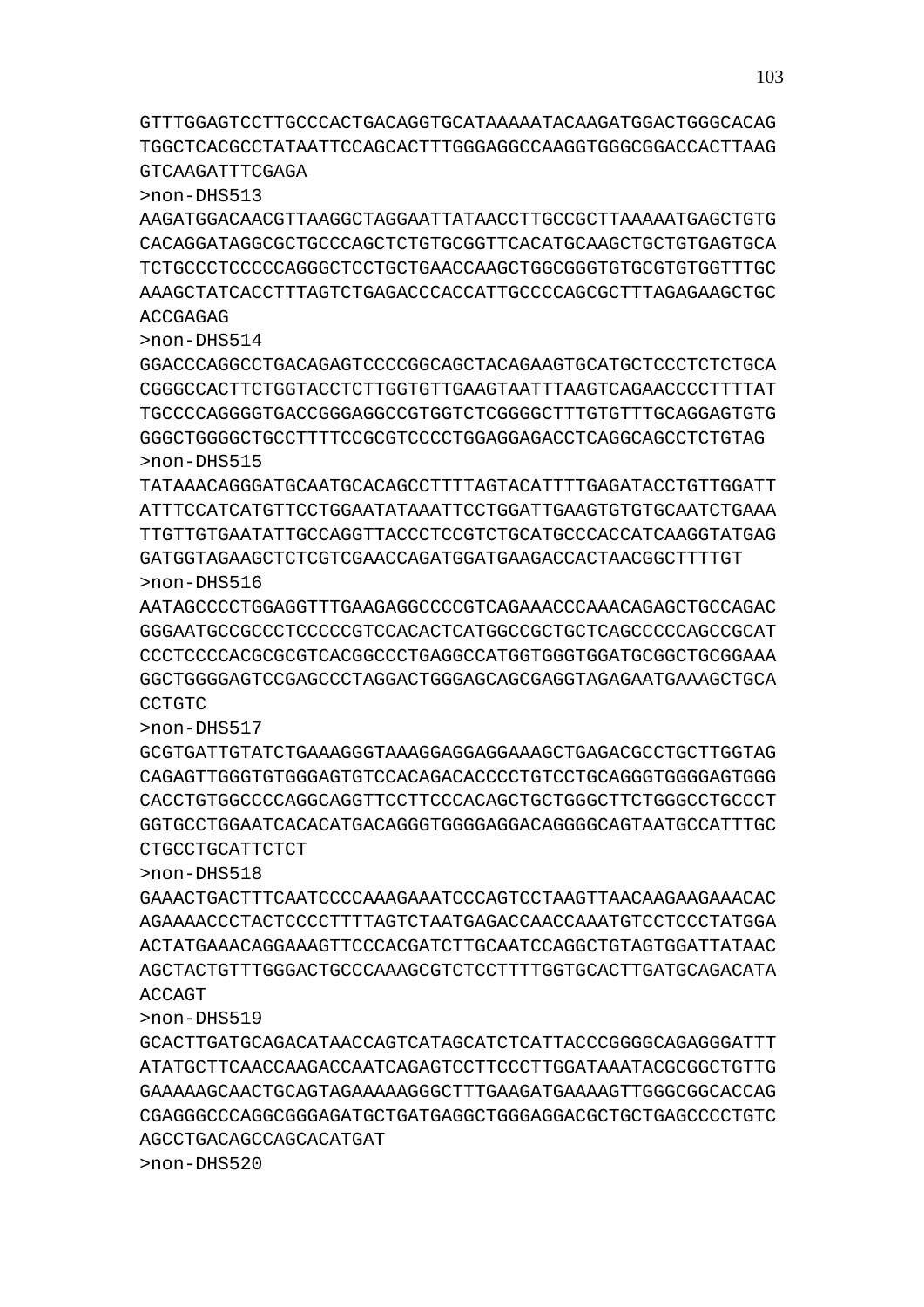GAGGAGCGTAGGAACCTGGTCCGCAGCCTCACCCAGCCCCCGGCAGGCCGGACCTGA GCTCCCCCGCGCTCGCGACGAGGAGGATCCCGAGCCGCCGGTGGCTGCCCCTGACGC

TACAGCCTCTCATATCCATGCTTCGAGTCTTTCAAATGGAGCAGACCGAGGTTTCCC TATCTGGAACTCTATGGATCATTTTCTTCTACTATCTCCCTGCCCCCTTTTCATCTT TAATGAAAGATCAAAGAAACCCCAAATTCTACCAATCCCCAAAATTATTGTTTCAAG TTTTTCTTAATGTTATATATCTGATACATTTCTAAGGAGTCTGCATCCTCTACTCAA CATTAAAGGACACGAGAAGGA

>non-DHS525 GCCTCAACTGCTCTCCCTGTGCAGGCAGTCGGCAGGCGGCTCGGGGTCTAGGGGTCC AGGGCCGGCCGGCCCAGTCGCTTGTGTGAGCAGAGTACCAGCTGCTTCTGGAAGTTG GGGGCCTCCACATCATGAATCCCAGTCAAGGCTCACAGGCCAGCCCCTTGGAGGGGT GGGCCGGGCAGAGAGCCCAGCAGGATGCTCGCCCTCAGCAGCCCCTTCCTGGCTCTG **GACTCTG** 

CGGTTCTTTAGG

>non-DHS526

>non-DHS527

>non-DHS524 CATCTAGGGATGCTATGCCCTGTGGGCCCTATGCCCGGGGCACGGAGCTAGGGGAGG CGGTCACCCTACTTCTCTCACGTCCCTGTCCACCTTGCGCCTCAGCGGAGCCTTAGG TAAACAAGCCAGGCTCCCAGTCCCCAAGGACGGCCTTCACCCCAGACCCCAGGAGGA GGCGTCTTGGGCCATCTCGGGAAGGCTAGCTTGCTCGGGAGGGGCAGATCACGAAAA

CCTGTCGTTTGCTTCCTGTCCTTCT

TGCTGCTGCTGCTCCTGT >non-DHS523 CTGGCTCCTGTGTTCCCTCTATCCAGCCAATGCCTGTTTACACAGACACCTGGCCTC ACTGCCAGCCCACCTCCCCTACAGCCCTGTTTGTTCCTGCTTCTCATGATTTTCCTG TAAATAAACACACTCTTAATTTGCCATTTGTGCCTTGCGCTTCACAAGCTCCAGCAG CAGCCTTTCTCTTCTTCTGTTATCTATAGCCTGGGACCACCCCCTTCCTCCCCTTGG

GGAATATGCTGAATCC >non-DHS522 TGCTGAGTTTGAGGGACCTTGGGCTGAGGCTGCACCAACTTTTTTCTTTTAAGAATT TACAGTGCTGCTGTAACTGCGTCAACCACAGTTTCTTTGACATTCTCTCTAAATGGG TTTGGGGAATGCTGAAACTCCCTGTTCCTCTTCTGCTATAATATCATGGCTGGGGAA

CAGGACTTTTATTCCAGCCTTCCACCTGTTTACCACCAACAGCTGTTGTCCCCAGTA

>non-DHS521 ATTCGTTGGCTCATGTGCTATGGAGGATCGGCTGCAGCTGATACAGTGCATGATGTT ACCCAAACAGGATTCATTTCATACAGATGTTACCCAAACAGGATTCATTTCATGCCT TGAAGAAGTGGGATAAAGAGCTGAAAGAACATGGTCCAGAAAACATTGTAATGACTA TTACTGAAACAAGTGCCATCTCTCAGATATTAGGGAGTTTCCCCTGAAGGATGCTGA

AGCACATGATGGCAATAGAGGAGCTCAAAGTGTGCCTTCTCGGGGACACTGGCGTAG GGAAATCAAGCATTGTGTATCGATTTGCCCAGGATCACTTTGACCGCAACATAAGCC CTACCATTGAGGTATCTTTTGTGACCAAAACTGCGCCTTCTGGAAATGACCTTCACA AGTTCCTCATCTGGGACACTGCTGGCCAGGAACGGTTTCATTCGTTGGCTCATGTGC TAT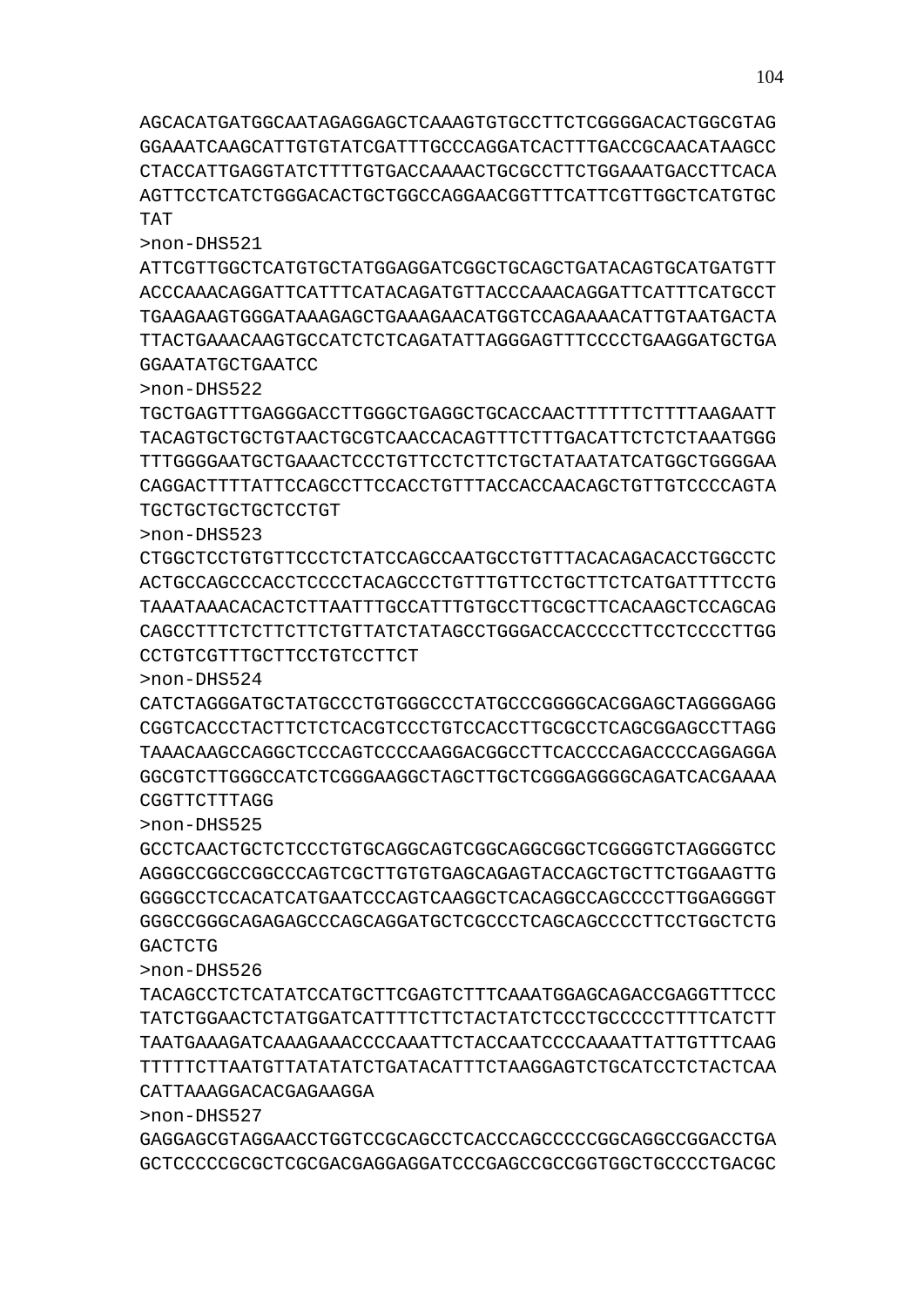CCTCTAGGCCAGCAGGACCCGCCCGTTCCCGACCTTCCCTCGAGACCCGCCAAGAAA TAAAGGCGATGATTTCCGACCATGCTCGCGTTCTCCGCGGAGTCTGTGCTACACCGT GGAG

>non-DHS528

GTTCTTGGTGGTCTGCTCCTTCCAGCTGAATTCACCGGAGTGCGATAGGCCCTCAGC ACCATGCTTGGCACATGGGAAATGCTCACTAAATGCCAGCTGTGGCATCATAGAGAG GTCTCAGCATAGTCGCCTTTATCTCTATGCTCAGTAGGTAGAGAAGAAGCGAGGAGA GAAGAGTCTGAGGGGTGGGTGACTCCACCTGCCGTCTCCCTCCGTGGGTGGGTGTGA TGGAGTCATGGTTCC

>non-DHS529

TGCAAAAGGGGAATGTAATCCTGGGGTGGGGGGAGACCCCTCATCTGTAGCCCCTCC CTTGCTCCTCCCAAAGGGTGGAATTAGAACAGGGACTGTTATTGGGAGACAGAAAGT GGGGGATAGTAGTTGACCTTTGGTAAGGGGGCAGGTGCCCAGGGCCAGAGGCTTCTG CTTCAGGCTGTAGTGGGCACTTGGCTGCCAGCCCAGTGTGAAGGGGGGAGGATGGAG AGAAAGAGAGGCGGGGCT

>non-DHS530

CAAGACAGCTGTGTGCTTCTTTGTGGGAGCTAGGGGATGCTGGTTTCTGGGCTGAGC TGGGGAAAACAGGAGGTGGCGAGATGGGGGCGGGGAGGGGAGGCAAATAGATATGTA ACCTGCTAGGACAAAGAGGAGGTGAGGGACTCACAGAGGAAGCTGGGTGGTTCTAGA ACAACAGAGGTGTTCACATTTCCAAAGGAGGTAGGGGAAGCAGATGCTATATGGTAA AATGAAGCTGCAGAGTTG

>non-DHS531

CTTGGCTAGAGGGATCATCATAGGAGTTGCATTGTTGGGAGACCTGGGTGTAGATGA TGGGGATGTTAGGACCATCCGAACTCAAAGTTGAACGCCTAGGCAGAGGAGTGGAGC TTTGGGGAACCTTGAGCCGGCCTAAAGCGTACTTCTTTGCACATCCACCCGGTGCTG GGCGTAGGGAATCCCTGAAATAAAAGATGCACAAAGCATTGAGGTCTGAGACTTTTG GATCTCGAAACATTGAGAACTC

>non-DHS532

GTCCATGTGAATGTTGCAAACGCTTTCTTATAGGGACCAGTATTAAATCTTTGTGGT TTTACCCTGAGTCAGAACACTAAGAGCCTGGTTTATTTACTGACCACTTGCTTTGAC GCTCGTGAGAAGGCTGTTCTGTTGAAGTCGTAATGCTTTGCACCCAGTAGGAGCTCA ACAAATGCCTAATGAGCTGAACTCAATTGAGAAGGTCAAGGGGCTAAGCAAACATG >non-DHS533

AGAACAGACTCCAACAACGTCCATCCCAGCAACAGGTGGGGGTCTTGGGAGGGTTAT GTCTAAAGGGCTGTGTTCACCCCACAGATGACTCTCAGGGGCCTGCCATGGCCCCTC CCTCCTTGGTTTTTTCTCCCTTTTGTCTGCTGCCCCCATCCCACAGGCCCTGGAGGG CAGCAGGAAGGAGAAGGGCAGGGGTTGTGGCATGGCTGAGTGCACCCTCATTTCT >non-DHS534

CTACACGCTGTGAATGTTGAAATGTTCATCAGCTTGTTTTCTCTTCTGCAGCTTTGT GGGGGATGCAGTAGCCTCTCAGAGATGTGATATCCTCTGTTCTGACAATTTGTCCAA GGCCCTGAAAGTTCCCGATGTGTAGTCATTTGATTGAGGAGGGGGAGGAGCTGGAAT CTCAGCATGCAAGGCCACAGGCAGCAGAGAAGCCAGTGGTCACCATCTGCCATTGGT CTTGGTGTGGCTTTG

>non-DHS535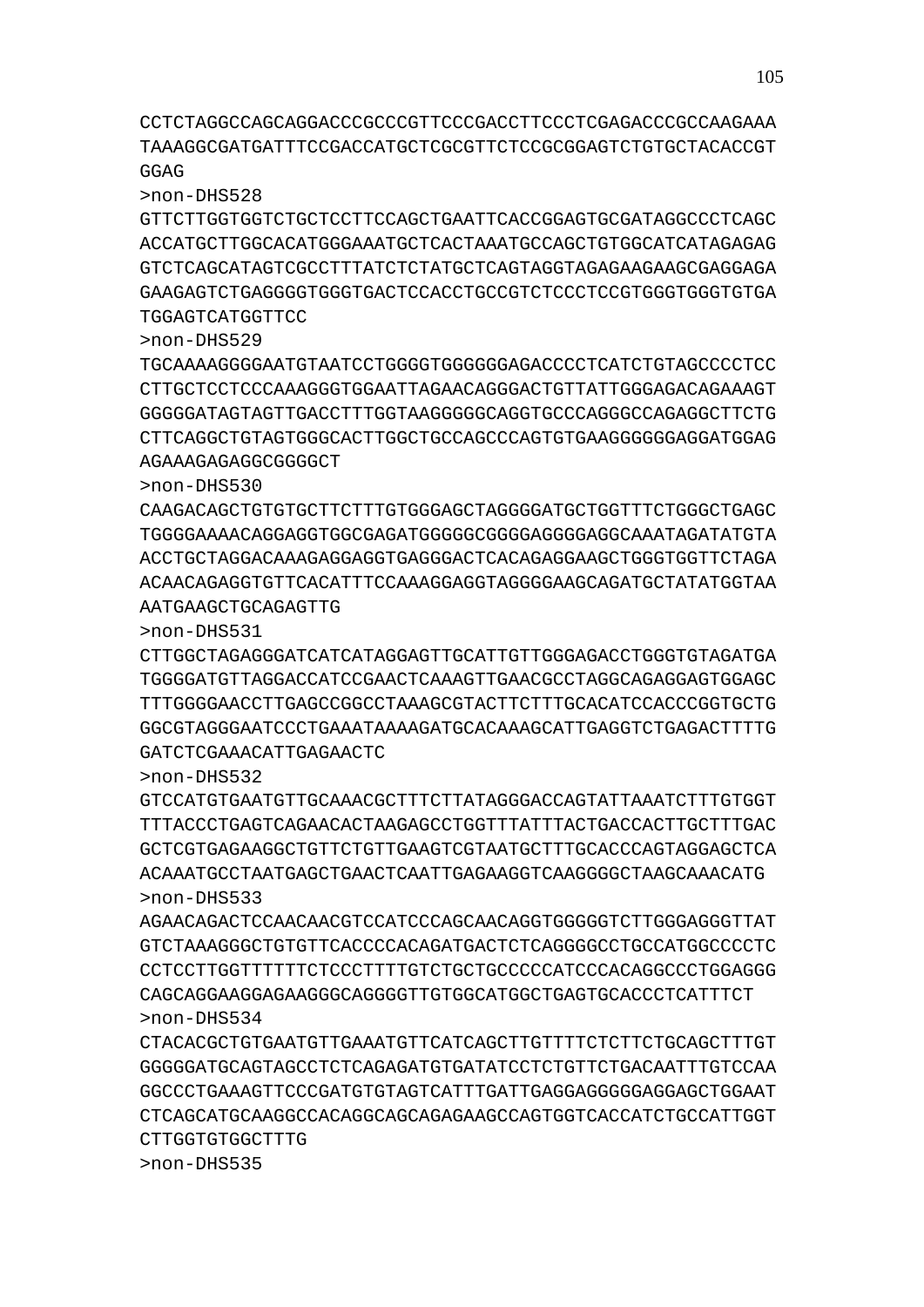>non-DHS541 CCTCTACCCTCTTCTTCCATTCGCAGGACTTCTCTATATATTTTTTAGATCTATGGC AAAATGAAACTTTATTTTGTAAATTGATACTCAGGTAATTCCATATGCTGATAACTC CCAAATCTATACCTCTAGCCCATTTTAATTCCAAACCTTATATTCAGCTGCCTCTTA

GATATTTGCCCTTGGATAAGAGACAGCTGGGTTCATGGCCACCCATCACCCAAGCCA

ATGCTGCATGTGGTGACAAGTTGGGACCTGGGCCCAGGCCGCGGGAACTCTTGCCTC

GAAGCCTGAGGGCCCTCCATGATGTCACCTCCTTCC

>non-DHS542

TACAACATGCCCTCTCTG

>non-DHS540 GGTGGTTACAAAATGAATGACAGCAGGTCCTCTTCAAGAAGTCAGACTTGATCATCC CATCTTACTTCCCTGGGTTTTTCAAATCATTGAATTCTGTCAATAGTTGGTTTTCTG CCAACTATTGAATAAGATCATGATGGCTTTATGACACTCTCTCACATGGCTTTCAAG GCACAGCGTGTTCTGGTCTTCCTACTCTTTTACCATTCCTTTTGTCTCCTCTACCCT CTTCTTCCATTCGCAGGACTTCTCTAT

# AGCTTGGAGTAAGCCGAGATTGCCACTGCACTCCAGCCTGGGCGACAGAGTGAGACT CCGTCTCAAAAAAAAAAAAAAAAAAAAACCAAACGAGTGCACGAGGCTGATATGCTC ATTTTACCACAGCAGGGCTGAGGCCCTCCACTCCCATTGTTTGGTGCAAAACAACTC TATTTGGCTTTATCTACACTAAGGTTATTTTGTTTGGTGGTTACAAAATGAATGACA GCAGG

>non-DHS538 CCTTAGTCGGGCGAATATTAAAAGTAGAAGAAGGGGCCGGACACAGTGGCTCATGCC TGTAATCCCAGCACTTTGGGAGGCTGAGGTGGGTGGATCATGAGGTCAGGAGATCGA GACCATCCTGGCTAACAAGGTGAAACCCCGTCTCTACTAAAAATACAAAAAATTAGC CGGGCGTGGTGGCGGCGCCTGTAGTCCCAGCTACTCGGGAGGCTGAGGCAGGAGAAT GGCGTGAACCTGGGAGGCGGAGCTTGGAGTAAGCCGAGATTG >non-DHS539

>non-DHS537 ACCCACTCAGCCATTCTCTACCCATCCTTAGTACATGCTCTGTCCAGCTTTCCCCAG GGTGACATACAGAAGGGGCAACATCTACCCGGGCACCAAACTGAGCCCAATTCCGAA GCAGTGTTTGGAAAAGCCCTTGCCCTCGGAAACTTGAACATGTCCTTTTTCCCCAGT CCCGGGTGCAGGAAGGGCCCCCTCCAGGTCACCACAATCTCACTCCTCCTCCAGAAA GAA

>non-DHS536 TGAAAGGCACGTGTGTACATAATCTCTTGCGTGTCTGTAAGGAAGGGGTGTATGCTC AGTTTCCTATGTGCTGGAATAAAAGGTGTGTGCATGTGTGTGTGCGCATATGTGTGC GCCTGCATGGATGTGAGGGGTGTGTGACGTGAGGCTATCTGAGGGGGGCTGTGTGCA TGCACATGATCCTAGGTATGTATGTTGGACAGTGCACACGTGTGTGTTCACAGACAA

GACTCTCCTTCCTTCTCCAGCTCCTCCAGCACCACCCTCAGCAGCCTCCAAGAACAG AAGGAGTTAACGCTGGGATTAACTTCTTGAAGGAACCTGAAGTTTTTTAATCCTTGT TCTTTCCTCCTTCCTTCTCCCTCTCCCTTCCTGATCTTTACTCCGCCTGTGGGTCCC TCCTCCTTACTCTCACCTCCCCAACTCCAAAAACACTCTGATTGCCAGACTGGGTCA ATGGTTAACACTCAACTGGCTT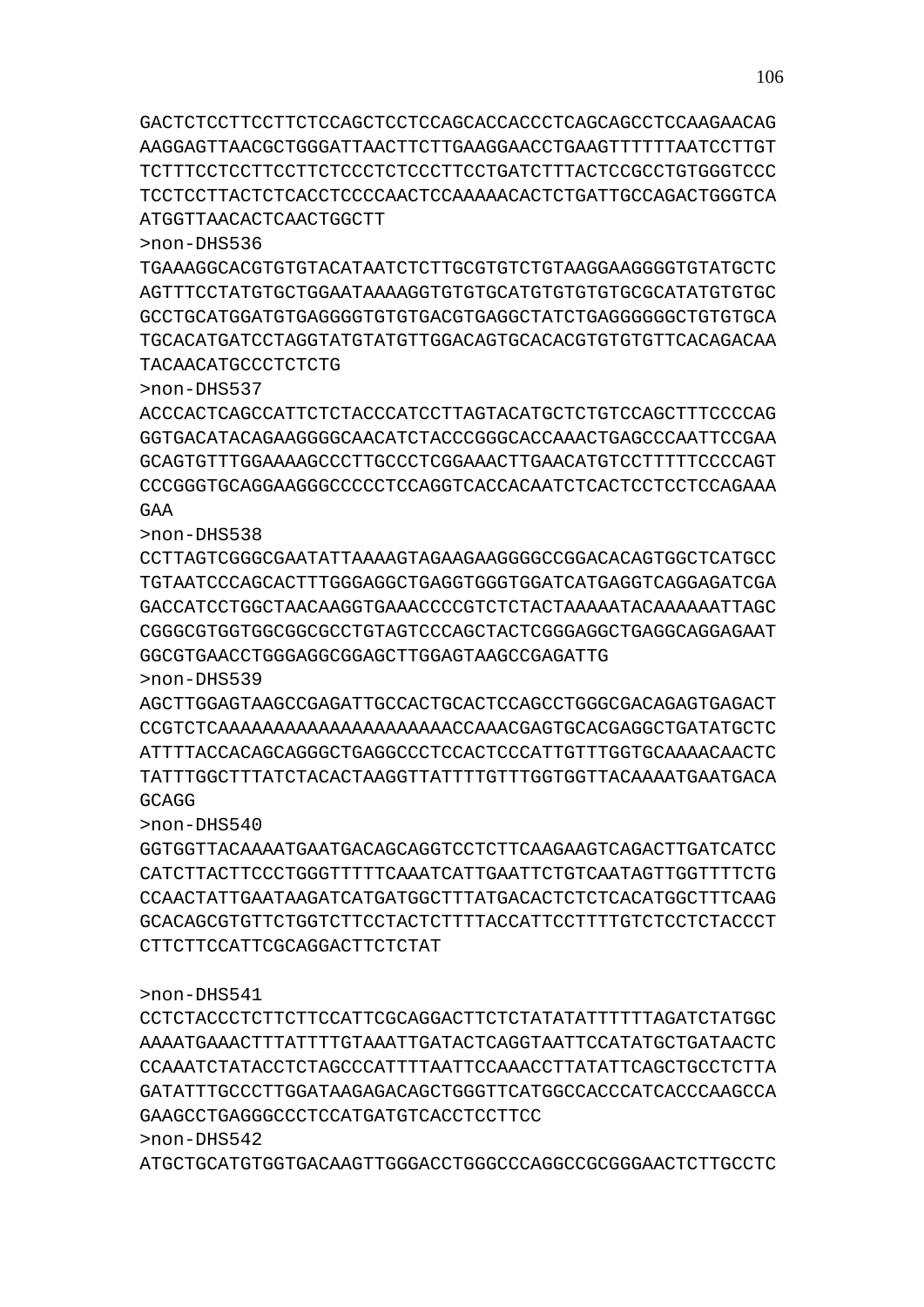GATATTGTTTGTGGTGGTTGTGTGTGGGTGTGTGTTTTTTCTTTTTCTTTCTTTTTA TTTTTTTTGAATGGGGGAGGCTATTTATTGTACTGAGAGTGGTGTCTGGATATATTC CTTTTGTCTTCATCACTTTCTGAAAATAAACATAAAACTGTTGAATGTGCCTGCCTC AGTGCCAGCATGGGGGGACATGGATGGGGACTCAGTTGGGGTTGTACCCAAGCTGGT

>non-DHS548 AAGTTGGGACAAAGCCTCTCCTACTGGCTCCTGCTTTTCTCCCTTAGGTCCAGCCTC CTCTTCTCCATCTTCAGGAGTCTCCTTCTCCACTCACACGTCATGACTTCAGCACCT CGCATCAGTCCAGAATATGACTGCTTGTTCAAGTGCCACCTTTCTCATGCATTTTTT TCTAGTGACAATCACAGCCACCCTGTGGGGCAGGAGTGTCATCATCCCCATGTTTC >non-DHS549

#### CTCACCTCTTCCTGCTGTCAC

>non-DHS547 AAGCTGAGACTTCAGTGCAGAAAGTGCCAGGCCCTCTGTCCCCCCAGATCGCCTTCC TTGTCTTCCCTGTGCTTGCCTGTCACATTGTGTGGGTTCCAGCGCTGGAAGGAATGA GGAACAGATTCTCTGGTTCTCCTTTTGAAGTTTACCTTCGCTCCACCACTTCTGAGA CCTTCCCGGAAGTTGCCCCTTGTTTCTCTCCTCTCCAGGGCTGCCCCAGAGCTGCCT

# TGCATTACCCGAAAGCTGAGACTTC

>non-DHS546 CAACAGAATTGCCATCCTCTTCTCCCCTGCGACTTTCAGAGTGTGACCTCAGACTCA AAAATTAGAAGTGAAAACATCTTAAAAACTATCACCTTTTCTTCCTAATCCTCCTCT CCCCTCCCTGTCTTCCTTGTTGTCCCCATCTAATGAACTATCATGGCAAAAAGAGCC CATTTCTGGTCATTTTCTGTGGCCTTTCAAACTCCCACCTACCCCACTGCTCCTGGG

>non-DHS545 AGATGTTGTTTTGCTGTGTTGGCCAAGCTGATCTCGAACTTTTGGCCTCAAGTGATC TGCCTACCTCAGCCTCCCAAAGTGCTGGGATTACAGGCATGAGCCACCATGCCTGGC AGTGTGGCACTTCTTACGTGTGTTCAGCGGACACTGTTTATCTTCTGTCCCTCCAAG ACGGTGCTGAGCTCAGGTCGTTCATTACTGGCAGACAACTGCTGATTTCCAACAGAA

# AGAGG

TTATGAAGGAGTGGGCTAGACTGGCGATGCCCGGGTGCCCCTGGCAACACCCCCTGG CATAGCCTGAGGGGGTGGGGTTGGGCCGCAGCCCAGCTATGGGGAGAGCTCCCCTCA CCCCACTGAGGTCACTGTGCCCAGAGGCAGAGCTTCCTGGGCACGCCAACTCCTGCA TGAGGCAGGTGGTACCTGGAGCCAGACCATGGGTCTGGGGCCCTGACCGCTGAAGCA

# ACAGAGGGCACTGTCTGAT

>non-DHS544

>non-DHS543

ATGTCACCCCAGTATGATCTGGTAGGTGGGGGAGGGGAAGGGAGGTGGAGAAGTGAA CACGGGCCCTGAAACTTCAAACTTGGTCAGCCCAGGTCAGCTACCTCATCGGAGCTG CTAACAGTAAGAGCCTCTTTCTCTTGGTTACCATGACCACCAGCATCCCCTCACATT AGAGGGGAAGATTTTGTTTAACAAGATTCAGTGGTTCATTTTAAATCAACTTCAACT

AGGCCTGGGTTAGCTGTAGGCTGGGCTGTCTTGGTTCCTGAGCCAGGTTCCAGCATT TCCTGGTGGGAGAGTTTGGGACTGACACAGTGTGTCTCCCAGAAGAGCGTGCCTTTT CTCTCCCTCTGTCCCAGGCAGAAGGGCAGATGCGGGCAACATCACCGAGGCTGTCCA GCTGCCTCACCAGGCTTCCGTGGTTTC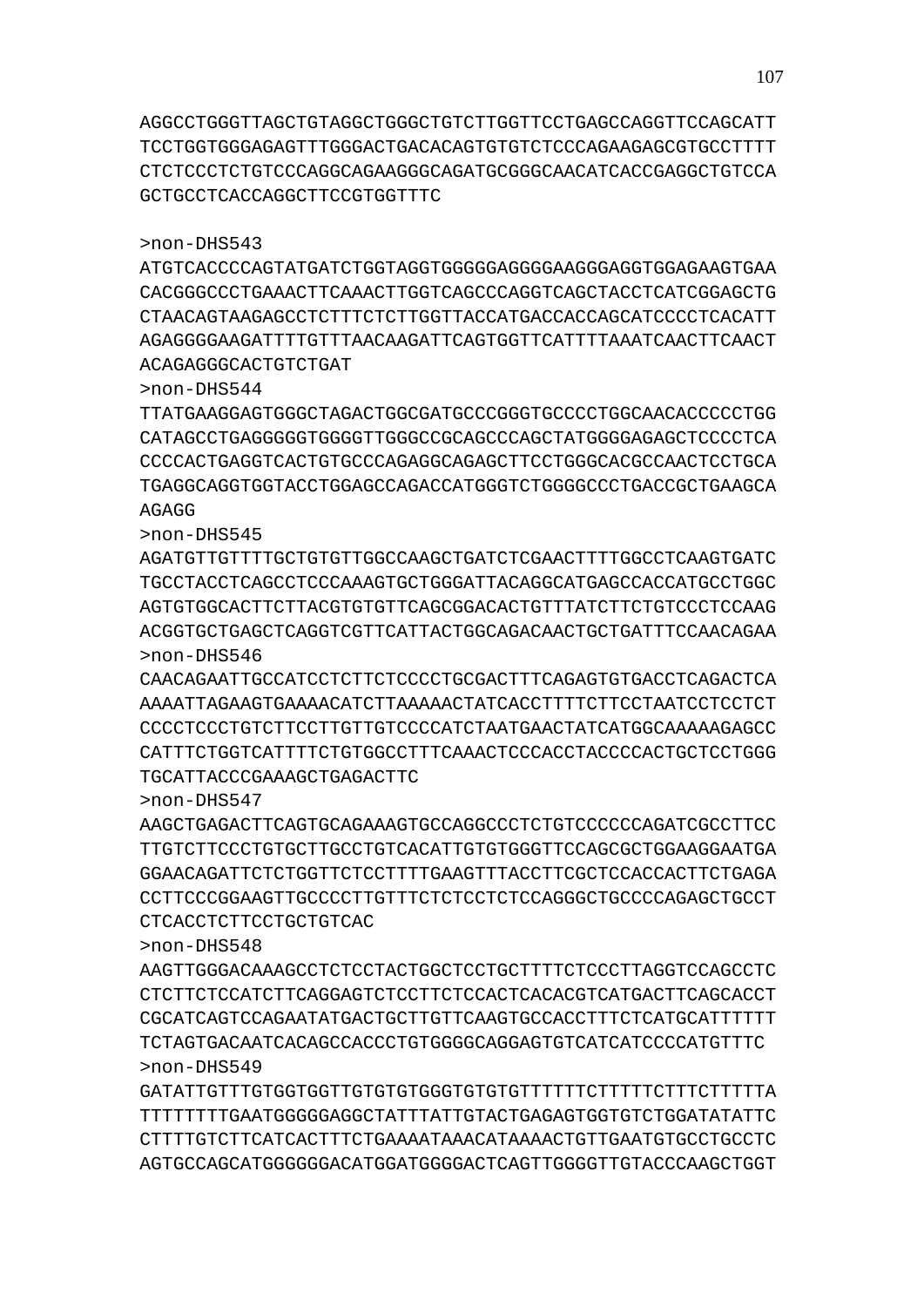>non-DHS557

CTTCT

>non-DHS556

>non-DHS555 ATCCAAAACCCTTACCACAGCAGTGCCCTGCTCAGCTGACCTGCCCCCACCCCACCC TTGCTTCTACCCTTTGGCCCCTGACAGATTCCCCTCCACAGGGGTCGTGGAGGGCCC CTCCCTATCTCACCTGCTGGGTGGGGAAGCCCTGGGGGACCTTTGACTCTTCATTAA CCTGAAGACTGGTGGAAGGAATGGGTGGCCCCAAGGGAACTCTCATTGCTGAGGTAC ACATGGTACGAAGGGAG

GCTGGAATAGCCCTACCTGAGTGCCCTGTTTGACTCCGCCACTATCTGCCATGTGAG TTGGGCAAATTGTTGACCACCTCTGAGCCTTGAAAAAGTAGGAGGTTACTTTGTTAG AGCAAAATAATAAAATTTAATTTTAAAAAAGAAAACGTAGGAGGTTGGTTTGGATGA GCTAGTCTCTTCCGGTTGAAAAGTCTGACTCGGTGAGCATCCTGACGACTCCATTTC

>non-DHS554 CAGTCAGACCTGAGTGAGAAATCCATTGTTCCCTGATTTCCACAGGCCTTTGCTGAG AATAGTGGACCAAGCCCCATGTTAGGCCTCTCGGAATGGGGGTCCCTGCAGAAAAGG ATCCAGAATTTCCCCCAAAGCCTGACTATTCCCTCCTTCAGGTAGACACATCCTGGC CAGTGTCTTTAGGTCCCTCTGGGAGAGCTGGTAGAAGATTCTCAGTGTGAACTGTGG TAGCATAACCAGG

>non-DHS553 CTTCATCATAATTTGGAGGGAAGCTCTTGGAGCTGTGAGTTCTCCCTGTACAGTGTT ACCATCCCCGACCATCTGATTAAAATGCTTCCTCCCAGCATAGGATTCATTGAGTTG GTTACTTCATATTGTTGCATTGCTTTTTTTTCCTTCTTTTCATGTACACTGAATAAC CTGACCTAATAGAGAGTGTAAATACTATAAAAATGATTTATTTTGAGGTCTCACATA CACACAGGCAT

>non-DHS552 CAAGCAGCTGAACTACTGGCATACTCCACCATGCCTGGCTAATTTTGATATTTTTCG CCATGTTGCCCAGGCTGGTCTCGAACTCCTGAGCTCAAGCGATCCACTTGCCTTGGC CTCCCAAAGTGTTGGGATTACAGGCGTGAGCCACTGCAACCGGCCTAGATAGACATT TAGATAGAACTTGTGTTTTCCTTCAAAAACACTTTACAATGTCAAGGACATAACTGG CAATCAA

AACTACTGGCATACTCCACCATG

>non-DHS551 TAATGGTGACAATCCCTTTCTGTCTAACTATATGTACTTAAAATACTTTCAATCTCT CTTACTAGATACTTTATTTATTTATTTATTTATTTATTTATTTATTTATTTTTATGA GACGGGATCTGGCTCTGTCACCCAGGCTGGAGTGCAGTGGTGCAACCCAGGCTCACT GCAACCTCTGCCTCCCGGGTTCAAGCCATCCTCACACCTCAGCCTCCCAAGCAGCTG

>non-DHS550 GTCTCCTGCTCGGGTCAGTGCGCCGCGCTGCGCTGGGCGCCATGGCGCTCCCCGGAG CCCGGGCTCGCGGCTGGGCGGCAGCAGCCAGAGCGGCCCAGAGGCGCCGCCGCGTGG AGAACGCAGGAGGGTCCCCGAGTCCTGAGCCTGCGGGCCGGCGCGCGGCGCTTTACG TACACGTGAGTAGGGGCGGGGGCGGAGCCCACGGTGTGTGGCCGCAGCCCTGGCCGT GACCGTGGCCGTCCAAAACCCAGGTGGCGGTTTGTCACTCTAT

GTACCCAAGGTGTTCTGTCAGCTTTCATT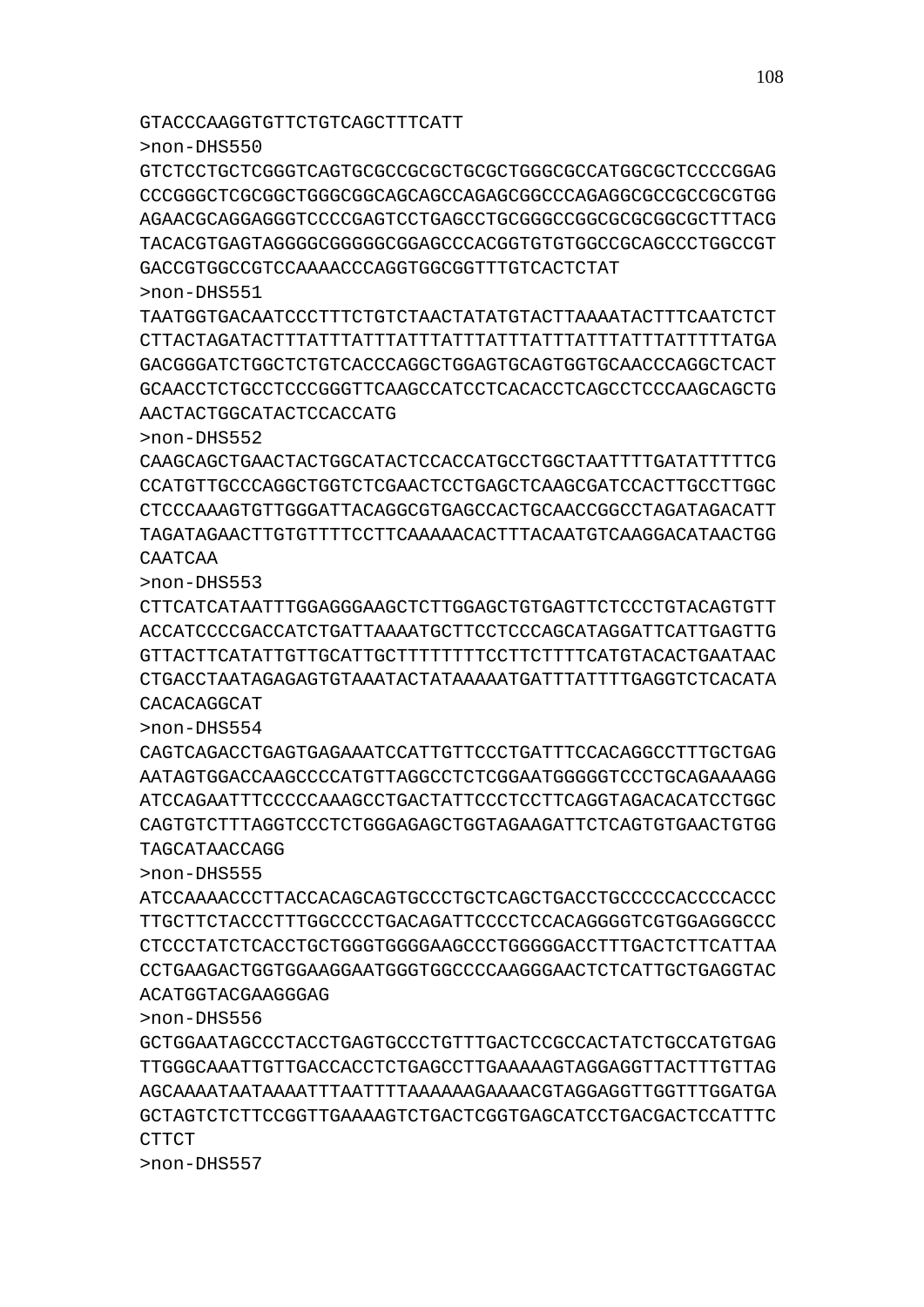>non-DHS564 AACATGGGCCTTAATCCTTGTTAGGGCAAATAATCATTTTGGAGAATCATGGGGAAG GTGGATGGAGTGGTAGGAGGGAAGCCTGGCTGCCTGCGCTGTTAGGATTATCATCTG TGGCTATTCCTTGGCTTTTATCTCTTTCTCATCATGTCTAGAGCCAGGCCCCAGATA

>non-DHS563 TGCTTCTGAAGTTTTAAGGTTCTCCAGCTAACAGTAAATGCACAATTGTTACCACAA TTGAATGGGAACAAAGGTAAGCTTTTAAAGAATGAATCTTTTGAGTACAAATTCTAG AAATAGTCTCCACTGGTTATCTGGCACCTTTGTTACCATTTCTCCACAAACAACACT CAACCAAAAGGAATCTTCTGAGAGGGAGTATAGTATAATCAGAAGAACACGGACTGG  $\mathsf{G}$ 

ATAATGAGACACATGCATTCTCCAGAATCACTC

A

>non-DHS562 GAGTTTTGTTGGTCCTCATCAACCTGCTGTCATCTAAATATGACATTTGTACCTTGA TAGGGTTGAGTCTGCATGTTGAAACTTAACACCTCACTGAACAGGGAGCCAAATCAA AATGTTAAGTCTTATTACATAAAGTAGACAGCTTTTTAGCATTCCTTTGATGGTTGA CTGAAAGAATAGTGGACAGTCTATGCTTGCTTCTTTCAAAGTTCAGTTTGTTCTTCT

AGTTGTGCTCTTCCTGACTAGCTGTTTTTCTGCAATCATAATCAACATCACCACCTT GATAAAGCTAGCAATAAATTGGTAGCAGTTCTGAAAGCACTAAACAAAAGATCTGTT AAAGGCAAGCAGTGAAACAGTGTTGTTAACTACAGAGCCTCTATTTGGCCATTGGAA ATTATTGAAATTGGTATACCACTCTAAAAATATGATCCTTAGAAAAGAGTTTTGTTG GTCCTCATCAACC

>non-DHS560 GGCGCTCCTTTATCTGATGTGGTTTAGTAAAAGCCTCCCACACACCTCCCCGTGGCC TGGGACGTGGCTGGTAGTGTTTGTGTGGGAAGCAGCTCAAGACGCGGACCGCGTGAC ATTAAGGAGAGCTCAAGGGCGGACCGGGCCCTGTGTAGAGACCCTTCCGCGCCGGCG TTCCCGCTCCGCTAAAGATTTCAAATCCAGGGGATTCCATGCTCAATGGATGAA >non-DHS561

>non-DHS559 CAAAGCCACAAGAGAGAAAGGACTTAACCTCTGGCGACTTTGCAGATCAGAACCCCT CCCGGCCCCCGAGGTACATGGGGAAGAAACACAGTCTCTGTAACAGTGGCTGCACCT GGAGCCTCGGGTACAGACACAACAAGGATGTCGCGTGCAGATGAGATATGGGGGTTC GCTTTCATTATTCTGCTGGTAAGGTTAACAAGTACCAACGACCTTTGTTTCGCTTCT **CTGTACA** 

>non-DHS558 CTAAATCAGAGCTGGCAGCCTTCAATTAGAAGGGGGTGCAGCATTCTCATCCGAGAG CTCTGACTCCCAAGCCCAGGCTGGGGGGCCCGATGGCTCACCCAAGGCAGTGTTTTC TGTCCAGAAGTTTCCACCCACAAATATGCCAAACCCTTCCTCTCGCCTGCCTTGCTT CACTGGGACAATTTGCTATCGAAAGGCACAATTATCAGGGGACATATGATGTTTAGG

CCACTCAGTTCTTCCTCCACCTCCACCCAGTGATCCCAATAAACGAATTCTGTCTCC CCGTGCCATGTGGTGTCCCATTCATTCACATTTGAGAGTGCAGGACCCATGTGTCTG GGGGATGAGTGCAAGGACAGCGTTGCTCAAGTCCTTGCCTGGGCGGACGTGCTCAAT TTGCCTGCCTGGGAAACAGGCATCCTCGGAGGGCTGTGCCTCCTTGAGTGCGGGGCA GGGATGCAGTGGCAGGTCATGGAAAG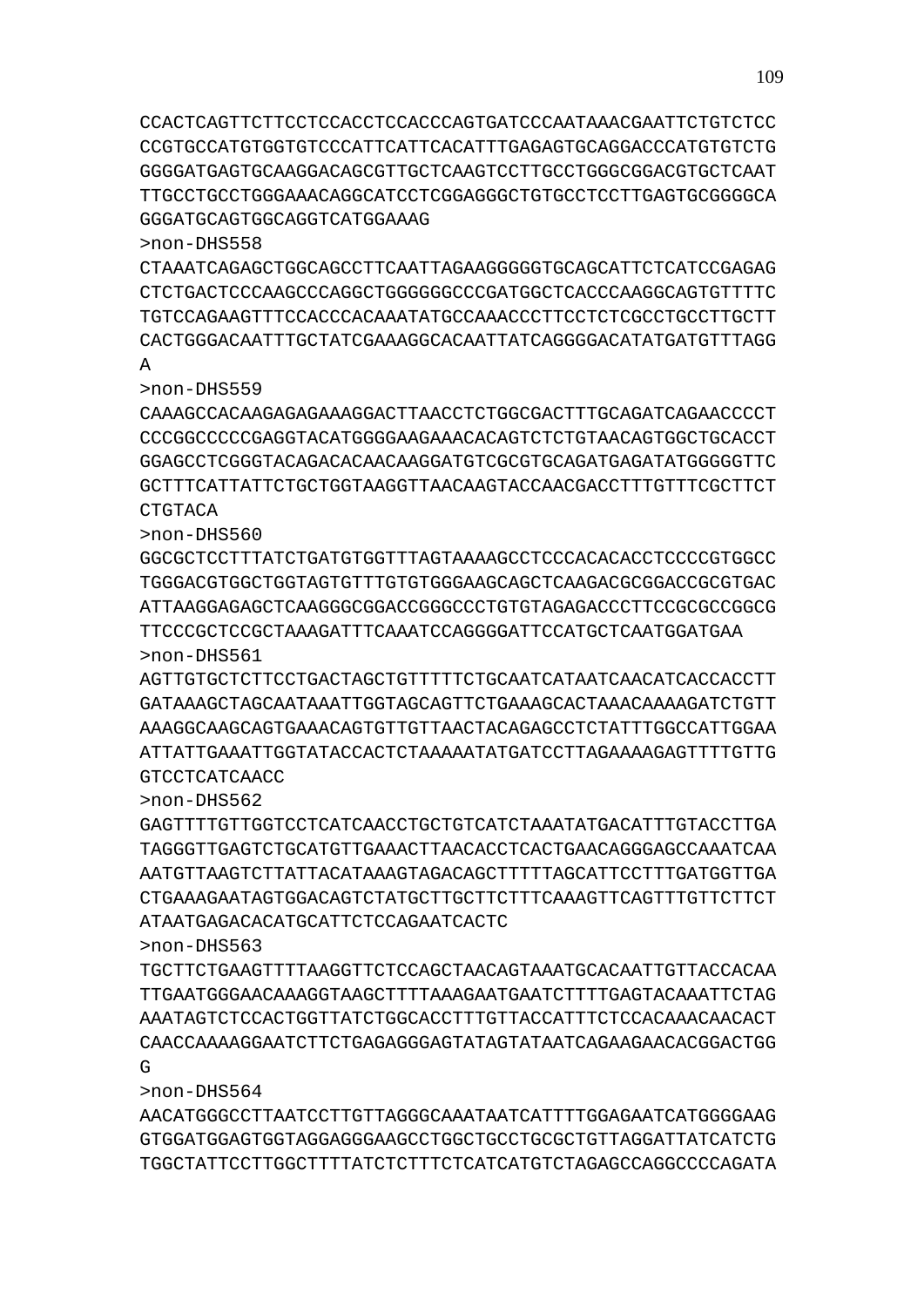**GTGA** 

>non-DHS571 GGTCCTCTGCCTGACCTGTTCCCCAGCATGAACCTCCCCTACCATATGCCCAGTTTG GAATTCCATGAGGGGGAATGTGGGAGGGAACTTAGAAGAAACTGTTTTAAATAACAA GCTAACACTCTCGAGGACAGTCTAAAAAGGCTTTCTTTAATGATTAAGCCTGGGAGA GTTAAGACTGAAGGAAGGACTGGAAGAAGGAAAATGAGGATTTGGATGAGACTACAG

CTCTGCCTGACCTGTTCC

>non-DHS570 GGGAAGGAAAACTATATGCGATTGAGGGGAGGATGAAAAGAACACCCATCACAGGAC TATTCACAAATGGGAGACAGATGCAACCCCGACACCTGGGTCTTCAAGTCGTTCTGC CCCAGCATCATTCCAGAGTCTAGCCCCGCCCTCCTGGTGCTGTCTTGTCCCAAGGCC CTGCTGCCTGGCCTTTGGGAACACTGTAAGGTGCCACTGCTCGCCCTTGCCGCGGTC

TTCATGGTGAGAGTCAAAGTGCAGGGGGCTTGCCAGGAGAATGTATTTTTGGACATG CTGGGGGACAAGAACGTTAGAAAAATGGCATCTAATGAACTGGAGTGCAGTGGTGCG ATCACAGCTCACTGCAGCCTCAACCTCCTGGTCTGGTGCAAGCCTCCCGCCTCGGCC TGCTGGTGGTCTTGATGGTGGGGAAGGAAAAC

ATTTAGGTTACTGCCTCAAAATTGGAAC

>non-DHS568 AAGCTGAAAGGCTACCACTACAGGTACATGTGATATGCAAGTGTATGCTATAGCTAT TCTCAGGCAGTTTTCATGTTCATGTGCATATTTTTCTCTTTCATAGTTTACTTTTTA TATGCCTGTTGTAGTGAATTTAGGCTTCTTAGACCTGAAATGAACAGAAGAAAGGAA GTATCACTGAGCTAAGGGAAGGGAGAAGAGGTAACCAGAAATATATATATGGCAATT

GAGGCTCTCCACCCTCAACATGTTAAGGATACATTATGGAAAATGGAAAGGAAT

AAACCAACCTGATCGGA

>non-DHS569

>non-DHS567 TACTCCCATTTGTCTTTTCCACCTCACTATGTAGGAAGCCTTTTGGATCTCTACTTT TAGTATTTAATTAATAGATATGAGGATAATCTCTCTAGGGGTTCCAGTAGTTCCATC TCAAATATTTTCTTCCCTAGAGAGATTATCCTCATACTTATTGTATGGTGACTAGTT GGAAAGGCATTTGGCCATATTACCACCAATAGCAGAGTTCTCTAGCATAAATTCTGT

>non-DHS566 GAATTGAGTGTCTCACCTTATTCTGCCCCAATTTTTTTCAGGATGGTTGAGTTCTGA GTAAAAATGGTCCTGAAATACTACGGCCGCTACAGCTTAGCATATAGCTTCTTTAGC TGGAACTGCCCACACCCCAAGTCTAACTTCAGCTGGCACCTGACATACTTTATGTAA CATTGTGACAACAGAAATAACTTGGCACCCCTCTTAGGATGAAAAGGAATCATGTAG GTCAGAGGCTGTC

CTTGAAGCTCTCTGGTGACATTTGGAAGTA

>non-DHS565 CTCTTCGAGTGTCCTCTCTCATCCCGCCCTTGACTCTTAGTCACTGACTAATCTTTT ACTTAAAACAACTAAGCTGTGATGTTGTTTTAACCCTGCCTAAAATCCAAGGAGTCC ACAGGCTGCCAGGCAACCTTAATTATTCTTTAGTTTACTCATCAGTAGTCCCTGAAC ATAAAGTACACTTACACGCATAGTCAGCAAGGACTTTCTCAATGGGTTATTTCACTA

CTATAAGCCCAGGGTGTAAGAGTTCATAGGGATAGGAGAGGGCACACACCCACTCTT CGAGTGTCCTCTCTCATCC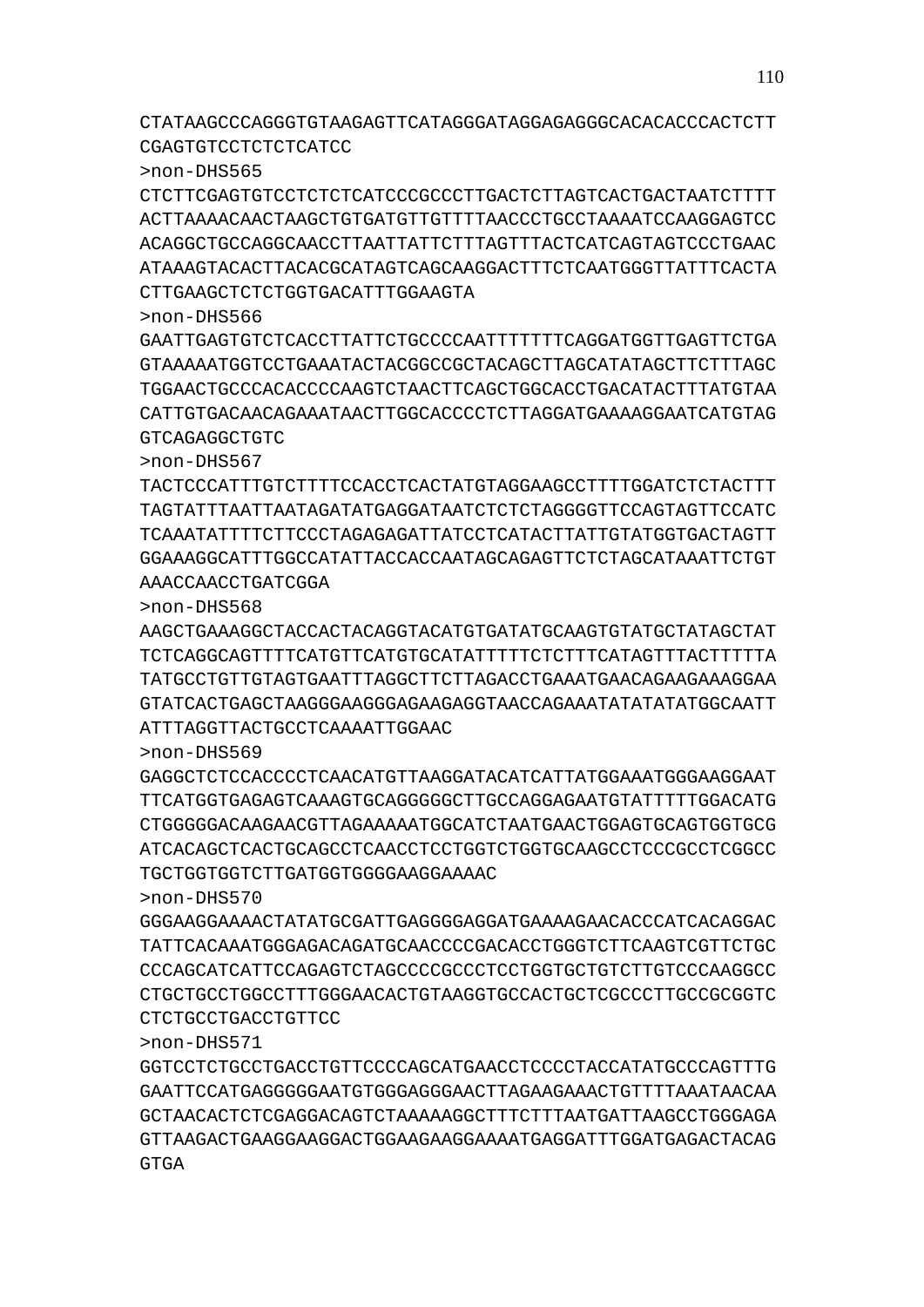>non-DHS579 GCCGGGTTTTATAATCACATCCATGGATAAGGCAACTTGGTCATGGATGGGGTAAGA

>non-DHS578 CTCTGAGGAGACCTCACCCACTCCTCGCTCAGTTTGACCACTGTAAGTGCCTGCACT CTGTATTCTATTAATAAACTAAAATAAAGGGAAGACGCTGCTGGTGGCTGCTGTGTG GGCCTCTTGTGTTAGTGTTCAGGCTGGGGACATGGGTGCCACCTCCATCAGGCCTCC CATAAGGATGCCCAAGTCCCTGCACTCATAAGTGCCTCCCATCTCCCTGAGGGCTCT GCT

CTTCTTAAGTGCTCCTGACCTTGGGGGTTGAAGGGATGGCCTTCTAGTTCTAAGAAC TTGCCCTTCTGCACCTCTAGAATAAATCCCTGGGACCTGCATCCTAACCAACCAGGA GAACCCCTGACCCAGAGGGAGCATGCTGGAGTCAAAGTGGGCAAAGGGTTGTTACTT ACAAAGAGGCGACTGGGGGTGAGGGCATTGCCCCAGTTGGCAGGGCTGCTTCTCCCA GCCCTCTGCCCTCTGTTTTAGAGAC

>non-DHS577

ATCCCCATG

>non-DHS576 CTAGTAGGGTCTGGGGTGGGTTAGCTGTAATCTCAGCTCTGTAAGCGGGCCCTGCCC TCTGGCTTTGTCGTAAACAGCCACAGCAGCATCTCATTGCAAAGGGAGGGGCCGGGA ACTTGTCCCTCTCTGCAAGGGAGTTTCTGACAGTGCACACATTATTATCCTGACTGCTGCTGACTGCTGACTGCTGG TGCTAGGCAGGAGGCCAGGCCCTAGAAAGCAGCACGGGGCCAGGCCCTAGAAAGCAC

AGCCCTCACCAGACAC

>non-DHS575 GGGCCCTTGCTATAGAATTAAGGTGTCTCCCCCACAAAAAATCATATGTTGAAACCT AGTCCCCACTATGATGGTAACAGGAGATGGAGTGTTTGGGAAGTGACTAGGTCATGA GAGCAGAGACCTCATGAACGGGATTAGTGTCATAAAGGATCTCCCAGAAAGCTCCCT TGCCCTTTCTGCCACGTGAGGACACAGGGAGAAGATGCCTTCCACGAACCAGAAGAT

TCTGGAGGTGATGATAGCTCAT

>non-DHS574 AGAGTGACGAGAGGCTGCTACAAGCCGTGGAAAACAACGATGCACCTCGGGTGGCCG CCCTCATCGCCCGCAAGGGGCTGGTGCCCACGAAGCTAGACCCCGAGGGCAAGTCCG CGTGAGTGCCCGCGACCCGGGAGTGAGATGGCTGAGGGGTGGCAACCTTGCGGCTGA ACCCTTGTCTCTCACCTCCAGGTTCCACCTGGCGGCCATGCGGGGTGCGGCCAGCTG

ACCTGGGGCCTTGCCCGCCTTGGCCCCATTAGGGTCTCT

>non-DHS573 GTCAGCACACTGGCATAGAGGCAGCGCCGTGCTGTGGGGATGATCTGGCCCCCTCCG CGGTGGATGGCGTCGGCGTGCAGGGTGACGTCGTGGACGTCGAAGCGCACACCCCGC ATGTTCTCCTCACACAGTGCGCCCTGGGGGAGGGGGAGAGCCACCGTCAAGGGCCGG ACACACCTCGGCTGCTTGCCCTCCACCTGCCAAGTCCTGCAGGTCTCCACCAGGGGG

CCGACTTGTAGTAAGTG

>non-DHS572 GGAAAATGAGGATTTGGATGAGACTACAGGTGAATTTCCCGCAGATGGAAGCGCTGG AGAGGGACGCCGAGCAGCTCTGCAGCGCCCATCGGCAGGATCACCAGGCAGGCTGGG CCTCCATCCATGGGTGCCTCTGGCTCCCTATCTGTGCAACCGGACGGCCATCACCCC TCACAGAGTTGTTATGAGGCTCCAAGGAATCCCTGTGTATGAATCTCAGCACAGTGC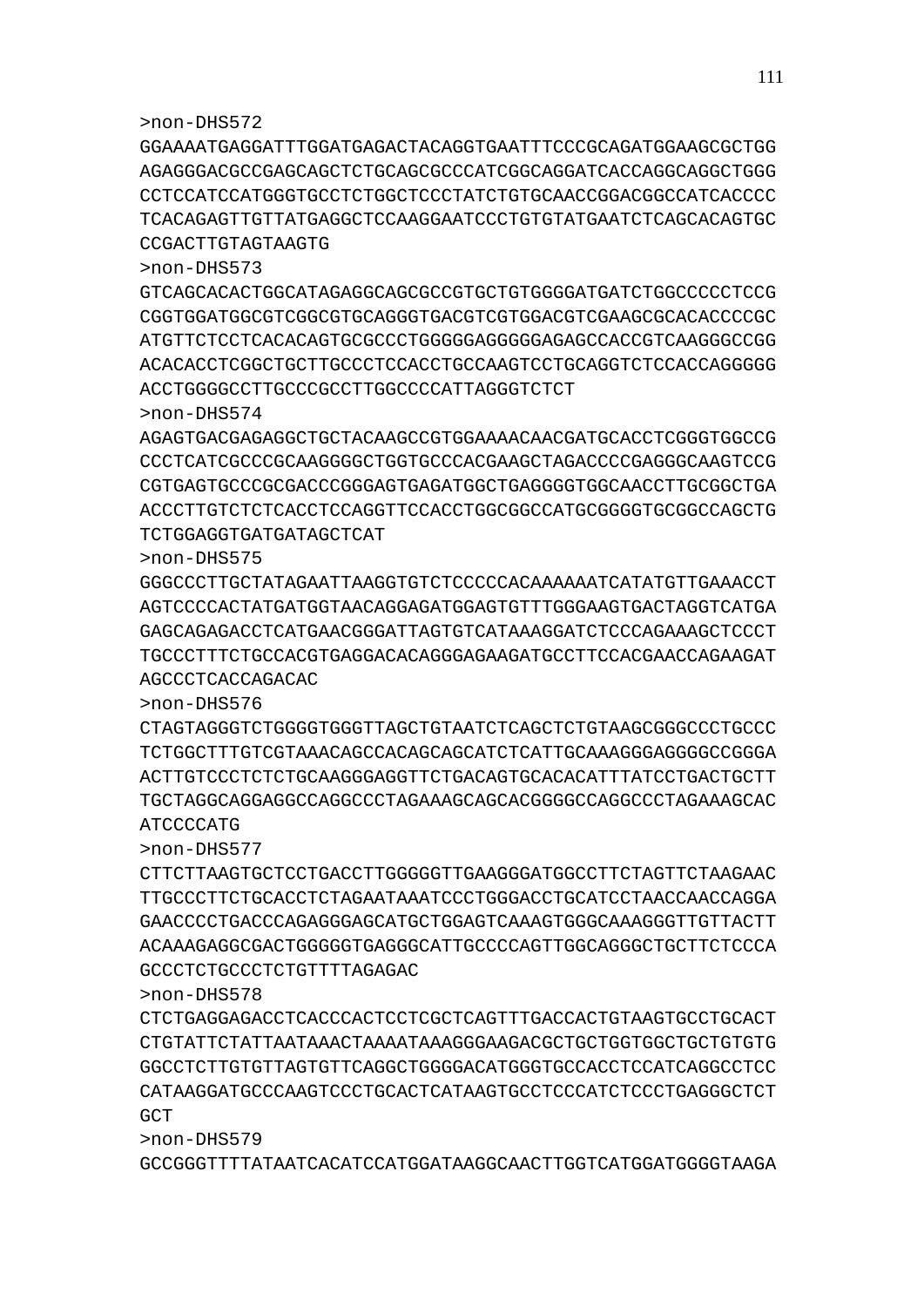ATGGCTCAGACCCTAGACAGAGTTCTATTTTGTAAACCAGCCCTTCATGAAAATTTT TTTATTCTTTGATCACATTATAATATAAAGAATATTATTAAAGGTTTTCTTGAATAA TGGTGAATGTCAATAATATACAGCATTTGAGCTTGATTTTGAAACCTTAAAAAACTC

# CCAGGTATGATTCTCCCAAACAACCCTT

>non-DHS586

**GGGTTTT** >non-DHS585 CTGCTAAAACATGGCCTTGGAGGGCCCTCCCCCAGGCCCAAACCAAATTTTTGTTGT CTTTATAGCACTCATCGCTCATGTCTGCAGTGTTCTTGTTTATTTGTTTACTAGTTC

ATCGTCTACTCAAGTAGAATGAGCACCATGAGGGCAGGGATTTTCTCAGCTGTGTCC ACCATGGTATCATGAACTCAGTACCAGGCTTGGCAAAAAGCGTGGGACTCCTTAGAA

>non-DHS584 ATCCTAGCCTAGAAGCCCTCTCTCCCTCTGGGCTGGAGCTCAGTGAGGGACAACTCT CTAGGGACACCTGTACCAGCCCCACCTGGCGCTGAGATCCCTCAGACAGCATGGCCC AGCCCTGGCCAGAAGCATCGCTCCCCTTCAACCAACCGCGTTGATGGACACCCACTG TGTGCCAGGCCCCAGCGGGGCCCATGGGGGAGGTGACCTGGGTGAGGAAGGTCATTT

>non-DHS583 AACCCCAGAGCTCAAGCAACCCTCCTGCCTGGGCCTCCCGAAGTGCTGGGATTACAG GTGTGAGCCACCGTGCCCGGCCTAAGCCTCTCATAAGGCCGTGCTCCCTGCCAGAGG CCACCCTTGAAGAAGATTCCCTGAGACTTAATGACCTGGGGCACCCCGGACTTTCTT AATCGTAGCTCCACCCACTCGAGCCGGGTGCCTTCGCGTTTCCCGTTTTTAAATGAG ATAGTGGCACACCCG

>non-DHS582 TTTCCAGAGAGAGAGAAAGATGTTGTAATAGATGTAAATTCTTTCTTGGGAGACAAA GCTTTAACATGCTCCAAGACTAATTATCTGACCAATCTCTCCCCAGATAAAGAAAGA TTGTCACTAGGCAAATGTCCAAAAAGCTTCTCAGCCGAAAGCTGGATTATTCAACAG TCCCTGAAACAAATATACACAGAGGACAAGTGATTTTTTTAAAAAGGGAAACAAGCC TGGC

>non-DHS581 CTGGTTTCTGGGACGACTGAAACCACGCAGAGCCACGGGTAACCAAGGTACCCGCAG CCCACGGCGCTTCCTCGGGTCCCAAAGGGCGCCAATGTGCAGGCACCGCCGCCAGGG AGCGCTCCCTGCCGGAGCCCCGGAGACCAAGGTTTGGCTCCCTCGCCTGGTTTCCGA AGGAGTGAGGGTCCGACGGCGGCCACGAACAAAGCTGCACGCTCTGCAGACCCCGGA GATCCCCTAGAAATTCCGCAG

>non-DHS580 CCTGAGGAGGAAGTGGATCATTAGTGAGGATGATGCAGTTTCTCCGAGGGCTGTCCC GGGAGCCCTCCCCTTGGGTCATGTGAGCCCTGGACTTCCCTGGAGCAGGACACGGGA TTGGGGTGGGGGTGGGAGGATCTGGGCACACGTGTGCAGCAGCCTCGGCCCACACAG CCTCCGGGTGGACCTGCAGGGGCCTGTTTGTGCTGTAGGCTTGACACGTCCAGGTAT CTCTGTGTGTCTGTG

GATGGAGGCAAGGAACAGCAGCTCAGGGGAGCCCAGCCACTCTAACCAGGAGAACAT AACACACCAGTGGCACTGGTTCAGCCTTGGCAACTATTCTTTTATTGAACATCAGTA ACAGAAAGATGCTTGATTTAGGAGGAAGCTTTCCCTCCCTCCCTCCCCCATTGCACC CCGGAACTCAGCAAAGGTGAGCCAG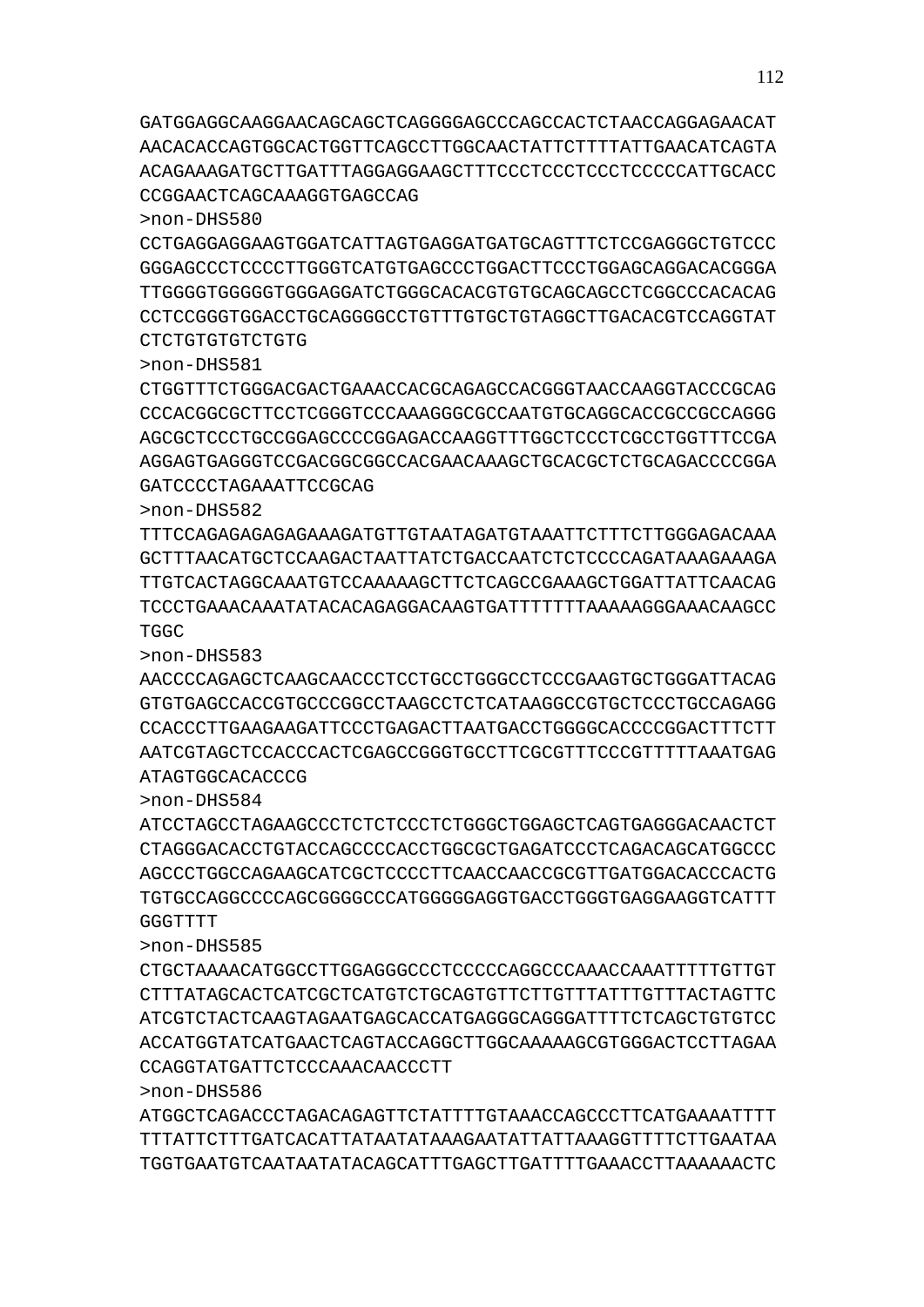ATTAAATGGCACTGCATCACTGTATCTTTTAGCCTTTTTGGAGGAATTAGATACTTA AATGTCTAAATGAATCTGCCCTTTATATTATGATGTACCCC

>non-DHS587

GGCCTGAAGGACTGAATGATAAAATTAGTAGTAACTCAGTATAAAGCAGAATATTTC TTTCCAACTCTGAGGACTGTGGTGCACATTTGATGGAAAGATGGGAAGAAAATCAAA TGCACTAAACTTGTTCCAGGGGCAAGCACAGCAAAGTATCTGCCAAGAAGGGGGGAT CCCAAAGAGAAAATTTATCAGCCTCAGTTTTGCGTGGGGTTAGCCTTGTTCACAAGG AATCCCAGGTATCCTGCCAATAGCATGGGATACATTGTTATGGG

### >non-DHS588

CCCTCTTCCATTAGGGCATTAGGGACCCCAGATTGCAGGCTGTCAGACTCAGCCTTC CCATGGACCCAGGCTCCTGAGCCTCCAACGCCTGCCCCCGCAAGGCTCCCGTCCCTG GGCTCCCGCCCCCTGGCGGGTCTCTGAAGGGCTCTTTGTGGCCACACAGAGGCCCCA TTGAGCTGCGGAGGCTGGGATGGGGGAGGCTGTTTACTCACCTTCACACCTGGGCCA GGAATCTGTGAGTAACCACCCT

## >non-DHS589

AGACCATCGCCATCATTGAGACATCCCAGCCACTGGCGCTTGAGGACACCCTGCAGC TGTGCCAGGCTGCACTGGGGGCCAGTGAAGCAGGCGGGCTCTTGCAGTTGGACACGG CCTTCGTGTGACGCAGCTGAAAAGCAACAACAAAAGGGTTTGGTTGCAACAGCCAGT GTGGGTACCTCTGGGGAGAGAGGACCTCCTCTGACAAACTGGTCTGGTACCCACCAT >non-DHS590

AGTCTCACCTGTGTCCCTGTCTGGATCCTTCCCCAGTGTGGCCAGAAAAAAACCCAC CCCACTGCCTCCCAGGAATCAATGAGTAGAAGAGGTGACACCTGATGGGGAAGGAAG AGTAGGGAGGTCGGGAAGGGTATCAAGGAATAACACCCTATTGTGGGCTTGCGGAGA ATGGGGGACTTCAAGGCGTGTCAGTTTCAGGAGGGTGAGGGCAGGAGCGTGGGTGGA GTCAGCAGGTCCCCATGAT

>non-DHS591

AGAAGAGGAAGAAGCAGAGTCAGGAAAGCCGGATGCCAGAGACAGTGCCCCAAGAGG AGATGCCAGGGCCGCCACTGAATTCAGAGTCTGGGGAGGAGGCTCCCACAGGCCGGG ACAAGAAGCGGAAGCAGCAGCAGCAGCAGCCTGTGTAGTCTGCCCCCGGGAAACTGA GGAACTAAAGAAAGCTGAAGGTGCCCACCTGGGCCACCAGAAGGTGACACCCCCAGA ATCCCTCCCCAGAGA

>non-DHS592

GCTTGATTGAAATTCACTGCTCACTTGATACGTTATTCAGAAACCCAAGGAATGGCT GTCCCCATCCTCATGTGGCTGTGTGGAGCTCAGCTGTGTTGTGTGGCAGTTTATTAA ACTGTCCCCCAGATCGACACGCAGCTAGCCTCCTGCATTGTATGGTTATAAATAGCA CCCTAGTGAGTGCTGTCGTCCAGTCTCTCTTGGGTGTGGTTTGAATGATCTCGGGAT GCATGACTAAAATGGAATTACGATGGCAG

>non-DHS593

CTCAACACCGACTTGCAAAGAGAGCTTTGGGAAAGAGCCAGACACGGCGCAGAATCC CACTTCCACCTCTCCCTAGCTGTGTGACTTTGTGCAACAGAGTCCCCACTCCTTGTC TGAGACTCAGTTTCCCTCGCCTGTAAAACAGGGCGTATTCAAGAGTCCAGGAGGATT GTGTAAGTAAAAAGCCCACACTTAGTGCACAGCCCTGACAGGCTCAATCAGCGGTCA ACTTTGTC

>non-DHS594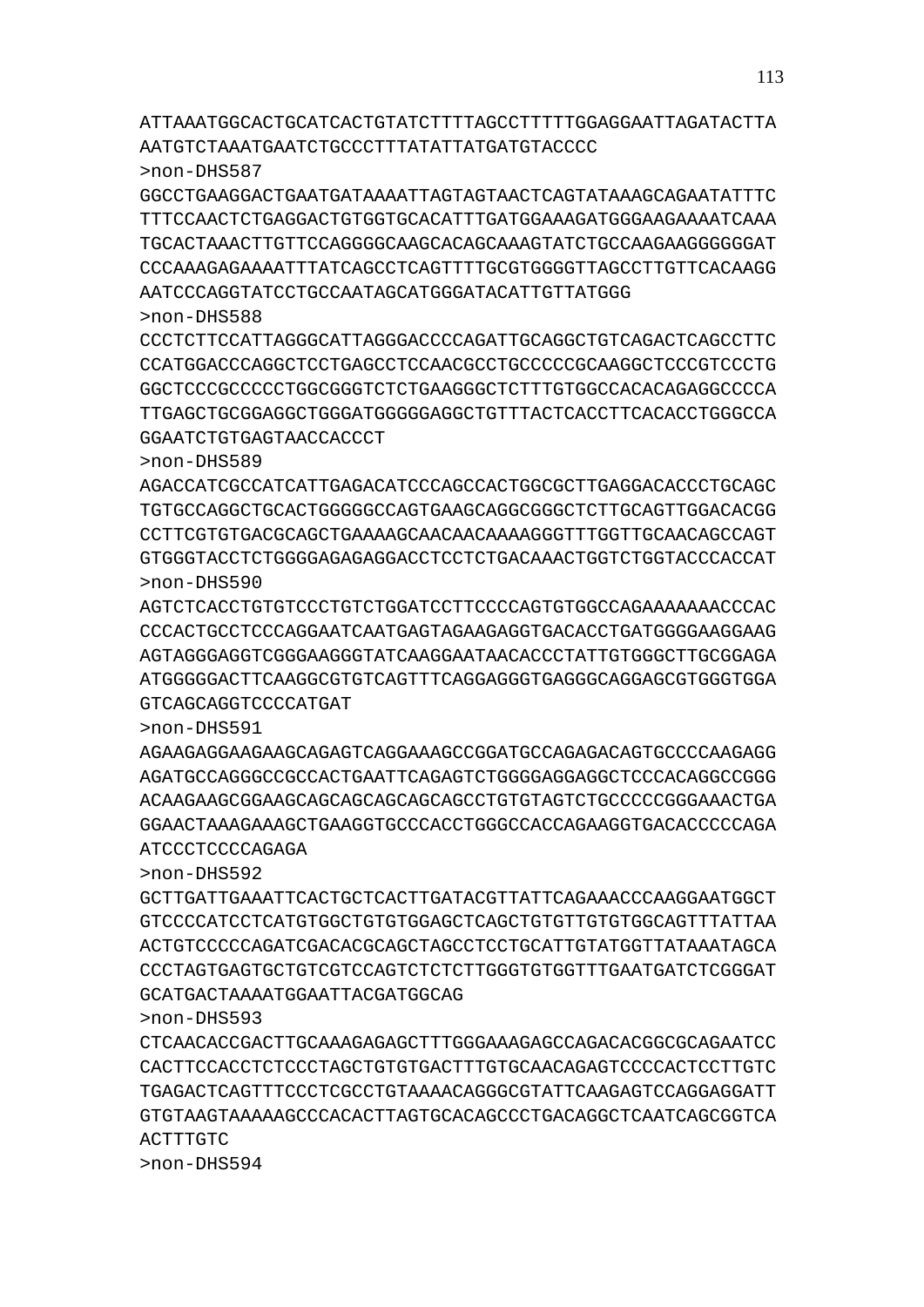>non-DHS601 CTATCTGCCAAAGTGAGAGCATTCTTGGAATTAGGCTGCCCTAATTCCTTTCCTGCT

AGAGC

>non-DHS600 GGGGAATCCACATTAAGAGAGATGCCTTTAATAATTTCATCTCTAGCAAAACACTCA TCCACATAAGCACACACTTGTGCTTGAAATGGAATGAAGATGAGCCGATGTCATCAA CCAGCATGTTTCTGTGTGAAATCCAGATGCTATCTGAGTCTCTAACGAGACTTATGA ACCAGGATGAAGAGCATGTCTCTTTCCTAAATGAGGACGGTATGGTGGCCATTTAAC

TAGGCTTGCCCTTCCTAAACT

>non-DHS599 GAGAAACCAGCATTGTGTCCTGTGGGGCCCTGGGCAAGACCCCAGAAGCCCGCCAAT GGCGGGATTGGGGTAGGAGACAGGGTCAGCAAAGGCAGGAAGAGTTGCTGGAGAGGT GCCCTCATGCTCTTGTCCCTTCTTCTCCCAATGTCTTCCATCTCTTGGGTGACACTC CTGCCAGGACTTTGGATTCAACCCCTCCTTCCCCTCACCTGGCCTCCCAAGCACTTC

# ATTACAGAGGGGTTGTGGTAAAAGATC

>non-DHS598 AGTATCTTGGGAGAGGTGATGGAGAAGGGCCCACAGCTCACCTGAAGCTCCCAGCTC CTGAAAATCCCAGGTGGACTTTGCTTGTTCACCCCTGCCCCAAACCCCCACCCTTAG CTTAGTACCAAGTGCCTCTTGCCTTAGTGATGCCCATCCTCCCAGGGACCCCAGTCT GGTCCCACATCAGGCCAAAAGTCACATGGGCCTGGAGACTAGTGTCAAATCTCTTTT

TGATCCAGGTGCTCACAGCT

>non-DHS597 AGATGTGGCCTGCCTATCCTACTCCCCACAGGACTGAGGGATCCAAGAGAACCAAGT GCTGGTTATATATGCAGCCCACCTTAGCCCCTACAGAATAGAGGTCCTAGATGGCAA AGTGGACCATCCTGTTCCTGCCCAGGACAGCCTGTGGGCCGCATGGATGCCACCCAA GAACAGGGACGCTGAACCCTGACACTCACATCTTGTCTATGAGGGCAAGGCACGCAC

AGGACTGTGTTATGAACTGA

>non-DHS596 TCTTTCATGACCCCAATGTACAAGCCTCCAGCCAATGAATCTAAGATCAATAAAGGG ACAGAGAAAAGCTTTTCCTCCCCTACACTTTATTTTCATTCACTGAAATCTTAGCCA CATGAGGACAACAATTTTTTGTGTATCTTTTGCTCACCAACGTATCCCCAGTGCCAA AAATAGAGAGTTTGGCGTAATATTTGACACTGGGATATTTCAGTGAGTAAATCCAGA

TGTCTTTCATGACCCCAATGTAC

>non-DHS595 ATTCCGTGACCTCTTACCTCCTCCTCTCCTCCAAGCTTTTGCTCAGACATCCCTGCT TCAGTGAGCCCTTTCGTCAGCCTTTTACAAATCGCAGCAGGCTATTTCTCACTTCCT GTTCTCTCTCGCCTCTCCTTTTTCCCATGGTGTGTATAGTCTTCCATCGCATCAGTG TGCTCCCATGGGCATGCACACATAAATAAACTTCTGTTTGCTGTGATTTTGTGAATC

GCTCCCTACCCTTGTTCTCAGTAGGAGAGCCAGCCAGAAGAATCCTTCTAAAAATTA TAGACGTCCCACGCCAGTCCAATCAGGTCCTGTGTGACCTCTTGAGATCACCTCCAC TGTCTTCCCCTTGCCCATTCACCTCCACTCACCCTGGTCCTGCTGTTTCTCAACAGC TCCAGGCACGTCCTGGCCATAGGGTGGTGGTCCTTGCCCTTCTGTCTGGAACTCATC TGATAGCCACACAG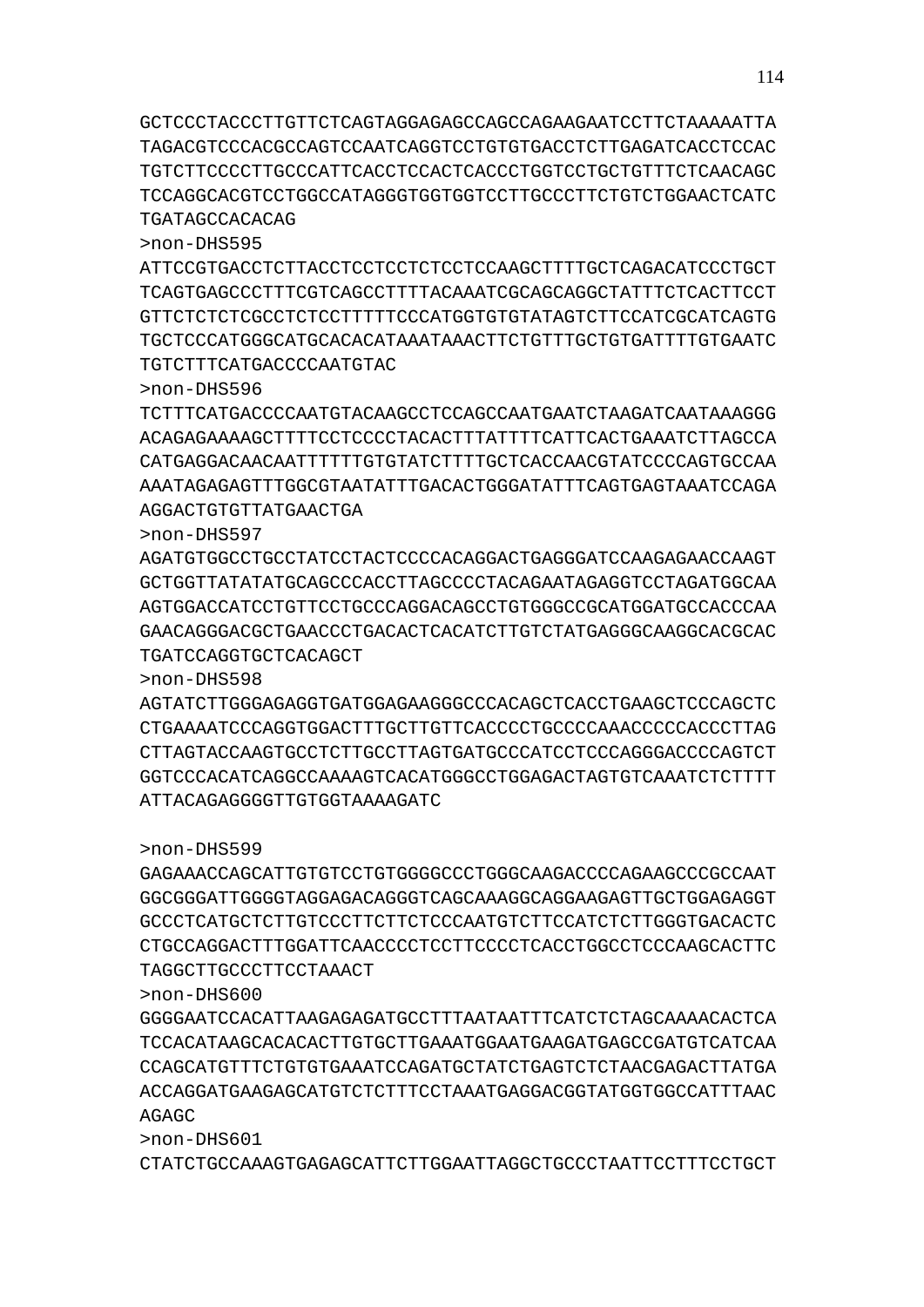GGGAGACAGCAGGGAATAGAGAAGCCAAGAAAGAAATAGTTCCAGCAGAAATGAATG TGTTATGGAGAAGCAGATGGCAGAGACGTAATCCAGGTTAGGGATGAGAAAGGTTGT ATTTGAGGAAGTGACTTTAAGTCTGAGACAGGACATTCCAGGCAGAGGGAAGAAGGA GGTACGTGAGACGAGGCTAGAAGCATGGGCAGGTCAGTCCAATGCCTTCGTAAGGCA

>non-DHS608

>non-DHS607 GCACCAAAACTTTGTCTCTTGTGATTTCTTTAGCGGCATCAACATACACTTCTAAGA CTCAGCTGATGTGCCCACTGTGGAACAGGCACACTGCTTGGGGGAGGGAGGAAAAGG AGGGCCATCAAAATTGCAATAAGCTGGGCCCCTCACACACCCAACCCCATCTCAATG CTGTCCTGTGATAAAGGACCATCTCCCCCTCTCCCCAAAGAGAAAGGCTGACATCTT CA

AGCAAAATCCAAAAGCAAGCACGGCGGAATCTTCTGGAAGGGGGCTAAGATGGAACT CAGGAGGCGGGGGTCGGTATGGAAAGAGCAGATGGATTATTTTTTTCCTCTCCTGGC GAATGAGGAGCGCCCCCAGCCACCCCTCCTCATAAACACCCCCCAAGGCGCGCATGC GCACTTAGGTGGCGGGCGGGTACTTAAGGCGCGGCCACCGCGGCTGCGGCAGTGCGC CCAACAGCGGACTCCGAGACCAGCGGA

>non-DHS605 AGGGATCCTGAAGAGAAAAGTCAACACAACAGACAAACAGACAAAGAACAGACAGAC AGACAAAAAAAAAAAAAAAAAAAGAAAAAAAAAAAAAAAACAGGAACAGAATGTATA CTTATTTGGGAAAATGGATCATGGTTAACAACAGCAAATGTGAAATGCCCTTTCCTC CCTGCCCACCCGTGAAAGTTCTACTCCTCTCCAAGTCACTAATTCGGGAAGCTT >non-DHS606

>non-DHS604 AGAGGGTAGAGCACAGGGGTTTCCCCATACTACCTCCCCTCCCCAGGACACTCCCAG GCTTGGGTTTTTTCTATAGGTTTGGCGGGGGGCCACAGGGAGGGGACCCTGACAATA AAGAGATTGGATCCCAACCTGTTCTGAGATGGGATGGTTTGTGTTTTCTCATGAAGA TATCCCGGCCCCTCTGCCAACCAAAAAGCTGGTCTAGGGTGCCTAATACTGATCCAT CTGGACC

>non-DHS603 TAGGTCATCTGGTTACGGTCAAACTGGGGATAGGTCATATGAGTATGGTCAGCAAGG AAACAAGTCATTTGGAGGGTATGGTCAGTCTGGGGTGGAGTCAATAAACAGCCTGAG CCTGGGTCATCTGGTGGCTTGGGTCAATCTGGAGCAGAGCCAATGAATGGTAAGTAA GGGGCTGGATCATTTAGGGGTTTGGGTCAATCTGGGGTAGGTTCAATGAATTCTCAG ACCG

>non-DHS602 GGGTACTACTGATGAGTGCATGTGATGGAAGAAACCACTCAAGGTTAGAAAGTAAAC ACCAAAGGGTAACAGAGAAAACAGTCTTCAGGATTCACACAGGGCTGCAAAGCTCAT GCTTACACCAGCCAAAGTGGAAAAAATTCATATTTACCGAGGTATCAGTTAGAATAC TCTATATATACTCTAAATACTCCAATTAGAACATAGGAGTTGTCAGGTATGGTTT

ACTGCCATGCCTTTCCAGACAAGTTGGCTCCTGATCCTGTGACCTATTGATCTGAAC AGCTCCTCAGCAACTAGAAGGCTTGGATACTGTGCACCGGATTGTCTCGTTGCCCAC ACTAGTCTCCACGTTGGAGCTGAGCTCATTCCCACACTCTTATCCTATTTAGTCCTT CATTACTGTACCATGGCA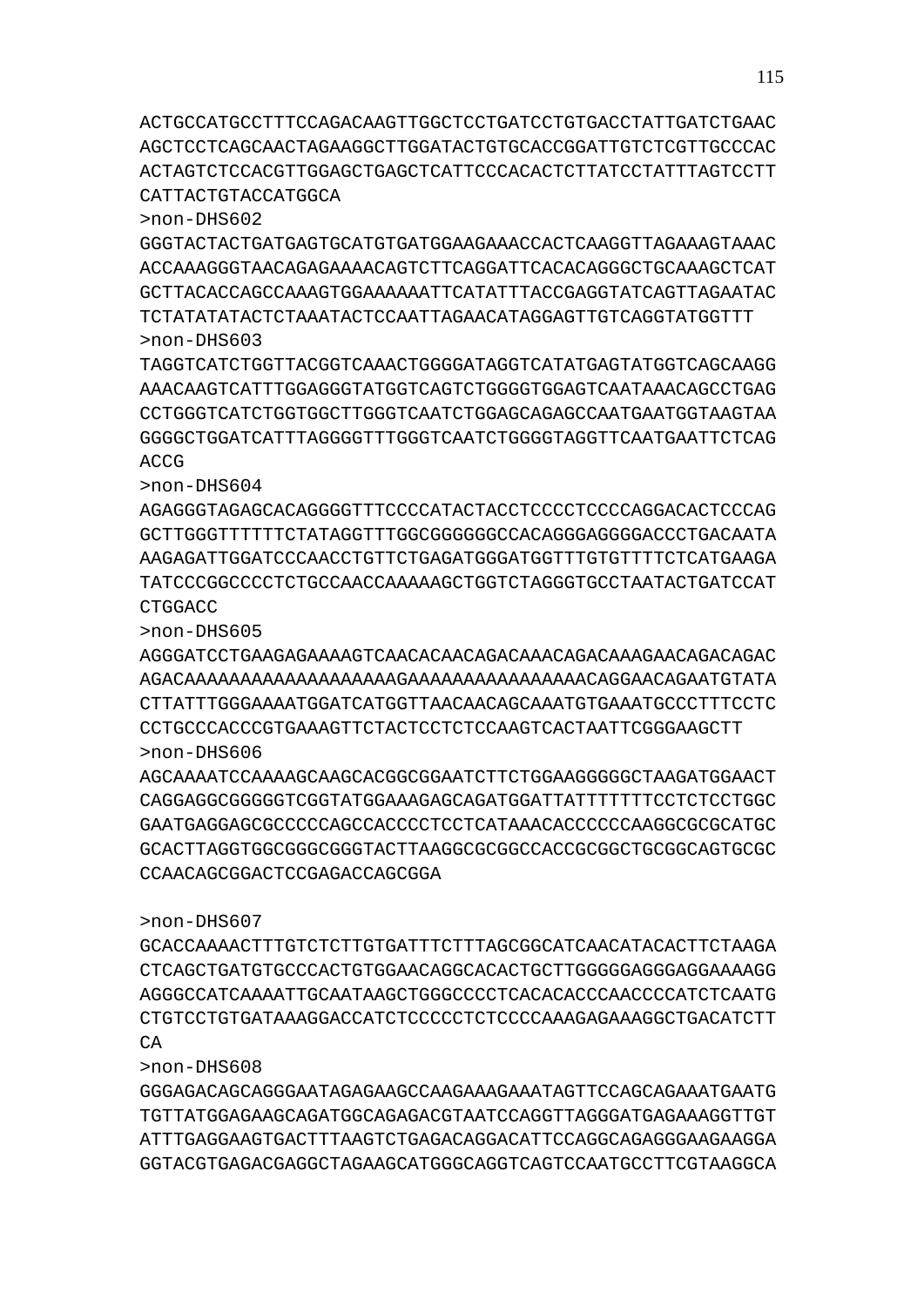>non-DHS616 AGGTGAGCTGGTACCGAGACAGGCAGCAGGTGCACTCCCAAGTCTTTGAGACGCTGC

>non-DHS615 CTGAGTGTGGAGCGCTACCTGGCCATCTGCCACCCCTTCAAGGCCAAGACCCTCATG TCCCGAAGCCGCACCAAGAAGTTCATCAGCGCCATCTGGCTCGCCTCGGCCCTGCTG GCGGTGCCTATGCTGTTCACCATGGGCGAGCAGAACCGCAGCGCCGACGGCCAGCAC GCCGGCGGCCTGGTGTGCACCCCCACCATCCACACTGCCACCGTCAAGGTCGTCATA CAGGTG

>non-DHS614 GCGAGGGAGGAGATTCTGAGCGAGGGAGGGGAGCGCGCCCGGGCAGCAGTGCGTGCG CTCCTCCCGGCGCCACAAGCTCGCCCCGCGCAGCCCGAGCCGGGCTGGGCGCTGTCC TCGGGGGCCTGGGGAACCGCGCGGTTTGGAGATCGGAGGCACCTGGAACCCGTGGCA AGCGCCGAGCCGGGAGACAGCCCGAGGAACCACGGGTTCTGGAGCTAGGAGCCGGAA G

ATTTTCCTTTCACTGCGTCCCTCAT

>non-DHS613 GTCATTCCCTATTCCGTCACTGTTTCGTGGTCAGCACGGCACTTTTCATACCCAAAA TCACTGTTTCAATACTAGAAGGGAAACTGCATGAGGACAGGCTCTTGTCAGTTCGCT GCTGTGTACCCAGCACACATTATACGCCTAGTAAATAAATACCTGTTGAACCAACAG ATGAACATGTTGAACCAACAAATGAACCTCCTCAGGACTTCTGATGGGATTGGGCCC

>non-DHS612 TAGGGAAGGTGCAGTAAACGTACAGTATTGTAATCTTATGAGACCACAGTTGTATAT GCAGTACATCGTTGACTGGAACATTCTTATATTATGCATGACTGTATATGAATTGTA TACATATTGAATAAATAGAACTTTATAAAACTTTACTCATTGGAAGGCATGAAAGTT TCTGACAAAGTTATAATGTATTATTATTCAATTCCAGAAAAGAACAATTAGCGACTG GTGGTAGCT

GTTCCTTTGGAGCATC

>non-DHS611 ACAGACAAGGCCTGTGCTAAAACATGACACATACAGAGCACTACAAAGAAAAGATCA TTTTTTTATTATTGCAATTGTTATTGTTACCCCATGAGAATGGGGACCCAGTCTGTC TTAGGGACTGCTGTATGACCCGTGCCTAGCATGCAGTAGATGATCAATAAATACTTG TTAAAGGAATGACTGATAACCACAGGCTCTGGACTCTGCCCTCAGGGATGCAGAGCA

TCACAAGGTGAAATCACATG

TTTGGATTTTATCCTC

>non-DHS610 CTTAATATTGAGGCTGCAGCAGGTGCTGGGCTGGACTGGCCATTTTTCTGGGGGTAG GATGAAGAGAAGGCACACAGAGATTCTGGATCTCCTGCTGCCTTTTCTGGAGTTTGT AAAATTGTTCCTGAATACAAGCCTATGCGTGATCTTGTGTGTCAGGCCTGTGTTTTC TGAGAAAGCCCTCCCATTATCCGGGGCAGAATTCAGGGGCAGAGTTCTCTGTGAACC

>non-DHS609 AAACATACCAGGGCATTCTTCAACATCAGGGCAGCTGAGCCTGGCACCACTCCAGCT TTCATCTCTAAGAAGCTCGAATTTGGGTCCTTTATTAGCTCTCCCATCTTTATTAGT GTCCTGGAGCAGAGTGTCTGCAGCTAAAGTTATTGAATTTTCACTAAAACCTCAATA CATGCACGACCCTTTTGTACTTTCATGTTCAAAAAGGTACAGACTTCCAACCGC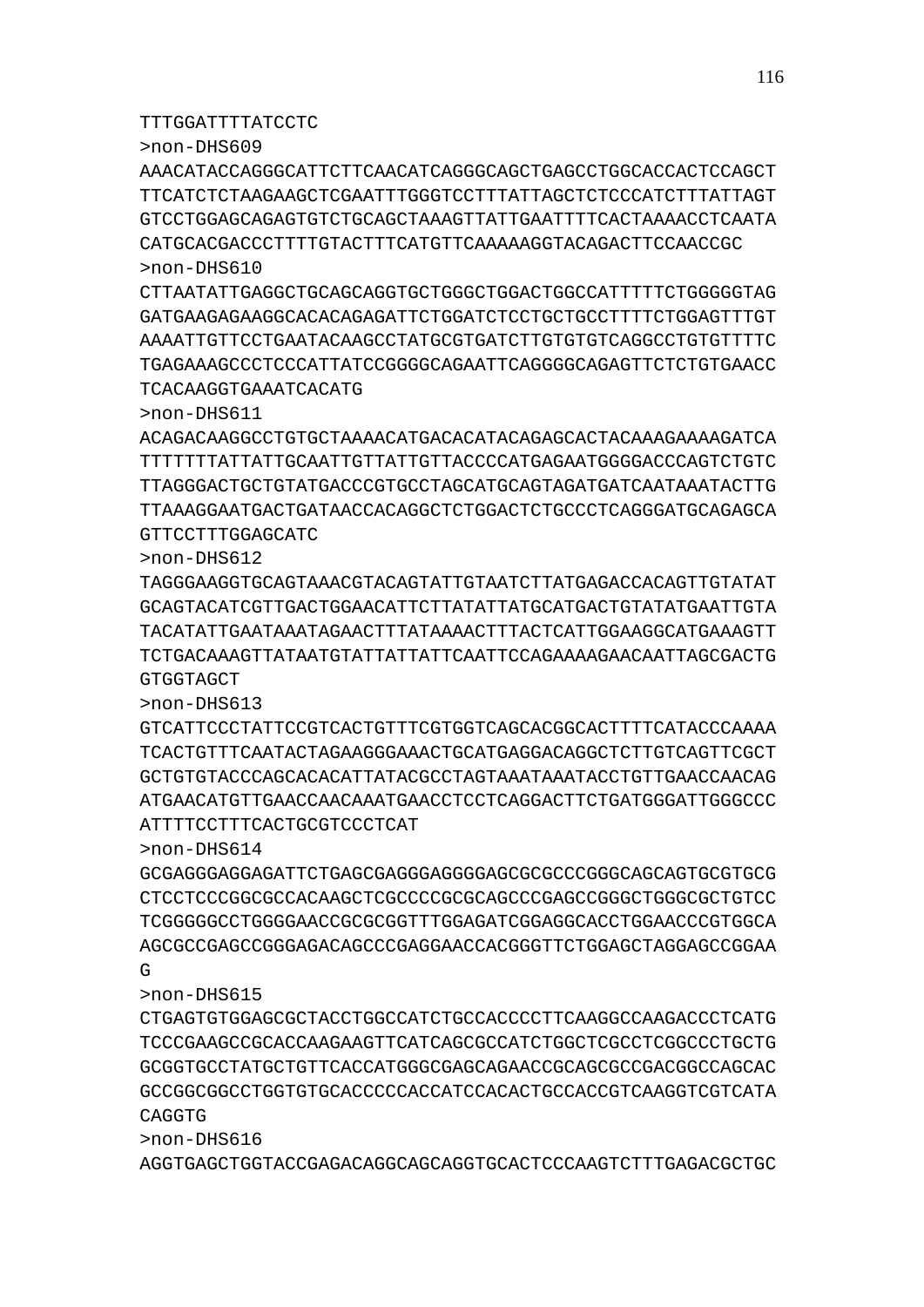ACAAACAAACAGCTTCCCTTTCCTCCTGTATCACCTCAGCTGCCTCCACTGAACCTG GAAGAATGGGGCTTAGGGAAATTCAGGCACGACCTTTGAGGGTTGGCTCAGCAGGAG TGGCCAGCAGTGAAAGATGGGCTAACTGTGCAAGAGGGGAGGAGGCCAACGAGATGG CATCAGAATCCAAGGGCTTAGGACGAAGTCAGTAGACTTCAGCATGTGGAGGCAT

>non-DHS623

>non-DHS622 GAGATGATCGTGCAAATAATGATGCATACTATATTTGGGAAAAATAAAAGTTATGAA ACAGTAGCAGGTCCAAGTTATATACGCAACTGTGTAAAATGTGTTCTTTAAAAATCA GGGTTTCTGTGCTTTCAGCAACCTACACATGTTCTGACTTGTGATCTCAAGGTCTGG GAGACATGTGTGGTGAAATCACACACACCTGCCCCAGCAGAGGGGTCACTGGACGTC TT

>non-DHS621 AAATCAGCTTCAGTAGTTGGAGCAGTGCTGAGCTAGAAGTACTTGTCATGTTCTCTG TTCTCTCAATGAATTCTGTCAAAACGCTCAGTGCAGAAAATTCAGCGTTTCAGAGAT CTTCAGCTAATCTTAAAACAACAATCATAAGAAGGCCCAGTCGATGACACTCAGGGT TCTACAGCTCTCCCACATCTGTGAACTCGGGTTTGGGGATGTTGGTTAAGTTTG

>non-DHS620 GCCCTATATGGCATGGTGTAGTTCATTGATTTTTCCAGAACAATGAGGTAGGTAATA AATGTGTTTAAAATTTTAAAAACTAAAGAAAGGAACATTAGCAAAACAAAAACAAAA ACAAAACCACACCCTCCTTCCCTCCTTTCTAATGTGCAGGGTATTTATGGAGGAAAG TGTGGTAATTTAATTAGAATTTACTTATTTTATAAAAATGTTCAATTCTAGAAGAAA CTTTTGCTTTCAACTGTGTGTAGTATGCATG

>non-DHS619 ATAAGTGTCCCACAACCCTAATCCAAGCTTCTTAGACTAGTTTTCAAAATTGAACCA TTCATGGTAAATACAGAGAATGTATAAGTGATTGATTATATAAAGCAAGTACAATCA CCTTTATAAGAAAGAAATGACGTATCACAAATAACTAGCTCTTTTAGGATTGTGTCA CACACCTATCCATGTGGGAATCTGAAGAGTTGATTTTATATATAGACTTGTCAACTT TGGAATAATTAGATGCCCTATATGGC

>non-DHS618 AAGACCAAACCACTGCTTTCTAGGAATAGGCTCAGATTTTTTTAAATCAATGCTTAA AAAAGTATCAAGACCTTAAACCAGTACCGCGCTGGGCTGGTTCCTATTGGGTTGCAA AAGTGATTGTGCAAATCTTTTCCCAACTTTATATTCAGGGACACTATGCCTGATATT GGTTGTAGTAGAAGTATTACCACTGTAGAGTTTGGCAACCGTTACAAATCATGGCTT TTAAAAAGATAAGTGTCCCACAACCCTAATCCAAGCTTCT

>non-DHS617 GCATGAGTTCCGTGACGATGTACACAGGCTCCCCGCCCGAGCACACTGCGTGCAGCC GGATGAGCCGCTCGTGCCGCAGGCCCTTCAGTGTCTGGATCTCCTTGGCGAGGTCAG TGAGCTTCATGTTGGCTGCGAGAGAGGGTGTGGCTCCAGGACCGGCCCACGCCACGA ACATCACTGCCCTGGGGCTTGAGGGTTGGACAGCAGGTGCGGGGCCCGGCCGTGGCG CAGGATCTCGGGGCCTCACCTGACTTGATGACCTTGA

TGGCAGGAAGTGTTCCCTTCCGGATCTGTCCTCTCACGCACATGAGTGCGCACACAC ACACACAGGCACTTGCCATGGCACAGAGACATGTTCCACCAGAAGCCTGTGGACTAC TCGCTTGGGCTTTAGGGGAGGAAAAGGGAAAAGGGAGGAATTGCTAGGCAACCAGCC AGGGGTTGCTATGGCATTTTCAAGAGAG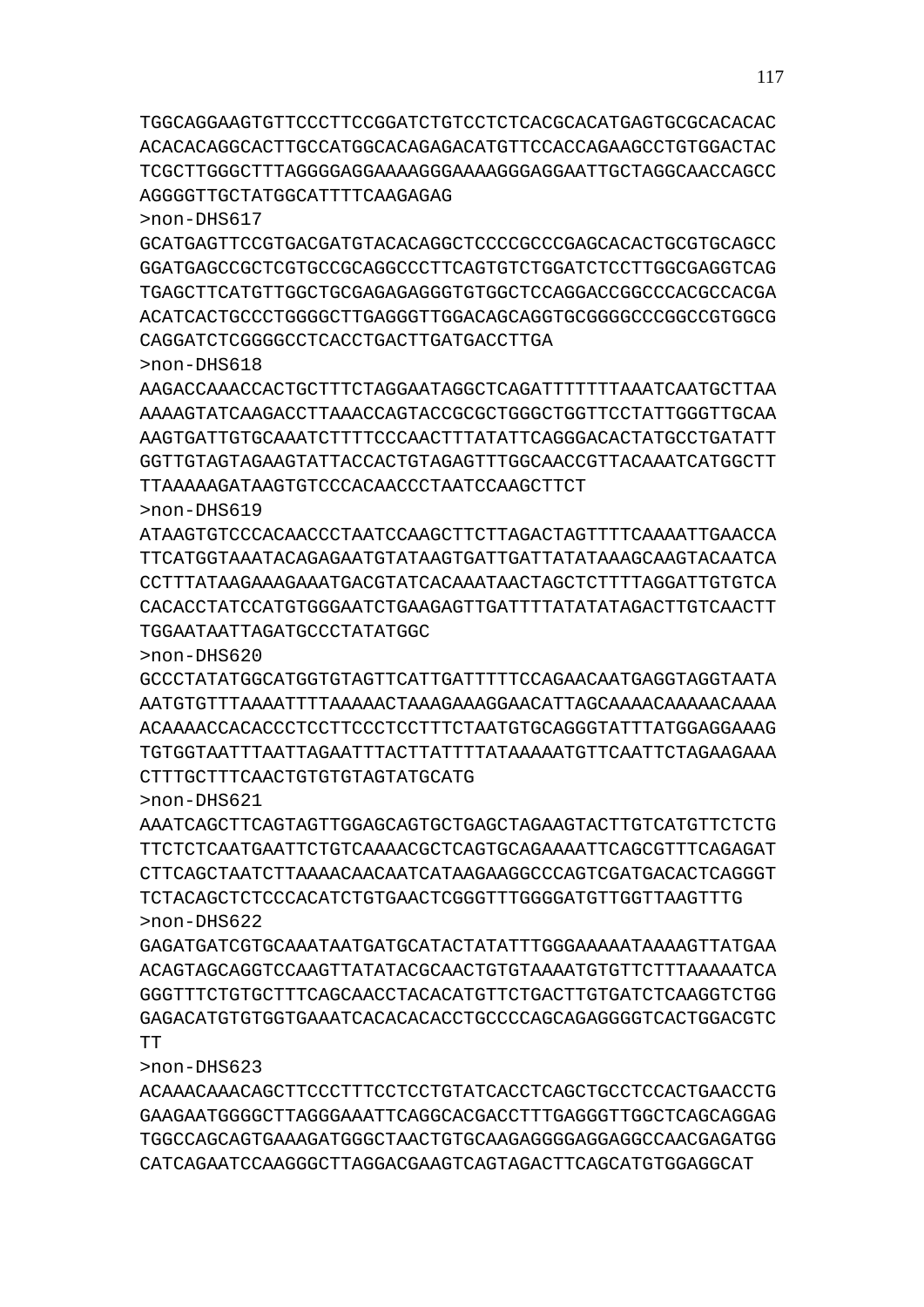>non-DHS624

GGACTTGTCTGAAAATCCGAAGGCGTTGGATCTTCTCTTCCCCAGAAAAATGCACCC GCTTTCAGAGGTTCGTGTCCCACGCTTTTCTTTCTATCCCAACCTTGTAAGAAGCCG CCGCCGTGAGCGGAGCAGCACCTTCCTCCGCGGGTCGCGGGAGTCACCTACGGGAAG GGACTCTCCGTCTGGCACAGGCCCTGTCTGGCCTGGGGCGCGCATGCTCCGCCGCCG AATCTTCCAGAAAGCCGTGGAC

>non-DHS625

AGTGACTGGCAGATGAGAAGCTCCATTGTCGCCCCAGGCGAGTATGGGGCACAGGCG CCTCCTTGGGTTGTCTGCCCTCCCGGGAGCCCCAGGGTGCCCAGGCGGGCCTCAGCT GAGTCCAGGCCTCGGGGACAGTCCGTGCAGCCCCTCCTGGGGCTGGGGGCGGGCACT TGTCCCAGCCACGTTTCTGCTGACTGAGCAGCCTTCTTCATGAGCTCACGCCTTTCC AGAGAAATCCCTTAATGC

>non-DHS626

CCTATTTCCTCTGGGTCCCTTTATACCTGGGCTTCTTAACAGCAGCTAGTGGGAGCT ACAGCTGCTGGCCTCCGTCAGCCTCCCAGGGACTGTCTCATCTTTCAGAAGATCCTC GCCAGGGCGGCTCACCGCCACACGGACACACGGAACGAGTCTTCTGAGAGCCACATG GGAGCTGGGCTGCATAATGGGAGGCCTGGGGCGCCCTTTAGACCCCACCAGACTGGA >non-DHS627

CTCTTTCCAACCAATCCTCCTCCCCCACAGAGTTCGGCGTTAGCCTGTGCCTGTTAC AACTCGCTTCTTGTATCCATTTCTGGTTAGTCTTAAGTATCTTCTTGAGGACATTGT CTAAAAAGCAGCTGCATGCCATTGACATTCAGACAGAACAGGGCCCCTTGGCCTTAG AAGGTGTAGGGGCCTTAAATATTCTGAAGGTGACTTCATGGAGTGGCCGCCCTCTGT GGTCACCCTACCTGTGC

>non-DHS628

TTCCATCTGGAAACTCTTGCACGCGTTTGCACTGGGAGATGAAGTGGTCCCTGTTGG CTCAAGCTGCAGTGAGAGGGTGGTGGGGGTAGACTCAGTCCCTTGCCGGGGTTGGCC AAAGCAGGCTTCCTCTTCCTCCCTCAGGTGTGTGTTATCGGAGGTTTCATTCCTGGA AAATCCAGTGTCTATGAAACCAACATACATGGCGTTTGCATCACAGTTGGAGTCAGA TGTGA

>non-DHS629

CTCTTCGCAGATAAAGCTCCTGGCACCCGTTCCATGCTCCTCGGGTTTGTTCTTTAT TTTAAATCCTTTAAAGTAAAAATCTCTGTCTCTCTCCCTCCGTCTTTCTCTCTCTCA TTATCAACTTTTCTGCTCTCAGAAGCCCTTTTGATCTGGAGCCTTGAGATGCTCTGT CACTTAGAGACAAGCCCCCTGCTTCTCTTTTTGACTTCTGTCCTTCCCTGTCCGTCC **TCTCC** 

>non-DHS630

AGAAGCTCAGGAGGACTCAGGACCTGGCAATGCCAAGAAAATGACCCCCTCCTCCAG GAAGGCCACTGGGCTTCCACTCAGGTGGGGAGGCTGGGTGACCAGTCCCTGGGACGT GAGCTGAGGCCAGAAGACATGCTGGCAGGGATCGGGGCCTTGAGCATTCGTGGGGGC AGAGTGGGGCGCCTGATAAAGGGGGTCTCTGAGCTGGTGGGAGGGGGCCCCTGGAGA GCTGGGTGGGGTGGGGGACTCAGAGTC

>non-DHS631

CTGGCGAGAAAATGCAGATGCCCAGGCTCCTGGGAGGCGTTCTGGTGGGAAAATGCA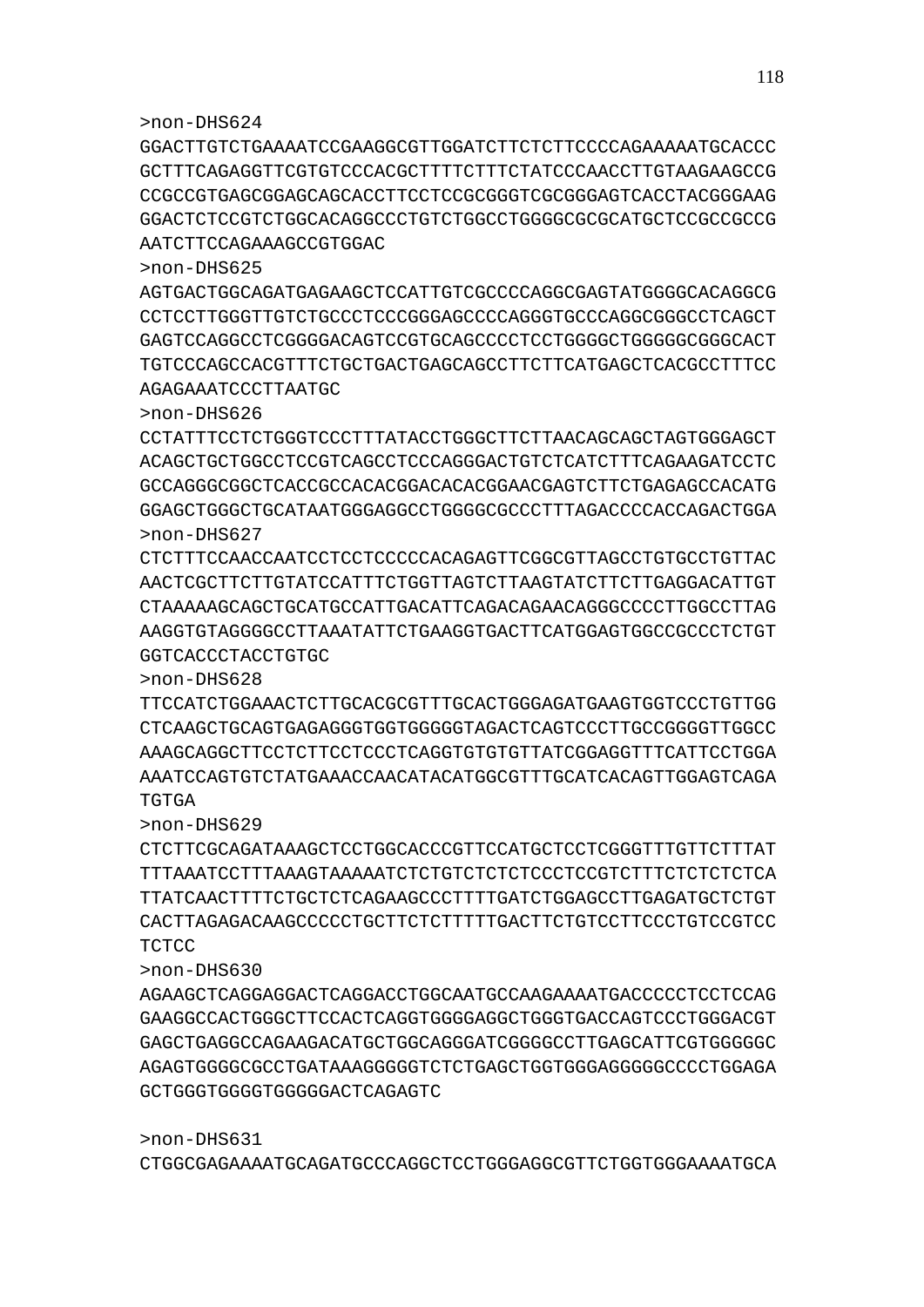>non-DHS638 ATTCCTCTCCCTGTTCTCTCCAGCCACCATCAGGCTGAGTCTCTCCCAAGCTCCAGG TCACAAGCAGCCCCCTGGCCCTGCCATCCTGCTGTCTGCTCAGCAGCAGGCCCTGTC CCTGCTGACCGGCCCCTCCTCTCCAGTGCATCCAGGAGCCAGCACACTCTCTGGGTT TTCTTCCCACTGTACTGGCTGCTCCTGCTCCCCTCCTCAGCCCACCCCTGTTGGGCA

CAACAACCATTCCCATTC

>non-DHS632

>non-DHS633

TGTGT

>non-DHS637 TGTGCTCCTGTCTGGAACCTGCCCAGCCTGCAGCTCCATCCCACCTGCTTGCCTACC AAGGCCACAGCTCCGGTGACTCCTCATTTCTCTTCTGCCTTATTTTCACTCTCCACA GCTGGGTTCAGCAAGCATCCCGCTCATCCTCCTATCCTAAACACCCTCTTGACCCGA TGTCCCTGCTAGCTACCTCCCATTTTTTCTACTTCCTTTTGCAGCAAAAACTCCTCA

CAACAGTGTAATAAGGGCCATG

>non-DHS636 CTTCGGCTGCTTGGAGCTAGTGAGCCACCGGCCACGGCAGGGATTTGAGCAGAACTT GGGGGCAGAGGGATGAGATGGTGCATCCCTTGAGGTCACTTCAGGAGATGACACTCC TGTGGCTAAGTGTAGCTTCCCAGGTCATGGCTCCCAGGTCAGGCCTGGTCAATGGAG AATTAAGTGGGCGTTGGGTGGTGGATGGATGTGATTTGGCAGAGGGGACAAATGTGA

>non-DHS635 GAAAGACTGAGCGAGACAGCACTGCCTCAGCACAGCCCAGGATGCATCGATGACCCT GGAAGAGTGGGCCCCCAGTGACCCGTGAAGTTCCATGTGCCACCCTCACCTGCAGAC GCTTGGCCACATACACACACAGAGACACAAACATACAAAGGAAAGATCCAGACATTC AACGTAGAAAAGATATGGATGTGCTAAAAATCGCACAGAACCCGCTTAATCTCCAAA CCTCAGAAATGTTAAAGGC

TCACCACAGCCATGTGTAAATAACAGAAAGCACAGGCGCCAGGTCCCACTGCCGCCC ACCCTGGAGCCTCTGTAGGTCCCTAGAACCACTAAGCCCAGCGTGTTAACAGACGCA CGCTGACTCACTCCTGCCTCCTTGCTGGCTCACCCAAAACCGTCTAATTTTCTGAGG ACAGAACTGGAAGGAGGAGACAGAACTAGAAGGAGACAGAACTGGAAGGAGGAGAC >non-DHS634 AACAGAATGCCTGTGTCTGGTGGCTGCCTGCTAGCTCAGGCTGCCTGAACCAACAGG

TGCCGATACCAAACCTCCCCCAGGGACGGCCTGACCACTGGGCTTCACTGTGGCAGG AGGACAGAAGGAAGAAGTCTCCAAGGGACCAAGCCACCCAACGAGAGAACAAGGTCC TTTTCCTTGGAGCACAGAAGTTCATGGCAAAAGTGTGGTCCTGCCTAAAATACATGC

GTTCACAATTTCCCCGACTGACACCGTCAGCTTCCTAGTAATAAACACCGACTTCCT GGTCTTGGATAATCCCTCTGGTTCCAGGAATGCAGACCGGTTCAGCTCCACACAGCT ACCCAGACCACAAAAGACCCCCGAGGGGTGTCACCAGGGGAGAAGACAGCTTCGCCC TCAGTGCCCTGCCGAGTACTGCAAGCCCCTTGGGTGTCACCACAGCCATGTGTAAAT AACAGAAAGCACAGGCGC

GCTAGTCCCCTCACTACGACTGCAGCTTCACTCACCCACTGTGTCGGAGCCGGGTCT CTGGGTGCTGACGGGCAGCTCCGCGGCCAGGCTCTCCCCGATGTACTTGTTCTGGGA GTTGAAGCTGCACACAGGGGTATGACGAGGGACGGGGGGCAATGGCCCTCCGTTCAC AATTTCCCCGACTGAC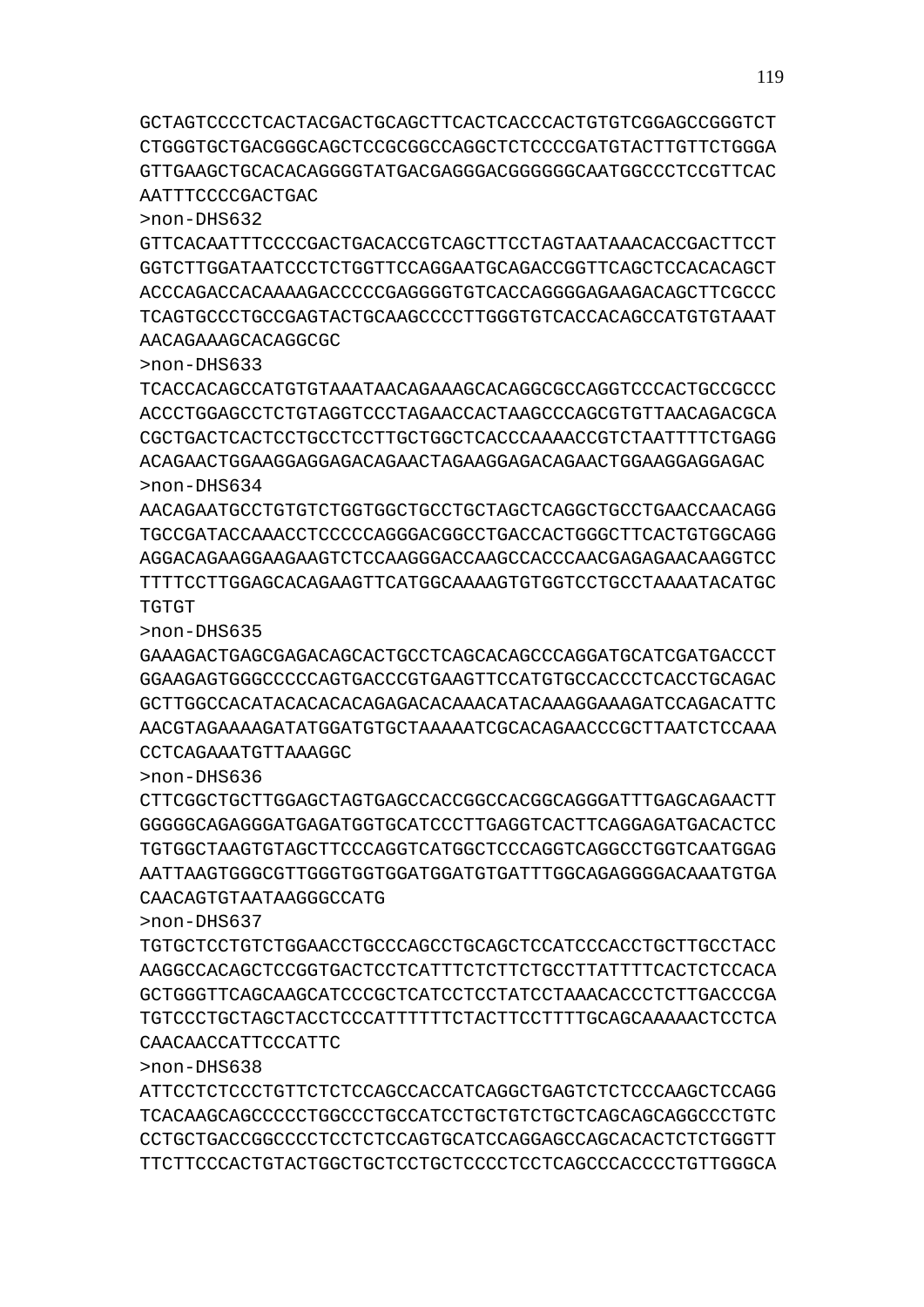>non-DHS646

>non-DHS645

>non-DHS643

CTTGCTGGTTGGGAAGTCCTAGAGGGAGGACTGGGTGGCACGCTGGCACTGTCCTGC CAAGAGGGCCACACGCAGCTGCTCACCAGGCGAGAGGGGGCAGGACTCACTCAAGAC GGGCCTGCAGCTGAATGGCTGTGAAGATCCCTGGCTGCAGAACGAGCCCTTCGGCAA GAGCCCCGGGGAGGGGACAGAGTAACTCCTTTGCCCTGCAAGGCCCCGCTTGGGTCT CCCCAGGTTCAGCTCC

>non-DHS644 AGATTCTCTGCCACGTTCAGCACCTCAAAGGCAGGGGGTGCATTTCACTCAGCTCTG CATCCTGTGCACCCTCAGCCATGCCGGCAGAGCATGTGTGGGGAAGGGCCCGAGGGA CCCCAGGGAAGGAAGAGCACTGTGTCTGCATCCAGAAGAAAGTTCTGAAAAAAATGG GAACCTCTGTGACTACAATGAACTTGTAACAAAAGCAATGACTTTGCTCTTCCAGGA GGC

GGCTCCTGAACAGAATTGAGATTGAGGCCACAGGGCCAGGCTGACTCCCTCCTGCCC CACGTGCTCTCCGGTGAGACCCTGCTTGGTCTGCAAAGCCGAGCTCGATGCCCTCCC TACCTCTTCTCTCCTAGGCCTCATCCACGGCCTTGTCTTGGGCCAGACAGCCATGTG CCATGTCTGTCCTCCCATGCAGCATCTGCACCGTGGGGGTGGGGGGGGAGATTCTCT GCCACGTTCAGC

>non-DHS642 CCATTTCAGTCTTCACACCAGATGTGATGGTGTCCCAGGAAGAAGAGGCCATCTCTT CCCATGGCTCTCTTCGTCAATAGAGAGTACATTCTAGAAGCCCCGTGGTAGGCTTCC CTATGGCTTGCACAGGACTGAATCACAGAACTGTGTCCTCAGCAGTCACTGGCAGGG GACAGGGGTCACCCGAACTGGGTGGAGGCCCGAACCTGACACCCCTGAGCTGTGCTA AG

>non-DHS641 GGTGATGCTGGTCTCCAACTGCCAGTCCAGCGTCCTCCACACCTTTAGGCTGCGGTC ATCAGCTTGAGAAGCTATGTATTTACCAACAGGGTCCCATGTCAACCCTTTGACCAA GCCAGAATGACCTCTCAGAGTAGCTAGAATTTCTGTGAAGAAAAAAGGAATGTGGAG AGGTGTTGTCTGAGGGAAACATGACCTGCAATCCATGGGCCATGGGATGGATATGCA AGAGAGGGGACTCAG

>non-DHS640 CCCTCATCCACTGGTGATAACTCCGTTATTTCTACTTATTCAAGCCAAAACCAAATG GAGTTATCCTGGGCTTTTCTCTCTCACTCCACATCAGTGCATTAGCATATCAAGGTG GCTGCTCATTCAAAGCACACACCCAATCCTGATGGCCTGATCACCTCTCACCCTGTC ACCACCACCCTAGTCAGAGTCACTGTCCCTTCTCGCCTAGACCACTGCAACAGCCTC CAGCTGCTCTTCTGGCTCCTGTCCCTACT

>non-DHS639 GCAGTCTGGTCTTTTCACCTACACTCATCCCCAGGGGACTGCAGGCAAACATAGATG GATGTGGATCACCTATATGTCAGCAACTCCAGGTTCACTGCTCTAGCTAGGCCCCTC CTCTGTGGAGCTCCAGATCTGTCTCCAGCTGCCTACATGATGCCCCCACCTGAACAT CCAGCGGGCAGCTCAAGACTTAGCACCATGTGTCCAAAAAGTAATTCTTGTCCTTCC CTCCCGTGCTGCACCTTCAGTCTTCCCCTCATCCACT

GTCTGGTCTTTTCACCTACAC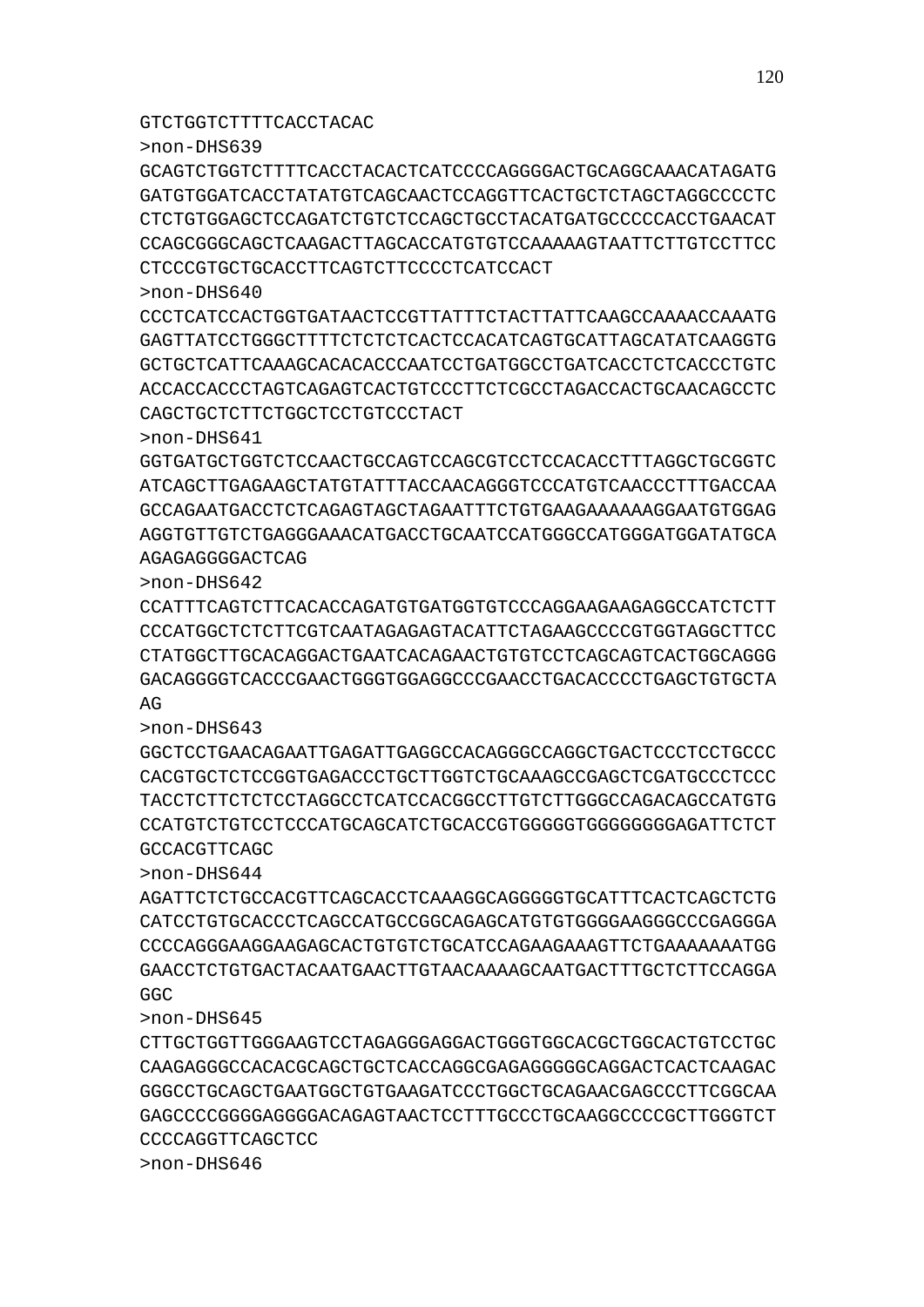CTGAGTAGCTGGTAGGAGGCTTGCAGTGTCGGGCGACAGGCAGGACAGGTGCTGCCT TCTTTCCCCTCTTGACCAGTTTCGTAAAGGAGTGGGCCCCTGGCAGCCTCCAAAGGT GACCCATGCTCCTTTCTGCCCTTCCCTCCTTCTTTCCTGTTTAACTCGTGCAGGTGC AGTGGTCTGGTGTCTTTCAGTCCGCTGACGTCTTCTGTATCCCTGATGACCAGA

GGGAGGTGAAATAC >non-DHS653

>non-DHS652 AGGATGTGTTACCGGGCTCACGGAGTGACTCAGGGAACTAGTGCCGCCCCAGGGCCC CAAGGTGGGCGGTTCGGTGATTCAGAGAGGGCAGCTCTGTGTTAGGACACACTGGGG CCAGCCAGGAAGGGTGGAAAAGATAGGGACCAGCGTGAGCATAGAGGCTAAGGGACC ATGGGAGCTCCAAGCGCGCTCACAGTGGGGACCAGGTCCTGGGGGCTGGGGACACCA

GCAGCTCAGCTCTCTGTGCTTTTTGGTGTGCAAACATTTTCCAAAGAGGCATAATAA CTACTGCAGGATGAGCCTAATCACAGGGCAGGCTTTCTTGTTCAAAATTGGAATGGG GGGAGGAAGCAGAAACAAAAGCATTAATTCAGGCCCACGAAGCCTAGGCTTAAAGAG CAATCCATCTGCCTCTTGAGCTTGAAGGCCTGCTCTCCAGAGGGAATACTCACACAA  $\Delta$  $\sim$ 

>non-DHS650 CCGGAGGATGCACTATTAGACCACGAGGCGAGGGGGCTCTGGCACAGGCATCCCTGG GGCAGAGGCCAGGAGCCCTTGCCAGTTTCTTCCTCCCCAGAAGAGGTCACGATGAAC AACATGCCCCCCGGTCAGCCTGGCTCTGCAGAGCTGGAACAGAACCAGATGTGCAGG GCAGGCTGGGCAGGGCCGGCCATCACAGGGCAGCGTCTCCACCTTCTGGGAGAT >non-DHS651

GTTCCTGAACCTCAG

>non-DHS649 GACATAAGTCATTGTCACTGTCATGGCCCAGAATGACTACTCAGGGCAAGAAAAATG CACTAAGGACAGCTTCCCTTTTCTGACATGGCCCACAAAGCTCCAGCTGCAGGCGGC AGGGGTTGTGGGGGGCAGGACATGAGGCACCCCATACAGGCAGCAACACACACCACA TCCCAGACAGGCAGCACTATTCGTATACTCACCCACTGCGGCCCTGGACTCACATGC

>non-DHS648 GTGCAGATGTACACAGGACACAAGCTTGGGCATACCCTCAGGCTGGGGCACATGCAG GAGCCCCACCCCCATGCCCCCACCGACTGGCCCAGGCCTCTCTGGGTGCAGACTGCC AACACAGGCACGTCTCCTGCAACACTACCAAATCTGCGGCCACCAGCATCCCTACCA CCCGCCTCCACGGGACTGTCCTTCCTGCAGGAGCAGCTCCTGGGGACAATGGCTGGT CCTGCTCAGAGAGGAAGGAAAGGG

>non-DHS647 GAGTGCTGAGACCCCATTTTCTGTCGAGGCGGGCCGAGTCTTCCCTTATCCCCAGAC GCCTAGCGGGCAGGGTTGGGCTGAATCAAATGGGAGCCCTCCAGACATAAGGAGGCC AGAGGCTGCAAGGAGCGGGGTCGTGACCGCTTACACCCCTTCTCCACAGCCCGGCCC GACCTGGAGGGCCCCCGGGGCACTGGGCGGTGAGCCACCTCCTGGCAACTCTCGGT

GGCCTCCAGCTTCTAATGTTCTAATGTGCAGGGGCTTGGCCTGACCAGTCCTACCCT GGAACCTTTCCAGGCCCCATGTCCTGCTCCGCTGGGCTTGCCTGTTGGGATTCTACT GGGGTCATGGAGGTGGGTGGCCCACAGAGCGGAGCTCGGGAGACCCCCGCAGTCCCT GGAGTAGCCACATGGGAGGGAGGCCCGGCTGGCAGGAGCTCCCAGTCCCTCCAATCC TGTGGGTCAGAG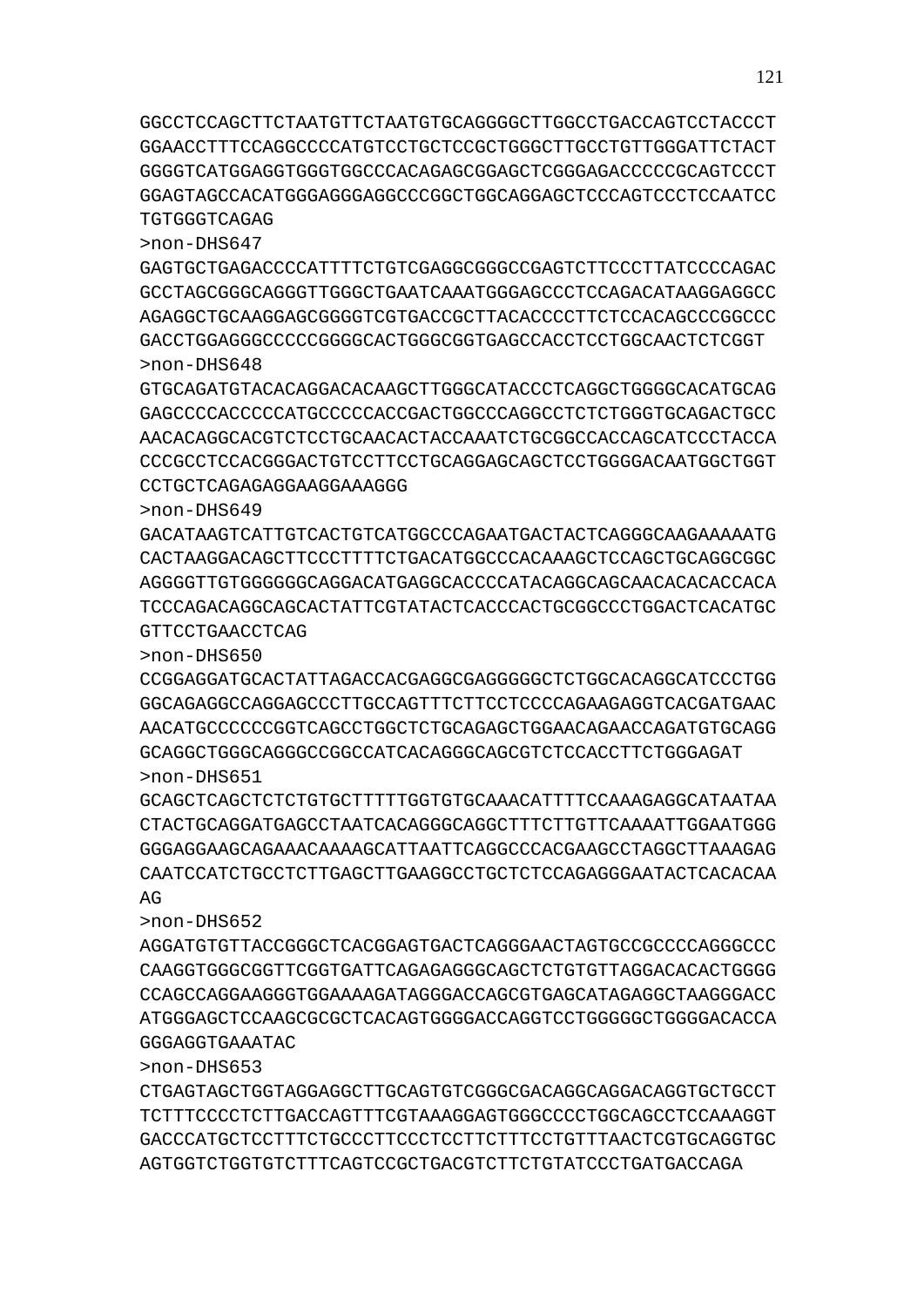>non-DHS661 ACATGAACATGAACTCAGTCAGCATCTAGCTCATGGCTGCTGGAAATAGTTGGCAAT

## GGACGTGGACGAACTAACAGGACAAATTC

>non-DHS660 GAACTGTGGACAGGACCCTCTGGGGGGACTAGGCCAAGGCTCTCCCACCTCTGGGGA CCCGCGCCCATGGGCCTCAGATATGTGGCTCGAGAAGGGGGAGTGGGGGCAGGGCCC CTGGAAAACCCCTCGAGGCCAGACCCACCACTCCCAATATCCGTAAGACCAGGGGCT TGAGTCTTTCCTGCAGACAGATGTGGGCAGGAACCCACCCGACTCCCAGCTACGTGG

>non-DHS659 TTCCTACTTCTGGCTGTGTGATTTGCGACACGTTACCCCACGCACCTGTACCACAAC TTCCTCATCTCCCAAATGGGATGACAGTAGTTAGCAAACCTCCCTGGACTGCTGTGA GCATTCTGCCAGAAAAATGTACTCCAAGCTCTTGAAGTAGGCCTGGCGTTTGGTTGG TGCTCAGTACATATTCAATGTTTCTGTCGCTGGCGTCATCACTGTGTTCATGGCAGA G

CTCCCATCTTCCCAGCTTATAGACCTGAATATCCAGGTTGAGAATAAACCATTCTCC CAGGGCACCATAGCCTCCAGGAAGCACCTCCTCCTTCCACCATCCGCCTTTCAGGAG GGGCCTCCTGGGGGGGCTGTCTCTCTGGGACTGCAGAGGCTGCTGCTGTGTGTATCTGGGGC TCTGACATGAGTGAGATTGTTCCGGGGCCTGTGCTGCCCAGCCTCTTCCCCAACAGC **TTCCT** 

AAGTCAGCATGGGGTTCAGGCCCCGCCTGCCTGATGGGCGAACACACCCCCAAGGCC CCCGTTAGGGCCAGGAGGCAGGCTGGCAGCCAGCGCAGGTGCAGAGGGGCCCCGAGG CTTCCATCCTGAGGTCAGCACTGGGAGGACAGAGGCTGCCTCCTTGCAGCCCGAGGG TTGACCAATGGCACTCGCCGCATCCCTTCCCAGAGCAGGCCAGCCCCACGGGCATCA TGAGGGCCTGCGTTTGGTTTAATGCTCCGCT

>non-DHS656 CATCTGTGTAGCCAGCAGTGTCTTGTGCCCATCATGGGCCCTTGGTAGACAGGGAAA GTGGCAGTGGGTAGAGGCTGGCTTCTGGGTAAGGTGTCGAAGAGGCTGTGGGCTGGG TCGGGGCGGGGTGTGAAGGGGGCATGCAGGGGGCTTGGCATCCGCTGTGGCAGGCTG CAGTAGACGAGACCCCCCCCCAGCTCCCAGTTCAGATAGTGACGTGTAGGGGTATCC TG

>non-DHS655 ATTAAGAGCACCTGACATGAGTGGGACCATGACCCTCCGCCAGCTCTGCGTAACCTT GTGGTGTAGGGGGGAACCAGCAGGGATGCTGCCCAGTGGGCTTTTCTAGGGGGAGGT CCTGAGATGACTTCTTAGCCAGTGACCCTGGCTCACGCATGCTGTCATCCTTTCCTG CCCTGGATGCACCTGGAGATGACCAGTTCCTCGGCTCATTGCATTCTCCAAGGCCGC CTGGGGAACCAAACTGCCCACAACCATGCTTAT

GGGGACAGGGGACAGCTGGGAGCAGACATTG

>non-DHS657

>non-DHS658

>non-DHS654 AAATTTAGCAGGATTGAGGGTCAGAACTTGTTCTCCCAGGAGGAACCTTGGTCAGAA GGTCCTTGTGTTTATGCTGAAAAGCCTGACAGGGCAGCTCAGCCAAGAGCTGGGCAG GGGCTGGCTTGGCTGTGCTCAACTACCCTCTCAGCTGGGACTTGAGTCCCTTAGCGA ATGTTCTGTGCCCAGTCCTCTGCTGGGCGCTGGTGGACCCCAGAATGGGGGTAGGGT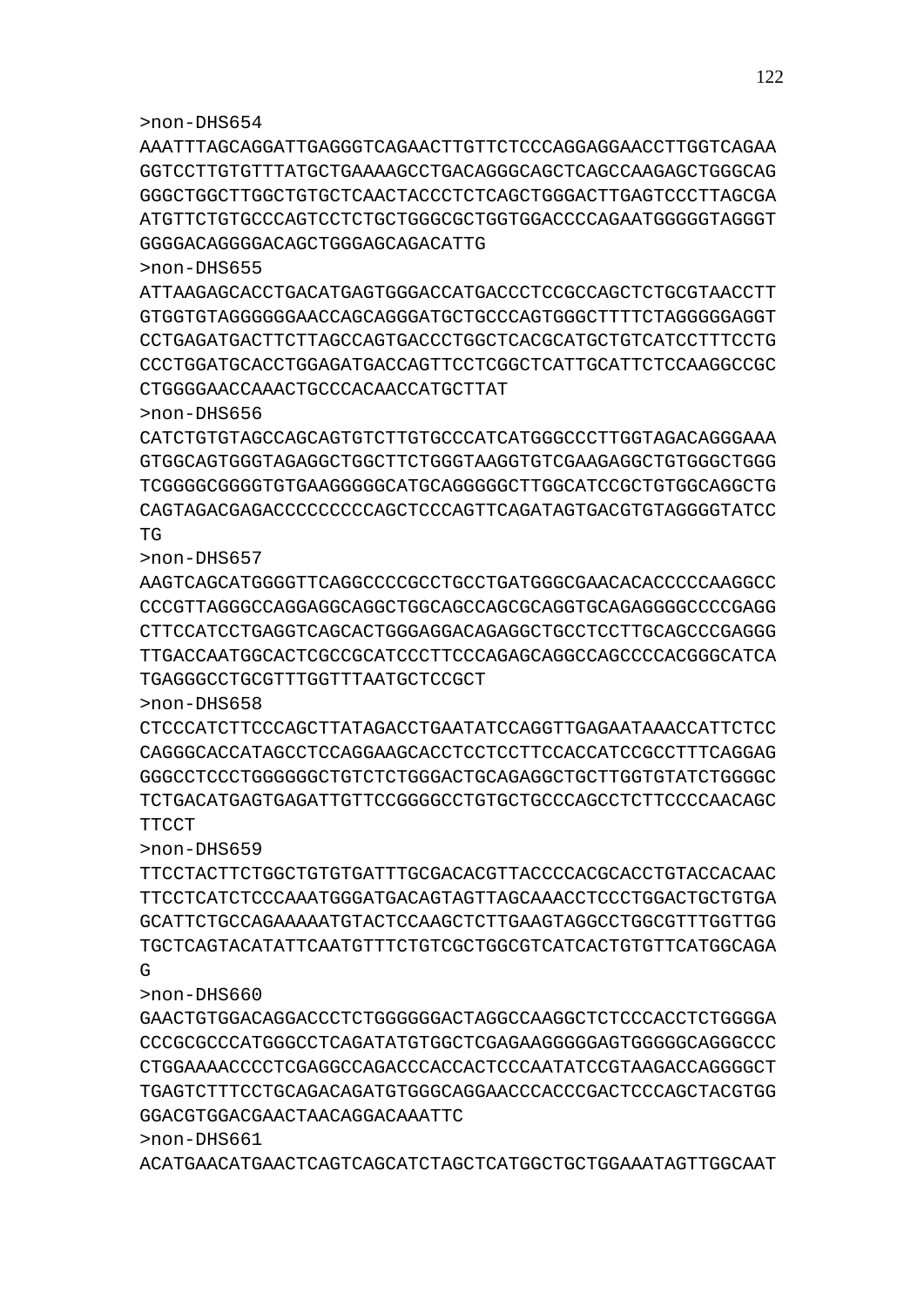CTCTCTCTCTCCAACACAGCTCCATCTTTCAGCATGAAGGGTAGGGAGATTTCTCAC ATGCACCAAGGTAAGGTGGAGGGGTCCCTGGAAATCTAATGGTAGCTGAGTCTTGTG GGCCTGAACCACTGTCCCTTGCTCTGCCCAGAAATGGATTTGTGAGATCACAGCCTA AGTGACTGATGGA

>non-DHS662

GGCCAACAAGGGCTAAATTCTATCCCCCCCCCCTCAAAAAAAACAATAACGATTTTG GGAGTATTAGAGCAGAAAACGTTTGAAAACATGAACAGCTCTCACATCAACACAAGA CATGAAACTCTGTTGGCAAGAGAGGCCTCTTTGGGGAGAGTGCTCACTCCTCTCCCA CCCACTCTCTACCACCTTCAACCTCCTGTCTGGGGCACAGTAACAAGGGGTGTAAGG **GGTGTAC** 

>non-DHS663

GTAGAACCCAGAAAGTGGAGAGGAACAGAAGTAAGAGAACCATTCCATGAGAGAGAA GGTCTGGTGTCCTTTCTGGTTGTTTCCCATAGTCAAGGTCATGCTATCCTGGGGTTT TTTGTGCAGCATCTTCCACATCAATAGGGGATGAAATGTTCTCCTTTAATTAGAAAG CCCTGGTCGGCACCAAGGAACTCTTGTCATACCCCTCTGTGAATGTCTCTTGCCATC CTCAGTTA

>non-DHS664

GACATGGTAAGTAAGTGCCAGTGCAGGGAACAAATTCAGGTCCGACTCTAAAATCTG TCTCTTTCCAGATCTCAAGGCACACCACTGAGTTGCCTTTCACCTTTCTCCCAAGAT GAGGATTGCTCTGGCATGACTTCACCTTTCTCTTCTGAAGCAATTCCGAGTTCACTT CTCTGCCCACTGACAGTTCACTCTCCTTTCCCTGCCACTGTCCCTTCTGCAAACGCA CAATCTTTTACC

>non-DHS665

GGTGTAGGGTGTGGAGAGTGACTACGCAGAAGGGAGGGACAGGGGAGTGGACACAGG CTTCCGTCCTGTCAGGTGCAGTGCCCGCCACAGGCTTCCTGAGGCAAAGCGGCATCG GTTTGGATTCCCGAGGCTTCATCCCTGTCAACAAGGTGGGGTGGATGGCACTGGGTG GGGAGGACCCGGTGCTGGGCTGGGAGTGGCAGGAAGTTCAGGTCAGGGCCCCTGTCA CACCCATGGAGCTCT

>non-DHS666

AGAGCCTCCAAAGAGAGCTGAGGGGATGTGGGGCCCCAAACTCATTAATTCACTGAA GACACAGGTCCCACAGGGAGCGGATGATGAAGCAGACCCCCTCCTGTCATCACCCTC TCCTGGTGTAGTGTGGATGCGAGGCCACGGCTCAGTGATGGGCTCACCACCCAGAAG TGGGGAGAGACTTTGGGCCTCCCACCCAGTGGGGCTTGGCCTGGCTTCTGTGGCCTG GGCGTGTTGTGGACTCAGGCACTG

>non-DHS667

CTGATGTCATGGCTGGACAAAGTCACGGAGTAAAGCCAGCAAAGCCACCCTCTTCCT GTGTAGTCCTTACAGGCATGACTGGAAAGTTGGGGGGCATCTATGGTAGACATGGCA CAGCCATGAAGAGACCAGTGGGGTGGTGCAGGGTGGACTTGGGGACCCTACCCCTGA AGACTGAGGCCCTGCAGCTACCAGGTGGGCTAGAAGGTAACTGGAACAGGCCTG >non-DHS668

GCTCCATGTCCAACTGCCATAGCAGCCTCATGGCCGGCTGTCTGGGCTCCCACAGCC GGGACAGTGACCTAGGTGCCCAAGGCTCATTGCCACCTGTGAGGGACAAACTCCTGC TGGAGAAGAACCTCAAGCGGCTGCTACAGCTGGAGAGGGAAGGGGTGAGAGCCAGGG CCATGGCTGGGTGGGGTGGACTCCCATGGAGAGCCCAGGGCTAGGGTCAGCCCTGGC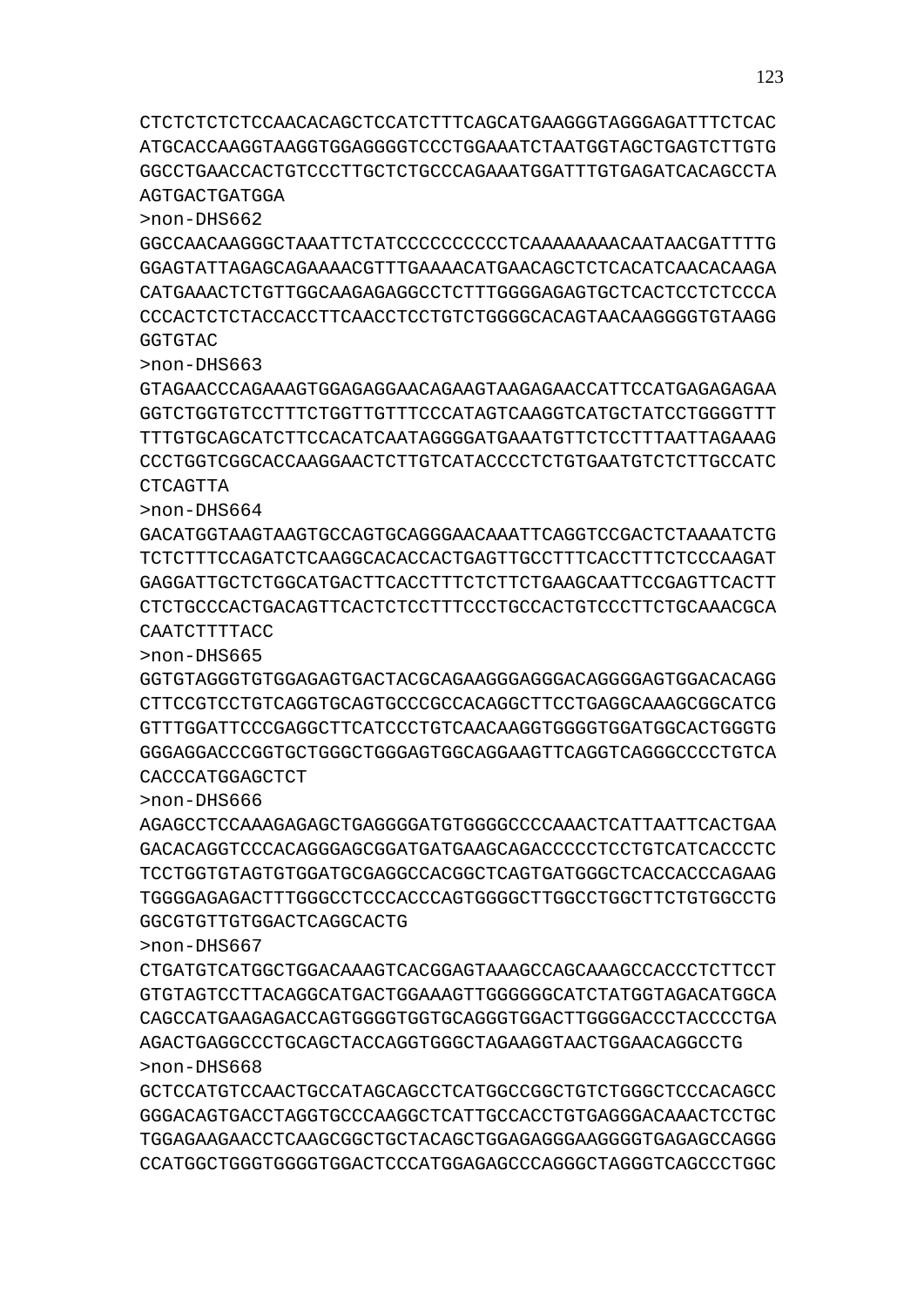TTGGCTGCTCCTGAACACTTCACAGAGTCACCCT

>non-DHS669

>non-DHS670

>non-DHS671

ACCTCAGCAGCC >non-DHS672

>non-DHS673

>non-DHS674

CTGCTCA

>non-DHS675

**GCTCCCTCCT** >non-DHS676

GCACAGGAACACAACTCCCATGC

GT

TAGCTGCCATCGACGA

GTTTCGCTCCTGTGCCTACCTGGACAAGAAGCATACCATC

ACTGTCACCTGAGCCCCTAGTCCTCCCCCTCTTAGCTGCTGAACCCCTGCCAGCCCC ATGAGGCTGGGGTGAGCCTGTGCGTGGCCTAAGCAGACCCTCGGCCTCCAGCTCCCC TGCTCTCCCCAGAGCTGGAGCCTAGTCCCCGCCTGTGTGTCTGAGGTCGGTGCTGCC TGGCATGGTGGGGCTGCCCCAGGGTGAGGGCAGGGGCTGAGCTGGGACCTTGGCTTG

ACCTGGGGACAGCTGGAGTTCCGGGGTCCCCTGGGCAGCCTTGGGGGCTAATGACCT GCCCTGGTGGGCAGCGCAGGGAACCACGTGCACACATGCGTCCGTGGAAGCTGCAGG TTCCCAGAGCTGGCTGTAGAGGGTGGGCAGCTCCTGGTGTGCTCTTAGGCAGGCCAG GTGCAGAAGGTGCCATGCTCTCCCTAACCATCCAGCCCTCCTCCCCAGCTTCATCAC

TGAAACGCCAGCAGTACGATATTAAAATCCACTTAGAAGTAAAAACTTCAAGACGGA AATATGCCACCAACACTGGCGTCAGTAATCCATTTTAGAAAGCCTGCGCGGAGACCA CCATTAGCACCGCTGAGGATATTTAATGAAAGCCGTTGGCTGCAAACAGAGGCGAAG AGAGAAAAACGATTATTTCGGTGTTCTGCACACACGCGGAGGCAAAACGCTTTCAGG

CTCAGGGAGGAAAATCAGGTTGCTGGCTAGACCAGGAGGGTGTAGGCCACCAGGGCT CTCTCCAGAATTTGTCTGCTCGCTTCGCAAGATTTGCAGATGGTCCCCAATATTAAA GCAGCTTCCAAACACATCTGGACATCAAAGGGGACAAGATGCTCAGAAGTCAGGAAG AAGGCAGGACTCGGGCGACAGAGTTCAGAACTTGTGGTTTATTGACACTTCTGCATG

AGATGGTCCCCAATATTAAAGCAGCTTCCAAACACATCTGGACATCAAAGGGGACAA GATGCTCAGAAGTCAGGAAGAAGGCAGGACTCGGGCGACAGAGTTCAGAACTTGTGG TTTATTGACACTTCTGCATGGTGGGTCCTTGGGAGACTGCCTTTCTGGCATCTTGGG ACTTGTCCCTAAGAATAGGGAAGACAGTCATCCTGTCCTGGAGCAAAGCTCCCCCTT

CTCAGCCCTGAGTCACTGCACCATGCAGATCCACCCTGATTCTGGTCCCTGCAGAGC AGGCTCCTACACAAGGCAAGAAGATGCTCCAGGGACAAGCCAAGGTGTATGCAAGGC CCAGGTGCCTGAGAAACACGTCTCACCGACCTTGGGGCAGGGGCTGTTACAAGAGGC TTATAGTCTAGTGGCAGAGACAAAAACCACACTCAAATCATTAGTGTACGGTATGCA

TGCTGTGATTCCTCACACATAACATGTATCTGTTTTAGTTTCTTGGTTCAGTTCTCA GGCTGTGGTGACTCAGGAGCCCTCACTGACTGTGTCCTAAAGAGAGAGACTTATTCT CATGTGTGGCTTCAGCACCACAGCACTGAATTCAGCAGAAGCCTGGTCAAGTCCTCA GGACATTGATGTGTAACACAGATAACAAACACCCCTGGATGCCCACTTGATTCTCTG

124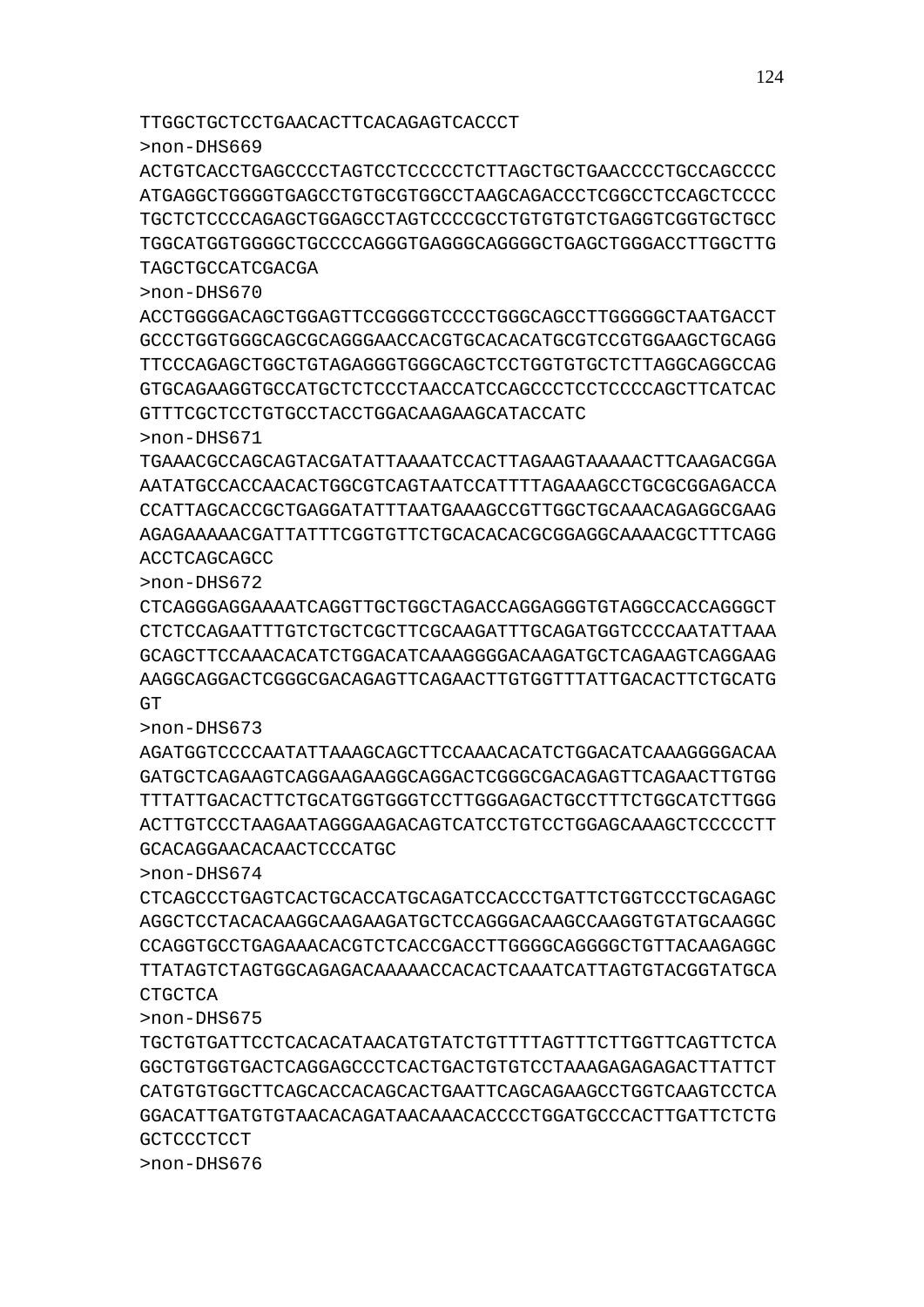CCTCTGTTTCCTCCTCAGTAGTGGGAAGACCCCCTGTCAGGTGGGCCAGTCCATGAC ATCTACAGAGGGAGCAGGAACCTCTCCTATTTCCTGGAGGAGAGCTGGGGTGGAGGC TGCAACCCAGGATCATCAGAGGAGCTGGGGTCTTCAAGGTTCCTAGGGACCCCTTAA GCGGGGGTCAGAGTGGCTTCAGCGGTCTTATTGCTCGGTCCAGACAGAAGATGTTTC CAGTTG

>non-DHS677

CCAGACAGAAGATGTTTCCAGTTGTGAAAAACGACTTCAGGGACAACAAAAACAGAG ATTCGCCTCTCCAGACACCAGTGGTTGGTGTGCCTGGAGTACTCCTCGTACCAGGCA GGGGAGAGAGTCCTAGACAGAGGAGGTTCTAAGTGTCACCTAGATTTCAGGCCTCGG GGCCTGTATTGGGTAGGTGATGTCACAGTGAGTTGATGCTCTGTAGCCCCTTCCCTA GGAGGTGGCAGAGGGAAGAGCTGGTGGTCCTCTGAGGTGTGAGTG >non-DHS678

CGCCTCTTTTCATGACTCCTCGGCCCTAAGGGCTTTTCATTCATTCATTCATCCATT CATTTGTTCAGACTCACTCATTCATTCATTCAACAAACTCTCAGCTGTGGGCCAGGG GCTGGTGTATGCAGCCCAGGACCACCTGCCCTAGAGGAGCTCACAAGCTTGGAGAAC GACATGGAGACACCACTGCCCCCACCCTGTCAAGTCTCCAAGGTTGGCACTCTG >non-DHS679

AGTCCACAAGGACAGCTCCTGAGAGGCCATGTGTCACAGGACCCACCACGGGCCTCC CACTTAGCCAGAGCCATGGCAGAGGCTCTGCCCCTCGTCTTTAGTACATTCACACAA GGGTCAGTCAGCAAAGACAGTCACTCTGCTGCCCTAGGAGGGAAAGGCAAAGTGGAG AAGCTGGCACCTACCAGCCCACACTGAGGGACAGACACAGGTGGCTGTGACCAGCAG AGCCTGGGTCTT

>non-DHS680 CTGCAACTACAGTGCAGGATGGGCTGTGATACTCAGCACTGTGGATGTCTGTCAAGG

CAGGGTGTAATGGACTGGAGGTCAGAACGTGTGAGGCCCTGGATGAGCCTCTCACCT CCCCACCCCCAGCCCAGGCGCTTGTCCCACACAGCTGCCTTGGATGTCATTAGCTGG AAAGCCGTGAGTGCCTGATGGGGAAGGAGTGGGGTGTGGGGAGGTGTTTAGGCTGTG ACAAAGGGATGCTAACTCCAAAA

>non-DHS681

GTTTAGGCTGTGACAAAGGGATGCTAACTCCAAAAACAGGCCCCCAGTCCAGAGGCC TCTTAAAATGCAAATATGCCGCACCTGGGAGGGGGACAGGCCCCTGGCTGAGATGAG GAAGCCTGGAGGATGCCTCTGTTCCCTCTCCCACCGCAGGCCCATGAGCTCTCAGAC CAGCAGGAGGCTGATGCTGGAATATGCGCGCACCTGCTGGGGGATCTGTGCGCCTCA GCTCCAAAGTACAGGAGCTA

>non-DHS682

CTAGACTCCAGTGTCCATGTCAGGTCCCATCCAGCTGGGATGCAGGAAACCAAAGGC AGCCCTCCCATGACCCAGCACTGAGGGCCAGACCTGTTACCAGGAACGTTGGTAACT GGAAGAGCCTGGTACTTGGGGCTGTTCTGTGCCCCACAAACAGAGGGACCGGCTGTA AGGAGACTGGCCTGATGGGGAATGAGAGGGGCTGAGCCAGAGGTGCCGACACGGTAT GTTTTAAGTAAGGTC

>non-DHS683

CCGACACGGTATGTTTTAAGTAAGGTCCAGGTGGCTGCAGGCGGGATGGAAACACAT CCACCATTCATCACATCGGCCATTGCATCTCCAGGCTAAGGGGCCACAGGAGCCTCC CAAAGAGCCAGGCTGACCTGGGCCCTGTGGCCAGCAAAGAAGTGTTGCTGGCTGAAT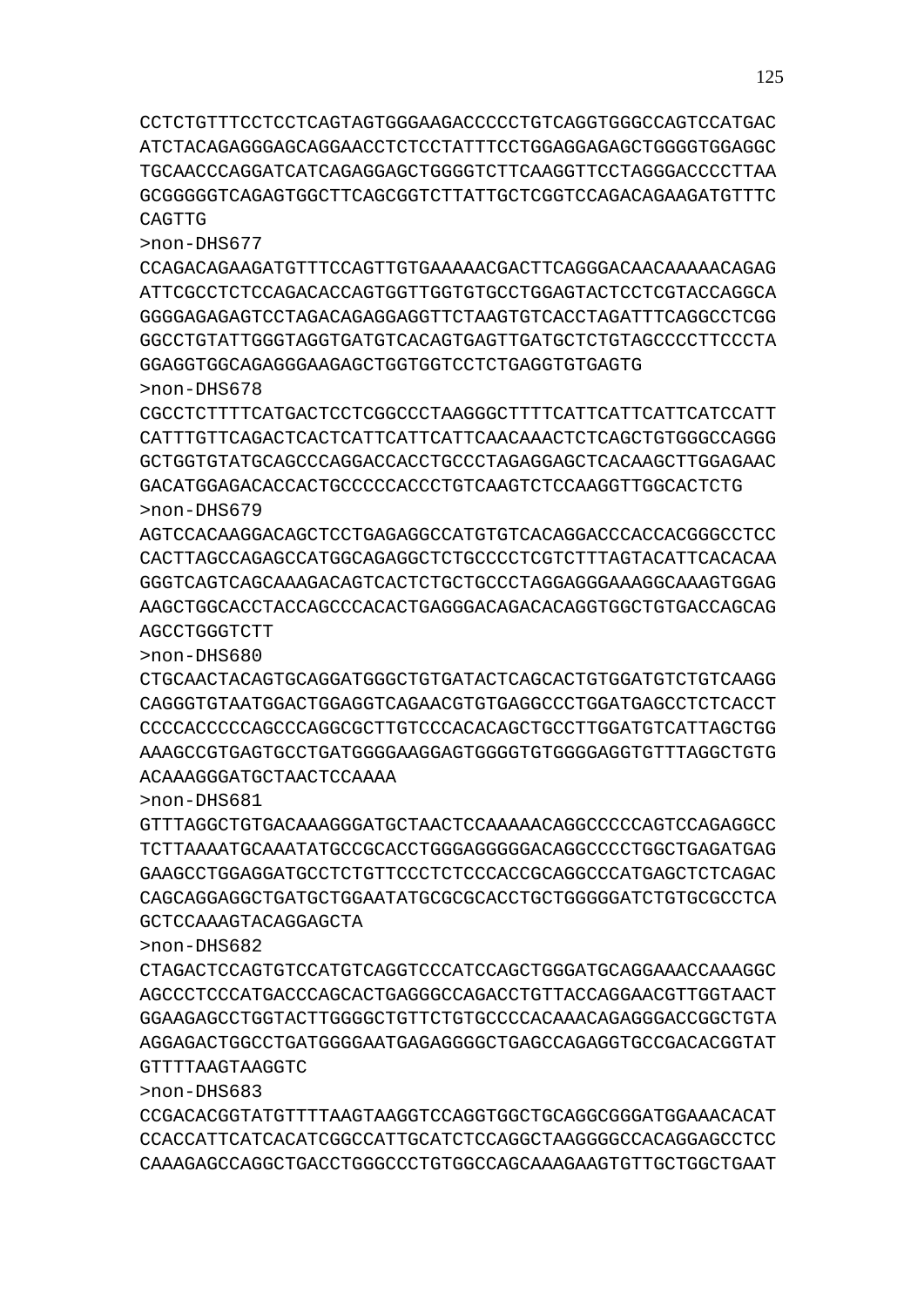CCCCATCTGCAGCATCGAGACCTCTCCCACTCCGTCCGGCTGAGCTGGCCCTGCATT TGGGTAGCCTTCC

>non-DHS684

CAGTTCACCTGCACTGGTTCTCCTCCTGAGCCTGCCTTGTTCCGCTCTTGCCCCCAA TGATCCCTTTGCCTAGCATGTCCTTCCCCATCCTCACAGCTCAAAGTCACCTGGGCA GCTTCTTGGAAGTCTCCTCCTTCCCTGCATTCCATCTGTCAGGGCTCCAGGGTCGAG TGGGAAGGGGTGTTGGAAACTCCATTGAGCAGCTCAAGGCCAGCGCCTCTGACCCAC CTCATTCCTCCAAACAATGC

>non-DHS685

AAGTGACCCCACAGCTTAATCTTCCCTTCTCCTAAATCCCATTGGCACACTCCCTTC CCCTAATTCTCTATTTACTTCTCTGCTTCCCGCAGTGGACTCCAATTTCCCTGAGGG TGGACACCATGTCCGTTCTCTTTCCTTGTCTCCCCAGTGCTAGGCATATACCAGGAA GCTTTCAGTACATGTAGGACAAATGAATAGTTAATGGACTTGAATCAAGCTTTACAG TATAAAAGCACTTTCACCATCTCAGGTGATCC

>non-DHS686

ATAAAGAGGCCCATCTGGGTAAGACCTGTCCCGCCTGCTGTGGGGTATTAGGGCAGA TGGGGTCTGAGGGGTCTGAGGGCTCTGAGAGCAGCTGGCAGCTCAAGGACATCCGGA GTTGGAGGATGGAGCAATGCAGGCCCTTGTGGTAAAGACAGTCCTGCAGCCGCGCAG GCAGGGATGCTGCAAGTGGAGTGCCAGGCGGGTGCGGAGCCCTGTGGGACTGTGGAG GGGTCAGAGGGAAGCCAGGATTTT

>non-DHS687

GATTTTGGGGTCTCTGAGAGTTTGGAGAAGGGGAAGAAGATTAAAGCTTGTTTCAAA AGTTTCTAATCAGGTGGGCAGGGCCAAGGGTGGCTGTGGGGTGAGACCCATGACTCA GGGTGGCCCACTGTTACTCTATTGATTTTTGGGCGTTTTTTTCCAAATTGATTATTC TTGCTGAATGAGACCTGAGTCCTTGACTGTCCCCTTAAAGCCACCTGACTTGTTTTC AGTTCCACTGG

>non-DHS688

TAAAGCCACCTGACTTGTTTTCAGTTCCACTGGCCTGTCGGGCTGTTTTCTACTCAA CTCCACTCTTGCTTGTCTGCCCTCCCTGCCTGGGGCCCAGCCAGCAGTCAGCTCAAG GGCCAGATGAATTGGGTGGCTGTGCTCTGCCCACTGGGCATCGTGTGGATGGTGGGT GACCAGCCCCCTCAGGTGCTCAGCCAGGCCTCAAGCCTTGCTGTGTACCTCAGAGCA GCTCCGTACCCTGATGTCACAGCAAAGAAACTT

>non-DHS689

TACCTCAGAGCAGCTCCGTACCCTGATGTCACAGCAAAGAAACTTAGACATGACACA AACTGTGGCTTCCCAAGGCAGCAAAGAATGGCCAGGGGTCATGAGGGCCGTGCCCCA CTTTTGGACAGACCTACTCTAAAGTCACGCTACCTGCGTGCAAATCATAAAATCAAC ACTTTTGAGGAGATCACAGCTATGCCTTCGTAACACAGCCCAGTCCGACCAGATAGA CGGTGCCTCGT

>non-DHS690

GCCAGTGATTAAAGTTCATCTCACACACTCAGGAAAAATAATTTGACAGTTATTTTA GGGAATGAAAGCTAGGTCGTTTCCCCGCATAAACAACATAAGCTTCTGACTCTTACC TCCCTCTTGATTTATTTAACCTCTGAATAGATGGTCTATATTTAAATAAGCAAGTAA AACACCGTACAAGTTAATACACAATGAAGACAGTACAGAGCCTATAGATTTGGG >non-DHS691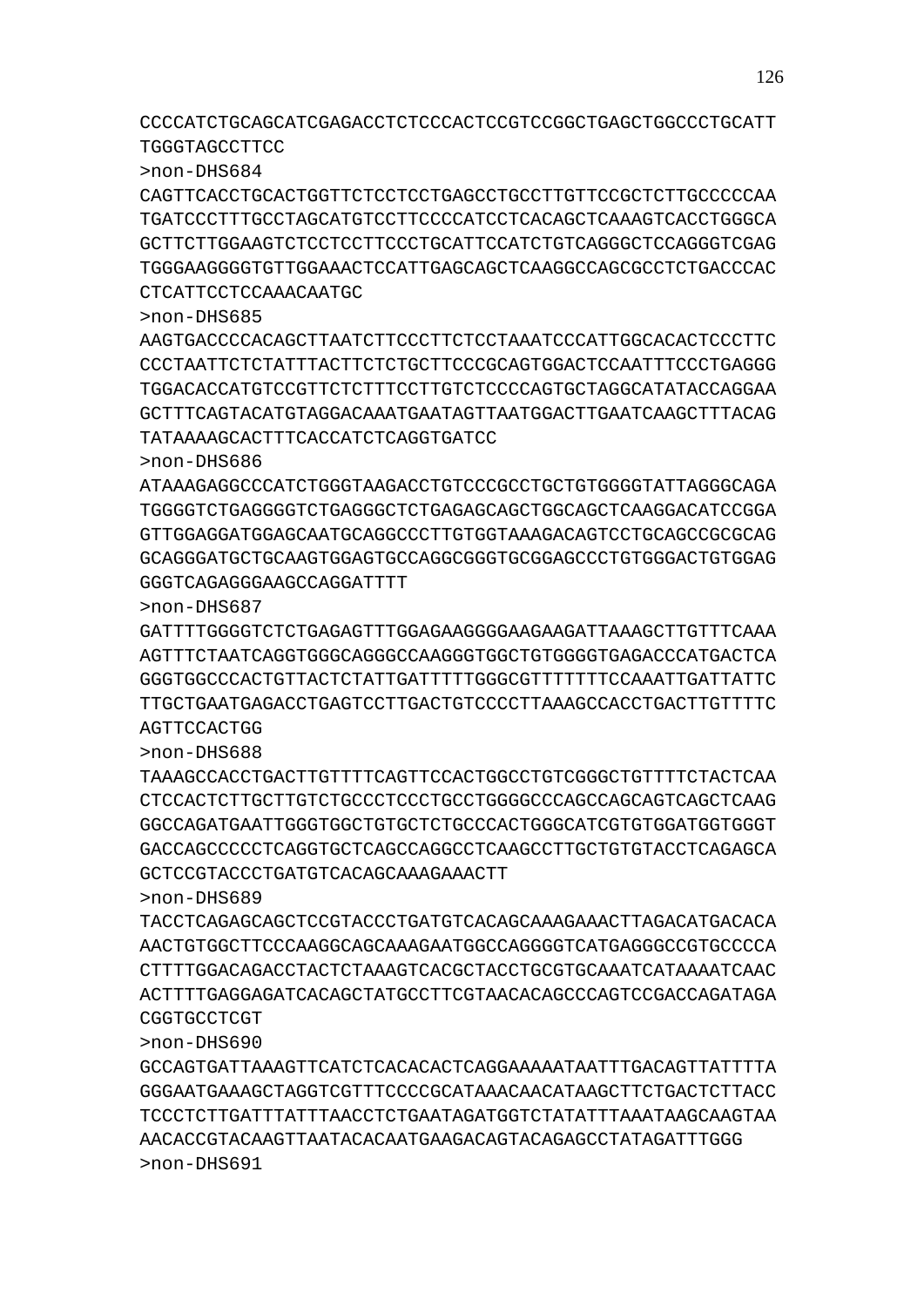CCCTCCTCTGGTCATTCAGGGGCAGGTAAGGTGACGCCAGCACAGATGGCGGGCGGC TCTGGGAAGAGGCAGGCGGGAAATCCGACCCTCCTGACAGGCAAGCGGGGACCTGAA AGGTGGTATCCGCCTGAGCTGGGAGACAAATGAGGAGAGTGATGGGGACCCAGGCCA GGGATACAAGCAAGCAGAAGGCCACCAGCATCTATGACAAAAGTGTTTAATGCTCCA TAATGTGCAGC

>non-DHS692

ACAAGTACCAAAGCACCGACACTTGAGTCTGGGCTCCGAGTGGTGCACGTTTAGCCA AGCCACCTCCCAGCTCTGAGCTTGGGTTTCCTTAAACAGCAAATGGGAGGAAGGACC CTGTCCTCCCCAGGTCACAGAATTAATAAAAGCTTCTACCGGCATGCAGAGCCGCGA TGAAAGGTTGCAGAACAAAGTCATTAAAGTGATGATATTTACACTGAGCCATGCAAA GC

>non-DHS693

TGCTGTTTGGTCTCTAGAAACAGGGTCACTTTTTTAATGTAGTAAAGAAGTAATAAA TGGTGGCATTACACATTGTGATATTAATAGCGCTGTTGCTCATGTTTCCTGTAACTC GCAGTGGCCCTGGGAAGTGGACGCCTCCCCTCTTCACTGCCCTGGAGGTTCAAGAAC TCGGCTCGCCAGGCTGCTAAGTGGCAGGGCTGGGATTTGAACCCAGGCCTTCTGGCT GCATTCCATG

>non-DHS694

GCAAAAGCCTCTACAAGACAGTCACCCACAGATATGCCCAAGAATCAGTACACAGTT TCCAACCAGAGATCTCCAAAATGAAACACTCAGGGCTACACATAGGAAAAGCACGCA CACACACACACACACACATACACAGACACTTACTTTTGTGTCCTTCTGGCTATGCTG ACGAGTTTTCCTGGTGAAGCCCGGGGCTCACAGAGTAATCTCTGCAGACAACTGTGG TTC

>non-DHS695

CCTGCACACCTCCAAGTCAGGGCACCACAACACGCCACCGGGAGAGATGCTGAGAAA AACCCAAGACCGCTCGGGAAATGCAGGAAGGCCGGGTTGTGAGGGGTTGTTGCAATG AAATAAATACATTCCATGGGGCTCACACGTTGCTGGGGAGGCCTGGAGTCAGGTTTG GGGTTTTCAGATATCAGAAATCCCCTTGGGGGAGCAGGATGAGACCTTTGGATAGAA CAGAAGCTGAGCAAGAGAACA

>non-DHS696

GGTCACCTAGTCCCCAGCACTCGGTGTTCTCATGGGATTAAATGAGGCTGTGCCGGG GGTAGAGGGCGCAGAGCACAGCGCCAGGCACCAGCGTCTCTGGGCTCGATCCGCTTT CATTAAGCTGTCCCCGCCCCTTTTCGCCCCCGCGGTCCGGGACTCACCGACCGACTT GCCGCAGACGATGCTGACTGCGTTGAGCGCCCCAGACGAGGAACCGTAGATGCG >non-DHS697

CCAGGGGACTGTGAGAAGAGGCGGGTCCCTCACAGCAAGTGCTCACTGGCCCTGCAT CCCCAGAGCCCCCTGTGGTCAGCCCCTCCTGCAGAGCAGCCCCTCTGGGGTTTGCCA AGCTCCGGGGACCTAGTGAGGTTGTGGCTGCATCTCCATCCTGCGCACCACAGGGAG AAGCAATTAAATGTAATAGATGCAGAGGCTCCCGGAATTACATTATTTAGGAGCTGC AGCTTACACACATATGCACGCGTG

>non-DHS698

AGACAAGGCCAGGTGGTTCCTGCAGTCCGACCCGAGAGGGAGTGAGGCAGACAGGGA TGTGGGGTCCCCTCGAGGCTGTTCTCAGGGACACCCCCCTAGGCAGGGTCCCACCTG ATCATGGCCTTGCTCAGGGCCCAACCTCCACAGCCCCTGAGGCCCCATGCTCACTTC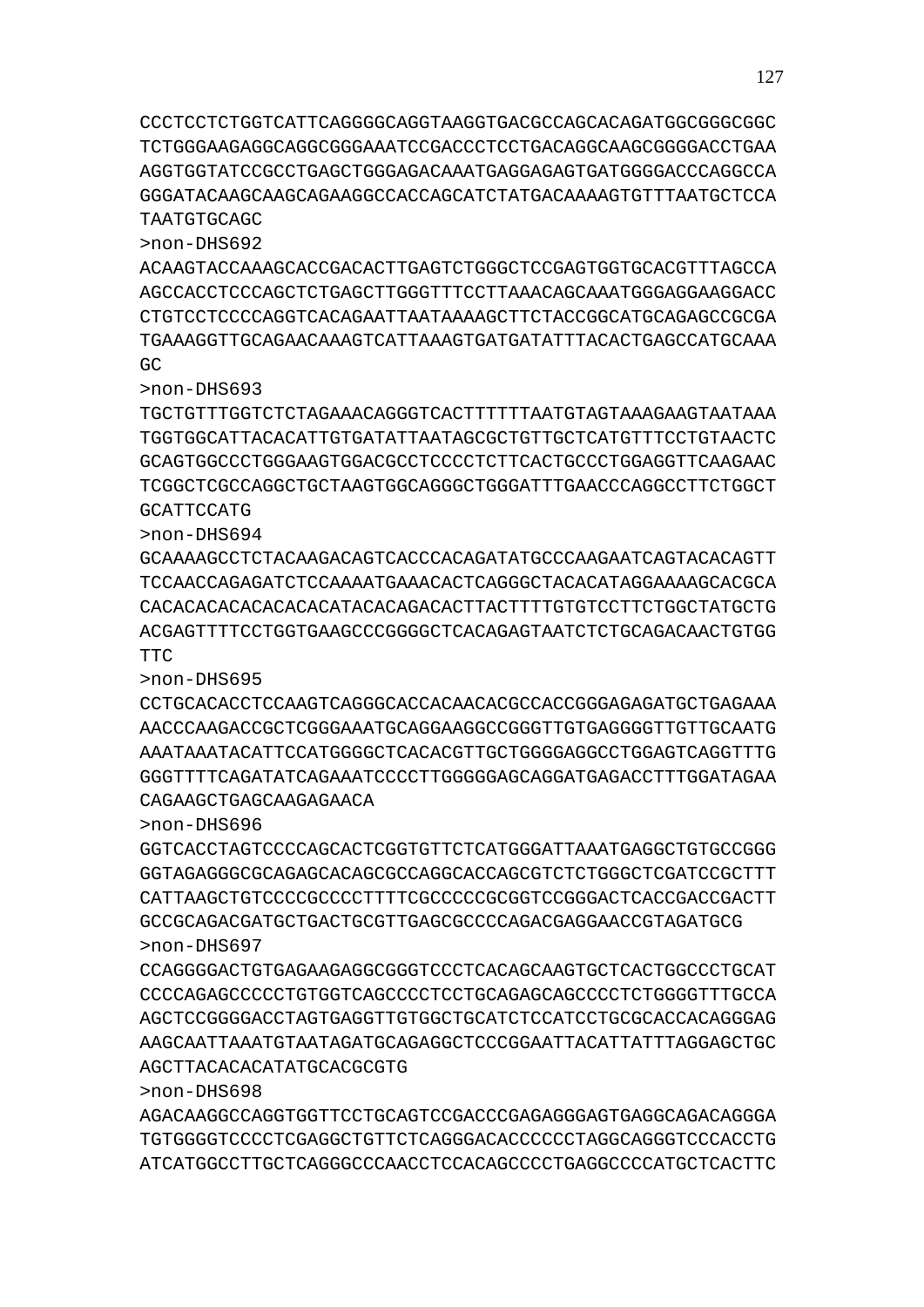CTCAATTGGCTTTTACTCTGGGTTATTCAACTAAAAGTTTCATTTTCAGTGACTCAT AATATTGTTTACACATAATTTGTAAGCTCTATTTAATTACTTATGTAAATGACTAAA

>non-DHS705 CTCTCCTTTCCTGTCACTGTGAGTGACACACCAGCTGATAGTGTTATGAATAGGAAG GTTTGGGCAGAGTGACTGTCAGAAATATTTTTACCGTGTGAAAGGACATTTGTGGAA TGTTATGGCATCGTTGCCTCCTGCCCCTCAGAGAATGTGGCATTGAGTATTGGGCTC TTGCCACTGTATCCAGCATACCAAAGCGAGCTCCTGGCCTCATTGTACATTACAG >non-DHS706

AAGCCAAGGAAATGTGGATACAACTCATATACCATCAGTGACCACAAAGTCAATTGT GGGTGCCTAGAATCTGTCTCACCTGTGCAGTTCACTGAAGACTCCTACTGCCTGAAA GAGAGAGTCTCTACAGAGAGAATTGGGGTGAGGCAGTGAGGAAGTCATTCTTGCTCT GTGGCTAACACTCAGCCTTCCCTCTAGCCCAAAGAAGAACAAAACTGGAATAACTAT GGCTCTAAAAGCTCTTTCACATCTGCATCAGGAGTACAAACAC

AACATCCTTTCCTAAAGGGG

>non-DHS704

>non-DHS703 CAAGTGACAATGATGGAAATCAGGGTAAGAGTCAAGACATTTGCGATCCAGTCCCAG CAAGGAGATTAGCTGGGTGTTGTCACCTTCCACCCCCCTTTGAGTGTTCAAATTCTT CTGGAAAACAAAATTTGGGCCCAGGGACTGTTTAAAAAATAGGAAGACAAAAATAAT ACTAAAAATATTGAGTCTTTACTCCCTTACACTAGCTGGGGTCAGACCTTGTACATA

>non-DHS702 AATGAGAACAGCAGTTGTCTGTGGTGGGGAGCGGGATCGATTCGATAAACACATGAG GGGACTTTCTGGGGGAAGAGAAATGCTCTACATCTCAATATGGGGGTAGGTTATAGG GGTACGTGTATTTGTTAAGACTCATCCAACTGTACACTTAATTTCTGTGTATTTTAC TGTGTGTAATCACACTTCAATAGAAAAGGAAAAAGGAAACAAGTGACAATGATGGAA ATCAGG

>non-DHS701 TGAGATCACCCACTATCTATCACTGCTTAGATAAAAAGGGAAAGAATTTAAATACTG TATAGTAAAAATTAACAGATAAGCTAACGATTCAATAGCCTAGCAATAGGTCTTAAA ACCACACCTTACTTAAAACAGGTTTATAAACAATAGGGTCATTTCAGCCACAGTTTG ATAAAGTAACATTGAACATGCATATTCTGTGATCCAGCAAGTCATCTACAAGGT

>non-DHS700 GACACACAGAAAGACCGACTCCTTGTGGGGCCCGGCAACGCGGCGGCACGCCCACCC GCACGGCCAGGACAGGGAACGAGGCCGCCAGCCCTGACAGTCCCTTCGGCCCCTCCG CAGTCCGCTACGGCGACGGCCCCCAGGCCTCCTCCCCGTGGCTCCAGTTCACCTTTT CCAGGACACGGCAACGGGACCCGGCCATCTGCGGACTTTTAGACCTGGCTTCCCTC

>non-DHS699 ACAGTGGTGTCCTCATGCACTCACTGGGCACAGACCCGCCTGCTTGGTCCTGGGAGG AAAAGCAGATGGCACTCATGAGAGTTAACCCTCCCAAAGGAGAAGAGGGCTGCAGCC GGGCCTGGCGTGGTCACCAGGGGCACCCACCGTTGGGAGGCCCGCAGGGAGCGGGGA GTGCGCCCAGGTCTGGGGTTCAGGGCCGGCAGCAGTAACGGCATCAGAACTGTGCTA GCGTCTGAATTGT

CCTTGGGGGCACTGTCCAGCTCCGGGGATGCAGACCCAGGCACCCTGCCGTCCACAG TGGTGTCCTCATGCACTCACTGG